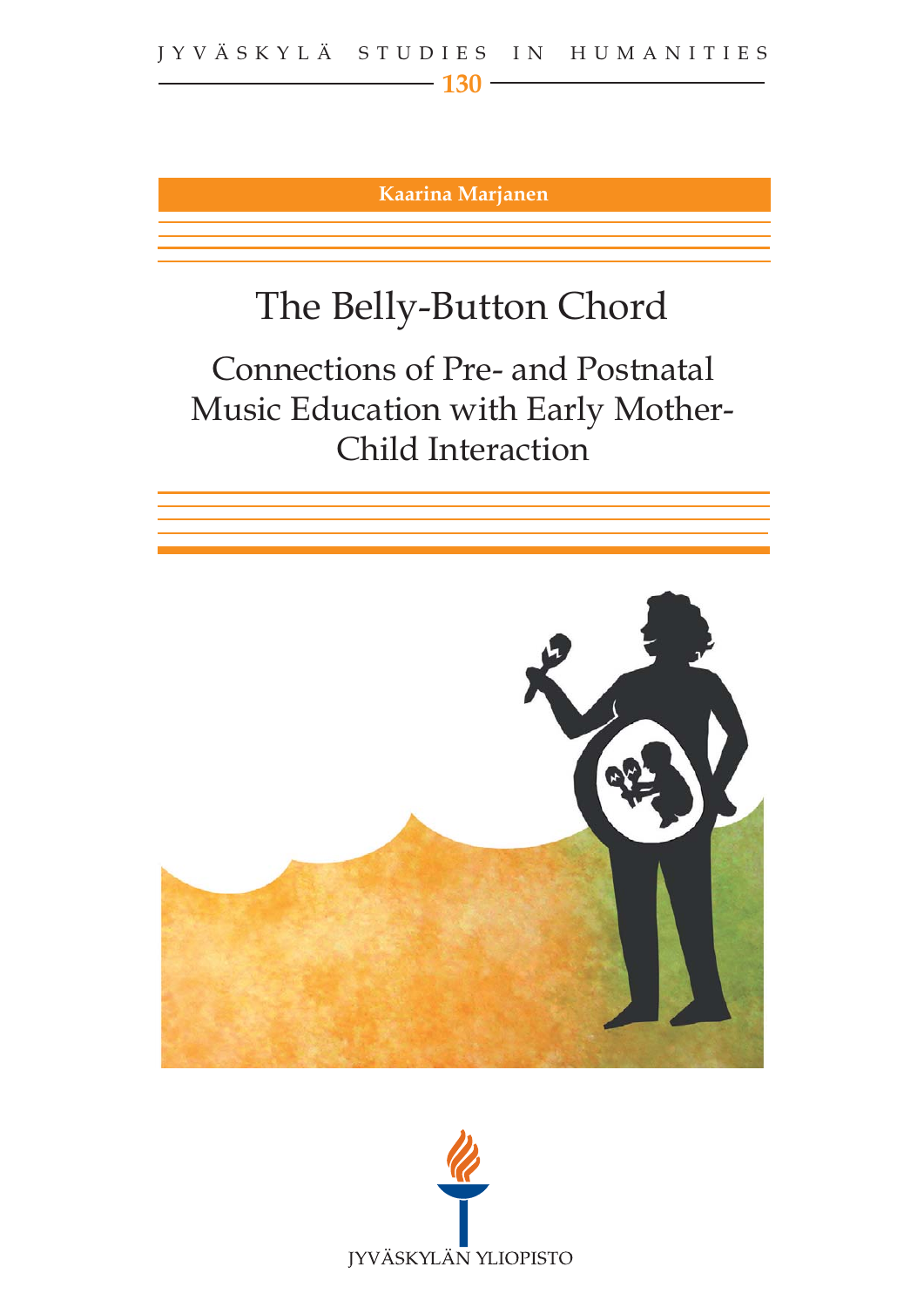JYVÄSKYLÄ STUDIES IN HUMANITIES 130

## Kaarina Marjanen

## The Belly-Button Chord

## with Early Mother-child Interaction Connections of Pre-and Postnatal Music Education

Esitetään Jyväskylän yliopiston humanistisen tiedekunnan suostumuksella julkisesti tarkastettavaksi yliopiston Musica-rakennuksen salissa M103 joulukuun 12. päivänä 2009 kello 12.

Academic dissertation to be publicly discussed, by permission of the Faculty of Humanities of the University of Jyväskylä, in the Building Musica, Hall M103, on December 12, 2009 at 12 o'clock noon.

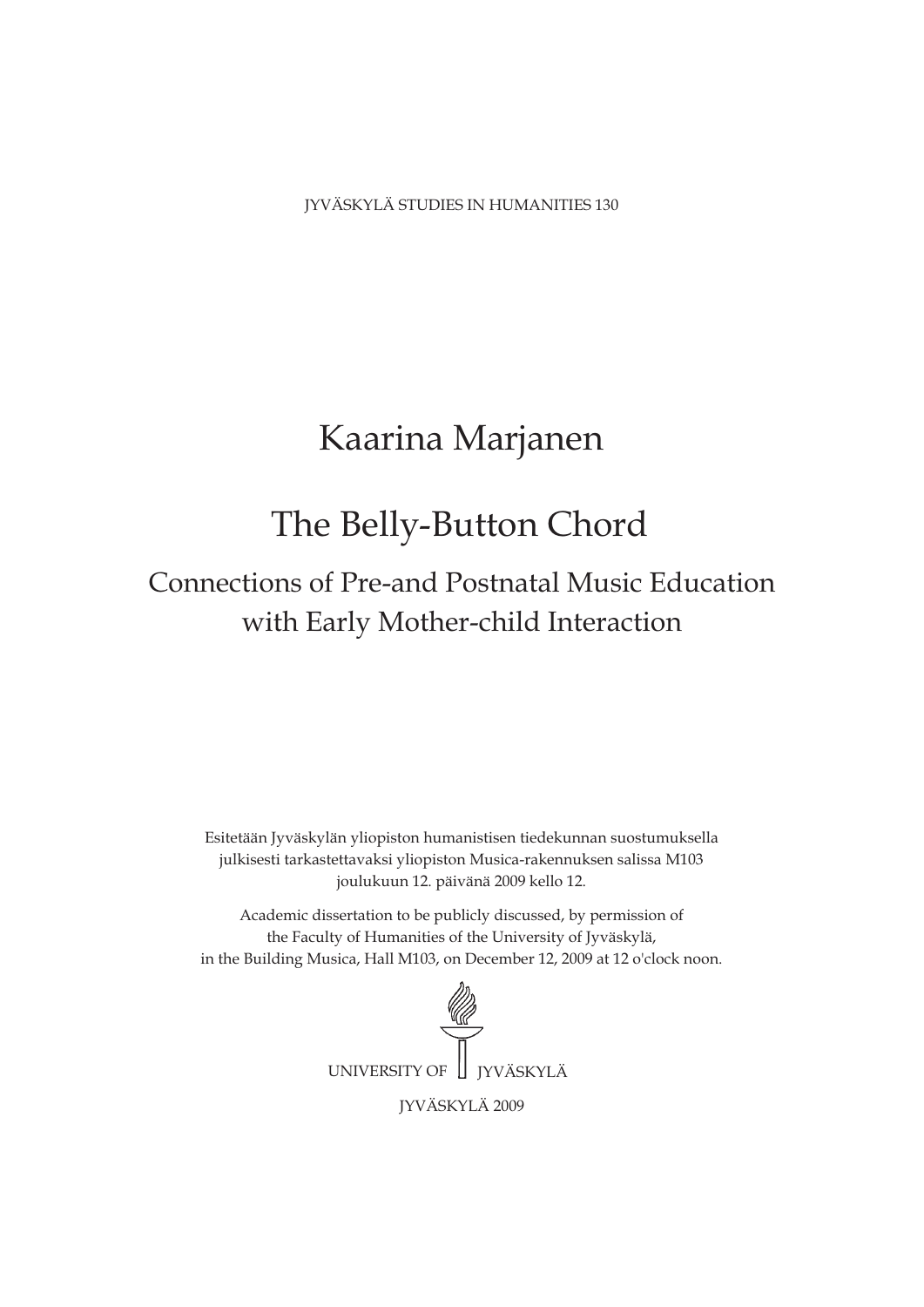# The Belly-Button Chord

Connections of Pre-and Postnatal Music Education with Early Mother-child Interaction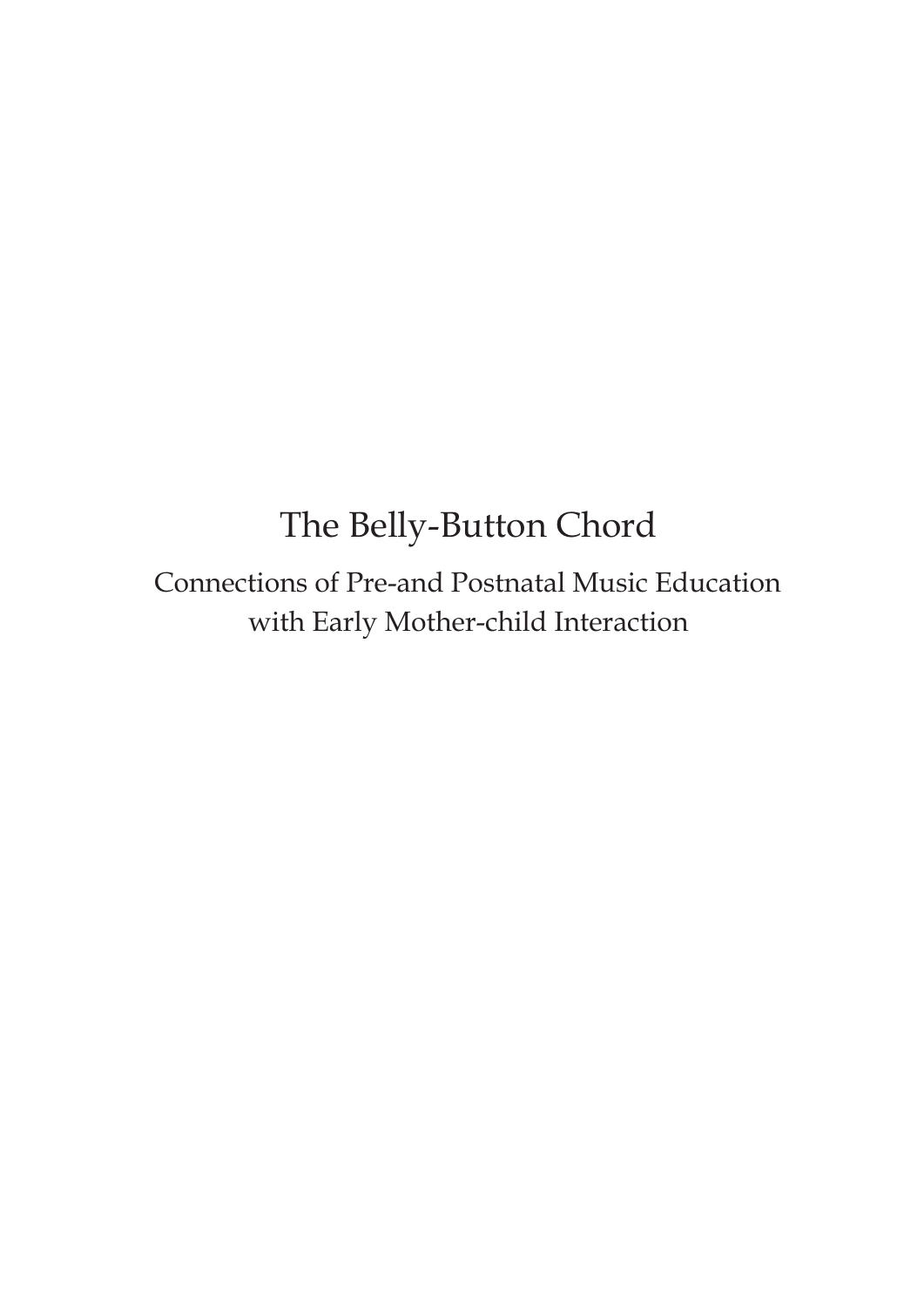JYVÄSKYLÄ STUDIES IN HUMANITIES 130

# Kaarina Marjanen

# The Belly-Button Chord

Connections of Pre-and Postnatal Music Education with Early Mother-child Interaction



JYVÄSKYLÄ 2009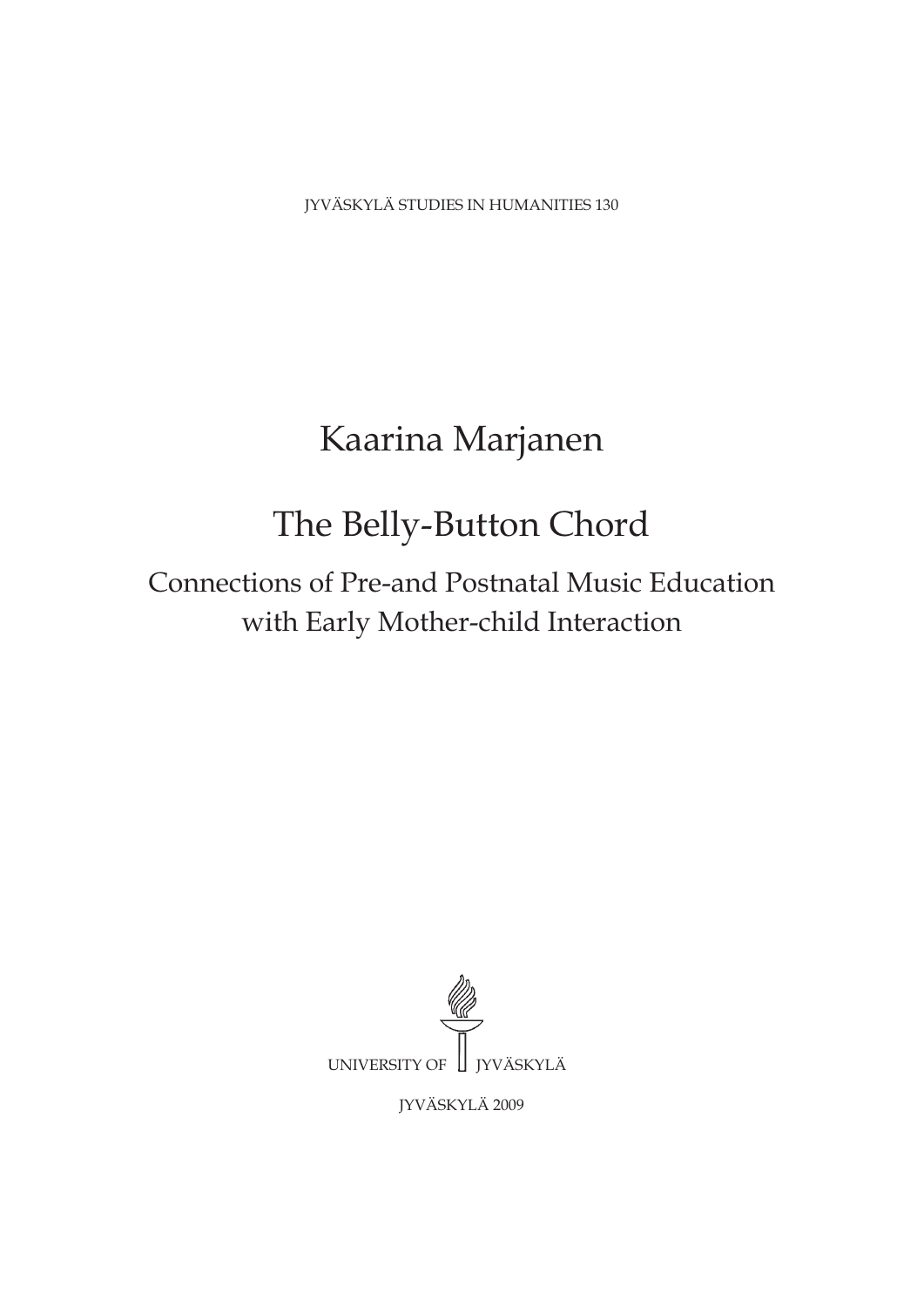Editors Petri Toiviainen Department of Music, University of Jyväskylä Pekka Olsbo, Marja-Leena Tynkkynen Publishing Unit, University Library of Jyväskylä

Jyväskylä Studies in Humanities Editorial Board

Petri Karonen, Department of History and Ethnology, University of Jyväskylä Editor in Chief Heikki Hanka, Department of Art and Culture Studies, University of Jyväskylä Paula Kalaja, Department of Languages, University of Jyväskylä Petri Toiviainen, Department of Music, University of Jyväskylä Tarja Nikula, Centre for Applied Language Studies, University of Jyväskylä Raimo Salokangas, Department of Communication, University of Jyväskylä

Cover picture by Laura Vainionpää

URN:ISBN:978-951-39-3769-0 ISBN 978-951-39-3769-0 (PDF)

ISBN 978-951-39-3760-7 (nid.) ISSN 1459-4331

Copyright © 2009, by University of Jyväskylä

Jyväskylä University Printing House, Jyväskylä 2009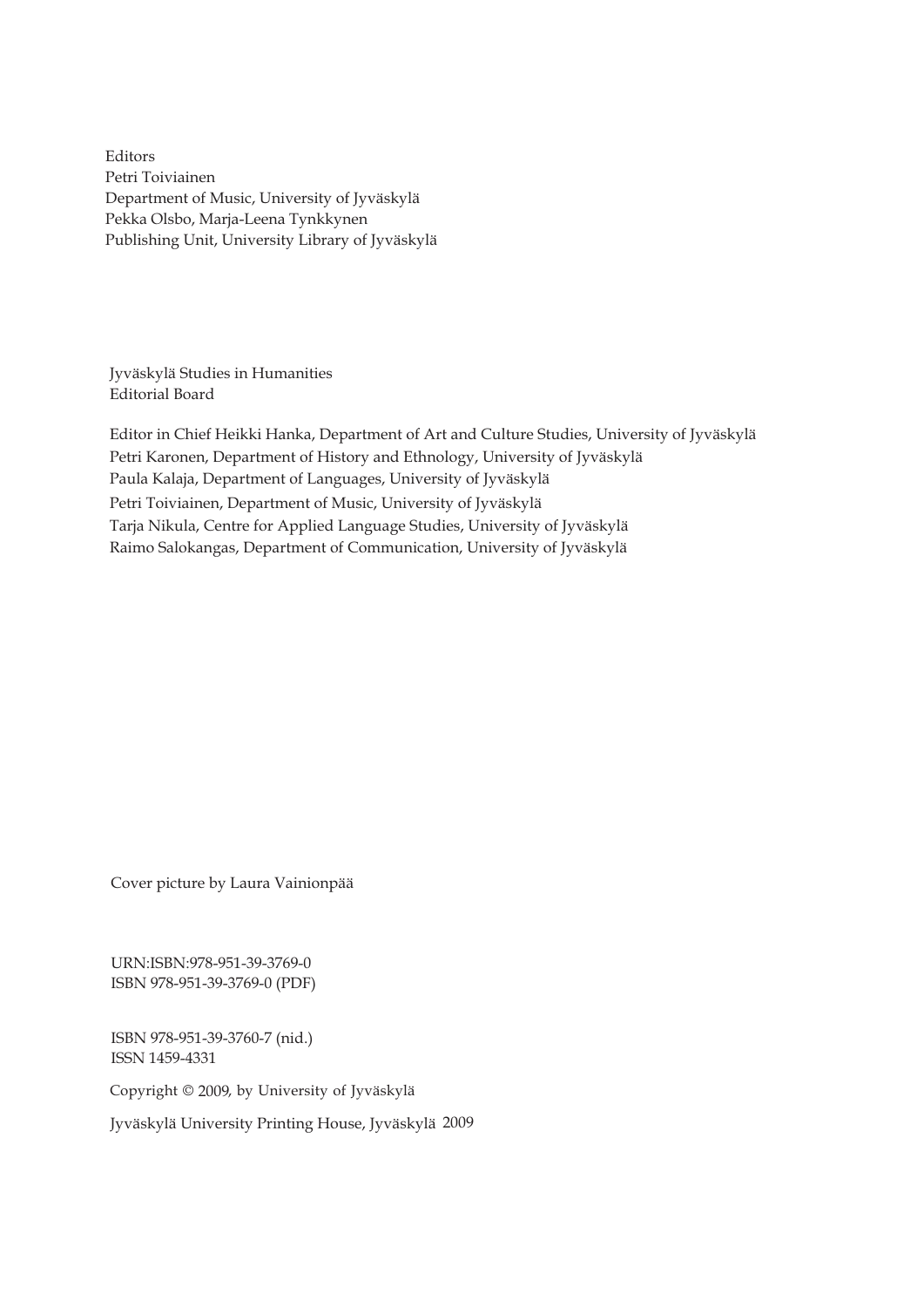## **ABSTRACT**

Marjanen, Kaarina The Belly-Button Chord. Connections of pre-and postnatal music education with early mother-child interaction. Jyväskylä: University of Jyväskylä, 2009, 189 p. (Jyväskylä Studies in Humanities ISSN 1459-4331; 130) ISBN 978-951-39-3769-0 (PDF), 978-951-39-3760-7 (nid.) Finnish summary Diss.

Music and interaction were the focus of interest of this PhD-study. Early music education experiences were examined in three groups in the empirical study by comparing mother-child interaction. The study is within the field of early childhood music education. Multiple strategies study, including qualitative and quantitative methods and various ways of collecting and analyzing data, are employed in the study, which utilizes theoretically a combination of three main music-related theories: interaction-development (Hinde 1997), music-language (Brown 2000) and music-emotions (Juslin 2001). The study draws on philosophical, practical and didactic/pedagogical ideas evident in early childhood music education. Musical and holistic development is described seen as starting prenatally. The philosophical background is phenomenological, while the three-part empirical study is an adaptation of an action study conducted in 2006 with systematic video observation as a main method of data collection and analysis. The analysis was conducted on the basis of several theories, using three software programs: Annotation, HyperResearch and Praat. Pregnant mothers, the empirical group  $E$  (n=7), attended the prenatal musical sessions; E (7+7) and the control, C1 (n=7+7), the postnatal sessions, and all the three groups of mothers (n=7+7+7) and babies (n=8+7+7), E, C1 and C2, participated in all the study procedures. The last questionnaire was conducted with 12 to 19-month-old children (mean 16.2 months). Connections between music and interaction were observed in the musical and communicational behaviour of mother and baby, and in the infant's musical/holistic development. Music education was found to have strong connections with early interaction due to the emotions and behaviour manifested during that interaction. A very clear mother-child bond was created as a result of the shared prenatal musical experiences. Early interaction can be musically supported.

Keywords: Attachment, childhood, early interaction, early parenting, emotions, fetuses, infants, musical communication, music education, musilanguage theory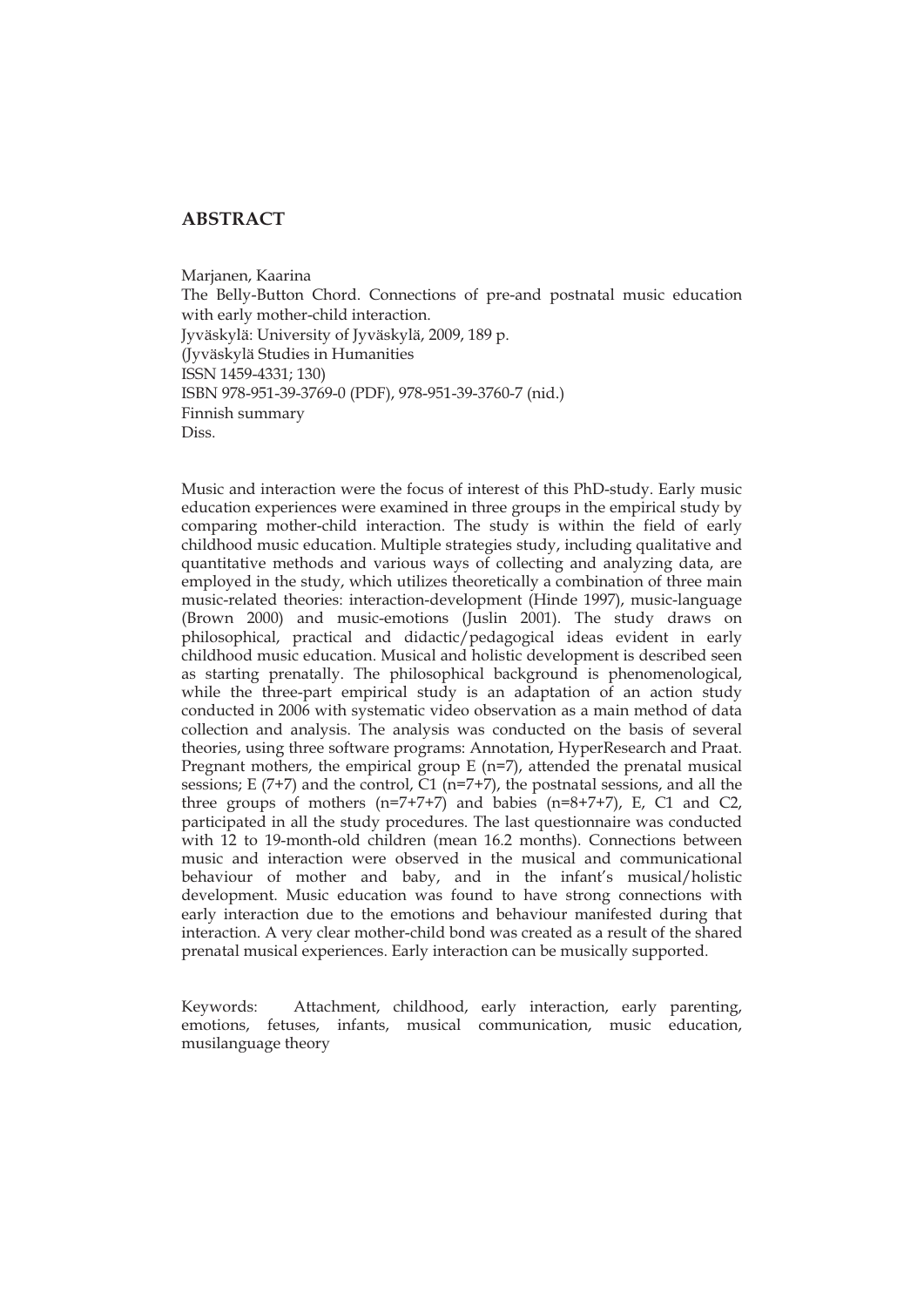| Author's address   | Kaarina Marjanen<br>Department of Music<br>P.O. Box 35 (M)<br>FIN - 40351, University of Jyväskylä, Finland<br>kaarina.marjanen@jyu.fi                                    |
|--------------------|---------------------------------------------------------------------------------------------------------------------------------------------------------------------------|
| <b>Supervisors</b> | Senior Assistant Pirkko Paananen<br>Department of Music<br>University of Jyväskylä, Finland                                                                               |
|                    | Professor Jukka Louhivuori<br>Department of Music<br>University of Jyväskylä, Finland                                                                                     |
| <b>Reviewers</b>   | Lecturer, Ph.D. Inkeri Ruokonen<br>Department of Applied Sciences of Education<br><b>Faculty of Behavioural Sciences</b><br>University of Helsinki, Finland.              |
|                    | Professor Maija Fredrikson<br>Department of Educational Sciences and<br><b>Teacher Education</b><br><b>Faculty of Educational Sciences</b><br>University of Oulu, Finland |
| Opponents          | Lecturer, Ph.D. Inkeri Ruokonen<br>Department of Applied Sciences of Education<br><b>Faculty of Behavioural Sciences</b><br>University of Helsinki, Finland.              |
|                    | Professor Maija Fredrikson<br>Department of Educational Sciences and<br><b>Teacher Education</b><br><b>Faculty of Educational Sciences</b><br>University of Oulu, Finland |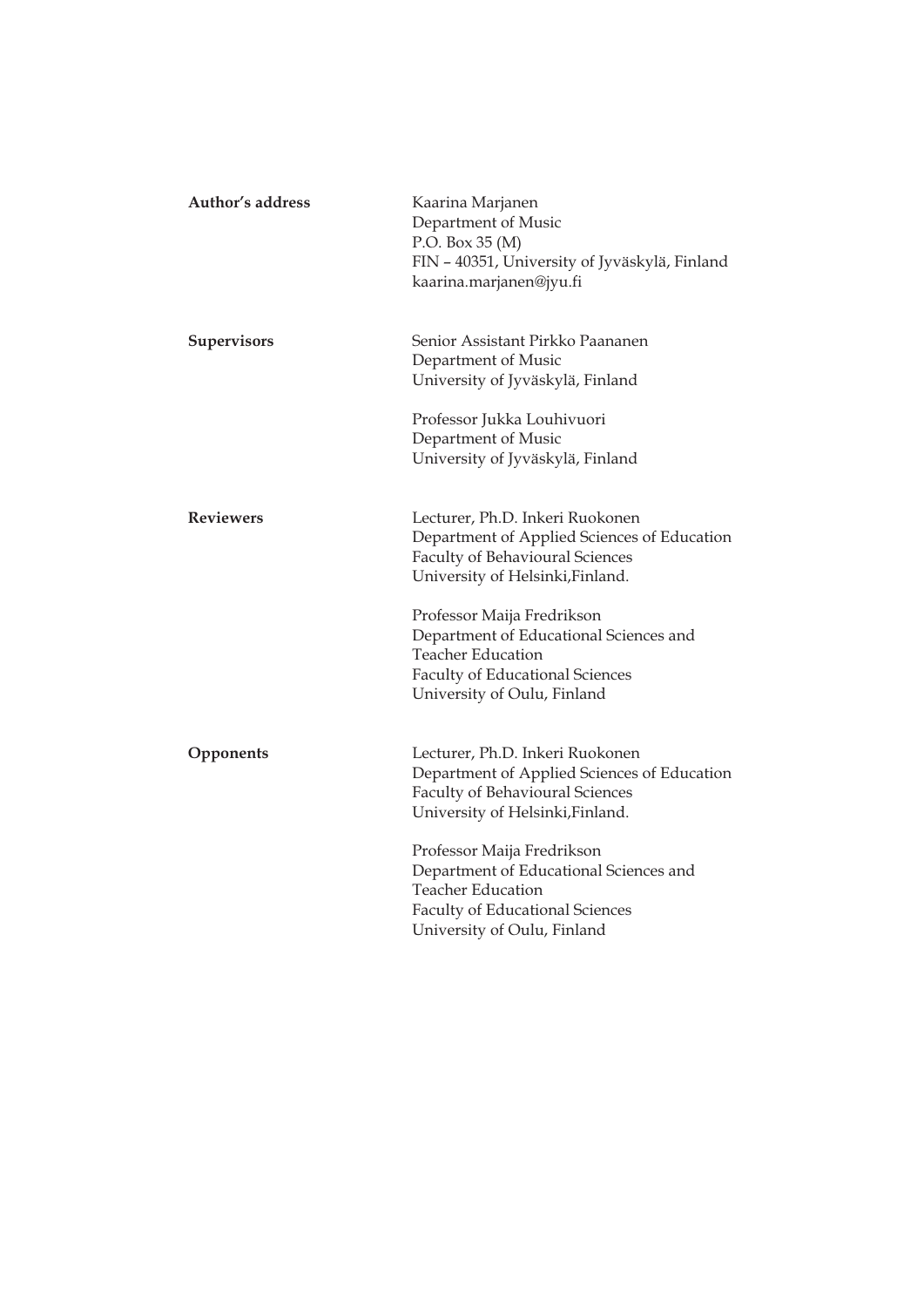## **PREFACE**

This dissertation grew out of my personal experiences of music, and its enormous meanings for the quality of life. In my youth, I stopped making music out of feelings of disaffection in an environment, in which everyone was eagerly driving me towards the career of a professional musician. After having had music as an integral part of my life since before I was born, living without music, even as a hobby, created a feeling of emptiness. Returning to a musical life made me feel whole again: the missing parts of my personality reappeared. I felt music was a meaningful part of my life again, and I was sure I wanted to pass it on to my children and everyone around me. To do this, I had to start studying music education, and since I had been working as a nursery school teacher, it was natural to start with early childhood music education. After finding my "home" in the world of music, I decided to continue with general music education, and obtained my master's thesis in music education (the degree required by a school music teacher), and went on through a licentiate thesis (2005) to the present dissertation, which was conducted in the Department of Music at the University of Jyväskylä during the period from the end of 2005 until November, 2009. I am immensely grateful to a number of wonderful people who have contributed to my work.

First of all, I want to thank my supervisors, Pirkko Paananen and Jukka Louhivuori, who warmly and at every turn found the strength to encourage and advise me during the years, of my journey to becoming a researcher.

I owe my heartful thanks to Inkeri Ruokonen, PhD from the Research Centre for Education and the Arts, University of Helsinki, and to Maija Fredrikson, PhD from the Department of Music Education, University of Oulu, the official reviewers of the dissertation, for their constructive criticism and guidance. I cannot overestimate the importance of their feedback and guidance.

This work was financially made possible by the Finnish Cultural Foundation, the Arts Council of Finland, the Emil Aaltonen Foundation and the University of Jyväskylä, rector Aino Sallinen, the Faculty of Humanities and the Department of Music. The latter has been a marvelous place to work. I also want to thank many people in the Department of Music, especially the Head of Department, Professor Jaakko Erkkilä and Markku Pöyhönen for their support in all its forms, including funding as well as psychological and even therapeutic support, Suvi Saarikallio and Tuomas Eerola for their advice on my work, Hannele Saari for tips related to searching for literature, as well as for her friendly and understanding availability, and Eila Kautto for enjoyable discussions. Finally, acknowledgements are due to Hannes Juutilainen for his assistance with computers, and to the students and researchers who participated in the tests of the Annotation analysis, and, especially to Anniina Räsänen for her analytical work.

 I am very grateful, in particular to Elena Longhi, PhD, at the University of Roehampton, London for her expert advice in analyzing data on mother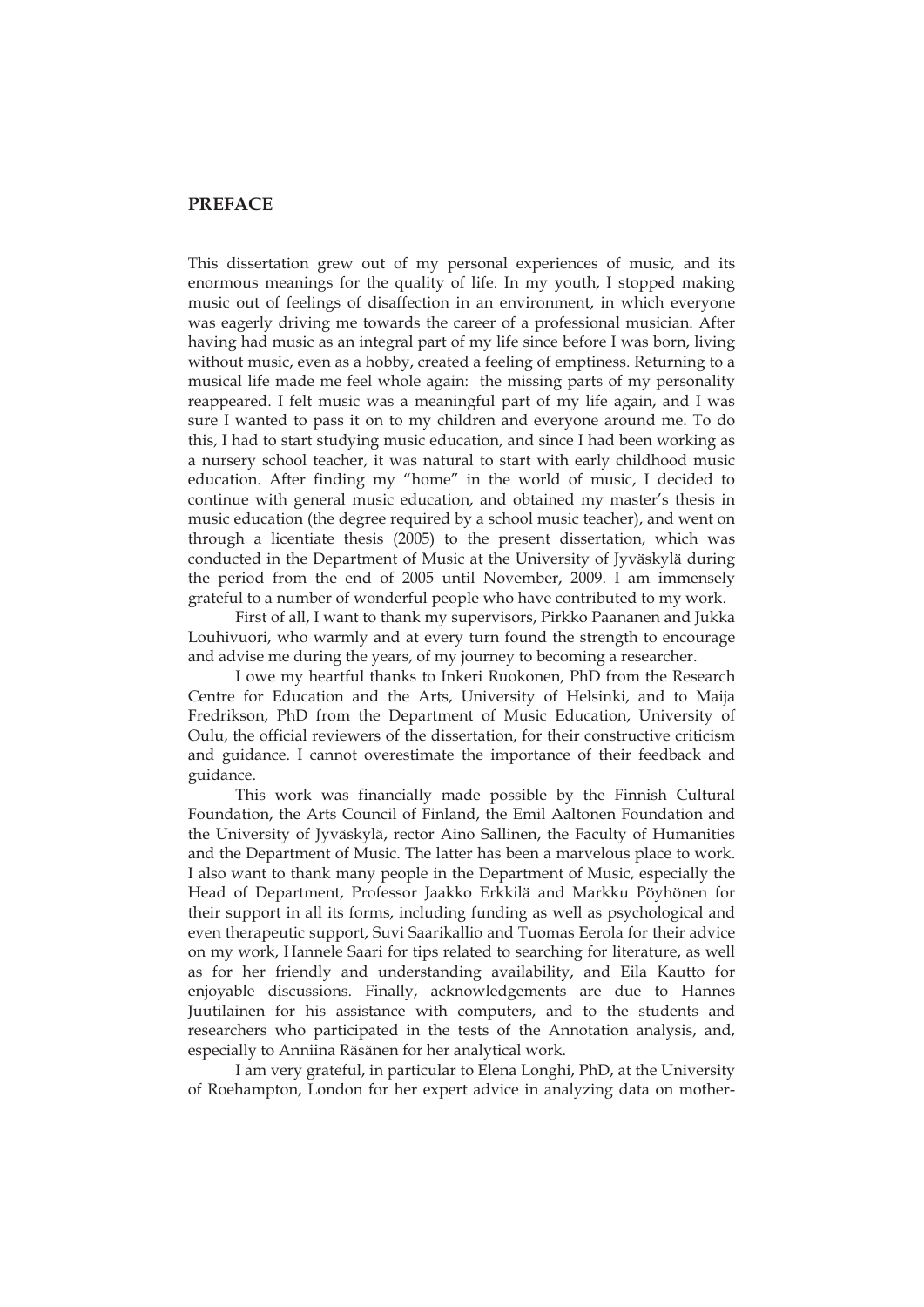child interaction, and for the advice and friendship of many people at international conferences and to PhD Minna Huotilainen from the University of Helsinki.

 Help in questions of language was important. I owe a debt of gratitude for my friend Ulla Hämäläinen for her tips and to Michael Freeman for reviewing the text.

 Before getting to my closest others, a special thank you goes to the maternity care provided in the city of Jyväskylä, to all the mothers and babies who participated in the study, to all the clients of Sointukulku, especially the women from the choirs Pulssi and Harakankellot, and to the children and the families of the music playschool being so flexible due to various practical arrangements that had to be made for me to be able to finish this dissertation. For the same reason, I want to thank the teachers of the Steiner school of Jyväskylä and all my colleagues, my teachers and the music playschool students I once taught, for friendship.

 Without the understanding and friendship of all my friends, relatives and family this would never have been possible. Thank you for your friendship Riikka, Teija, Outi, Maija, Marjut, Marjo, Kaija-Leena, Pirkko, Minna, Tapani and Noora; and Päivi, Hannu and Hanne and all my friends. I especially thank the youngest of my godchildren, Taavi, Saara and Saku for their smiles, as well as Oskari, Noora and their parents Ykä and Ona. My warmest acknowledgements to all my family, to my sister Leena and my brother Petri, and their families, and to my parents Eine Salmi and Juha Tiusanen, from whom I have inherited this love for music and for children in my heart.

 Finally, without the love and support of my closest family, this work would have no meaning. Maiju, thank you for being there, for your practical help and friendship. Manu and Mauri, thank you for your patience and help with the home work. Thank you Mandi, for being my youngest and the sunshine you give us all, and to her elder brothers and sister, once again, a big thank you for taking care of your little sister, and for your constant empathy and support for an endlessly studying mother. Pekka, my husband, you are the man of my life. You have always been there for me. Thank you for sharing music with me. Thank you for taking care of everything and for waiting, and for your love. Life is ahead of us.

Jyväskylä, November 19th 2009 Kaarina Marjanen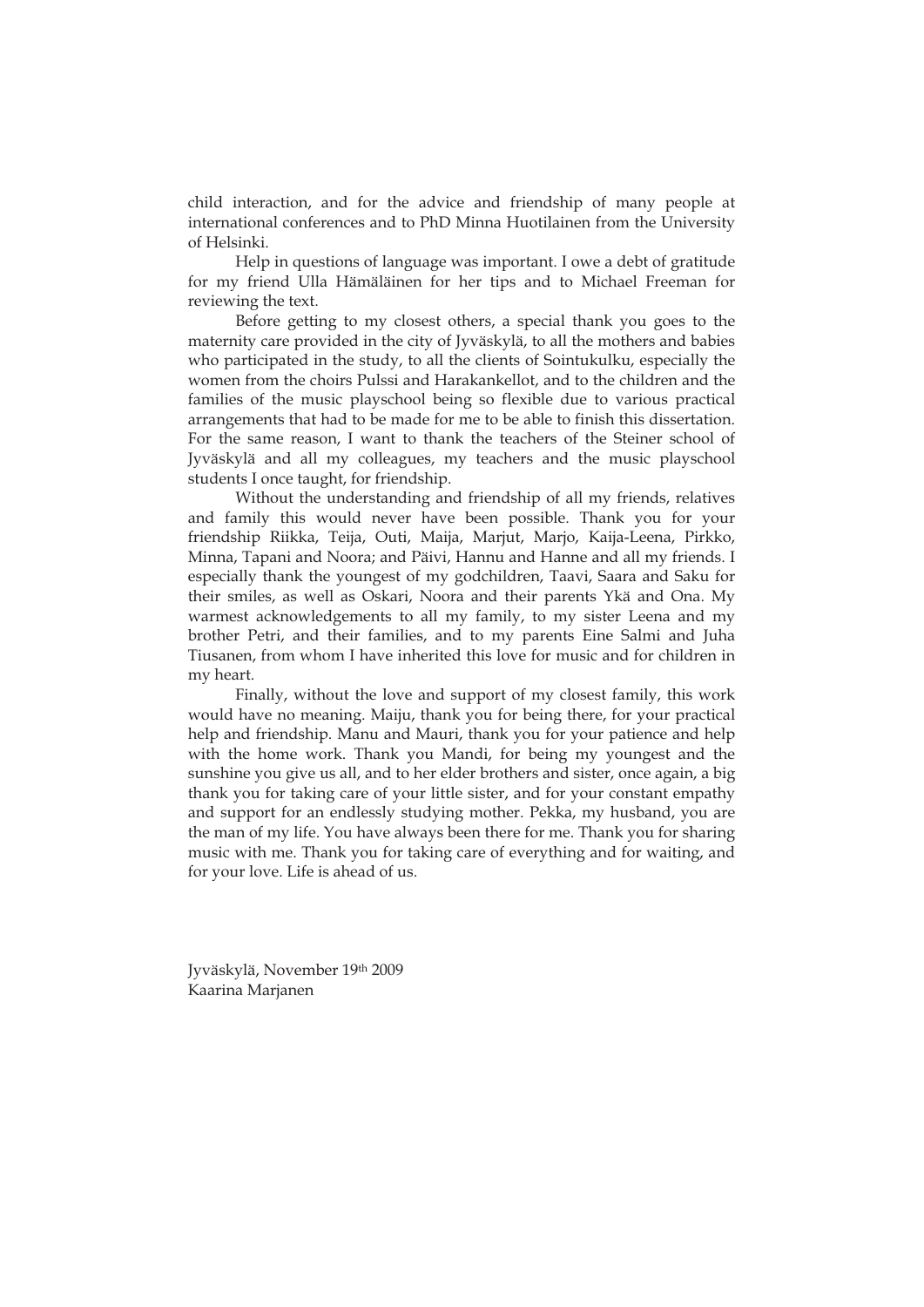## **FIGURES**

| <b>FIGURE 1</b>  |                                                             |  |
|------------------|-------------------------------------------------------------|--|
| <b>FIGURE 2</b>  | Pregnant mothers' experiences of musical methods  93        |  |
| FIGURE 3         |                                                             |  |
| <b>FIGURE 4</b>  | Childbirth experiences based on the                         |  |
|                  |                                                             |  |
| <b>FIGURE 5</b>  | Use of musical activities and materials                     |  |
|                  |                                                             |  |
| FIGURE 6         | Amounts of reported use of musical materials by category 99 |  |
| <b>FIGURE 7</b>  |                                                             |  |
| <b>FIGURE 8</b>  |                                                             |  |
| FIGURE 9         | Listening within 24-hour period (total)  101                |  |
| FIGURE 10        |                                                             |  |
| FIGURE 11        | Mothers' feelings and babies' responses (total)  103        |  |
| <b>FIGURE 12</b> | Responding as a part of communication, morning  104         |  |
| <b>FIGURE 13</b> | Responding as a part of communication, daytime 105          |  |
| FIGURE 14        | Responding as a part of communication, evening 105          |  |
| FIGURE 15        |                                                             |  |
| FIGURE 16        | Total duration and average duration per episode             |  |
|                  |                                                             |  |
| <b>FIGURE 17</b> |                                                             |  |
| FIGURE 18        |                                                             |  |
| <b>FIGURE 19</b> | Simultaneous vocalization of mother and infant  111         |  |
| FIGURE 20a       |                                                             |  |
| FIGURE 20b       |                                                             |  |
| FIGURE 21a       | Frequency of a baby's vocalization (C2)  113                |  |
| FIGURE 21b       |                                                             |  |
| FIGURE 22        |                                                             |  |
| FIGURE 23        |                                                             |  |
| FIGURE 24        |                                                             |  |
| FIGURE 25        |                                                             |  |
| FIGURE 26        |                                                             |  |
| FIGURE 27        |                                                             |  |
| FIGURE 28        |                                                             |  |
| FIGURE 29        | Improvisatory, creative activities/mothers  121             |  |
| FIGURE 30        | Materials as tools for interaction/mothers  122             |  |
| <b>FIGURE 31</b> |                                                             |  |
| FIGURE 32        |                                                             |  |
| FIGURE 33        |                                                             |  |
| <b>FIGURE 34</b> |                                                             |  |
| <b>FIGURE 35</b> |                                                             |  |
| FIGURE 36        |                                                             |  |
| FIGURE 37        |                                                             |  |
| FIGURE 38        |                                                             |  |
| FIGURE 39        |                                                             |  |
|                  |                                                             |  |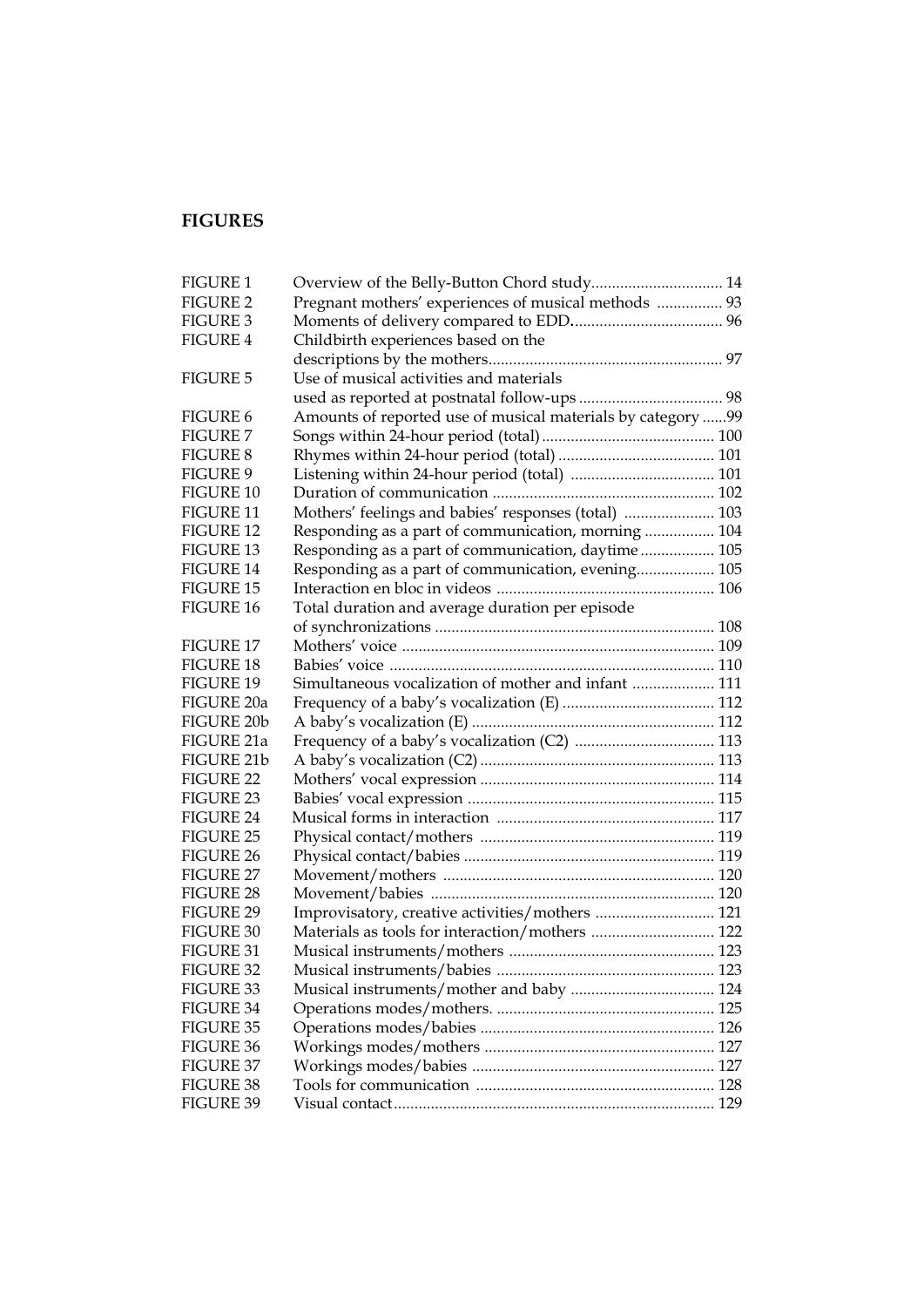| FIGURE 40        |                                                           |
|------------------|-----------------------------------------------------------|
| FIGURE 41        |                                                           |
| <b>FIGURE 42</b> |                                                           |
| FIGURE 43        |                                                           |
| <b>FIGURE 44</b> |                                                           |
| FIGURE 45        |                                                           |
| FIGURE 46        |                                                           |
| <b>FIGURE 47</b> |                                                           |
| <b>FIGURE 48</b> |                                                           |
| FIGURE 49        |                                                           |
| FIGURE 50        |                                                           |
| FIGURE 51        |                                                           |
| FIGURE 52        |                                                           |
| FIGURE 53        |                                                           |
| <b>FIGURE 54</b> |                                                           |
| <b>FIGURE 55</b> |                                                           |
| FIGURE 56        | Connection between experiences of pre-and postnatal music |
|                  | education and early mother-child interaction 153          |
|                  |                                                           |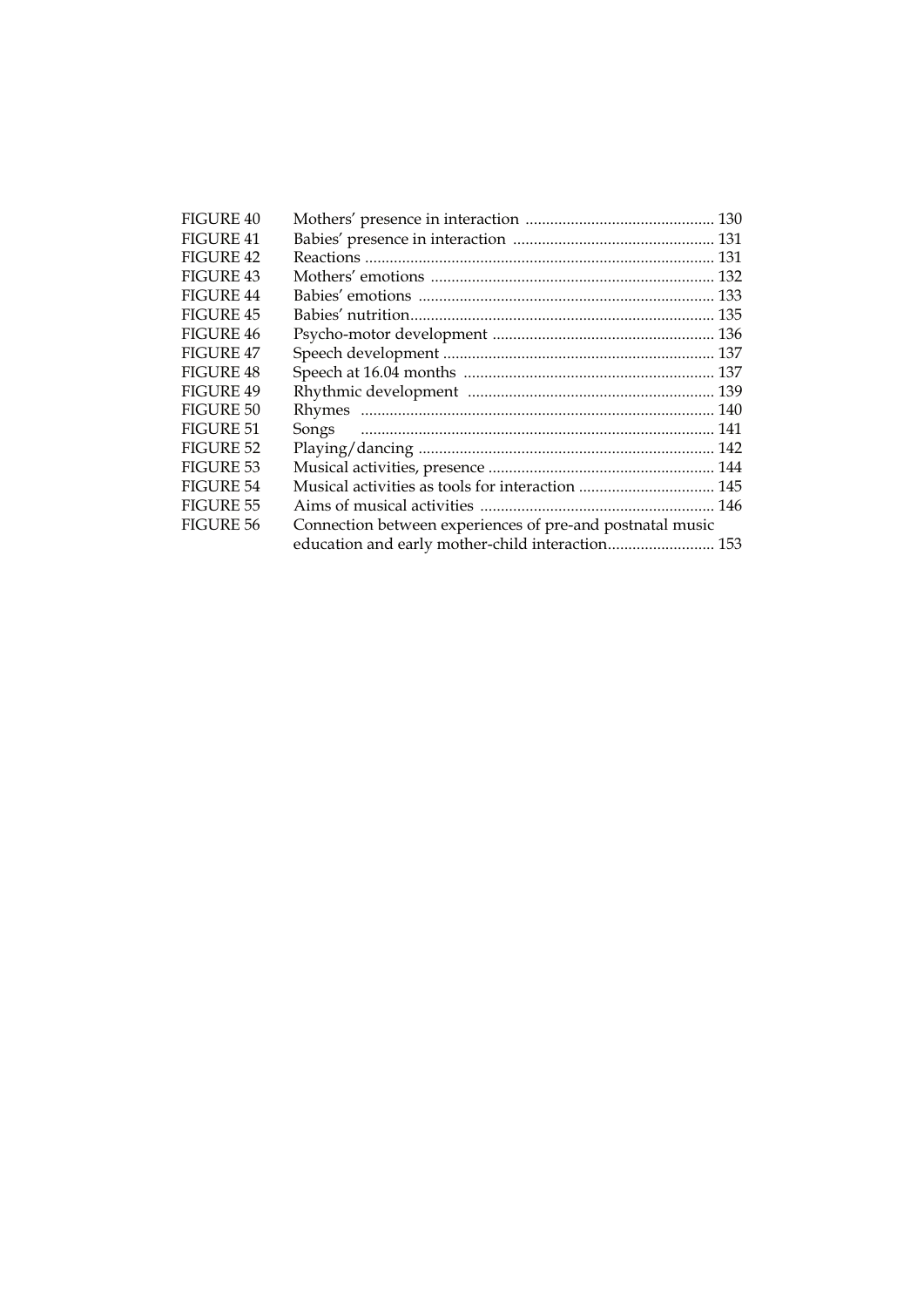## **TABLES**

| Comparing the views of Wood (1982), Gardner (1993)         |  |
|------------------------------------------------------------|--|
| and the combination for setting the goals in the BBC       |  |
|                                                            |  |
|                                                            |  |
|                                                            |  |
|                                                            |  |
| Musical components as pregnant mother's experiences 92     |  |
| The expecting mothers' emotional experiences in the Belly- |  |
|                                                            |  |
|                                                            |  |
|                                                            |  |
|                                                            |  |
|                                                            |  |
| Musical information as a motive for the                    |  |
|                                                            |  |
|                                                            |  |
|                                                            |  |
|                                                            |  |
|                                                            |  |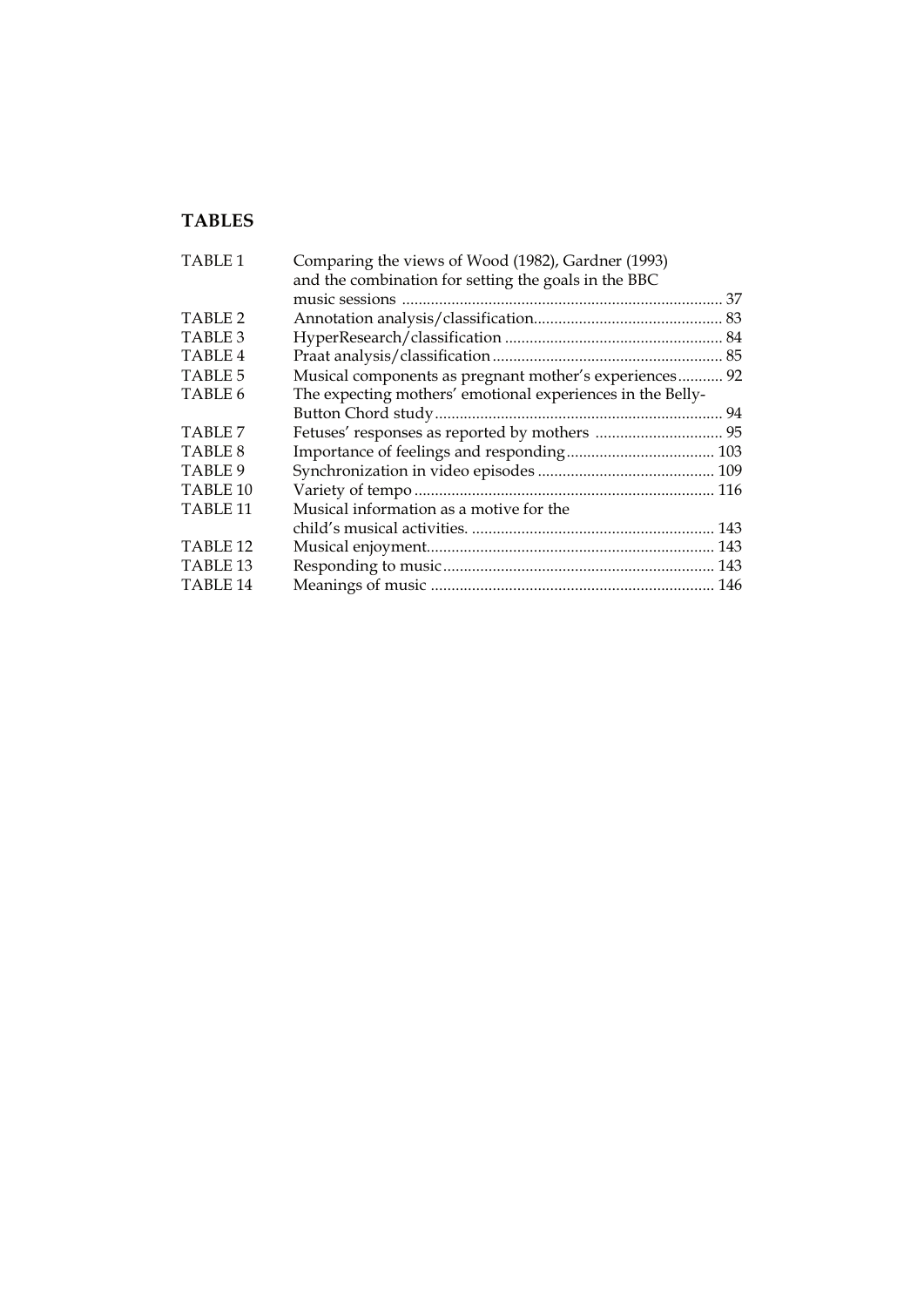## **CONTENTS**

ABSTRACT PREFACE FIGURES AND TABLES **CONTENTS** 1 INTRODUCTION ........................................................................................... 11 2 EARLY INTERACTION AND MUSIC: BACKGROUND THEORIES ......................................................................... 15 2.1 Theoretical considerations on early mother-child interaction .................... 16 2.1.1 The Ethological theory and the Relationships approaches ....... 16 2.1.2 Music vs. language ....................................................................... 19 2.1.2.1 Maternal singing ............................................................... 19 2.1.2.2 The Musilanguage theory................................................. 21 2.1.3 Learning as a process ................................................................... 23 2.1.3.1 Prenatal learning and transnatal memory ...................... 23 2.1.3.2 Constructivist learning approach .................................... 24 2.1.3.3 The body, the emotions and the reason as components for learning .............................................................. 27 3 INTERACTION............................................................................................... 29 3.1 Musical components in interaction ...................................................... 29 3.2 Bodily expression and reactions in interaction ................................... 32 Early childhood music education and interaction................................. 34 3.3.1 Theories behind early childhood music education.................... 36 3.3.2 Musical methods........................................................................... 38 3.3.3 Curricula and early childhood music education ....................... 39 3.4 Reasoning: the cognitive basis for interaction..................................... 41 3.4.1 Brain functioning.......................................................................... 41 4 THE BODY: FROM FETUS TO INFANT...................................................... 4 4.1 Fetal development vs. music ................................................................ 4 4.1.1 The fetal brain ............................................................................... 4 4.1.2 Hearing, proprioception and tactile sense as a part of physical development .................................................................. 4 4.1.2.1 The ear vs. the vestibular system..................................... 4 4.1.2.2 The kinesthetic sense: heart rate, fetal motility, proprioception and sounds.......................................................... 4.1.2.3 The tactile sense: touching and listening as a part of amodal fetal experiences.......................................................... 4.1.3 Rhythm, movement and their impacts on emotional and mental patterns.................................................... 5 4.1.4 Music and fetuses ......................................................................... 5 4.2 Child development................................................................................ 5- 4.2.1 Musical development ................................................................... 5- 4.2.1.1 Vocal development ........................................................... 5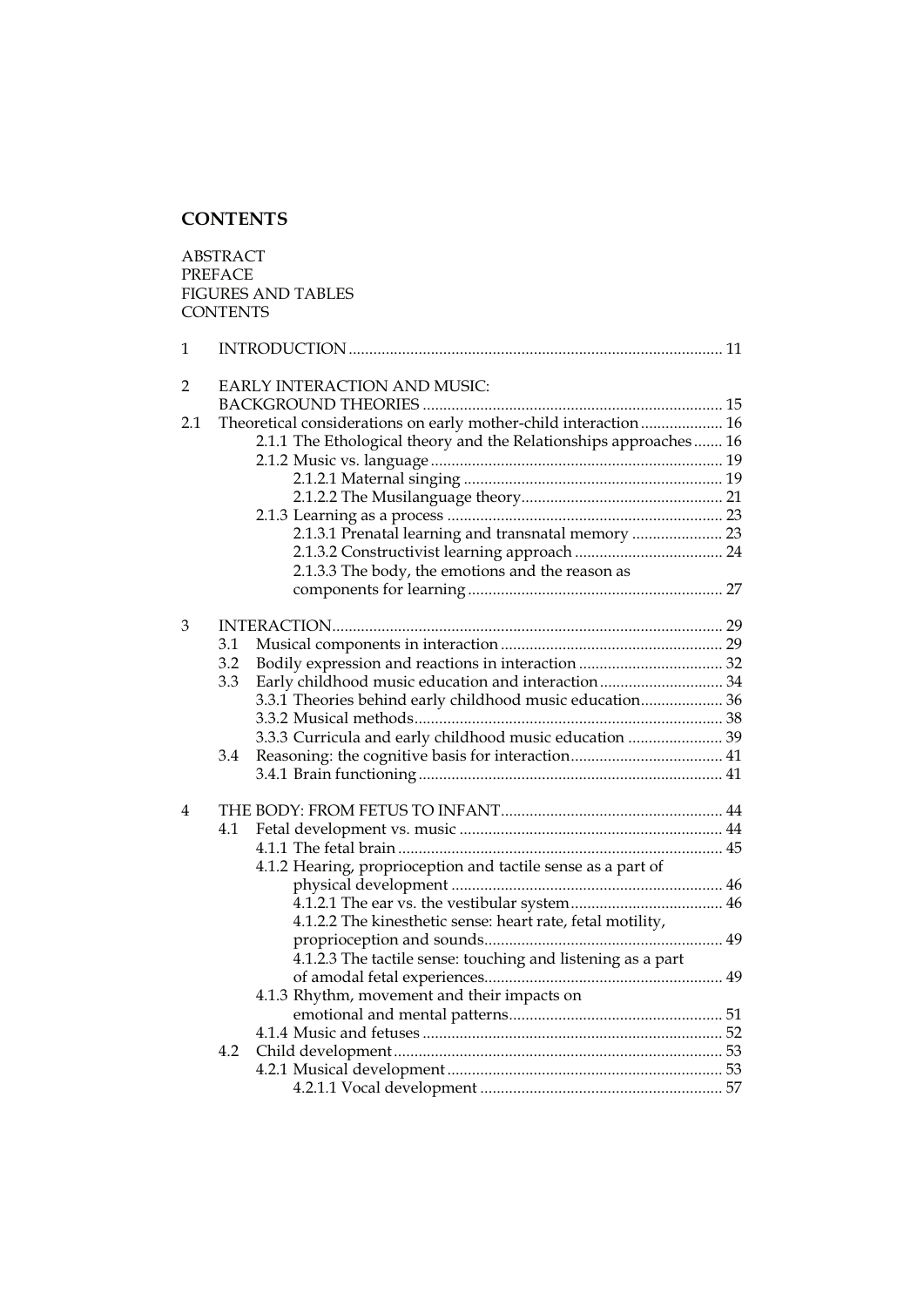|   |             | 4.2.2 The developmental theories of Jean Piaget and Erik Erikson 60 |  |
|---|-------------|---------------------------------------------------------------------|--|
|   |             | 4.2.2.1 Sensory motor development according                         |  |
|   |             |                                                                     |  |
|   |             |                                                                     |  |
|   |             |                                                                     |  |
|   |             |                                                                     |  |
|   |             |                                                                     |  |
|   |             |                                                                     |  |
| 5 |             |                                                                     |  |
|   | 5.1         | Patric Juslin's theory of emotions in musical expression 68         |  |
|   | 5.2         |                                                                     |  |
| 6 | <b>AIMS</b> |                                                                     |  |
| 7 |             |                                                                     |  |
|   | 7.1         |                                                                     |  |
|   | 7.2         |                                                                     |  |
|   |             |                                                                     |  |
|   |             |                                                                     |  |
|   |             | 7.2.1.2 Annotation and the variables included 82                    |  |
|   |             | 7.2.1.3 HyperResearch analysis and the variables included  84       |  |
|   |             | 7.2.1.4 Praat analysis and the variables included 85                |  |
|   | 7.3         | Prenatal music education in the Belly-Button Chord group 86         |  |
|   |             | 7.3.1 The variables included in prenatal observation diaries  87    |  |
|   | 7.4         | Postnatal music education during the Bin of Chords sessions 87      |  |
|   | 7.5         |                                                                     |  |
|   | 7.6         |                                                                     |  |
| 8 |             |                                                                     |  |
|   | 8.1         |                                                                     |  |
|   |             |                                                                     |  |
|   |             |                                                                     |  |
|   | 8.2         |                                                                     |  |
|   |             |                                                                     |  |
|   |             |                                                                     |  |
|   |             |                                                                     |  |
|   | 8.3         |                                                                     |  |
|   |             | 8.3.1 The preliminary study: Childbirth experiences (E)  96         |  |
|   |             |                                                                     |  |
|   |             |                                                                     |  |
|   |             | 8.3.2.2 Observations of videoepisodes as a whole (B)  105           |  |
|   | 8.4         | The postnatal results of systematic videoanalysis (C) 107           |  |
|   |             | 8.4.1 Praat: musical components in interaction (C)  107             |  |
|   |             | 8.4.1.1 Vocal communication and communication frequency 108         |  |
|   |             |                                                                     |  |
|   |             | 8.4.1.3 Variation in tempo and in colour in communication  116      |  |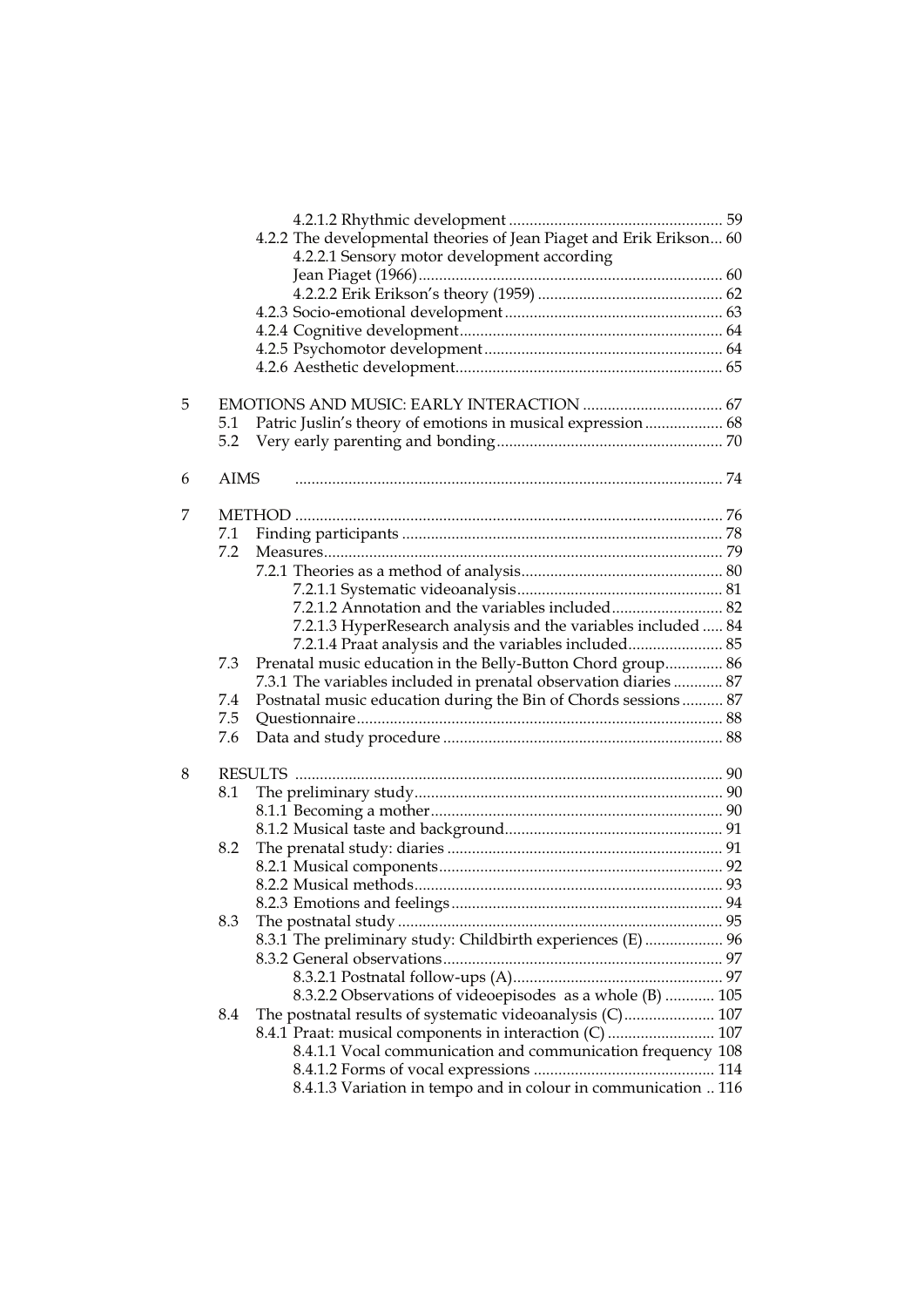|                   |     | 8.4.1.4 Musical forms and their rhythmic-melodic                   |  |
|-------------------|-----|--------------------------------------------------------------------|--|
|                   |     |                                                                    |  |
|                   |     |                                                                    |  |
|                   |     | 8.4.2.1 The tactile, kinesthetic, visual and vestibular senses 118 |  |
|                   |     |                                                                    |  |
|                   |     | 8.4.2.3 Playing, improvising and integrating music  121            |  |
|                   |     |                                                                    |  |
|                   |     |                                                                    |  |
|                   |     |                                                                    |  |
|                   |     |                                                                    |  |
|                   |     |                                                                    |  |
|                   |     |                                                                    |  |
|                   |     |                                                                    |  |
|                   | 8.5 |                                                                    |  |
|                   |     |                                                                    |  |
|                   |     |                                                                    |  |
|                   |     | 8.5.1.2 Psychomotor development and the development                |  |
|                   |     |                                                                    |  |
|                   |     | 8.5.2 Musical development as assessed by mothers 138               |  |
|                   |     | 8.5.3 Music as a part of interaction in domestic surroundings 142  |  |
|                   |     |                                                                    |  |
|                   |     | 8.5.3.2 Music, mothers and children: purposes of                   |  |
|                   |     |                                                                    |  |
|                   | 8.6 |                                                                    |  |
|                   |     |                                                                    |  |
| 9                 |     |                                                                    |  |
|                   | 9.1 |                                                                    |  |
|                   | 9.2 |                                                                    |  |
|                   |     |                                                                    |  |
| <b>REFERENCES</b> |     |                                                                    |  |
|                   |     |                                                                    |  |
|                   |     |                                                                    |  |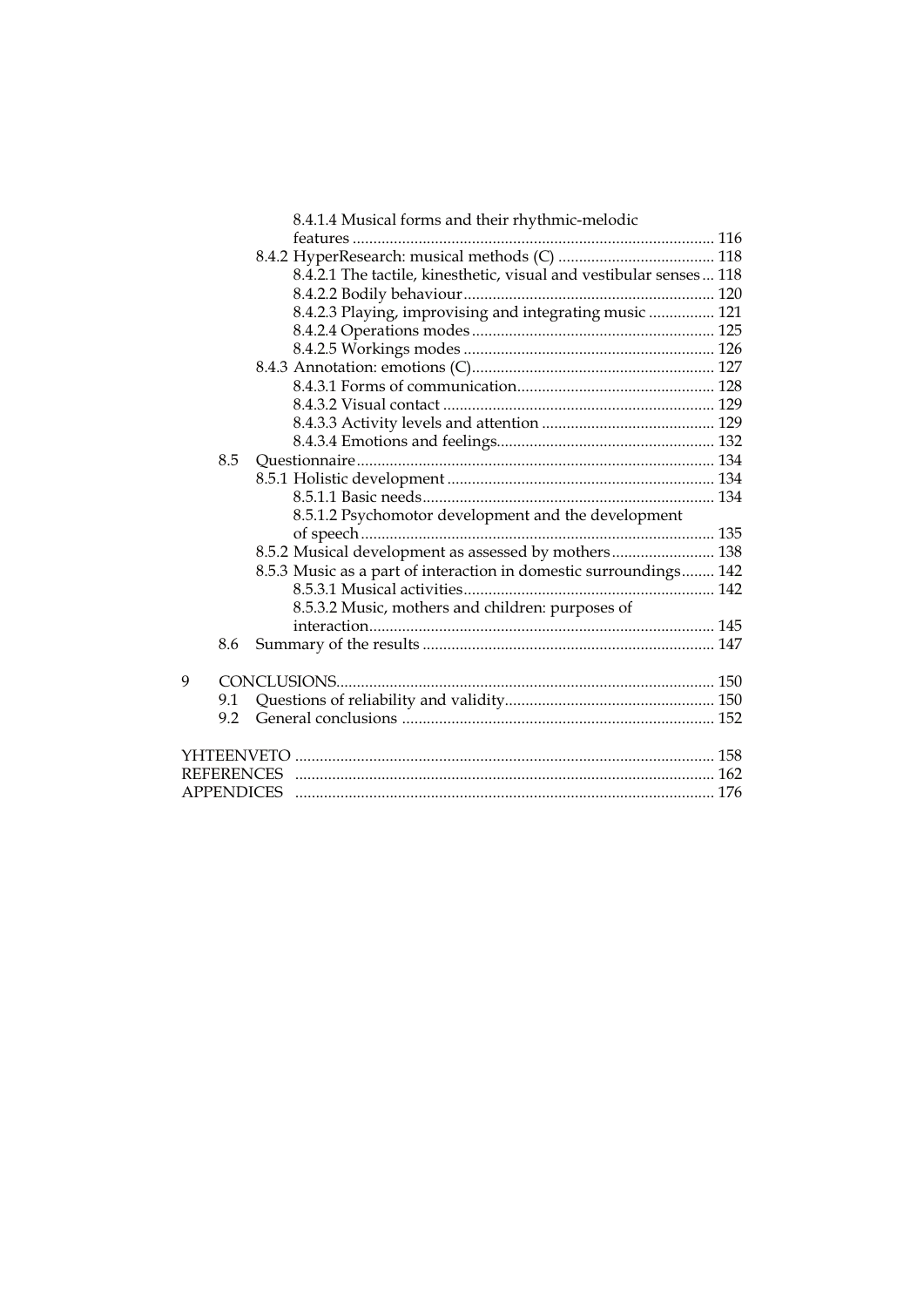## **1 INTRODUCTION**

An African story tells about a young woman, who decides that she wants to have a child. She goes away from the village, and sits under a tree all by herself. She sits and waits – until she can hear the song of the child that wants to come. After memorizing the song she returns to the village and teaches the song to the man who is to be the father of the child; and while the child is being conceived, they sing the song together, to welcome the child. The song will be taught to the midwives and the old women of the village, so that they will be able to sing this welcoming song at the moment of birth, and eventually to all the villagers. That song is present throughout the child's life, in joy and in sorrow. Finally, it is sung to this person as a farewell, around the deathbed<sup>1</sup>.

 Communication forms the basis for all human activities. The seeds of communicational skills are planted at the very beginning of our lives, during the prenatal period. This study, by the name of "The Belly-Button Chord" explores the possibilities of music education in supporting very early motherchild interaction.

 Music has been shown to have powerful influences on us, and it has been found that fetuses experience and learn a lot in their mother's womb. We can think of music as a mode of communication: human interaction includes musical features and qualities (Dissanayake 2000a). Emotions can also be felt in shared contact surface with music (Izard 1991). Both, emotions and music, deeply affect on mother and infant. The life of a fetus is surrounded by and filled with emotions and emotional states.

 From the start, the mind of an infant is not essentially private or qualitatively separate from the outside world. The infant's mind, through sympathetic communication with musicality has the ability and need to transcend its subjective center and to inspire the affectionate adult to do so, as well. The power of music is well known as a source of human inspiration, as a cause of great shifts in people's subjective centers, and as an organizer of experience. Music, as both performance and narration, offers us the opportunity to express and lose ourselves simultaneously, to experience the unique and the

<sup>-</sup>The African story was told by Sobonfu Somé of the Dagara tribe. [www.birthpsychology.com/appah/]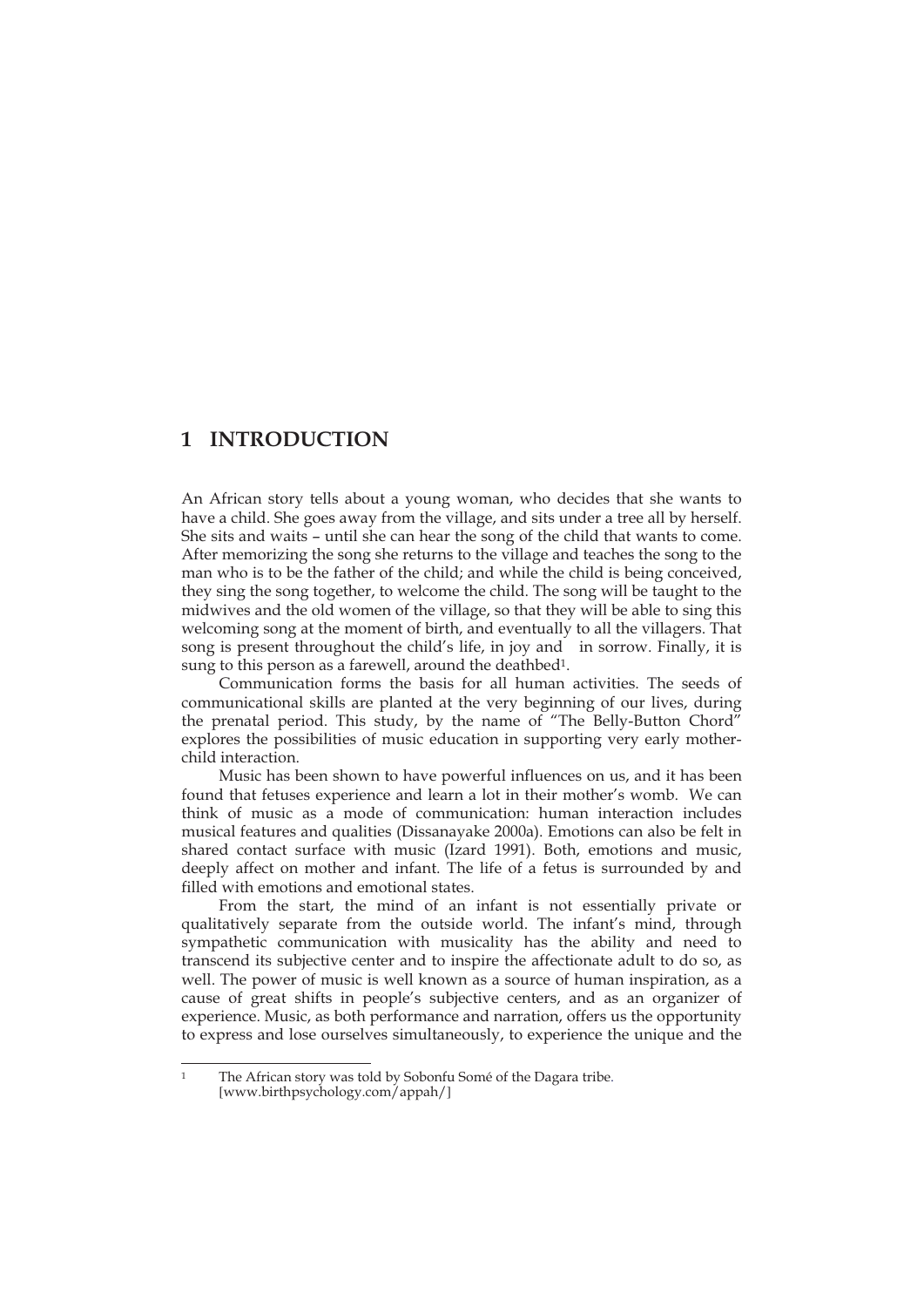collective all at once. (Frith 1997; Slobin 1993.) The infant can access information, feelings and representations shared by a community of people precisely because of the musical quality of vocal interaction with sensitive companions, and because of the power of his or her musicality to organize and to transmit experience (Gratier 1999/2000).

 The objective basis of this study was the provision of a framework for music education starting from the prenatal stage, at 23-39 weeks of pregnancy and increase understanding of the role of music education as a support for mother-child interaction, which in this study was investigated postnatally when the babies were 9-24 weeks of age and ended to a questionnaire at the children's age of 12-16 months. Many prior studies have focused on the power of the voice, also in the prenatal stage. In this study, music education was considered as a holistic event, which also has effects, among others, on the way the voice is used. On the basis of the literature, it was assumed that versatile musical experiences would have connections with both, the mother and the fetus.

 In the present study, the emotional dimension is regarded as salient in both music and early interaction, and has been shown as a connecting element in babies' communicational behaviour also in other music research previously. Just recently, music was found to effect on attachment (Ukkola & al. 2009). Fetuses have been found to express and experience feelings very deeply, as has been observed from their bodily movement (Chamberlain 1988, 8-9).

This study originates from practical observations of the impact of music on individuals. Too many parents seem to need a helping hand to be able to communicate with their infants. A lot of worry and sorrow exist because of lack of skill in listening, in expressing one's thoughts and in empathy. In early childhood music education, in addition of musical development and learning, music is generally considered as a support and a tool, besides musical abilities and development, for holistic development and learning (Marjanen 2005, 42). Through the experiences of music and learning about musical issues, one learns a number of things that would appear to have no connection of any kind to music (see Peery et al. 1987, 4).

 In this study, music was harnessed for the purposes of interaction, because of a need of sharing the musical resources arising from intrinsic motivation to help. Music is a mode of interaction, and musical elements are included in preverbal dialogue between a mother and her child (Papousek 1996b, 90-91).

 A lot of research has been conducted on early interaction, and on music, including music education. Musical communication is a growing body of research, as well as research on fetal development. Knowledge about musical development and learning, early interactions and fetal development and learning created the foundation for pre- and postnatal music education as part of the empirical study. By comparing the effects of these musical activities it was possible to observe the differences in interaction behaviour by comparing the communication activities in three groups of mothers and babies with different music educational experiences during the prenatal period and the babies' first months of life.

 In this dissertation, theories are knowingly emphasized to the direction of musical interaction and the elements of music instead of general interaction theories or studies on general early interaction, which many Finish researchers,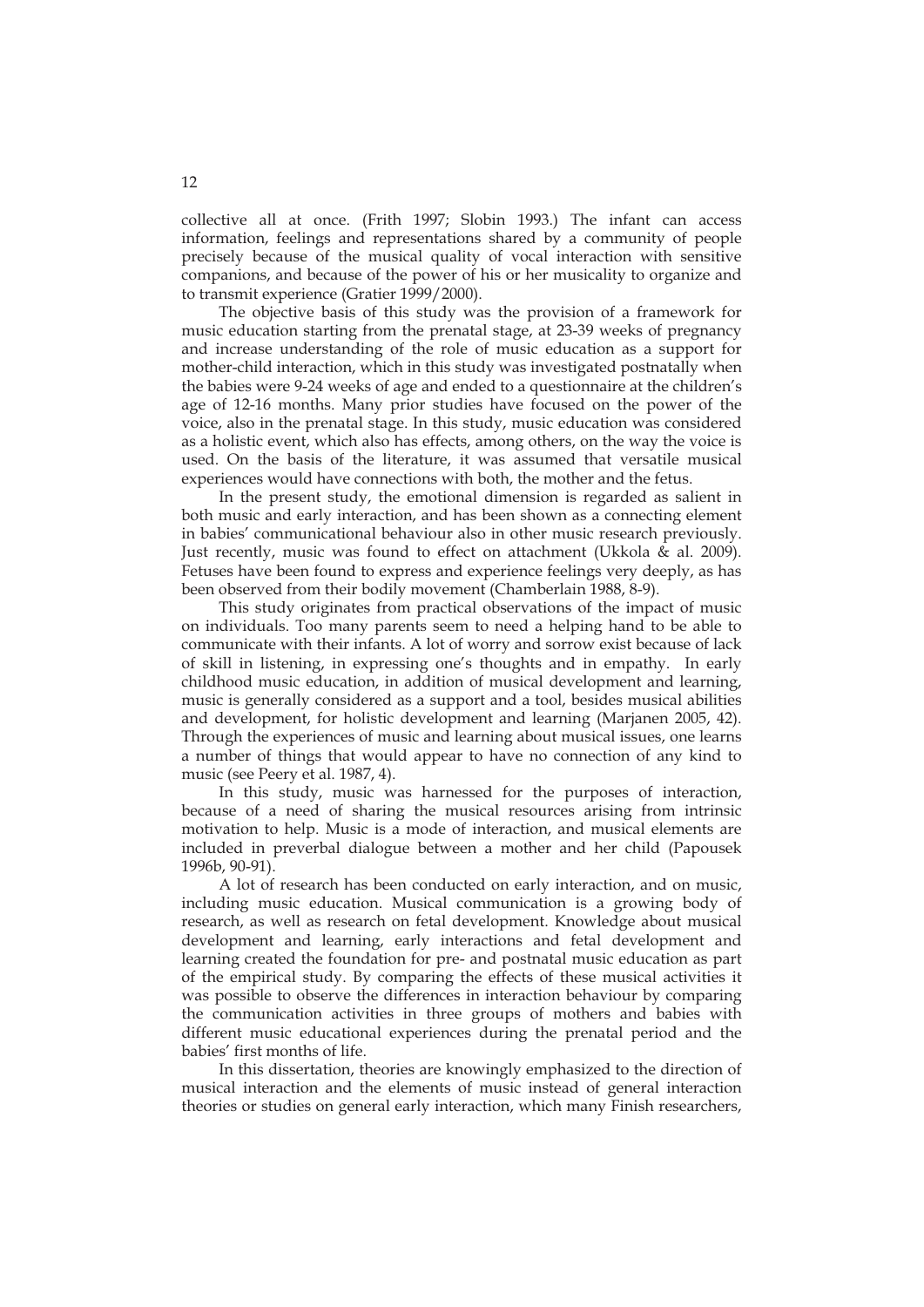like e.g. Mäntymaa (2006), Kivijärvi (2005), Määttänen (2005) and Laakso (1999) have conducted. A thirst of wanting to present international research not yet well known in Finland was one reason for this, and the challenges of the divided aims of the study were another reason. Deep connections between music and language, and the learning abilities of a fetus, and the bodily connections with emotional experiences, interconnected with music, seemed to take my notice, as I felt they wrapped me tightly during this investigation.

 Musical development is in connection with holistic development, and the musical matters that are taught do make a difference, first individually and then affecting the community. In this study, small steps were taken to clarify the connections between pre- and postnatal music education and (very) early mother-infant interaction. This investigation aims to clarify the meanings of early childhood music education starting the clarification from the connections of music and early interaction.

 Are pregnant mothers or fetuses better attuned to music than the rest of us? Do mothers-to-be eagerly seize on all the resources available to benefit the baby-to-be and their shared beginning of life together? Can musical support be of assistance in the growth of motherhood? How will prenatal musical experiences reflect to the infant's interaction behaviour? Does the mother-child interdependency strengthen through prenatal, shared musical experiences, and what will follow of it, when observing mother-child interaction? Music, in this study, is investigated as a way of maintaining a bond between the mother and her newborn and so enhancing the quality of postnatal life. In this study, the focus is not on fetal development or any other single aspect, but on image of early interaction as a whole, and the connections of music education with it.<sup>2</sup>

 This study is a about the connections of music education, pre- and postnatally, with early interaction, starting from the womb. The groups that attended musical sessions in this study were called the Belly-Button Chord, shortened as the BBC group (prenatal sessions; also as empirical group E), and the Bin of Chords group (postnatal sessions; also as control group C1). The other group was named C2.

In the Belly-Button Chord study, music education refers to a wide range of means for producing and experiencing music both antenatally<sup>3</sup> and postnatally. This differentiates the present approach of prenatal musical stimulation from most of the other studies in this field. In general, due to the power and impact of the mothers voice on a fetus/baby, music is understood purely as singing (see e.g. Clift 2002; www.birthpsychology.com/appah/) Also, this research area has, in most cases, been approached from medical or psychological perspective, which is reasonable given a considerable knowledge of fetal development in the field of social and health care, and in medicine, including brain research, which is a strong research area as well in Finland. In this study, as in Johannella Tafuri's and DonatellaVilla's Italian study (2002), a holistic way of experiencing music was investigated. In the Belly-Button Chord study, multiple means of music making were believed to have an effect also on one's vocal abilities.

<sup>-</sup>2 For more information, see Association for Pre- and Perinatal Psychology and Health, APPAH. [www.birhtpsychology.com/appah/]<br>Antenatally=prenatally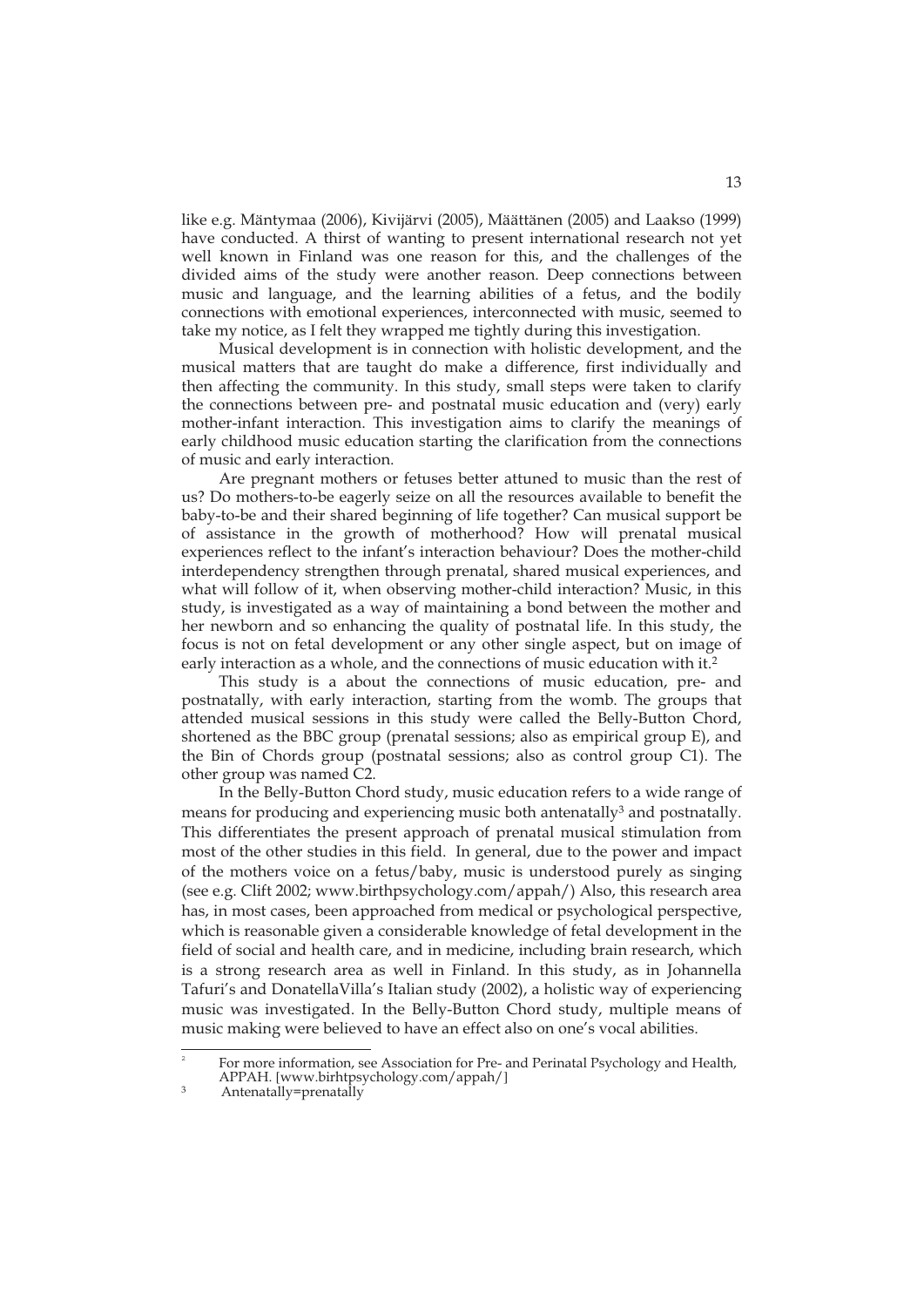The design and the structure of this thesis was prompted by the thoughts of Carla Hannaford (2004; originally 1995), following the idea of the elements included in a deep learning process, which consists of bodily, emotional and reasoning factors. Ideas of learning based on brain functioning are introduced in Chapter 3.4 in this study.



FIGURE 1 Overview of the Belly-Button Chord study.

As I approach the end of this study, I am more convinced than ever that music is fundamentally important for human life. Musical experiences are very holistic. For this reason, music should be experienced in several different ways, simultaneously and sequentially. Shared musical experiences bring people together and strengthen the bond between mother and child stronger, which was stated to be connected with the interaction behaviour in this study. How and why does this happen?

An overview of the study is shown in Figure 1. Musical sessions as opportunities for experiencing music are emphasized as a source for a better understanding in early mother-child interaction behaviour.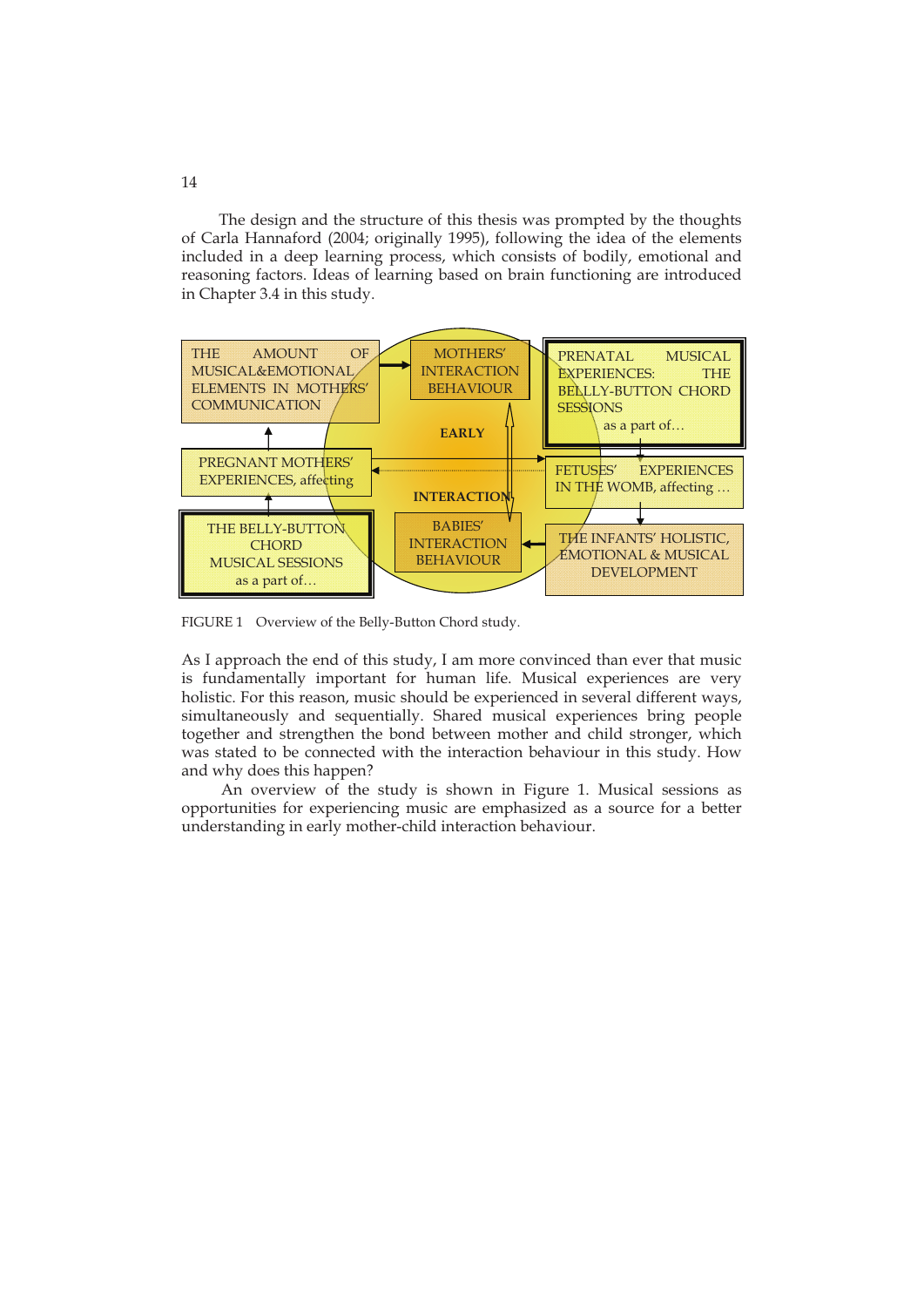## **2 EARLY INTERACTION AND MUSIC: BACKGROUND THEORIES**

The following chapters are a detailed overview of the background theories and literature. The theories on which this study is grounded are presented in chapters 2 to 5. In addition to the chosen theories, many other theories might have seemed to suit this investigation. The main theoretical framework drawn on in this study is the phenomenological theory (Torvinen 2006, 9-15; Puro 1996, 141-144). Because of the triangulation research methodology, various theories and methods were reconciled to create a theoretical basis for this study; however, because of the emphasis on early interaction and infant development, starting from the womb, and the environmental effects on child development, Hinde's (1997) Ethological theory and the Relationships approaches was chosen first (see 2.1.1).

 In questions of interaction, language plays an important role – including experiences during the prenatal period. Brown's (2000) Musilanguage theory, supported with the theories of Dissanayake, Odent, Methild and Hanus Papousek, Malloch, Gratier and Patel among other, which can all be accommodated within Hinde's theory, was chosen as the second of the main theories. These are presented in Chapter 2, and complemented by ideas on learning based on e.g. Chamberlain, Ostwald, Parncutt, Hannaford and Tynjälä. Socio cultural constructivist learning approach (Tynjälä 1999, 44-50; see 2.1.3.2) was presented in relation to music education principles.

 In Chapter 3, interaction is reviewed with reference to music: the components of music, bodily expression and music, and early childhood music education as a tool for learning interaction. To supply the grounds for these, the brain functioning is described. The principles of early childhood music education (see 3.3), formed the basis for the theory of musical learning adopted here. This was complemented with the Theory of Multiple Intelligences (Gardner 1993; see 3.3.1) along with various theories, from a broader theoretical perspective, on fetal development and learning. Without the basic components of music, musical communication would be impossible to understand. These are presented in Chapter 3.1.

Musical and holistic development from the fetal period to infancy, especially during the sensory motor period, in relation to musical experiences including musical and vocal development, are described in Chapter 4 among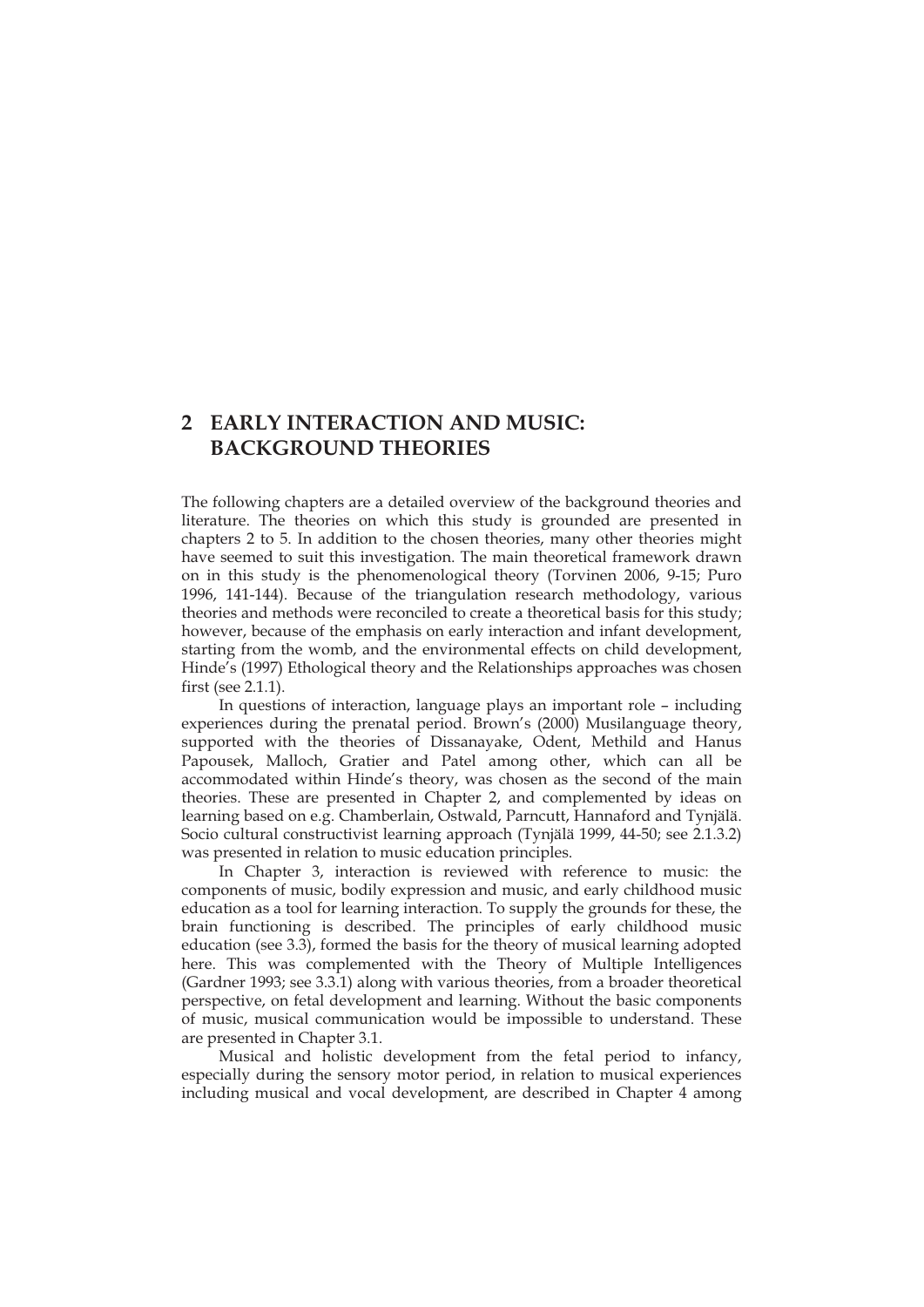many others, through Piaget's and Erikson's theories, with respect to the goalsetting structure in the Finnish music playschool system.

 Finally, the connections between musical experiences and emotions and between very early parenting, are considered in Chapter 5. The third main theory, the theory of emotions in musical expression by Juslin (2001), is discussed with reference to the theoretical background literature.

Some topics relating to fetuses, mothers, mother-child-bonding, also involve mental or spiritual features and phenomena that can be regarded as issues of faith, as something to believe or not to believe in, remote from scientific investigation and evidence. Music, too, has its origins in mental, even spiritual treasure troves. As is the case with a phenomenological investigation, these features are respectfully acknowledged, but they are not mixed in with the scientific approach used in the present study.

All the above-mentioned theories, pulled together, provide the theoretical triangulation in this study, underpinned by phenomenological philosophy along with many other important theories that were not mentioned in this short introduction to the literature. The synthesis of these theories lays a firm foundation on which to seek answers to the research questions on pre- and postnatal music education, and its connections with the mother-infant interaction, with the overall aim of clarifying the possibilities of building a musical bridge between mother and infant, or at least a bridge supported with and nourished by pre- and/or postnatal musical experiences (see Chapter 6 for the aims). First, let us consider the aspects of mother-child interaction relevant to this study (2.1).

### **2.1 Theoretical considerations on early mother-child interaction**

In this chapter, the Ethological theory and the Relationships approaches (Hinde 1997) to human development utilized in links between music and language, connected the Musilanguage theory (Brown 2000, 278-280), as a fundamental theory of mother-child interaction. Music is a mode of communication (Dissanayake 2000a, 394) and of interaction in general. It is limited in this study to the musical interaction between a mother and her infant, as Chamberlain underlines, starting from the womb (1996b). It has benefits in two areas: 1) in child development in general, and 2) in survival in life. Musical experiences are needed, besides musical learning itself, as a support in both areas.

#### **2.1.1 The Ethological theory and the Relationships approaches**

There is a tribe in the Brazilian Amazon, Piraha, whose language has no numbers, terms for colors or creation myths, and neither do they have drawings, aside from simple stick figures; but they do have music in the form of songs (Everett 2005). "Communication is a universal characteristic of living creatures", in which musicality has been found to play an important role, especially in the development of communicational skills. Musical elements can be observed in preverbal dialogue – and interaction is fundamental in music making. (Papoušek 1996a, 38-39.) The development of communicational skills is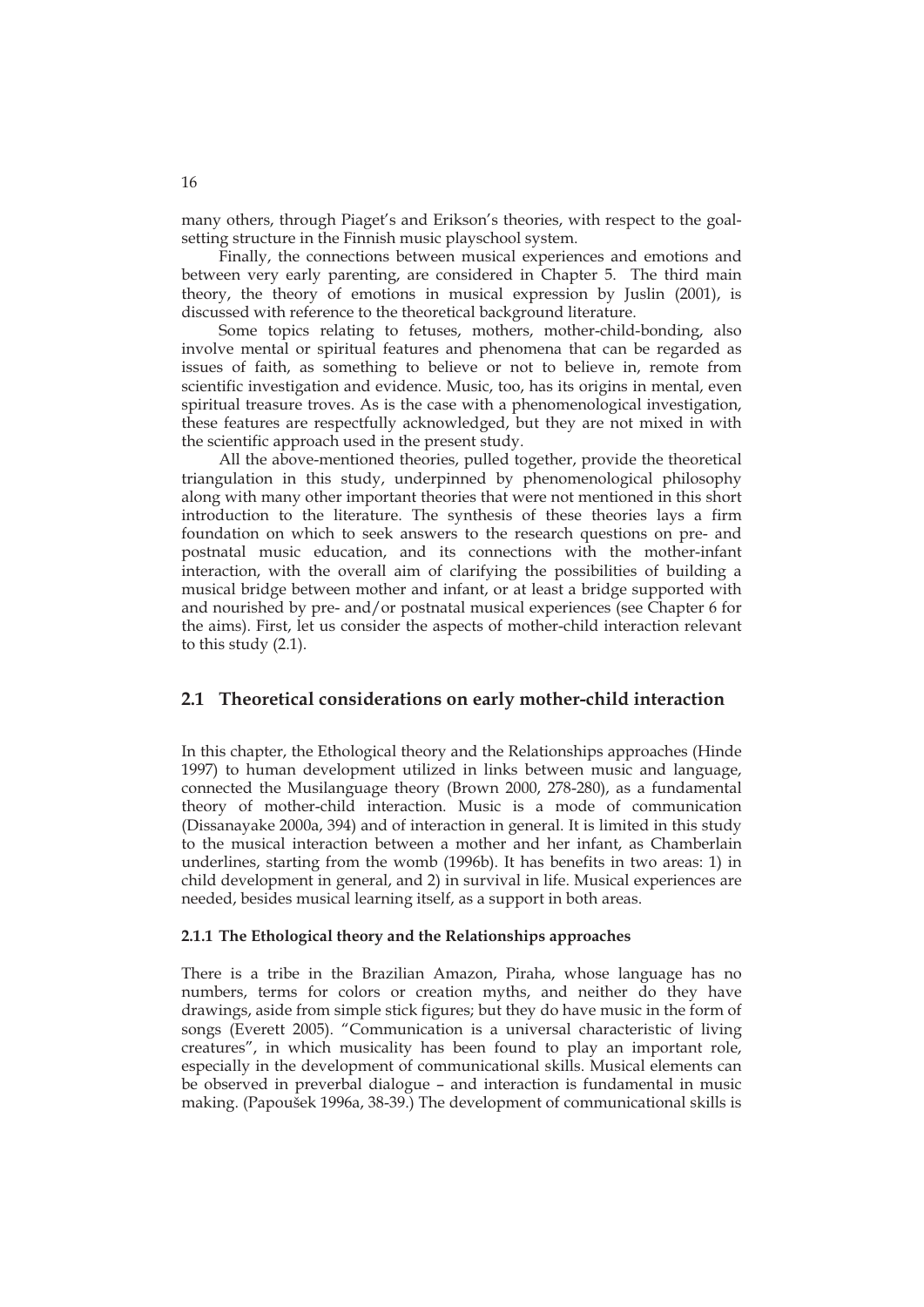thought to be affected by music. First, I shall consider developmental issues, starting from the theories behind fetal development, as a factor affecting communicational skills.

 The development of the fetus/baby has been explored from the Ethological theory and the Relationships approaches. It is underlined by the ethologists, that organisms and the environment affect each other: their impacts are reciprocal. Ethologists are interested in immediate behavioural explanations and causes, but also in the meanings and evolution of behavior. It is important, however, to remember, that our ability to use language, our cognitive capabilities and our possibilities teach and learn include cultural values, beliefs, roles and institutions, are clear examples of the disparities between people and other species. Nevertheless the effects of evolution must be taken into account. (Hinde 1997.)

Starting from the womb, children's social behavior usually concerns longitudinal relationships, all of which are affected by their previous relationships and interactions. These relationships are a part of a whole network of social relations, within the compass of distinct and clearly defined units, such as the family or a music play school group. To be able to understand a child's development, biological and social, developmental forces and the relations must be taken into account. (Hinde 1997.) In the Belly-Button Chord study, the relationship is restricted to communication between an infant and his/her mother. Even though musical behaviour is considered a strictly cultural field, concerning high-level development issues that extend far beyond speciesrelated ethological ideas, fetal development is nevertheless highly relevant to ethological theories.

According to Hinde (1997), the network of social relationships starts to develop during the prenatal period, beginning from the symbiotic relationship with the mother, and naturally, firstly and mostly via the sound environment, expanding to include the father, and finally the whole home environment. In Hinde's theory, relationships are described through<sup>4</sup>

- a) the contents of interaction: what is it that is done together;<br>b) the versatility of interactions: how different things may be
- the versatility of interactions: how different things may be done together;
- c) the characteristics of various interactions (e.g. does the mother hold the baby gently, timidly, intensively?)
- d) qualities that are generated because of various interactions and their relational incidence and form: i.e.not how often a child does what he/she is asked to do, but how big a proportion of the instructions pertaining to situations that he/she is in are obeyed;
- e) the reciprocity and the complementarity of interactions: e.g. is one a caretaker, and the other taken care of, one dominant and the other acquiescent – or do both behave similarily?<br>f) intimacy: do they reveal themselves to each other
- intimacy: do they reveal themselves to each other?

-

g) discovering the other (do they notice each other in the way they really are? Do they understand each other and feel they are understood by the other?) and, finally,

The contents of interaction (a) were clarified as well as features connected to letters (c), (e) and (g) also including statistical measures. See the results in several sub chapters of chapter 8.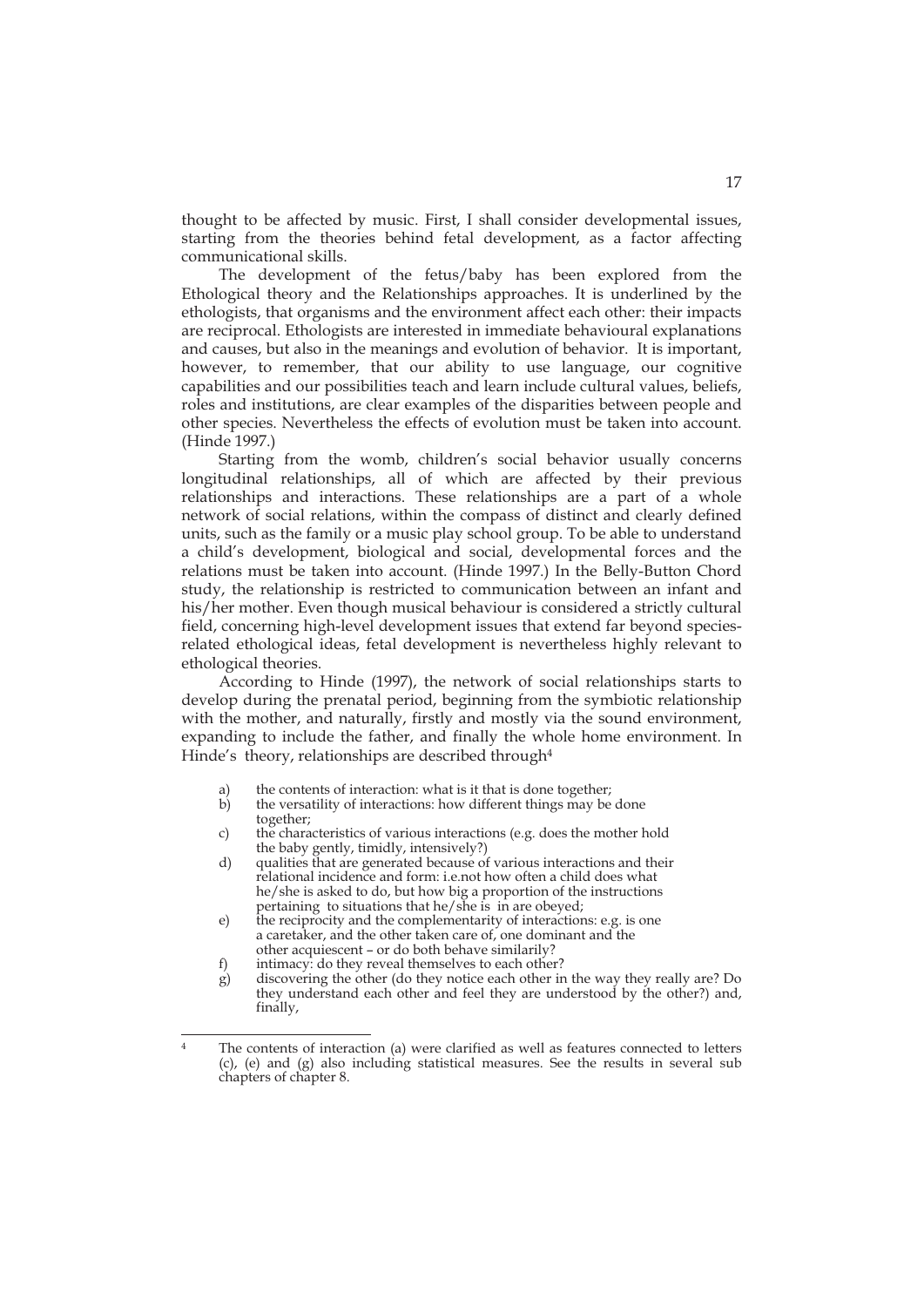h) commitment (are they ready to struggle in order to continue in the relationship or in order to develop it?)

These categories are connected to every-day life and viewed as important qualities of it. With respect to young children, some of those categories are regarded as more important than others. It is also emphasized in the theory that relationships are about dynamic processes; that are constantly created and therefore that descriptions of them are valid only a limited period of time. (Hinde 1997, 298-300.)

When measuring behaviour, the scale must be understood and related into personal relationships and individual temperaments, a specific context. A delicate balance is required between two concepts: the child as an individual and the child as a social creature. Relationships with the family are central. Individuals cannot be observed in isolation from their familiar relationships. (Hinde 1997, 303, 307.) This study was guided by these methodological considerations in observing and analyzing the participants of the interaction episodes (see Trevarthen) both as individuals and holistically. Ellen Dissanayake (2000a) also emphasizes early interaction processes as an endogenous feature arising from a mother's and an infant's natural instincts and need to make contact, and one which simultaneously leads to the rise of music due to the musical elements which constitute part of interaction event. This notion is consonant with Hinde's (1997) Ethological Theory and Relationships Approaches.

John Bowlby (1969/1982), as described by Miller (2002) is credited with bringing ethology to the attention of developmental psychologists in the form of his infant-caretaker attachment theory. Throughout his observations of World War II orphans, who were separated from their mothers for a long time, led him to conclude that early social "attachment" between infant and caretaker is crucial for normal development. As evidence for the attachment bond in normal situations, the child protets when the parent leaves, and smiles or babbles, when the parent returns. Attachment to a caretaker has evolved because it promotes the survival of helpless infants by protecting them from predators or exposure to the elements. As a result of the infant's babbling behaviour the infant is protected and nurtured. On the basis of the research, Bowlby's notion of signaling behaviour being innate are supported. Even blind or blind and deaf born infants acquire a social smile at six weeks, as normal infants. That kind of naturally occurring behaviours (smiling, laughing, crying, babbling, pouting, facial expressions of fear, anger and sadness) show that visual and auditory experiences that would allow imitative learning are not necessary for these signaling or expressive behaviours to develop. Darwin observed smiling in infants of every culture with which he had contact, a long time ago. (Miller 2002, 298-300.)

The behaviour of the infant and the adult eventually become synchronized into an "attachment behavioral system". Each member of the system expects the other to respond to its own behaviour in certain ways. These expectations are a part of their "internal working models" – mental representations of the attachment figures, the self, and the relationship. These models help infants interpret and evaluate new situations and then choose a behaviour model such as playing or seeking the attachment figure for comfort. Bowlby proposed that

18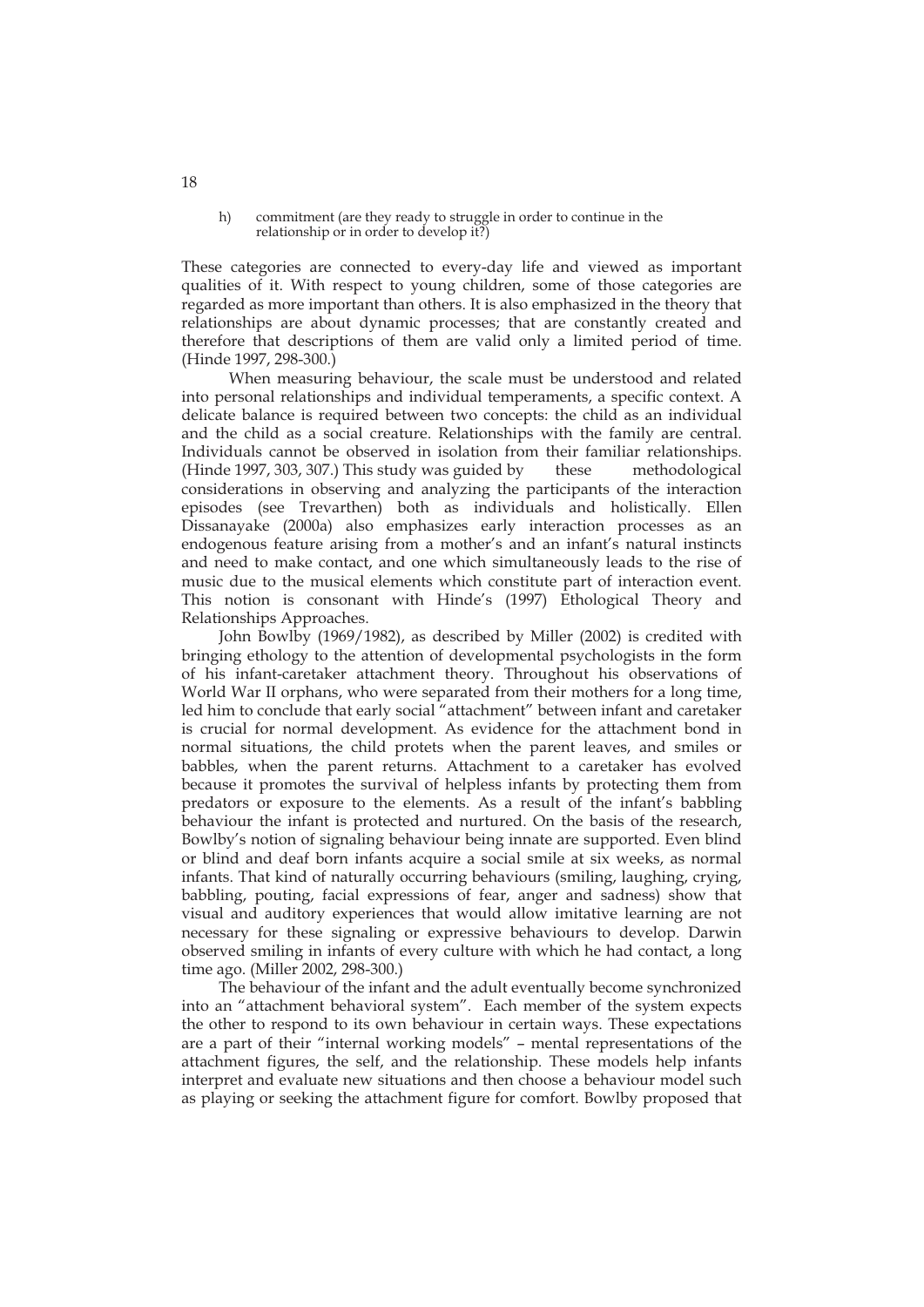it is genetic action that causes the behavioural system to develop, but the development system is flexible enough to adjust to changes in the environment. In human attachment, descendants have a goal: an acceptable degree of proximity to the adult. (Miller 2002, 300.)

Many of the characteristics of the general theory of ethology are included in Bowlby's theory of attachment (e.g. species-spesific reflexes, fixed action patterns). In keeping together with ethological theory, Bowlby relies heavily on observations of children. The focus of this attachment theory is aimed at innate behaviours. The caretaker typically forms an emotional bond to the infant in the first few hours or days of life. (Miller 2002, 300-301, 303.) It is the reason for briefly presenting the principles herein.

A child's social behaviour is connected to interaction. It is important to keep in mind, that in all relations and each interaction situation, behaviour is dependant on all involved. It is quite tempting to think of the frequency of a child's crying as a characteristic of that child, but it is also connected to mother's reactions to the crying – which again are affected by the baby's crying behavior. The dimension of temperament among many other variables, must also be taken into account when investigating interaction, especially early interaction, also the affects mother-child interdependency: in the very beginning this dependency is thought to be mutual. To be able to nurture a newborn, the mother must also be dependent on the baby. Instinct guides animals in mothering and this should also be the case with humans. Michel Odent (2008) has expressed concern about Western mothers. He asks if we are losing our natural nurturing instincts and, despite his medical background, he has discovered the meanings of singing to pregnant and new mothers, as has Stephen Clift (2002).

#### **2.1.2 Music vs. language**

#### **2.1.2.1 Maternal singing**

In the Maternity centers founded by Michel Odent in France, the United Kingdom and the United States, pregnant mothers attend singing lessons. This is also done in St. Mary's Hospital, Isle of Wight, United Kingdom (Clift 2002). Use of music with babies and infants before, during and after birth has also been explored in Russia under the name Sonatal (Lazarev 2002 cited by Clift 2002; www.babyplus.com) and in various parts of the world, including Finland, under the name Baby Plus 5. "Singing is a specifically human activity. And the need for a resurgence of fundamental humanity is strong during pregnancy. There is no example of a human society where singing was unknown." (Odent 2008, 65.) A considerable amount of medical and medical-related scientific research has focused on this area over the last twenty years from backgrounds, with findings pointing to the same importance of musical meanings and a mother's voice to an infant.

 Studying the functioning of singing is important, because it is a key to understanding human beings. The voice can be put into the service of the most

<sup>-</sup>5 http://www.babyplus.com [observed 14.5.2009]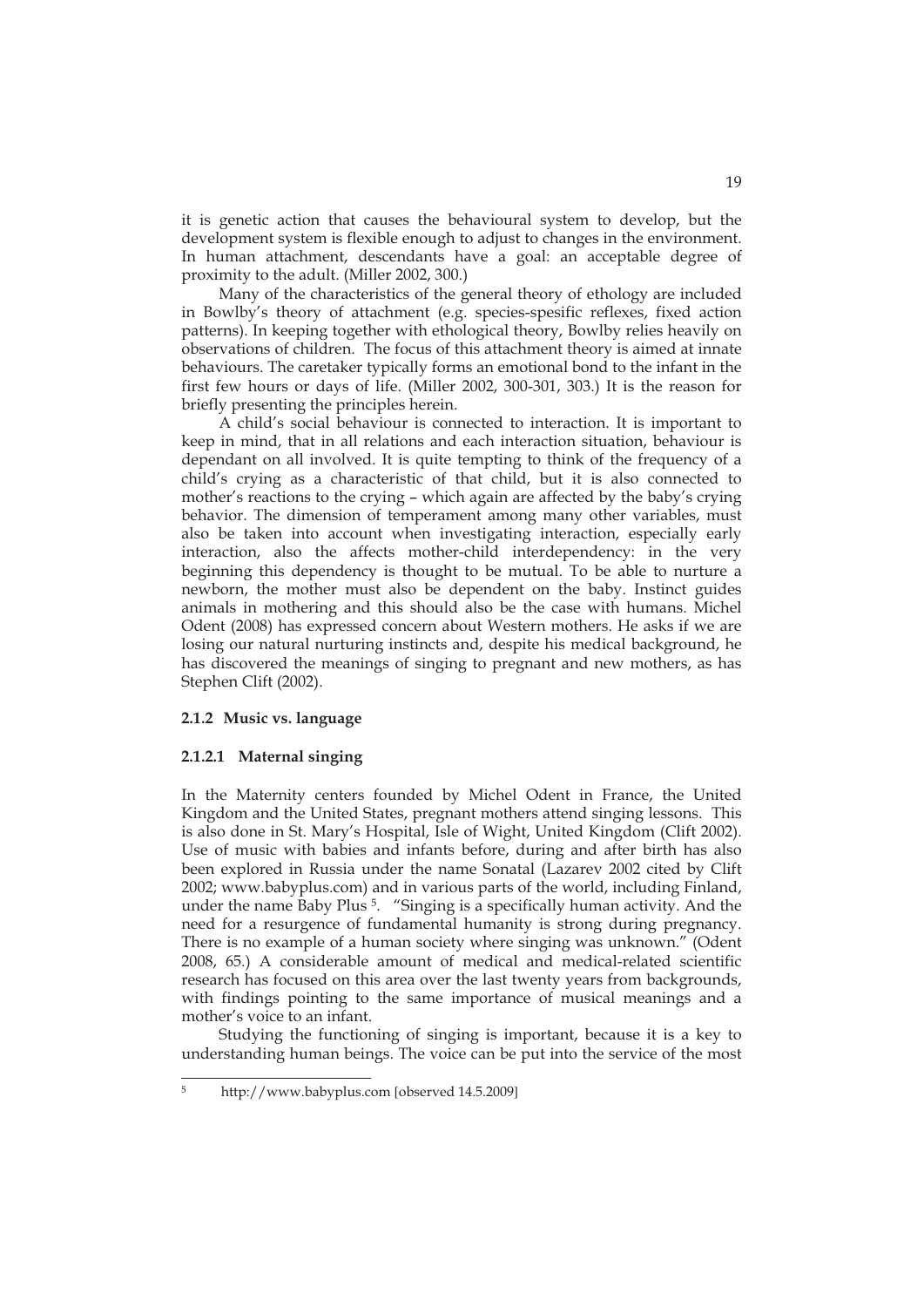primitive brain structures, as can be seen in the forms of a scream during labour or the first cry of the newborn baby. *The voice functions within the primitive brain and the new brain simultaneously*. Direct communication through melody and rhythm becomes complemented and finalized by the use of words. Singing is a perfect example of how both the primitive and new brains can work in harmony, and this goes for the function of breathing as well. Without breathing, which is usually under the control of very primitive nervous structures, there would be no vocal function. Breathing is involuntary, and the neocortex can take breathing movements for granted. When singing, the two brains manage to harmonize their powers of control. (Odent 2008, 65-66.) The basic idea of the brain functioning in relation to this study is presented later, in Chapter 3.4.

Stephen Malloch (1999/2000) has investigated the ways of using one's voice in mother-child communication. He also talks about interacting playfully, which was seen in the Belly-Button Chord mothers' behavior, as well. Mothers' ways of using their voices are described as

- sing-song manner,
- gliding-type sounds,
- poetic speech,
- musical speech,
- wordless song and
- breathy, moderately high-pitch voice. (Malloch 1999/2000, 29-30.)

The vocal development of a child is presented in Chapter 4.2.1.1.

 Infant directed speech, also called ID speech, is a well known concept to refer to a mother's way of using her voice when speeking to her baby. The acoustical features of these one-syllable, smooth, continuously gliding utterances, with often miner amount of linguistic information (Papoušek  $1996b<sup>6</sup>$ , 93) is often heard as a steady stream of incomprehensible but highly melodious speech by the infant, and characterisized also by exaggerated prosody, including elevated pitch, expanded pitch contours, large dynamic range and rhythmic regularity (Fernald 1991 as cited by Trehub 2009, 229.) Malloch (1999/2000, 30) also describes Papoušek's ID speech by using the concept of *motherese7: imitative nonsense sounds, rhythmic nonsense sounds, repetitive nonsense sounds filled with pleasure.* These voice classes contain timing patterns, pitches, loudness etc. as also described by Papoušek (1996b):

 Like endless variations on a small set of themes or motives in music, sequential contours are constantly varied in ways that are reminiscent of three principles in music: build-up arousal and tension; release of arousal and tension; and playful elaboration on high level of arousal. The human voice offers a rich source of varying melodies in terms of tempo and rhythm, duration and pausing, absolute pitch, pitch excursions and intervals, overall loudness and accent, and quality of voice. While transcribing sequences of repetitive ID contours into musical notes, we are often tempted to use musical connotations, such as transposition to another key, augmentation or inversion of melody, ornamentation with thrills or grace notes, and dynamic descriptions such as crescendo/diminuendo, rallentando/accelerando, legato/staccato, dolce, or agitato. (Papoušek: 1996b, 94.)

<sup>-</sup>6 Originally a concept of Papoušek from the 1980s.

<sup>7</sup> ID speech, motherese is also called *parentese* (see e.g. Trehub 2009, 229)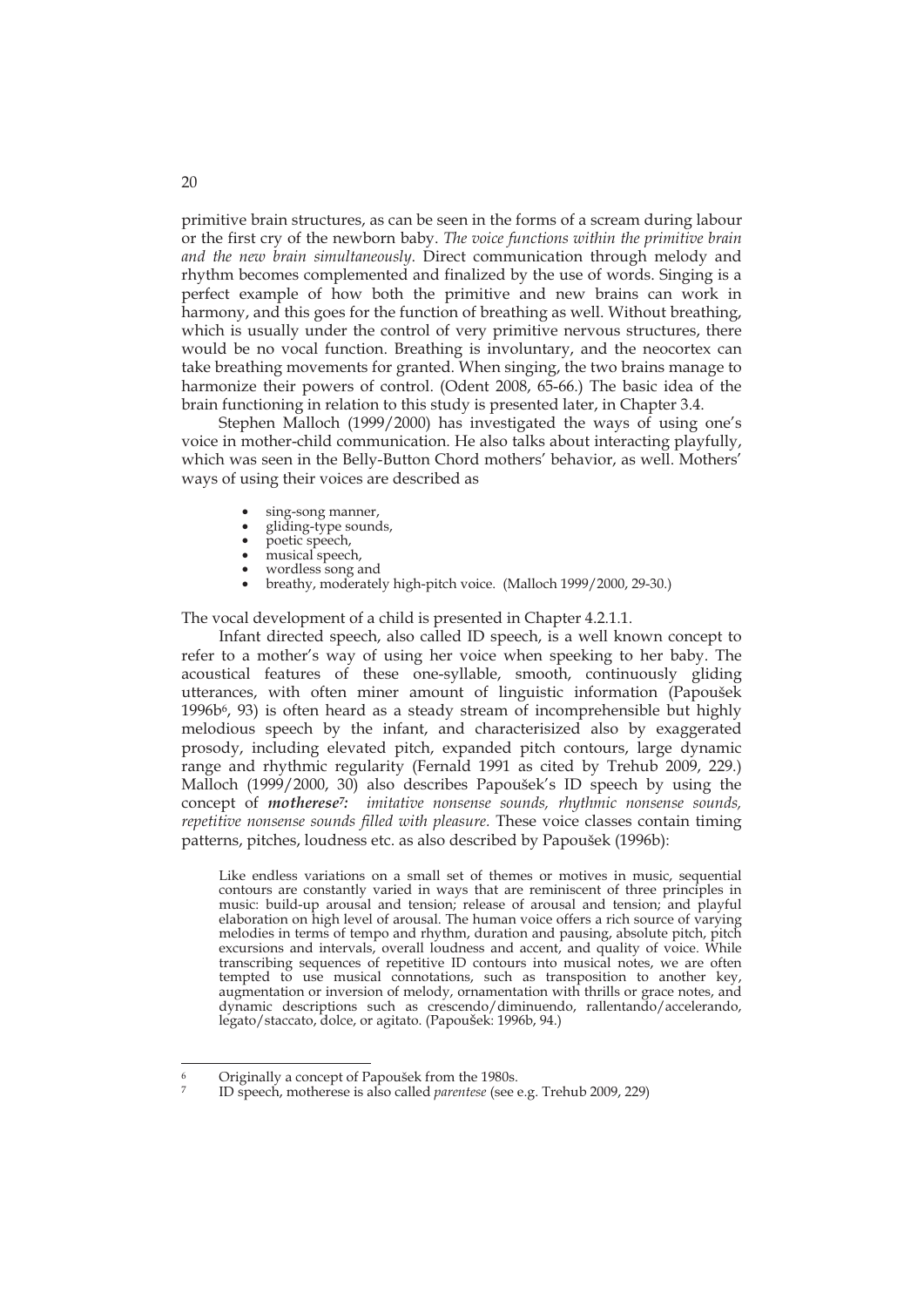Sephen Malloch (1999/2000, 29) also highlights the fact that mother-child communication is "held" by other means than lexical meaning, grammar and syntax. According to Ellen Dissanayake, the prosody of motherese (ID speech), like music, is melodic. It makes use of rhythmic regularity and variety including pauses and rests, and dynamic variation in intensity (stress and accent), volume (crescendo and diminuendo), speed (accelerando and decelerando), and vocal timbre alternations. (Dissanayake 2000a, 394.)

Maya Gratier (1999/2000) describes vocal mother-infant interaction as improvisational in character, communicative in power, its precise rhythmic qualities and sensitive prosodic variations combining to form a naturally occurring phenomenon which, along with bird-song, closely resembles music. Across different cultures, adults employ structurally similar forms of vocalization in their interaction with infants. (Gratier 1999/2000, 96; Dissanayake 2000b.) Happier mother-infant dyads tend to have more musical interactions (Gratier 1999/2000).

 A musician transmits emotions through sound, while a painter transmits emotions with visual signals. The technique of a dancer tends to arouse emotions by body movements and rhythms. Digestive functioning and gastronomy are related as are the art of the perfume maker to the sense of smell, and eroticism to the mating instinct. No physical functioning exists that cannot form a basis for artistic activity. Art is, in fact, a skill used by humans to harmonize their two brains. Poetry can be comprehended as the transmission of emotions via our elaborate form of communication called language. (Odent 2008, 66.) This takes us to the underlying Musilanguage theory.

#### **2.1.2.2 The Musilanguage theory**

Ethologists, like constructivists, have emphasized the reciprocal interaction between an organism and its environment at every stage of life. They stress the role of restrictions, conditions, meanings and evolution for learning and behavior. (Hinde 1997, 290; see 2.1.1). When it comes to fetuses and a creation of a new life, we approach even closer to nature, which is why the Ethological Theory and Relationships Approaches (Hinde 1997) are especially well suited to this study, together with "Musilanguage" theory (Brown 2000). According the latter theory, on the basis of the analysis of phrase structure and phonological properties of musical and linguistic utterances music and language have evolved from a common ancestor, a "musilanguage" stage. These are five models of the evolution of the shared properties of music and language:

- a) Parallelism model: music and language developing from completely independent ancestors of protolanguage and protomusic, developing as independent processes.
- b) Binding model: music and language developing independently from the separate ancestors, but at a later stage communicating with each other
- c) Music outgrowth model: protolanguage being the source, and music developing and separating from it later
- d) Language outgrowth model: protomusic being the source, and language developing and separating from it later
- e) Musilanguage model: shared properties of music and language are attributed to a common precursor, the musilanguage stage. (Brown 2000, 276.)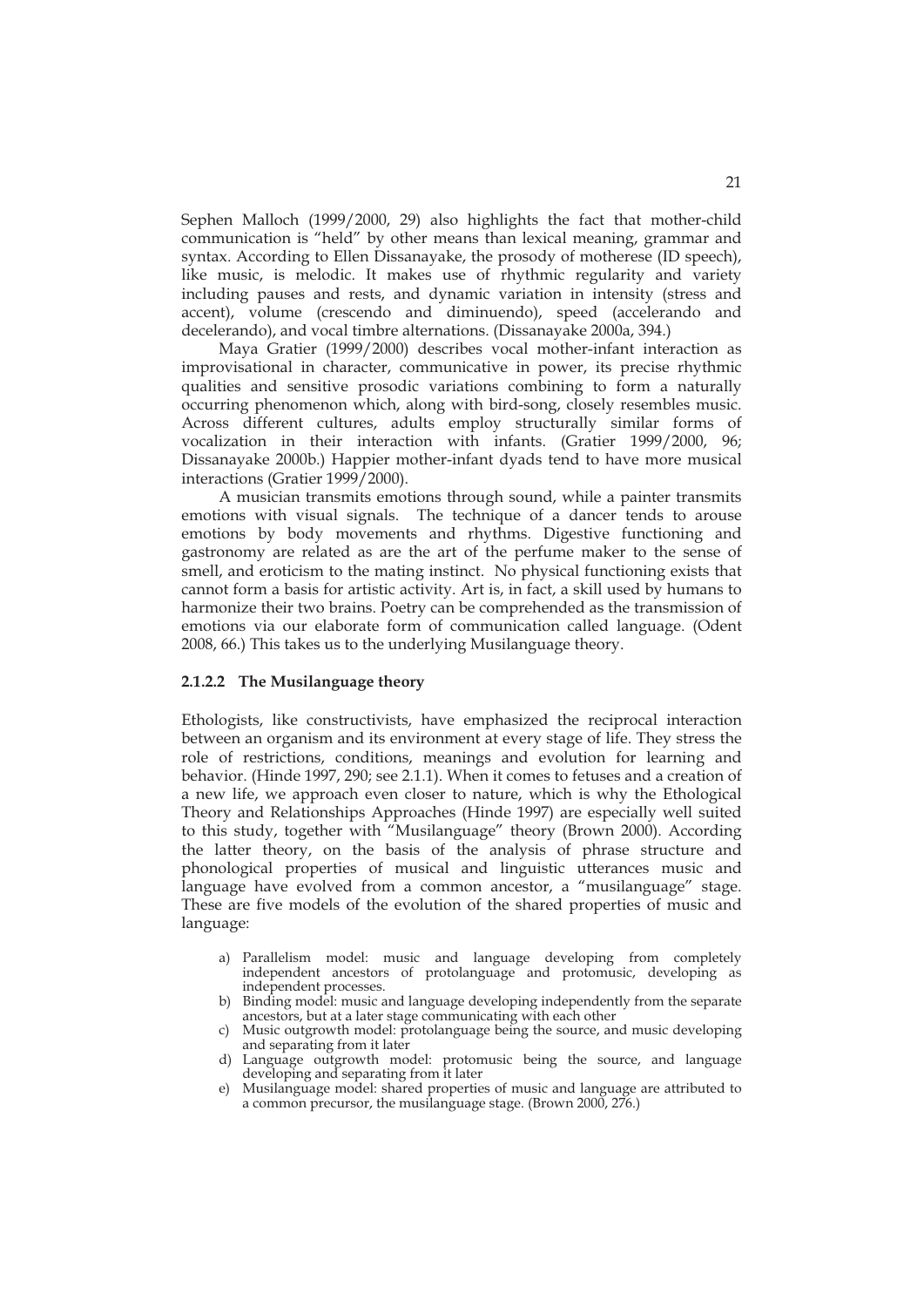Many structural features shared between music and language have been formed to be the result of a joint evolutionary precursor rather than of fortuitous parallelism or of one function sidelining or beating the other. Music and language are viewed as reciprocal specializations of a referential emotive precursor dual in nature, whereby music emphasizes sound as referential meaning at the power of at least three properties: lexical tone, combinatorial phrase formation and expressive phrasing mechanisms. Phrasing refers to the modulation of basic acoustic properties for the purposes of conveying emotional states, emotive meaning and emphasis. Music and language are seen the obverse of one another: music conveys the musically-meaningful emotive meanings and language conveys for propositional phrases and referential meanings. Both are observed as purely acoustic embodiments of a sound from which a verbal song is formed. (Brown 2000, 271.) This is also in line with the ideas of A.D. Patel (2008), which will be described in chapter 2.1.2.2.

 In this "Belly-Button Chord", or as shortened, BBC study, musical phrases among other musical features were sought in the communication between a mother and her infant. Differences between dyads in "musicality in interaction" were found according to differences in musical background. Ellen Dissanayake (2000, 389) has written about mother-child interaction and its fundamental importance to the rising, that is development of music: mother-child communicational actions have been a deciding factor even for the birth of music: owing to the evolution of affiliative interaction between mothers and infants – without male competition or adult courtship, which were replaced by the mother's voice filled with emotions, and by her songs. Ellen Dissanayake's studies of mother-child interaction in various cultures, and the structures and features of communication would seem to support Michel Odent's (2008) understanding of maternal singing, although Dissanayake (2000) did not seem to be concerned about our natural instincts; this may simply be a consequence of a different research environment, contexts and goals, or a question of when the investigation were conducted. Alternative musical models were introduced in the Musilanguage theory described above (Brown 2000), which is indeed interesting from the viewpoint of the Belly-Button Chord investigation, despite differences in of the model in question, and also on account of the connections between language and music, which are underlined in the present study as they are considered a central element of vocal interaction. Either music or language can both be viewed as coming first, after which they became separated. In the present study, following Dissanayake (2000) and Stephen Brown (2000), the Musilanguage model of music is seen as a musilanguage stage: music and language deriving from a common ancestor. (Brown 2000, 276.)

### **2.1.3 Learning as a process**

#### **2.1.3.1 Prenatal learning and transnatal memory**

The womb is considered as a school which all babies attend (Chamberlain 1996b), learning language, communication and emotions through movement in interaction with their mothers and the surrounding environment, including other people. PET scans show that the infant's sensorimotor cortex and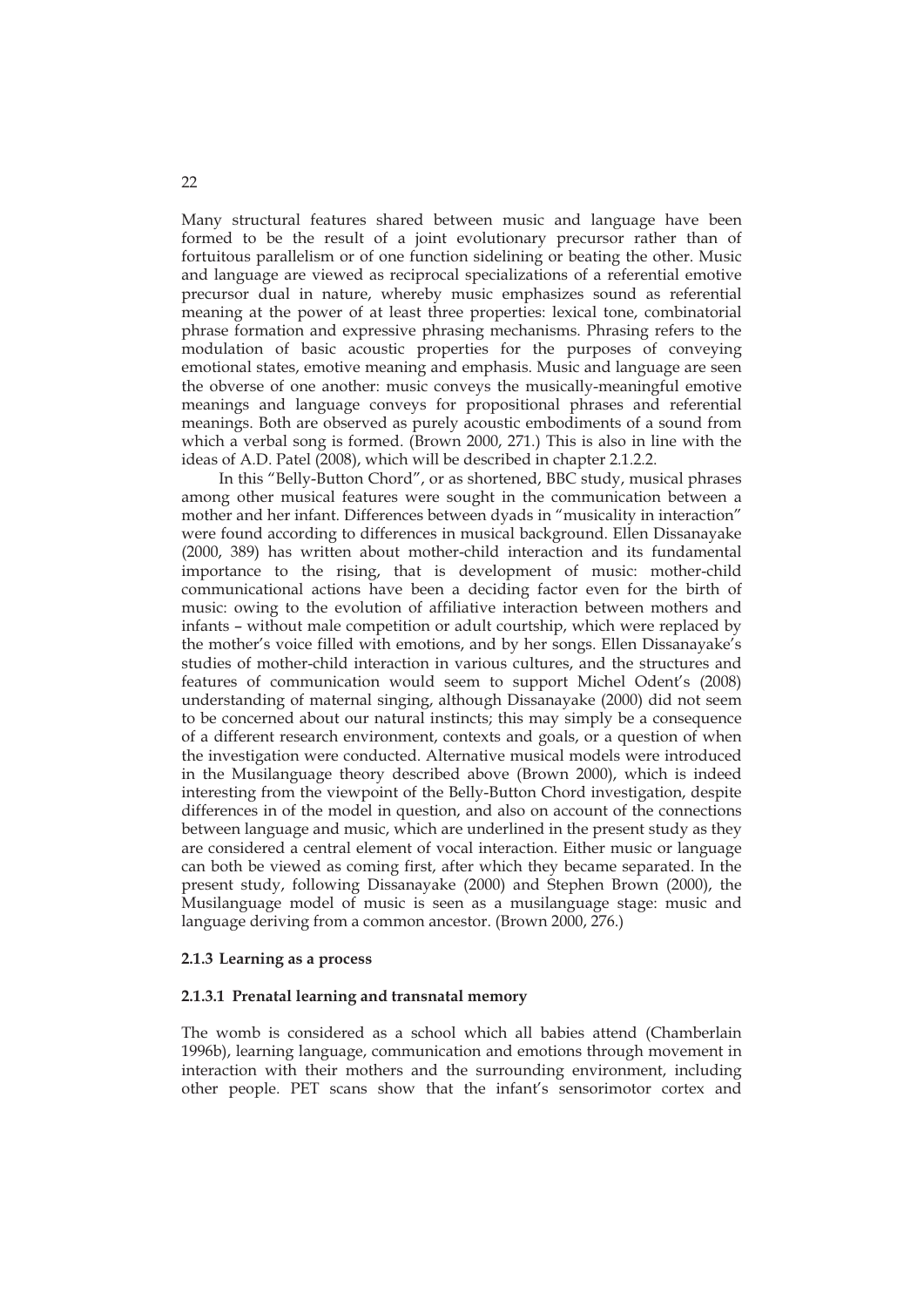cerebrellum are highly active at birth, while the visual areas are not, suggesting that musical development starts during prenatal development (Ostwald 1987, 12).

Learning, the acquisition of information that affects later behaviour, has been demonstrated to occur during the fetal period by applying the empirical paradigms of habituation and classical conditioning. Fetal habituation to a repeated vibrotactile stimulus has been observed at 22-30 weeks g.a<sup>8</sup>. Shahidullah and Hepper (1994) found out that fetuses are able to discriminate between sounds at 35 weeks better than at 27 weeks (Parncutt 2009, 222), which, of course is an indication of learning. According to Chamberlain (1995), because all types of learning<sup>9</sup> have been shown, including imitation learning, in addition to habituation and classical conditioning, in the first hours and days after birth, it is quite likely, that learning also occurs earlier, in the prenatal period. (Chamberlain 1995, 4.) Classical conditioning can be regarded as the basic mechanism underlying statistical learning. 8-month-old infants can learn the statistical qualities of nonsense-speech during two minutes exposure to such speech. Since for all organisms statistical learning is fundamental in acquiring information about the environment, it is safe to assume that humans begin to learn statistically before birth. (Parncutt 2009, 222.)

 A prenate's heart activity reveals a preference for speech aimed directly at them. The heart rate goes up or down as a consequence of speech aimed directly or indirectly at them, and the same phenomenon can be observed postnatally. Conscious teaching using direct communicating has been found to induce learning of various ways of reacting in prenates. Obstetricians in Arizona have talked to prenates to make them turn for easier delivery. (Johnson et al. 1995.)

Judging from their (bodily) reactions, babies seem to sense whether they are wanted or not. On the basis of a cross-cultural study of 'planned' and 'unplanned' babies, it was established that at the age of three months, the 'planned' babies were more attached to their mothers and were doing better, cognitively, than the 'unplanned' ones. (Johnson et al. 1995.) These results are consistent with the findings of the largest European study, the Prague study, of children in unwanted pregnancies. In the study, infant mortality was significantly higher among the unwanted children, as were the rates of all types of handicaps and other physical and emotional problems. They were also breastfed for a shorter period. In the Prague study, prenatal conditioning was stated to have a very long life, passing on to the next generation. (David et al. 1988).

Without auditory learning or memory, there would be no prenatal psychological or musical development. Because prenatal memory cannot be understood in the everyday sense of, e.g., remembering a phone number, which presupposes adult, linguistically mediated consciousness, we should perhaps speak of "transnatal retention of auditory experience" (Arabin 2002, 428). Transnatal memory, as a postnatal retention of prenatally acquired information,

-

gestational age

<sup>9</sup> Types of learning: Habituation learning, imitation learning (connected to, possibly innate, social dialog) and prenatal conditioning to music.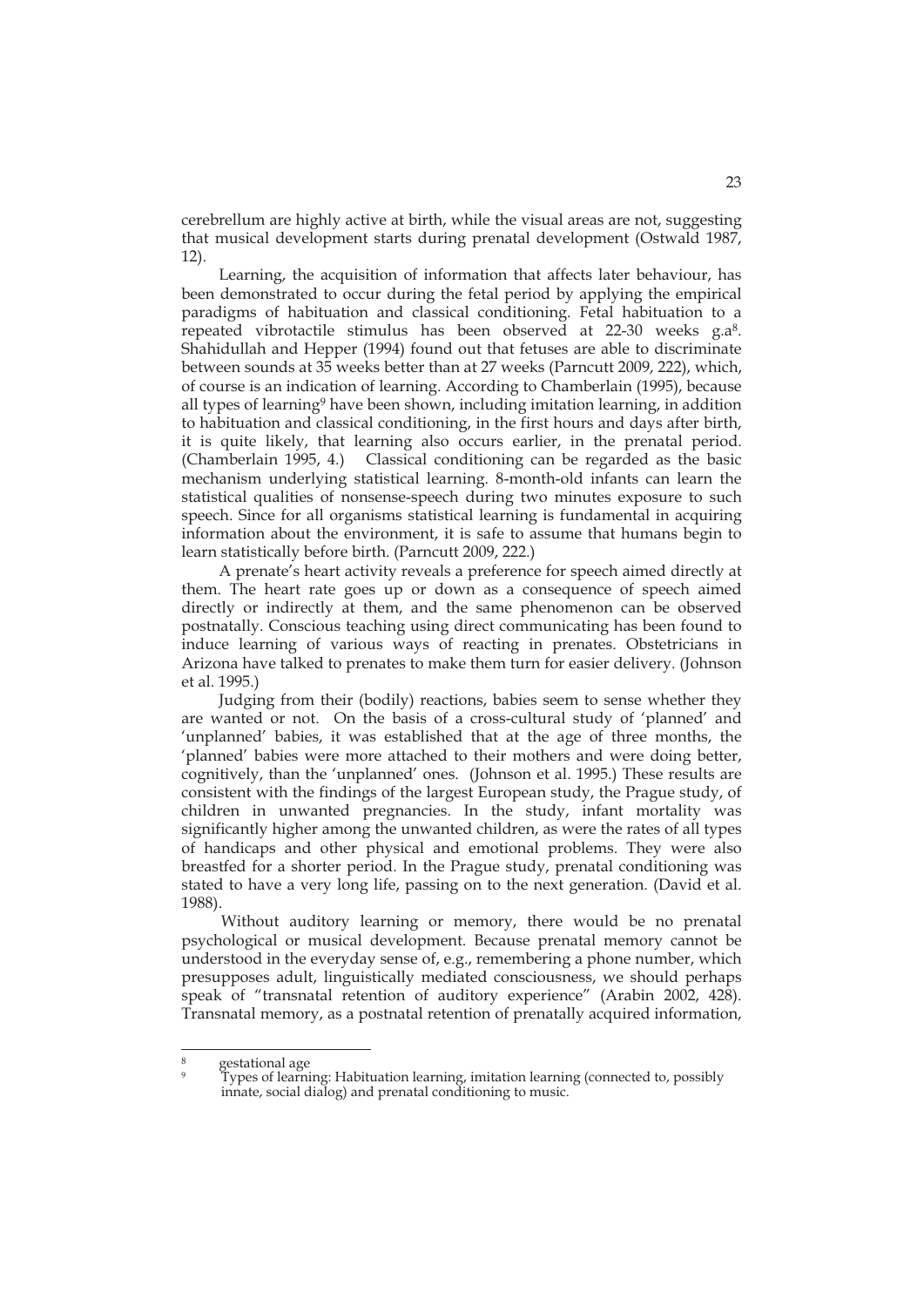is always implicit, even if proof of arguments concerning fetal consciousness is lacking. Transnatal memory is not under any form of conscious control, unlike an adult's memory, which normally requires an amount of conscious effort. Transnatal memory, according Hepper (1991; 1992), Hopkins and Johnson (2005), Mastropieri and Turkewitz (2001) in Parncutt (2009, 222), as forms of stimulus patterns presented repeatedly to different fetal sensory modalities (see subchapter 4.1.2), can last for weeks or months and may therefore be considered as a form of long-term memory. The duration of transnatal memory was measured by prenatally giving an experimental stimulus pattern<sup>10</sup> repeatedly, or using a pattern to which the fetus was naturally exposed 11. When the same pattern is presented at for the first time after the birth, or in a new way, the reactions of the baby can be compared and observed with its reaction to an unfamiliar control stimulus. (2009, 222.)

 According Parncutt (2006, 9), a fetus can habituate to repeated complex stimuli (Peiper 1925) such as music (Cassidy et al. 1995; Wilkin 1995/96). Fetal memories cannot be declarative (explicit) or semantic (conceptual) as the fetus has no language. Hepper (1991) investigated babies who had heard a specific piece of music<sup>12</sup> regularly before birth, but not postnatally before the experimental listening session, during which the infants responded with heightened alertness, lower heart rate and fewer movements until at the age of three weeks, when they seemed to have forgotten the music, or were not interested in it anymore.

 Alexandra Lamont, in turn, found that prenatal memories of music can last for a year (cited by Jones 2001). Postnatal memory would seem to last longer, when the music is heard very often, like the mother's voice and sounds associated with her movements and digestion, and lasts longest when the occurance is almost constant, like the sounds of the mother's heartbeat and breathing. (Parncutt 2006, 9.)

### **2.1.3.2 Constructivist learning approach**

Constructivist theory and child development are central in early childhood music education, and for that reason they will be briefly introduced. Music education, as described by Jordan-Decarbo et al. (2002), is always related both to holistic childhood education and early childhood music education. Tynjälä (2002) describes contructivist learning approach as follows: The constructivist approach is not a coherent theory, but derives from various sources and includes various approaches. It is a widely spread paradigm about the being of knowledge. The constructivist approach lays the foundations for research in music education and pedagogics. An individual or a community always understands knowledge, according to constructivist theory, as a result of construction. Learning is not about passively receiving information, but about actively and cognitively processing information based on previous experience and knowledge. (Tynjälä 2002, 37). Constructivism can be divided into two

 $10$ 

<sup>&</sup>lt;sup>10</sup> Such a stimulus pattern might be e.g. a specific piece of music (Parncutt 2009).<br><sup>11</sup> The mother's voice is an example of a natural stimulus pattern (Parncutt 2009).<br><sup>12</sup> The theme of the TV coap opens *Neighbour* 

The theme of the TV soap opera *Neighbours*.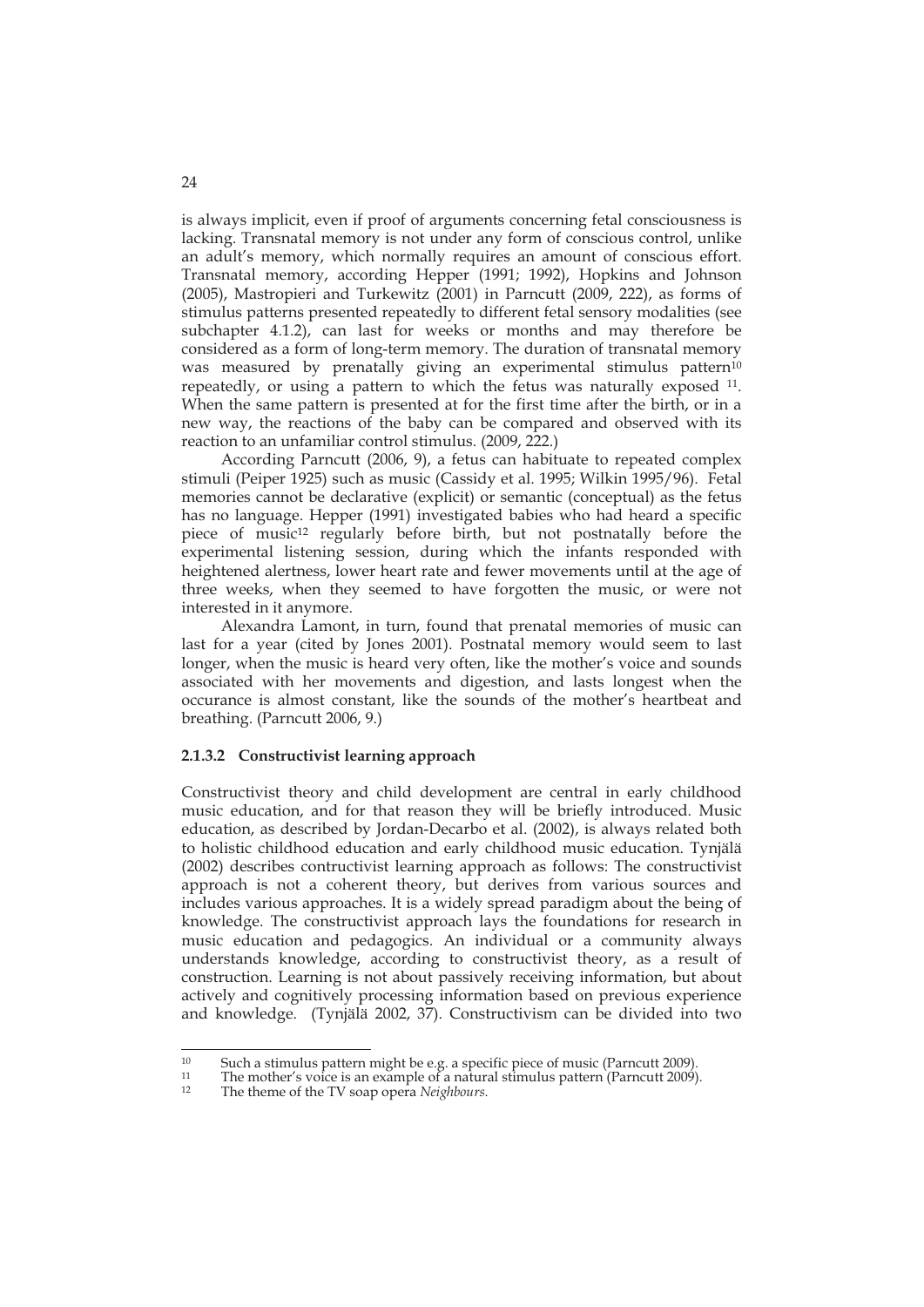main approaches, individual-central constructivism and social constructivism, which of the first refers to individual perceptions as elements of observations, while the socio-constructivist model emphasizes individual activities and language as a part of information formation. (Tynjälä 2002, 26.)

The social constructivist approach includes models drawn from the sociocultural approach, symbolic interactionistic approach and social constructivist approaches. The central idea in the sociocultural approach as propounded by Vygotsky, is that information formation is fundamentally social, and cannot therefore be observed separately from social, cultural or historical development (1987, 186-187). At a certain developmental stage, a child needs an adult's support to be able to succeed in a task. This stage Vygotsky calls the zone of proximal development, which is the distance between two developmental stages, the actual and potential stages of development. (Tynjälä 2002, 39, 44, 48.)

Symbolic interactionsim includes features of both the radical and sociocultural approaches. Meaning is regarded as social symbolic product, which is created through interaction processes, and is, as Blumer (1969) says, typical for human societies. Through social interaction an individual also learns about the "generalized other"; i.e. acquire a comprehension of how others in general, such as family members, teachers, friends, and the community look at the individual. When an individual is in interaction with others, she/he is able to observe his/her own wishes, goals, expectations and views in relation to those of others, which enables the individual to construct her-/himself in relation to others and by socializing with external reality. (Tynjälä 2002, 50-51.)

 In the beginning, music is about spontaneous, personal experiences with no other goals. Like playing with another child, it is a consequence of the game in question and the players. Engaging in music is based on personal relations: one is enchanted, within the limits of one's tolerance by the fascinating reality of music. (Kurkela 1994, 53-55.) According to Plato, children should be taught music before anything else, as learning to pay attention to graceful rhythms and harmonies helps to order their consciousness (Czikszentmihalyi 1990, 111).

There are five different environments that can lead to high musical achievements: 1) musical stimulation during early childhood; 2) long-term engagement in a chosen musical activity; 3) familial support; 4) early education, in which musical entertainment is emphasized; and 5) possibilities for interaction between emotions and music (Sloboda et al. 1996, 178). Having the attention and interest of a child is also important because of motivation and its importance in learning: one learns the things that one wants to learn (Brotherus et al. 1990).

In this study, The Contructivist/Interactionist model served as a suitable approach for the empirical study, i.e. the experiment of music education as it also fits in nicely with the principles of an action study, which in this study were adapted for the purposes of the study: the participants, at least the mothers, were regarded as active parties in their musical actions. The babies were also were very active, and thus their reactions and behaviour cannot be ignored (see Figure 1): they lead the activities as well, especially concerning the durational and the very accurate practical implicational aspects. The approach selected for this study is based on Jean Piaget's cognitive-developmental constructivist position of children actively constructing their knowledge of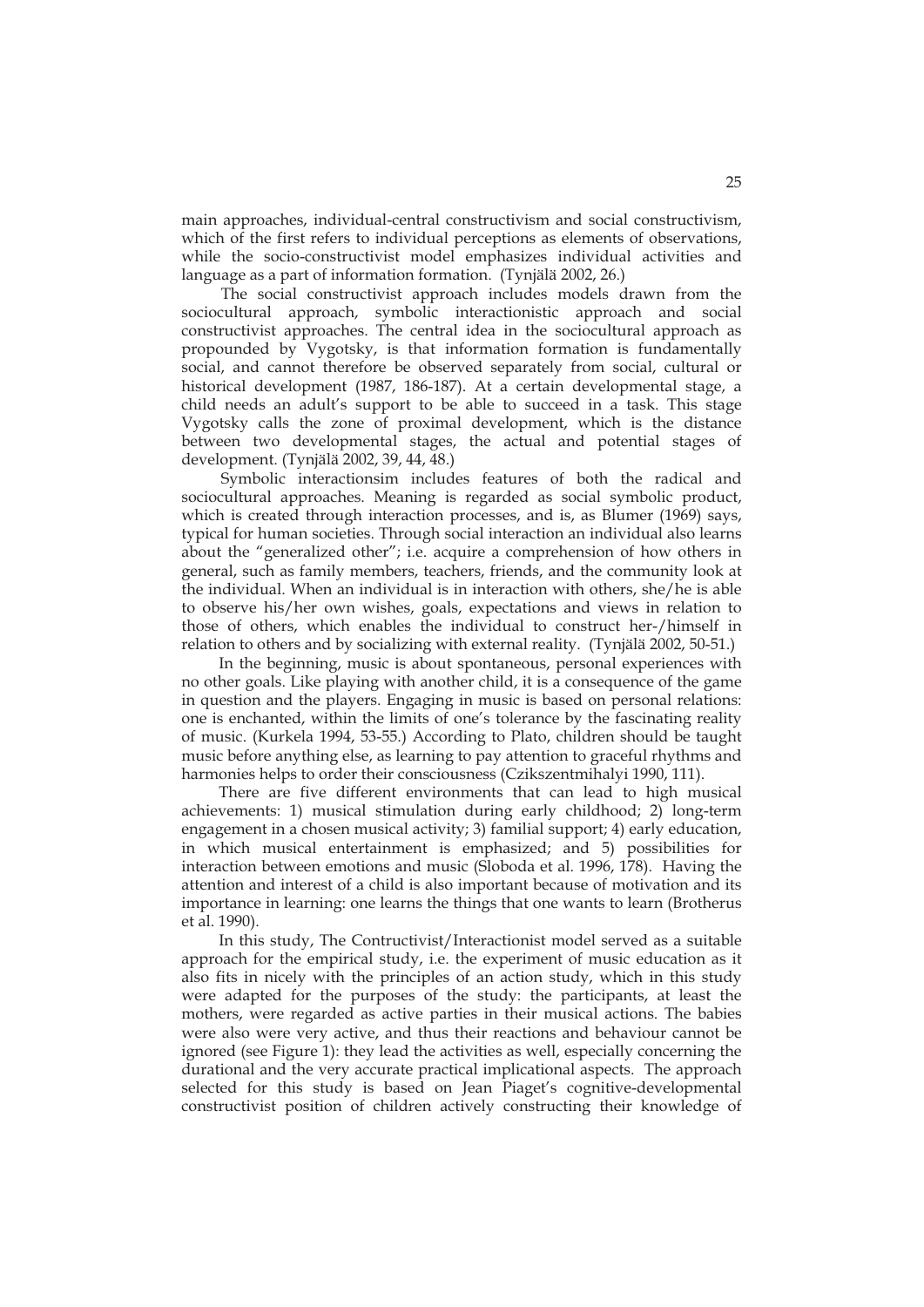physical reality and also of their social and physical environment (Jordan-Decarbo 2002, 228). Piaget's theory as a whole, however, cannot be perfectly adapted to this study, as it omits the area of prenatal development. In this study the prenatal period is fundamental, because it has an influence on postnatal development theories. Infants' development and learning are understood in this study as processes that start prenatally, in line with existing knowledge of fetus development today. Piaget's theory is briefly presented in chapter 4.2.2.

According von Glasersfeldt (1989), in Anttila et al. (2002) the constructivist learning approach, as based on Piaget, is also known as individually oriented or radical constructivism (Anttila et al. 2002, 92). On the basis of Piaget's ideas, however, and according to constructivist learning approach, development is regarded as the combined result of innate capacities and environmental influences. Teaching children is therefore believed to be important and valuable; it gives the child support in learning, because of the developmental rehearsal and progress.

The constructivist learning comprehension is founded on cognitive psychology. Knowledge is a shared commodity in cognitive psychology: it can never exist independently of the individual, or be an objective reflection of the surrounding world, but instead is a result of cognitive processes between the individual in question and his/her social surroundings. Learning is seen as qualitative change in the schemes in the learner's mind, such as development in thinking or learning to process information as a result of the development of the underlying metacognitive processes. Knowledge without understanding is meaningless in the constructivist view; propositional facts alone are not enough. Musical understanding is based on knowledge about music making. (Anttila et al. 2002, 90.) Knowing, in arts, must of necessity include sensory and emotional knowledge, skills and action knowledge, artistic-esthetic conceptual and imaginative knowledge and metacognitive artistic consciousness because of one's own artistic action processes (Sava, 1997, 253-275). Estimating the dimensions of an artistic experience is another question: how is artistic consciousness or process of a pregnant mother or her ancestor explained? In this study, it is assumed that musical experiences are always artistic experiences though varying in their artistic-musical level.

The foundation for artistic information and the equipment for acquiring information are the senses, sensitivity and emotions. Only sensitive-emotional commitment is able to enter into a relationship to knowledge and skills such, that the learner is able to use the latter individually and culturally meaningfully. Emotions also include a cognitive component, which is the reason for personally meaningful information about reality. (Anttila et al. 2002, 91.) To simplify, according Inkeri Sava (1997), artistic learning is development in holistic and emotional sensitivity.

### **2.1.3.3 The body, the emotions and the reason as components for learning**

In the BBC study, the emotions, body and reason (Hannaford 2004) were emphasized as fundamental components in the pursuit of a deep learning experience that will be retained in the long-term memory. The effects of music education on the individual are holistic: musical, developmental and emotional (Wood, 1982). Interaction skills are set in the very beginning of our lives,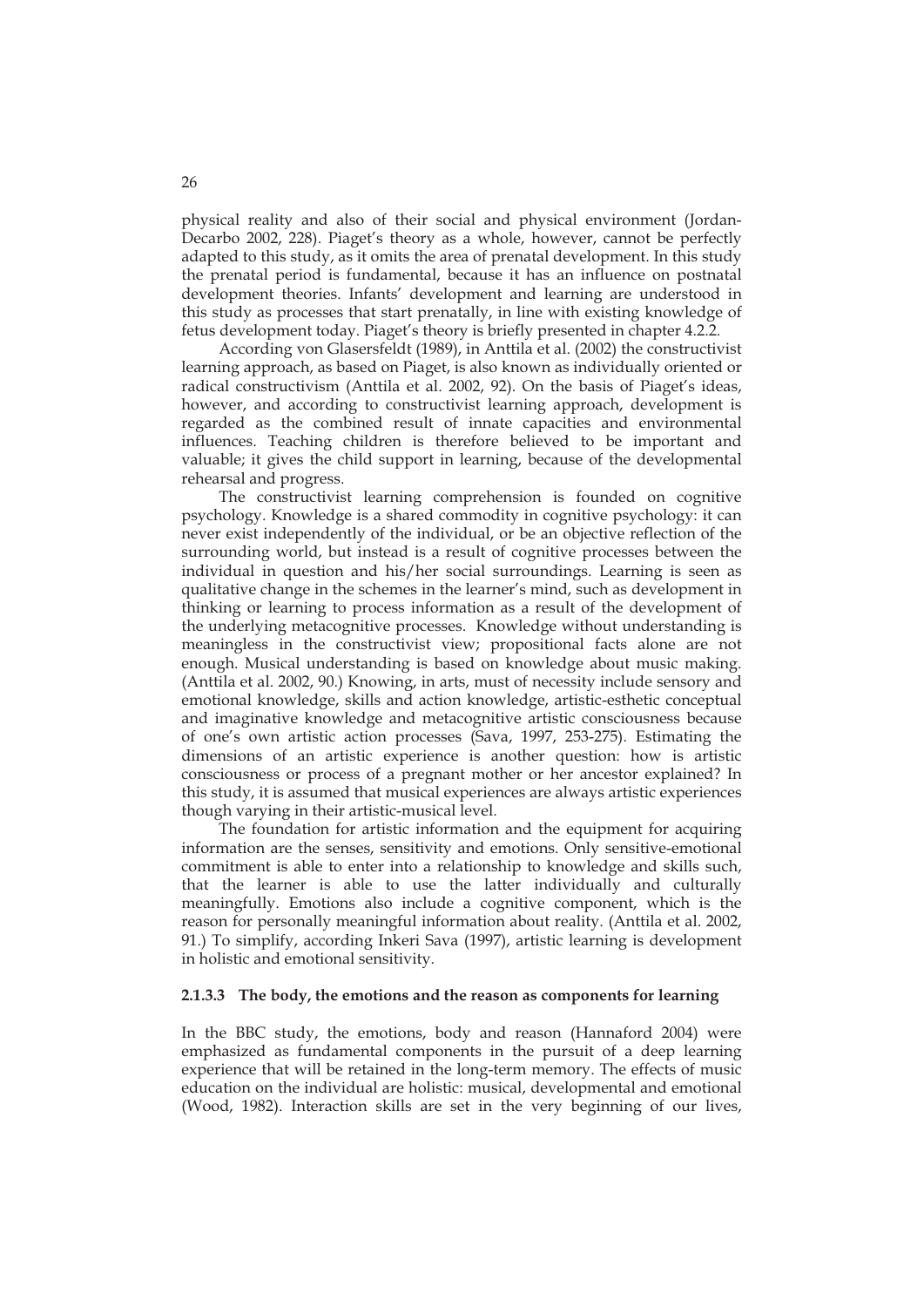starting at the prenatal stage (Chamberlain, 1988). According to Papoušek (1996b), musical elements are included in preverbal mother-infant dialogue, which she has stated to be influenced by music. The holistic impacts on learning of prenatal musical experiences are regarded as important.

 According to Ashley Montague, the meanings of play for a child cannot be emphasized enough. During the early years "play" is almost like a synonym for "life". The importance of it can only be beaten by nourishment, shelter and love. The playful act is a fundamental generator for physical, intellectual, social and emotional growth. (Cited by Hannaford 2004, 52.) When playing, imagination is functioning in connection with the elements of emotions, body and reason, as a cognitive part of the experience.

 Learning and thinking is not only a matter of the brains; but instead, the body can be seen as playing an essential role in all intellectual activities from the very first moments to the end of our lives. It is the bodily senses that send messages to the brain, which helps us to comprehend the environment, and leads us to an understanding of the world. Movement is a way of expressing information and, at a more complicated level, moving supports us in deeper cognitive actions. Senses, feelings and thoughts are separate phenomena of the body and mind, but are also connected to one another. Emotions are considered as a common organizer of the body and mind, giving important information for the brainwork. Even where the thoughts to be expressed are at the highest level of abstraction, we are only able to bring them out by using our muscles – speaking, writing, playing an instrument etc. It is the body that takes care of all this. (Hannaford 2004, 6-7.)

 The mind and body as a whole learn through experience of the surrounding world related to real connections, in a solid balance, when our emotions and feelings transmit this connection. Exploring emotions and expressing them are the stimuli needed for the limbic system and its connections to other parts of the brain to develop. At, and until, about 15 months, the limbic system starts to train emotions into sensations and the learning of basic motor skills. Throughout this process the individual's experiences are related to her or his world, and stored in the short-term memory, to be later transferred into the long-term memory. (Hannaford 2004, 44-45.) Brain functioning is expounded in more detail in subchapter 3.4.

According Damasio (1994, 2001), the emotions, body and reason are physiologically inseparable. There is a special part of the human brain, where systems connected to emotions/feelings, occupation and working memory work in such intimate interaction, that they are a source of energy for both, the activities of going/external movement, and the intrinsic/internal cognitive thinking. This area is holistically connected to movement, emotions and occupation. Their connections to motor activities have been demonstrated. (Damasio 2001, 80-81.) The interaction between emotions and feelings are an essential part of the network of neural mechanics, consisting of homeostasis<sup>13</sup>, drives and intuitions. These functions of various areas working together

 $13$ 13 "Homeostasis is the property of a system, either open or closed, that regulates its internal environment and tends to maintain a stable, constant condition." [http://en.wikipedia.org/wiki/Homeostasis]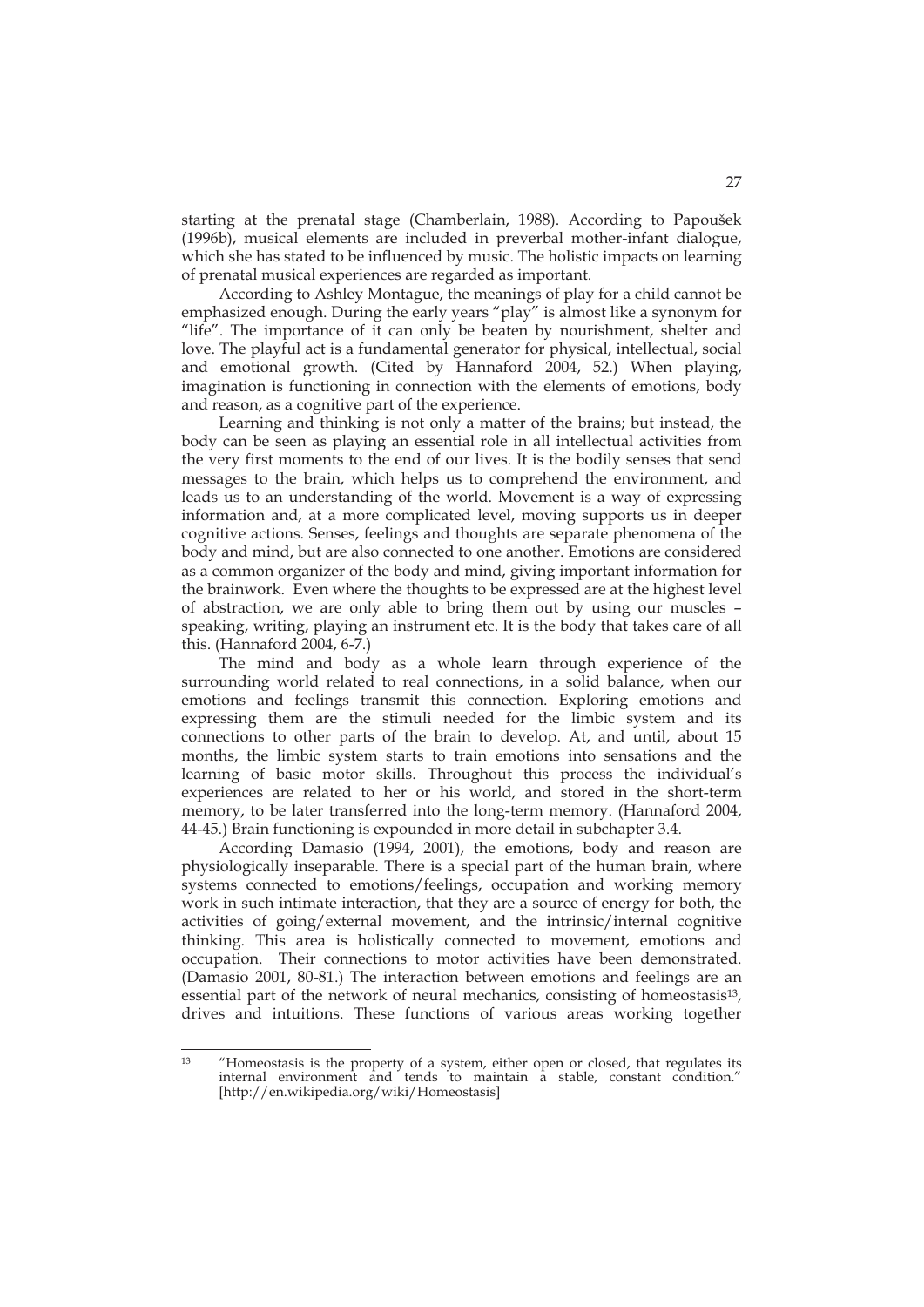approximately simultaneously might be the factor to combine separate parts of the mind together. (Damasio 2001, 91.)

 The body and the emotions are inseparably connected to the biochemical and neural network, which they both, the body and the emotions, use. There are two routes, the first of which consists of the sensory – connected to senses, and the motor – connected to movement route, while the second, and in evolutionary terms, much older, is the blood circulation, transmitting chemical messages, through hormones and neurotransmitters (as regiators) All the functions in complex systems known as behavior, work co-operatively, via the connections between the body and the brain, which in fact can be understood as an indivisible organism, in which messages are transmitted from one to the other and vice versa. (Damasio 2001, 94-95.)

Emotions and feelings, as fundamental features of biological regulation, can be seen as a bridge between reasonable and unreasonable processes and between the cerebral cortex and the construction subordinated to it. Consider a strong emotion. If we try to omit all bodily symptoms connected to it, we may find there is nothing left of it, from which it would be possible to rebuild it. Only the cold and neutral position of intellectual perception would remain without the bodily dimensions of emotions. (Damasio 2001, 129.)

Physical responses to emotions caused by music were observed in skin conductance levels, like sweating, when music was added to a stressful film (Thayer et al. 1983; Cohen 2001). As many as 6 physiological measurements can be obtained: heart rate, breathing rate, blood pressure, respiratory depth, finger temperature, and skin conductance level, all significantly affected by music. In general, the effects of music can be listed as a decrease in heart rate, skin conductance, finger temperature, and respiratory depth, and an increase in breathing rate and blood pressure. Interestingly these physiological changes are the same regardless of the specific emotion associated with music: sad, happy and frightning music all produced the same kinds of physiological changes. (Krumhansl 1997, 339.)

Jay Schulkin (2006) describes the bodily representations as traversing the whole brain. Vital sources of information are provided for every facet of an animal's behaviour, and such direct neural connectivity of visceral input throughout the nervous system demonstrates just how strongly the cognitive systems are linked to bodily representations. The ideas of Trevarthen (1999/2000) also conform to these descriptions of our experiences as constructed by the mutual experiences of emotions, body and reason.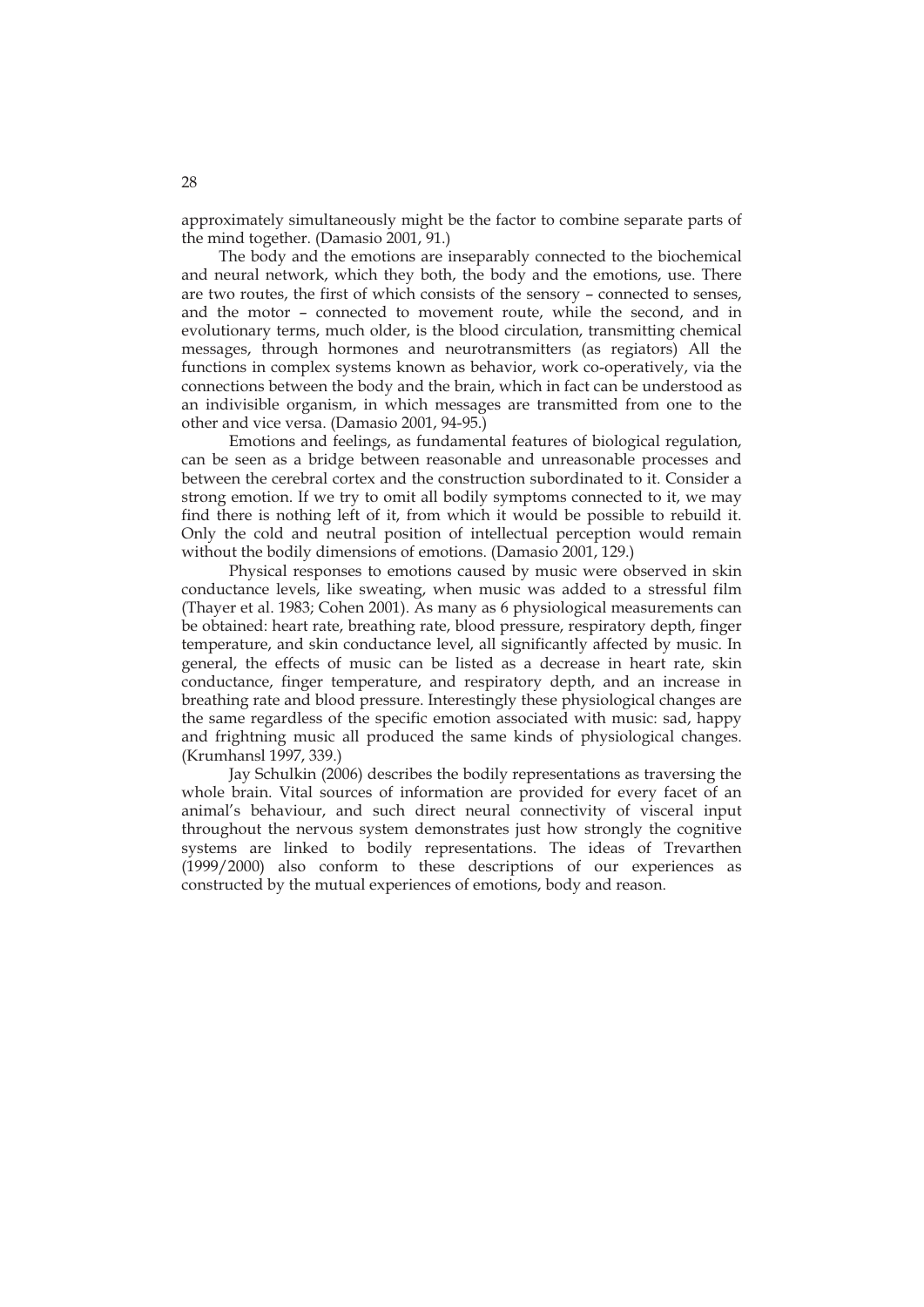## **3 INTERACTION**

## **3.1 Musical components in interaction**

In tonal music, the primary components of musical syntax are melody, harmony and rhythm. In melody and harmony both pitch and temporal features are included, whereas with rhythm, hierarchical systems consisting of grouping structures and metre are connected to musical figures (like motives and phrases). The structures of tonal music are learned gradually, as a result of development. (Paananen 2003, 14.) In the present study, with a few exceptions tonal music has mainly been used during the musical sessions.

"Through musical interaction, two people can create forms that are greater than the sum of their parts, and make for themselves experiences of empathy that would be unlikely to occur in ordinary social intercourse" (Blacking 1987, 26). Motherese or a song forms the basis of very early infant-mother interaction. The crucial difference between motherese and a song is that motherese tends to stress meaning alongside social interaction, whereas the actual semantic content of songs can be completely irrelevant. The rhythmic and segmental characteristics of the vocal message are fundamental, and this may lead it to precede early linguistic interaction. The analysis by Elena Longhi (2003), showed that songs are used not only to regulate the infant's emotions, but that they also serve a structural purpose in helping the infant anticipate the segmental units of the mother's songs. A song can be broken down into units of three or four notes, phrases, and larger units, and mothers convey these units to their infants. (Longhi et al. 2004, 2.)

According Stephen Malloch, three elements "communicative musicality" comprises:

- 1. pulse: regular timing intervals;
- 2. quality: pitch-contour, timbre and narrative, as a combining element for pulse; and
- 3. quality, which allows two persons to share a sense of passing time in motherinfant vocalizations.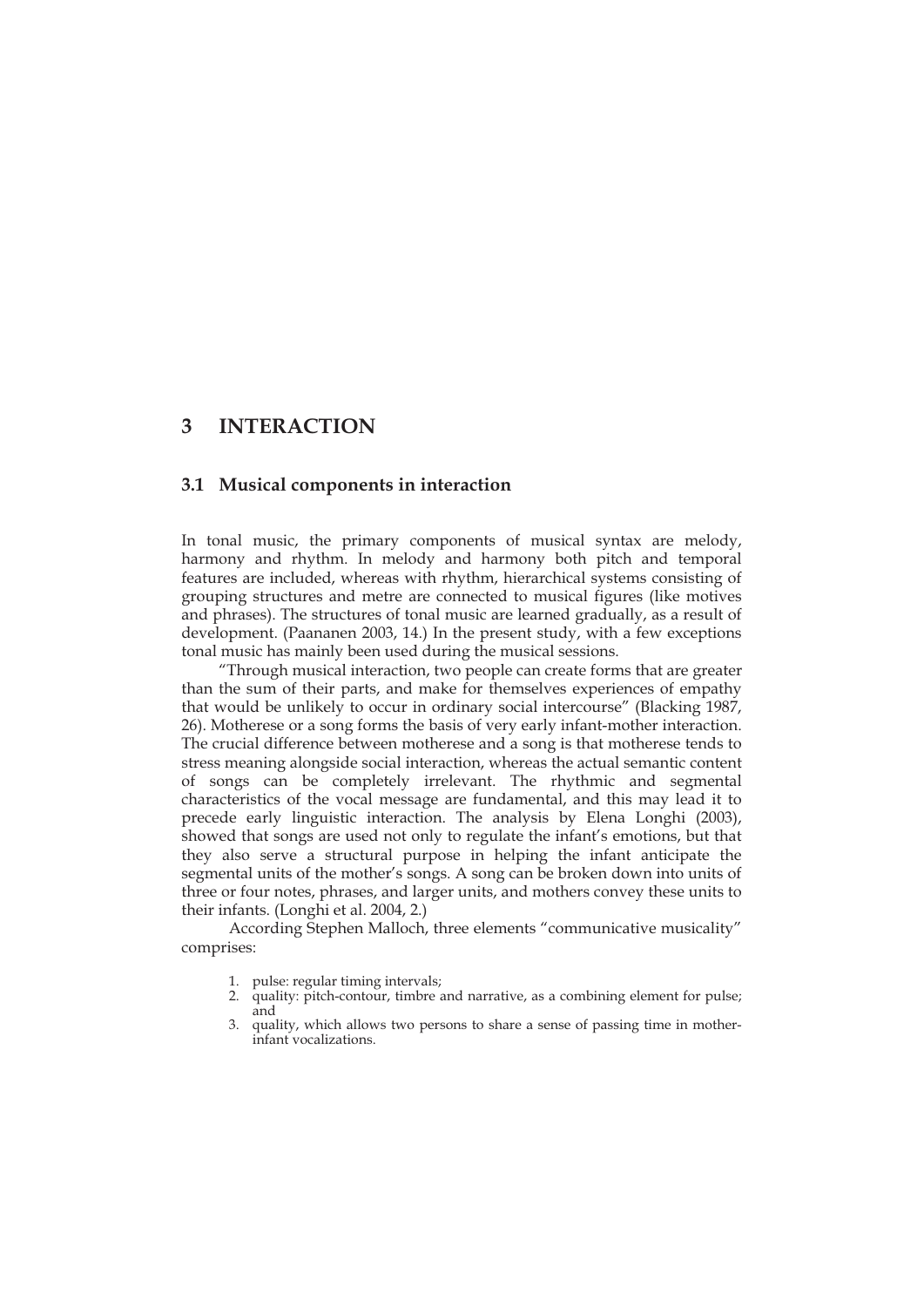Communicative musicality is vital for parent–infant communication. (Malloch 1999/2000, 29.) The musical elements mentioned above, among other features, were taken into account in the present study.

All human newborns enter a world of two distinct sound systems:

- 1. Linguistic, including vowels, consonants and pitch contrasts of the native language; and
- 2. Musical, including timbres and pitches characteristic of the culture's music.

Even without guidance or explicit instructions, most infants develop into adults proficient in their native language and enjoy the music of their own culture. Our native sound system leaves an imprint on our minds: it leads to a construction of a mental framework of sound categories related to our native language or music. (Patel 2008, 9.)

 There is one very obvious difference in the sound systems of music and speech: although pitch is the primary basis for sound categories in music, e.g. as in the use of intervals and chords, timbre is the primary element for sound categories in speech, e.g. as in the production of vowels and consonants. Music and speech organize pitch and timbre in separate ways. (Patel 2008, 9.)

 Very few universals can in fact be found for music. If we look far enough we will only find the trivial sonic universal of sound in one form or another as a condition for being able to define music – and in a way even that has almost been disproved, e.g. in John Cage's 4'33'': a musician simply sitting in front of a piano, while occasional sounds from the audience or from the street fill in the space (Patel 2008, 12).

 The musical qualities of a *sound* are pitch, loudness, length, timbre, and *location* (Patel 2008, 12). This could be compared to the more often-used definition by continuing the list after the concept of timbre: … tempo, velocity, harmonies and forms (described e.g. in Marjanen 2008); but of course, the difference is due whether the definition concerns *a sound* or *music / piece of a music.* Here, we are more interested in the qualities of sounds as musical elements, which were, of course needed in the musical sessions designed in the BBC study.

 The physical correlate of pitch is known as frequency, and the height of a pitch is measured in herzes (Hz). Pitch differences are usually described by using the metaphor of height, though a cross-cultural perspective reveals, that metaphors other than high - low, also exist<sup>14</sup>. The perception of musical pitch like that of timbre - is multidimensional: pitches separated by an octave, a doubling of the frequency, are heard as very similar and in most cultures are typically given the same name. Individual pitches can be combined simultaneously to create new sonic entities, like intervals and chords. Pitches can also be organized in terms of a musical scale, which serves as a reference point in the creation of musical patterns. (Patel 2008, 12-14.) There are many differences in scales/several kinds of scales, also depending on the culture in question, which are left outside of this study. What is of interest here and also essential when we think of children's songs, is because of the existence of the

30

 $14$ The Havasupai native Americans, the original Californians, use the adjectives "hard" and "soft", whereas the Kpelles of Liberia talk of "small" and "large" (Patel 2008, 12).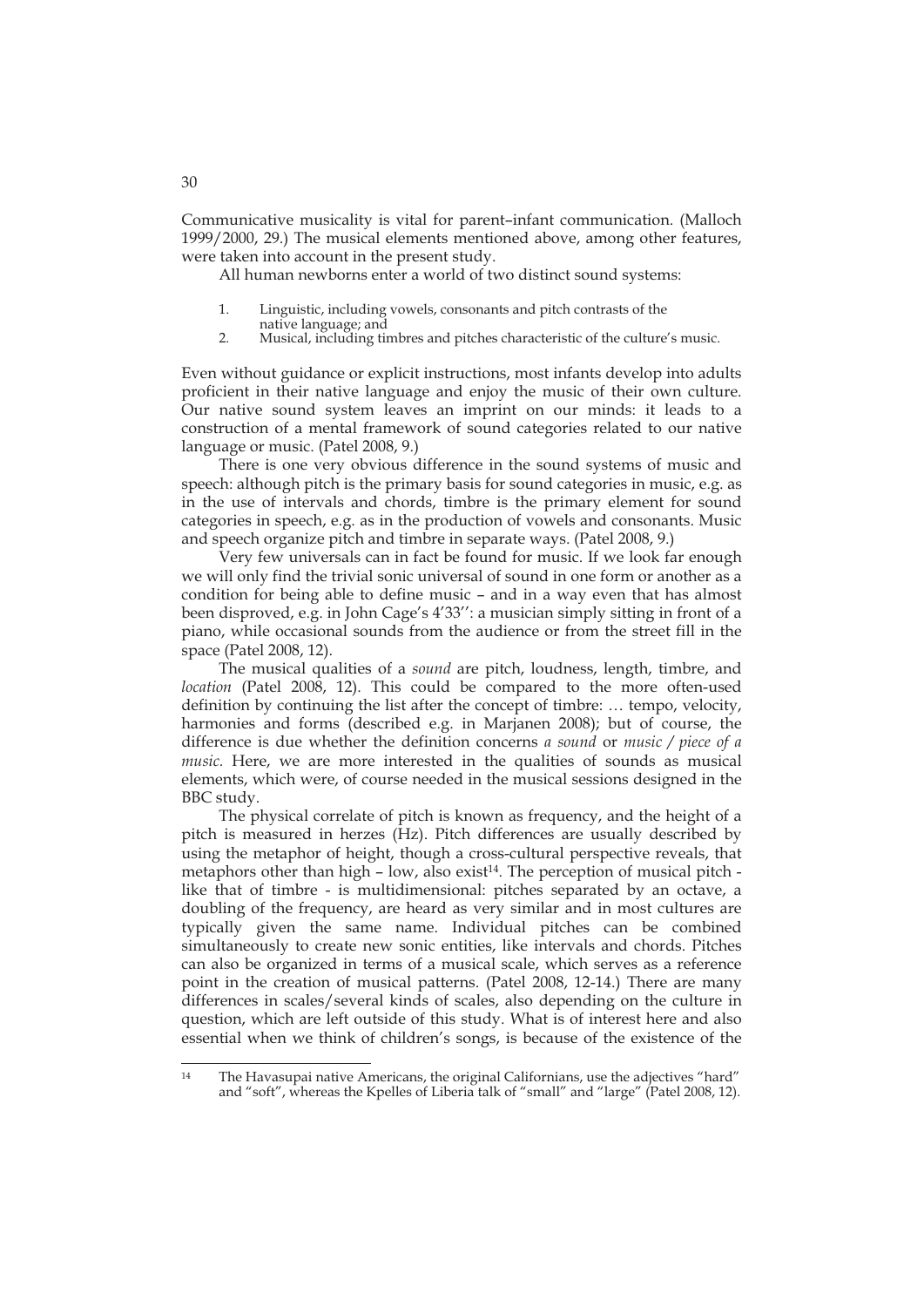scales, the existence of a tonal center. According Krumhansl (1990) and Rosch (1973, 1975), cited in Patel (2008, 21) a tonal center provides a cognitive reference point for pitch perception, which again makes learning and remembering complex melodic sequences easier. Children's songs, of course are usually rather simple, and in early childhood music education pitch qualities are usually taught children step-by-step with the support of movement and emotional experiences to hear differences between high and low (cognitive part).

 Timbre is as important a perceptual feature of music as a pitch, from an aesthetic standpoint. Cognitively thinking, timbre differs sharply from pitch: the former is rarely the basis for organized sound contrasts. It is qualities of timbre that distinguish the sound of a trumpet from the sound of a flute playing the same tone, when pitch, loudness, and duration are identical. (Patel 2008, 28- 29.)

 The study of comparative rhythm – speech is surprisingly undeveloped. Usually, when speaking of rhythm, the concept denotes periodicity, which is a pattern repeated regularly in time. Although all periodic patterns are rhythmic, not all rhythmic patterns are periodic, which is good to keep in mind. There is no universally accepted definition of rhythm, though it can be defined as a systematic patterning of sounds in timing, accent, and grouping. (Patel 2008, 96.) According to Maya Gratier (1999/2000, 96), in the studies by Field et al. (1990), Trevarthen (1993) and Robb (1999) on rhythmic patterns in depressed mother-infant relationships and their vocal interaction, a loss of regularity is shown, with a flattening of vocal prosody and a dramatic slow-down in turntaking sequences.

 Evidence of a common periodicity existing in the phrases of music and poetry of various cultures has been found (Gratier 1999/2000). This phrase unit, about three seconds, would appear to constitute the basic temporal element used by our brains in organizing experience, something like the specious present (Turner et al. 1983; Wittman et al. 1999).

 Both, speech and music contain systematic temporal, accentual and phrasal patterning. The importance of rhythm in speech can be noticed when trying to learn a foreign language. Speaking a language with native fluency requires mastering its phonemes, vocabulary, and grammar, but also mastering the patterns of timing and accentuation that characterize the flow of syllables in sentences: each language has a rhythm that is part of its sonic structure. An implicit knowledge of this rhythm is part of a speaker's competence in a language, and failure to acquire native rhythmic features leads to a foreign accent in speech. (Patel 2008, 97.) In the Belly-Button Chord music sessions, rhythm was learned by movement, by playing body instruments and rhythm instruments, by saying rhymes and by listening to them. Voices and sounds with different timbres were also used, in addition to "ordinary" singing. In early childhood music education, learning processes are always started by attending to the rhythm and the voice. This system was also adopted to the present prenatal activities, but implemented with slightly different variety of musical materials.

 All the other components of music, including velocity, harmonies, tempo and musical forms, which were not described in this chapter, were part of the framework in planning the pre- and postnatal musical activities for the Belly-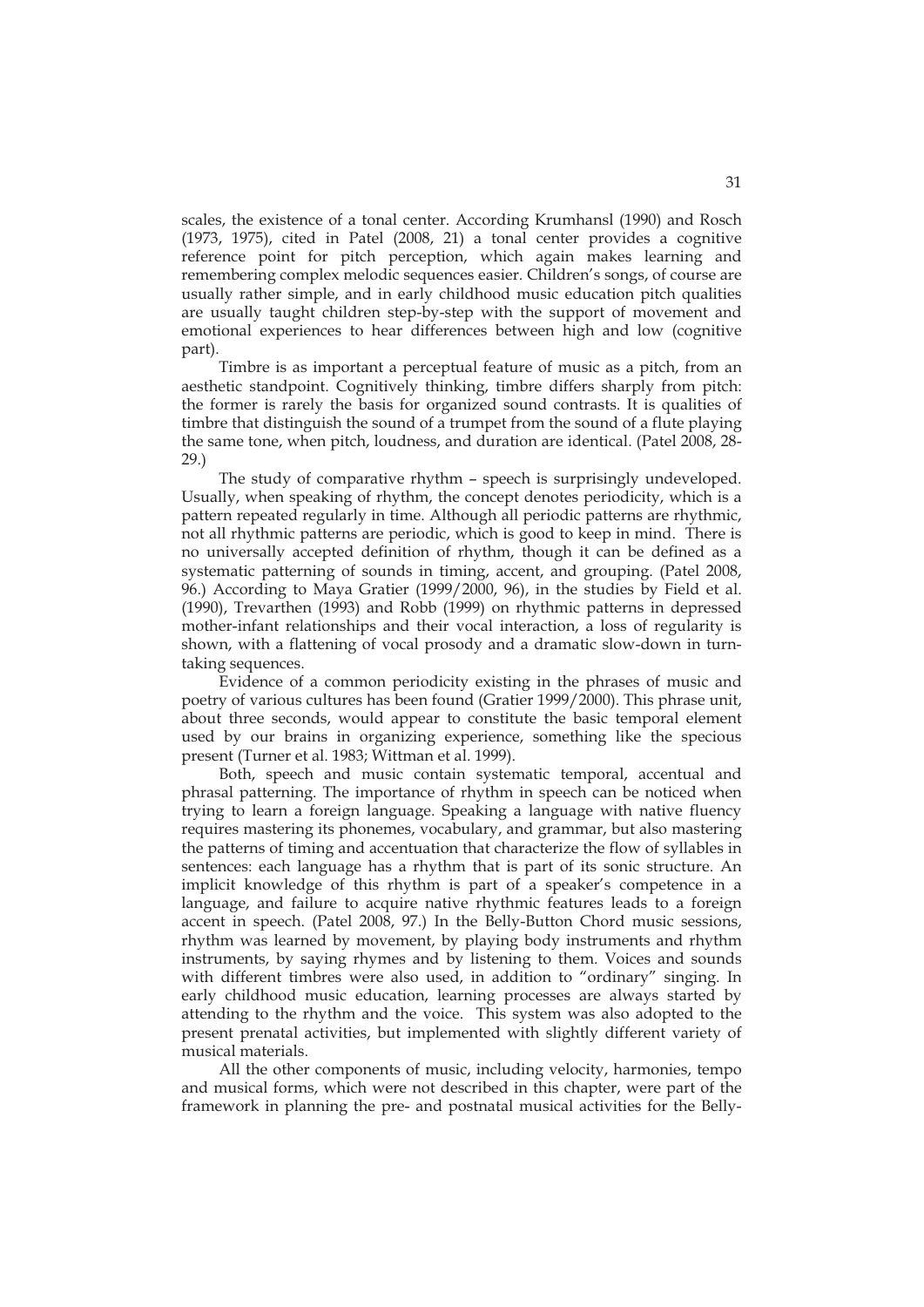Button Chord<sup>15</sup>- and the Bin of Chords<sup>16</sup> -groups. They were also formed on in the analyzed mother-child interaction situations. In the analysis, the physical correlate for velocity was the decibel (dB). Velocity, harmony, changes of tempos and musical forms can be regarded and used in music education as elements phrasing the experience of periodicity, which musical forms intrinsically lead us to do. The capability of being able to listen to even the tiniest musical motifs from a piece of music or a song is a skill which supports us in recognizing the motifs within interaction, and playfully improvising with them through repetitions, rhythmic and melodic variations or developing questions and answers out of them. Due to the fact all musical listening occurs in individuals who have both shared and unshared knowledge structures, it is quite possible that two people listening to the same musical passage will hear quite differently (Lipscomb 1999, 143).

 Mother-infant interactions are composed of elements that are, not just metamorphically, but literally, musical. As described in Chapter 2.1.2.1, the prosody of motherese (ID speech), like music, is melodic. It makes use of rhythmic regularity and variety, including pauses and rests, and dynamic variation in intensity (stress and accent), volume (crescendo and diminuendo), speed (accelerando and decelerando), and alternations in vocal timbre. (Papoušek 1996b, 94.) Mothers and infants do not synchronize their rhythms so much as coordinate and respond to each other's alterations of these rhythms. The words that a mother uses, with real semantic meanings, are presumably heard by the baby as combinations of sounds, not as verbal messages. These features and relations are musical. (Dissanayake 2000, 394.) A sense of timing is crucial in both, verbal and non-verbal communication. For the infant, it lays the foundation for the development of motor skills, and for perceptual, cognitive and linguistic abilities. Even premature infants have an intimate knowledge of timing in interactive exchange. They are able to listen attentively while awaiting their turn to step into the flow of interaction at the appropriate movement, joining the synchronous expressions with adults. (Condon and Sander 1974; Stern et al, 1985; Trevarthen 1974.)

## **3.2 Bodily expression and reactions in interaction**

The other compelling and less immediately evident similarity between music and mother-child interaction is in their use of sequential structural features that rely on expectations to create emotional meanings, in the use of kinesic and visual as well as vocal channels, in the importance of physical movement, and in the achievement of both social regulation and emotional bonding. (Dissanayake 2000, 394.) There are many types of playful behavior, which can be called "musical": spontaneous vocalizations, rhythmic movements, play with sound-making objects as well as moving and vocalizing in response to live or recorded music (Young 2005, 281).

 $15$ <sup>15</sup> Prenatal music activities.<br>
<u>Postpatal</u> music activities

Postnatal music activities.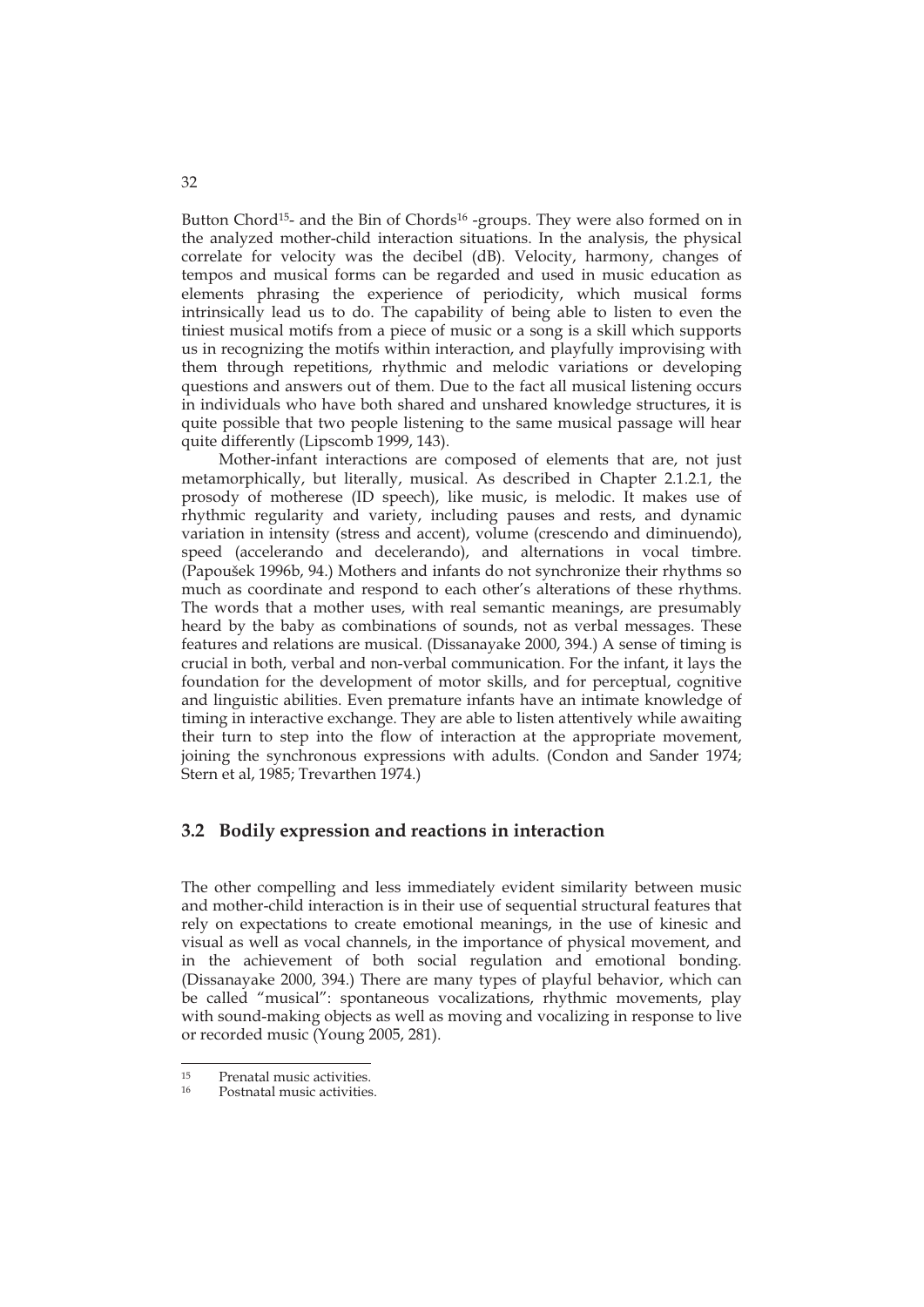Affect in general has been considered by the theorists to be a response to some change – to novelty, to strangeness, or uncertainty. Manipulation and delay of expectation, within acceptable parameters, is an important source of emotions and emotional meanings in music. Expectation and its manipulation play an important part in the infant's reactivity to a partner. To capture and also retain a three-month-old baby's attention, the movements and vocalizations of the mother must take place *in an optimal range of tempo*. The infant's expectancies in dyadic interactions can be summed up in three salient principles:

- 1. Expectation of continuing regulation, which can be demonstrated across the modalities of gaze, vocalization, facial expression, timing and general affective involvement.
- 2. Interactions of disruption and repair, which organized by violations of expectations and followed by efforts to resolve these breaches.
- 3. Heightened affective movements: infants may experience a powerful state transformation.

These principals are relevant in seeking to understand musical competence and sensitivity, which are exercised and experienced within a known and hence generally predictable tradition. (Dissanayake 2000, 395.)

Infants possess remarkable unlearned abilities that predispose them to interaction and intimacy with a partner (Beebe et al, 1979; Stern, 1971; 1983; Trevarthen, 1974; 1977; 1993). Each partner is sensitive to the affective behaviour of the other, being able to attend to the temporal world and state of feeling of the other in their actions and reactions. (Beebe et al. 1985). The infant's first exposure to the human world consists of whatever his/her mother actually does with her face, voice, body, and hands. This flow of her acts provides for the infant his/her emerging experience with the stuff of human communication and relatedness. Maternal behaviours choreography is the raw material from the outside world with which the infant begins to construct his knowledge and experience of all things human. (Stern 1977, 9.)

 Mothers act very differently with their infants than with other adults or children. This includes almost all forms of behaviour: "baby talk" (cf. IDspeech, maternal speech in 2.1.2), "faces" made for the infant, the movements of head and body, the use of hands and fingers, the positioning of herself in relation to the infant, and the timing and the rhythm of her behaviours – all of these become different when directed to the baby. (Stern 1977, 9-10.)

 Infant coming into the world brings formidable capabilities to establish human relatedness. He/she is a partner in shaping his first and foremost relationships immediately. His/her social equipment is obviously immature. The infant's social tools include gaze, facial expressions, smile, shift to objects (reach, grasp and manipulate), sucking and head behaviours17. The hand-eye

 $17$ 17 There are three main head positions that can be broken down into finer gradations. The central point is that in each different position the infant has a different sensory (visual) and motor (head position) experience relative to the caregiver. Each position provides the infant with a different sensori-motor "experience" of being with his/her mother which is under control. The positions of head are 1. The central position; 2. The peripheral position: the infant can "see" the mother out of the "corner" of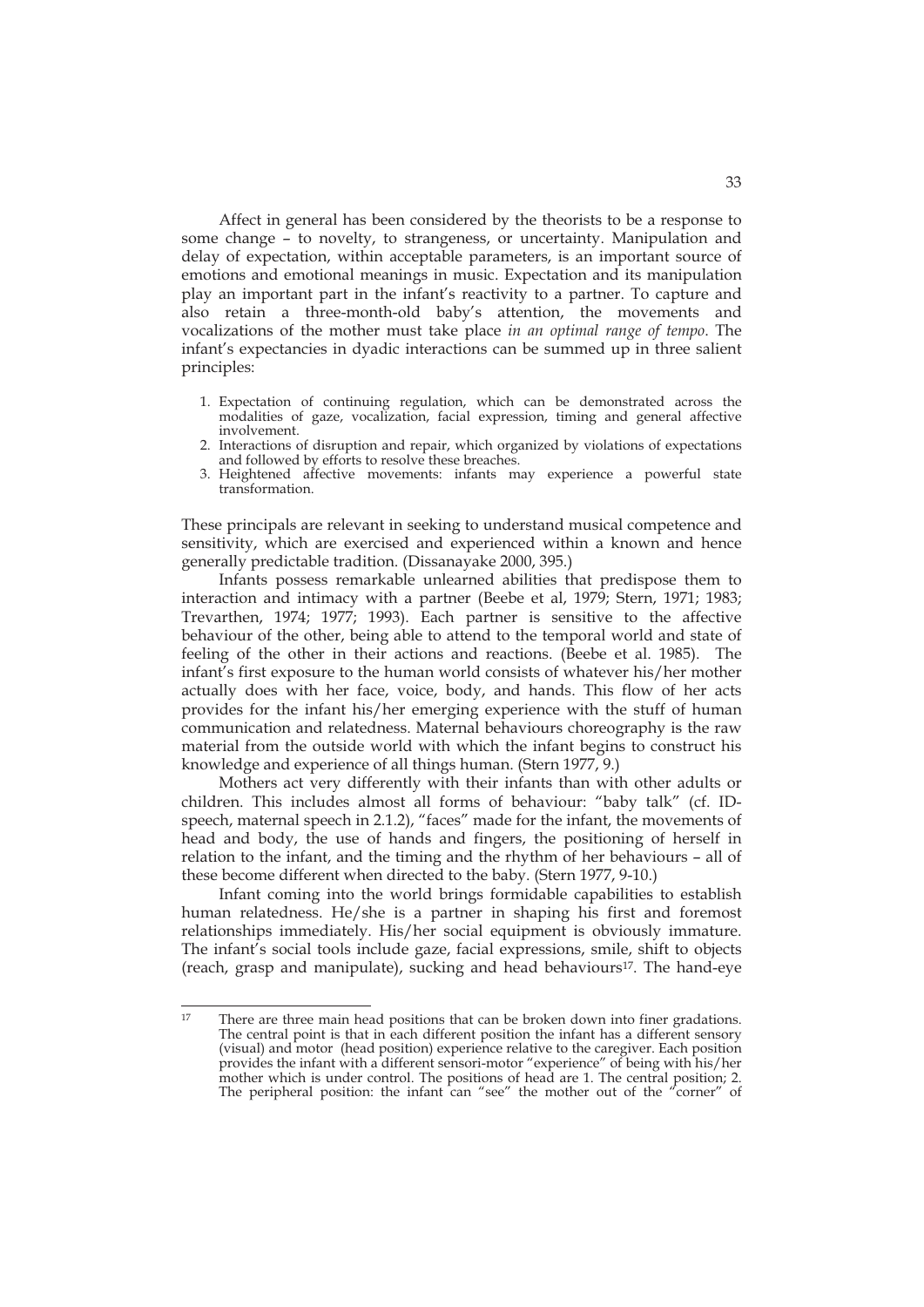coordination, happening toward the end of the first half-year, is a landmark for the mother-infant interaction to change: the interaction becomes more a triadic affair among mother, infant and object. New behaviours with different goals come into being. (Stern 1977, 33-46.)

Hoff considers the child's communicative ablities in an other way. She writes about communicative intentions first appearing at the age of 9-10 months (Hoff 2005, 243). In her article Erica Hoff considers the intention of a child being observed from the child's capability of pointing at a thing with his/her hand, combined with a simultaneous eye-contact. On the basis of the research of music and early interaction, the child's capability of pointing cannot be considered as a starting point of communicative actions: the intentions of a baby can be observed from the holistic appearance and especially from the eyes of a child (see e.g. Dissanayake 2000, Trevarthen 1985, Stern 1977).

Listening to musical rhythms recruits motor regions of the brain. Activation in the brain was tested to find out if it would be related to motor planning or rehearsal, and an inherent link between auditory and motor systems in the context of rhythms was found. Listening to musical rhythms itself was the central phenomenon in activating the motor regions. (Chen et al. 2008, 1, 10.)

## **3.3 Early childhood music education and interaction**

Early childhood education is interaction based child education and fostering whether at home or outside the domestic environment. Harmonious growth, development and learning are the goals set by educators and parents for early childhood education, because of a child's needs. Growth and development are therefore understood as a process, which include both the child's and the educator's knowledge, emotions and conation. (Brotherus et al. 1990, 8.) When music is a special feature of education, one can speak of music education.

 Early childhood music education concerns children under 8-9 years, and in Finland mostly from 3 months to 7 years, until the child starts the comprehensive school. The effects of music are powerful on a small child, and even more powerful on fetuses. Mikko Anttila and Antti Juvonen describe the powers of music during early childhood: music is always shaped for an individual by his/her own experiences. Hence music refers to the past and the future only within boundaries of the person (the subject) experiencing it. Early childhood experiences, their amount and quality, and their variety can extend those boundaries. (Anttila et al. 2002, 44.) Artistic competence from one generation to another is transmitted by socialization into the domestic environment or by education. Musical experiences are among the most primitive bodily experiences, and it is hard to find a taste as deeply bodily as music – except the taste of food. *Those who are privileged by having access to both primitive experiences and education are naturally in the best position to receive art:*

-

his/her eye, the head turned 15-90 degrees away from the mother; and 3. Total loss of visual contact: form and motion perception are both lost (Stern 1977, 40-41.)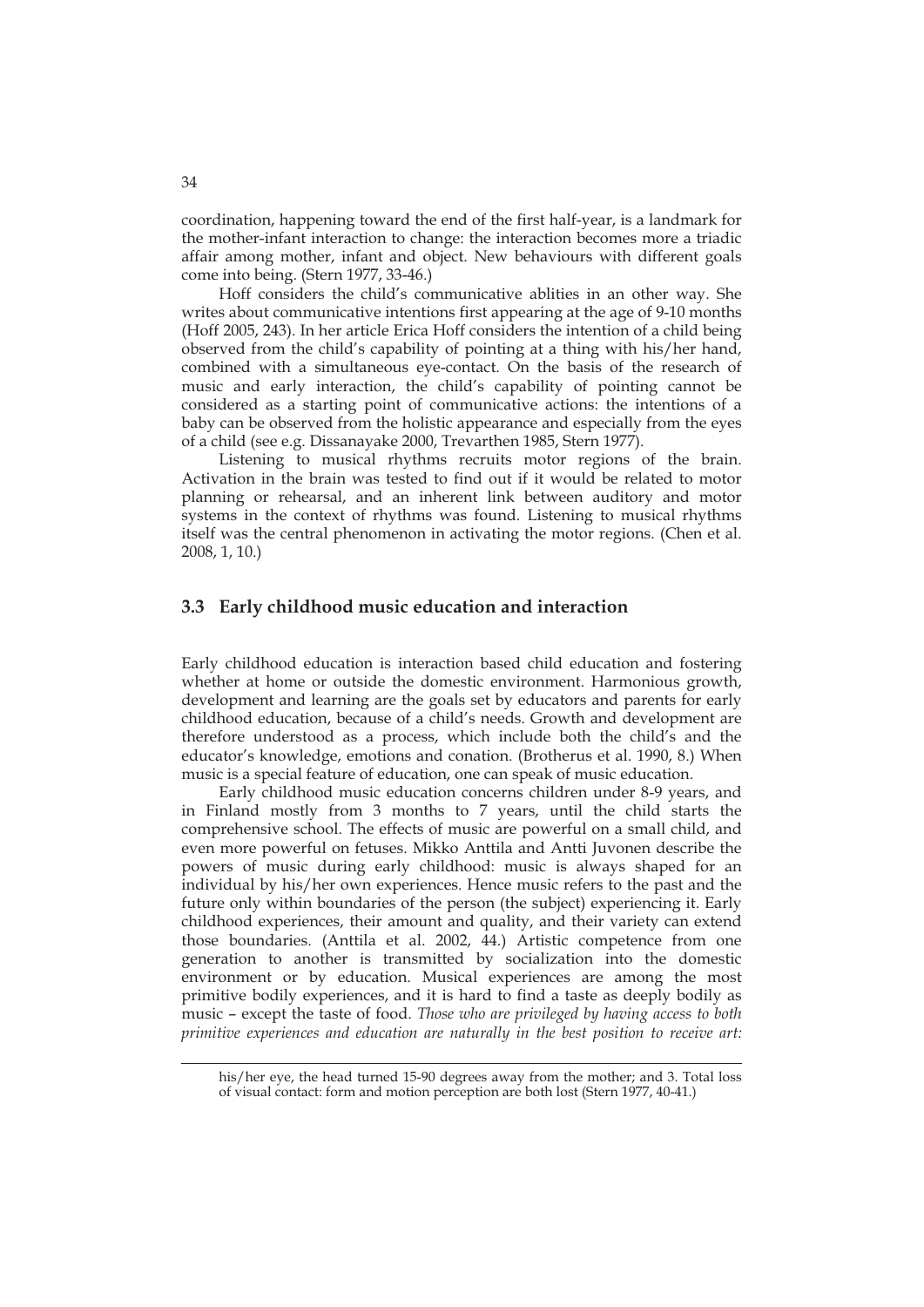artistic education for them is at its most effective because of multiple support. (Bourdieu 1985, 138-141.) This prompts the question: shouldn't resources and support be made available for domestic growth and development?

A general musical orientation is created during childhood development, and it is affected strongly by home, friends, educational factors and actions (Anttila et al. 2002, 79). Musical abilities are considered as a resource to be passed down the generations. Early musical maturity speaks strongly for this, but the wider family, not just the parents, must be taken into account when trying to find answers to the question of musical heritation (Roiha 1965, 138). Musicality as an inherited capability is also affected by the environment, and the impact of rehearsal and diligence play an important role. The elements of musicality and their basis must also be considered: the sense of pitch, density, temporal aspects and musical memory have been stated to be heritable elements. (Roiha 1965, 140, 143.)

 Finnish early childhood music education and research on it is described in various contexts by Maija Fredrikson (1988; 1992; 1994; 2001; 2003) and by Inkeri Ruokonen (1997; 2001; 2002; 2005), who writes especially about questions of musical talents. Commonly need methods of implementations of early childhood music education were used in the prenatal Belly-Button Chord musical sessions, for pregnant mothers and as approach to postnatal sessions, the Bin of Chords, for mothers with their babies. A holistic approach to music education for small children is presented in two practical, pedagogical books, the first of which was written by the Canadian pioneer, Donna Wood (1982) and the second a Finnish publication, and basically a modification of Wood's thoughts, written by Marja Hongisto –Åberg, Anne Lindeberg-Piiroinen and Leena Mäkinen (1993). Just recently also a third practical guide was published in Finland by Elina Kivelä-Taskinen (2008), which also includes music education for pregnant mothers and mother–baby groups. A special curriculum was designed for the groups attending the study, in which goals were set for developmental sections<sup>18</sup>, for music<sup>19</sup>, and achieved by musical methods<sup>20</sup>. The goals, simultaneously, pointed out to themes<sup>21</sup> of mother-child interaction.

 This chapter focuses on at the general principles, qualities and questions relating to early childhood music education as a starting point for the applied music education experiment. Later in this chapter, the connections to fetus development and mother-child interaction are built on the basis of this knowledge. Finland has music teachers who are qualified only in early childhood music education, not in either general music education or other early

÷,

<sup>&</sup>lt;sup>18</sup> Developmental goals in early childhood music education are usually set for musical, socio-emotional, psycho-motor, cognitive and aesthetic areas.<br><sup>19</sup> Musical goals in the Belly-Button Group sessions were set for

Musical goals in the Belly-Button Group sessions were set for musical components: rhythm and tempo, melody, timbre, harmony, velocity, duration and musical form.<br>20 1 Using one's voice singing equipe thymes using voice in a vergetile manner.

<sup>&</sup>lt;sup>20</sup> 1. Using one's voice: singing, saying rhymes, using voice in a versatile manner; 2. listening to music (concentrated listening and creative listening); 3. Playing body percussion, rhythm, folk, melody instruments or any other instrument a mother to participate in the group; 4. Music and movement, dancing, and finally;

<sup>5.</sup> Integrating music into various arts and areas of learning.<br><sup>21</sup> An example of goals in the Belly-Button Chord group f

An example of goals in the Belly-Button Chord group, from the beginning of the activities: The mother can sense the rhythms and the tempo variations in her body and feel the baby responding to them.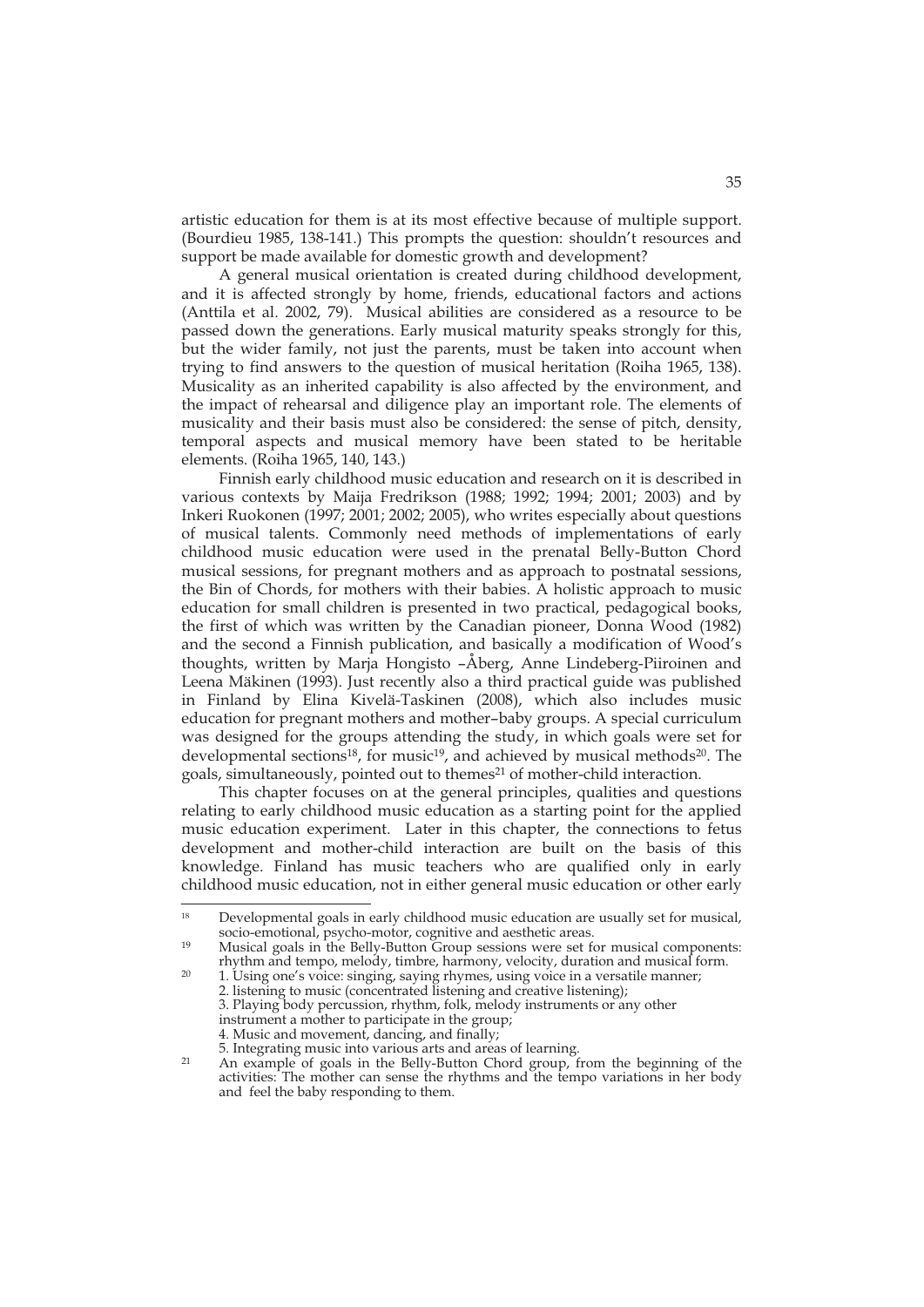childhood education. They are known as music playschool teachers, or nowadays, early childhood music teachers. These teachers work almost always separately from the day-care system and individually in music education organizations and music schools. Even if some co-operation with other music teacher<sup>22</sup> exists, and hopefully it does, the area is a specialist one and differentiates from other music education. It is unfortunate that these welleducated professionals are not part of a team in day-care or other general early childhood organizations.

Early childhood music education takes the form of music playschool and other related activities. Teaching can be organized among baby groups, family groups (children, also including siblings with or parents), music play groups (3- 5 year-old children) or instrumental groups (6-9 year-old children). Teaching in early childhood music education is group-oriented, and the groups are composed on the grounds of pedagogy, age-structure and the size of the classroom. The possibilities for experiencing holistic musical experiences, flowexperiences and playful experiences are the central principles in early childhood music education applications. (Marjanen 2005, 13.)

## **3.3.1 Theories behind early childhood music education**

In this investigation, holistic, goal-oriented music education was applied among pregnant mothers on early childhood music education procedures. The Ethological theory and the Relationships approaches, (Hinde 1997) complemented with the Musilanguage theory (Brown 2000), constructivist learning approach (Tynjälä 1999), and early childhood music education principles (Wood 1982), and the musical-emotional theory of Juslin (2001) created the theoretical background for the curriculum and its implementation in the study.

 According to Donna Wood, sun's rays are able to touch all areas of development: physical development, emotional development, intellectual development<sup>23</sup>, social development, creative response and development, and, finally, fun and happiness. (Wood 1982, 26.) These areas of development are treated from the viewpoint of the curriculum and goal setting (see Table 1 below).

Howard Gardner's (1993, 73-278) Theory of Multiple Intelligences serves as a foundation for holistic, goal-oriented music education. In the theory, intelligences are described as seven parallel areas: linguistic, logicalmathematical, musical, bodily kinesthetic, spatial, interpersonal and intrapersonal. In the theory, musical intelligence is listed separately, as an independent component of intelligence. It has been shown, that music has a very powerful impact on the other intelligences. Gardner's ideas (1993) are compatible with Wood's (1982), both standing for holistic impacts of music education on an individual.

 $22$  $\frac{22}{23}$  Music theory teacher, instrument teacher etc.<br> $\frac{23}{23}$  Musical concents: both rhythm, tempo, pital

Musical concepts: beat, rhythm, tempo, pitch and melody, dynamics, form; holistic development and development of musical skills: language, vocabulary, listening, sound discrimination.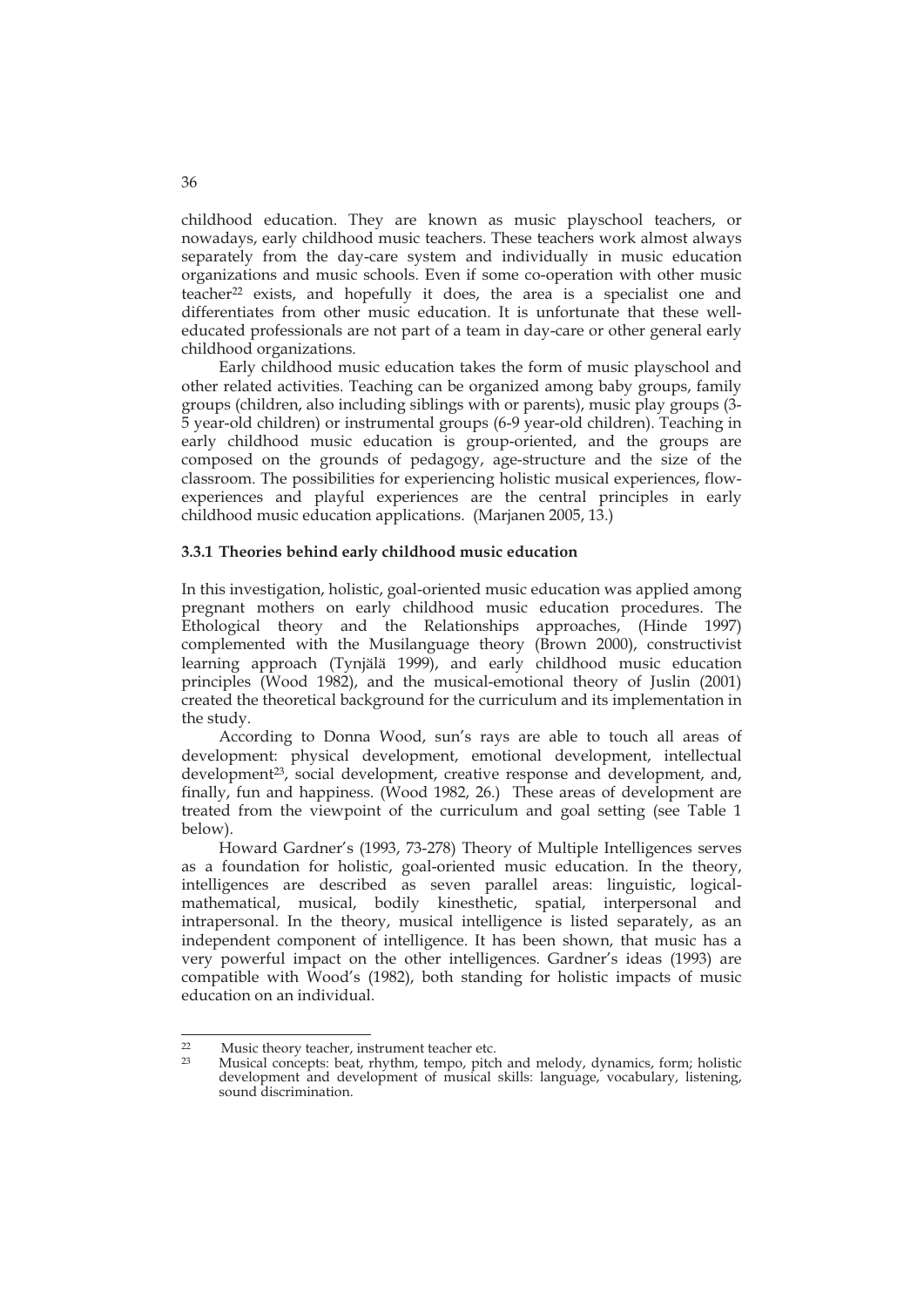David Chamberlain (1998) describes the connections of this Theory of Multiple Intelligences to the fetal development in detail; showing that prenatal behaviour is also compatible with Gardner's theory and is the basis for a complete account of human life at any age. The MI-theory<sup>24</sup> creates a solid basis for both the holistic and musical development of a child and for curriculum work. Sternberg's theory will be presented briefly, as a fetal development theory related to Chamberlain's conception of fetal learning. In relation to Wood's (1982) thoughts, Gardner's (1993) thoughts can be understood as follows; see Table 1 below.

TABLE 1 Comparing the views of Wood (1982), Gardner (1993) and the combination for setting goals in the BBC music sessions.

| Wood (1982): impacts of music     | Gardner (1993): developmental areas  | <b>BBC</b> : Goals set for |
|-----------------------------------|--------------------------------------|----------------------------|
| Musical development               | Musical area                         | musical and                |
|                                   |                                      | aesthetic areas            |
|                                   | bodily-kinesthetic<br>spatial<br>and |                            |
| Physical development              | areas                                | psychomotoric              |
| (basic skills,co-ordination,      |                                      | and aesthetic              |
| relaxation)                       |                                      | areas                      |
| Emotional development             | linguistic, interpersonal areas      | socioemotional             |
| (emotional expression, role       |                                      | and aesthetic              |
| playing, dramatizing)             |                                      | areas                      |
| Intellectual development          | linguistic, logical-mathematical,    | cognitive area             |
| (musical concepts, language,      | intrapersonal areas                  | and aesthetic              |
| listening, sound                  |                                      | areas                      |
| discrimination)                   |                                      |                            |
| Social development                | interpersonal, spatial,              | socioemotional             |
| (participation, self confidence,  | bodily-kinesthetic areas             | and aesthetic areas        |
| feeling of success, self control, |                                      |                            |
| discipline,<br>sharing<br>taking  |                                      |                            |
| turns)                            |                                      |                            |
| Creative response and             | Interpersonal, musical, spatial,     | all areas                  |
| development                       | linguistic and bodily-kinesthetic    |                            |
| Fun, happiness                    | Interpersonal, musical, spatial,     | all areas                  |
|                                   | linguistic and bodily-kinesthetic    |                            |
|                                   | areas                                |                            |

In this study, though the Theory of Multiple Intelligences was not immediately related to the development of a child nor did not explain it, the theory is, because of its connections with philosophical backgrounds of music education and also with curriculum work, briefly described. Mark Smith states, that the work of Howard Gardner has not been readily accepted within academic psychology, but it has, however, met a strongly positive response from many educators. The theory is useful for the purposes of pre-school, higher vocational and adult education initiatives (Smith 2002, 2008.) In relation to the present

 $\overline{24}$ The MI theory = The Theory of Multiple Intelligences (also known as MIT)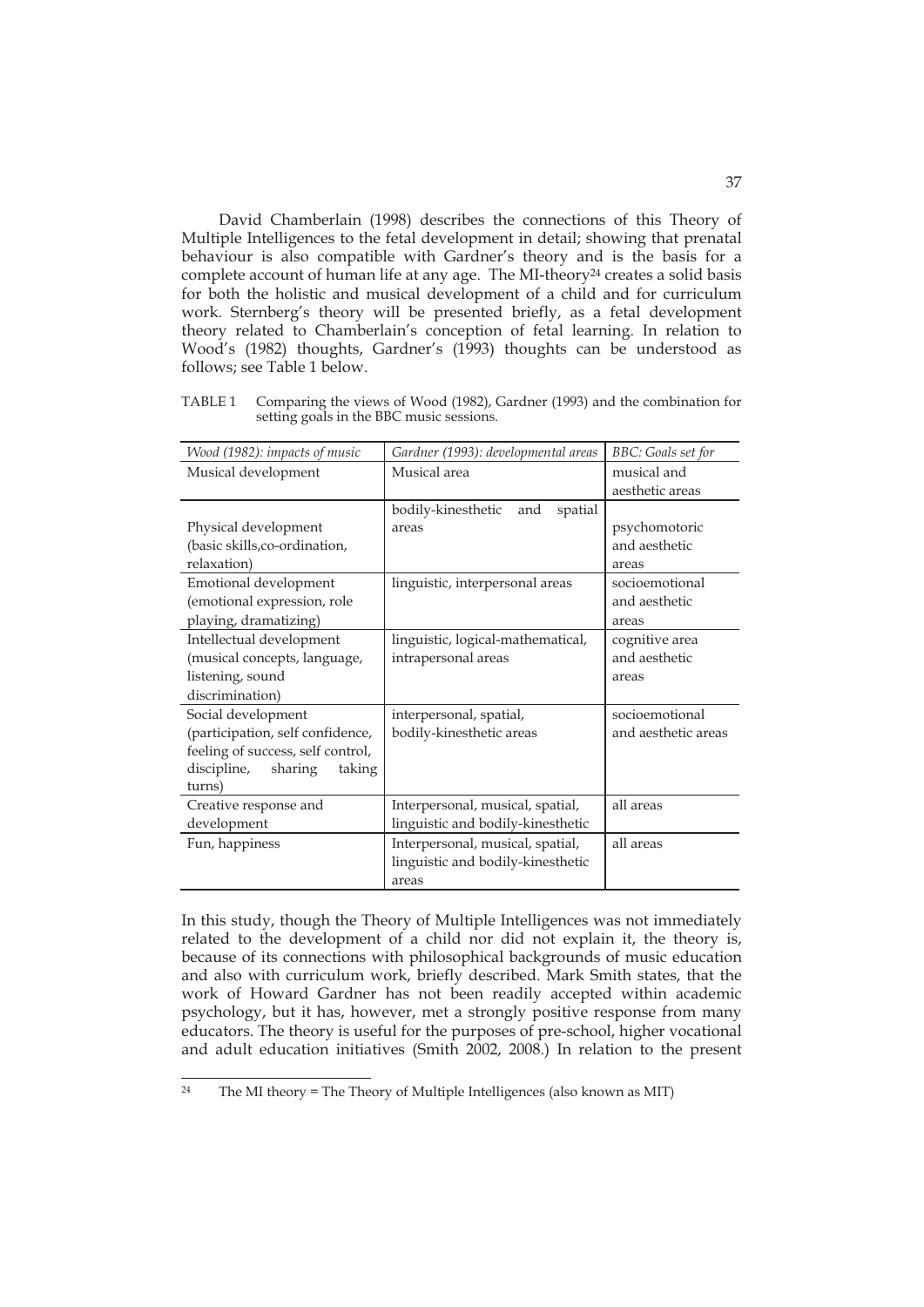study, Gardner's theory, together with Wood's offered a good ground for the curriculum work.

The connections of Gardner's theory to the fetal development as presented by Chamberlain (1998) are, as well, an interesting viewpoint due to the focus of this study. The connections serve as a bridge between music education, the child's/the fetus' development, which are, of course presented based on developmental theories. David Chamberlain considers the thoughts of Gardner in relation to fetal development, reminding us about the fact of intelligence not being only a matter of academic skills, but instead also about everyday creativity, the ability to assimilate new information or an individual's potential to grow. The connections of each area of intelligence (above) to fetal development are presented by Chamberlain based on the connections of studies on the development of linguistic, musical, social abilities among others, but also in relations such as psychotherapy or telepathic connections, which, for the purposes of this study would need to be clarified more. (Chamberlain 1998, 3- 13.) The data of fetal developent is wide, though, and because of the evidence of it, the theorietical basis for this study are qualified and trustworthy.

Besides Chamberlain's own investigations, he also describes Robert Sternberg's (1988) aspects of intelligence shown by people in everyday life, as a supportive theory for the one of Gardner's. For Sternberg, intelligence is mental self-management, capitalizing on strengths, utilizing experiences and mastering environments. An individual may, in some aspects, be strong – and in some others weak. Sternberg also claims that intelligences can be increased. Successful self-management comes down to action on three levels: (1) purposive adaptation of an existing environment, (2) selection of new environments and (3) shaping existing environments to be more relevant to one's abilities and life. In his article (1998), David Chamberlain observes at this model of intelligences as well suited to prenatal psychology, in which the womb has always been recognized as our first environment, in addition to which, as research has shown a fetus is active, responsive and influential. He writes about how the reactions of the fetus shape the womb environment: by increasing and decreasing breathing movements, by an active fetal dream life or in the form of a kick. (Chamberlain 1998, 96-97.)

#### **3.3.2 Musical methods**

Teaching connected to early childhood music education is generally based on five musical methods: *singing / saying rhymes, music and movement, playing (an instrument), listening to music and integrating music with other forms of arts or on holistic learning*. The taught material is opened up and introduced to the child by musical pairs of contrasts (e.g. slow-fast, high-low). The teaching is processand interaction-oriented, and takes the place in groups. The individual child creates the starting point and the focus of the learning process and for what is taught: the needs are observed individually and incorporated when planning actions for the group, moving up constructively from level to the next, towards the set goals. While guiding the group, children's behaviour and learning is followed for possible responding to their immediate needs. (Marjanen 2005, 13.)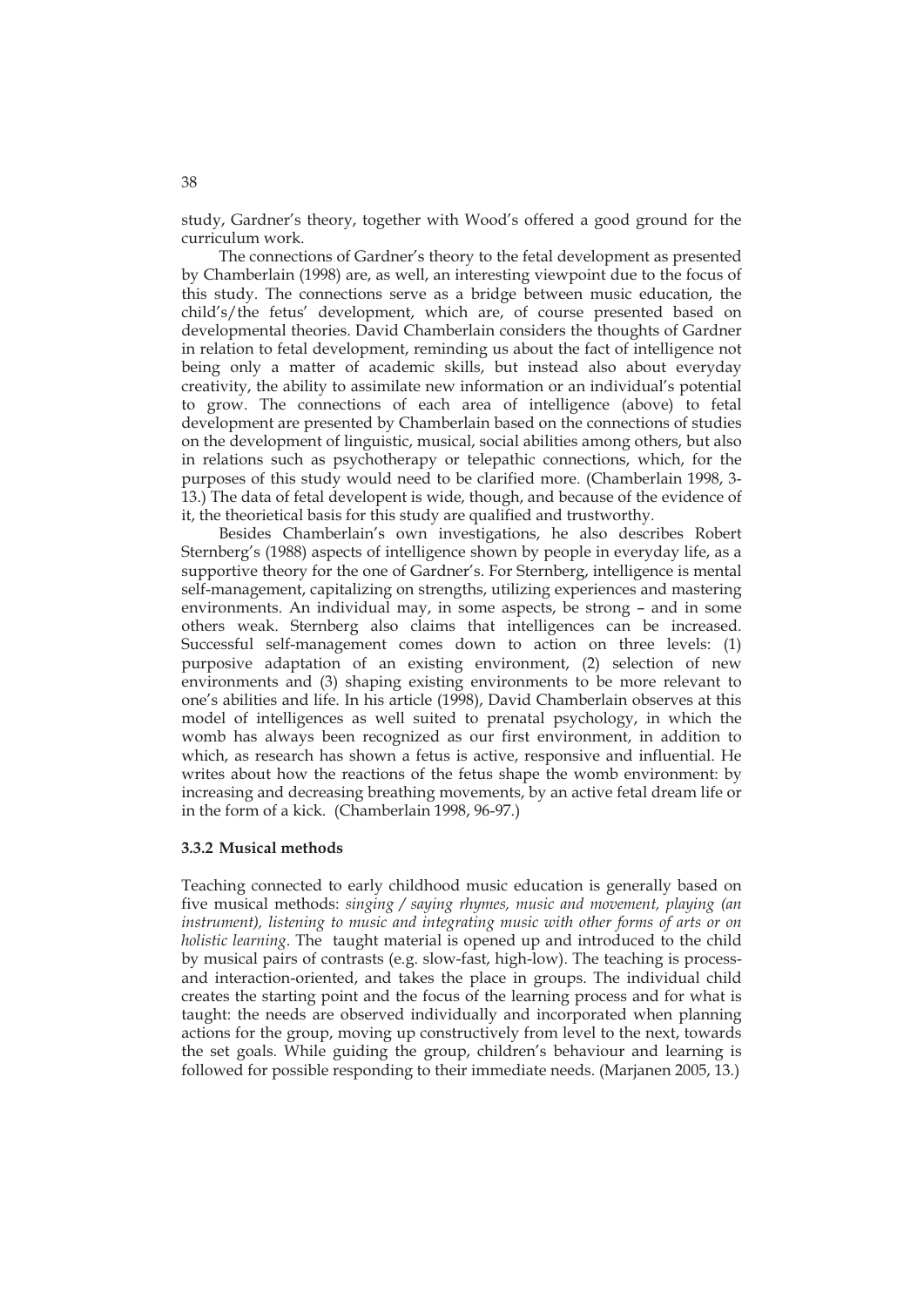Music teaching starts with rhythm, using one's own voice and body. When the attitude to music is based on voluntariness, as it might be towards play or a game, it is experienced with joy and happiness. Music, like some play as happiness enhancing phenomena, is a good way of existence. (Kurkela 1994, 57.) Feelings of happiness are fundamental for musical activities, and a good reason for participating in them. During this prenatal music education period, a welcoming message is also sent to the fetus from this world, in the form of a shared musical experience.

 Music learning, and learning through music, in the context of early childhood education, is always based on skills of listening and touching, and the influences reach both conscious and unconscious levels (Nurila et al. 1998, 43). In music learning, theoretical knowledge is to support practical solutions: practice and theory are not obverses. The areas of affective and psychomotor development are emphasized when structuring theoretical information to the direction of cognitive goals. (Linnankivi et al. 1988, 27.)

 Through musical methods, education becomes rich and individual, impacting on a child in holistic ways. The main goal of music education during childhood is the development of a child's personality; not musical ambitions. (Nurila et al. 1998, 42-43.) Musical development and learning, however, is considered as a main component in the growth of personalities in early childhood music education.

#### **3.3.3 Curricula and early childhood music education**

In the curriculum for the Belly-Button Chord Group, goals were set for the whole period, for each session and for various activities within a session. The music-based, developmental (holistic) and interaction goals were observed as intertwined, music being the inflecting source. The resulting curriculum can be thought of as theoretical, practical, and productive in line with the Aristotelian categorization of knowledge (Smith 2002, 2008).

 Music education was seen as a holistic event: a holistic process in which the curriculum was implemented through musical methods. They served as means to foster deep and profound learning experiences, with the power of emotions and feelings. In all learning, movement was also used as a way to achieve the set goals. (See Wood 1980; Gardner 1993; Damasio 1994; Hannaford 2004.)

 Musical goals were constructed in two basic domains, one conveying components of music, (music-oriented goals) and the other conveying music education (music-related developmental and interactional goals). Goals for holistic development, other than musical, were set as well. Seven goal-oriented areas of education were described in the educational goals (1980) set to the Finnish day-care system: the areas of physical, social, emotional, aesthetic, cognitive, ethical and religious education. (Committee Report 1980, 13-14). A division of educational goals: cognitive, affective, including emotional and socio-esthetic; and psychomotor goals (Lahdes 1997), with Wood's (1980) conception of music being like the sun were taken into account, as well. Music is considered as an inflecting power for holistic development also in case where the goals themselves are not musically oriented.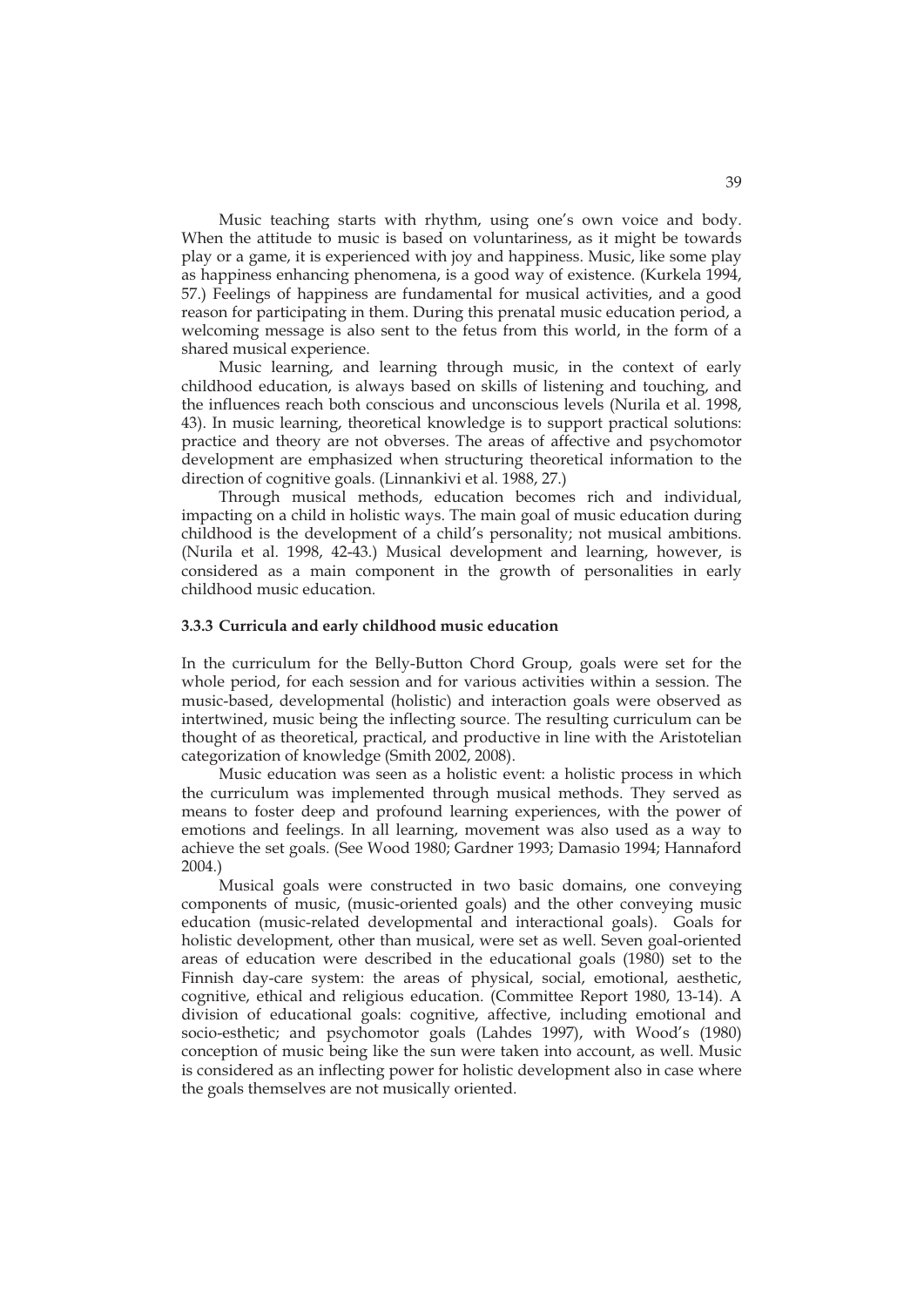In the Belly-Button Chord musical sessions, goals were set for musical, socio-emotional, cognitive, psychomotor and aesthetic development. Although many other areas could also be introduced these five were included in the model applied in the present study. The reason for choosing such a dated (1980) reference to this study is that all-around descriptions in items of holistic child development and in setting the educational goal is much more distinctly emphasized than the present-day versions.

The Finnish Ministry of Culture and Sports has proposed quality criteria of basic education, and general criteria are also specifically laid down for early childhood music education. The curriculum is considered a salient tool in developing education and teaching. The pupil's (individual) needs and preparedness, transmission of the cultural heritage, national and international changes and needs for development, and environmental issues are all taken cognizance of. The principles governing early childhood music education principles were published in 2005 (TPP, 2005). A teacher specializing in it plans teaching according to those principles, but they are, unfortunately, little known in the day-care system.

Donna Wood (1982) represents curriculum practics from the viewpoint of the child's development, the goals of music education and the teacher's skills and abilities. Learning is perceived as happening through play (Wood 1982, 3) and playful interaction is described as typical in mother-child interaction (Papousek 1996b, 92-93; Malloch 1999/2000, 29; Trevarthen 1999/2000, 174; Dissanayake 2000, 392-393.) The curriculum for the Belly-Button Chord group music education period was complemented by these theories related to early interaction, with the aim of finding activities emphasizing musical interaction, and music as a part of interaction.

A goal-oriented plan was designed for the groups attending the study. Goals were set 1) for developmental areas: musical, including all areas of musical development<sup>25</sup>; and socio-emotional, psycho-motor, cognitive and aesthetic; 2) for musical: the components of music (rhythm and tempo, melody, timbre, harmony, velocity, duration and musical form) and music education,<sup>26</sup> to be achieved by musical methods, based on vocal, oral and bodily skills. Vocal skills are practiced by using the voice in various ways: singing, saying rhymes, using the voice playfully, in a versatile manner; Oral skills are practiced by listening to music, either by concentrating on the given musical task or by creative listening, such as combining some task with listening – painting, moving etc. Bodily skills are practiced by moving to music, dancing or body percussion. Later, other instruments can also be added, depending on the group in question<sup>27</sup>. As a separate section of musical methods integrating music with various arts and areas of learning was also taken into account. The goals were, simultaneously, related to the themes of mother-child interaction, along with

 $25$ Areas of musical development: development of melody, rhythm, musical forms, timbre, velocity, harmony and perception of duration, musical imagination and

 $26$  Music educational goals can be set according the areas of musical development, like musical memory, sense of rhythm, sense of tones and sounds and musical

 $\frac{27}{10}$  In the Belly-Button Chord rhythm, folk, melody instruments or any other instrument enabling a mother to participate with in the group were used.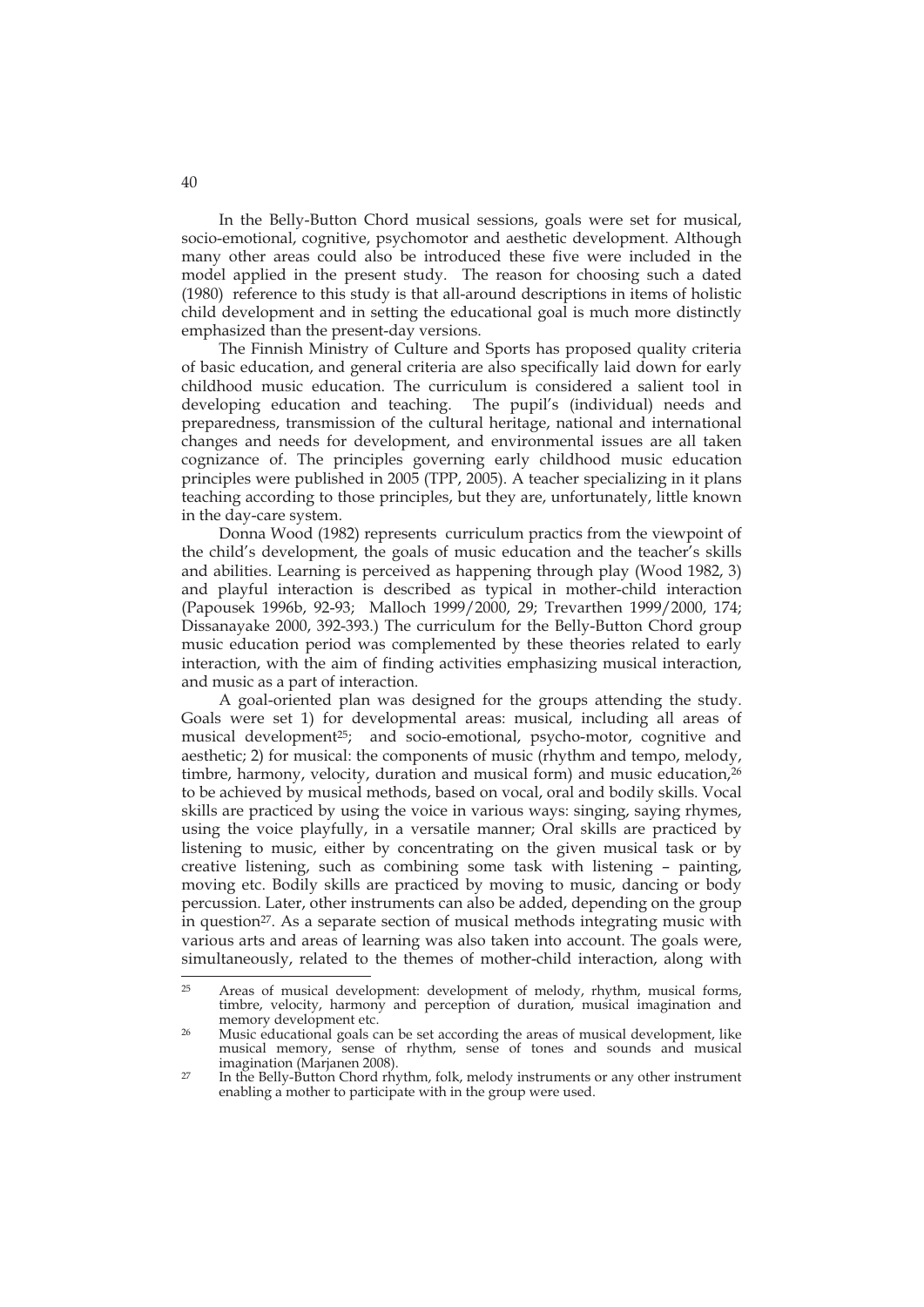musical goals, which create common thread for setting the goals and finding the appropriate ways of achieving them.

The way of setting the goals in this holistic, constructivist early childhood music education system is described in Figure 57, appendix 1 (Marjanen 2005; Marjanen 2009). In the figure, the rays of the sun (Wood 1982) show how music affects development, the aims of which are realized by the means of music education via the actions of the teacher, who has set the goals to specific group and the individuals in it, among other qualifications of the musical session in hand, and its connections to other possible musical sessions, as a part of a period. As in constructivist learning, the background and values of each individual, and most of all the values shown by the teacher and the organization affect the holistic nature of the learning experiences.

## **3.4 Reasoning: the cognitive basis for interaction**

It has been suggested that *consciousness* is a property of a fetus. Cheek (1986) talks about a kind of consciousness, and Chamberlain (1994) even of a sentient prenate, which might be appropriate, as sentient refers to perception, as opposed to the description he offers in his abstract, where he states that "unborn children are sensitive and aware", which might be misleading, as is Wade's (1998) statement that "consciousness may not be dependent on the central nervous system, or even on the body". In both cases not distinguished is the fetus from other living or non-living things.

 The concept of fetal wakefulness, however, is unproblematic, and also relevant to prenatal musicality, as fetuses, like newborns, are more likely to react and process sounds when being awake. Prechtl (1974) writes about such states of awareness as follows. An infant's eye, body and respiratory movements allow 5 states of behaviour to be identified: two sleep states (non-REM, REM), and three states of wakefulness. (cited by Parncutt 2006, 14.)

#### **3.4.1 Brain functioning**

It has been pointed out by neuroscientists that although we normally think and talk about our experiences and behaviours without reference to neural activity, the brain is ultimately involved in the production and control of all thoughts and feelings, which points to the possibility of explaining these phenomena with reference to specific brain processes in the future, even if it has not been possible as yet to provide a full and satisfying neurological account for our experiences of music. The brain controls movement and coordination, stores memories, allows us to interpret sensory input, and gives us powers of creativity, imagination, and rational thought. (Thompson 2009, 152-153.)

 William Thompson (2009) describes the structure of the brain as follows: The brain, weighing about 3 pounds, consists of more than 100 billion nerve cells, which are organized into several anatomical structures: the cerebrum, the cerebellum and brain stem. Along with the spinal cord, they make up the central nervous system (CNS). Transmitting signals is done by the CNS, to and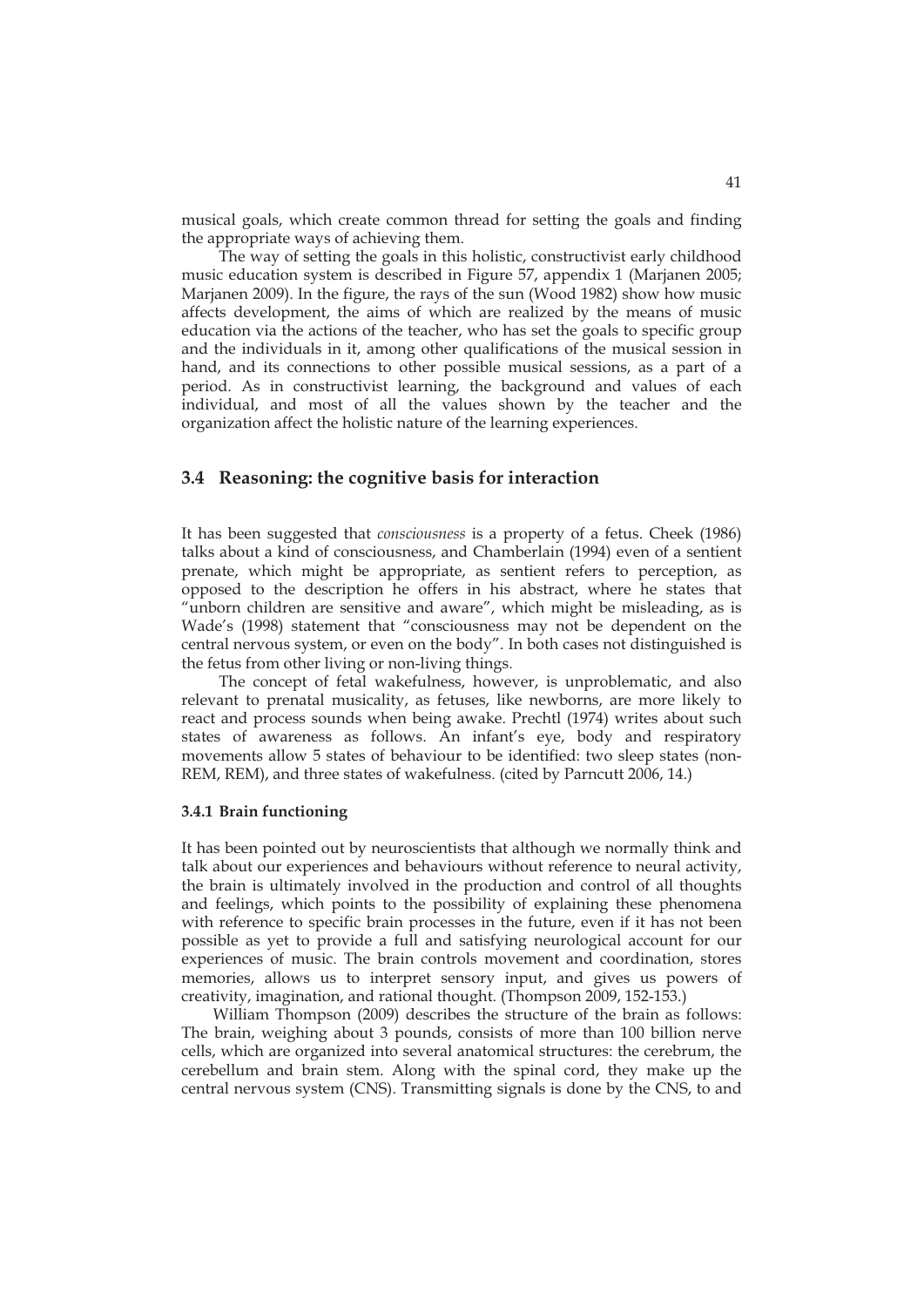from the rest of the body through the peripheral nervous system (PNS). The cerebellum, as the largest part, is divided into the left and right cerebral hemispheres by the longitudinal fissure, and the hemispheres are connected to one another by the corpus callosum. (Thompson 2009, 154-155.)

 Neuroscientists have identified locations on the cortex as regions (Thompson 2009, 153). The outer shell of the cerebellum contains six layers of neurons, and is called the cortex, or gray matter. Axons, combining them into larger fiber tracts connecting different brain regions, are called white matter. (Thompson 2009, 154-155.)

 Important regions of the brain relating to music or interaction, are Broca's area (on the left side of the frontal lobe), which is connected to language production and certain musical functions; the temporal lobe, which is associated with auditory processing and speech perception (in Wernicke's area); and the parietal lobe which controls sensations like pain and touch, and is associated with many functions, including musical skill. A number of subcortical brain structures, residing beneath the cortex, such as basal ganglia, are involved in motor sequencing and the timing of integral durations. Associated with fine motor coordination, including rapid movements of articulation when we speak is the cerebellum. Neural responses to multiple sensory inputs at early stages of processing have been reported. (Thompson 2009, 154-155.)

Carla Hannaford (2004) writes about the brain and the connections of brain functioning to learning. She underlines the fundamental role of the body in learning. Individual qualities connected to the mind in our thinking cannot exist separately of the body. The brain is inside the skull, and continuous connection is sustained to the body. In our culture, we are used to perceiving intellectual activities separately from the body, which reflects our opinions on life –attitudes survive that physical matters, bodily functions and the feelings and emotions are inferior to brain operation, and not even wholly human. But thinking and learning is not only a matter of the brains. On the contrary, the body's part in all learning is crucial, from the first moments of life to the last days of our life. Bodily movements during early childhood play an important role in creating the cranial network, which is, in fact, the core in learning. No matter how abstract our thoughts are, they cannot be revealed without our muscles, whether talking, writing, playing, or counting. It is the body that takes care of speaking, playing an instrument etc. (Hannaford 2004, 6-7.)

The neural and chemical aspects of the brain's response cause a profound change in the way tissues and whole organ systems operate. The energy availability and the metabolic rate of the entire organism are altered, as is the readiness of the immune system; the overall biochemical profile of the organism fluctuates rapidly; the skeletal muscles that allow the movement of head, trunk and limbs contract; and signals about all these changes are relayed back to the brain, some via neural routes, some via chemical routes in the bloodstream, so that the evolving state of the body proper, which has modified continuously second after second, will affect central nervous system, neurally and chemically, at varied sites…. Most importantly, the changes occur in both brain and body proper. (Damasio 1994, 223-224.)

Most of our emotions and feelings are processed in the limbic system of the brain, which lies in between the cerebral cortex and the brain stem. There is a connection between the limbic system and the neocortex, which explains the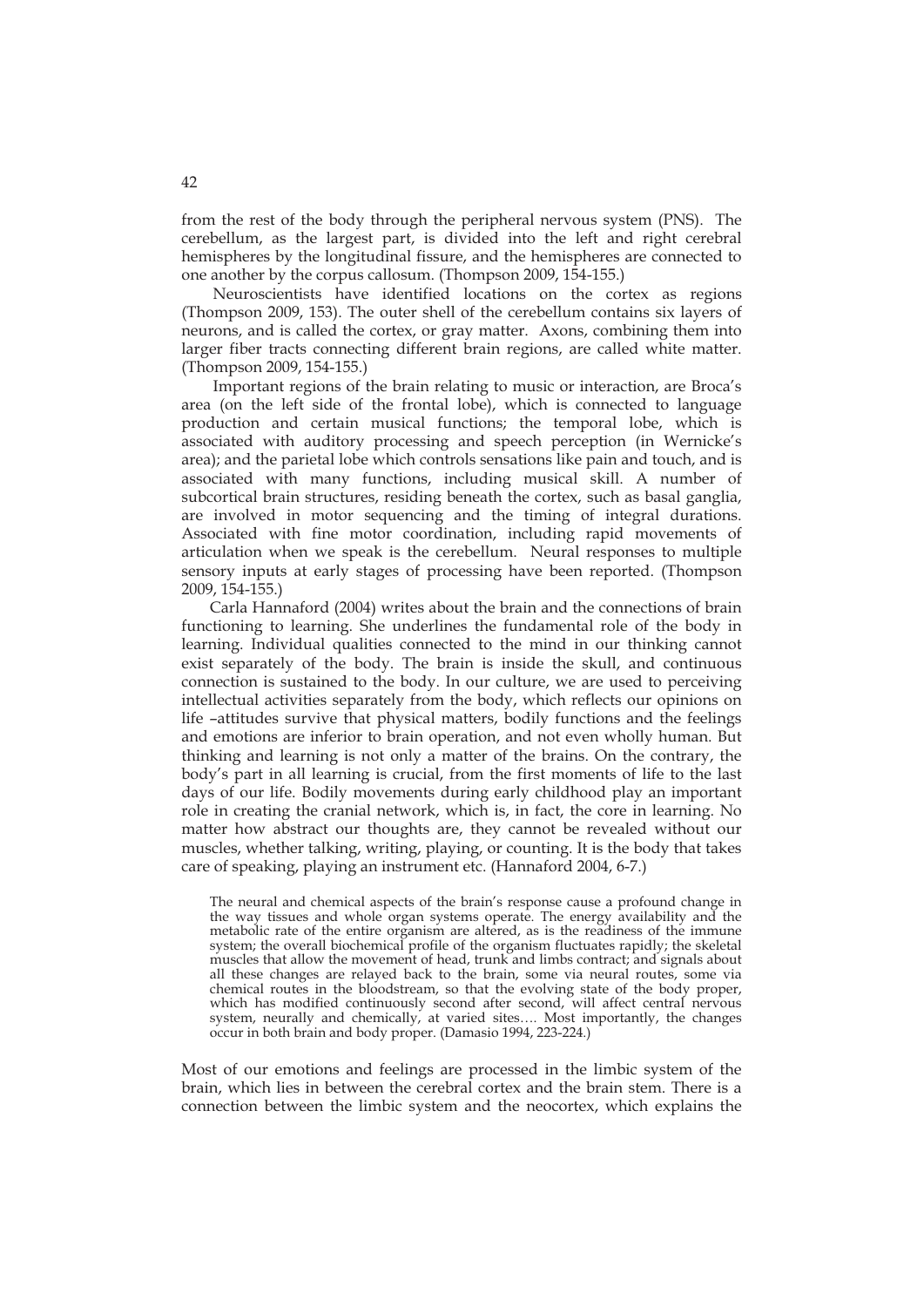system's capability of handling both emotions and the facts connected to cognitive functions. The limbic system works together with the body, and elicits bodily signs of the emotions, like the smile of joy, and blushing out of embarrassment. The limbic system has five main parts: the thalamus, the hypothalamus, the basal ganglia, the amygdala and the hippocampus. (Hannaford 2004, 42-43.)

- The thalamus *delivers incoming feelings*, except for smells. Motor impulses are supplied to the muscles and, in addition to this, the thalamus interprets pain, temperature, light strokes and pressure and *deals with emotions and the memory*.
- The hypothalamus is in control of pituitary, normal *body temperature, appetite, thirst and states of sleep vs. awakeness*. It is also involved in feelings, rage, aggression, pain and pleasure.
- The amygdala is connected to *cognitive processes and feelings (sensory data)*, and emotional combinations connected to *bodily states*. It participates in facial expressions and the recognition of gesture language.
- The hippocampus *relays incoming feelings (sensory data)* from the thalamus and hypothalamus *into the short-term memory*, *to be later transessed to the long-term memory* in all parts of the brain.
- The basal ganglia guide the impulses between the cerebellum and the frontals and connect them, which helps them in *the co-ordination of the movement*. The basal ganglia also support the muscle memory-based functions, like practicsing the piano.

These complex connections in the limbic system demonstrate that to be able to learn and remember we need feelings, a personal and emotional relationship to the thing to be learned and a movement. Objectively expressed, each experience is an event for the unity of mind and body. The way our feelings color it, defines our reactions and possibilities of learning it. (Hannaford 2004, 42-43.)

 A short summary of the interaction between body and brain reveals the intricacy of the relationships:

- 1. Nearly every part of the body can send signals to the brain via the peripheral nerves. The signals enter the brain at the level of the brain stem or the spinal cord, to be forwarded inside the brain.
- 2. Chemical substances arising body activity influence the brain's operation either directly or by activating special brain sites, after reaching the brain via the bloodstream.
- 3. The brain can act, through nerves, on all parts of the body, which is the opposite direction. The signals for the autonomic nervous system arise in the evolutionary older regions28 while the signals for the musculoskeletal system arise in several motor cortices and subcortical motor nuclei, and are of different evolutionary ages.
- 4. The brain also acts on the body by ordering the manufacture of chemical substance to be released in the bloodstream, like hormones, transmitters and modulators. (Damasio 1994, 88.)

The brain of a musician is affected by music. According to Pantev (cited by Thompson 2009, 178-179), responding to *nonmusical sounds* showed no difference in brain activity when the responses of nonmusicians and musicians were compared; but responses to *musical sounds* were different in these two groups. Also, the younger a person began his or her music training, the greater amount of brain activity in response to musical tones appeared. (Pantev et al. 1998, 3).

 $28$ The amygdala, the cingulated, the hypothalamus and the brain stem.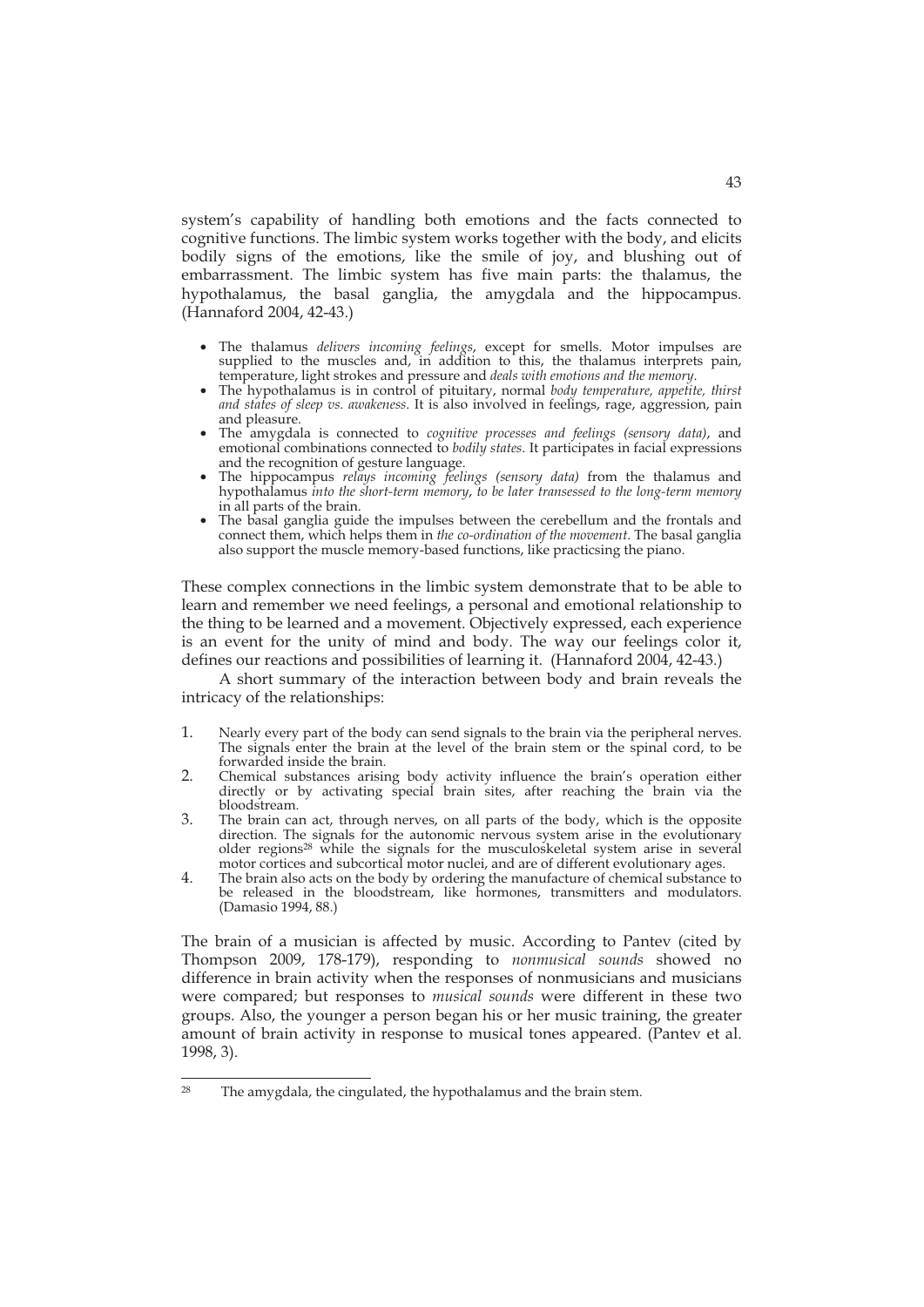# **4 THE BODY: FROM FETUS TO INFANT**

## **4.1 Fetal development vs. music**

The prenatal period, the stage of life from conception to birth, can be considered as a formative one. It is a time for the physical body to be formed, including all essential organs, hormonal glands, immune system, and the nervous system, which together determine a great degree of the quality of an individual's life. (Chamberlain 1996c, 1.)

Infants possess a wide range of skills that can be described as musical, such as musical taste, listening and perceptual skills, performance skills, along with musical memory and intense interest in expressive musical performances (Trehub 1996, 33). A fetus is exposed to music during the prenatal period, familiarizing itself with the internal sound patterns of its mother's body and associating these patterns with her physical and emotional state. The origins of a child's musical skills may be found on the prenatal level. (Parncutt 2006, 1.)

The fetal sound environment is composed of the mother's voice, her heartbeat, her movements<sup>29</sup>, her breathing, and her digestion (Lecanuet 1996). The sounds, like heartbeat and movement, produced by the fetus itself, are a less important a part of the sound environment, although often audible. The third component of this fetal environment is consisted of external sounds, coming from outside the mother's body. All the sounds to which the fetus is exposed are muffled. (Parncutt 1996, 1.)

Audible external sounds include the voices of other people, sound in the environment, and music. The intensity of these sounds becomes attenuated considerably by comparison with internal sounds, as they pass through the mother's body and thus are more susceptible of being drowned out, or masked by the internal sounds. This might be the reason why the newborns recognize their mothers' voice but not their fathers', regardless of regular exposure to both before birth. (Parncutt 1996, 2.)

Uterine muffling does not affect prosody or intonation (pitch contours), the timing of phonemes (rhythm), accentuation (variations in loudness) or

 $29$ Including footsteps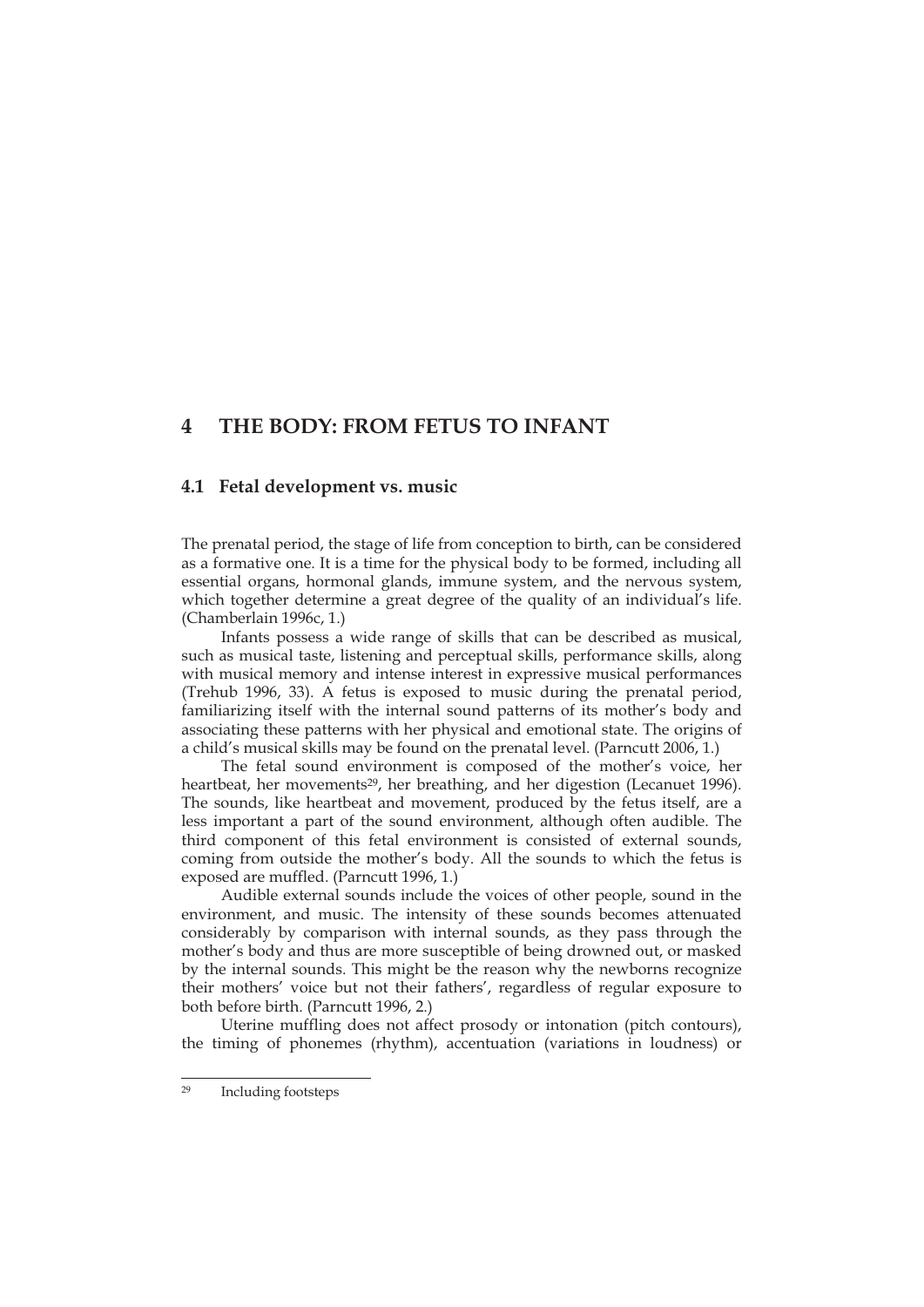variations in pitch register, including the difference between male and female voices (Smith et al. 2003). The timbre of a mother's speech, however, is strongly affected, including both the vowels and consonants. The relative salience of pitch in prenatally audible speech, as opposed to timbre, may explain why infants are more interested in maternal singing than in maternal speech (cf. Trehub et al. 2001/2002). A further possibility would be that learning is facilitated when expression is exaggerated in any modality (Masataka 1998).

## **4.1.1 The fetal brain**

David Chamberlain (1995) describes the fetal brain, with reference to several studies<sup>30</sup>. The growth of the fetal brain has been definitively charted. Its development can be traced in a strict order, as the early forms blossom into the many substructures of the complete system, with all the parts elaborately interconnected. Brain activity functions partly by way of nerve cells and the many branching connections between them, with the aid of chemical neurotransmitters, which help in passing signals through the nerve synapses. A photographic enlargement of brain cells at about 50 days gestation is presented by Nilsson (1990). 100 000 new nerve cells are created every minute and they begin to touch each other with their projections. (Chamberlain 1995, 3-4.)

 Between 20 and 28 weeks g.a, the cerebral cortex is functional, with all the essential parts present. This has been revealed in microscopy studies of brains post-mortem. EEGs show that the brain waves also become clearer after 28 weeks, and clear differences between wakefulness and the two phases of sleep can be observed. A second major form of brain activity has been revealed by using radioactive molecules: brain activity via neuropeptides, hormones, and elements of the immune system, operating outside of nerve endings and synapses. By this discovery, the nervous system, endocrine system and immune system are linked into a single fluid, bi-directional communication network. (Chamberlain 1995, 3-4.)

 Messages are carried to special receptor sites throughout the body and brain by neuropeptides. These sites have been mapped and the brainstem has found to be clustered with receptor sites for neuropeptides, which make it a functional part of the limbic system. Much of the intelligence system lies outside the physical boundaries of the brain, although, as previously conceived it arrives and functions earlier than many parts of the brain. Message-carrying hormones circulate through the body as early as 30 days after conception, and the hypothalamus is fully differentiated by day 100. Beta-endorphin, an opiate to counteract stress in the body, is present in the blood stream from seven weeks g.a. Hence, an organized and intelligent bustling fetal network of communication is present well before birth. (Chamberlain 1995, 4.)

 $30$ Richmond and Herzog 1979; Nilsson 1990; Purpura 1975; Spehlmann 1981; Pert et al. 1985; Fedor-Freybergh 1983; Facchinetti et al 1987.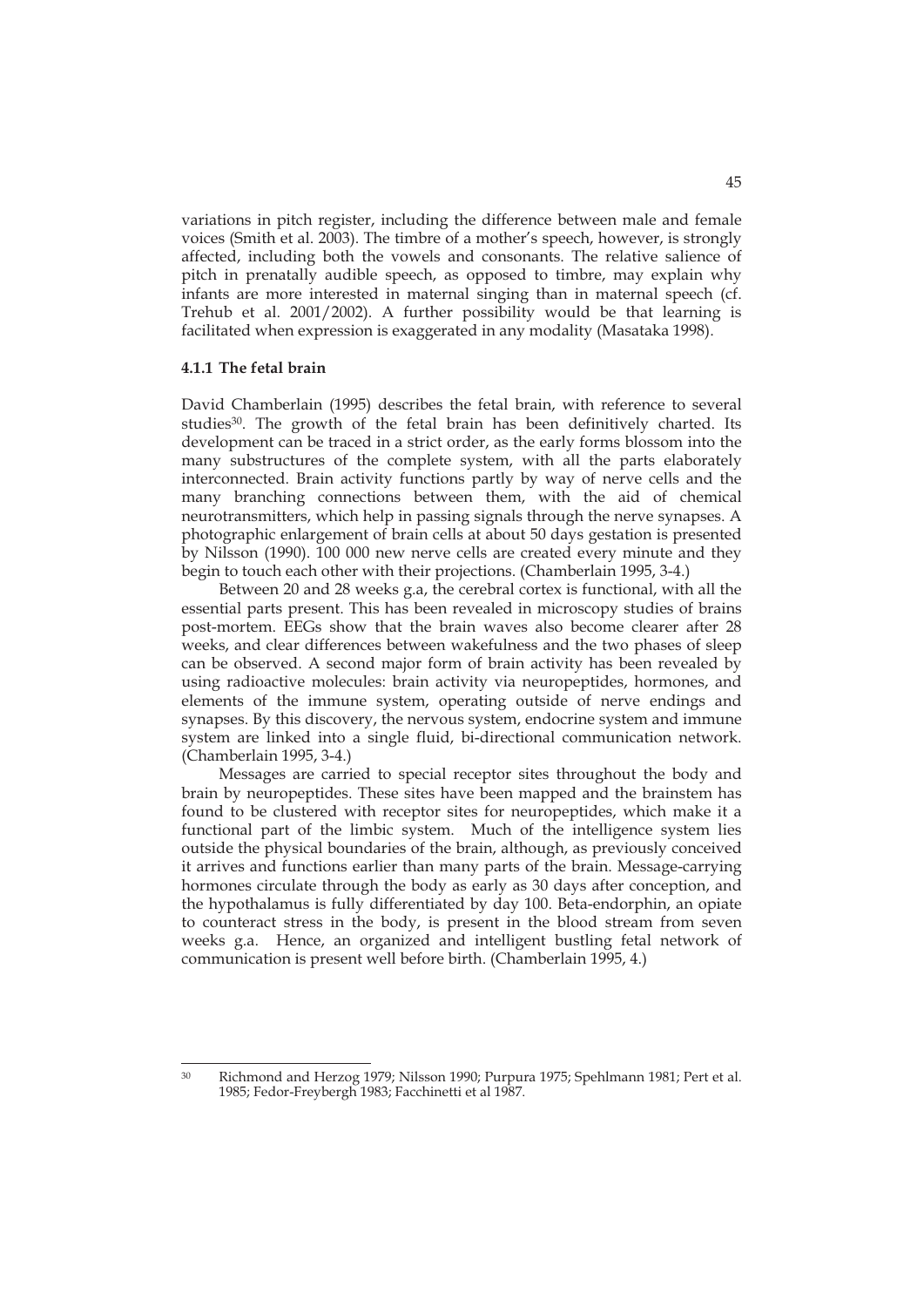## **4.1.2 Hearing, proprioception and tactile sense as a part of physical development**

The human sensory system begins to function before birth (Hepper 1992). The sense of relative position and motion of parts of the body is called proprioception (Parncutt 2009, 221). It is regarded as as a part of physical development. The acoustical stimulation to which the prenate is exposed, is more diverse and carries more information relative to the corresponding discriminatory abilities of visual, tactile, olfactory or gustatory (biochemical) stimulation. In this respect, hearing can be regarded as the dominant sensory modality in the prenatal phase, and infancy as a transition from auditory to visual dominance. (Parncutt 2009, 220.)

 Opinions differ about the dominant senses in childhood: During the first 15 months, a child's learning is focused on the development of the vestibular system, and the vestibular abilities and skills such as balance, movement and coordination of visual sense and movement (Hannaford 2004, 138). Individual neural networks are unique. Personal experiences influence the way one learns, comprehends things and basically who we are, together with our inborn capabilities, of course. How our neural networks are connected, is also defined by the individual ways in which receiving sensory information is natural. This intern is based on the connections of the dominating sense to the most pleasurable brain hemisphere. Paul Dennison (1985) has developed a way of measuring individual dominance profiles, to identify the dominant: favorite eye, ear and hand. Recognizing these is important in understanding the different ways of considering information and experiences. Unique learning styles are created based on information about dominance profiles, which can be visual, auditory, verbal, and kinesthetic. (Cited by Hannaford 2004, 159, 162.)

Uterine sounds form "a carpet" over which voices are heard and which the prenate gives special attention to. The mother's voice is attended to in particular because of the dual experience, via the body and from the air. These sounds are of major importance for the first patterns of communication and bonding (Whitwell 2006), which are fundamental in the mother-child relationship (Papousek 1996b, Dissanayake 2000, Odent 2008,). "Belonging" comes alive in musical communication in the first months of life, even prenatally, in culturally and musically derived ways. Belonging is based on interactive motifs and styles shared by the community into while the infant is born. (Gratier et al. 2009, 304.)

## **4.1.2.1 The ear vs. the vestibular system**<sup>31</sup>

The sense of hearing is present in early fetal life. It begins to develop around the 3rd week post-conception. The senses of hearing and taste are developed at around 16 weeks post-conception, in consequence of which new communicational possibilities between a fetus and it's parents/the mother open

46

 $31$ Vestibular system: organ of balance, consisting of three semicular canals that are sensitive to rotation, gravity and linear acceleration. The membranous labyrinth grows quickly and attains adult size at about 18 to 24 weeks (Parncutt 2009, 220).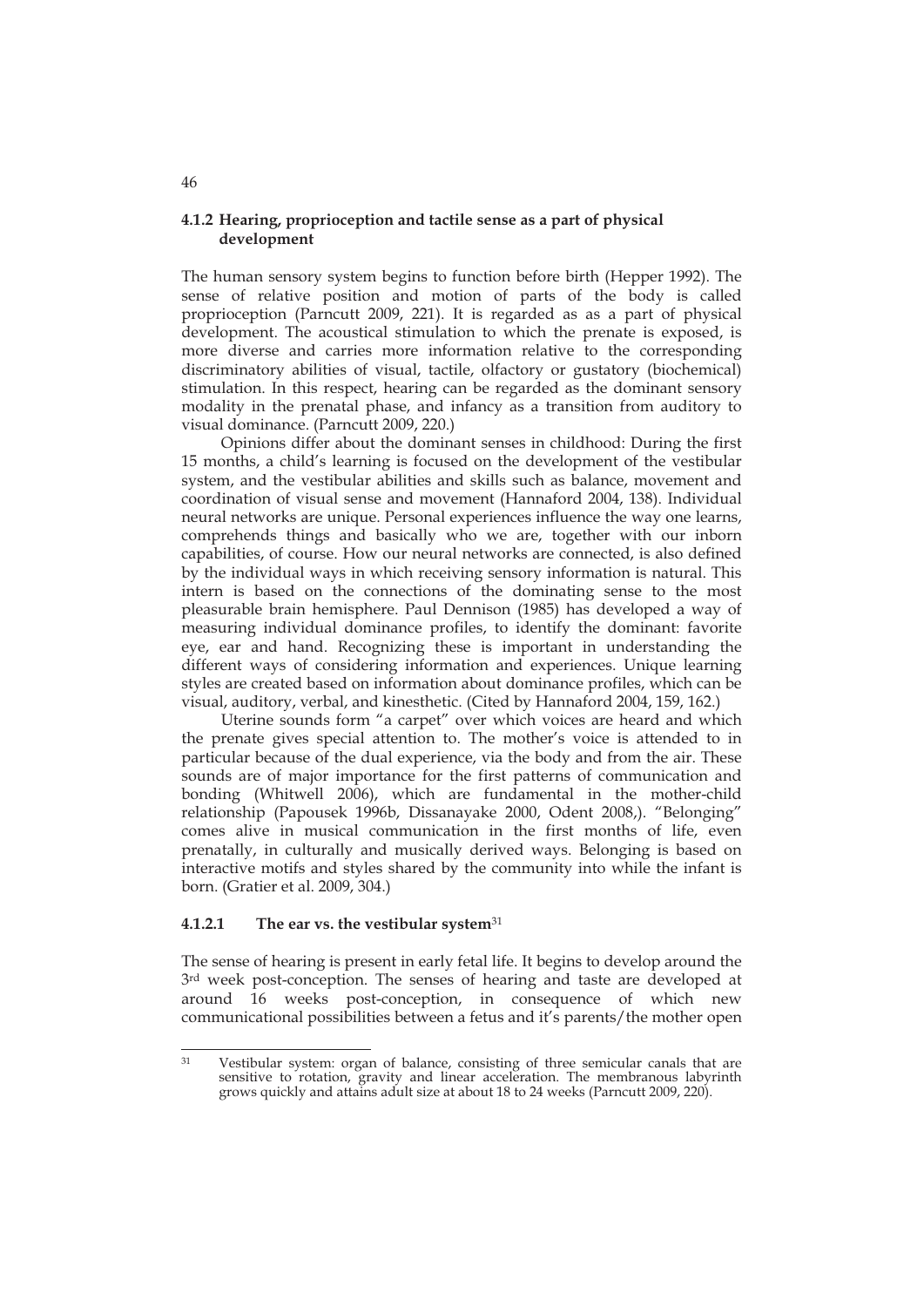up (Chamberlain 1996b). Around 16 weeks g.a., even before construction of the ear is complete, the fetus begins to hear and respond to the sound pulse, as a sign of interaction. Active listening starts by the  $24<sup>th</sup>$  week. (Lecanuet 1996, 9.) This is the reason for usually designing most formal programs of prenatal stimulation to begin during the third semester, as was also the case in the present study, although in Finland prenatal stimulation is rare. The processing of sounds in the cochlea begins at around 20 weeks, and at 25 weeks the cohlea has reached adult size, although it continues to develop until birth (Bibas et al. 2008). As the fetus develops, several areas<sup>32</sup> connected to auditory abilities, improve gradually, even approaching adult levels at birth (Joseph 2000). The sense of hearing is probably the most developed sense before the birth (Whitwell 2006; Parncutt 2009).

 The inner ear comprises two parts, the vestibular system and the cochlea (Whitwell 2006). The fetal inner ear is filled with fluid, and for that reason much of the sound heard by the fetus is transmitted to the inner ear through the skull by bone conduction (Gerhardt et al. 1996; Sohmer et al. 2001). The vestibular system controls balance and bodily movements and also integrates bodily movements, which make the rhythm of music making in the vestibular system of even more provenance. In the Belly-Button Chord study the vestibular sense was also followed. It is, in fact, because of the vestibular system that music has an impact on the body. This is all connected to the role of music, especially the elements of rhythm and melody. At around  $4\frac{1}{2}$  -6 weeks g.a, the vestibular system and the cochlea system become differentiated, and at 7 ½ weeks g.a. the auditory ossicles start to grow. At  $4\frac{1}{2}$  months the ear of the fetus is already adult-like in shape and size. (Lecanuet 1996; Whitwell 2006.) The transformation of acoustic vibrations into nervous influx is enabled by the cochlear system. The perception of melodies which carry higher frequencies are allowed. In the light of these facts, the intimate relationship and unity of rhythm and melody is sustained and can be better understood. (Whitwell 2006.)

 Alfred Tomatis (1963/1997) claims the function of the ear is radically different from what has traditionally been assumed. It can be regarded neither as an instrument solely for hearing and listening, nor as an organ for the maintenance of equilibrium and verticality. For him it is above all a generator of energy for the brain, intended to give a cortical charge, which is then distributed throughout the body "with the view to toning up the whole system and imparting greater dynamism to the human being." (Gilmour et al. 1984.) Hence the importance of suitable sound stimulation, which will lead to vocal expression, listening and thinking. Human development, music and sound are intricately interwoven. (Whitwell 2006.)

The prenate's auditory system provides a continuous stream of stimulation throughout gestation. The first regular responses to sound have been confirmed via ultrasound to occur by at least 16 weeks. (Chamberlain, 1996a.) The ear is formed two months after that. (Shahidullah & Hepper 1992). Active listening starts around the  $24<sup>th</sup>$  week (Shahidullah & Hepper 1992;

<sup>32</sup> auditory abilities: including the perceptible range of spectral frequencies, the discrimination of frequencies and rapid sequencies of events, and the storage and recognition of pitch-time patterns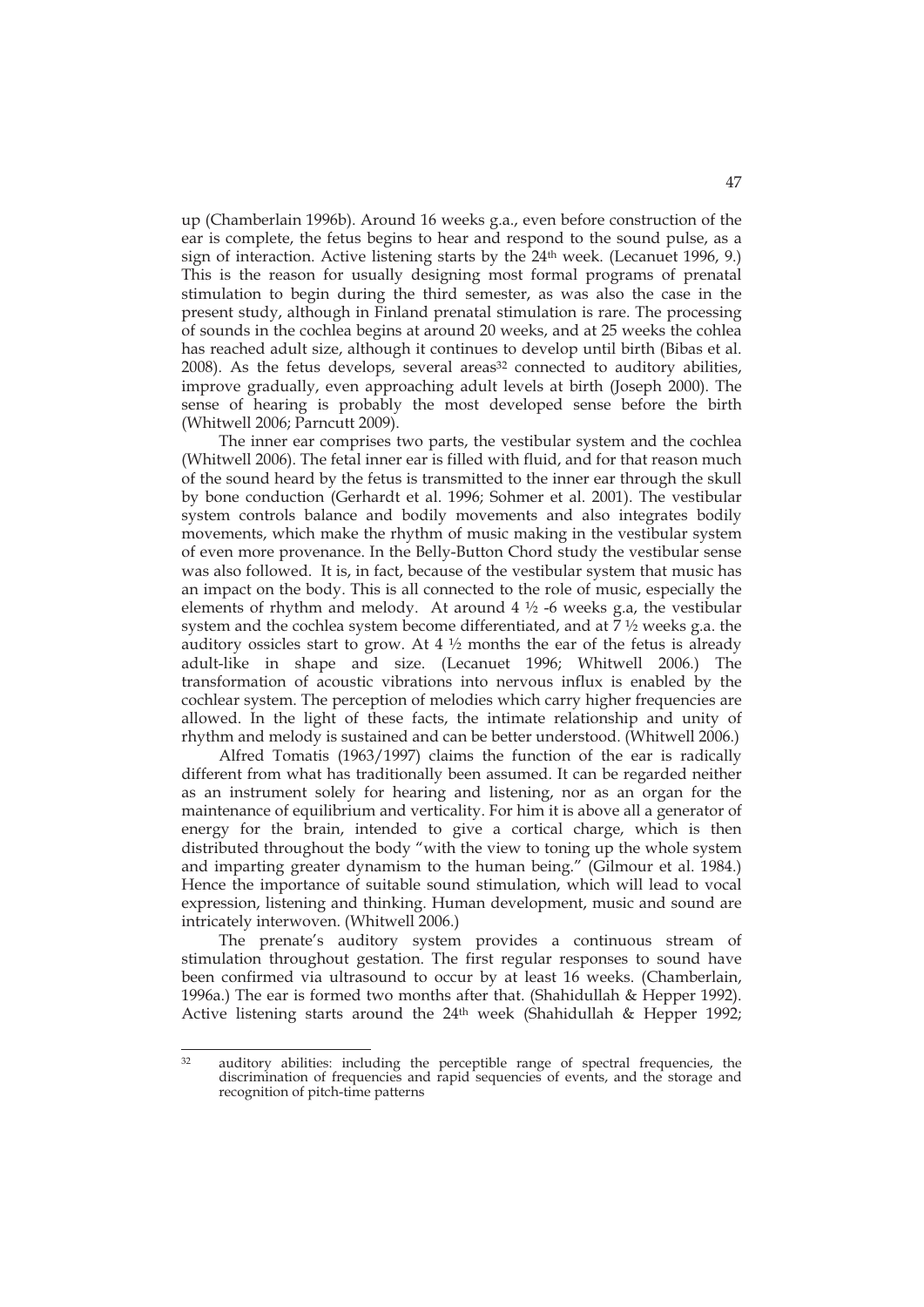Lecanuet 1996;). Listening to the mother's voice is a central and constant feature of uterine life. Intonation, rhythm and other speech patterns of the mother's voice are learned in the womb, which can be seen in matching spectrographs at 26 weeks, and as a preference for the mother's native tongue, discriminating it from another language. (Truby 1975.) We listen (to) with our whole body, the skin being like a differentiated ear. This is also why music is so effective when combined with the touch. All the cranial nerves lead to the ear, which is why it is considered our most primary sense organ. (Tomatis 1963/1997.)

 The unborn child's ear is bombarded by an impressive quantity of sounds. Heartbeat, respiration and visceral noises of the mother's body, as well as these of the fetus, fill in the abdominal world. Another sound starts to emerge and take shape from time to time, amidst this continuous noise: the mother's voice, more melodious and clearer from day to day. When a mother-to-be uses her voice, she sends sound vibrations to the body and the ears of the unborn. Unlike when listening to a radio, the fetus is not in control of switching it on or off: he/she has to wait till it starts. The first motivation to reach out occurs, followed by the first gratification, the pleasure of hearing the sound again. It is this initial silent dialogue that gives rise to listening. Long periods of the absence or presence of that voice may generate the first feelings of anxiety or of abandonment. (Madaule 1994, 2-3.)

 If prenatal hearing is related to musical development, this may supply some of the answers to questions about musical development and perhaps also music itself. Humans are among mammals that have the capability of prenatal hearing (which all mammals don't have). This suggests three possibilities: 1) prenatal sensory learning could provide a foundation for future sensory learning ability, or 2) prenatal exposure to sounds might speed up postnatal active language acquisition, or, 3) according to Hepper (1992; 1996, 57) among others, the capability of hearing prenatally indirectly promotes postnatal bonding, or attachment between a mother and her baby, which in turn promotes infant survival. This may explain such phenomena as prenates' ability to distinguish their mother's voice from other new mothers (DeCasper & Fifer 1980), to recognize (Kolata 1984) or even prefer (DeCasper et al. 1986) a story repeatedly heard before birth, or to recognize people speaking their mother tongue compared to some other language (Moon et al., 1993). These observations are evidence for a sophisticated prenatal ability to memorize complex sounds and patterns like music or language. They also suggest, according to Childs (1998) and Karmiloff et al. (2001) that the ability to process gestural aspects of language, such as prosody, intonation and contour, which inform the listener about the intentions and emotions about the speaker, really do begin before birth (Parncutt 2006, 9-10.)

 It is physically impossible to the fetus to localize sources of sounds (Parncutt 2006). The fetal head cannot cast an acoustic shadow at relatively low frequencies, and interaural times are smaller for the fetus than for an adult because of the smaller head size, and the faster speed of sound in liquid. The prenate has therefore no access to information about the direction from which sounds emanate. *Prenatal sounds are monophonic and omnidirectional*. (Parncutt 2009, 220.)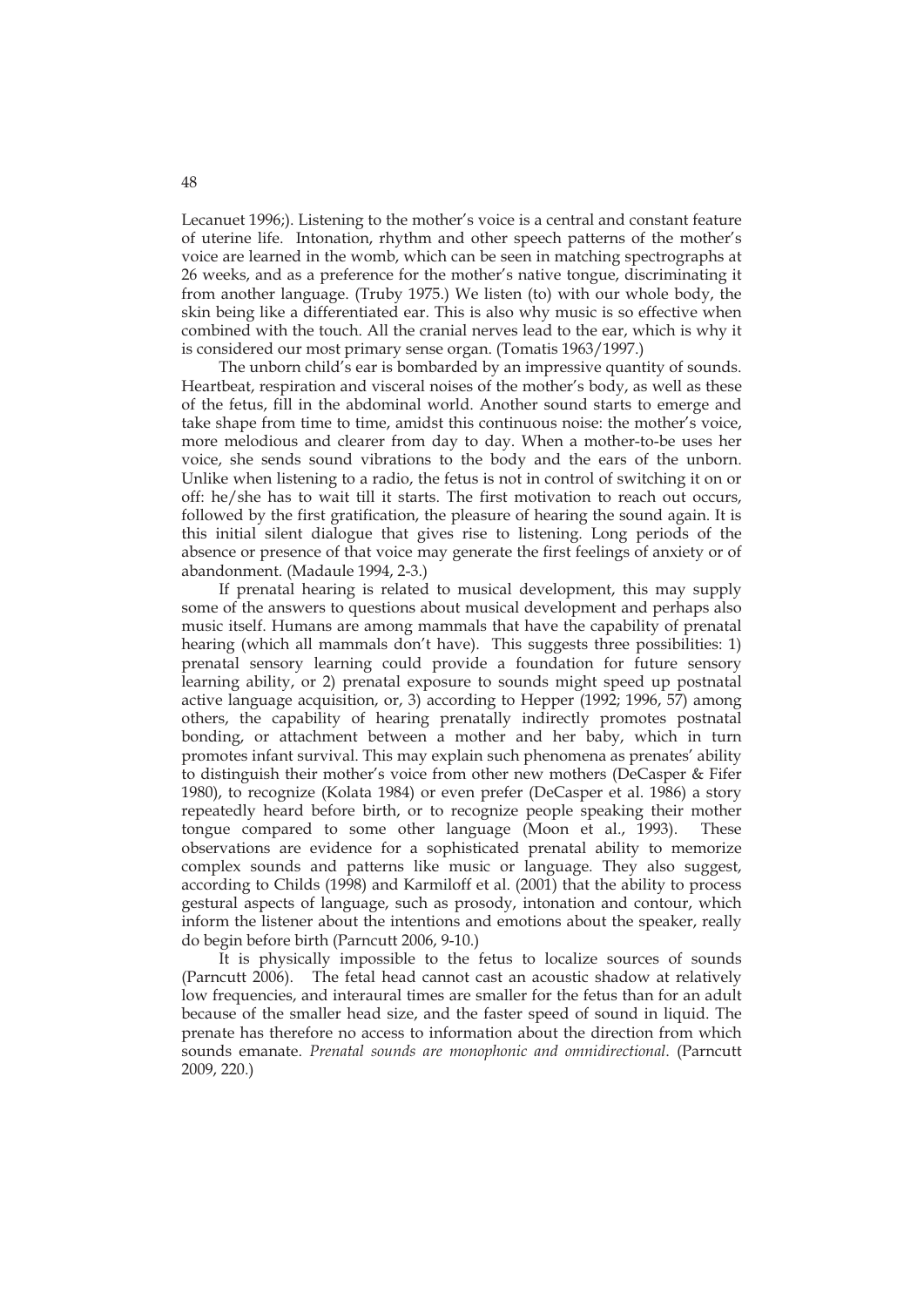## **4.1.2.2 The kinesthetic sense: heart rate, fetal motility, proprioception and sounds**

The concept of rhythm leads us to heartbeat, and the development of an prenate's heart, which is fully developed by the second trimester. The fetus' pulse rate oscillates from 120 to 160 beats per minute. Newborns learned and remembered their mother's hear beat in utero. (Salk 1960; DeCasper et al. 1983.) The universal appeal of music and the soothing effect of rhythmical sounds may be related to the feeling of well-being that is supposed to exist in utero in relation to the mother's heartbeat (Montagu 1962). Newborns in hospitals who had the heartbeat sound experience were reported to gain weight at a faster rate because of it, than those not having this experience. Breathing was also affected: it was deeper and more regular because of the heartbeat experience. (Salk 1960.)

 Fetal motility begins about 8 weeks g.a., gradually expanding throughout a developing repertoire of movements, including movements regarded as adaptations to the prenatal environment and movements to prepare the fetus for postnatal life. During the third semester, sleep and wake states are associated with various movement repertoires, and sizes and frequencies of movement. Fetal movement is connected not only to the limbs, but also to breathing movements, startles, jaw openings, sucking, swallowing, facial movement, tongue and laryngeal movements. (Parncutt 2009, 221.)

 Motor control, including interaction between the neural signals in control of muscle activity and sensory feedback about limb location and muscle tension, develops side by side with movements. Motor control development occurs in parallel with the development of proprioception<sup>33</sup>. Due to the muscular involvment the perception of gesture (according to Tolbert 2001), which in turn depends on proprioception, prenatal proprioception development may be relevant for the later emergence of musical abilities (Parncutt 2009, 221).

 Prenatal exposure to patterns of sound, movement and emotion can be assured to have an influence on postnatal development: gestures play an important part in motherese (Trevarthen 1985), and as babies get older, they increasingly understand the meaning of the physical and vocal gestures of their carers and learn to imitate them (Panrcutt 2009, 221).

## **4.1.2.3 The tactile sense: touching and listening as a part of amodal fetal experiences**

Newborns observe their environment amodally, that is, through all the senses, holistically (Bower 1977). The origin of this - musical brain, cultural traditions, musical behavior, musical identity and musical taste along with questions of musicality and aesthetics - all have some affect on the interaction between a mother and a child. Parents provide the immediate physical environment, which will determine the baby life chances: poor, average or optimal. (Chamberlain 1994.)

 $\overline{33}$ Proprioception: the sense of relative position and motion of parts of the body (Parncutt 2009, 221).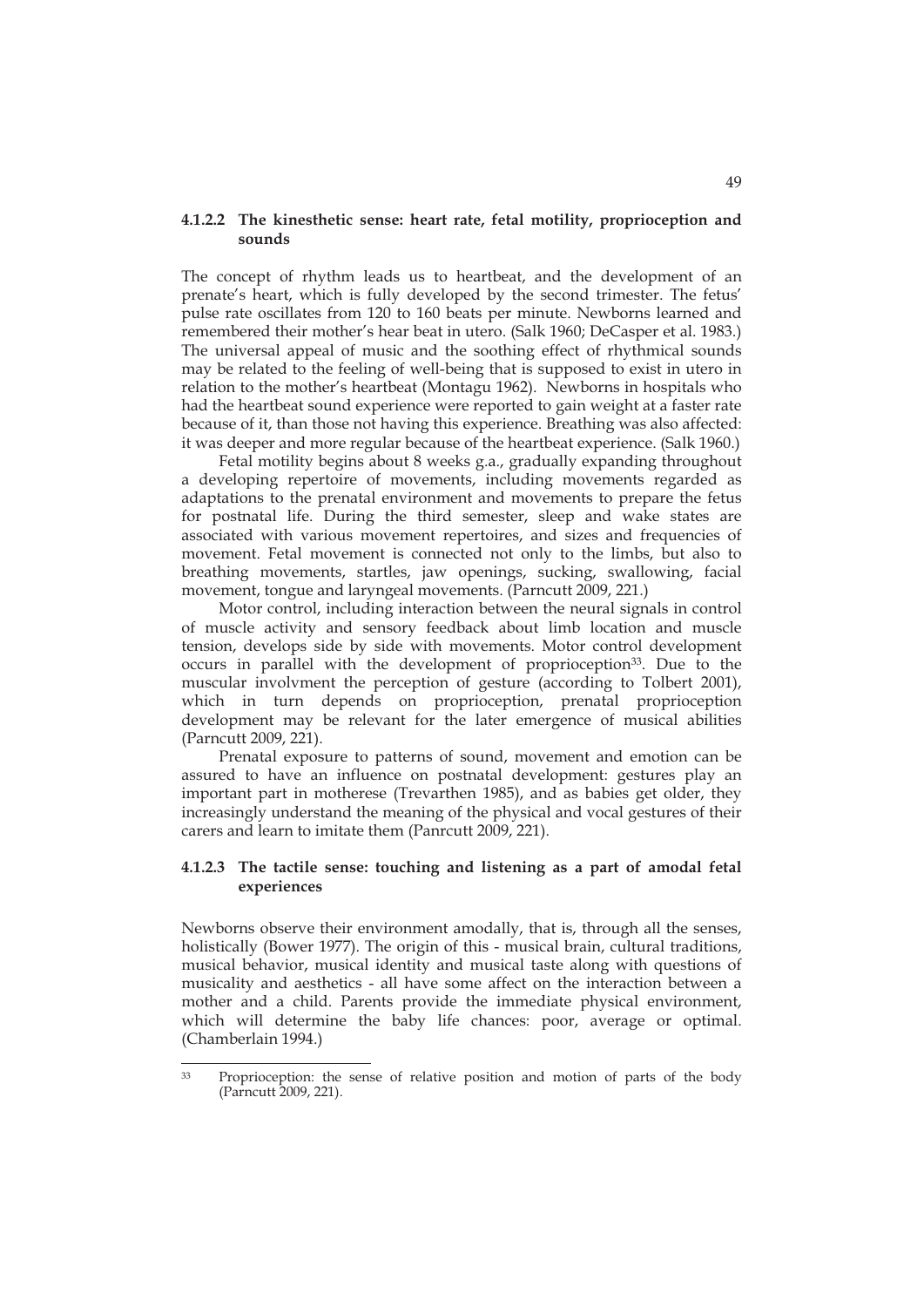On the basis of prenatal research, including clinical data, the theory of twelve senses has been represented. Given such a large variety of senses, the amodality of fetus' experiences is resonable. The twelve fetal senses are:

- 1. Touch: the first sense to develop<br>2. Thermal sensing of hot and cold
- 2. Thermal sensing of hot and cold<br>3. Pain sensing: nocicention, which
- 3. Pain sensing: nociception, which involves crushing and damage.
- Hearing, beginning 14 weeks after conception and improving greatly in the next ten weeks (cochlear resources, external ear)
- 5. Balance, gravity and orientation in space: develops between 7-12 weeks.
- 6. The chemosensors of smell, in close association with  $7.$  Taste, both smell and taste bathed by amniotic
- Taste, both smell and taste bathed by amniotic fluids passing through the nasal area.
- 8. "Mouthing", to explore the texture, hardness and contours of objects. (Mouthing is not about eating or food!)
- 9. Sucking and licking, mouth-related pleasure senses in the womb, not nutritive. Male thumb sucking round 13 weeks is paired with erections, suggesting sexual sensations. Prenates licking the placenta and twins licking each other, suggesting pleasure in bodily contact, have been revealed in ultrasound.
- 10. Vision, which is paradoxical: it is limited by the eyelids being fused shut about six months, yet functional in hitting targets like needles during amniocentesis at 14 to 16 weeks g.a. Some forms of vision would seem to facilitate twins boxing, kicking, kissing and playing together in the womb.
- 11. Prenates have never been acknowledged for their psychic gifts, but they do demonstrate clairvoyance and telepathic sensing of things clearly out of reach: womb babies, e.g., know whether they are wanted or not, and they discern the character of their parents.
- 12. Transcendent sensing during near-death and out-of-body experiences have also been demonstrated in prenates. When out-of-body, no senses should work for either babies or adults, but even immature senses function well in transcendent states. (Chamberlain, 2003.)

The unborn acquires information according to the physical environment, life conditions, family's attitudes etc. both physically; through the body movements, chemically; through the blood circulation, and mentally; through emotional stages. Although, and luckily, some degree of plasticity is possible during later postnatal development, the original parts can never be replaced. (Chamberlain 1994). Noise levels in the womb according to various interpretations range between 30 dB to as high as 90 dB.

 From the perspectives of early childhood music education and early interaction, the sense of touch is important. It is also among the first senses to develop; the first implications of the sense of touch can be observed from 8 weeks g.a., and by 32 weeks nearly every part of the body is sensitive to a light stroke by a single hair. Touch is the cornerstone of humanity, communication and experience, beginning in the prenatal period. (Montagu 1962.) All cranial nerves lead to the ear, which is why it is considered our most primary sense organ. Embryonically, the skin can be thought as differentiated ear, and we listen to with our whole body. This is also the reason for music being so effective especially when combined with the touch. (Thaler 1994.)

 Visual activities also begin long before the eyes are completed and open around week 26. Taste receptors are functional by 14 weeks, and are intimately linked to the development in the sense of smell. (Chamberlain 1996b, 4.) Many experiences are gained long before birth (Chamberlain 1996b, 7; Huotilainen, 2009).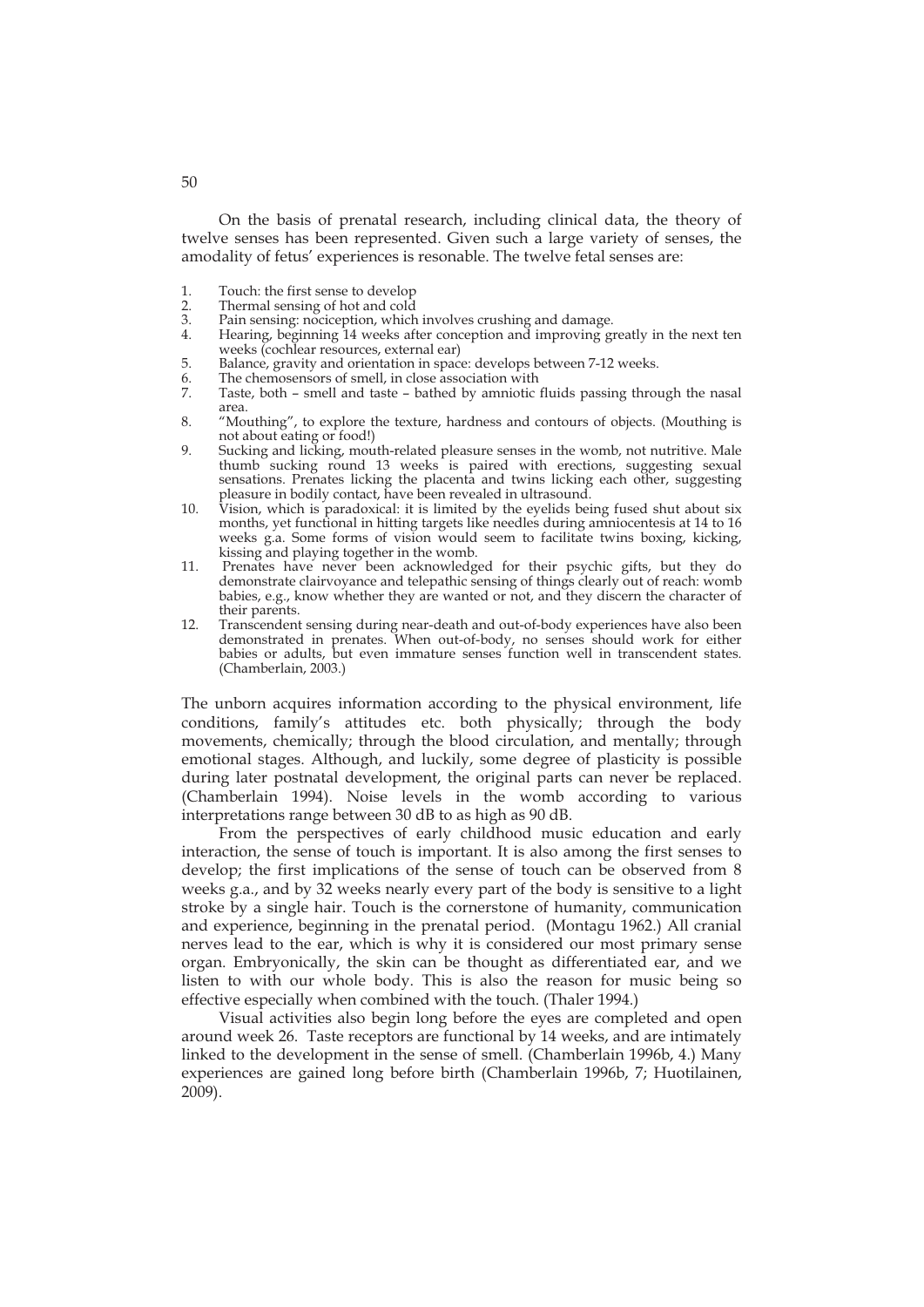## **4.1.3 Rhythm, movement, and their impacts on emotional and mental patterns**

The fetus' motor activity and expression start remarkably early. During the period from 10 to 15 weeks an almost complete repertoire of bodily movements can be observed. (Tajani & Ianniruberto 1990). Prenates are found to move in response to a mother's coughing or laughing, spontaneously and gracefully, not merely in a reflexive or mechanic way: these movements can be regarded as a vehicle for interest and self-expression. (Chamberlain 1996b).

 Precocious development can also be observed in the interaction between twin fetuses, at 20 weeks of gestation. Ultrasound observations around the world have reported affectionate, friendly behaviour, playing cheek to cheek, kissing, aggressively punching, pushing and kicking: models of behaviour which reflect a spectrum of feelings. (Piontelli 1989.) Emotions, including pain, were considered impossible in utero earlier. Researchers have noticed a great deal of social and emotional prenatal behaviour. (Chamberlain 1996b.)

Let us return to the ear. The ear, the organ of hearing, is probably the most developed sensory organ before birth (Whitwell 2006). The inner ear consists of two parts, the cochlea, and the vestibular system, which controls the balance and body movements that render the rhythm of music-making in the vestibular system of older origin (Lecanuet 1996, 9; Whitwell 2006). It is due to the vestibular system that music seems to have an effect on the body (Madaule 1994). After 25 years of research and professional practice with the Tomatis Method, Paul Madaule, a psychologist, designed exercises called Earbics, to improve our listening skills and, in turn, the quality of our lives. The best listeners and those most 'in touch' with their ear, like the Ontario Philharmonic conductor Boris Brott-Hamilton, the violinist and conductor Yehudi Menuhin and the pianist Arthur Rubinstein, know that their musical interests and talents date back to the womb (Madaule 1994, 2).

According to Tomatis (1963/1997), the ear is a receptor of movements. All the movements of the mother are recorded by the unborn infant. These movements have an energizing effect on the child's rapidly growing and developing brain, also contributing to the future development of motor functions. Walking, rocking, swimming and low impact exercises are activities that a mother-to-be should practice. To facilitate the harmonization of both levels of the fetus' ear, the auditory and the body level, the mother should synchronize her movements with her own voice. (Madaule 1994, 4.)

 The fetus' heart is fully developed by the second trimester, and its pulse rate oscillates from 120 to 160 beats per minute. Newborns learn and remember their mother's heartbeat from the womb. (Salk 1960; DeCasper & Sigafoos 1983.) The soothing effect of rhythmical sounds connected to the universal appeal of music, may be related to the feeling of well-being assumed to exist in utero from exposing to the mother's hear beat (Montagu 1962). Newborns listening to heartbeat sounds in the maternity hospital, gained weight at a faster rate than those not listening to heartbeat sounds. Breathing was also deeper and more regular among these babies. (Salk 1960.)

 The fetus moves a lot at 6-10 weeks (Tajani & Ianniruberto 1990). It is an expression of feelings for him/her, even before the mother can feel the tickling movements in the womb from about 17 weeks g.a. Regular exercise patterns,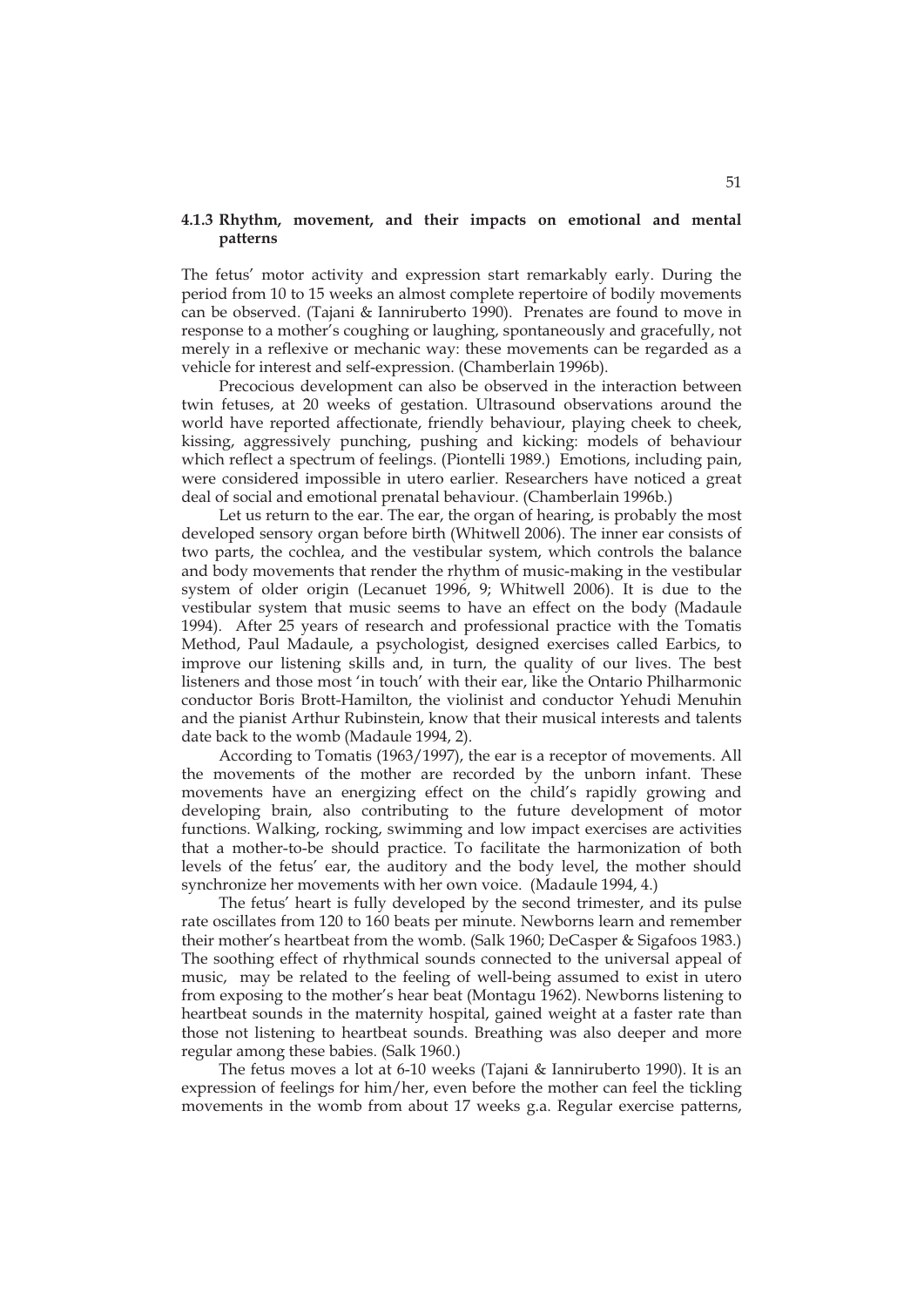flexing, kicking, rolling etc. have been observed with ultrasound, even during the first semester. (Van Dongen & Goudie 1980.) When moving, the heart beat accelerates. Fetus' reactions during the second trimester are described as peaceful floating, kicking, grabbing the umbilicus, getting excited about sudden voices, calming down when the mother talks quietly or as she walks around, and getting rocked back to sleep. (DeMause 1982.)

#### **4.1.4 Music and fetuses**

When observing prenatal development, the concepts used must be related to prenatal life: they cannot be adapted from postnatal or adult life without good reason. *Talent* is related to musical performance skills, and for that reason irrelevant to fetuses. Fetuses vary in their musical potential, however, in terms of giftedness, talent, propensity, musicality and aptitude. If musical potential is genetically determined, it exists prenatally and is likely to influence the prenatal perceptual-cognitive abilities of hearing, processing, memorizing, recalling, recognizing pitch-time patterns, and associating these with emotion. Musical abilities emerge from interaction between genes and the environment, starting as soon as the fetus is able to hear. Personal aspects must also be remembered in considering these fetal abilities. (Parncutt 2006, 12-13.)

 Music to the fetus is not music as we perceive it. Fetuses have no language or reflective awareness with which to process music. Music perception also depends strongly on previous musical experiences. If we consider music an integral part of human culture, it is hardly relevant for fetuses, for whom it has not been initiated any more than the parallel phenomenon of the acquisition of language (according Noble et al 1996), which starts about one year after birth. Fetal responses to music should be compared to those of non-human animals, which do not contribute actively or directly to human culture. For that reason they do not experience music in the same way as adults or children, but in the form of tempos, or other musical parameters like the beat. Musical experiences are not to be understood in the sense of human musical culture. (in Parncutt 2006, 13.) In the Belly-Button Chord study, musical components were observated in pregnant mothers, who were asked to describe the fetus' reactions. The lives of fetuses are a mystery, but they must not be grouped with non-human animals. The connection between mother and prenate is a very special one, a symbiotic relationship with shared experiences; this does not invalidate Richard Parncutt's view of music as a fetal experience.

 Prenatal musical development includes the acquisition of perceptual, cognitive, motor and emotional abilities and information that may influence later musical development. This area may shed light on the origins of musical behaviours (phylogeny) also within the lifespan of the individual (ontogeny). In spite of the recent renaissance of research on the phylogeny of music, no theory currently enjoys broad acceptance. There are two possibilities: 1) classical conditioning of the fetus during the third trimester by passive exposure to sounds, movements and hormonal changes within the mother's body, and 2) since the maternal emotional states regularly trigger in both the patterns of sound and movement to which the fetus is exposed and the same blood hormone levels, the fetus may associate these with each other, giving emotional connotations to patterns of sound and movement. (Parncutt 2009, 219).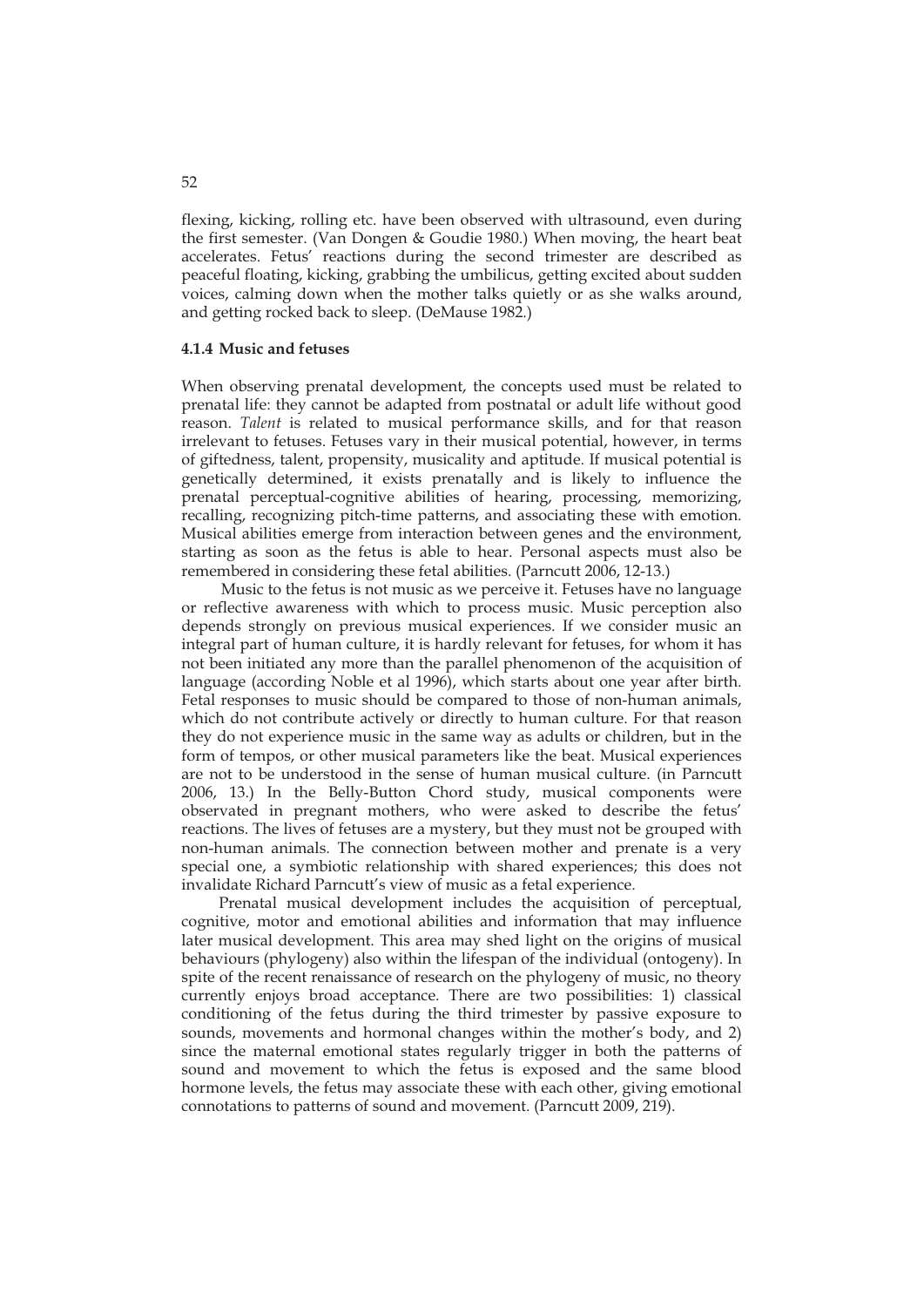## **4.2 Child development**

Development can be understood as a process of qualitative change, a set of transitions and transformations throughout life, in contrast to learning, which is a quantitative change. The relationship between the two, development and learning, has been debated for decades. They are combinations of biological/maturational factors and environmental/learning factors and of interaction between them. (Jordan-Decarbo et al. 2002, 211-212.) For this investigation, the Ethological theory and the Relationships approaches (Hinde 1997) was also chosen as a theoretical background. In compliance with the theory the implications of our environment for development are emphasized. Interaction is regarded as a key to finding biological aptitudes and gifts: the organisms and environment both affect each other, and their impacts are mutual. (Hinde 1997, 289-320.) On the basis of the theory, children enter from before birth into networks of relationships that are crucial to their subsequent cognitive, social and emotional development. The effects of these early relationships may persist into adult life, shaping marital relationships and parental style, and so influencing future generations. (Hinde 1985, 114.)

 The child development construct in this dissertation are drawn from Donna Wood (1982), whose ideas create the guidelines for the model of early childhood music education in this study, and are philosophically supported by Gardner (1993). Here the construct is presented according to the principles of goal-oriented early childhood music education (see Chapter 3.3.1 and Table 1). Wood's division of the impacts of music was modified in this study, as a means of setting the goals for musical activities, and the construct was also used as a framework for the areas of child development. Child development is not, however, either explained or described on the basis of these philosophies and didactic thoughts, which is why they are complemented with developmental theories for each section from goal setting onwards, following the guidelines of Wood and Gardner. Musical development, of course, includes vocal development, which is as a fundamental area in this study. Musical development also serves as a bridge from fetal development to postnatal development.

## **4.2.1 Musical development**

The development of musical abilities begins prenatally, and it continues throughout life. Information processing is able to begin once sensory systems have emerged and are functioning, even during early fetal development (Fifer et al. 1989). The auditory system is completely functional 3 to 4 months prior to birth from, which it follows that the fetus is surrounded and stimulated by environmental sounds, such as the mother's voice and speech patterns, and musical sounds. (Lecanuet 1996, 24). This process is considered a progressive one, like the ability to think: the overlapping periods form a vehicle for the development. Musical development is biased in different ways depending on age: in childhood musical activities support the individual in facing the challenges of singing, acquiring a sense of rhythm, the ability to differentiate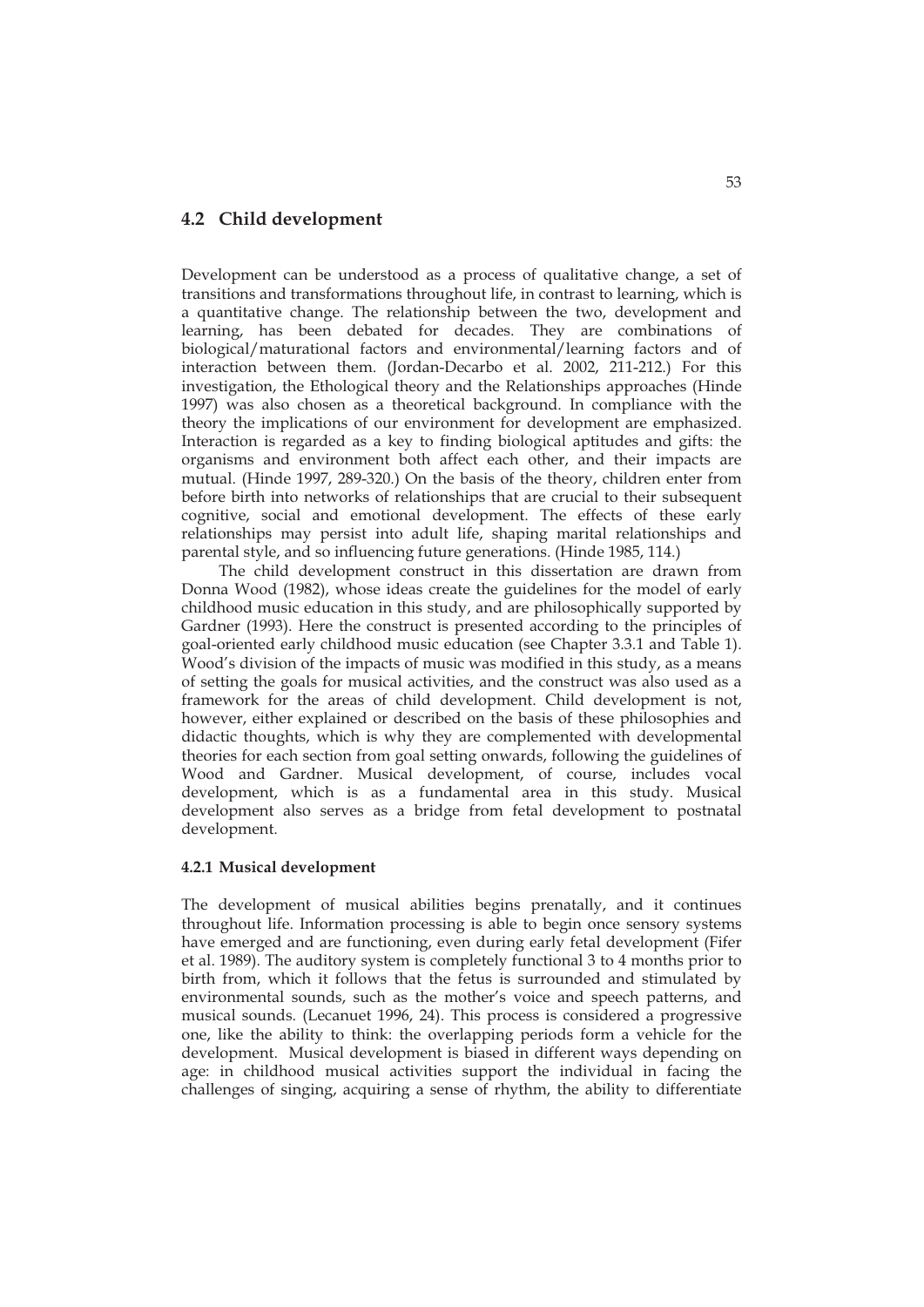sounds and in the practising of tonal memory, whereas in adulthood development is aimed at expressional musical abilities and emotional connections. (Anttila et al. 2002, 68.) On the basis of the theories and results of this investigation, the amount and meaning of emotional experiences, and the level of emotions during the prenatal period and in the beginning of the postnatal life cannot be denied: the beginning of life might be the most emotional period of all.

 Methild Papoušek describes premusical experiences on the basis of musical components like pitch, melody, duration and rhythm revealed by infant-directed speech from the mother and with all the senses by mother and baby. There are three aspects of early musical experience: 1) The first is a prelinguistic alphabet or code in the form of musical elements that both infantdirected speech<sup>34</sup> and infant vocal sounds have in common: pitch and the melody, temporal patterns and rhythm, loudness and accent, and timbre and harmony. Those are the most salient features for both, the mother and infant, and for the utterances of both, which will soon become the earliest means of reciprocal communication, preverbal imitation, and playful vocal interchanges. 2) The presence of a common elementary musical code is complemented by a striking correspondence and complementarily between the infant's early competence and the infant's auditory input as present in the social care-giving environment. Parents adjust their vocal, visual, facial and tactile stimulations in the ways that correspond to the baby's capacities and thus support the infant's early musical competence. 3) From the beginning, vocal production and perception of musical elements are embedded in multimodal patterns of preverbal communication, that is, in tactile, kinesthetic, and vestibular forms of stimulation. (Papoušek 1996b, 90.)

 In music learning, musical skills include aural, cognitive, technical, musicianship, performance and learning skills. *Aural skills* are required for developing rhythmic accuracy and a sense of pulse, good intonation, the facility to know how music will sound without having to play it and improvisational skills. *Cognitive skills* are required in the processes of reading music, transposition, understanding keys, understanding the structure of music, memorizing of music, composing and understanding different musical styles and their cultural and historical contents. *Technical skills* are required for developing instrument specific skills, technical agility, articulation and expressive tone quality. *Musicianship skills* are concerned with being able to play expressively, being able to project sound, developing control and conveying meaning. *Performance skills* include the skills of communicating with the audience and other performers, being able to coordinate a group and performing to an audience. *Learning skills* are concerned with the capabilities of learning, monitoring and evaluating progress independently. (McPherson et al. 2009, 260.) In this study, in the light of this framework, a child's musical development focused on the areas included in the goal setting structure of for

 $34$ Infant-directed speech, also called motherese, varies depending on the child's age and state, and the motives and emotions of the baby's partner. The mother's intuitive behaviour seems to support the infant's innate communicative capacities. ID-speech contains certain musical qualities and characteristics like playfulness and a creative way of using the voice.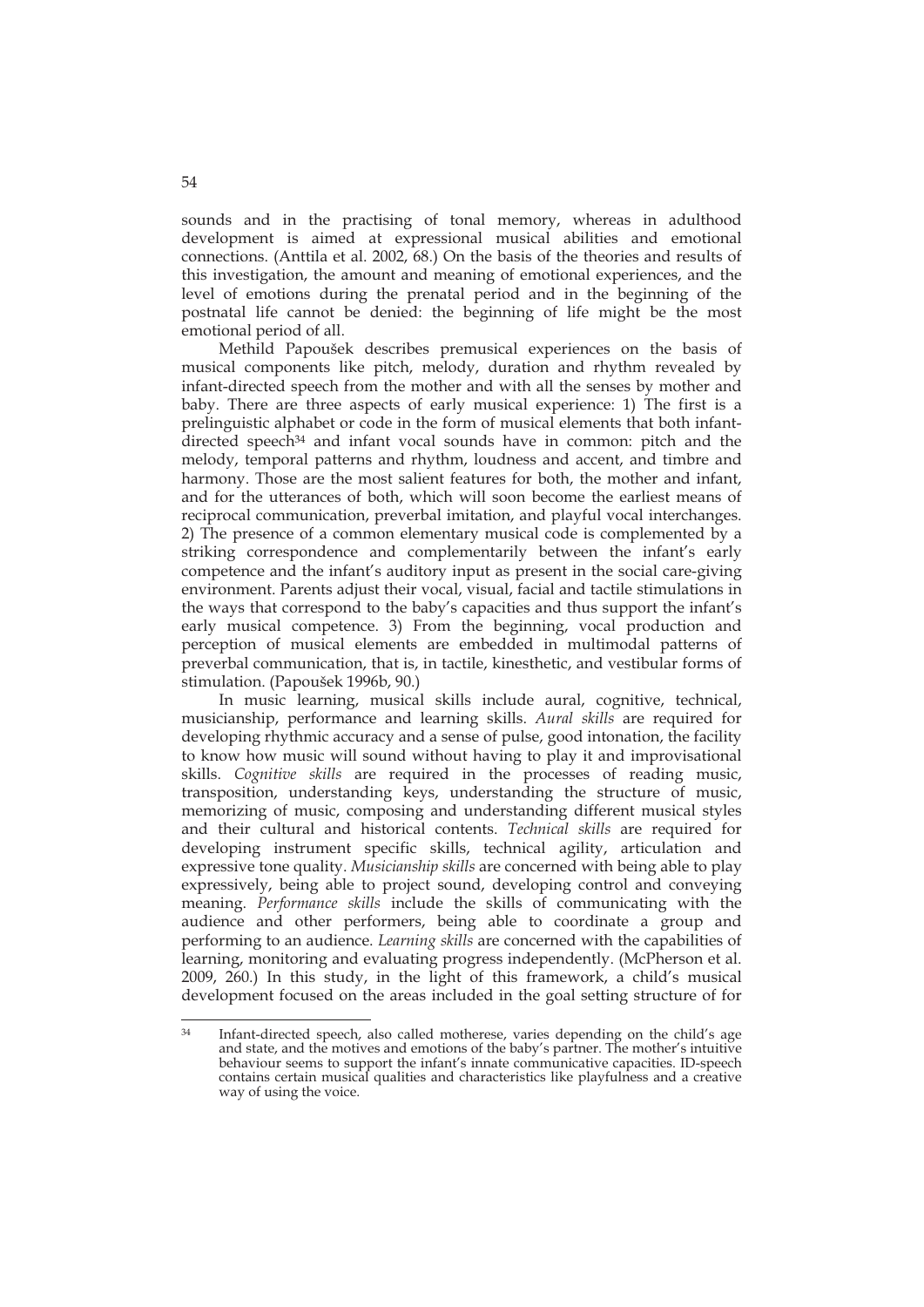the musical sessions in the BBC study, and, as the content of musical development, on the features of vocal and rhythmic development as central phenomenon for a child's musical development.

In music learning, persons with a dominant left, "logical" hemisphere, are better able to learn technical details, like reading the notes, handling the instrument and achieving good timing in the piece of music in question, but if these learners do effort enough in developing their perceptive skills (right hemisphere), it may if difficult to find the images, imagination, passion and fluency which makes music come alive. (Hannaford 2004, 164.)

 Colwyn Trevarthen (1999/2000) describes musicality as rising from a psycho-biological source, as a talent inherent in human beings, and shown in their movement and in their bodies, the ways they experience the world, and in the way they behave to one another. The evolution of human bipedal locomotion and the pressure of social intelligence are thought to have set free a new polyrhythmia of motive processes. These generate the fugal complexes of the Intrinsic Motive Pulse (IMP), with radical consequences for human imagination, thinking, remembering, and communicating. Gestural mimesis, images of awareness, rhythmic narrative expression, regulated by and also regulating, dynamic emotional processes from the foundations of musicality and of human intersubjectivity. The conventions of musical culture and the acquisition of musical skills are animated by this core process in the human mind. The parameters of musicality are intrinsically determined in the brain, or innate, and necessary for human development, and they express the essential generator of human cognitive development. (Trevarthen 1999/2000, 155). According to Trevarthen, the innate rhythms in our bodies and in our minds have a powerful impact on our imagination, behavior and understanding. This links with the thoughts of Howard Gardner (1993) in relation to the theory of multiple intelligences, and with the ways Donna Wood (1982) understands music education – like a sun, with the rays touching all areas of development.

 Musical development is also described widely by David Hargreaves (1986), Iréne Deliége & John Sloboda (1996), Craig Peery et al. (1987), Donald Hodges (1996) and Frank Wilson et al (1990), and in the fetal period, as having connections to interactional behaviours, e.g. by Minna Huotilainen, who has published many articles either as a part of a team or by herself (2003a, 2003b, 2004a, 2004b, 2005, 2006, 2007a, 2007b, 2009a, 2009b35), likewise David Chamberlain (1988, 1994, 1995, 1996a, 1996b, 1996c, 1998, 1999, 2002, 2003), Jean-Pierre Lecanuet (1996), Colwyn Trevarthen (1999/2000) and many others. Musicality is constructed of innate musical capacities and of qualities that can be developed. It appears as musical memory, sense of timbre, sense of melody, musical imagination and sense of rhythm. Musicality is also part of an individual's spiritual and physical being and of the emotional world of experiences. (Marjanen 2002, 1.)

A child learns music and gains musical information through binary pairs of musical components, such as slow - fast; high – low, implemented by musical

 $35$ The articles were pointed out in the references by highlighting Minna Huotilainen's name because of her great achievements, which was a reason for marking the articles by letters a and b even though all the writers' names were not the same connected to a certain year and the letters a and b.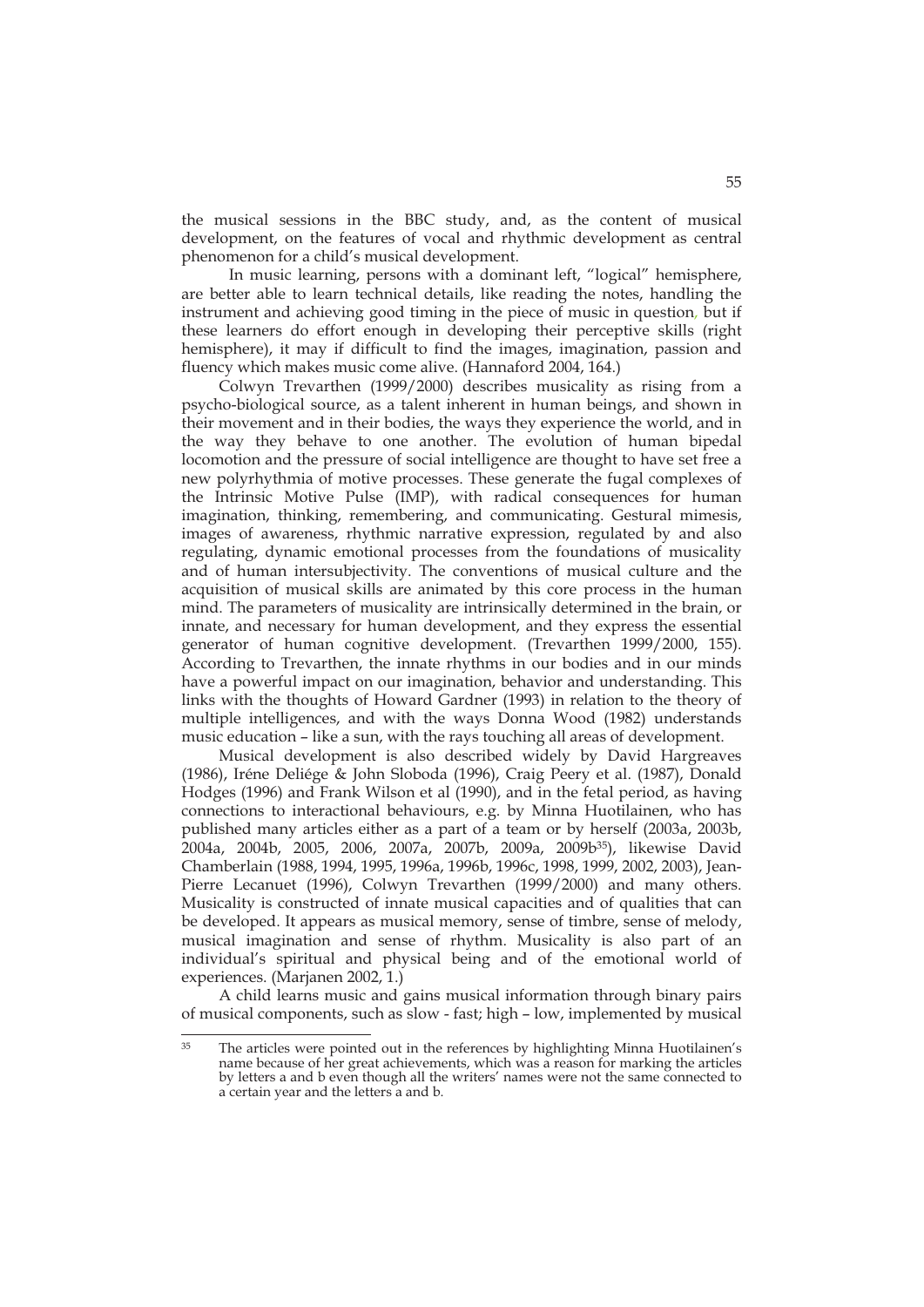methods, such as those introduced earlier, in subchapter 3.3. When planning music sessions the teacher must consider development and goals according rhythm and tempo, melody, timbre, harmony, velocity, duration and musical form, of which the fetus has already had various prenatal experiences. Besides these conventional musical components, the quality of *location* in music has also been highlighted (Nettl 2000). The participants in a musical session do have many kinds of location experiences due to movement being a part of action, and for the fetus'/infant's development those are very important, often as a part of a vestibular experience.

Musical development can be divided into parallel parts according to the development and growth of rhythm, melody and other musical components. There are different theories and practical guides for many of these, based on various pedagogical views, such as the Kodály, Orff, Dalcroze –methods etc. In the 1970s, Katalin Forrai proposed a model of rhythmic growth (see 4.2.1.2) through life starting from experiences of rhythm through the mother, and ending in the ability to make musical questions and answers, and the ability to improvise, which one can never be completely ready in (that is: finalized all the levels of development) nor too young or inexperienced to learn and try.

Rhythm and melody, which is constructed of pitches, are the most important musical features to start with. Therefore rhythm and melody perception and development, and the theories on them were observed more closely than theories on other musical abilities. The development of the voice (see 4.2.1.1) is one of the most important, and many theories of voice and singing development exist. In this study, because of the infant's young age, the most suitable of these were theories conveying a young infant's voice development, e.g. as described by Maisa Krokfors (1985). Physiologically, because of aerodynamic pressure-flow events, children's vocalizations are not simply scaled-down versions of adult vocalizations (Jordan-Decarbo et al. 2002, 221).

Because of music and musical experiences, among other reasons of course, other areas of development are also influenced. In the case of fetuses, a lot is learned and experienced in the womb. At the moment of birth, babies have months of experience of a vocal environment, and of the connections between the world of voices and other associations of the world. The voice and speech of the mother resonate in the mother's body, and are carried to the womb both through the air, from outside and via the body, inside. (Huotilainen 2009, 34.) Emotional bonding and the various experiences connected with it are experienced prenatally.

Music impacts on the development of the brain and on the holistic development of the fetus/child. In a baby of searching for an eye-contact is a constructionally programmed task. When a child hears a sound, he/she seeks to find the source for that sound. Because of the weakness of the newborn's muscles the efforts of to turn the head can only be detected by a sensitive observer. Nevertheless, babies are able to observe musical structures. When music is segmented, the baby prefers this to be done following the musical structure on the basis of phrases than music with the phrases randomly cut up. A baby's observation of the borderlines within a musical structure resembles that of musically non-practiced adults'. (Huotilainen 2009, 35, 37.) When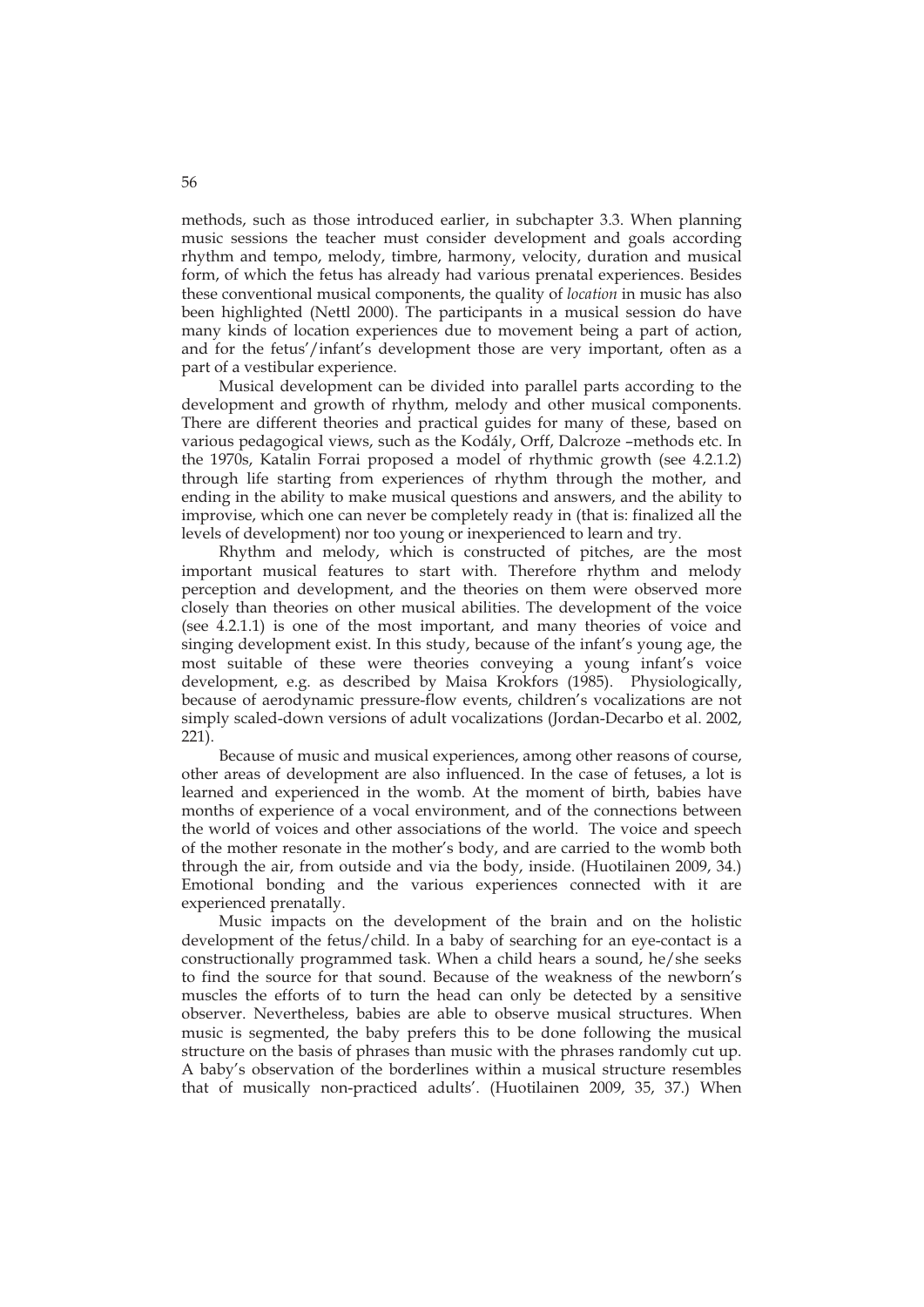seeking a deep learning experience, the elements of the body, the reason and the emotions must all be included (Hannaford 2004, 43).

 According Susan Hallam (1996, 104), Gardner's Multiple Intelligences apply to music:

- logical-mathematical: analysis, performance and sight reading of rhythms, analysis of the structure of music, composition
- spatial: reading of notation, identifying and understanding the structure of music
- bodily-kinesthetic: technical skills, movement involved in the communication of interpretation
- intrapersonal: understanding emotions, drawing on internal emotional recources for developing interpretation, self-knowledge of strengths and weaknesses, metacognition, control of anxiety
- interpersonal: communication with an audience, teaching, working with other musicians
- linguistic: reading music, critical analysis of music and performance, understanding the historical and cultural contexts of music (this feature is, in the BBC study reviewed from musical relations and language, starting from their common elements, such as rhythm, pitch and timbre, including procody)
- musical: not mentioned as separate feature
- naturalist and spiritualist: not considered in the BBC study

#### **4.2.1.1 Vocal Development**

The fact that only human children, and not the young of any other species, can acquire language can only be explained by innate characteristics. Language has several subcomponents: phonology (the sounds and sound system of the language), the lexicon (words and their associated knowledge), morphology (the system for combining units of meaning into words) and syntax (the system for combining words into sentences). The ability to use this system to communicate is referred as communicative competence. Speech, as one mode of communication, includes prosody, the intonation contour of the speech, which can be dynamic, tonal or temporal (Hoff 2005, 233-235). A baby is able to tolerate hearing 2-3 languages at a time (Krokfors et al. 1991). Interaction, in the BBC study, is seen as a form of mother-child communication with musical elements; hence the target is solely mother-child interaction at the earliest levels. Musical features were observed in mother-infant communication in the analysis to determine the musical effects of attending pre-and postnatal or only postnatal musical sessions or not attending any sessions at all.

The foundations of singing development originate in the fetal period, in the auditory and affective experiences of the developing fetus, the mother's voice being the most important inflecting source. Our abilities to identify strong feelings, in vocal behaviours are, according Johnstone & Sherer (2000); Sundberg (2000) and Nawrot (2003), cited by Welch (2006), likely to originate in the earliest dual-channel, acoustic-affect experiences and to create a certain bias towards the association of particular vocal timbres with positive and negative feelings. (Welch 2006, 313.)

The earliest sign of vocal behaviour is crying (Vihman 1996; Krokfors et al. 1991), which contains all the ingredients of subsequent vocalization, including singing, with variety in intensity and pitch, and also rhythmic patterning and phrasing (Vihman 1996). At births, neonates are particularily sensitive to the sound of the human voice, demonstrating a certain initial perceptual plasticity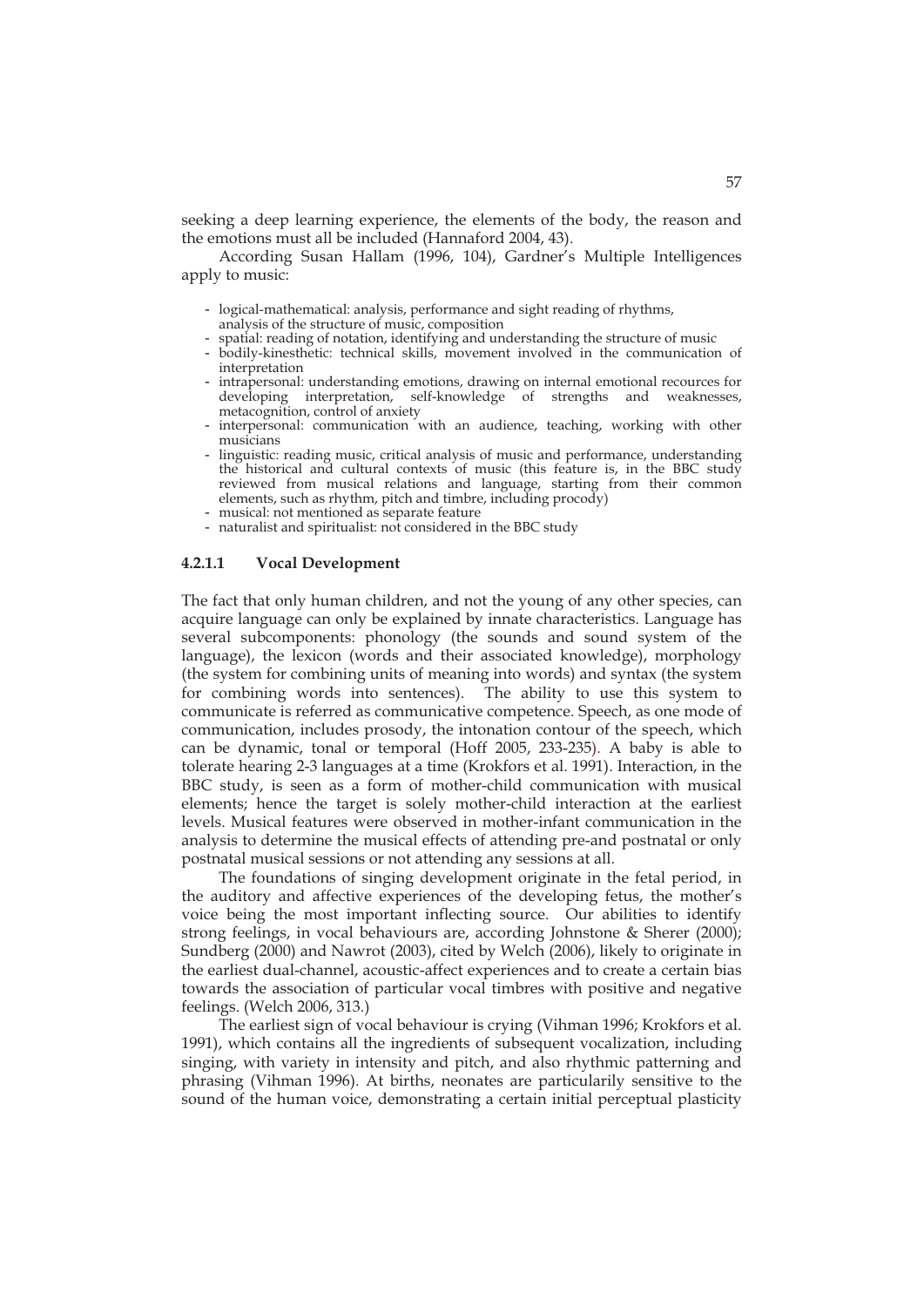towards any language (Eimas 1985). According Ruzza et al. (2003), at around 2 months of age cooing and vowel-like sounds already show evidence of the influences of the maternal culture. An infant's first vocalizations are related to the communication of an affective state (cited by Welch 2005, 2006). From 2 months onwards aspects of musical babbling that contain definite musical features, have also been shown (Tafuri & Villa 2002). By the age of 3-4 months the child is able to imitate his/her mother's the exaggerated prosodic contours that characterize infant-mother interaction (Masataka 1992) and even laughing aloud may be observed at that time (Krokfors et al. 1991, 106). Around 2-4 months, vocal sounds with quasimelodic, that is almost melodic, features and affective elements emerge (Stark et al. 1993; Welch 2006).

Vocal control develops at 4-7 months including vocal pitch behaviours linked to the prosodic features of the mother-tongue (Welch 2006): At four months, vocal expression becomes more organized, along with the fundamental influences of the enviroment; around 4-5 months, a deaf child stops cooing. At about 5-6 months, repetitive babblings emerge and the child listens to both him- /herself and to talk in the close environment. Around 6-7 months, variety in velocity, pitch and duration develop. (Krokfors et al.1991, 106.)

During the period around 7-8 months, the child practises different speech sounds, and at the age of 9-10 months he/she can imitate simple sounds and understand simple words. The first word usually appears during 7-15 months (Krokfors et al. 1991, 106): a wide variety in speech development exists. From 15 months on the child learns to locate sounds in a space quickly, and starts using words one at a time (Krokfors et al. 1991, 106). A high proportion of reciprocal vocal matching and maternal imitation during mother-infant interactions before 6 months of age predicts the rate of infant lexical imitation at 15 months of age (Papoušek 1996b, 99).

In mother-child interaction, multiple ways of using one's voice, facial expressions incorporated is important. Answering cooing/babbling can be done by repetitions, variations or connecting rhythm and play into the answers. (Krokfors et al. 1991) Vocal play, while reaching its first peak during the end of first half year, is a way of using the voice as an inexhaustible, favorite toy, available for a child whenever the parents are absent. Parents tend to participate in vocal play, as a part of intuitive parenting, echoing sounds, providing the child with models and sometimes even with the infant in producing the most elaborate variations. (Papoušek 1996b, 105.)

The first year of life is characterized by an increasing diversity of vocal activity (Welch 2006), including the prosodic features of speech, rhythm and pitch, which dominate early communication from parent to child, while the infant's development of vocal communication passes through several developmental vocal stages. (Papoušek 1992; 1996.)

Children do not, unlike adults, honor the horizontal baseline as an element in the organization of pictures. Instead, they work from unit to unit and include the integrating unit along later. According Davidson & Scripp (1989), cited by Davidson (1994), the musical ability to coordinate related individual pitches to a highly structured order, such as the musical scale demonstrate levels of integration necessary for an advanced knowledge of music, and an advanced stage of musical development, called as operational level. The regular pulse and the varied pattern of the rhythmic surface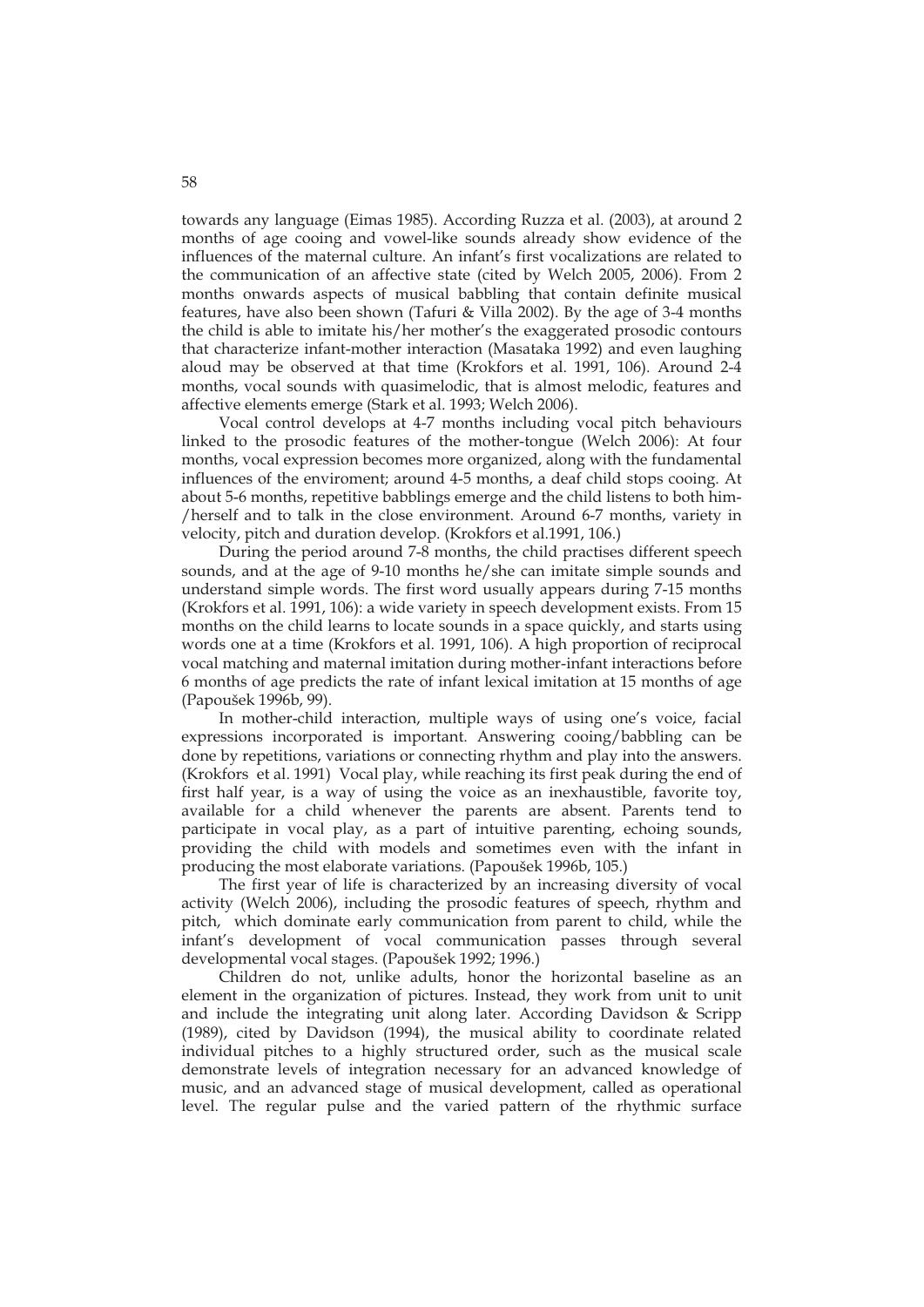demonstrate such levels of integration, as well. (Davidson et al. 1989, cited by Davidson 1994, 105.)

#### **4.2.1.2 Rhythmic development**

Rhythmic pulsation is constructed of the hierarchical concept of measure and the related concepts of metre, strong and weak beats. Music is measured and is based on pulsations that can be realized as beat. Knowledge of temporal hierarchies is attuned through experience. Auditory grouping processes, which are thought to organize acoustic information into musical events , called simultaneous grouping, also connect events into musical streams, which is sequential grouping, and chunk event streams into musical units, called segmentational grouping. These processes develop earlier than knowledge about the meanings of the events that have been grouped together, suggested as a basic property of the mammalian nervous system. (Stevens et al. 1994, 15.)

Rhythmic skills are probably the earliest to emerge and develop. They are manifested in the earliest stages of physical movement, such as rocking, nodding and seesawing. About one tenth of 18-24-month-old infants could match their movements to the rhythm of music for brief periods of time. (Hargreaves 1986, 80.)

Rhythmic skills are related to regular beat, rhythm and melody, and structures in tempo and motive, which should be practiced in two ways: through singing and separately, as individual phenomenon (Forrai 1988, 48). Development of rhythmic skills starts from rhythm experiences through steady beat to tempo changes and improvisation. The development is described in the "stairs of rhythmic development":

- 1. experiencing rhythms via mother
- 2. own experiments<br>3 simultaneous imi
- simultaneous imitations
- 4. the beat/basic pulse
- 5. the echo rhythms<br>6. rhythm ostinatos
- 6. rhythm ostinatos
- question answer (Perkiö 1994<sup>36</sup>)

As a handrail, skills of improvising develop from the beginning until the end. In the BBC-study, the babies of the empiric study were on the stairs 1-2, mostly 3. In the questionnaire at 12-16 months, some of the mothers described the infants already having found the beat as basic pulse. Echo rhythms mean the rhythm imitations, and ostinatos a certain rhythm motive repeated, which, like answering to a question require a regular beat for the basis.

 In music and poetry, meter and rhythm are included and serve as a heart for both. Accents and stresses are the means used to define patterns of music

 $36$ 36 Soili Perkiö is the most famous and highly respected Finnish early childhood music educator, who has made a great international career besides her achievements among Finnish children's music through of a large variety of children's songs she has created. She works as a lecturer (special areas: music and movement, early childhood music education, music therapy, conducting music, music arrangement) in the Sibelius Academy. (www.siba.fi)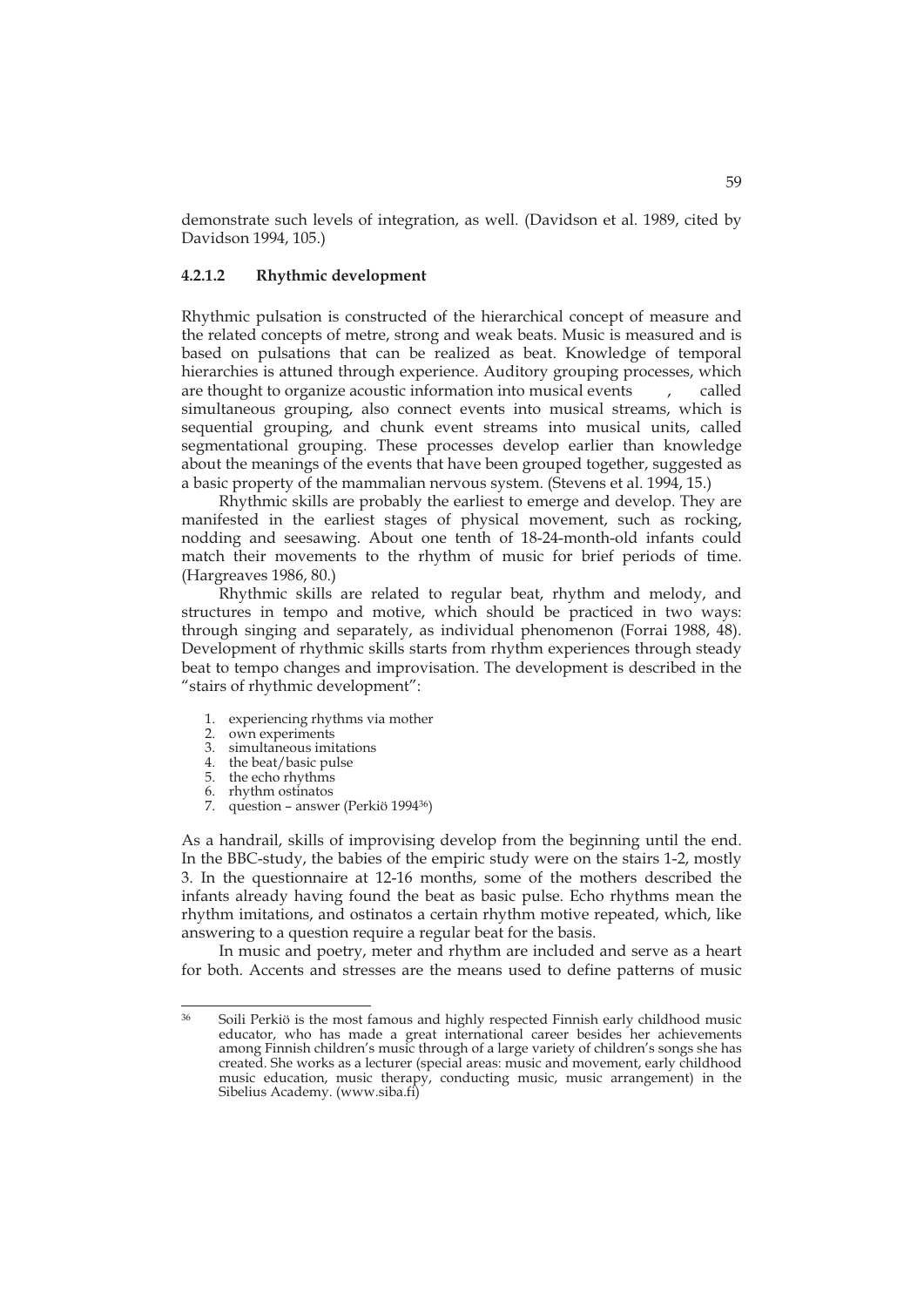and language. In west and central Africa, talking drums are used for music and as speech surrogates, imitating the patterns of high and low that occur in the words of the local languages. (Aiello 1994, 42-43.)

 Entrainment, when two rhythmic processes interact with each other, eventually lock in to a common phrase and/or periodicity. This kind of process play a role in speech production and models of joint action. Neutral oscillators entrain to external events, like metres of rhythms. This entrainment emphasizes temporal perception, periodic events, such as repeating rhythms or metre, and facilitate the efficient allocation of limited attentional recources and make synchronization more accurate, e.g. related to tapping along or musical activity (Stevens et al. 2009, 20.)

## **4.2.2 The developmental theories of Jean Piaget and Erik Erikson**

In this sub chapter, the first stages of child's development based on the theory of Jean Piaget is presented briefly, keeping in mind the multiple layers of a child's development, and the criticism leveled at Piaget's theory, e.g., by Vygotsky (1982, 33): Piaget aims to observe the psychological existence of a child as a series of assimilations with the social environment and falsifies those according to the laws of her theory. Although Piaget's theory does not include fetal development, it nevertheless admits fetal development as a fact. In addition to the Piagetian theory, the theory of Erik Erikson, constructed on the basis of the Freudian theory, the principles of which Erikson accepts (Miller 1989, 176), is briefly described.

## **4.2.2.1 Sensory motor development according Jean Piaget (1966)**

Mental growth cannot be separated from physical growth, especially in relation to the development of the senses and visceral development, from which it follows that to understand mental growth one must take fetal development into account. Fetal behaviour, which continues long after birth in both the development of organs and of mental capacities, is important for a child's perception of touch-movement causality. After birth, the influence of the environment both physical and mental gradually becomes more important. (Piaget et al. 1966, 9.)

 Sensory motor development refers to development in the non-verbal period; a child does not yet have linguistic abilities. Mental development, however, is very rapid and especially important during that period, from birth to 18 months of age. It is the time for a child to form all the cognitive structures which will form the basis for his/her perceptional activities and later intellectual development. During the sensor motor period the child also forms the basic emotional structures which will later determine the development of feelings. (Piaget et al. 1966, 13.) The babies in the Belly-Button Chord study were at the sensor motor development stage, which is why it is briefly presented in this context.

 Intellectuality, as previously mentioned in this dissertation, exists before linguistic development. A child without the possibilities of language is able to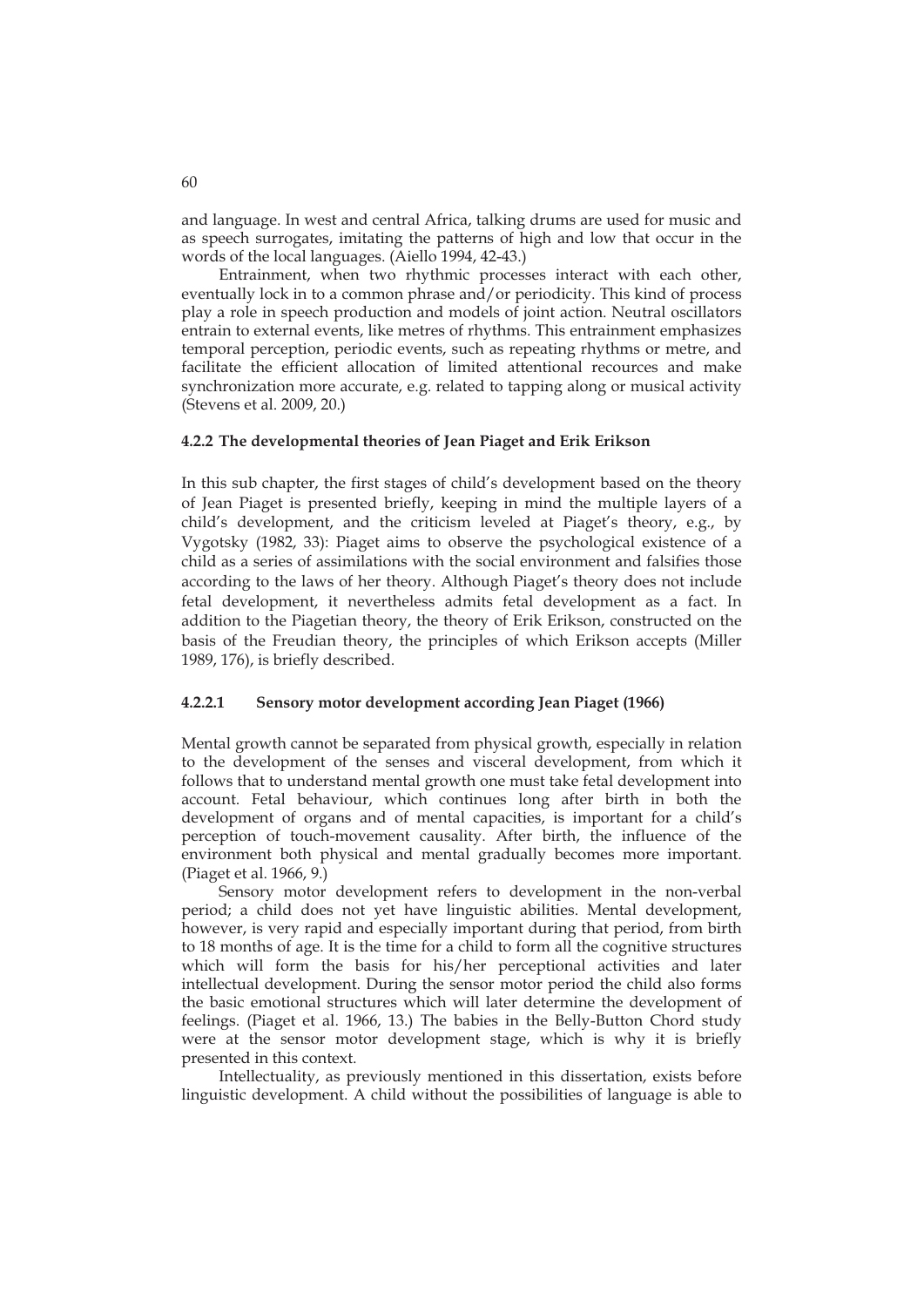solve many practice-oriented problems such as reaching for objects out of reach by creating a complex organization of assimilated schemas and by organizing reality according to space, time and structures of relationships. A schema is a clearly structured series of activities, and assimilation means attaching new experiences into existing schemas. Without the abilities of language, it is maintained by the activities of the senses and movement: sensory motor coordination, without the assistance of representational symbols or support of thinking. Assimilation is based on a reciprocal relationship, with stimuli and responses going both ways. (Piaget et al. 1966, 14-15.) The sensory motor period can be divided into the stages of

- 1) period of reflexes, which are spontaneous and holistic activities of the organs;<br>2) period of habits, which can be understood as stable reflexes as a result of
- 2) period of habits, which can be understood as stable reflexes as a result of assimilation;
- 3) coordination of the movements of eyes and hands, from about 4 1/2 months, from which it follows that the child starts to grab and touch everything available in the surroundings;
- 4) a child starts to show tendencies forwards reaching objectives regardless of the means of doing it;
- 5) finding new ways by separating familiar schemas, at about 11-12 months; and
- the child is able to find new means of doing something by realizing and understanding things, as a result of internally connecting them together. This marks the end of the sensory motor period, and the child is ready to move to the next stage of development (Piaget et al. 1966, 14-21.)

A child's reality is constructed of constant features (8-12 months), time and space, and causality (Piaget et al. 1966, 21-26). Cognitively, there are sensory motor schemas that can be divided into three groups, which follow each other and are partly overlapping. The first schemas are constructed of rhythm structures, spontaneous and holistic movements of organs, which the reflexes gradually separate. This is followed by regulation, which distinguish from the original rhythms by its more complex schemas. Eventually, refundable schemas will appear, as a foundation for later thinking. Cognitively, behaviour is observed via its components, but on the affective side, the energetics of behaviour is observed. These two sides are inseparable and complete each other. (Piaget et al. 1966, 27-28.)

In a baby affective behaviour; the feelings, are much harder to observe than cognitive behaviour. The affective reactions, which are in a state of *adualism*, are related to the first and second sensory motor stages, as a child's stage with no knowledge of self: no boundaries between the inner and the outer world exist. This is also known as symbiosis, which means that as long as the child is ignorant for his/her self, all his/her feelings are concentrated on his/her own body and its functions. A child's smile, for instance, can be understood as physiological smile of a newborn related to breastfeeding, or as a response to another human being. (Piaget et al. 1966, 28-34.)

 In relation to the third and fourth cognitive stages, psychological forms become more important. The child starts to react to the presence of a strange person or new situation in new ways. During the fifth and sixth cognitive stages, an emotional level of object relationships is sustained, and the child transmits the libido from the narcissistic self to the parents, meaning that the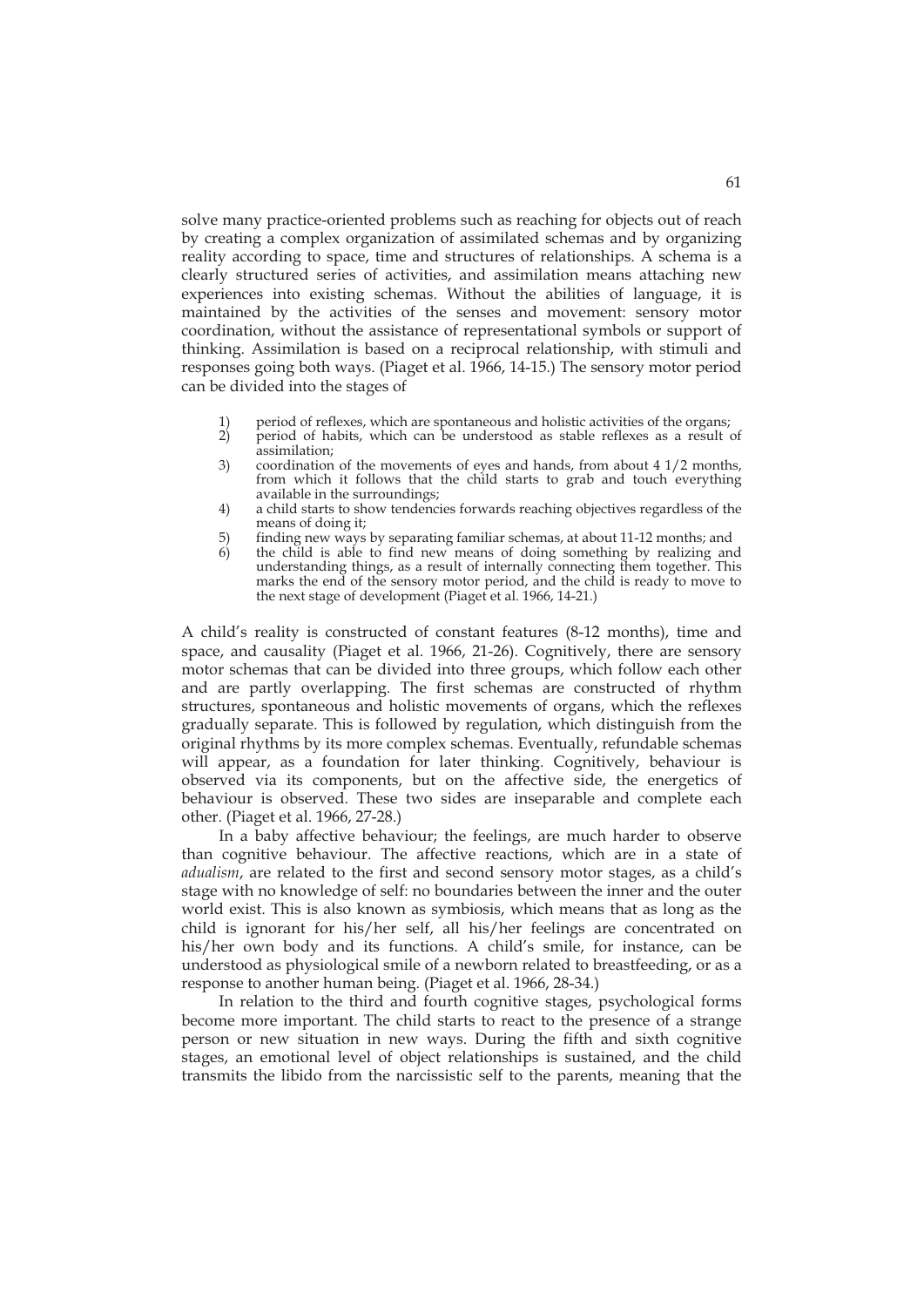infant now understands his-/herself as a separate being from others as the other will become an object for his/her feelings. (Piaget et al. 1966, 28-34.)

The sensory motor structures form a basis for the operations of thinking, and the fact of intellectuality developing from holistic activity due to the possibilities one has of changing one's reality, where knowledge is constructed as a result of active and operational assimilations (Piaget et al. 1966, 35). As the sensory motor period ends, it is followed by the period of semiotic/symbolic functions around the second year, as a result of which the child understands the connection between words and things. The second developmental period is divided into five: 1) delayed imitating; 2) symbolic play or imaginative play; 3) drawings; 4) images; and 5) abilities of language, which offer a chance to recall verbally previous happenings. (Piaget et al. 1966, 55-58.) The first or second stages of the period of semiotic/symbolic functions may have been attained at the time of the last questionnaire in the Belly-Button Chord study, but during the video episodes the infants were at the first three stages of the sensory motor period, taking into account also the developmental stages and features during the prenatal period.

## **4.2.2.2 Erik Erikson's theory (1959)**

Erikson contrasts a toddler's oral pleasure when making speech sounds with the role of speech communication in shaping his/her relationship with the parents and significant others. A fit between a child and his/her culture exists. Maturation brings new skills and opens up new possibilities for the infant but also increases society's demands on him, such as pressures to talk instead of crying. (Miller 1989, 177.)

 Erikson describes development as a process through eight stages, constructed from simultaneous parts such as A) psychosocial crises; B) radius of significant reasons; C) related elements of social order; D) psychosocial modalities; and E) psychosexual stages. As in the fetus, one's personality becomes increasingly differentiated and hierarchically organized, shaped by and unfolded in a particular environment. (Miller 1989, 178-179.) Identity is transformed from one stage to the next, the earlier stages influencing the later stages (Miller 1989, 181). Only the first stage is related to this study because of the infant's young age: basic trust vs. basic mistrust, from birth to the first year.

Basic trust, cited by Miller (1989), is defined by Erikson as "an essential trustfulness of others as well as fundamental sense of one's own trustworthiness" complemented with the idea of a sense of correspondence between the needs of the infant and those of the world. In the first stage, during the first year of life, the child lives in between: the crossroads of trust vs. mistrust (A), maternal person (B), cosmic order (C), to get vs. to give in return (D) and oral-respiratory, sensory-kinesthetic, incorporative models (E). (Miller 1989, 178, 182.)

Miller (1989, 187-189) also describes development at adulthood as moving from stage 6 (young adulthood), via stage 7 (middle adulthood) to stage 8 (late adulthood); these are excluded from further considerations in the context of this study.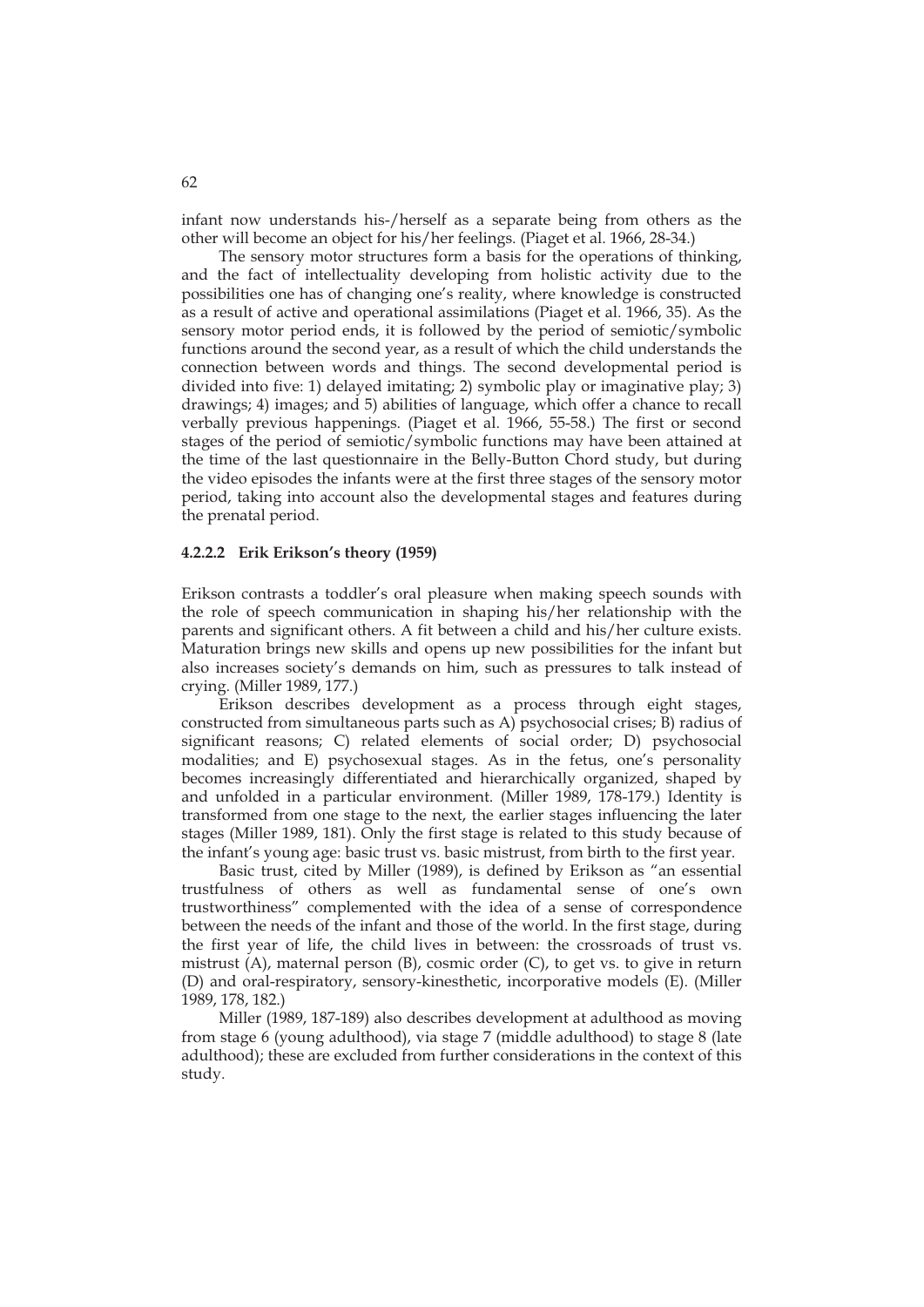#### **4.2.3 Socio-emotional development**

Sounds come from outside the body, but sound itself is near, intimate; it is an excitation of the organism; we feel the class of vibrations throughout the whole body… A foot-fall, the breaking of a twig, the rustling of underbrush may signify attack or even death from hostile animal or man… Vision arouses emotion in the form of interest… It is sound that makes us jump." (Dewey 1934, 237, cited by Thompson 2009, 125.)

Music influences our emotional states because of its emotional features. Emotions in music are described by Patrick Juslin (2001) and vocal, facial and bodily expressions by Ellen Dissanayake (2000), Colwyn Trevarthen (1999/2000), Stephen Malloch (1999/2000) and Methild Papoušek (1996). For young children, the relationship of vocal production to a vocal model is especially important (the author's notion: starting from the womb). A headvoice model increased the children's ability to sing in head voice after treatment (Jordan-Decarbo et al. 2002, 221.)

At 2-4 months age, the mother-baby interaction is characterisized as 'matching', which means consolidation of communications, including reciprocal and immediate vocalizations, facial expressions and gestures imitation and sharing of emotions (Paananen 2003, 25). Social skills can be practised musically, and as stated by Huotilainen (2009), newborn babies are prepared for interactional behaviour: interaction occurs already in the womb. Language development is logically connected to both social actions and emotions (especially vocal expression). Salient features in social development are social observations, social cognitions, an understanding of one's behaviour as a factor influencing to others. They are shown in the abilities of social communication and interaction. Social development is closely connected to moral and ethical fostering. Social skills support an individual in creating social contacts and maintaining personal relationships. (Marjanen 2002, 6.)

Emotional development concerns feelings and affective experiences. The goals of socio-emotional development can be linked to voice and singing, to the ability to take others into account, developing the abilities of emotional life, and also to independence, self-respect and responsibility, which of all can be incorporated in the practice if music. (Marjanen 2002, 6.) Increase of the number of music lessons in formal education has had a positive impact on social behaviour (Hallam et al. 2009, 474).

Babies react best to individual attention (Wood 1982, 6), and combining music with touch is especially effective, if the skin is considered a differentiated ear: embryonically, according Tomatis, the ear can be regarded neither as an instrument solely for hearing and listening, nor as an organ for the maintenance of equilibrium and verticality, but as an organ primarily generating energy for the brain (Tomatis 1963/1997). The joy of music experienced by the parents affects an infant for whom it is a shared experience (Wood 1982, 6). From the point of self-expression, humming and improvised songs are important, because they relieve the child's emotional tension (Forrai 1988). Emotions, in this study were socially experienced: interaction includes musical features, which were shared during group activities. The phenomena connected to socioemotional development are fundamental in this research.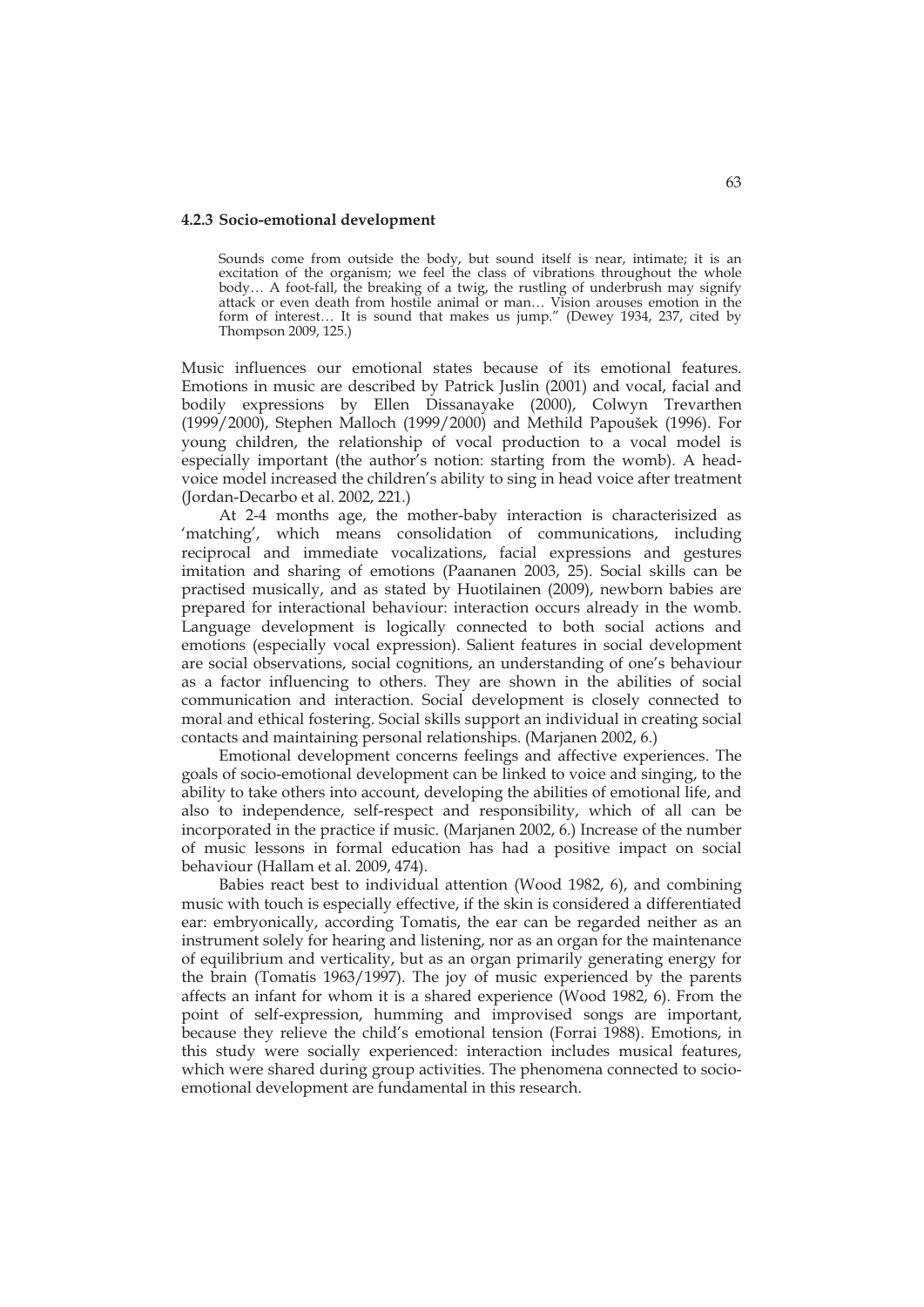#### **4.2.4 Cognitive development**

In this study, cognitive development was primarily comprehended in relation to the mothers of the experimental groups. It can be supported musically, in combination with movements and emotions. In reality, the cognitive and affective domains cannot be separated. Within the cognitive domain, there are two contrasting prevalent points: on the other hand information processing focuses on children's choices of problem-solving categories, while on the other hand, in the symbol systems theory, as a variation of cognitive theory devoted specially to the arts, a distinction is made between presentational and discursive symbols. (Jordan-Decarbo et al, 2002: 217 – 218.)

Transfer happens, when an individual applies knowledge or skills, that have been learned in one context, to new contexts. Skills such as decoding visual information into motor activity, memorizing extended passages of music, learning music structures and rules, learning to make fine auditory spectral and temporal discriminations, and learning to perform skilled bimanual finer movements may contribute to the transfer of musical knowledge to other cognitive abilities. (Rauscher 2009, 249-250.) Cognitive development is connected to language, memory, remembering, understanding and problem solving. It is about reasoning, finding out. Music can be studied in connection with cognitive development and goals. Connected to music, cognitive tasks would have something to do with acquiring an understanding of musical concepts, with the development of creative talents and with understanding symbols like musical notation. (Marjanen 2002, 4-6.)

 In this dissertation, components of music were the building blocks of musical sessions, connected to cognitive development, which were taught to mothers, as supportive elements related to other areas of the infant's development. It has been stated that a close interdependence exists between our cognitive abilities and social situation, including our verbal language and the norms, beliefs, values and institutions of our society (Hinde et. al. 1985, 3).

### **4.2.5 Psychomotor development**

One of the most natural responses to music is to move in time with it: clapping, dancing, tapping or head bopping. Rhythmic responses to music occur in all cultures and all ages. (Thompson 2009, 87.) Bodily movement in musical behavior has been overlooked because of the way we see music in the Western tradition. In premodern societies, however, movement and music can be observed in children as inseparable features. (Dissanayake 2000, 397-398.) According Beebe and Lachman (1988) in Dissanayake (2000), even in Western infants, the matching of temporal patterns is far more frequent in movements that occur specifically to changes of orientation and in kinesic interactions and facial expression than in vocal interactions. At the age of four months, kinesics is the dominant interactive modality. (Dissanayake 2000, 391.)

 To be able to better set the goals of motoric development, the concept was complemented with the addition of the prefix "psycho". Psychomotoric abilities are connected to reactions, coordination, balance and dexterity; an understanding of the motoric reactions and behaviour must lie behind the

64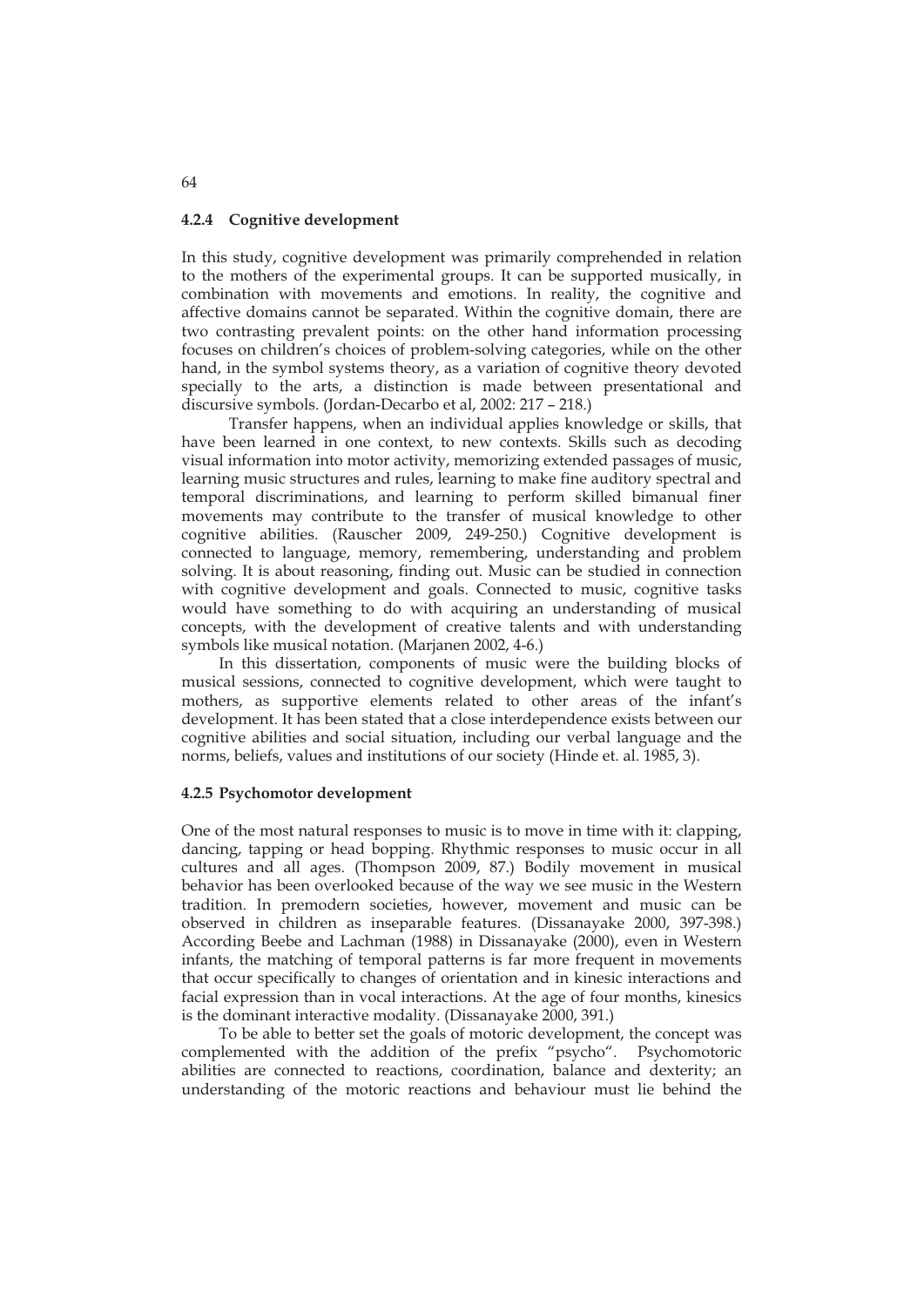actions. Musical practise of this area is connected to movement: development of the sense of rhythm, ability to concentrate etc. (rhythmic practice, ways of moving, ways of playing an instrument, reactions, dancing) (Marjanen 2002, 8- 9.) A holistic, bodily approach is important from the point of view of psychomotoric development.

Visual gestures, like head and body motion, touch, like holding and stroking, and movement, like rocking or swaying, are an integral part of mother's sung and spoken performances. It is suggested that motherese and maternal singing are features that keep infants content, in situations where the mother's eyes and hands are required for another job. (Parncutt 2009, 230-231.) This is the reason for the naturalness of combining music and movement in the early stages of music education, as adduced by Hannaford's (2004) theory in multiple ways.

The musical and spatial processing centers in the brain overlap and because of the neurological connections in the cortex, the development of musical and spatial abilities are interrelated, especially in the spatial-temporal domain. (Jordan-Decarbo et al. 2002, 219.) Tempo and duration are closely connected to rhythm, which is why these concepts are learned simultaneously. Vestibular, kinesthetic, tactile and even visual senses are all used for bodily communication, and the results of the experiences of these in the BBC-study are presented in chapter 5.

#### **4.2.6 Aesthetic development**

Aesthetic development is about intuitive, sensitive observations and experiences of beauty. Keith Swanwick (1999) emphasizes music education as aesthetic education, and he also writes about flow-experiences (originally defined by Csikszentmihalyi 1990; see Chapter 5) and their importance for musical learning. The role of living musical experiences is underlined. Emotion and meaning are inseparable in musical expression. Cognitive and affective experiences meet in the crossroads of aesthetic development. (Marjanen 2002, 10.) Aesthetic experience cannot be put into pieces, and no structure for aesthetic development can therefore be found. Aesthetic musical experiences are generally related to other experiences, and function as a complementary part included in some holistic experience, consisting, besides music, of emotional and social elements. Aesthetics in general, is more often understood as connected to arts and sense of vision than to music, as a grip cannot be obtained from an aesthetic musical experience.

 There are second opinions, though, about music education and emphasizing of it. Moreover, in early childhood music education, because of their connections to minor productive skills and abilities, living music experiences should be enrolled. For gaining deep learning experiences the three elements (brain, body and emotions) are needed (e.g. Hannaford 2004), as mentioned before. A flow experience can perhaps be found in something a child has been able to succeed in: experiencing the beauty of music is individual. Another person's experience cannot be known to an outsider. The teacher's musical skills are also fundamentally important to be able to share musical experiences with the pupils (Marjanen 2005 182; Jordan-Decarbo et al.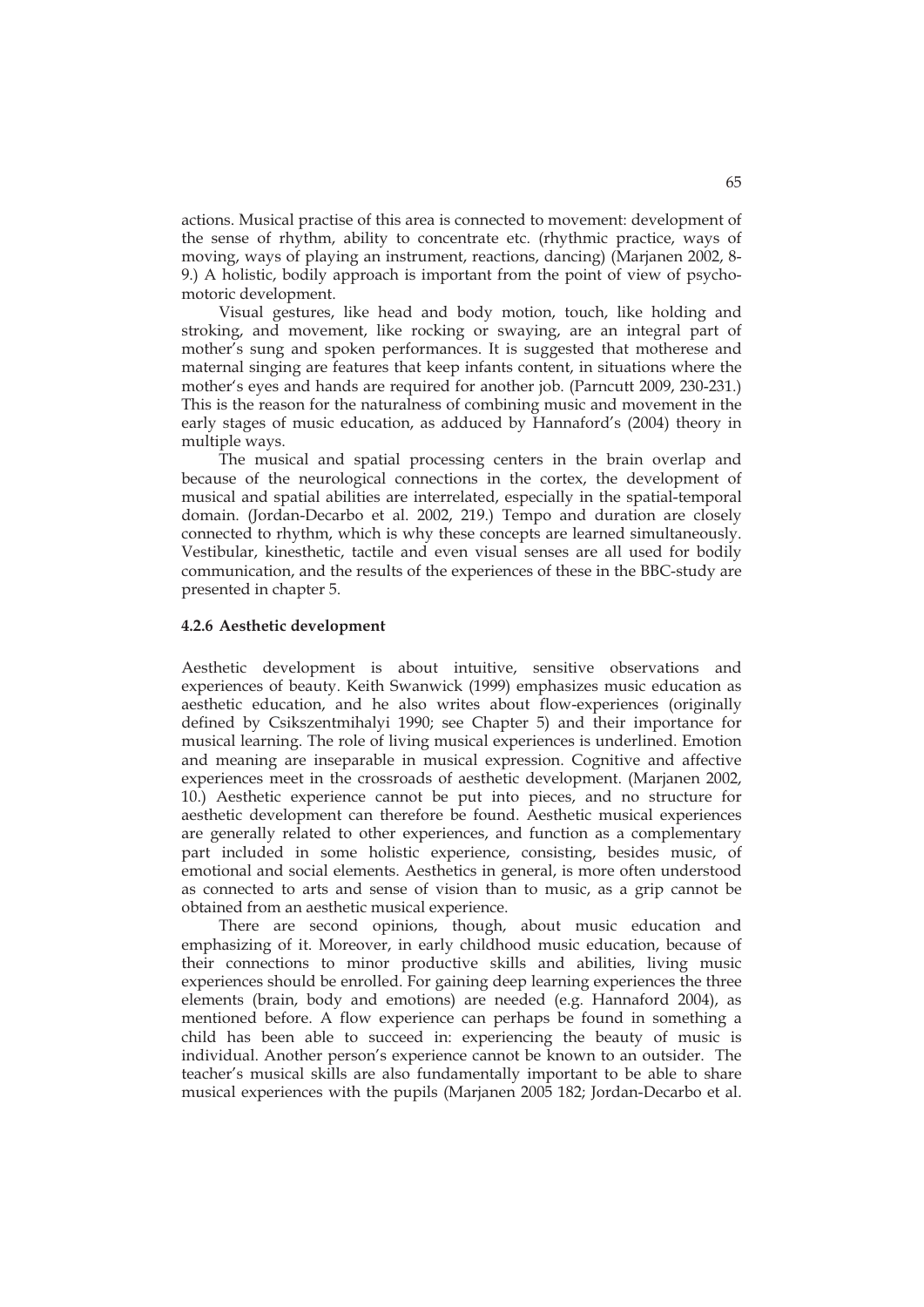2002, 217), especially, when we are working among non-practised adults or young infants.

 According Whitwell (undated) the human fetus may prefer musical tempos close to the resting heart rate of the mother. Inborn responses to musical parameters may be different from music in the sense of human musical culture (cited by Parncutt 2006, 13), but would the fetus perhaps share the mother's experiences of beauty? In this study individual and shared aesthetic experiences were observed for these reasons, and various music styles were experienced in multiple ways, to maintain experiences of beauty for all involved.

66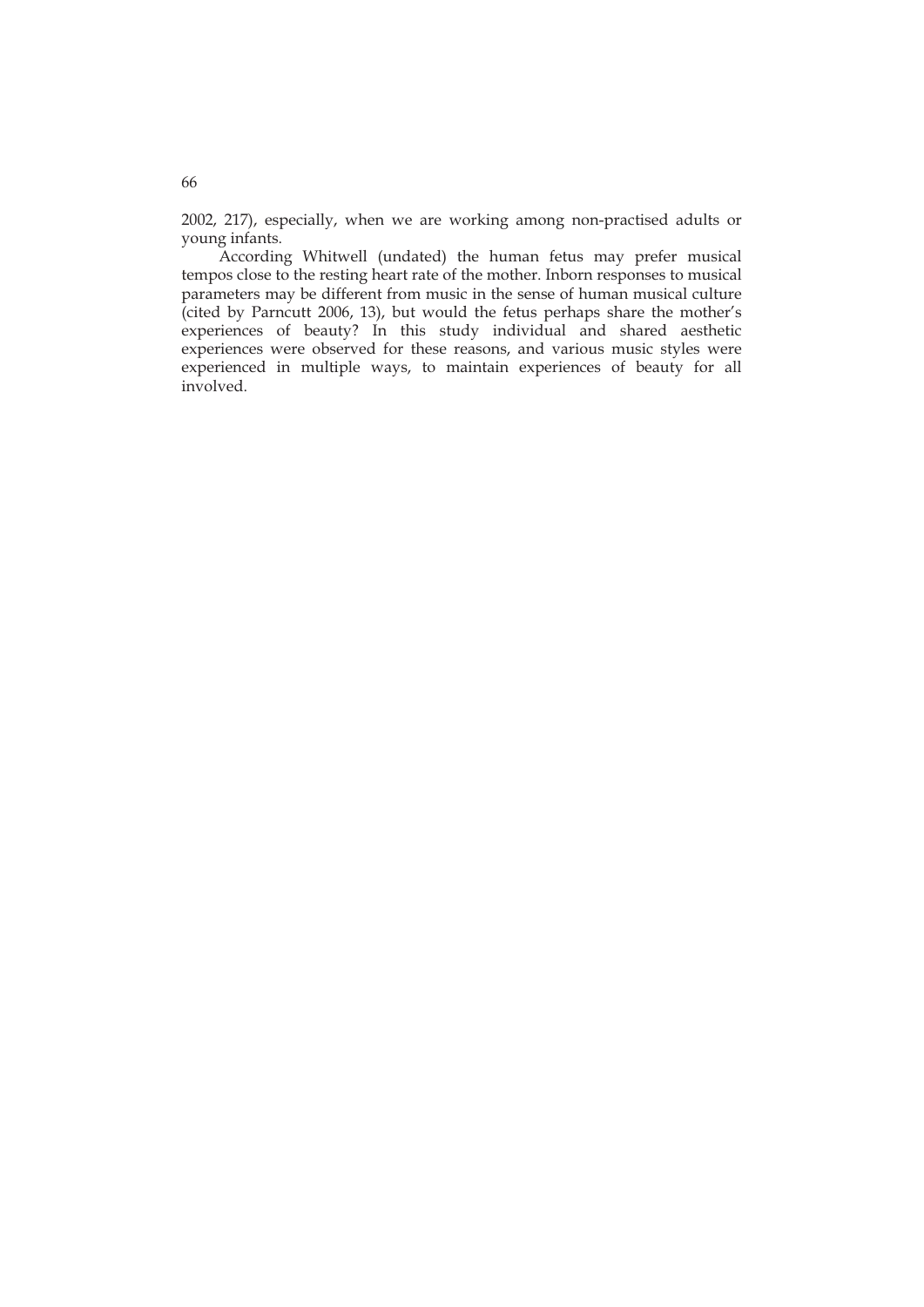# **5 EMOTIONS AND MUSIC: EARLY INTERACTION**

Emotions are salient in music (e.g. Brown 2000; Odent 2008). They are processed through multiple mechanisms and organisms that can be divided into five classes: reflexes, connotative systems, associations, emphatic organization and critical systems (Eerola 2003).

A fetus is emotionally very vulnerable and strongly affected by the mother's emotional states. Environmental effects are shown as physical responses in our bodies. Even chemical mother-fetus communication exists. Movement is an expression of feelings for the unborn. (Chamberlain 1996a.)

In small babies, it is mostly and almost exclusively reactions that can be observed. This was done in the BBC study in connection with the mothers' reactions. Besides the reactions, emotions and changes in them were noted, along with facial, bodily and vocal expressions (cf. Dissanayake 2000; Papousek 1996b)37.

The effects of music on a child are strong (Gardner 1993, Wood 1982). One's relationship to music is created even before birth (Suzuki 2000). It has been claimed that in fetuses the effects are even more powerful: the influence on a child is at its peak prenatally (Chamberlain 1994). Organisms under stress are able actively to alter their DNA and create new genes in an effort to accommodate environmental challenges (Thaler 1994). Exposure to intrauterine sounds make newborns calmer and more self-regulated (DeCasper et al. 1983).

Emotions are equally important and shared between fetus and mother, and inherent to music. Emotional intelligence has been variously emphasized. A profound learning process was observed as a sum of the senses, the body and the emotions working together, in the limbic system of the brain (Damasio 1994).

Fetus' movement can be regarded as self-expression and an expression of personality. Babies are alarmed by noise, earthquakes and even a mother watching terrifying scenes on television, and the reactions can be observed, e.g., as a reduced swallowing phenomenon. Fetuses sense their mother's emotions very finely. (Chamberlain 1994.)

<sup>37</sup> Because of the interpretational challenges, a second analyst was used as a support to assure the reliability of the investigation after testing the analytical procedure beforehand among a group of students and researchers.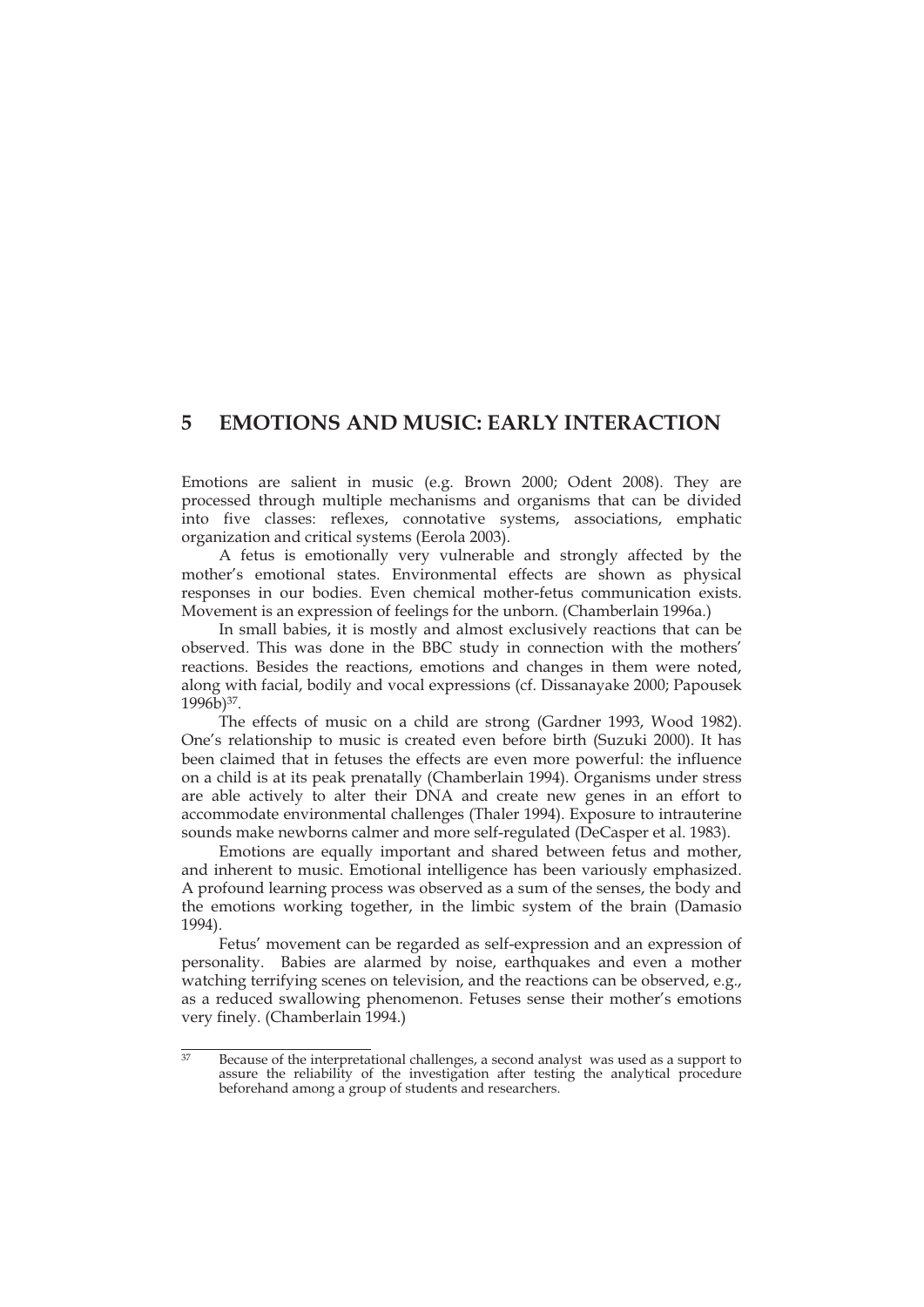Flow is a very deep emotional, "optimal experience" because of music, a state of concentration or complete absorption in the activity at hand and the situation. The idea of flow is identical to the feeling of being "in the zone" or "in the groove". The flow state is an optimal state of intrinsic motivation, where the person is fully immersed in what he or she is doing. This is a, characterized by a feeling of great absorption, engagement, fulfillment, and skill, which feelings everyone has at times, and during which temporal concerns (time, food, ego, etc.) are typically ignored (Csikczentmihalyi 1990, 3-4, 71).

## **5.1 Patrick Juslin's theory of emotions in musical expression (2001)**

An emotion can be understood as a mental and physiological state associated with a wide variety of feelings, thoughts, and behavior. Emotions are always subjective experiences, often associated with mood, temperament and personality. No definitive taxonomy of emotions exists, though numerous taxonomies have been proposed. Categorizations may include cognitive versus non-cognitive emotions, instinctual emotions (from the amygdala) versus cognitive emotions (from the prefrontal cortex), and basic versus complex emotions, where base emotions lead to more complex ones. Categorization can also be made based on duration: Some emotions occur over a period of seconds, like a surprise, where others can last years, such as love. (Damasio 1994/2001.)

A related distinction can be made between the emotion and the results of the emotion, principally behaviors and emotional expressions (Damasio 1994/2001). People often behave in certain ways as a result of their emotional state (e.g. crying, fighting or fleeing). Yet again, if one can feel the emotion without the corresponding behavior then we may consider the behavior not to be essential to the emotion.

Patric Juslin (2001) has described the emotions that correlate with music, a theory which has an emphasis on one of the important points of this study. The emotions most strongly correlated to music, according to Juslin, are *happiness, sadness, anger, fear and tenderness*, for which musical features can be described. In the Belly-Button Chord study, it was assumed that happiness and tenderness would dominate in mother-infant interaction in relation to the given five emotional states. This could be assumed because of musical choices that were made for the prenatal – and also postnatal musical activities.

Vocalization, gaze and face presentations including other head movements are the three salient characteristics in infant-elicited social behaviour, which are exaggerated in space and their fullness of display can be maximal (Stern 1977, 14-19). Emotional expression was observed on the basis of vocal, bodily and facial reactions in the study.

Besides the five emotions deriving from Juslin's theory (2001, 315; 2005, 96), a neutral feeling and the category 'other' were included in the empirical study classification. In addition to Juslin many other important researchers are working in the emotional and even musical–emotional field, such as Carroll Izard and Antonio and Hanna Damasio, who underline the holistic nature of the emotions, reason and body as a requirement for a deep learning process

68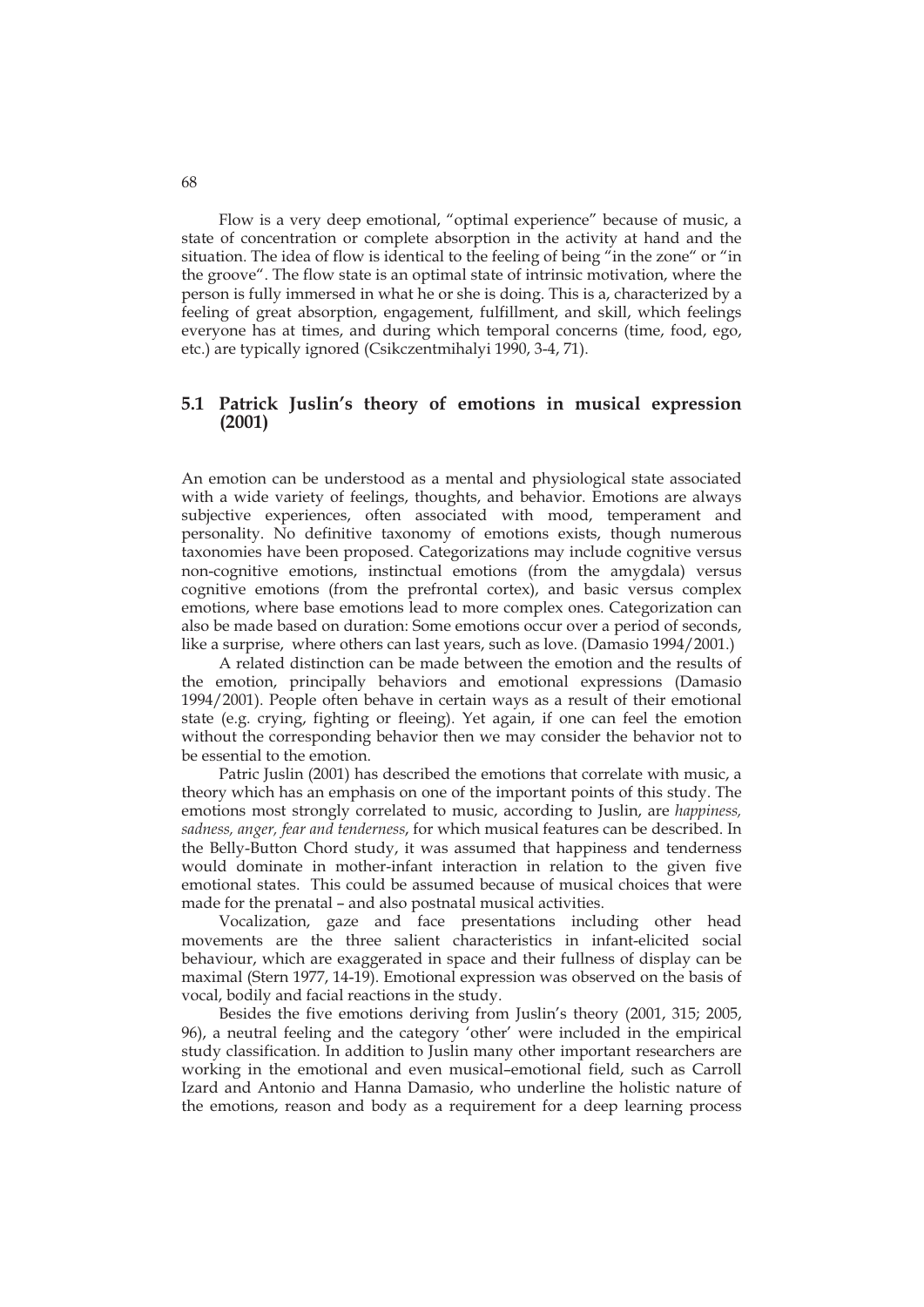(1994). For the emotional analysis, however, a clear framework was found from Juslin's, theory, because of its very definite and clear connections to musical emotions. It was difficult to choose the theory, however, because of the variety of the participants' ages and their abilities to express one self, and because of the connections to musical expression.

A Discrete Emotions Theory, also called Differential Emotions Theory or DET, as offered by Silvan Tomkins and Carroll Izard, is a view of emotional development which argues that emotions are innate, discrete from one another from a very early age. Each emotion is thought to be packaged with a specific and distinctive set of bodily and facial reactions. (Izard 1977.) The theory was one of the important theories that were under consideration when planning the empirical research.

 In Juslin's theory, however, emotions are observed in to crossing scales, related to positive and negative valence and to high and low activity levels (2001, 314), which were found of interest; the activity levels together with the positive – negative scales were important for the study as the presumption was that positive and active behaviour would increase together with the growing mother – infant bonding. In the BBC study analysing these both were taken into account by estimating both the moods and the activity levels. In Juslin's theory, five emotions are found to correlate best with musical expression:

*positive valence* 

- 1. tenderness (low activity level): slow mean tempo, slow tone attacs, low sound level, small sound level cariability, legato articulation, soft timbre, large timing variations, accents on stable notes, soft duration contrasts and final ritardando;
- 2. happiness (high activity level): fast mean tempo, small tempo variability, staccato articulation, large articulation variability, high sound level, little sound level variability, bright timbre, fast tone attacs, small timing variations, sharp duration contrasts, rising microintonation);

*negative valence* 

- 3. sadness (low activity level): slow mean tempo, legato articulation, small articulation variability, low sound level, dull timbre, large timing variations, soft duration contrasts, slow tone attacs, flat microintonation, slow vibrato, final ritardando;
- anger (higher of high activity level, less negative of negative scale valence): high sound level, sharp timbre, spectral noise, fast mean tempo, small tempo variability, staccato articulation, abrupt tone attacs, sharpduration constrasrs, accents on unstable notes, large vibrato extent, no ritardando; and
- 5. fear (lower of high activity level, more negative of negative scale valence): staccato articulation, very low sound level, large sound level variability, fast mean tempo, large tempo variability, large timing variations, soft spectrum, sharp microintonation, and fast, swallow, irregular vibrato. (Juslin 2001, 315.)

In children's songs and rhymes, musical features connected to happiness and tenderness can very often be found, children's music being like a smiling sun, as in my own experience. In the Belly-Button Chord prenatal sessions, children's songs and rhymes as well as lullabies and adult kinds of music (e.g. classical, soul, pop, folk music) were used by taking into account the mother's musical tastes and opinions, as obtained from the mothers' preliminary reports.

 First exposures to human world consist of whatever his/her mother actually does with her face, voice, body and hands. The ongoing flow (see chapter 5) of those acts provides for the baby his/her emerging experience with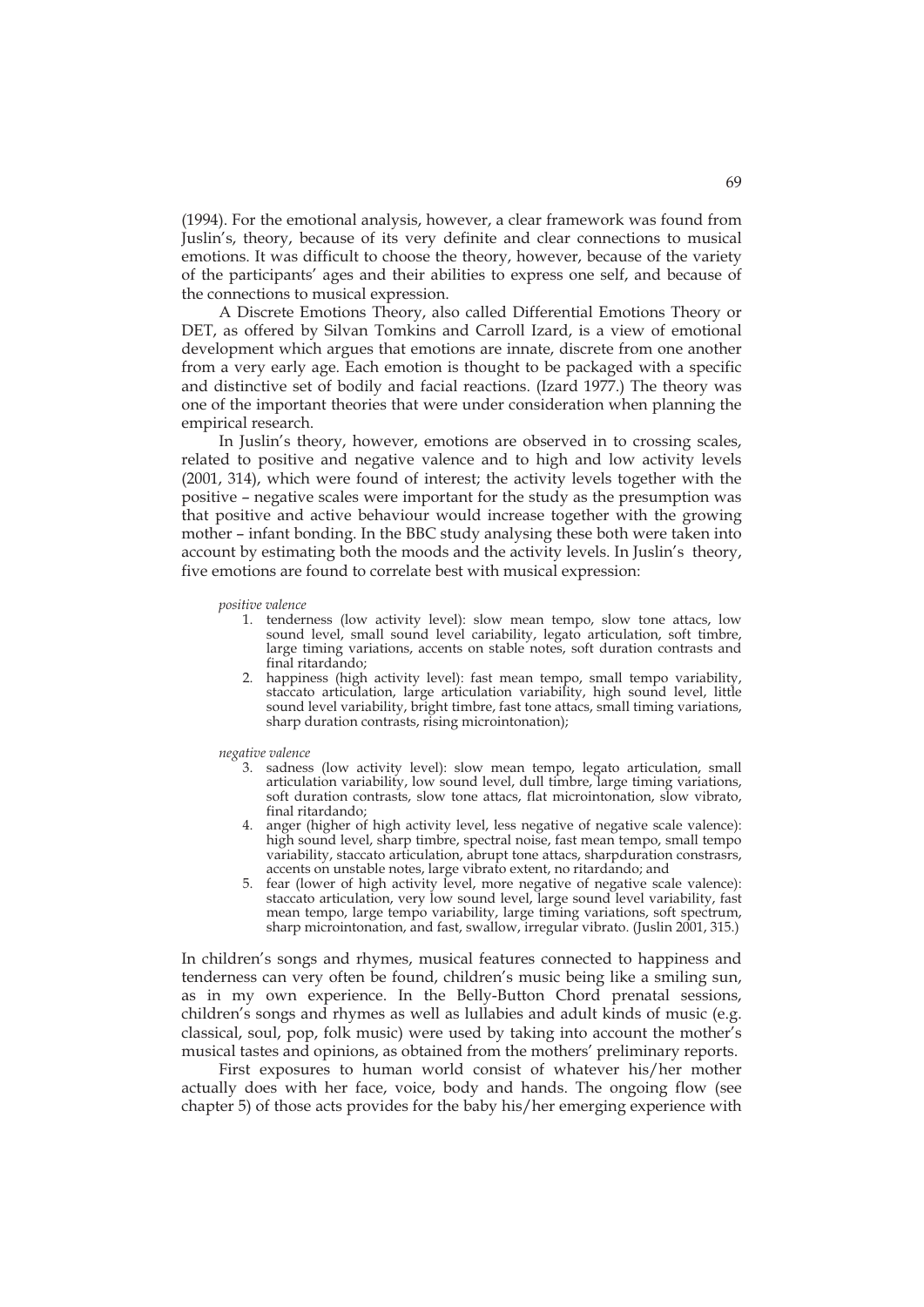the stuff of human communication and relatedness (Stern 1977, 9.) Perception of emotion is one of the skills that appears early, even prenatally, in life. Music plays an important role in emotion regulation and emotional communication between care-givers and infants. Certain musical emotions can be categorized as happiness, sadness, anger and fear, like facial expressions. According Gabrielsson et al. (1996) and Krumhansl (1997), cited by Peretz (2001), the happy and sad tones of emotions tend to be among the easiest ones to communicate in music. They are expressed by similar structural features across musical styles and cultures. (Peretz 2001, 113-114.)

## **5.2 Very early parenting and bonding**

Find a quiet place, where you can sit with your baby and soak in a little pure silence. If possible, install a rocking chair so you and your child can relax into its soothing rhythm. Don't talk to your baby during these quiet times but gently stroke your belly to let her know you're thinking of her. If your little one has been kicking and moving a lot, you will enjoy feeling her slow down, perhaps roll over, and lazily stick a foot out to meet your hand. These silent moments alone together are some of the most precious of pregnancy. Enjoy them while you can. (Campbell 2002, 40.)

Emotions can be regarded as interface between music and fetuses. Emotional features and their effects are fundamental in a life of a fetus. The fetus soaks up the mother's feelings chemically, physically and mentally (Chamberlain 1994), which should be a cogent reason for us to aim to make all pregnant mothers feel happy and content with their life situation. According to Chamberlain (1996), fetuses also receive information prenatally on the living environment they are to be born into: baby and mother are one, facing together the perils of air, water and earth in the form of possible toxic residues of modern chemistry and physics.

 In Arusha culture, a new mother is given a wide leather belt, known as the belt of the child, by her parents-in-law. The belt is a symbol of motherhood, meaning that one has a child or children and hopes for more. The belt will be worn by the woman much of her adult life. After giving birth to a child, the woman puts on the belt and wears it until she again is four months pregnant. (Wagner-Glenn 1991, 176.)

Parents provide the immediate physical environment for the child, which in term determines the baby's equipment for life: it can be poor, average or maximum in its potential for the child's development. After the foundations of the child's physical life are laid, each new part is built upon the previous ones, preserving both limitations and advantages. Although some degree of plasticity is possible during later (postnatal) development, the original foundations cannot be replaced. Viruses, bacteria, nutritional deficiencies, industrial chemicals, ever-present stimulants and sedatives like nicotine, caffeine, alcohol or other adult-tempting and fetus-disturbing environmental factors are all harmful for the safety and sanctity of the womb. (Chamberlain 1996c.) In the Belly-Button Chord investigation, music education was given pre- and postnatally to support mother-child bonding, as a basis for fluent interaction and mutual understanding, to create a solid ground for the infant's growth.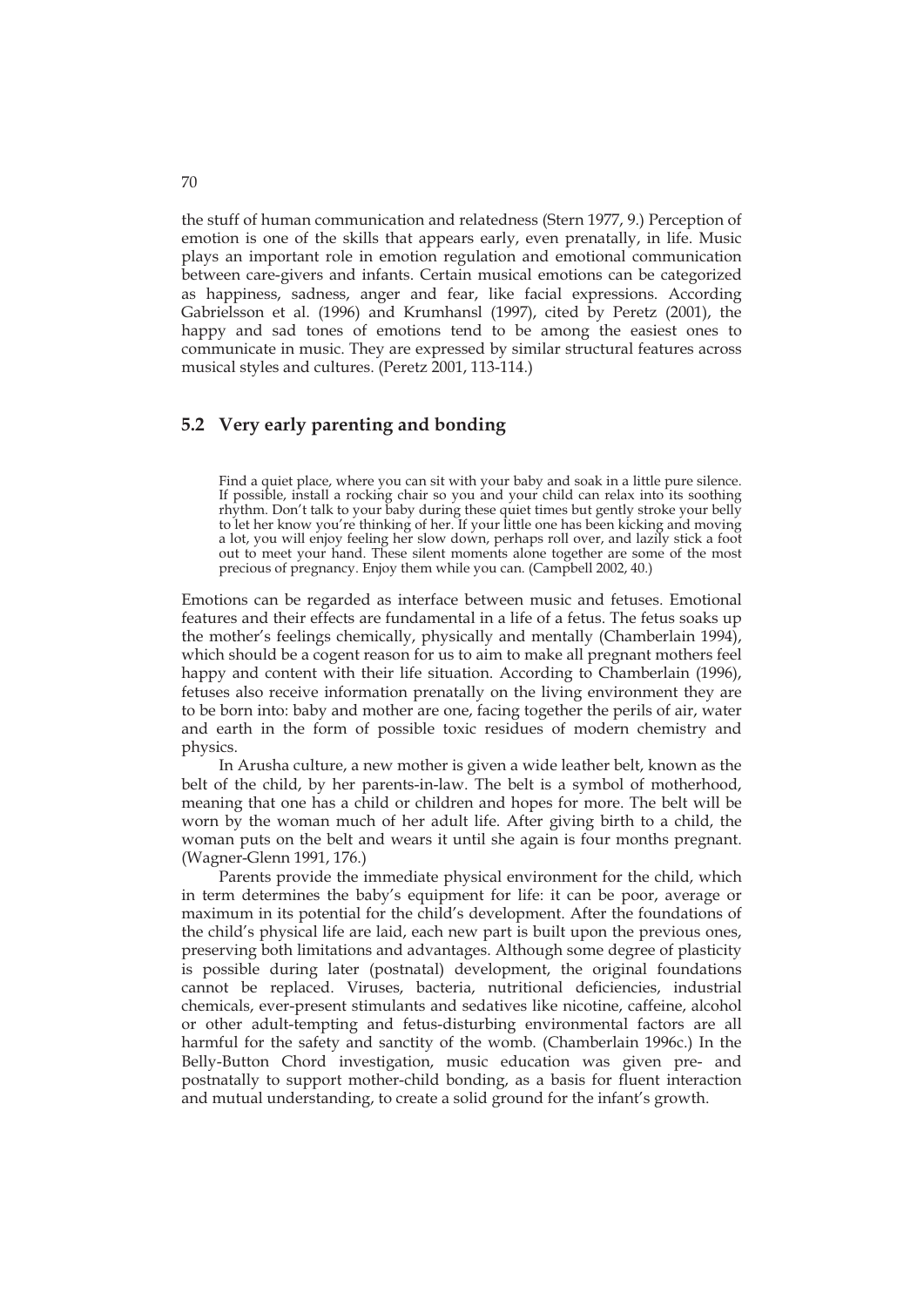Besides the physical body, mental and emotional patterns are formed during a fetus' development. Parents are able to support or hinder this development, and thus it would be very important for them to know some basic facts about the unborn child and its development, as the fetus is very alert. There are important findings helpful in understanding the communicational possibilities that exist with womb babies: the sensory system, motor activity and expression. (Chamberlain 1996b). The development of fetus' senses was described in Chapter 4.1.2.

Pregnant mothers are often claimed to have telepathic connections to the unborn child. It has been discovered that these infants possess complex endowments for perceiving and stimulating parental communicative signals (Malloch 1999). They are able to discriminate pitch, time patterns, loudness, harmonic interval and voice quality (Trehub et al. 1993) The way mothers address their babies are a display of the special abilities on both sides (Malloch 1999). Mother's speech to babies (motherese, ID-speech), has unconscious, intuitive forms that are alike in different cultures (Dissanayake 2000). The baby and the mother listen to each other's sounds, creating co-operative vocalizations and patterns on of them. Mother–child behavior can generate a coherent system, which is constrained by matching emotional and rhythmic factors in both. (Beebe et al. 1979)

Because the baby is regarded as a physical matter, it has generally been thought that parenthood starts at the moment of childbirth. This attitude has effectively excluded the period of life in the womb from active parenting. We have the cultural delusion that "early" parenting begins after a child is born, although in the light of all we now know about the realities of life before birth, the clock of parenthood should be urgently reset: the period from conception to birth cannot be omitted; parental involvement and participation in the powerful matrix of intimate interactions taking place in the womb must be recognized. Early parenting is about creating: creating a physical body, creating emotional foundations, and establishing a rich connection with the prenate. Our influence on a child is at its peak during its development in the uterus. A growing body of research is seeking to understand the prenate as a sentient, intelligent being; which also has a surprising musical intelligence. (Chamberlain 1994.)

Tight bonding exists between a mother and a child right from the very beginning of the child's life, including the prenatal stage.

Body language is a direct form of communication that begins long before formal language, occurs continually, and has universal meanings throughout the life span. Current technologies permit us to observe human movement and expression during the entire period of human gestation and reveal the early origins of sensory perception, emotional expression, and personality. (Chamberlain 1999, 169.)

David Chamberlain's and Erica Hoff's (2005; see subchapter 2.2.2) opinions are the opposite of each other. The universal features of human musicality, like its timing, emotive expression and intersubjective sympathy, can be regarded as clear signs of innate motives: music functions everywhere as a primary motivating force in human life. The preferential orienting of newborns to voices have revealed us, that the latter are able to recognize the acoustic "fingerprints" of their mother's speech, or musical and poetic sound themes to which the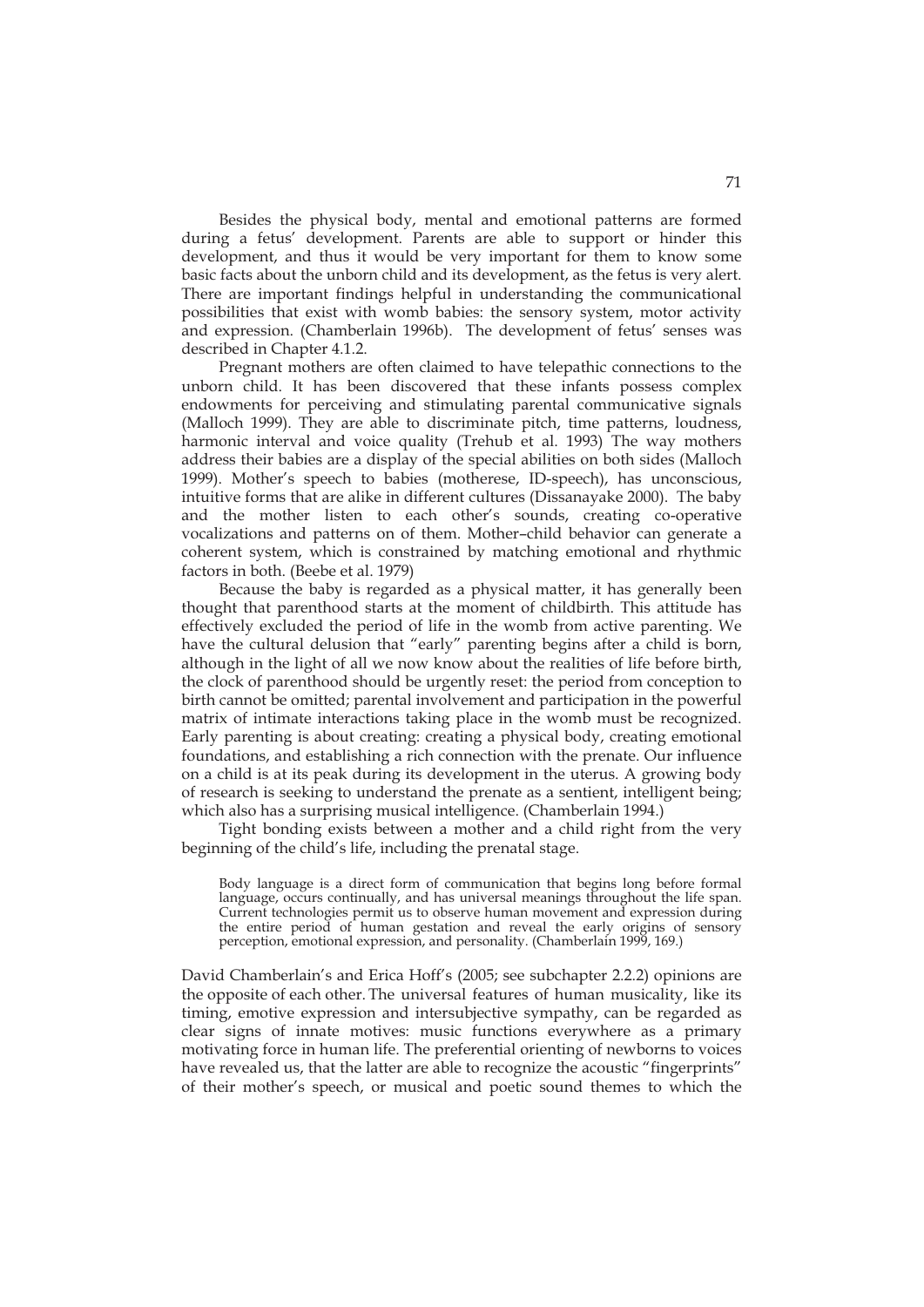mother has exposed the baby during the fetal period. (Trevarthen 1999/2000, 173.)

During the fetus' development, three types of prenatal body language can be observed: 1) self-initiative, spontaneous movements, 2) behaviour models as a response to the environment, and 3) interactive, social behaviours. These early behaviours add greatly to our understanding of human consciousness. (Chamberlain 1999, 169.) Body language, movement, reveals to us the needs, interests, talents, feelings and cognitive processes of the unborn. Compared to spoken language, movement or body language, has advantages over the first one. It begins much earlier; it is a rapid, constantly occurring form of communication, and it has universal meanings throughout our lives. This type of language is especially important for the youngest infants, and it includes facial expressions, sounds, hand signals, leg and arm movements, swallowing, sucking, breathing movements, sleeping / dreaming, and heart activity. These are also the earliest observable origins of human behaviour. (Chamberlain 1999, 170.) In the BBC study, the language of the infants was understood from this prespective, and the babies' communications were observed throughout bodily and vocal expressions.

 The origins of bonding lie deep down in the psychobiological roots of humans. According the Ethological theory and the Relationships approaches, Robert A. Hinde (1997) emphasizes the importance of interaction for one's development and learning, as a bi-directional process (see Chapter 2.1.1). It is important for us to know the evolutionary effects on our behaviour to be able to better understand the child's development. Finding our innate caressing and nurturing instincts is essential to the bonding process, which creates a basis for the child's development and our shared welfare. This is continually becoming a bigger challenge for us. Michel Odent (2008) asks if we are losing our natural nurturing instincts because of the stress of modern Western society, and he also highlights the importance of prenatal singing for bonding. The effects of this shared prenatal experience are in joining the baby and the mother postnatally, and giving comfort to the infant now removed from the womb.

Music and movement can be observed as inseparable features in children in premodern societies (Dissanayake 2000, 397). The use of sequential structural features that rely on expectation in order to create emotional meanings can also be comprehended as an element combining music and mother-child interaction. The importance of using visual and kinesic as well as vocal channels; the importance of physical movement to both and achievement in social regulation and emotional bonding are underlined because of crossmodal neural processing. (Dissanayake 2000, 394.) Speech and music contain systematic temporal, accentual and phrasal patterning. Pitch is the primary basis for musical sound categories, and timbre is the primary basis for speech sound categories. (Patel 2008, 9.) Vocal production and the perception of musical elements are embedded in multimodal patterns of preverbal tactile, kinesthetic and vestibular stimulation and communication (Papoušek 1996b, 90). Newborns show selective orientation and coordinated response to their mother's vocalizations, facial expressions and hand movements; this has been proved in rigorous tests that involve the infants in active imitation of another person's doings. The intersubjective term "mirroring" has been recognized, which points to the need to make physiological contact. (Trevarthen 1999/2000,

72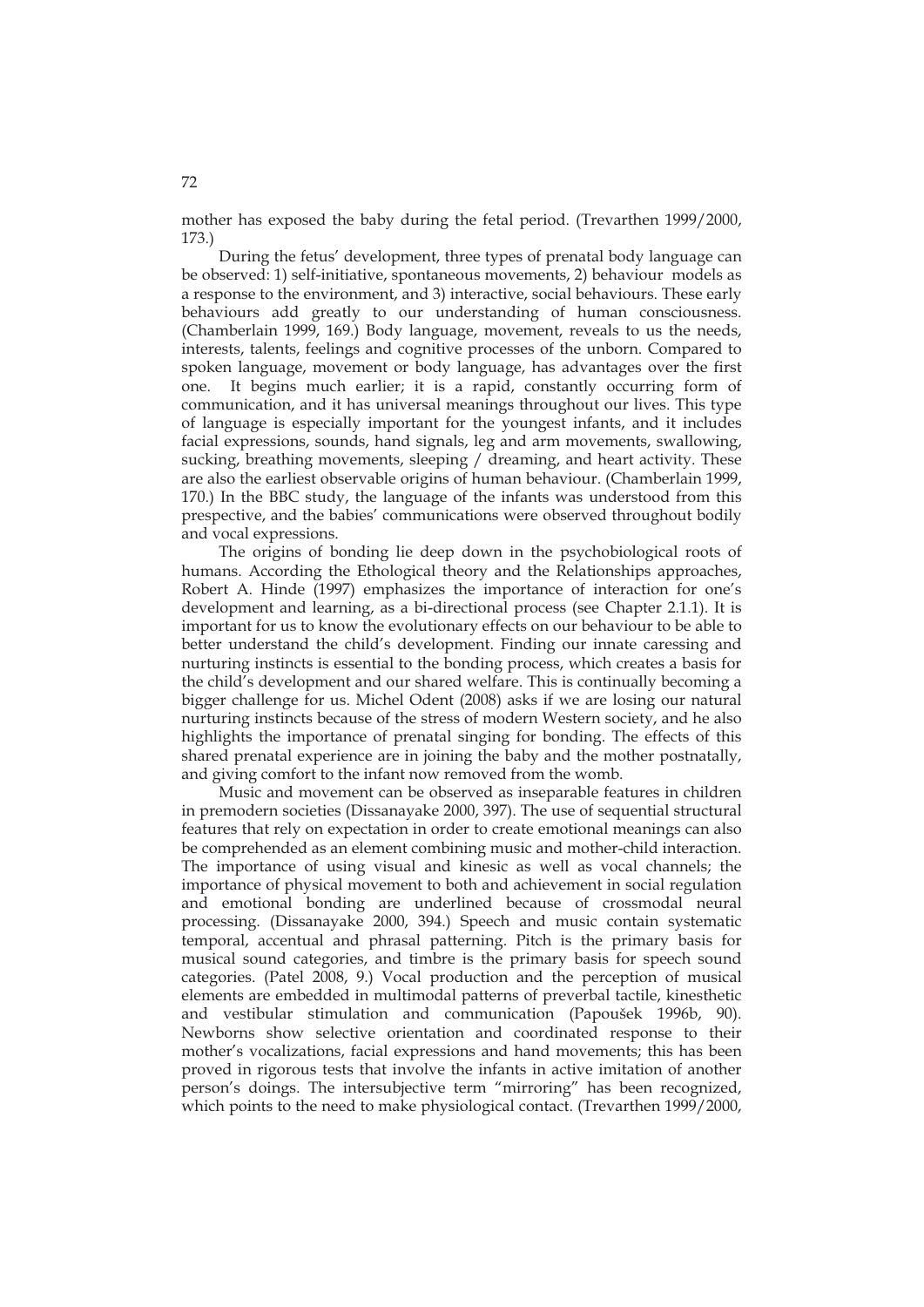175.) In the analysis, tactile, kinesthetic, vestibular as well as visual types of contacts were observed in early mother-child interaction episodes (a concept by Trevarthen).

Newborns sleep a lot and lose consciousness, being rarely alert. Their attention can be sustained for short intervals only. However, within a few weeks visual attention, and motor coordination will be stronger. During the second month, parents begin to notice an eager face-to-face play, with a quick smile. This is the time for intricately patterned protoconversations. The infant is enthralled by the mother's lively talk or singing. (Trevarthen 1999/2000, 174.)

Infants experience polyrhythmic expressiveness in synchrony with the care and support of their parents to learn the signs of communication in their specific culture. The timings of the displacements of the head, eyes, trunk, hand and arm are regulated, with separately mobile components showing synchronized pulses in a hierarchy of values, matching any of those seen in adult movement. A matching anatomy of movement, with the same space-time framework provides a common ground for mutual awareness and interaction between a newborn and an adult. (Trevarthen 1999/2000, 174 – 175.) Rhythmic, melodic and bodily synchronization features were observed in the present study. *"Musicality is a communicative talent"* (Trevarthen 1999/2000, 159).

 Supporting young mothers in communicative abilities musically would help them to better notice the valuable first moments of signs of communication, which should be responded to: those moments are valuable as starting points for chain reactions regarding interaction.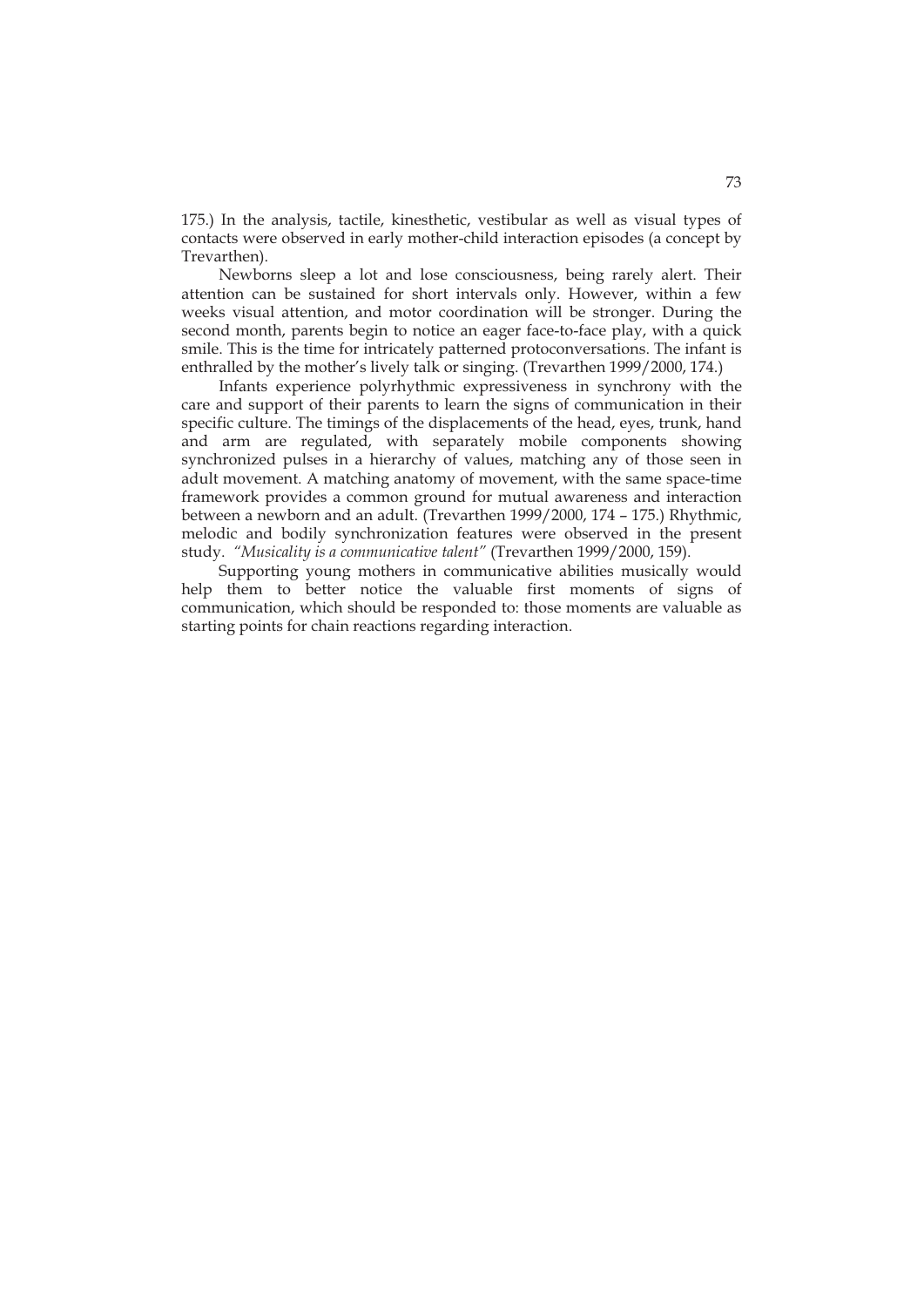# **6 AIMS**

This dissertation on pre- and postnatal music education, and its connections with the mother-infant relationship, seeks to clarify the possibilities of building a musical bridge between mother and infant or a bridge supported with and nourished by pre- and/or postnatal musical experiences.

The research questions were:

- 1. The primary question: In what ways are pre- and postnatal musical experiences connected with very early and early mother-child interaction? Are the differences found in interaction the result of prenatal music education or the result of postnatal music education as compared to "natural" interaction, with no pre- and postnatal music education experiences with the baby? To answer these questions, three groups<sup>38</sup>were studied:
	- A. a pre- and postnatal music education group (E), with prenatal music education from 23 to 39 weeks, and postnatally beginning at 9/15 weeks and ending at 18/24 weeks;
	- B. a postnatal music education group (C1), with music education beginning at 12/15 weeks and lasting until 21/22 weeks; and
	- C. a non-music education group (C2) with no prenatal or postnatal music education activities. This group participated in video sessions beginning at 12/15 weeks, and lasting until 19/22 weeks.

The primary question was subdivided into the subquestions, presented below and numbered from 2 to 5:

2. What differences would be found in the use of musical elements, in the number of musical elements, in the ways of making music<sup>39</sup> and in the number and choices of songs and rhymes produced during the videotaped

<sup>÷</sup> 38 The babies' ages, accurate to within a few weeks, are given here on the basis of the data chosen for the deep video analysis at the moment of the video recording

<sup>&</sup>lt;sup>39</sup> Ways of making music: singing, saying rhymes and vocal play; playing the body, rhythm or folk instruments; moving to music and dancing; listening to music; and integrating music with other arts.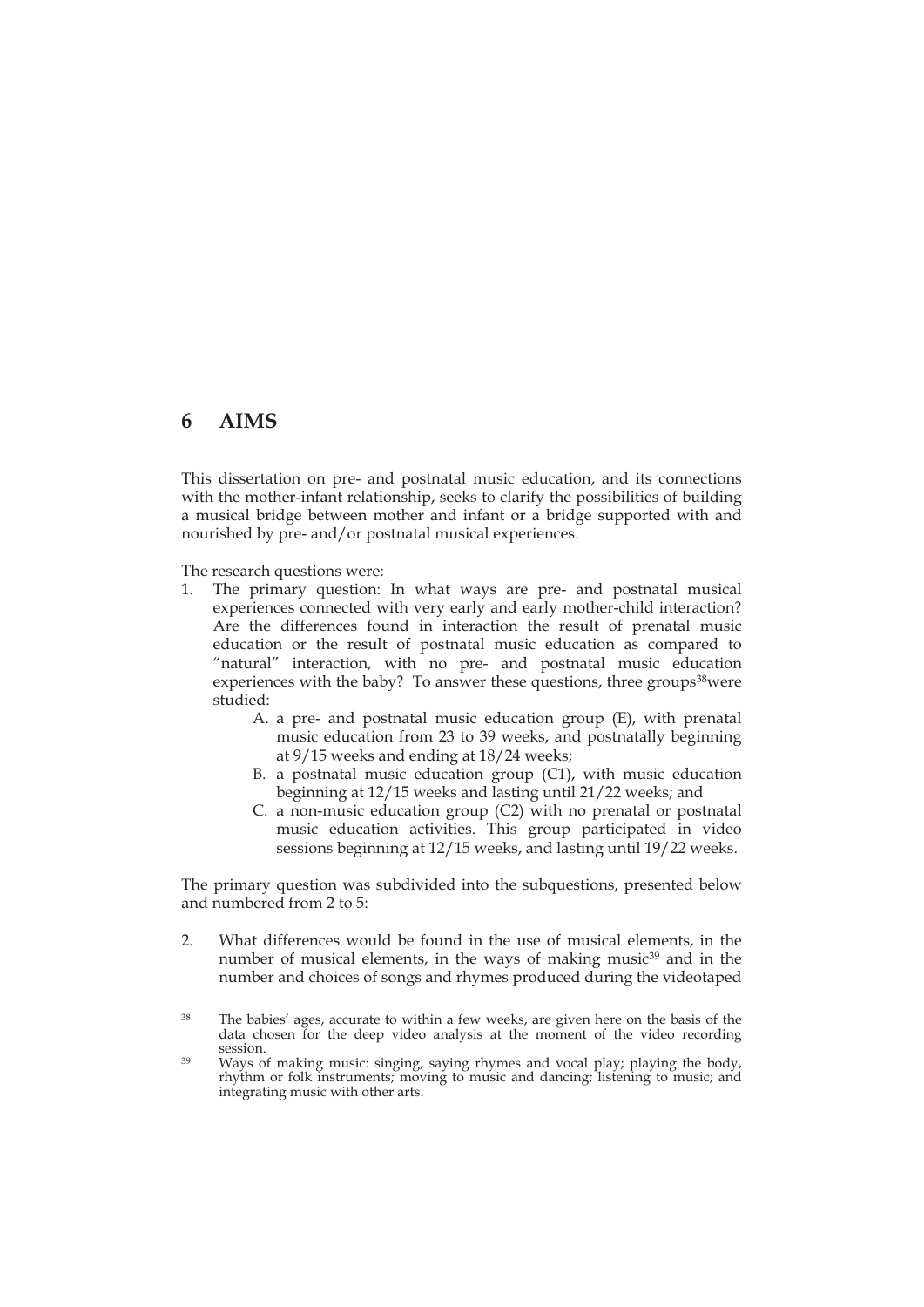interaction episodes and at home, as a result of pre- and/or postnatal musical experiences vs. no early musical experiences?

- 3. How are the different musical experiences (groups A-C) interconnected with music as factors in general activity and listening and with nuances in communication, such as activity levels and attention, reactions, ways of reciprocal communication (bodily, vocal, eye-contact) or frequency of turn-taking, as observed in the video episodes and home communication situations?
- 4. How are musical experiences (groups A-C) connected to attitudes, emotions in interaction, experiences of pregnancy and childbirth, or basic functions like breastfeeding and sleeping in the domestic environment, and what emotional states and feelings are evoked by musical experiences (groups A-C) during the interaction episodes?
- 5. What interconnections would be reported by the mothers between preand postnatal development and musical - holistic development at the age of 12-19 months (speech, movement and general development, aspects of musical development<sup>40</sup>) and how this is connected with the use of musical resources related to the visual, vestibular, tactile and kinesthetic senses and in the multiple ways of using the voice and one's ability to express a variety of feelings?

 $40$ Aspects of musical development: the development of rhythmic and melodic domains; musical behaviour.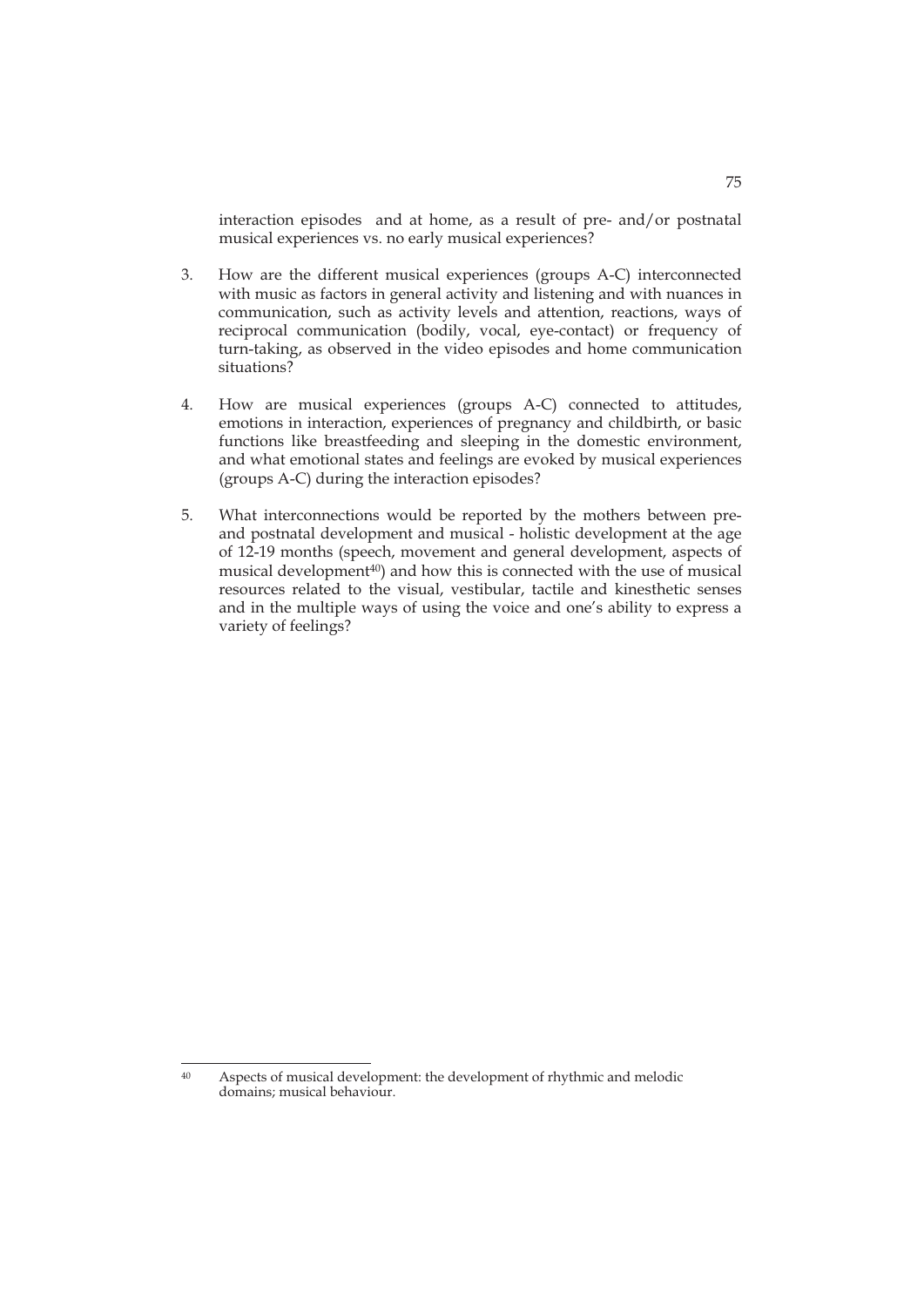# **7 METHOD**

This dissertation focused on clarifying the connections between music education and interaction. For both of these a large body of research already exists, thereby creating a solid basis for the investigation. The intention was to explore the possibilities of music education in supporting very early interaction between a mother and her infant, with the particular emphasis on the connections between pre- and postnatal musical experiences, and various elements of music as a part of mother-infant communication in relation to emotions, bonding and attachment. Pre- and postnatal music education was also used to support mothers in their growth towards parenthood through strengthening their skills in listening, being present and expressing themselves as part of their communication abilities. In addition, the aims and targets of the selected musical activities were connected with the babies' interaction. Because of the heterogeneous nature of the objectives and research questions, it was clear that multiple methods would be needed in seeking the answers.

This study is an example of mixed methods research (Brewer et al. 1989; Layder 1998; Cresswell et al. 2007; Bryman 2008), concerning both qualitative and quantitative features and diverse ways of collecting and analyzing data; these are presented in the subchapters of this chapter. The study was based on phenomenological philosophy (see Chapter 2 and subchapter 7.2.1) and was implemented by means of an experiment starting prenatally and ending postnatally. The study ended with a questionnaire when the children were approximately 16, 2 months of age. For all these reasons it can be defined as a mixed methods study, i.e. a multi-methods, a multi-strategy, a mixed methodology (Bryman 2008), multiple strategies, triangulation (Layder 1998), combined research (Cresswell et al. 2007) or a multimethod strategy or a multimethod approach (Brewer et al. 1989). This methodology is common in research on social, psychological and pedagogical topics, but can also be applied other areas. Triangulation can be applied in relation to data collection, the investigator's role, theories and methodology. (Cresswell et al. 2007.) In the present BBC study, all these forms of triangulation were used (see 7.2.1).

Because of the dual approach, involving music education and interaction, many challenges were anticipated during the investigation. Aiming at two interconnected targets at once may preclude success in one or, at worst, both. It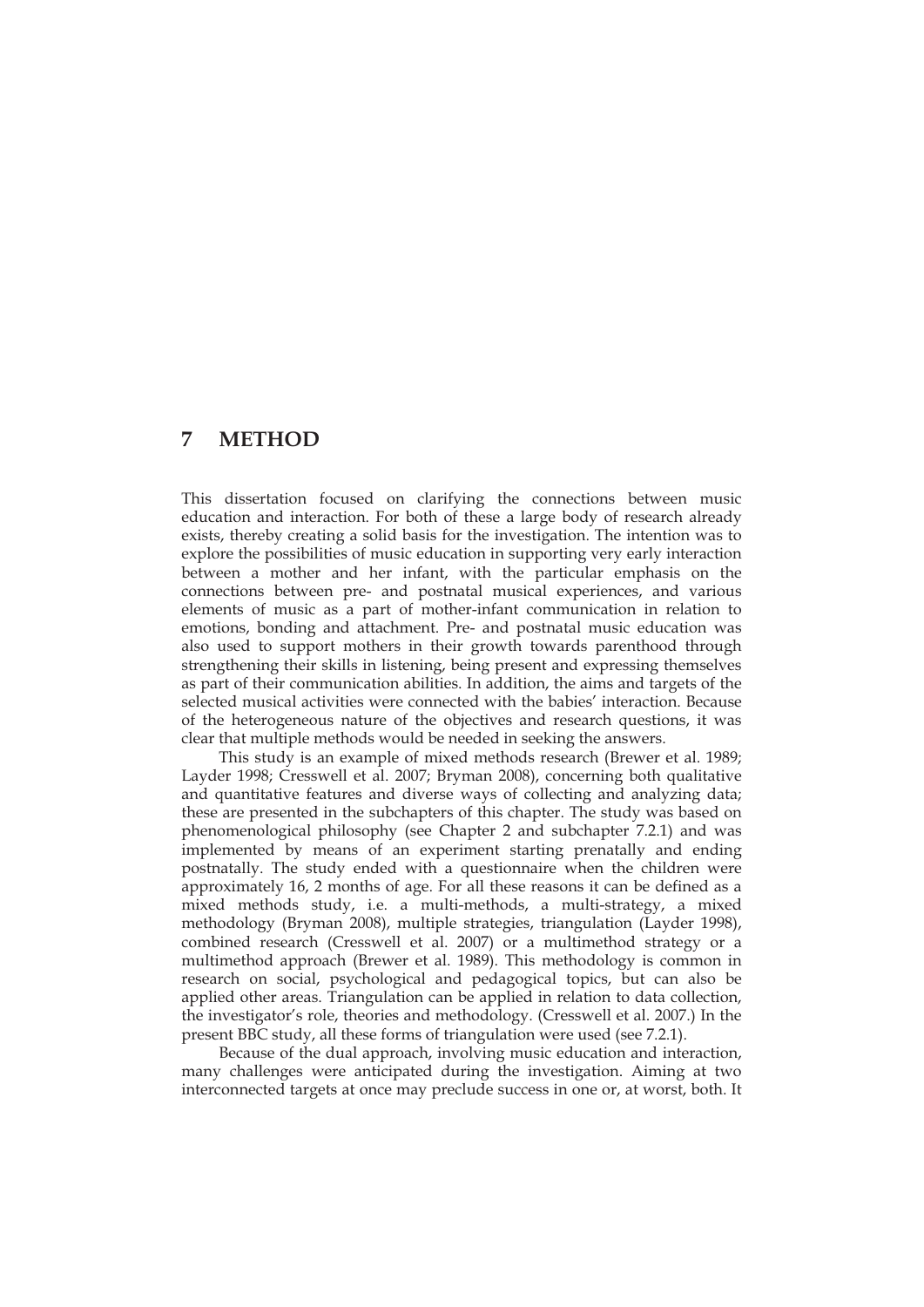was necessary, however, to include both music education and interaction in this study because of the need to find answers to questions about a number of different influences. The inclusion of both fetuses and very young babies also increased the challenges facing the researcher.

The interconnectedness of musical experiences and interaction behaviour was investigated as an adaptation of previous action study in which the members of the study groups, mothers and their infants, were considered active participants, but were not responsible for the choices of activities or for setting the goals. The research process was cyclic. As in an approximate action study, planning, action and estimation were alternated (Kuula 1999), but only on the teacher's part. Qualitative methods were complemented with quantitative features in analyzing the data.

 The advantage of having self-report and observation data, however, was that it allowed the possibility to include both developmental and comparative aspects in the study, in which the researcher was also the teacher at the same time. The inclusion of many data types was necessary to be able to answer the research questions.

The data and procedure are described in subchapter 7.6. The study was based on different types of data, an analysis of the literature, the integration of several theories and both statistical and non-statistical analytical methods. The empirical part, conducted in natural surroundings, i.e. with non-experimental means, consisted of three chronological sections: 1) a prenatal study, 2) a postnatal study and 3) a questionnaire. To start the investigation, a short preliminary study was conducted, focusing on the connections between the prenatal part and its results, and the postnatal part and its implications for the overall results, which are introduced in Chapter 8.

Narrative methods were used in the preliminary study (see subchapter 7.2.1) to begin the investigation, and to create a basis for the empirical part. The main method of analysis used in this study was systematic video observation (see subchapter 7.2.1.1), which was done by collecting data from video recordings simultaneously with the postnatal study. In addition to the video episodes, the mothers filled in two kinds of follow-up questionnaires, one for prenatal and one for postnatal period, once a week, on a specific, individually chosen day. In these follow-ups, they briefly described their domestic musicalinteractive behaviour with the baby. The mothers were also interviewed during the postnatal study (see subchapters 7.3 and 7.4). The study was completed by a questionnaire administered during the time the children were aged from 12 to 19 months (in subchapter 7.5).

To determine the connections between music and interaction, practical musical sessions were arranged pre- and postnatally. The participants were divided into three groups to enable comparison of the connections between music and mother-infant interaction after exposure to music pre- and postnatally, postnatally or not at all. Only the mothers of the experimental group E attended the prenatal music educational part, while the mothers and babies in groups E and C1 participated in the postnatal musical sessions. Group C2 mothers and babies participated in the study without any pre- or postnatal musical sessions, but were rewarded in the form of musical sessions after the empirical study was over. However, the mothers in C2 also attended some musical sessions before the final questionnaire, but only for a short period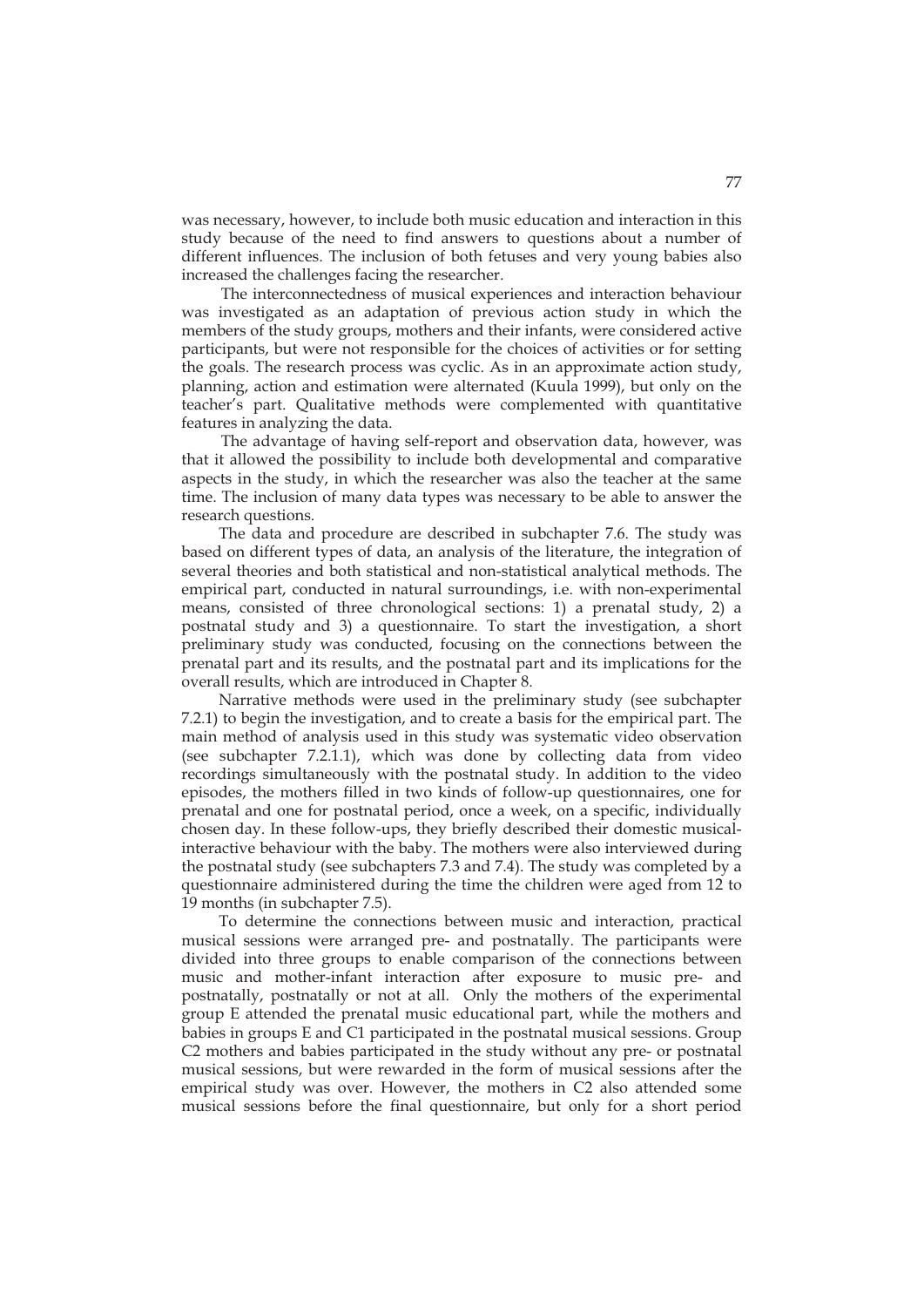immediately after the ending of the postnatal part, as a token of appreciation for attending the video episodes and other phases of the data collection.

All the musical sessions were videotaped. The mothers received a lot of musical material that was to be learned in the pre- and postnatal music sessions. At the beginning of the postnatal sessions, the mothers answered a few questions on the baby's birth.

 The phenomena under scrutiny in this dissertation were broad, and the data obtained from the study were rich. The results on the connections of music education and interaction are of value in planning future models of music education and, in creating new domains of early childhood music education. The musical material applied in this study is also suitable for early childhood music education purposes, in both pre- and postnatal applications.

After finalizing the data analysis, the results were examined to find answers to the research questions. The mothers' assessments appeared in part to be unclear. Questions of musical development should perhaps be left to experts, as it would be easier to measure various components of music by experimental methods, and the observation of musical development needs to be based on theoretical knowledge and practical background experience. However, in the case of very young babies this presents a challenge. It is possible to obtain false information in an experimental situation, as the measurement procedure may affect the babies' behaviour.

# **7.1 Finding participants**

The music education participants were ordinary Finnish women (n=21) the majority of whom were having their first baby. Announcements about the study and of the need for participants were distributed through co-operation with midwives and public health nurses in maternity care. Mothers were enrolled in the study in chronological order. They were then divided into three groups, an experimental group,  $\overline{E}$  (n=7), and two control groups, C1 (n=7) and  $C2$  (n=7).

The prenatal study group  $(E)$  consisted of pregnant mothers  $(n=7)$  who were about to give birth to 8 babies. They participated in prenatal musical sessions (n=1+8) lasting from 23 to 39 weeks g.a. The average age of the mothers in E was 30.21 years (24-38 years), and across all three groups 28.0 years, representing the average for becoming a mother in Finland today<sup>41</sup>. Postnatal attendance at the musical sessions began at 9/15 weeks after the babies' born and lasted until the babies were 18/24 weeks old (E).

The mothers and babies of the first control group, C1, attended musical sessions postnatally only, beginning at 12/15 weeks and lasting until 21/22 weeks. The second control group, C2, did not, during the study, attend any musical sessions at all. The babies in this group participated in the video observations at, were from 12/15 weeks to 19/22 weeks of age.

 $41$ 41 http://www.stakes.fi/FI/tilastot/aiheittain/Lisaantyminen/synnyttajat/ synnyttajat\_teksti.htm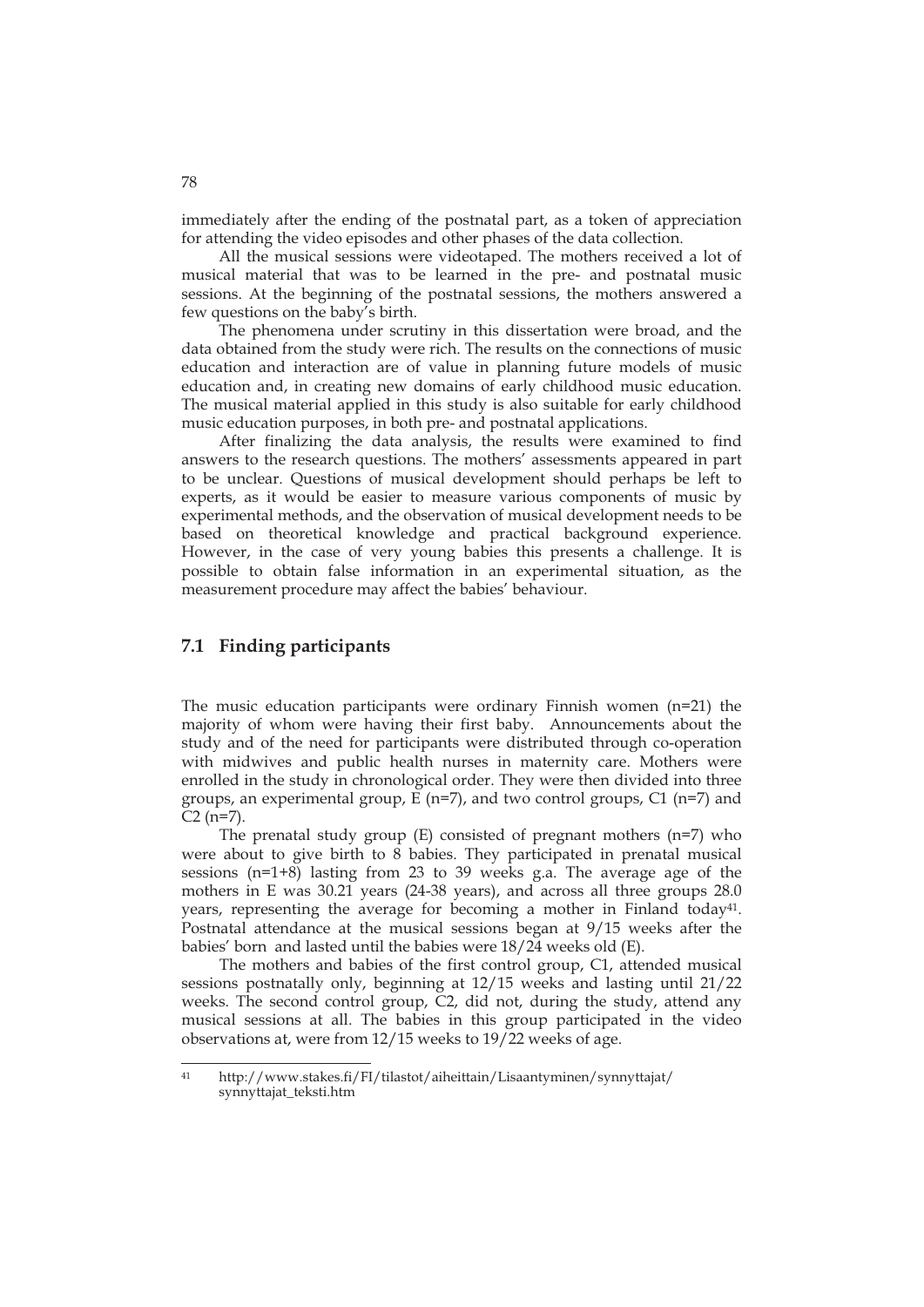Two mothers in E were having their second child, as were two mothers in C2. All the mothers in C1 were having their first baby during the study period, in 2006. Motherhood for all of these women was a happy occasion to be looked forward to, and one of the mothers even had decided to have a child on her own. The remained of the participants were living with or married to the father of the child.

The mothers of the control groups  $(n = 7+7)$  were ordinary Finnish women, most of whom were having their first baby. All the mothers of the three study groups (n=21) represented various occupations, and had not received any special musical education previously. However, they perceived music as important in a child's life.

The mothers' musical background was largely unexceptional: a few mothers had played the piano or sung in school choir as a child, but otherwise they had no special musical past. Their attitude towards music was positive, as shown by their interest in the study.

Two mothers had some professional experience with children: one mother was a primary school teacher, and one had previously worked in day care. One mother was a professional nurse for pregnant mothers within the maternity system. There was also a speech therapist and a signer among the mothers. The rest of the mothers represented various professions unconnected with either music, fetuses, communication, children or teaching.

The babies, 14 girls and 8 boys were born between the end of May 2006 and the beginning of August 2006. One of the mothers had twin girls. At the beginning of the videotaped interaction episodes the babies were approximately 94.44 days old, and at the end of the postnatal part of the study their average age was 156.78 days.

## **7.2 Measures**

Attendance at the musical sessions was high, indicating high motivation towards the study and towards musical activities. Attendance in the prenatal period was 80.57%, and the only reasons for not attending the musical sessions were sickness-related: one mother was hospitalized before the end of the prenatal empirical study (three sessions were remained), and one of the mothers entered the study a little later, after three sessions had already passed.

The prenatal empirical study ran from March 2006 to May 2006. 22 songs and 5 rhymes (see appendix 6a, Table 18a) were learned during the prenatal study sessions ( $n=1+8$ ; see appendix 7, Table 19) and 56 follow-ups were returned with 311 descriptions of musical phenomena in them. The mothers' descriptions were based on the five musical methods they had been instructed in, and also included places and dates, weeks of pregnancy, and observations about the self and the baby, and about the components of music they thought were important, selecting the most suitable one(s) from a list of the given 8 components (see Table 5). The range of observations was highest for session 7, in May 2006, which was also the reason for choosing the plan of that session as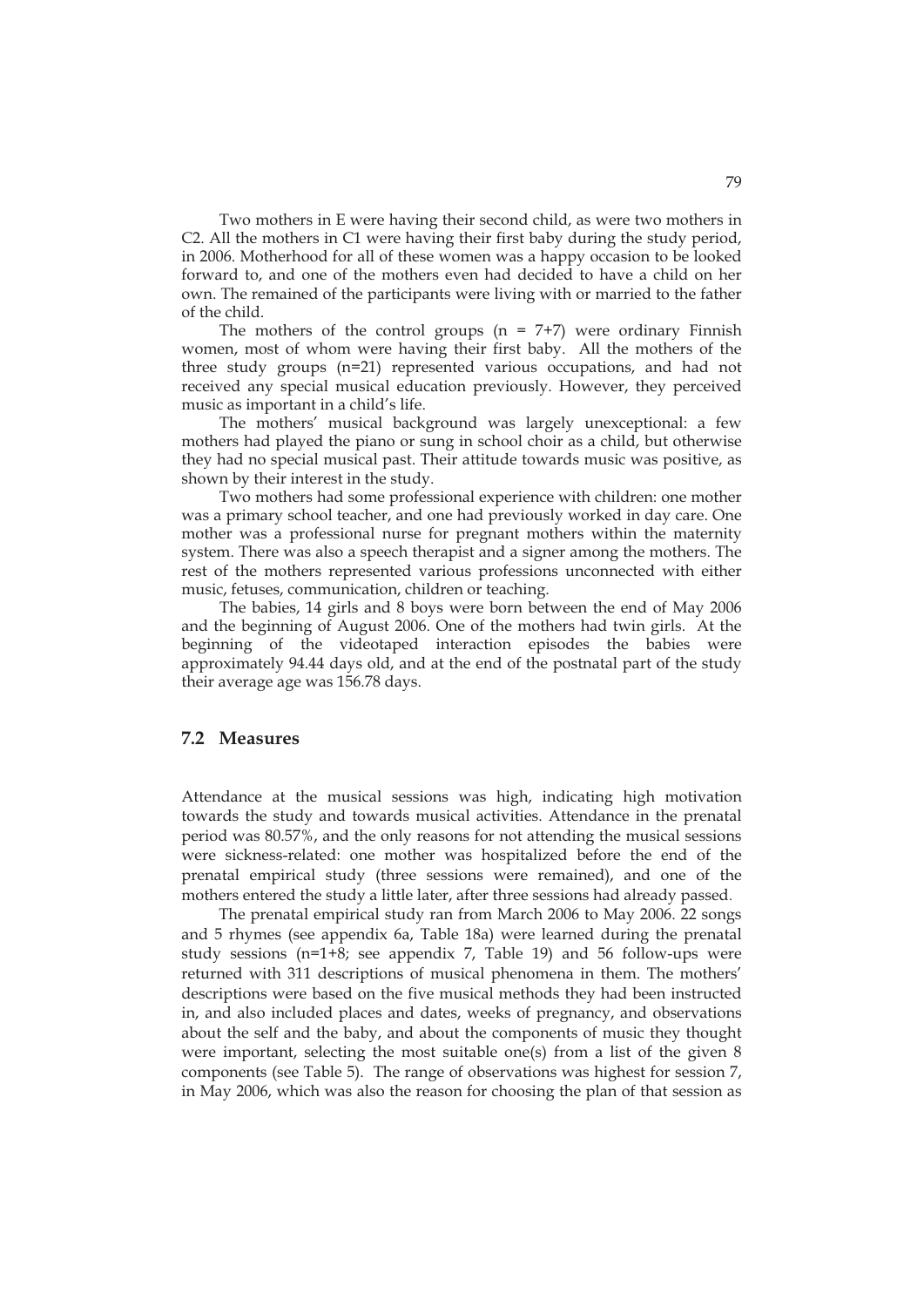an example in this dissertation (see appendix 4). The duration of the musical sessions was 45, 60 or 90 minutes, and totaled 510 minutes. All the sessions were videotaped.

The ten-week postnatal empirical study took place from the end of August to November 2006. 170 follow-ups were returned, and thus the response rate was 80, 95%. The E mothers returned 55 follow-ups, the C1 mothers 50, and the C2 mothers 65 follow-ups. The amounts of musical materials described in the follow-ups are given in detail in the results section. The total number of musical phenomena reported in these follow-ups was 1484, and they consisted of various musical features, of which songs accounted for 1031. During the postnatal study sessions (n=10), 18 songs and 4 rhymes were learned (see appendix 6b, Table 18b). In the video episodes, the mothers sang 139 songs in 184 sessions, and recited 54 rhymes in 97 sessions. The percentage of the 18 questionnaires returned was 76.43%.

### **7.2.1 Theories as a method of analysis**

The multiple qualitative data consisted of essays, video-recorded musical sessions and interaction episodes, follow-ups and diaries (data triangulation). Teaching materials were also handed out. Interviews and a questionnaire were administered during this study, which included features of action study (methodological triangulation). For the purposes of a preliminary study the mothers wrote essays under the titles of "Me and music", "Thoughts about becoming a mother", "My favorite music" and "My baby, me and music", and the information gathered was used along with the background data in planning the musical sessions and in performing the analysis.

This mixed methods investigation was implemented in natural surroundings, in the prenatal musical sessions, and employed an adapted action study methodology (Kuula 1999), following the principles of constructivist learning (Cobb 1994; Tynjälä 1999). The study was grounded in phenomenological philosophy and theory (Torvinen 2006; Puro 1996), with special emphasis on the importance of experiencing and experiences, and the possibilities of studying intuitive reactions and feelings, on bodily ways of being. Interaction between the subjects, i.e. music education/the researcher, and the object; musical interaction/the participants of the study, was conscious. Music can be thought of as the way I am/how I am when experiencing it (Clifton 1983, 297).

The study was an adapted action study in that the pregnant mothers were regarded as active participants, and the interaction between the researcher and the participants as well as between the participants (Kuula 1999), especially between the babies and the mothers was regarded as important. The participants were not responsible for the activities during the sessions, or the goals that were set, however: it was not possible for them or their babies, to participate on equality with the teacher in the study.

 The empirical study was conducted non-experimentally, to be able to create as domestic an atmosphere as possible, because of the sensitivity of the participants, and because of the nature of the investigation. In this mixed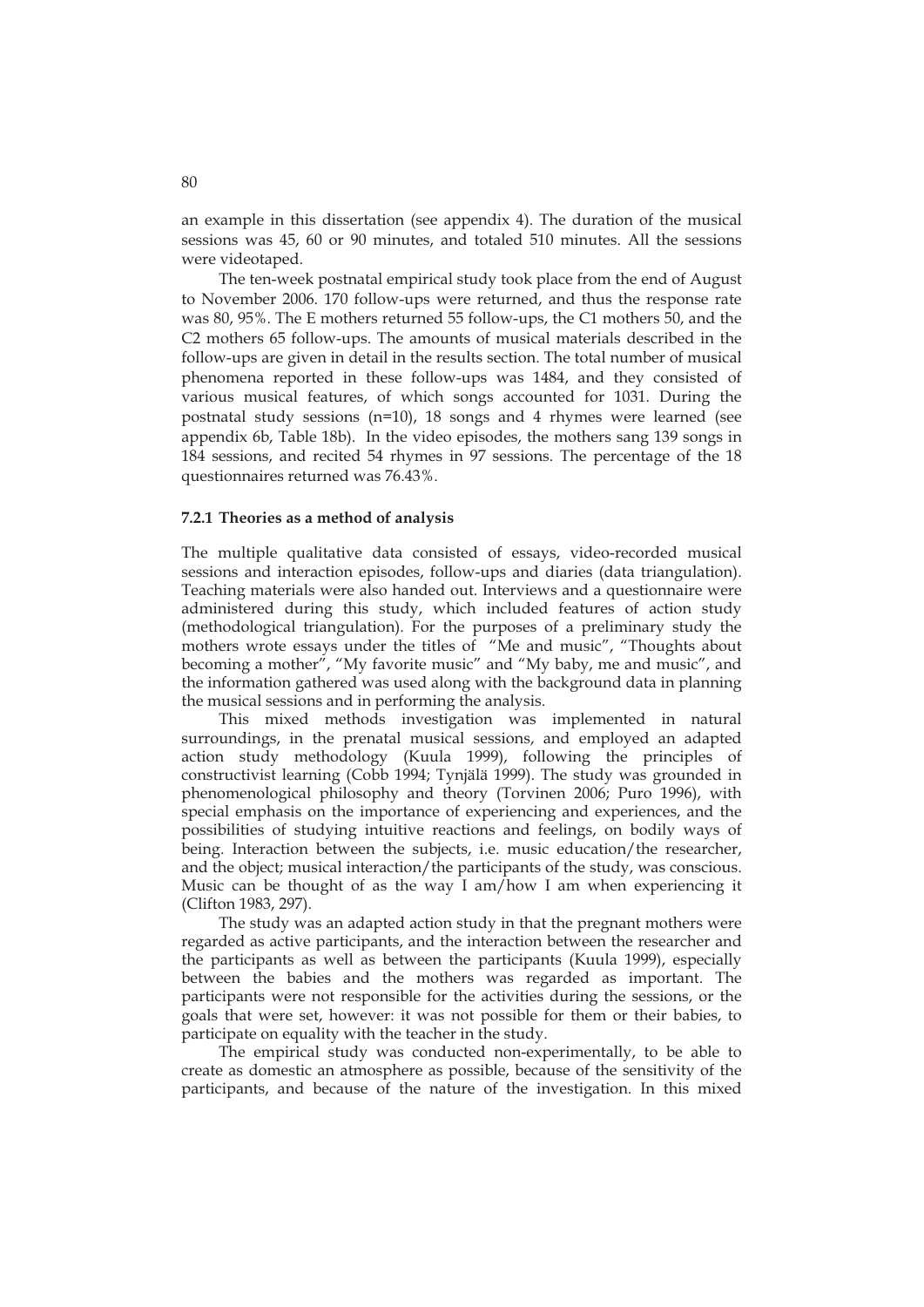methods study with both quantitative and qualitative features, the background theories (theory triangulation), as presented in Chapter 2 (Brown 2000; Hinde 1997; Tynjälä 1999; Wood 1982), were applied in practice and a wide range of multiple methods, including quantitative methods, was used to ensure as reliable results as possible (methodological triangulation).

### **7.2.1.1 Systematic videoanalysis**

Systematic videoanalysis is a method widely used in qualitative research, especially in social and interaction studies. In the present study, the data gathered from the systematic videoanalysis were compared against the other data sets and results (data triangulation). The video analysis was therefore considered as just one, though an important one, among the other methods used (methodological triangulation). Quantitative qualitatives can also be applied in a qualitative study, as in the present systematic video analysis. The method is excellent for collecting data on interaction situations. The idea of the method was, on the basis of quite a small sample, to collect rich data from which new knowledge could be generated. The questions and the methods were innovative, and quite a lot of new information was found, as the results will show; however for lack of sufficient information, a number of questions also remained partly unresolved, and thus constitute themes for further investigations.

To be able to analyze the videos using the Annotation and HyperResearch software, the recordings were first compiled into .mov files in. These .mov files were once again converted to .wav-files for the purposes of the Praat analysis. A lot of work was done in cutting the data down to fit within the five-minute time limit, before making the DVDs.

As mentioned before, systematic video observation and video analysis was the main method among the mixed methods used in this study. All the mothers participated in the interaction episodes with their babies in front of two cameras every second week, taking turns five minutes at a time simultaneously with the postnatal musical sessions. The task they were given was to spend time with the baby as they usually did, communicating with and taking care of the infant as they normally did in their domestic surroundings (breastfeeding, changing nappies if needed, and playing, talking etc.) The mothers helped each other in focusing the cameras on the next mother-infant pair to be videotaped, while the researcher taught the rest of the group (investigator triangulation). The quality of the videos was affected by this arrangement. The mothers had instructions on the wall in front of them, a few chosen toys, scarves or instruments, and a clock to enable them to keep to the allowed five-minute limit.

After analyzing the whole data, to gain an overview, including the video episodes and all the other data, three mothers and babies from each group, nine all together, were selected for a closer analysis. This analysis consisted of the first and the last video episodes of the total of five episodes gathered. The second stage of the analysis was carried out as a part of the total analytical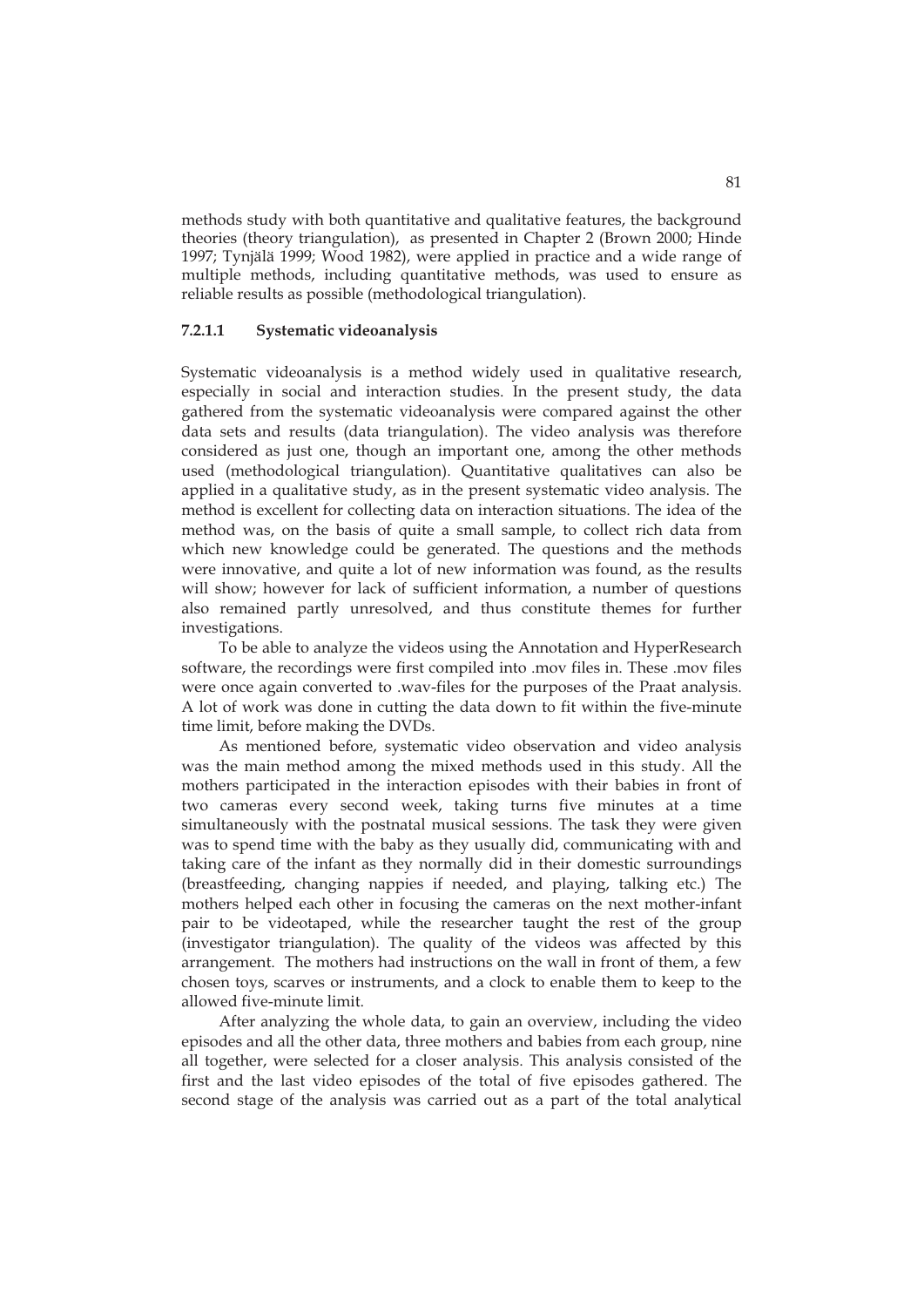process. Three mothers from each group were selected for this closer analysis on the basis of the information on the mothers' personal qualities gathered in the first, holistic, part of the analysis. The three mothers were selected on the basis of their personalities: one introvert, one extrovert and one in between. Second, the mothers' musical abilities were considered on the grounds of the mothers' ability to sing<sup>42</sup>, one mother was "musically gifted", one "unmusical" and one "in between". Third, the babies' age was taken into account. However, there were too many criteria to consider, and eventually some had to be disregarded. Criteria numbers 1 (mother's personal qualities) and 3 (the babies' age) were retained, and these turned out to be suitable. After choosing the appropriate video episodes, systematic deep analysis based on a classification derived from several theories, was conducted.

Three software programs were used: HyperResearch, Praat and Annotation. The advance classification for the systematic videoanalysis was determined on the basis of several theories (theory triangulation); these are named below in connection with each section of the analysis. Altogether, 550 minutes of data were obtained. The participation rate in the interaction episodes was 95.44%. Although the babies, or even their mothers, were sometimes ill, if possible they arranged an extra time to come and communicate with their baby in front of the cameras.

### **7.2.1.2 Annotation analysis and the variables included**

To ensure the reliability of the study results, and because analyzing features connected to emotions is challenging, and a matter of interpretation, a second analyst was used in the Annotation analysis (investigator triangulation). The classification for the Annotation analysis was, initially, planned on the basis of Damasio's (1994) division of background emotions, such as pleasant, neutral and unpleasant feelings, and various emotional features connected to the showing of feelings by facial (including the eyes), vocal and bodily means were observed. Subsequent familiarization with the theories of Juslin (2001, and later also 2005; see subchapter 5.1), led to these initial plans being emphasized by this clear musical emotional theory as a basic theory for the emotions and feelings analysis performed by the Annotation software. The theory triangulation for this analytical stage is described in detail later in this chapter.

The classification for the Annotation analysis was done for both the mother and the baby by comparing emotional features according to the theory of Juslin (happiness, anger, sadness, fear, tenderness, complemented43 with classes of some other feeling, neutral feeling and the channel of expression: facial, vocal, bodily) and qualities of making contact (eye-to-eye, listening, level of presence), which were developed as theory triangulation on the basis of previous studies (Care index; ERA<sup>44</sup>; Trevarthen 1999/2000 and Malloch 1999/2000).

 $42$ <sup>42</sup> No tests of musicality were included in the study.<br><sup>43</sup> Complementation was done by the researcher's vi

<sup>43</sup> Complementation was done by the researcher's views.

Care Index & ERA (Ahlqvist et al. 2003)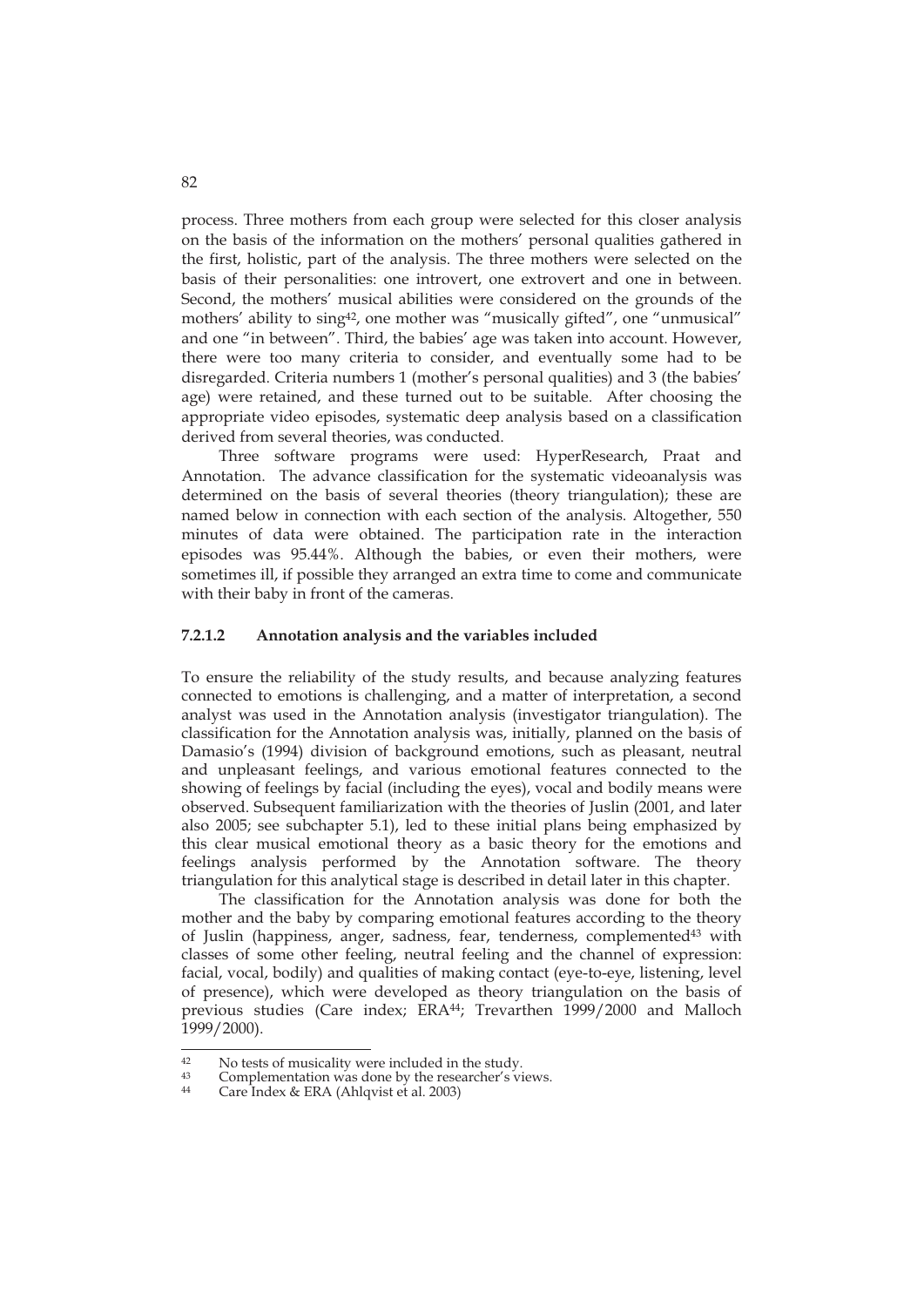#### TABLE 2 Annotation analyses/classification

The classification for the Annotation analysis was developed from the theories of Juslin (2001,2005) Trevarthen (1999/2000) and Malloch (1999/2000), and from ERA, The Parent-Child Early Assessment (Clarck et al. 1984), and the Care Index, developed in the US by Patricia Crittenden. Both the latter are cited in Ahlqvist et al. (2003). The main aim of this part of the analysis was to identify features of the emotional contents of the interaction episodes.

| Annotation/Classification    |           |                     |                         |
|------------------------------|-----------|---------------------|-------------------------|
| 1. Mother's/baby's feelings  |           | (Juslin 2001, 2005) | happiness               |
|                              |           |                     | anger                   |
|                              |           |                     | sadness                 |
|                              |           |                     | fear                    |
|                              |           |                     | tenderness              |
|                              |           | (researcher)        | other (what?)           |
|                              |           |                     | neutral feeling         |
| 2. type of contact           | visual    | (ERA)               | eye-to-eye              |
|                              | activity  |                     |                         |
| (mother/baby)                | levels    | (ERA)               | absent/present/strongly |
|                              |           |                     | present                 |
|                              | reactions | (Malloch 1999/2000) | immediate/delayed       |
|                              |           |                     | response                |
| 3. Channels of communication |           | (Malloch 1999/2000; | vocal                   |
|                              |           | Trevarthen          |                         |
| (mother/baby)                |           | 1999/2000)          |                         |
|                              |           | (Trevarthen         |                         |
|                              |           | 1999/2000;          | bodily                  |
|                              |           | ERA/Care Index)     |                         |
|                              |           | (Care Index; ERA;   | facial                  |
|                              |           | Malloch 1999/2000)  |                         |

Finally, the analysis was started with the support of the second analyst (investigator triangulation), guided by Cohen's kappa45, according to which 20% of the data would be needed to be done by the second analyst for the results to have acceptable reliability. Pearson's correlation was estimated by regression analysis to test for the reliability of the results variables, and the pvalue indicated the level of significance of the results. According to Metsämuuronen (2006), the values for the correlation vary between -1 and +1. The nearer the value is to 0, the fewer connections there are between the variables. Correlations with values between 0.80-1.0 can be described as very high, correlations with values of 0.60-0.80 as high and correlations with values of 0.40-0.60, as fairly high. (Metsämuuronen 2006, 362-364.)

The durations of the observations for the whole Annotation analysis (n=240) were

| Analyst 1 | 23636.660 seconds |
|-----------|-------------------|
| Analyst 2 | 20837.989 seconds |

Pearson's correlation for the whole Annotation data was r=0.4773752. which was fairly high, indicating the challenges in interpreting emotional expressions.

<sup>45</sup> 45 Cohen's kappa: see http://www.helsinki.fi/~tarkkone/mmittaus/kappa.pdf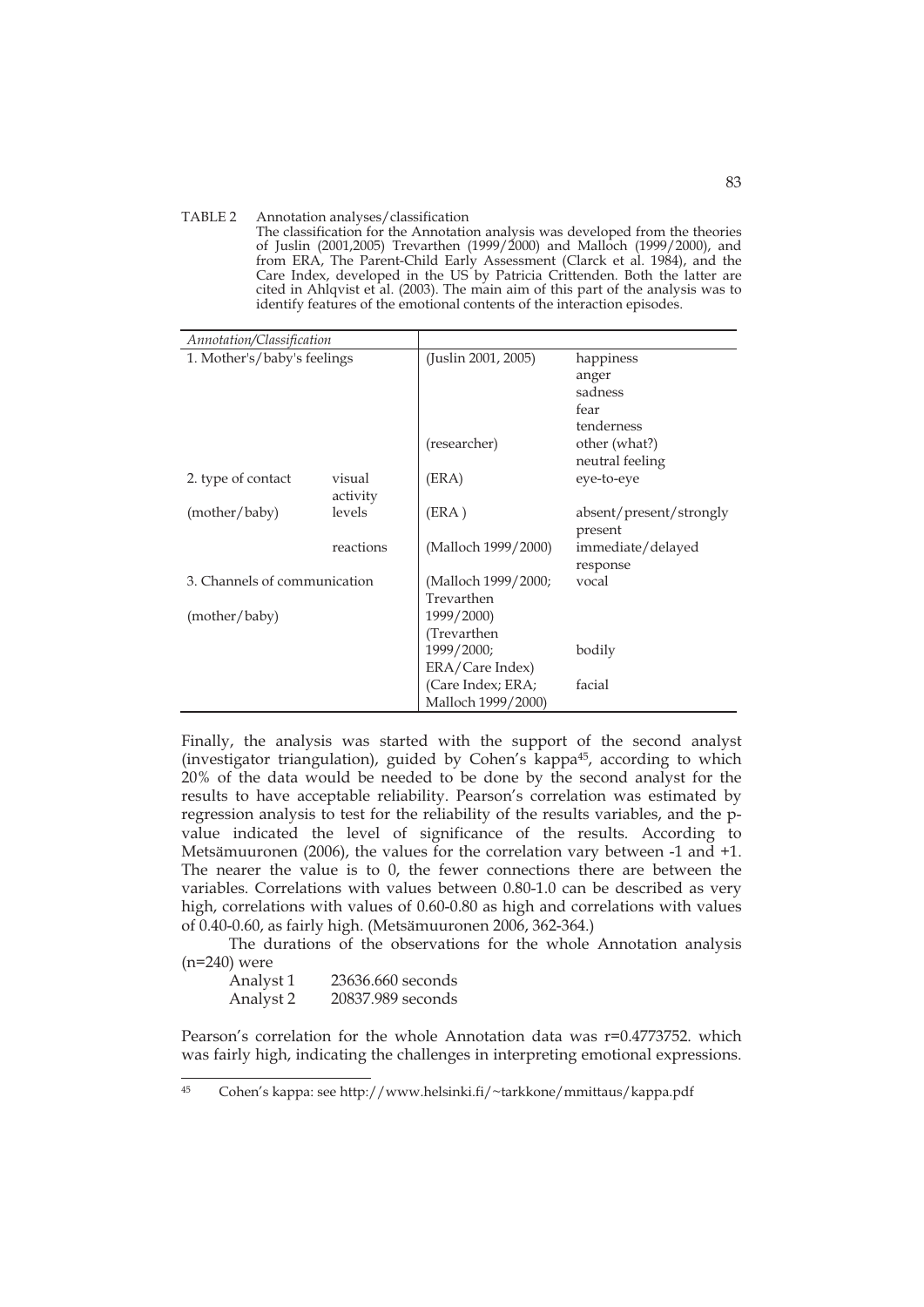The p- value for the whole Annotation data, calculated on the basis of the Pearson's correlation was 0.000000000000005 (4.59645E-15), which, as a value of p<0.001, was very significant\*\*\*46. The correlations and the p-values varied between the sections of the tripartite Annotation analysis, and are described in subchapter 8.4.3.

### **7.2.1.3 HyperResearch analysis and the variables included**

The purpose of the HyperResearch analysis was to determine the musical means and the behavior observed during the interaction episodes.

| HyperResearch / Classification                             |                                            |  |                    |  |
|------------------------------------------------------------|--------------------------------------------|--|--------------------|--|
| Musical methods                                            |                                            |  | (Wood 1982)        |  |
| music and movement (mother/baby)                           |                                            |  | (Wood 1982)        |  |
|                                                            |                                            |  | (Papoušek<br>1996) |  |
| tactile kinesthetic, visual and vestibular senses          |                                            |  |                    |  |
| bodily behaviour: hands/arms, body/figure, head, feet/legs |                                            |  | (Malloch1999)      |  |
| Playing:                                                   | rhythm/body/mouth instruments (researcher) |  |                    |  |
| Improvising:                                               | Vocal/bodily/combined                      |  | (researcher)       |  |
| integrating music:                                         | materials/tools                            |  | (researcher)       |  |
| operations modes (mother/baby)                             |                                            |  |                    |  |
| productive/responsive/neutral/deprecating                  |                                            |  | (Care Index)       |  |
| workings modes (mother/baby)                               |                                            |  |                    |  |
| passive/active/very active                                 |                                            |  | 'ERA               |  |

HyperResearch analysis was conducted as an application, derived from the theories of Trevarthen (1999/2000), Papoušek (1996b) and Malloch (1999/2000) and complemented with the researcher's own experience, views and emphasizes (theory triangulation). See the classification for HyperResearch in Table 3 above. The results of the different parts of the analysis of bodily communication in the theories combined were consistent across the theories although differences in emphasis were found. Descriptions of these theories can be found in subchapters 2.1 and 3.1.

## **7.2.1.4 Praat analysis and the variables included**

The third part of systematic videoanalysis was the Praat analysis, which is not in fact videoanalysis; instead it is voice analysis of .wav –files converted from .mov-files (methodological triangulation). The purpose of this part of the analysis was to determine the quantities of musical elements included in the interaction episodes. The analysis was based on musical components and on the theories of Malloch (1999/2000), Trevarthen (1999/2000), Papoušek (1996) and

84

TABLE 3 HyperResearch/classification.

 $46$ 46 p-values in humanistic sciences: significant\* p<0.05, error possibility less than 5% significant\*\* p<0.01, error possibility less than 1% very significant\*\*\* p<0.001, error possibility less than 0.1%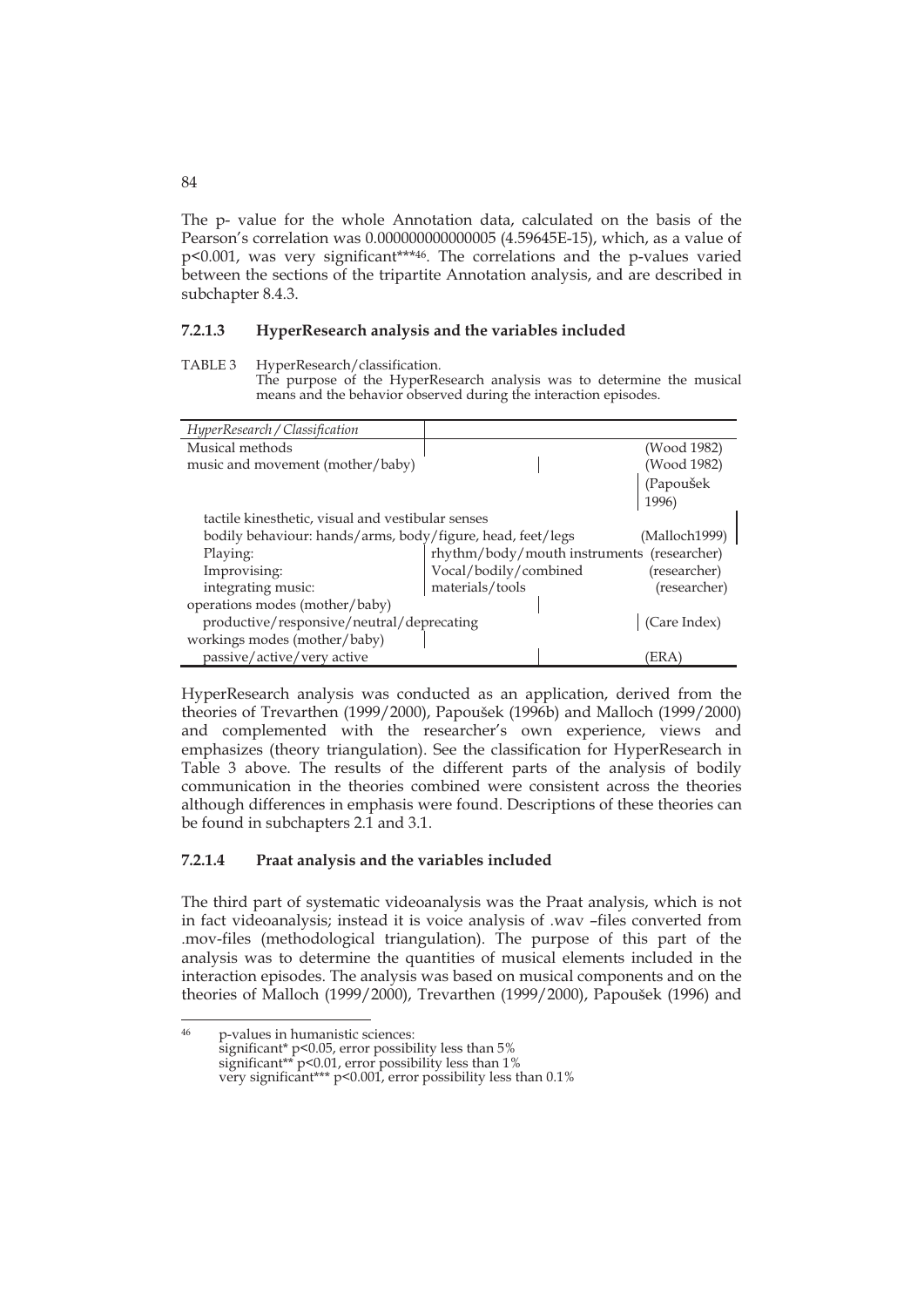Tafuri (2002), which again were drawn together and complemented by the researcher's own ideas (theory triangulation). The classification for the Praat analysis is shown in Table 4 below.

TABLE 4 Praat analysis/classification.

The classification was based on musical components and on the theories of Malloch (1999/2000), Trevarthen (1999/2000), Papoušek (1996) and Tafuri (2002).

| Praat analysis/classification:       |                                  |
|--------------------------------------|----------------------------------|
| Musical elements (mother/baby)       |                                  |
| Musical forms/rhythmic features:     | (Malloch 1999/2000; Tafuri 2002) |
| dynamic/metric                       |                                  |
| Variety of pitches, melodic features | (Malloch 1999/2000; Tafuri 2002; |
|                                      | Trevarthen 1999/2000)            |
| Variety of tempos and velocities     | (Papoušek 1996)                  |
| Colors, tones in communications      | (Malloch 1999/2000)              |
| Communication density                | (researcher)                     |
| Types of vocalizations               | (Malloch 1999/2000; Trevarthen   |
|                                      | 1999/2000; Papoušek 1996)        |

Mother's vocal expressions were classified according to Malloch (1999/2000). The basic criteria for the classification of babies' voices was based on the stage descriptions of Methild Papoušek (1996b) and connected with the infants' development: fundamental voicing, cooing, exploratory vocal play, repetitive babbling, variegated babbling and one –word. It was obvious, of course that not all these classes would be of use in this study because of the distribution of the babies' age. Types of vocalizations found were, after a few additions, classified as follows (theory triangulation):

- *Mother* (Malloch 1999/2000): sing-song manner/gliding-type sounds/ poetic speech, rhymes/musical speech/wordless song/ singing/whispering/crying/laughing/speech o *With the addition of:* playing/pause/breathing, coughing or other
- *Baby* (Papoušek, 1996): fundamental voicing/cooing/exploratory vocal play/repetitive babbling and early words/variegated babbling and early words
	- o *With the addition of:* whispering/crying/laughing/sneezing, breathing or other

The vocalizations were also observed in

- the appearance of babies' and mothers' voices
- individually/simultaneously
- Vocal synchronization: rhythmic/melodic

In addition to the forms of songs and rhymes, repetitions, variations and imitations were included and counted as forms and were named using uppercase and lower-cased letters. Colors and tones were considered as images of moods, and described with adjectives. Velocities were expressed in dB, tempos in mm, and pitches in Hz. Density of communication was expressed as the frequency of the vocal communications by the mother, the baby or both, including periods of synchronization.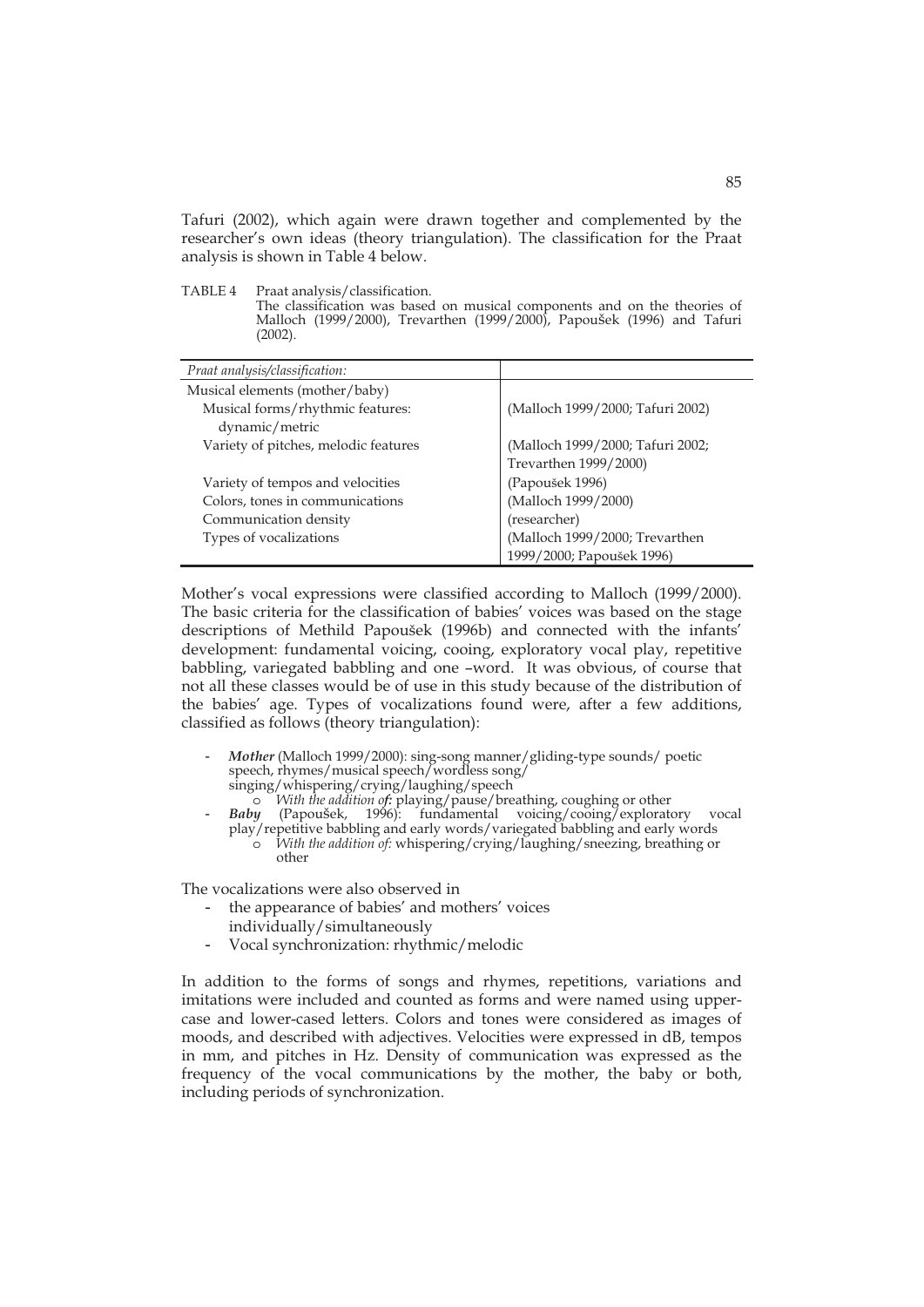## **7.3 Prenatal music education in the Belly-Button Chord group**

This subchapter focuses on study group E. The music education practices in the Belly-Button Chord group, i.e. what was done during the music sessions, are introduced as a fundamental part of the research participants' prenatal musical experiences (see Figure 1).

The musical sessions were planned in advance, on the basis of the theoretical framework introduced in subchapters 2.1.3.2 and 3.3 and in appendix 1, Figure 57. The prenatal musical period was planned, first, by setting musical goals (see appendix 7, Table 19). The goals were connected to the musical components, starting with rhythm and tempo, and proceeding through melody, timbre and harmony to musical forms. Velocities and durations were included in all the activities done, in all the musical sessions. This plan served as a framework for prenatal music education as a whole.

After setting the primary musical goals for the whole period, the planning continued with the creation of session plans, one at a time, in which musical, socio-emotional, psychomotor and aesthetic goals were set and understood as intertwined with interaction priorities. In line with the constructivist learning approach (see 2.1.3.2) the plan for the next session was not made until the preceding session was over. After setting the musical and holistic goals for a session, the activities were planned, keeping in mind the principles of being able to include active interludes and rests, concentration, challenges, and joy and pleasure, alternating between familiar and novel musical materials. The various musical activities were based on the voice and body, on the emotions and senses, and on reason (see Hannaford 2004; Izard 1991; Damasio 1994; Wood 1982; Gardner 1993; Brotherus et al. 1990 and Chamberlain 1998) in subchapter 2.1.3.3 (theory triangulation).

The plan for session 7 is given as an example in appendix 4, Table 16<sup>47</sup>. During session 7, various musical activities were included as the session lasted 90 minutes. The mothers had time to rest, and by this time they already knew each other, and were able to participate without any feelings of pressure. The atmosphere was free and joyful. In this particular session, the number of observations made by the mothers was the highest, which was another reason for selecting this plan as an example.

All the musical sessions were videotaped. A lot of musical material was taught during the prenatal music sessions (see appendix 6a, Table 18a) and accompanied by physical activities like moving to music and playing instruments, and complemented with listening experiences. Vocal play was an important part of the activities, which were intended to stimulate creativity. Improvisation was also used as a musical method<sup>48</sup>.

<sup>47</sup> The sessions always began with the same song, Sointukulku, which is the name of the music school in which the sessions were administered. The song was especially composed for the purposes of this study (see appendix 2, Figure 58). The sessions ended with a lullaby, different each time, to obtain singing material for the postnatal

<sup>&</sup>lt;sup>48</sup> Holistic music education methods can be understood as a kind of methodology triangulation.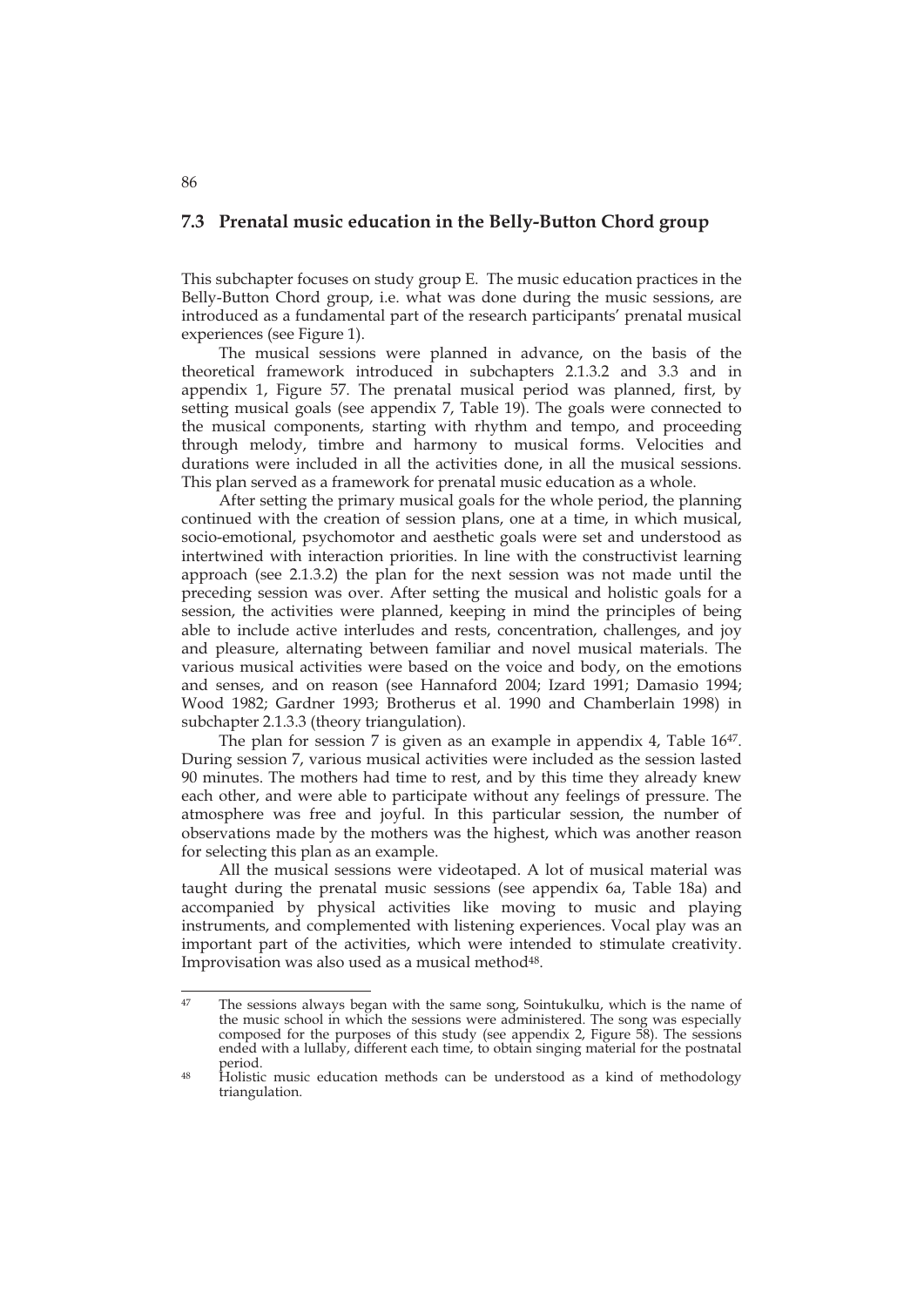#### **7.3.1 The variables included in the prenatal observation diaries**

During the prenatal music education period the mothers filled in diaries, recording their observations of their musical experiences during pregnancy (as part of methodology triangulation). These diaries were filled in weekly, always starting with the Belly-Button Chord musical session. The observation diary is shown in appendix 3, Table 15.

 The musical phenomena described in the observation diary were first named and numbered (e.g. a name of a song). For each musical phenomenon, the place and time: pregnancy week, musical methods, observations of the mother's and the womb-baby's reactions, responses and feelings, and, if possible, meaningful musical components were described. Mothers were given check-lists of musical methods and musical components, and they also received the period and session plans, along with some of the musical material such as songs, rhymes etc. These were thought to serve as support in filling in the diaries as well as support in memorizing the materials used in the sessions and to be used at home with the baby. Observations about the mother's own feelings, moods and reactions and those of the fetus could be freely described on the other side of the form. The results of the returned diaries are reported in subchapter 8.2.

### **7.4 Postnatal music education during the Bin of Chords sessions**

The postnatal musical period for C1, given under the name of the Bin of Chords, and the activities in it were planned on the basis of the principles of constructivist learning, the Theory of Multiple Intelligences by Gardner (1993) and the idea of music like the sun (Wood 1980). This theoretical groundation which can be labelled theory triangulation because of the integration of several theories, is presented in subchapter 3.3.1.

 After planning the period and setting the goals for it, the session plans were again made one by one, a new session always being planned after the experience of the previous session. The plan for the postnatal musical period is given in appendix 5, Table 17. The goals were, again, based on musical components. The basic ideas behind planning the musical activities are described in appendix 1, Figure 57.

## **7.5 Questionnaire**

The questionnaire consisted of the following parts:

- Background information
- Eating
- **Sleeping**
- Speech development
- Psychomotor development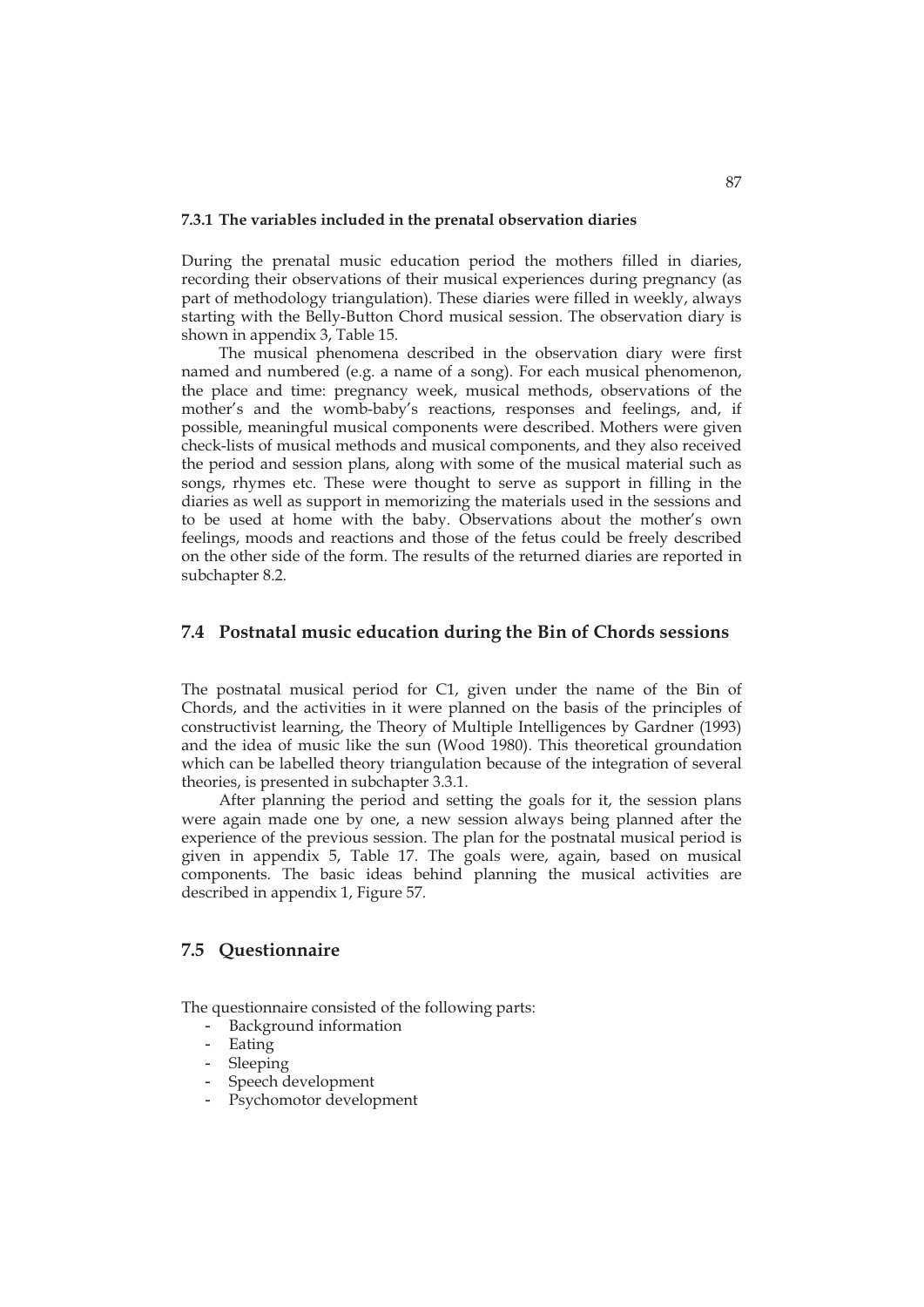- Musical development
- Musical behaviour and activities (present situation)
- **Interaction**
- Music, mother and child

Detailed information about the contents of each section is given in the results, in subchapter 8.5.

## **7.6 Data and study procedure**

The study utilised a mixed methods methodology with typical features of triangulation. The data gathered for the empirical study, excluding the literature, which was presented in Chapters 2 - 5, included:

- Preliminary study:
	- Essays: Me; Me and music; Thoughts about becoming a mother (E); My baby, me and music; (prenatal study)
	- A short questionnaire: Familiar songs/Basic information about childbirth and the baby (postnatal study)
- Musical activities:
	- Pre- and postnatal plans (periods, sessions)
	- Learning materials, sheet music, CDs
	- DVDs of the sessions
	- Observations made by mothers:
		- Prenatal diaries
	- Postnatal follow-ups
- Systematic video analysis:
	- Video episodes:
		- 1. holistic observation
		- 2. deep analysis:
			- i. Praat (musical elements)
			- ii. Hyper Research (musical means and behaviour in interaction)
			- iii. Annotation (emotional qualities of communication)
	- Interviews: detailed information related to the returned questionnaires
	- Questionnaire (mothers' observations)
		- Holistic musical effects on behaviour
		- Holistic and musical development
		- Knowledge of domestic musical materials

The empirical study consisted of several phases, starting with the preliminary study and ending with the questionnaire. The multiple strategies/mixed methods practices and contents are described in the subchapters of Chapter 7.

 The investigation as a whole started with some reading of the literature, and continued with the arrangements for the empirical study, the search for participants conducted in co-operation with the local maternity care system, and the practical agreements to be made with the participants. During the preand postnatal phases of the empirical study, the focus was on the study procedure, the planning and holding of the musical sessions, and preparing the follow-ups and the materials to be included.

 Theories were explored in the course of with the empirical study and the overall theoretical orientation planned before the analysis. Also important was,

88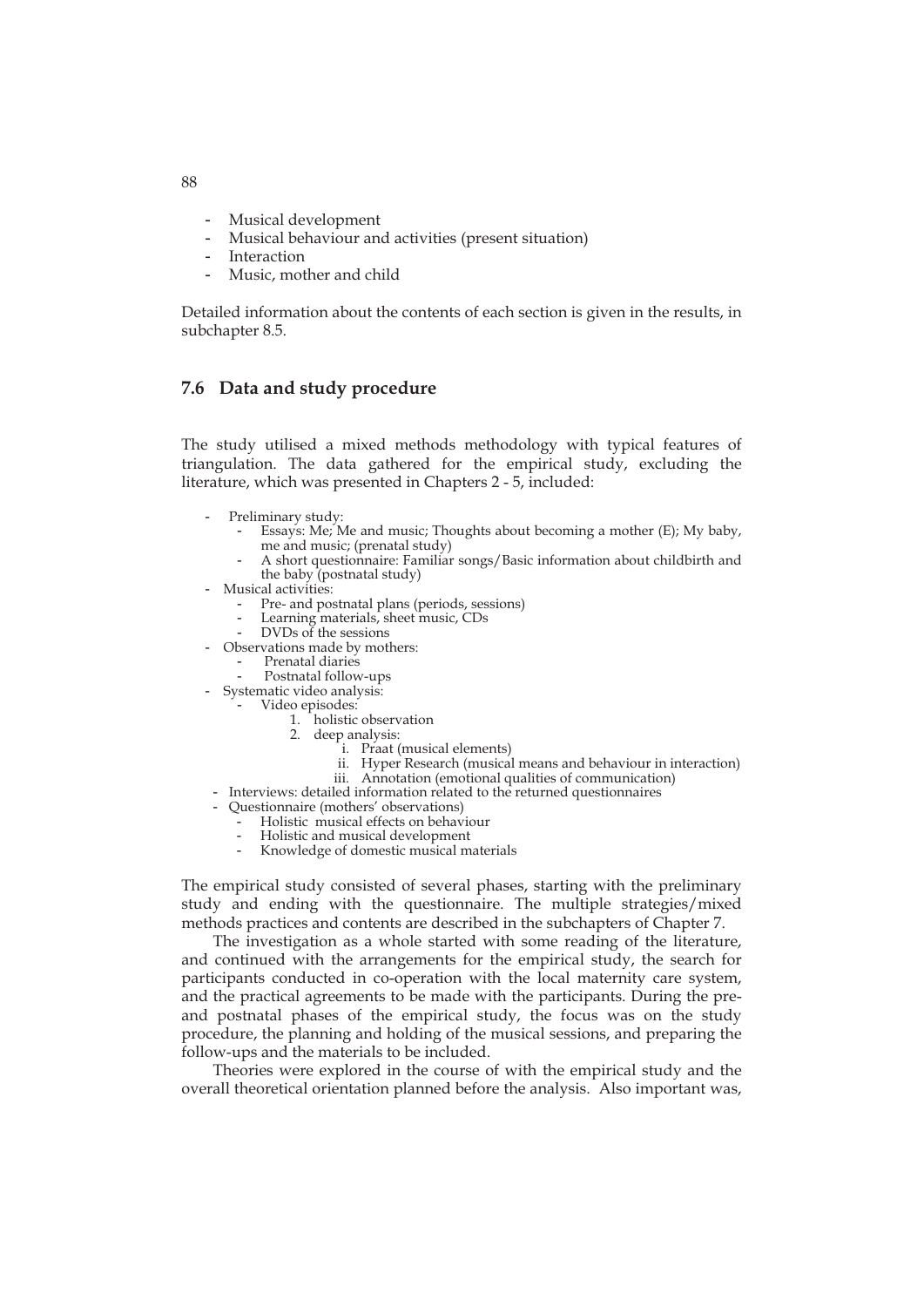finding out about the methods and options connected to the most suitable software available. The data were analysed in several stages (see the subchapters above). First an overall picture was obtained on the basis of the answers of the whole group. Next, the tripartial deep analysis was performed, and, finally, a summary of all the parts was made to enable comparison of the results of the individual sections of the holistic analysis and the deep analysis. The results were then examined in the light of the background theories.

 In the BBC study the emphasis was more on the qualitative than quantitative features; the data collection and analytical methods were purely qualitative, as was the interpretation of the results and the phenomenological philosophy underpinning the study. Quantitative measures were used to provide a better description of the results. The quantitative data were in part precise, as measurements of duration seconds, and in part indicative, e.g. the numbers of times a phenomenon appeared.

 Triangulation was used in the study, in the methodology, in collecting and analyzing the data, and the use of other investigators in one part of the analysis to ensure greater reliability challenges, and in the use of multiple theories in building the theoretical foundation for the study. All the forms of triangulation described by Cresswell et al. (2007) were used in this multi-mixed methodology-based investigation (data triangulation, investigator triangulation, theory triangulation and methodological triangulation).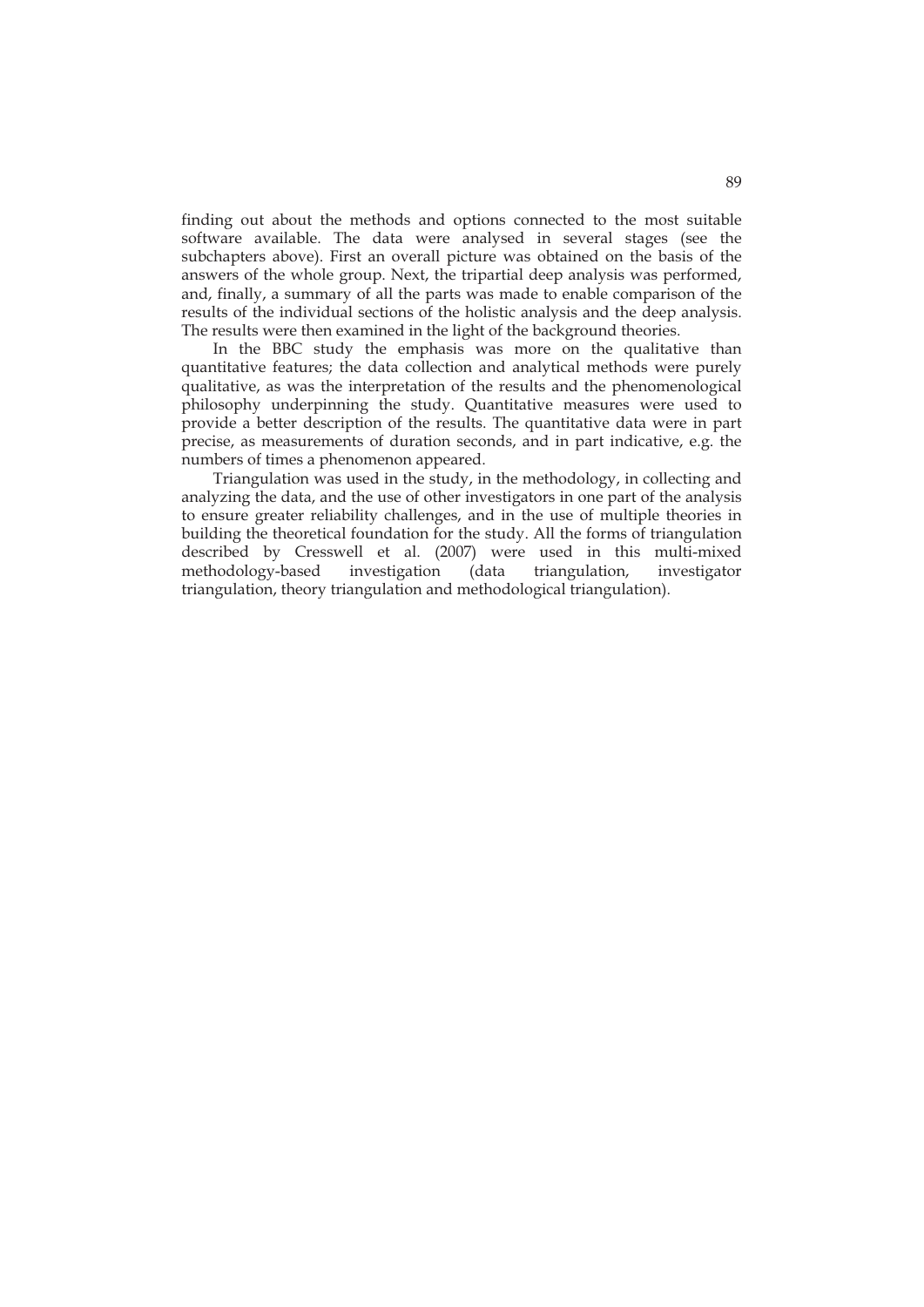## **8 RESULTS**

The results are based on all the data for the following parts of the study: preliminary study, prenatal study, postnatal study/general results, and the questionnaire. For the other parts of the study, the results are based on observations of the group chosen for deep analysis (3 mothers and babies/group, the first and last video episodes for each of the 9 mother-child pairs). Because of methodological questions, such as phrasing of the research questions and the data obtained, the video analysis and the follow-ups of prenatal and postnatal parts of the study were emphasized cf. for the questionnaire and the smaller data sections for the final results as better parameters for reliability (with no question of validity; see subchapters 7.3, 7.4 and 9.1).

## **8.1 The preliminary study**

### **8.1.1 Becoming a mother**

In their essays, mothers-to-be described their thoughts about becoming a mother very positively. In their thoughts and images, they compared themselves to their own mothers or possible sisters who were already mothers, and considered their parenting values in order to prepare themselves according to the new family circumstances. The influences of mothers-in-laws were also mentioned. Degrees of openness, intimacy, and fairness or objectivity were considered connected to a mother's position. A high level of trust between a mother and her infant was considered fundamental.

 Along with the child many things were awaited impatiently, eagerly, anxiously, with mixed feelings or excitement. The new life situation with its demands and challenges evoked different kinds of feelings, but mostly the mothers-to be of group E felt mature and ready for the baby.

 This group of pregnant mothers had very positive attitudes to motherhood, showing calm self-respect. This fact had many effects on the results: they would probably have been even clearer if there had been more problems in the lives of the research participants. In this group, dreams of the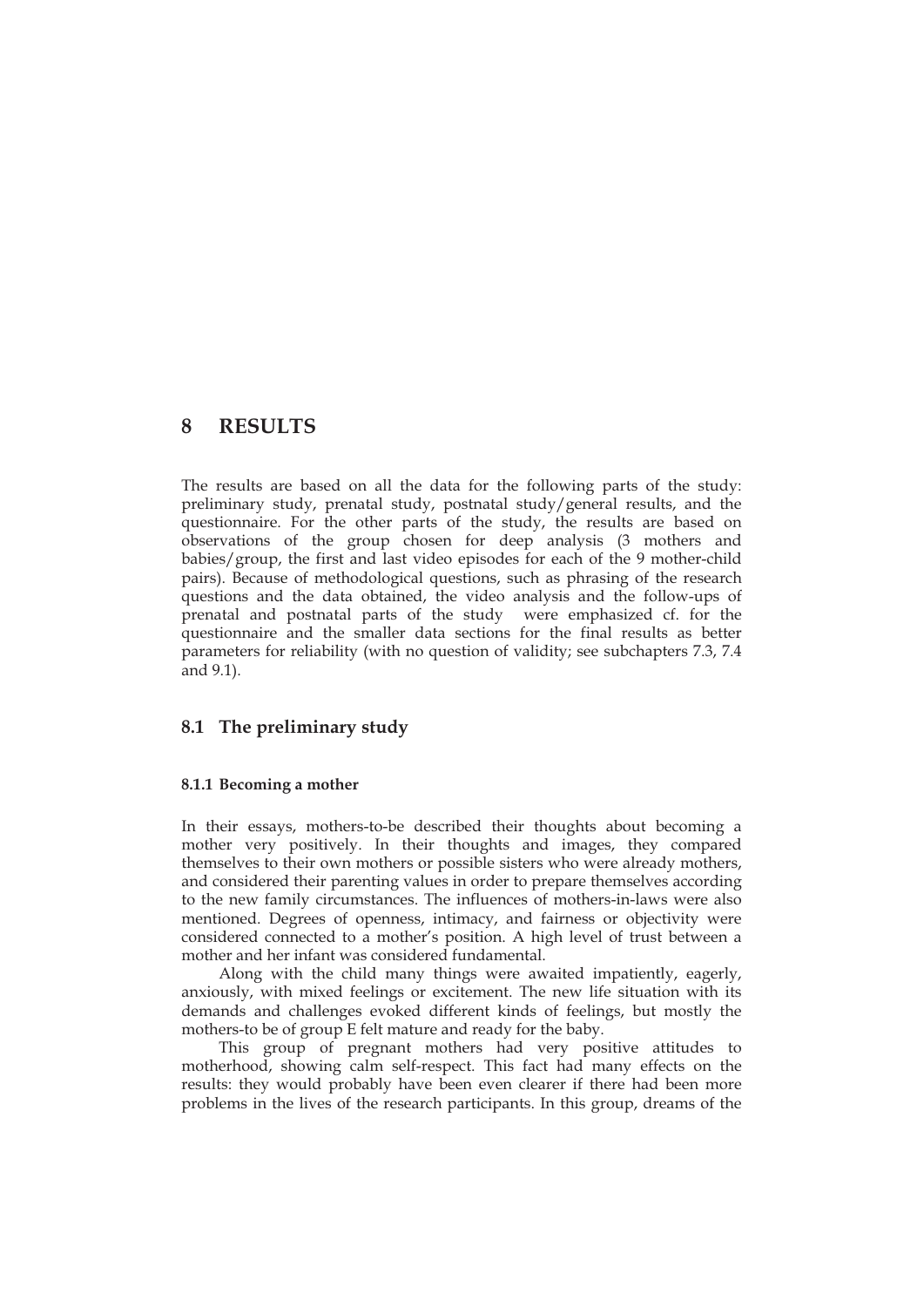future life were positive and connected to being a mother, having family, and having music, as well, as a part of life.

## **8.1.2 Musical taste and background**

Musical attitudes in all the groups, E, C1 and C2, were very positive. Although the mothers did not have any musical hobbies, the majority of them hoped that their child would have a musical hobby – or even themselves, in the future. One of the mothers even started playing the accordion at the end of the prenatal study.

Some mothers had had a few negative musical experiences in the past, and one of the mothers participated in the study on the condition of not having to sing unless she wanted to. The mothers did have musical preferences, and they listened to music quite a lot. They also liked to dance.

The concept of music with all its elements was quite a difficult concept for the mothers; usually they considered music to be singing, and rhythm was occasionally mentioned as a musical feature. A few mothers, however, had a lot to say regarding the definition of music. As mentioned earlier, the mothers' musical education was minor. The individual meanings of music were high: music was considered important for the quality of life. The mothers also believed in the musical possibilities of supporting their baby's development. Because of the mother's very positive attitudes, the attendance in musical sessions and in the study was very high.

No clear difference in musical taste or background was to be found when comparing groups E, C1 and C2. Musical tastes and backgrounds were individual and independent of group.

### **8.2 The prenatal study: diaries**<sup>49</sup>

Results of the prenatal study were compiled on the basis of the prenatal observation diaries, which of 56 were returned. In addition, the knowledge gained from the musical sessions is reported later in the subchapters of the present chapter.

 Musical phenomena were experienced in the Belly-Button group (58%) and at home or elsewhere (42%). The range of observations increased as the birth of the baby approached. Motivation for meeting the baby and being able to take care of her/him increased, feelings and beliefs about the baby-to-be became more real, and musical materials were perhaps better known. Music education appeared to have influences on the mothers' behaviour even during the prenatal period, and the music sessions had effects on their attention to musical phenomena outside the actual sessions, as well, even enough to describe these experiences in the diaries.

 $\overline{49}$ Diaries were filled in according to each week of the empirical prenatal study; they were like questionnaires, formed into forms.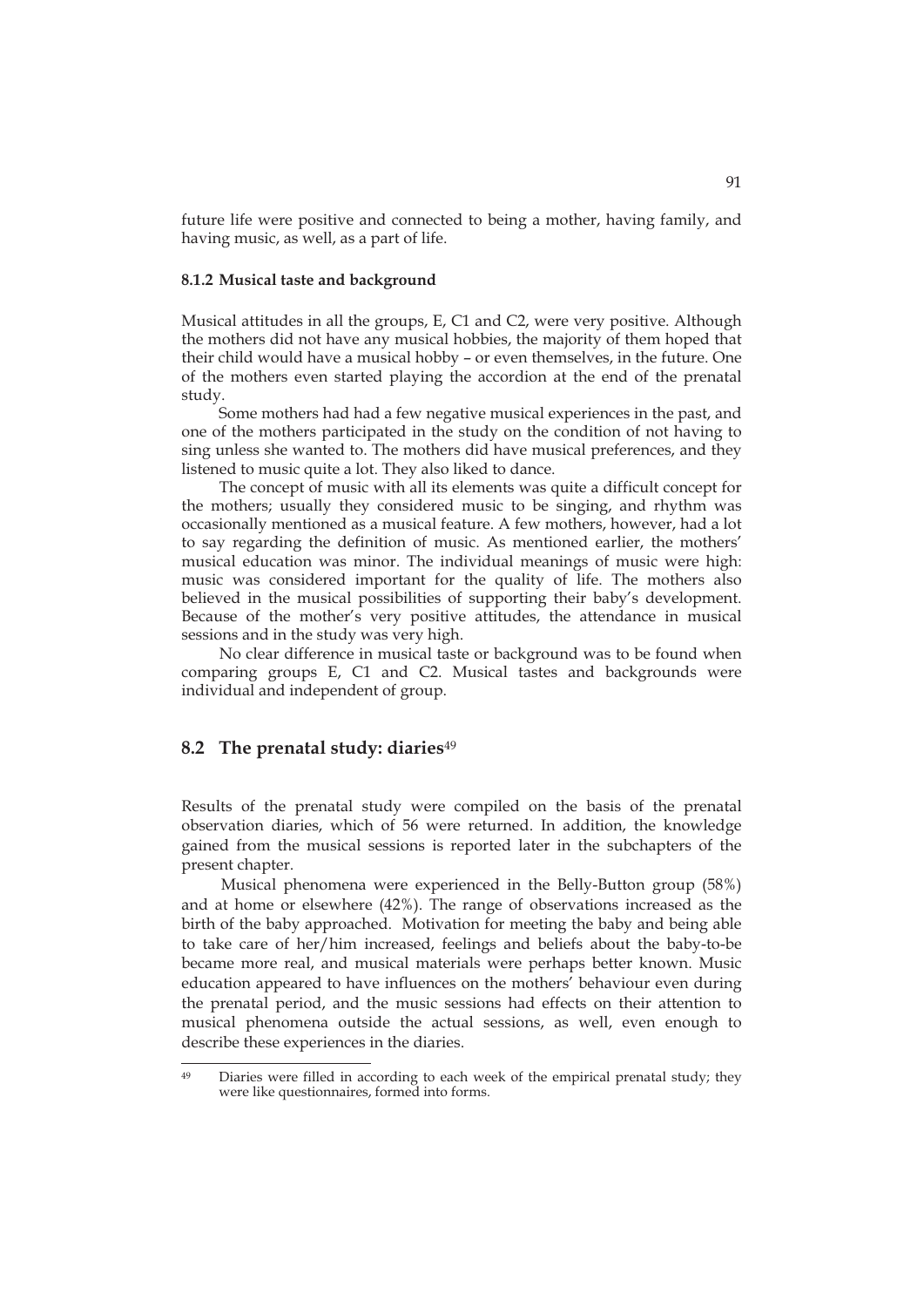### **8.2.1 Musical components**

The experiences of the various musical components are described in Table 5 below. Melody gained the highest values (27.6 %), except for the two mothers who found something else more important. Duration gained the lowest values, but mixed opinions about the importance of musical components or the experiences of them were given. The average range of observations on the musical components was 41.86 made, when estimating the range of observations between mothers throughout the components of music without the extra features presented by some mothers (words, movement, all in one). The absence of one mother<sup>50</sup> during the later prenatal period had effects on these values. The variety in the descriptions was quite high both in the amount of observations and opinions about the musical components experienced. The numbers of observations made, did not seem to decrease or increase with the progression of the pregnancy: suggesting that the mothers did not intrinsically process music throughout all its components at the conscious level.

| TABLE 5 Musical components as pregnant mother's experiences (n=56).            |
|--------------------------------------------------------------------------------|
| One of the mothers could not participate in the study until the end because of |
| her physical condition, due to which her values are quite low. Other           |
| components mentioned, than the ones given, were mentioned a few times          |
| (words, movement, all in one). The values for each component, varying from 4   |
| up to 99, are shown from the right column and the number of individually       |
| experienced musical components in the lowest cells can be compared.            |
|                                                                                |

|                | Mothers      |                |                |                |                |                |                |                | Total         |
|----------------|--------------|----------------|----------------|----------------|----------------|----------------|----------------|----------------|---------------|
|                | Components   | E1             | E2             | E <sub>3</sub> | E <sub>4</sub> | E <sub>5</sub> | E <sub>6</sub> | E7             | observations  |
| 1              | rhythm       | 10             | 8              | $\overline{2}$ | 30             | 13             | $\overline{4}$ | 9              | 76            |
| $\overline{2}$ | tempo        | 3              | 1              |                | 4              | 1              | 3              |                | 12            |
| 3              | duration     | $\overline{2}$ |                | 1              |                |                | 1              |                | 5             |
| 4              | melody       | 14             | 6              |                | 63             | 48             | 6              | 7              | 144           |
| 5              | timbre       | $\overline{2}$ | $\overline{2}$ |                |                | 1              | $\overline{2}$ | 3              | 10            |
| 6              | harmony      | 11             |                |                | 1              |                | 3              | 1              | 16            |
| 7              | form         | 14             |                |                |                | っ              |                | 6              | 23            |
| 8              | velocity     | 1              |                |                |                | 3              | 1              | $\overline{2}$ | 7             |
|                | words        |                |                |                |                |                |                | $\overline{2}$ | $\mathcal{D}$ |
|                | movement     |                |                |                |                |                |                | 1              |               |
|                | all in one   | 4              |                |                |                |                |                |                | 4             |
|                | Total,       |                |                |                |                |                |                |                |               |
|                | observations | 61             | 17             | 4              | 99             | 68             | 20             | 31             | 300           |

### **8.2.2 Musical Methods**

During the prenatal period, experiences of musical methods, or "music making ways" were also elicited. Using one's voice made up of singing, saying rhymes and using one's voice playfully or creatively, gained the majority of observations (205 observations =  $49\%$ ). Listening to music (67 observations =  $16$ )

92

<sup>50</sup> Mother was absent 4 times out of  $8+1$  sessions.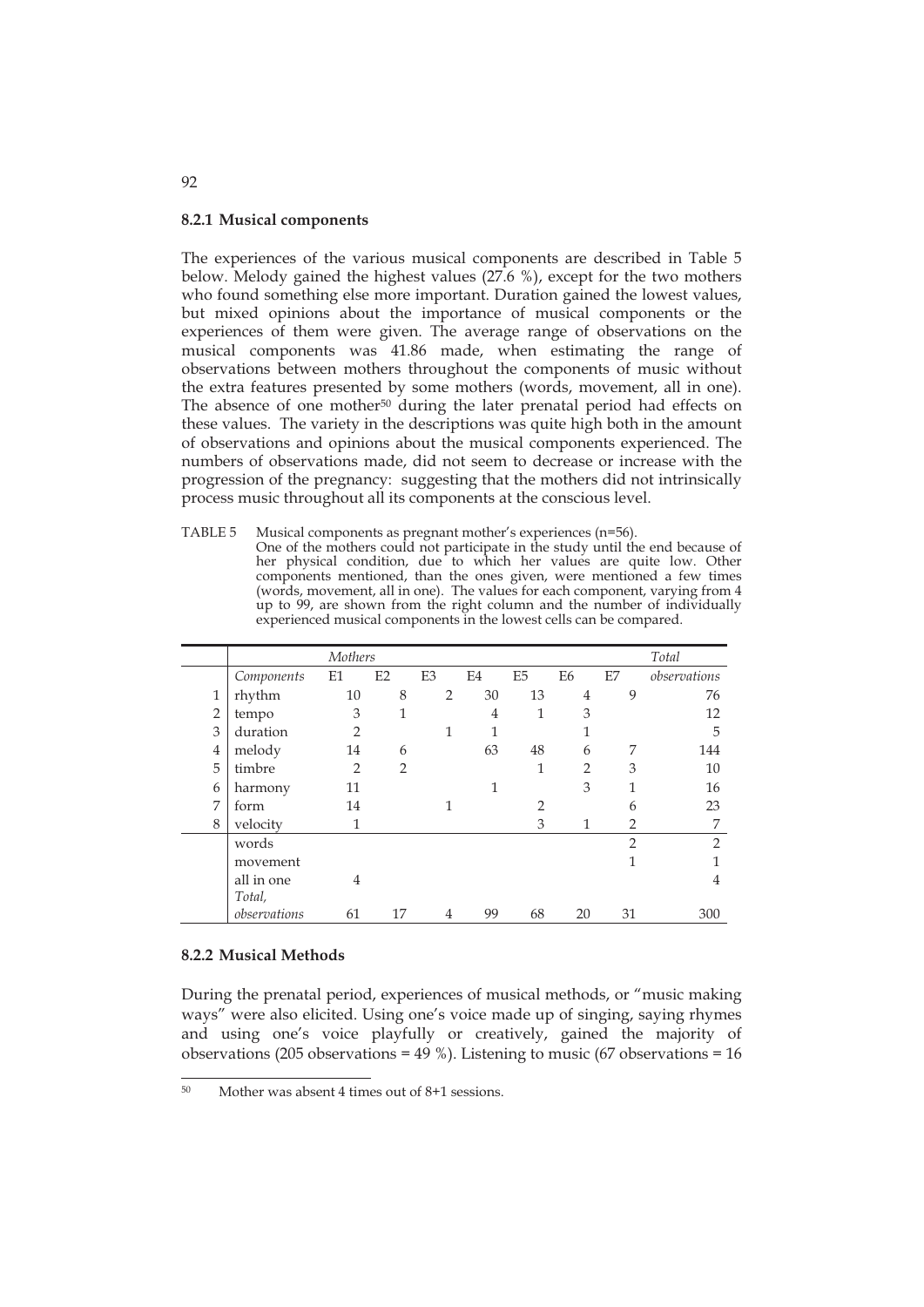%), playing (69 = 17 %) and moving to music (54 = 13 %) were the next in order, and a minor number of observations was made about integrating music  $(13 = 3$ %) or some musical action ( $8 = 2$  %). See the experiences of musical methods as shown by the expecting mothers' experiences in Figure 2 below.





Musical methods related to the voice, 205 observations (singing, saying rhymes, using the voice) were the most commonly reported in the Belly-Button Chord musical sessions, unlike the other musical methods. Listening to music, 67 observations (concentrated and creative listening), playing (body, rhythm, melody, folk or other instruments), 69 observations, and moving to music, 54 observations (music and movement, dancing), integrating music, 13 observations, and "some musical method", 8 observations, were not shared experiences, but instead were individual experiences. The numbers represent the total amount of observations made of musical methods during the prenatal period.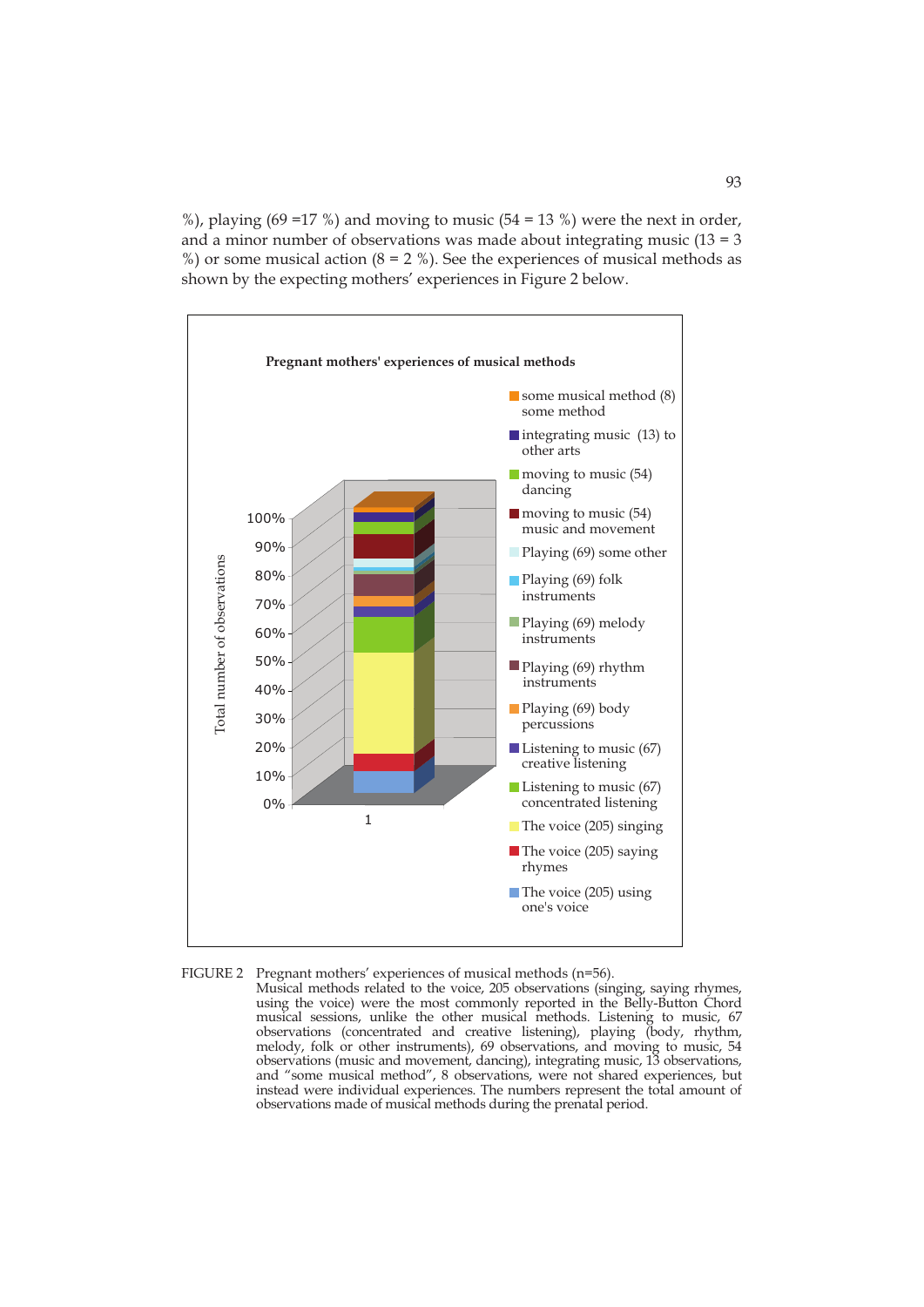### **8.2.3 Emotions and Feelings**

The Belly-Button Chord *mothers were asked to describe their own feelings* about their musical experiences freely, by briefly writing their observations in the backpages of the observation diary. Their descriptions could be divided into 10 classes including the class "other". Almost all the feelings were very positive, but 2% of the experiences were negative. The clearest reason for the mothers to attend the music sessions seemed to be enjoyment (31%), which can be considered a good thing when thinking about the possible messages to be sent to the fetus (see Chamberlain, 1994). Over 60% of the experiences could be classified under enjoy and moods, which were positive, and relaxation. The class of moods contains features connected to the atmospheres at the moment of a musical experience, or in the musical sessions, features connected to a certain musical phenomenon; see Table 6 for details.

TABLE 6 The expecting mothers' emotional experiences in the Belly-Button Chord study (n=56). When estimating mothers' emotional experiences during the prenatal period, the "significance" column means as significance regarding the results as a whole. On the individual level, there might be no limit to some tiny moment, e.g. of a fetus' reaction in response for the mother's song, and its effects on the mother's feelings. It might even be, a revolutionary experience for an individual, or for the development of the attachment between the mother and her infant.

|                      | observations  | significance | percentage |
|----------------------|---------------|--------------|------------|
| Enjoyment            | 175           |              | 31.4%      |
| Moods                | 91            | 0.888        | 16.3%      |
| Relaxation           | 73            | 0.875        | 13.1%      |
| Challenges           | 65            | 0.857        | 11.7%      |
| Being able to        | 48            | 0.833        | 8.6%       |
| Concentration        | 47            | 0.8          | 8.4%       |
| Calming down         | 27            | 0.75         | 4.8%       |
| Dreams, future       | 16            | 0.666        | 2.9%       |
| Negative experiences | 13            | 0.333        | 2.3%       |
| Other                | $\mathcal{P}$ |              | 0.4%       |
| Sum                  | 557           |              | 100.0%     |

Most of the mothers' *descriptions about the fetus' reactions* were observations about the baby moving in the womb. These descriptions were mostly quite short and unambiguous; perhaps something for a mother to keep to herself or something about which constant observations cannot be made. The observations were predictable, as well: almost 70% of the observations were reports of fetal movement and response with no further details. Mothers' experiences of their prenates' responses to musical stimulation were quite interesting: how is it possible to know if the fetus is just being still, listening or even enjoying the experience? These are the research participants' descriptions, and with respect to enjoyment, the feelings were reported by the mother, as well, and thus there may have been questions about shared strong emotions. They have been incorporated into the results of this study. As I see it, there is no danger of mixing science, superstition or well-acknowledged mysteries regarding the symbiotic mother – fetus relationship, as this phenomenological

94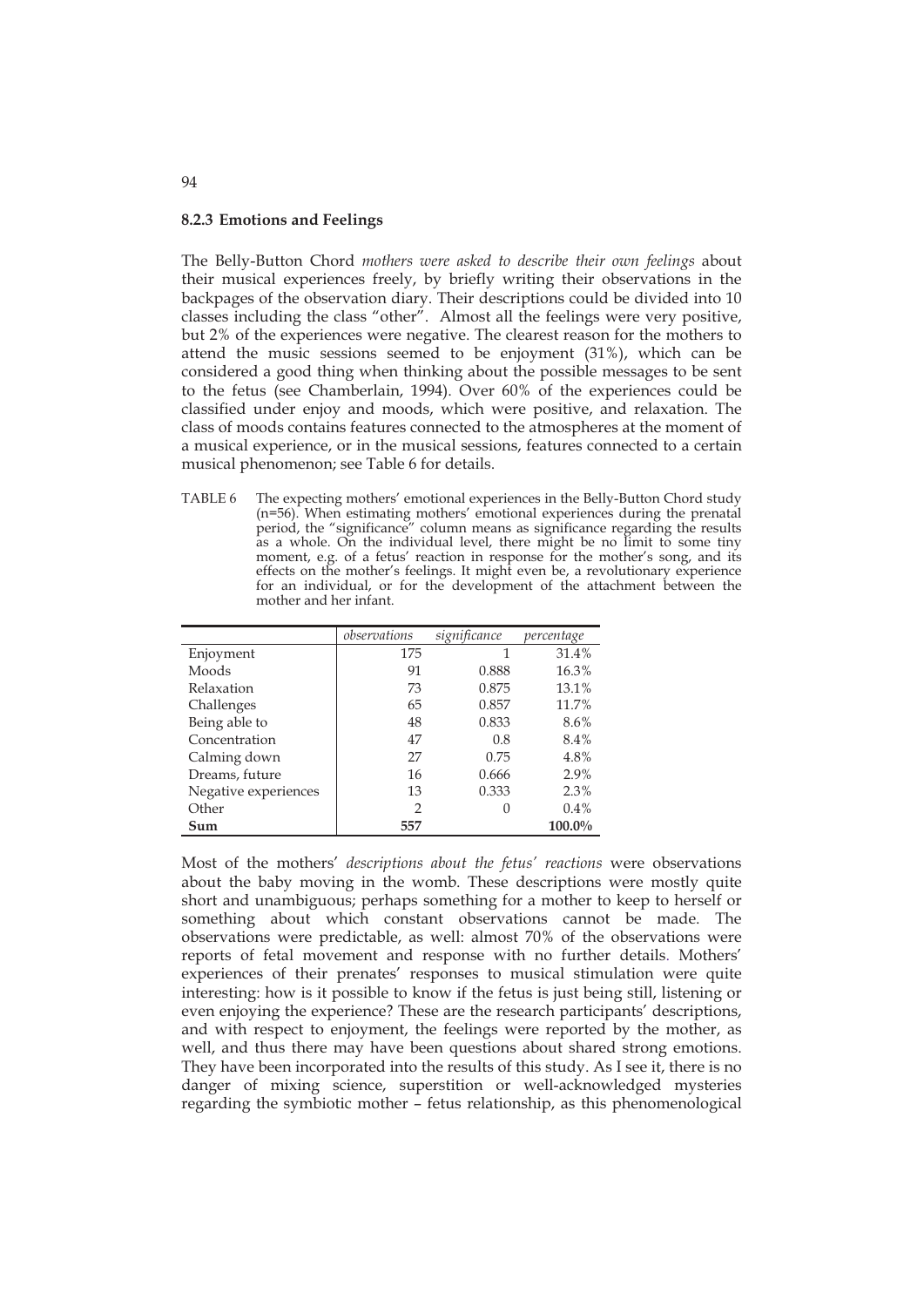study is about understanding and interpreting self-report data. The expecting mothers' observations and values can be seen in Table 7.

TABLE 7 Fetuses' responses as reported by mothers (n=56). When estimating mothers' conceptions of their prenates' responses, the "significance" column should be understood as significance connected to the results as a whole. The significance for the attachment on an individual level can be fundamental, as in Table 6.

|                       | observations | significance | percentage |
|-----------------------|--------------|--------------|------------|
| The baby moving       | 96           |              | 39.2%      |
| The baby responding   | 69           |              | 28.2%      |
| The baby being still  | 33           | 0.75         | 13.5%      |
| The baby calming down | 32           | 0.666        | 13.1%      |
| The baby enjoying     | 8            | 0.5          | 3.3%       |
| The baby listening    |              |              | 2.8%       |
| Total                 | 245          |              | 100.0%     |

## **8.3 The postnatal study**

The results of the postnatal study were collected from various sources:

- A. Postnatal follow-up forms<sup>51</sup> (all mothers included)
- B. Video episodes, in relation to general overview (all mothers included)
- C. Deep analysis, i.e. systematic video analysis, which was done to 18 interaction episodes with the support of three software programs (Praat, Hyper Research and Annotation)
- D. Mothers' essays and interviews (all mothers included)
- E. A small questionnaire at the beginning of the period (all mothers included).

The sources are identified by the preceding letter. Information about musical sessions is described separately, in subchapter 7.4.

 Data obtained from the Questionnaires is also presented separately; see subchapter 8.5.

### **8.3.1 The preliminary study: Childbirth experiences (E)**

The timing of birth appeared to vary between the groups E, C1 and C2. Perhaps due to the high number of caesareans in E, most births happened during daylight hours. The number of caesareans' was increased by 2 because of one mother in gestosis and multiple sclerosis in another. Two of the caesareans had been planned beforehand for medical reasons.

<sup>51</sup> 51 Postnatal follow-ups were in the form of forms, as the prenatal diaries. They were filled in once a week during the postnatal empirical study. They can be understood as questionnaires as well.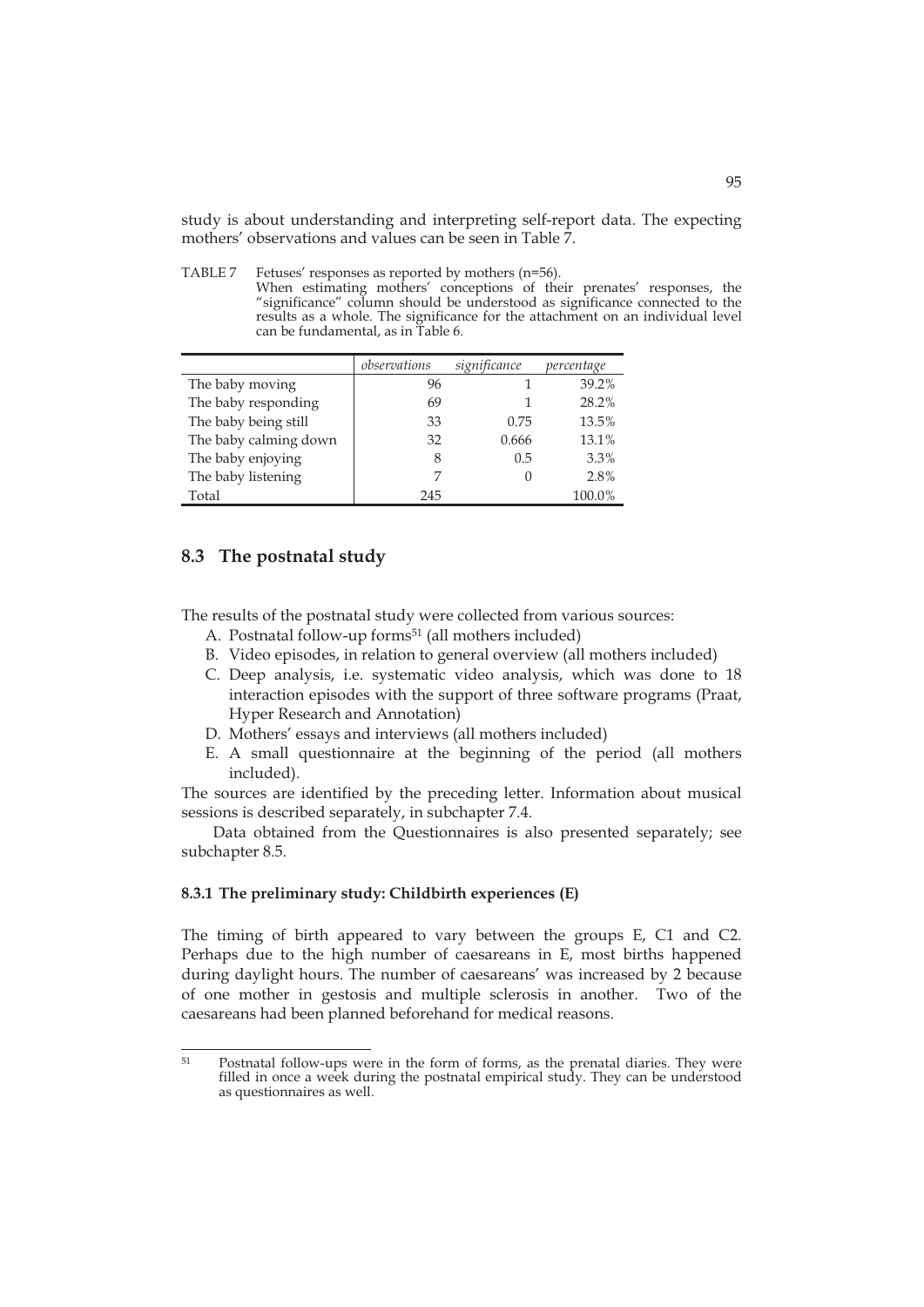The deliveries took place before EDD (expected date of delivery) more often than after in groups E and C2. In group C1 the deliveries happened more often after EDD. Could this have something to do with the fact of mothers in group C1 being the youngest? Only one baby, in group C2, was born exactly at EDD. The delivery moments compared to EDD are described in Figure 3.



FIGURE 3 Moments of delivery compared to EDD (n=22). In group E, the births of the twins are counted separately, which raises the number by 1.

## No significant connection between musical experiences and moment of delivery was found. Only speculation regarding the mothers' age is possible, due to the fact that the mothers in group C1 were younger than the mothers in the two other groups (see subchapter 7.1 for details), along with the trend of ascending columns from "before" to "after", as opposed to the descending trend from "before" to "after" in the other 2 groups.

Experiences of childbirth were more positive in group E than in the control groups, independently of the actual labour situations. The reason for these positive attitudes must have something to do with positive attitudes about motherhood and eagerly wanting the baby to be born, while the possible effects of musical experiences can only be speculated about: the possible connections between musical experiences and labour were not clarified in this study. See Figure 4.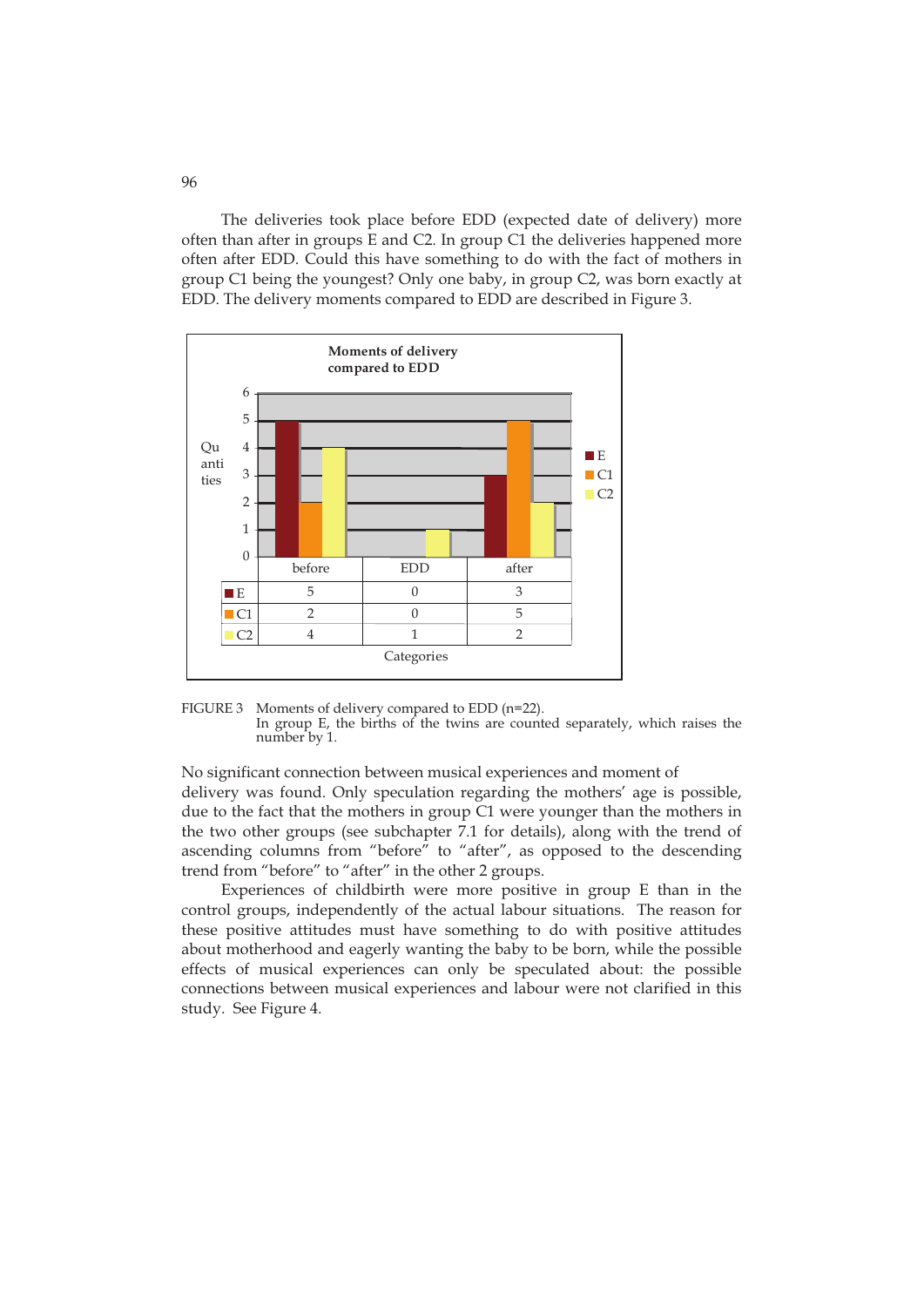

FIGURE 4 Childbirth experiences based on the descriptions by the mothers (n=22). The level of caesareans was extremely high in group E, but the comprehension of the delivery more positive anyhow, than in groups C1 and C2.

### **8.3.2 General observations**

### **8.3.2.1 Postnatal follow-up forms (A)**

#### *Musical activities and materials as communication tools at home*

Domestic musical activities consisted of songs, rhymes, listening, moving to music, dancing, playing games and also playing rhythm instruments. This combination is described in detail in Figures 5 – 10 below, according to the mothers' descriptions at follow-ups.

Of the three groups, group E (experimental) was the most active one in singing. It was emphasized detriment of other possible forms of musical communication in group E, in which the amount of musical communication was highest when comparing it with the musical communication of the control groups, although in the rhymes category the number of E was slightly lower (see Figure 5).

 Listening to the radio was the main type of listening, which was not "real" listening when considered in the sense of music education, but as it was mentioned as a type of musical behaviour by many mothers, most of whom were in group C2, the amounts of it were compared across the three groups. Musical activities were more emphasized in the mother's personal activities in E, as these mothers actually made music themselves with the baby, while group C1 to group C2 the direction of the mother's own participation in musical communication showed a descending trend, where the radio and CD player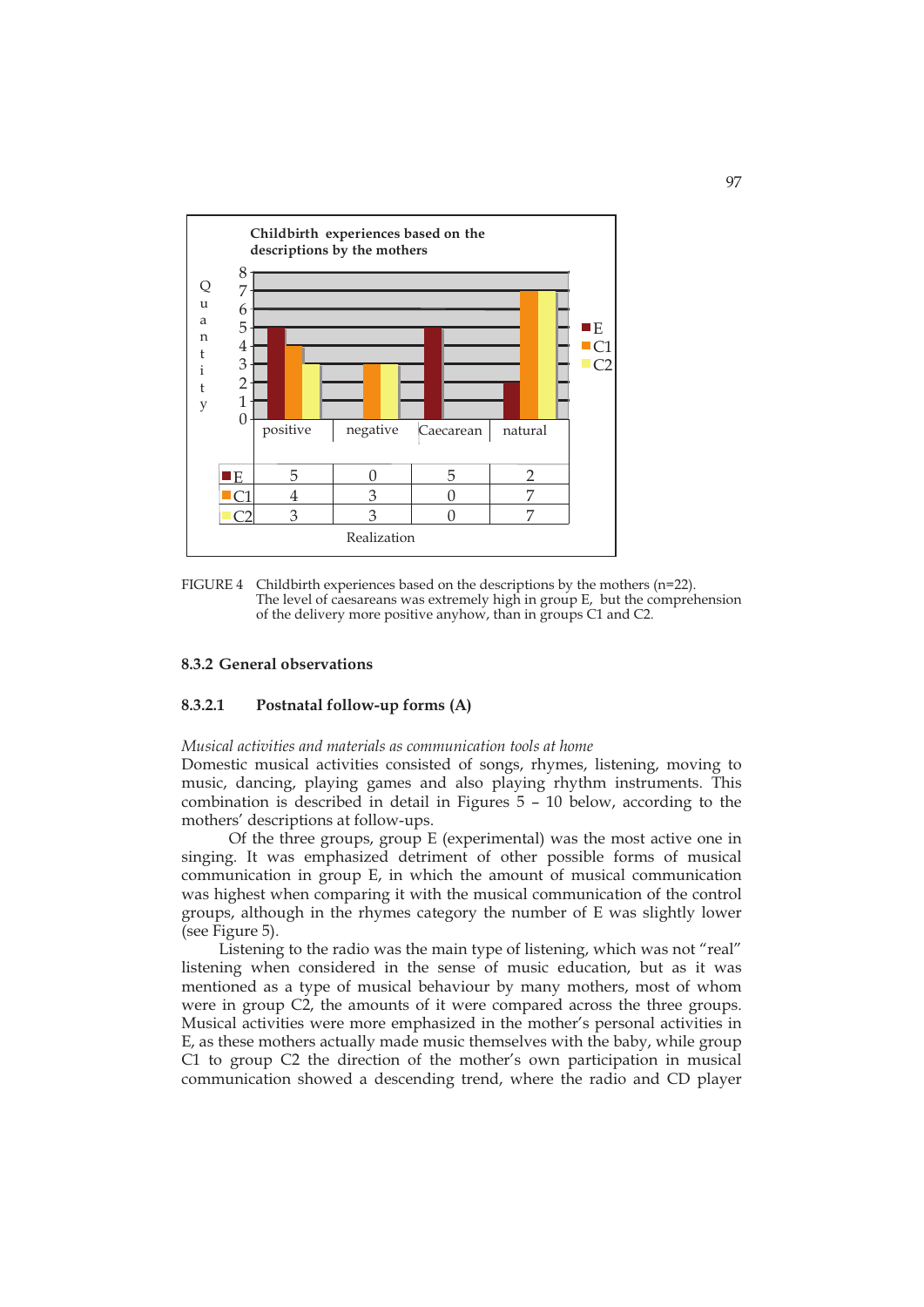were used more as a tool for musical communication, but perhaps including moving to music if the music stimulated this.



FIGURE 5 Use of musical activities and materials used as reported at postnatal follow-ups ( $n=170$ ). The first two groups of columns show the use of songs and rhymes as separate phenomena; and in the third group of columns they are put together. The fourth group shows the categories "Other" as total and the last group of columns combines all three categories. The numbers are the numbers of description given.

The effects of the musical sessions on the amount musical materials used were clear. The musical materials consisted of the Belly-Button Chord materials (as BB chord in Figure 6), the Bin of Chords materials, and materials in the category "Other". The amounts of musical activities were higher in E because of the attendance at musical activities, and due to the longer musical period, the Bin of Chords materials were also used most in E. The less musical experience as a part of background experiences, the more the musical material clustered in the class "Other", especially in listening (see Figures 6 and 10). The total amounts were directly affected by attendance at the musical sessions.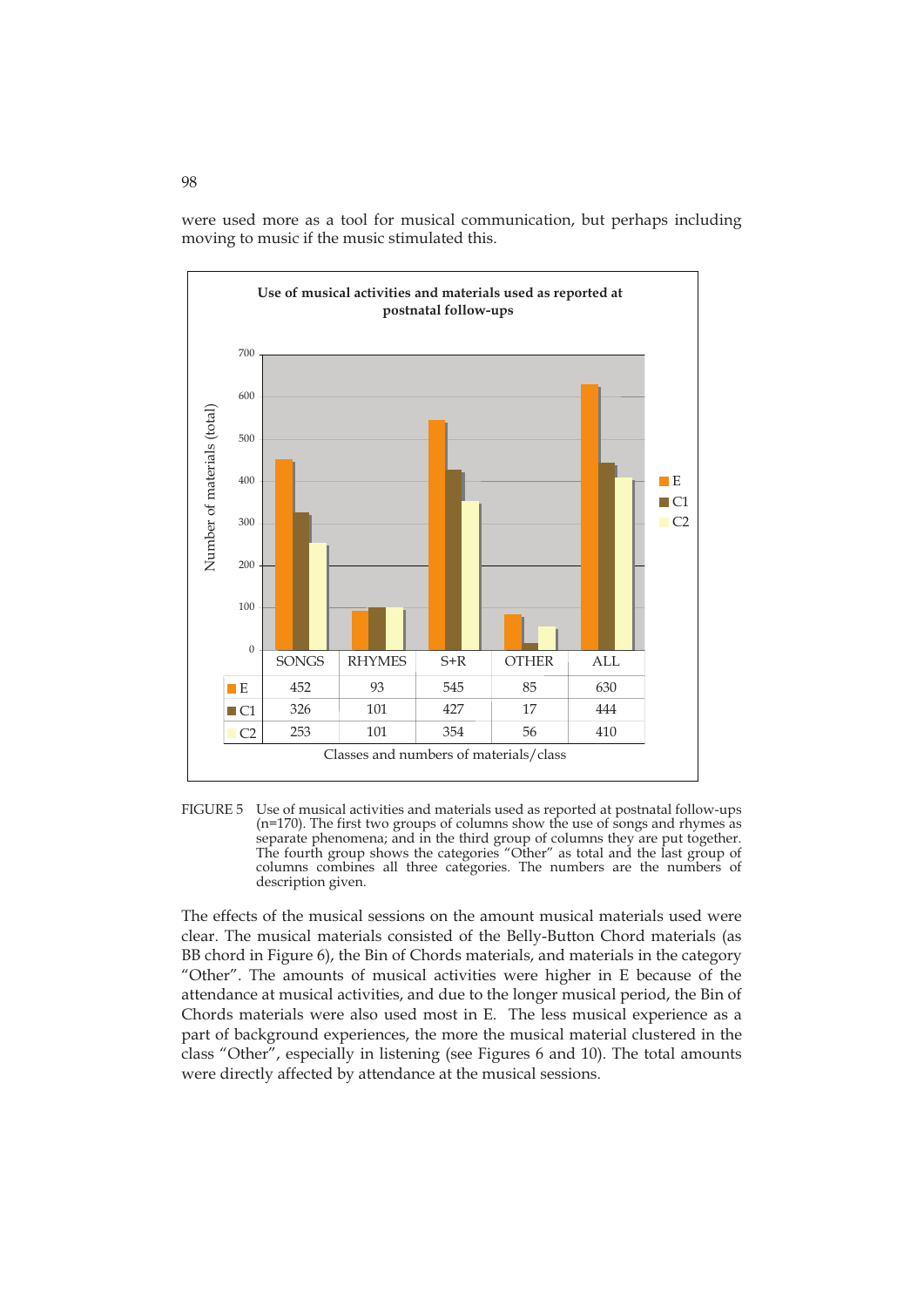

FIGURE 6 Amounts of reported use of musical materials by category, n=170<sup>52</sup>.

The use of rhymes might be connected with having little musical group experience as the mothers in the control groups had less previous musical background experience than those in the experimental group, which was a little surprising. Making music in a group would seem to be of help in reminding back the variety of songs e.g. from the mother's own childhood. The mothers of group C2 did not seem to remember any songs they considered suitable for their babies, and they also believed it would be important to remember them in exactly the right way. As a consequence of musical participation, mothers' courage in filling in the missing parts of songs in creative ways showed a rising trend as also was the repertoire of songs.

Musical communication was divided into experiences according the time of the day, which is described in Figures 7-9. Mornings were the most active hours in group E, followed by group C1, and least active in group C2, except for listening, in which the order of groups C1 and C2 was changed. E mothers did not communicate at nights; C1 mothers only had interaction during the night twice, and C2 mothers only once.

 The self-report results for musical activities and materials at home are quite reliable, as songs and rhymes used were clearly named. In only a few cases they were not properly named, which left some space for speculation. Music education, in any case, impacted on musical activities at home, in the form of multiplying the values for songs and other musical materials.

 $52$ The total number of use of musical materials (Figure 6) is a little bit different than the combined numbers from Figures 7-9, which in E were 617; in C1 455 and in C2 399 because of some slightly unclear answers, which were hard to interpret. The order between the groups remains the same, however.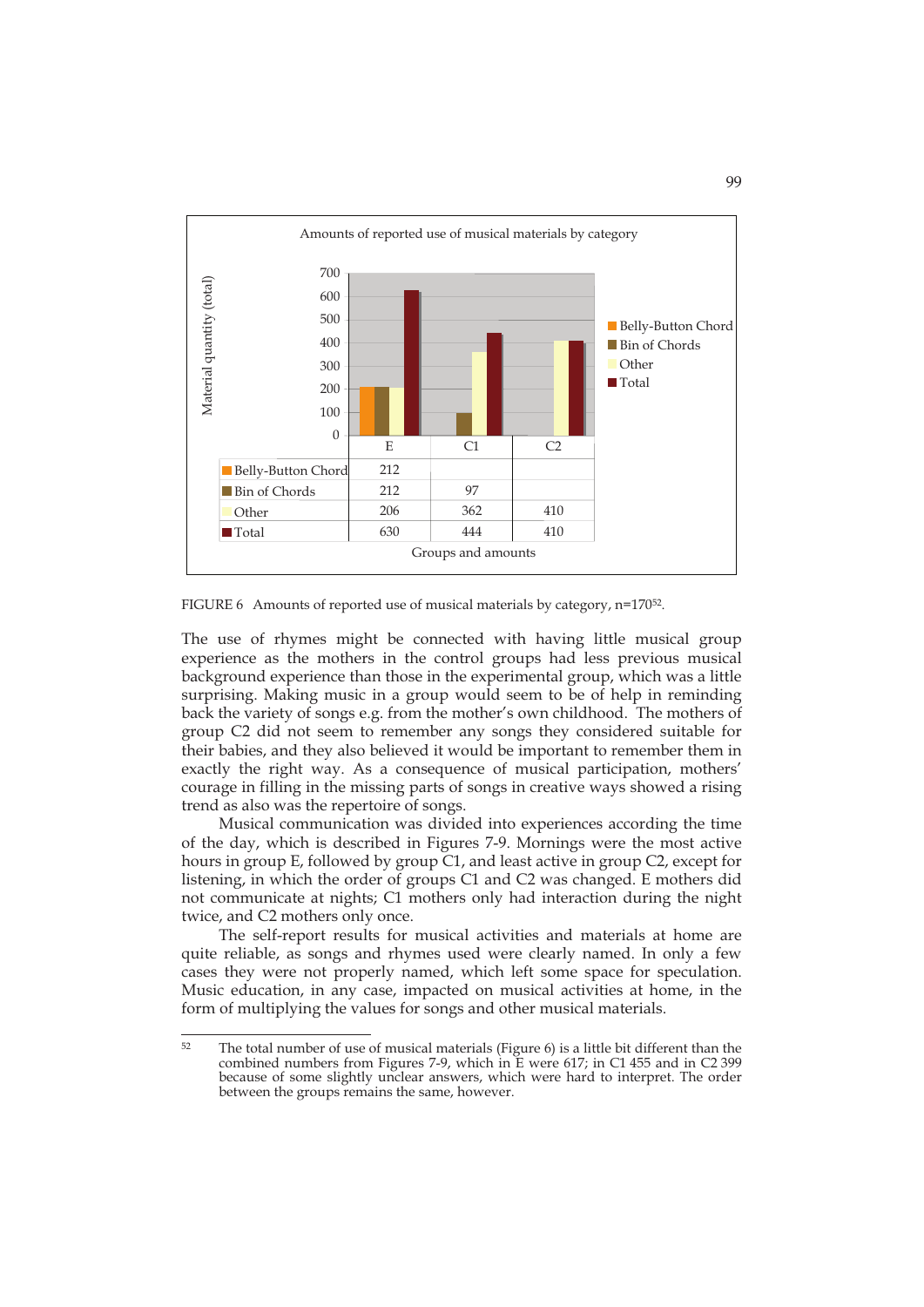

FIGURE 7 Songs within 24-hour period (total) n=170.

## *Duration of interaction sessions in domestic surroundings*

The mothers were asked to write down the communication duration of each follow-up of their domestic behaviours. In Figure 10 the reported durations can be observed as average times classified of duration of communication by means.

It appeared that the mothers in group E communicated more often in small periods, throughout the day, whereas the mothers in C2 used a CD or radio in a form of communication in a longer period/session, but less often. However, the differences were not significant. In all groups, brief moments of interaction were reported.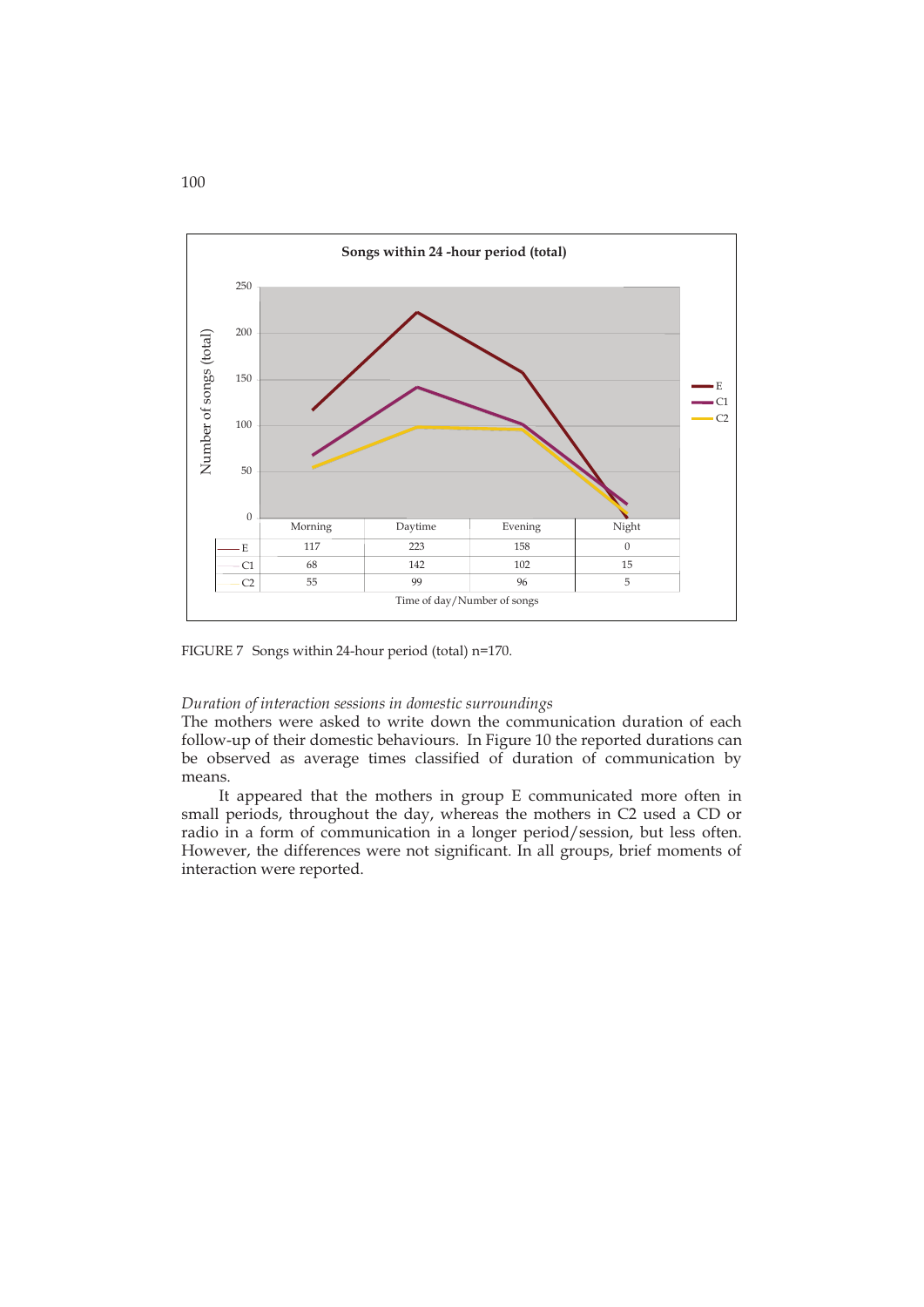

FIGURE 8 Rhymes within 24-hour period (total) n=170.



FIGURE 9 Listening within 24-hour period (total) n=170.

# 101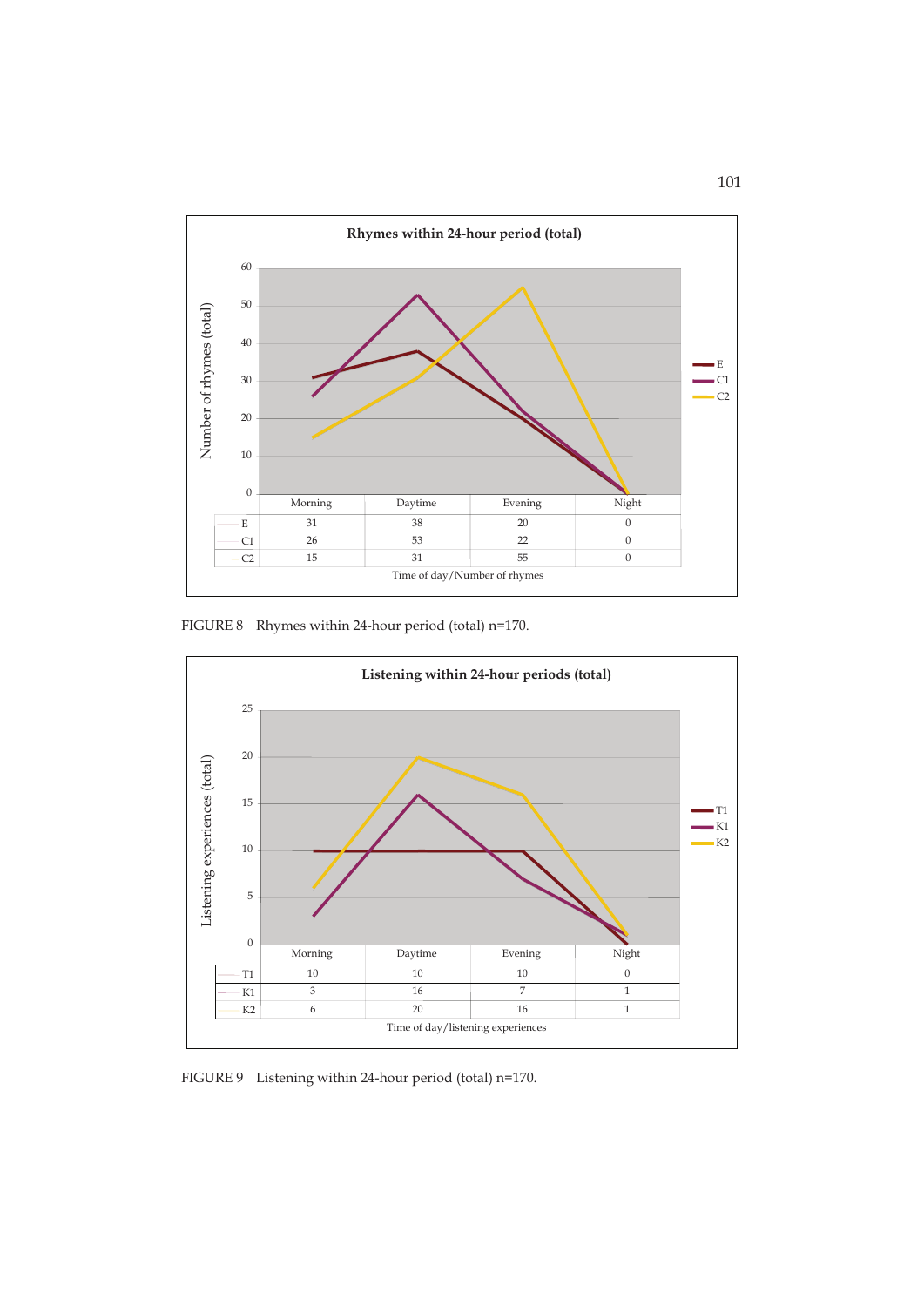

FIGURE 10Duration of communication (n= 170).

Communication situations are shown in the figure above, on the basis of the means according to the classification of duration of communication, in minutes. The durations were counted from the 170 returned follow-up forms.

### *Mothers' experiences of domestic communication and their babies' responses*

In Figure 11 (below) in which the total amounts of mothers' experiences and babies' responses in the domestic interaction situations are compared on the basis of the follow-ups (A). A very clear difference can be seen between E and the control groups both in the babies' activity levels and in the mothers' positive feelings about their domestic interaction situations. The E babies' show a higher activity level around than those in control groups, including "negative" reactions like "tired, crying" (14) and "no contact" (17), which is also revealing about the high activity levels of the domestic interaction situations. It could also be a question of more eagerness to report in group E than in the control groups, where the amounts reported are closer to each other; however the task that the mothers were given was exactly the same in all groups.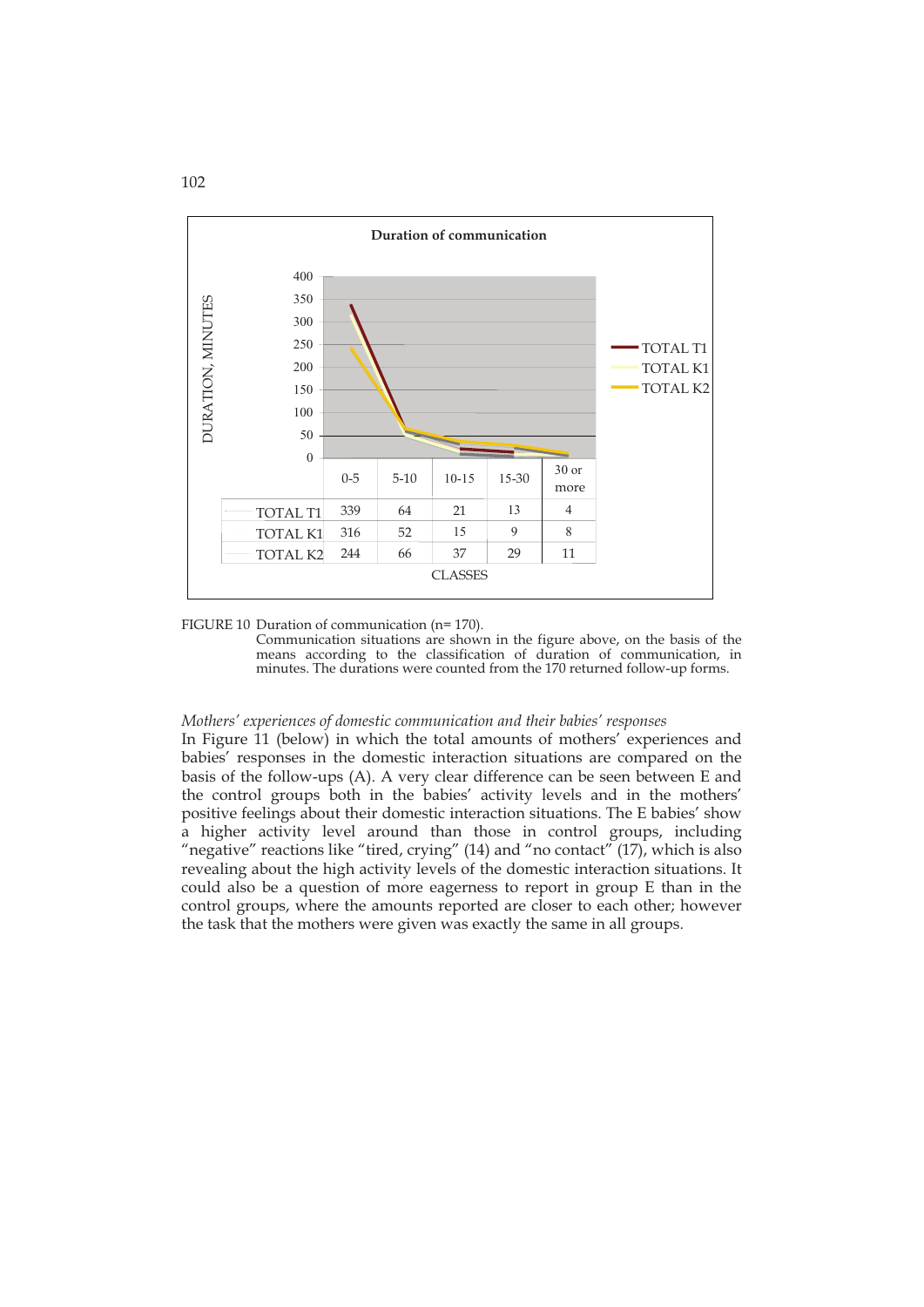

FIGURE 11 Mothers' feelings and babies' responses (total, n=170).

 The responses were counted by numbers of reactions. While the lines describing groups C1 and C2 follow each other, communication activities were significantly greater in group E, which was due to the higher takes of all kinds of reactions, including the few "negative" alternatives. The contents of the classes are presented in appendix 9, Table 21.

When seen in terms of their relative importance the differences become much smaller, suggesting that the holistic image would be fairly similar in all the groups, see Table 8 below. Mother's neutral feeling (3) is less reported in E than in the control groups, baby calming down (4) is reported most in group C1, activating (5) least reported in group C2, vocal expression (7) most reported

TABLE 8 Importance of feelings and responding (n=170).

When estimating the importance of various reactions based on percent rank<sup>53</sup> (array, x, significance), there was no wide variation between the control groups and the experimental group. The contents of the classification can be found in appendix 9, Table 21.

|                | $\mathcal{P}$ | 3     |       | 4   | 5        |       | 6   |          | 8   | 9     |
|----------------|---------------|-------|-------|-----|----------|-------|-----|----------|-----|-------|
| E              | $\Omega$      | 0.133 | 0.357 |     | 0.615    | 0.833 |     | 0.454    | 0.7 | 0.777 |
| C1             | $\theta$      | 0.2   | 0.428 |     | 0.615    | 0.833 |     | 0.636    | 0.6 | 0.777 |
| C <sub>2</sub> | $\Omega$      | 0.2   | 0.285 |     | 0.384    | 0.833 |     | 0.545    | 0.6 | 0.777 |
|                |               |       |       |     |          |       |     |          |     |       |
|                | 10            | 11    | 12    | 13  | 14       | 15    | 16  | -17      |     |       |
| E              | 0.625         | 0.428 | 0.666 | 0.2 | 0.25     | 0.666 | 0.5 | $\Omega$ |     |       |
| C1             | 0.625         | 0.428 | 0.666 | 0.4 | $\theta$ | 0.666 | 0.5 | $\Omega$ |     |       |
| C <sub>2</sub> | 0.625         | 0.571 | 0.666 | 0.4 | $\Omega$ | 0.666 | 0.5 | $\Omega$ |     |       |

in group C1, bodily participation (8) most reported in group E, and total happiness (11) most reported in group C2. The babies in group E laughed (13),

<sup>53</sup> Percent rank: returns the rank of a value in a data set as a percentage of the data set.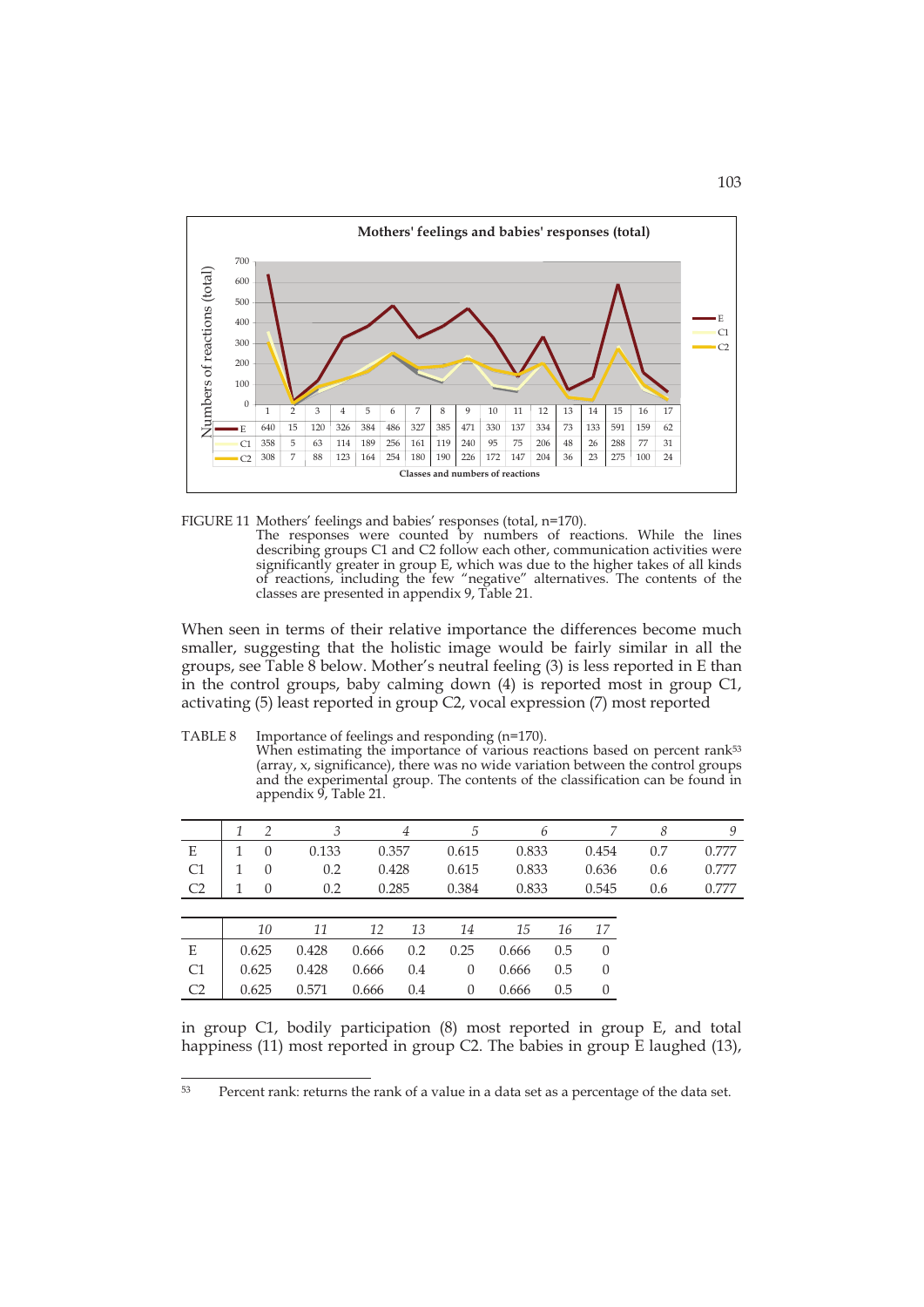in percentage terms less than the babies in the control groups, and cried or showed tiredness (14) more than in the control groups, but because of the multiple level of active communication in E group, the amounts were in any case clearly bigger in that group. No significant differences were found for the behaviours. Eye-to eye contact (6), satisfaction (9), immediate responding (15) and smiling (12) appeared to be the most important phenomena in the motherchild early interaction situations in all groups.

The interaction situations were also observed in relation to time of day. Most active interaction independent of the time of day was in E. See Figures 12 (morning), 13 (daytime) and 14 (evening). Night time interactions were also given as options on the follow-up form, but only occasional reports of night time interaction were given by the control groups.

On the basis of these figures it can be stated that early interactions in domestic surroundings, in group E, were significantly more active because of shared prenatal musical impacts. The follow-up shows that musical experiences would appear to have an activating impact on both mother and baby.



FIGURE 12 Responding as a part of communication, morning (n=170). The classification for the numbering can be found as appendix 9, Table 21.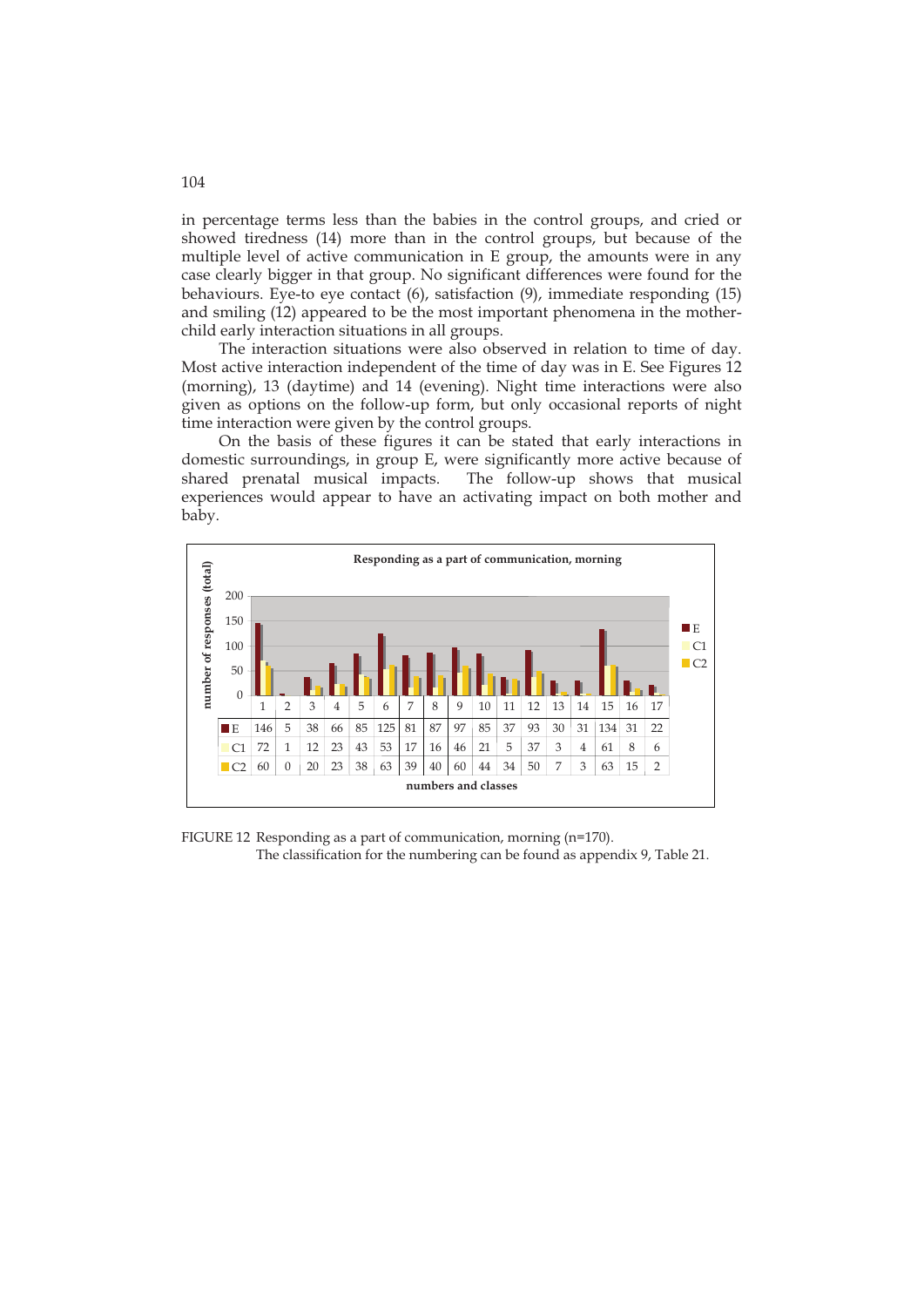

FIGURE 13 Responding as a part of communication, daytime (n=170).

The classification for the numbering can be found as appendix 9, Table 21. Note that the values are higher for daytime than mornings because of the graduated nature of the interactions. The maximum value of the scale is also higher than in Figure 12.



FIGURE 14 Responding as a part of communication, evening (n=170).

The classification for the numbering can be found as appendix 9, Table 21. The babies of group C2 are more active in the evenings, and the babies of E less active, but still respond most. Note again the maximum value of the scale: it is a little higher than in figure 12, but clearly lower than in Figure 13.

# **8.3.2.2 Observations of video episodes as a whole (B)**

On the basis of all-around observation of the whole of the video material (interaction episodes, B), communicational activities were most developed in group E. In all the groups, however, the most common features were bodily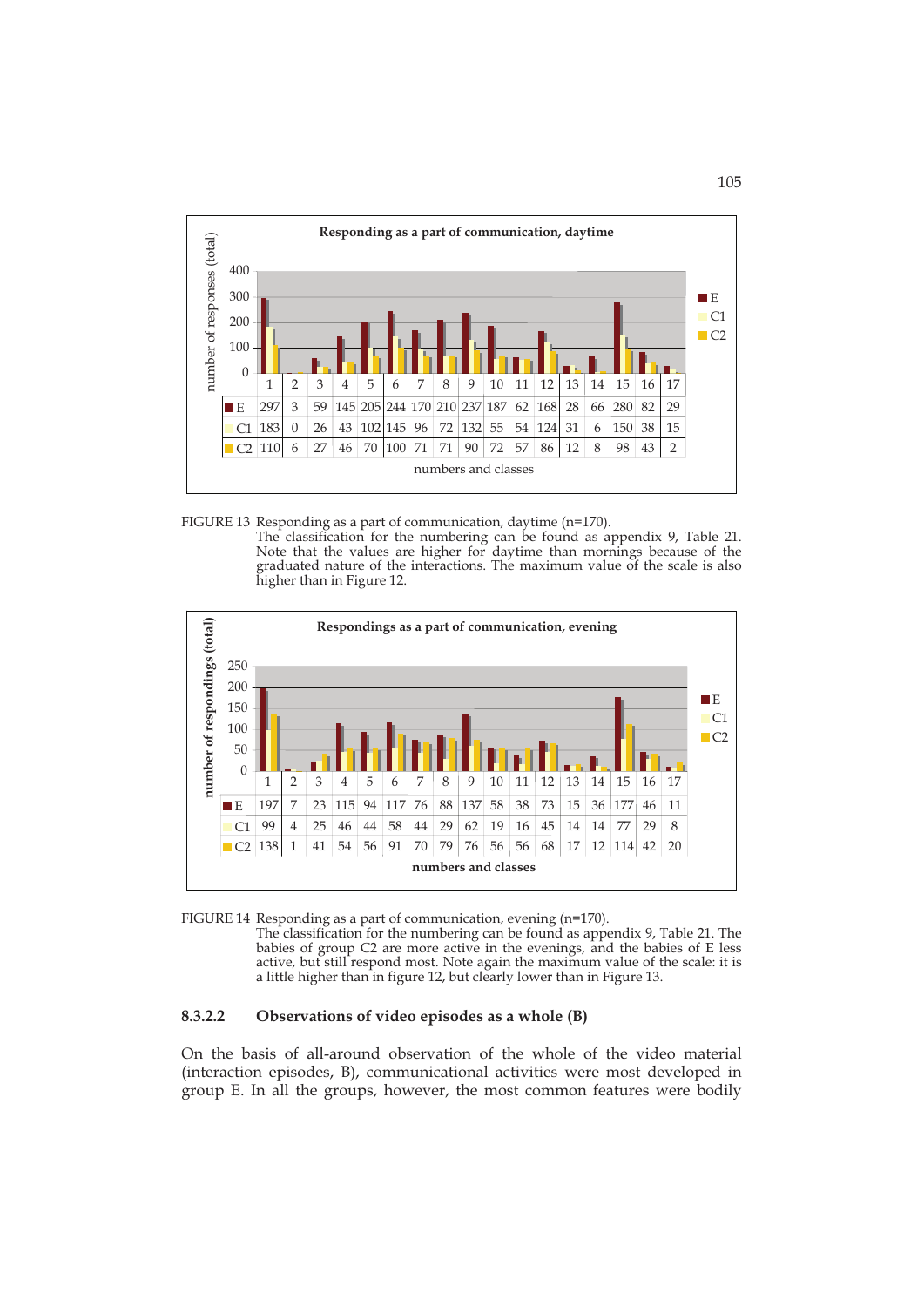and vocal communication, for which the values were 826 (the body) and 868 (the voice). These records include both the mothers' and the babies' actions. The rates were lowest in group C1 because one of the mothers did not attend all the video episodes. Nevertheless, pre- and postnatal musical experiences seemed to have a clear impact on early communicative actions: almost all the rates were lower in group C2. The effects of the mothers' musical backgrounds and musical talents can be observed very clearly in the records.

In Figure 15 below, vocal and bodily means are not divided into features of the mothers' and the babies' interaction, but vocal expressions were mainly produced by mothers, and the babies (aged 2-6 months) expressions mainly emphasized bodily expressions including the use of facial expression and both the vestibular and kinesthetic senses. The purpose of this description is, as the basis for the deep analysis, to give an impression of the data on the basis of 97 video episodes videotaped, so as to allow comparison of the results with the results of the systematic video analysis (for details see Figure 15). The order of the groups varies between the control groups, whereas E seems significantly different: the rates for E are higher in all classes.



FIGURE 15 Interaction en block in videos (n=97).

On the basis of the whole video material, the early mother-child interactions emphasized bodily and vocal means, complemented with improvisatory means, expressiveness, movement and other means, which are described in the figure above. Mothers' and babies' communication was more active in E than in either of the other two groups.

When observing the musical material as a part of communication, the most popular Finnish children's songs used in communication were: in T1 *Sointukulku* (without repetitions 19 times), *Pää ja olkapää* (15 times) and *Viisi pientä ankkaa* (6 times), (total for the three most popular songs all together 40). In C1 the order was *Toukut loukut* (20 times), *Jos hiiri on hiiri* (9 times) and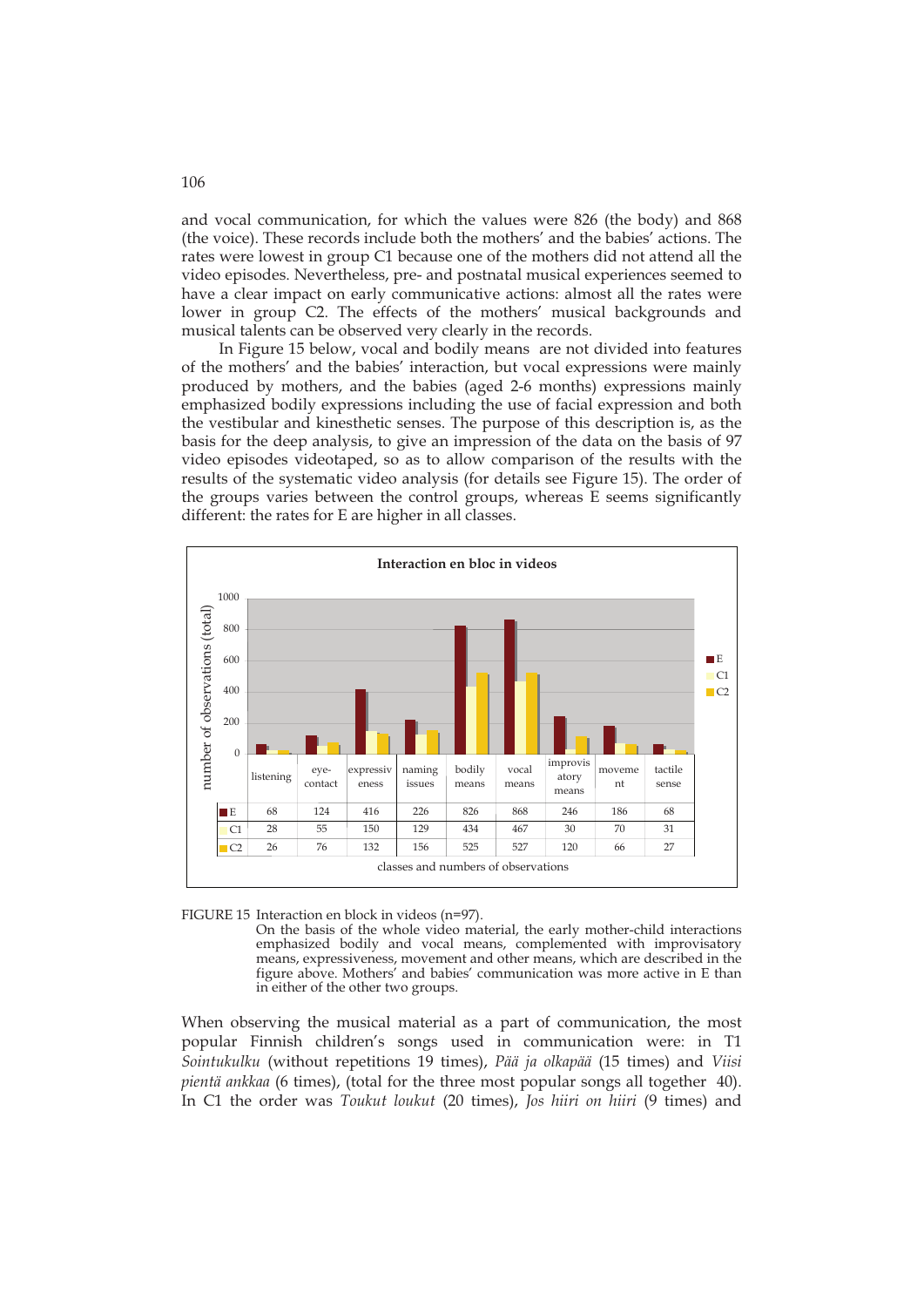*Mörrimöykky* (7 times) (the total for the three popular songs together 36) and in C2 *Hämähäkki* (10 times) and *Pää ja olkapää* (7 times). *Viisi pientä ankkaa* was the third most popular song in C2, but it only appeared three times during the video episodes: music education, both pre- and postnatal, influenced song choices. The three most common songs were learned in the musical sessions.

The most popular rhymes in interaction were: in E *Pinnistä ponnista* (15 times), *Elefantti tanssii tömistäin* and *Yy tyy testan tuu* (both 7 times), and in C1 *Pinnistä ponnista* (10 times), *Konkkis konkkis* (8 times) and *Yy tyy testan tuu* (5 times). The most popular rhyme in C2 was *Näin koira metsään mennee* (6 times). Other rhymes in C2 were *individual choices*. The most popular rhymes in E and C1 were also materials from musical sessions. It can be stated, therefore, that guided musical activities affect mother-child interaction in choices of songs and rhymes.

 The amount of songs and rhymes during the video episodes (n=97), including repetitions and various versions of them was as follows:

| E |                         | 166 songs 76 rhymes and a lot of vocal play |
|---|-------------------------|---------------------------------------------|
|   | $C1$ 92 songs 60 rhymes |                                             |
|   |                         | C2 77 songs 32 rhymes and some vocal play   |

Communication was lively and continuous in the video episodes of E because of the strong presence of both mother and baby in the situation. The same can be concluded from the interaction situations as a whole, shown in Figure 15 (above). The numbers given are not exact values; but only give the trend.

 In the classification, a description of the early interactions was given, including "naming issues", which was observed out of curiosity as a possible factor in hastening the learning of words. "Improvisatory means" and expressiveness were observed to find out the possible effects of musical sessions, and the results show that these would appear to have influences on communication behaviour, in promoting free and courageous expression. The impacts of music education were clear, and the effects, when both pre- and postnatal participation included, did have more powerful impacts than when only postnatal included (and prenatal excluded). The power of prenatal experiences cannot be denied.

### **8.4 The postnatal results of systematic video analyses (C)**

#### **8.4.1 Praat: Musical components in interaction (C)**

Musical features in interaction were observed, and on the basis of voice classes less speech and more singing, musical speech or gliding type sounds, as well as pitches were used across a wide range in E group than in the two control groups.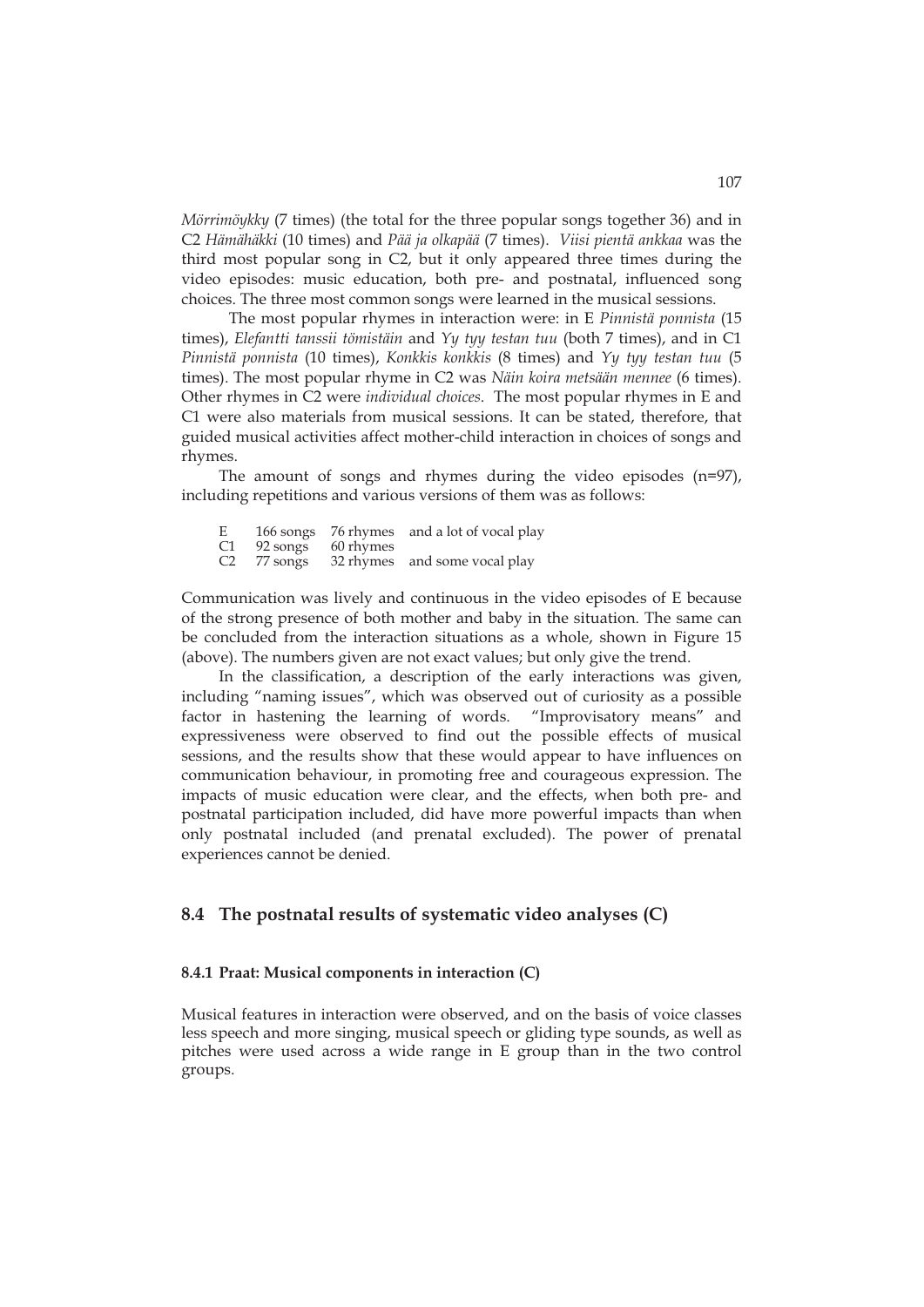#### **8.4.1.1 Vocal communication and communication frequency**

In the analysis of this study, the prosody of vocal expression was understood as a natural part of the use of the voice, and taken into account. The prosodic features are relative as their nature, related to time (temporal prosody), to dynamics (velocity; "strength") or to tonality (connected to pitches) $\frac{54}{ }$ .

Mothers' voice was classified into 14 voice types (see 2.1.2.1) and for babies' vocal activities into 12 classes (see 4.2.1.1), based on which classification for voice types for the analysis was planned, as presented in chapter 7.2.1.4. The amount of uses of the voice when observing the babies was highest, in sessions 1 and 5, in group E (46.80+50.66 = 97.47 sec.), second highest in group C1  $(45.65+40.19 = 85.34 \text{ sec.})$  and lowest in group C2  $(38.17+26.42 = 64.59 \text{ sec.})$ . The ways of using one's voice were creative and bold in group E, but in group C2 the use of rhythm instruments during an interaction session was much more emphasized than in groups E and C1. A need for supportive materials appeared in C2, other than the two individuals communicating, as a result of lack of musical ideas or materials. Using rhythm instruments is, of course, musical





<sup>54</sup>  $54$  http://www.helsinki.fi/puhetieteet/projektit/Finnish\_Phonetics/prosodia.htm

<sup>55</sup> Each group's video episodes consisted of interaction situations of three mothers and babies. The numbers under each group and episode are sums of the three motherbaby-dyads, in seconds.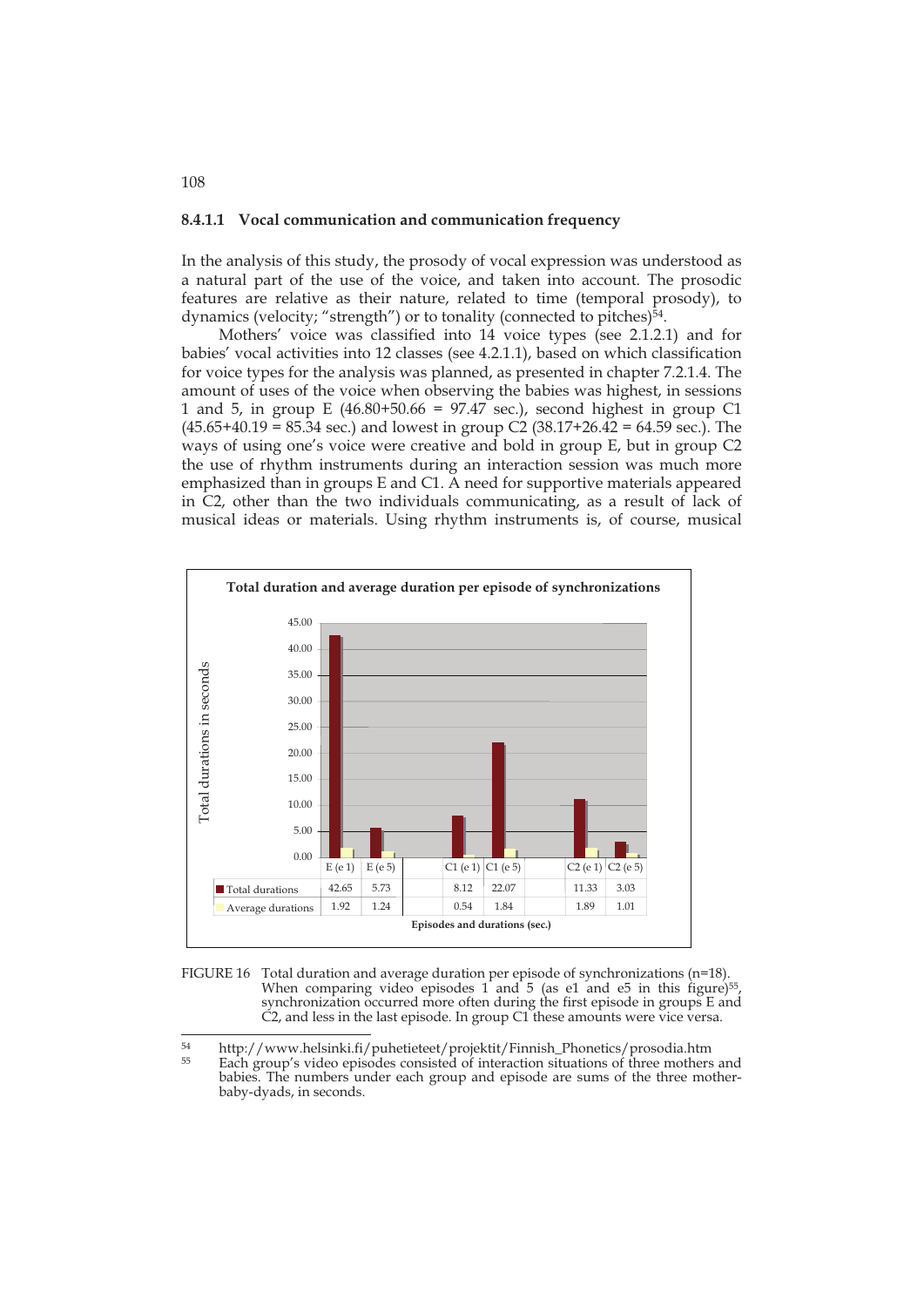activity as well, but in many of the video episodes here rhythm instruments were easily used to fill in the space, the emphasis on playing with the instruments, not playing the instruments to make music. This might, at least partially, be a reason of the instruction of "acting normally" in front of two video cameras, which is not easy, and should therefore be taken into account of.

TABLE 9 Synchronization in video episodes (n=18).

The total duration and average duration of synchronization both demonstrate a clear difference as a consequence of the musical intervention, as episodes 1 and 5 show.

|                    | E     | C1    | C <sub>2</sub> |
|--------------------|-------|-------|----------------|
| Total              |       |       |                |
| episode 1          | 42.65 | 8.12  | 11.3           |
| episode 5          | 5.73  | 22.1  | 3.03           |
| Sum<br>$(total)$ , |       |       |                |
| seconds            | 48.38 | 30.22 | 14.33          |
|                    |       |       |                |
| Mean.              |       |       |                |
| episode 1          | 1.92  | 0.54  | 1.89           |
| episode 5          | 1.24  | 1.84  | 1.01           |
| Sum<br>(mean),     |       |       |                |
| seconds            | 1.58  | 1.19  | 1.45           |



FIGURE 17 Mothers' voice (n=18).

 Musical influences on mother's vocal activities were evident, but the differences between the three groups were smaller than the differences in duration of synchronization. When counting the total durations for each group, each consisting of two episodes of three mother-baby dyads, the durations were: E=  $1182.27$  sec.;  $CI=1165.57$  sec. and in  $C2=1055.81$  sec.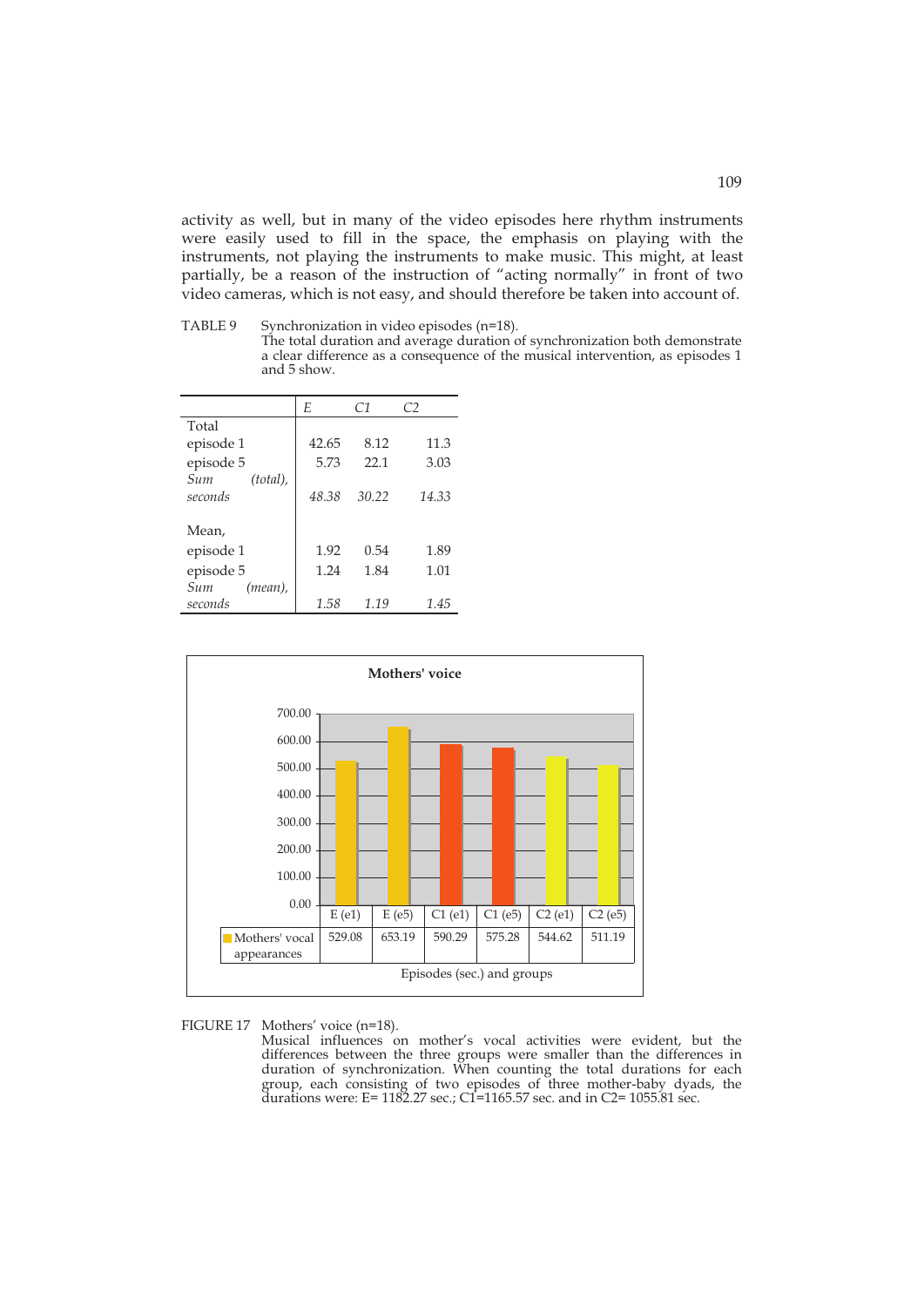On the basis of the musical effects observed, 18 video episodes as a whole chosen for the deep analysis by the duration of five minutes each, increased synchronization during a communicational session in both groups, E (48.38 sec.) and C1 (30.22 sec.) was stated. The rates of the synchronization were significantly lower in group C2 (14.33 sec.). Synchronization happened at a very early stage in group E, which must also be emphasized an important result. It could be suggested based on these numbers that prenatal music education affects to earlier synchronizations (at 9-15 weeks) and postnatal music education affects to synchronizations a little bit later (at 21-22 weeks); see Figure 16 and Table 9 above. It would seem to be important to maintain both continuous pre- and postnatal music education aimed at young families, because of interaction and bonding purposes.



### FIGURE 18 Babies' voice (n=18).

Musical influences on babies' vocal activities were also found. The influence of musical experiences was greater than in the case of mothers' vocal activities: when counting the two episodes of each three mother-baby dyads in each group, the total durations were 70.55 seconds in E, 65.81 seconds in C1 and 49.83 seconds in group C2.

In duration the communicational levels were highest in E, for both the mothers (in Figure 17) and the babies (in Figure 18) and were also related to number of mutual, simultaneous communicative situations between the infant and the mother, without synchronization. This is described in Figure 19.

 Mother's voice was used for 1182.28 seconds in group E, 1165.6 seconds in group C1 and 1055.8 seconds in group C2, which again points to some influence of having musical experiences, and despite of the effects not being as marked in the amounts of the use of the mother's voice than in the duration of synchronization, a clear indication of the connections of music education can be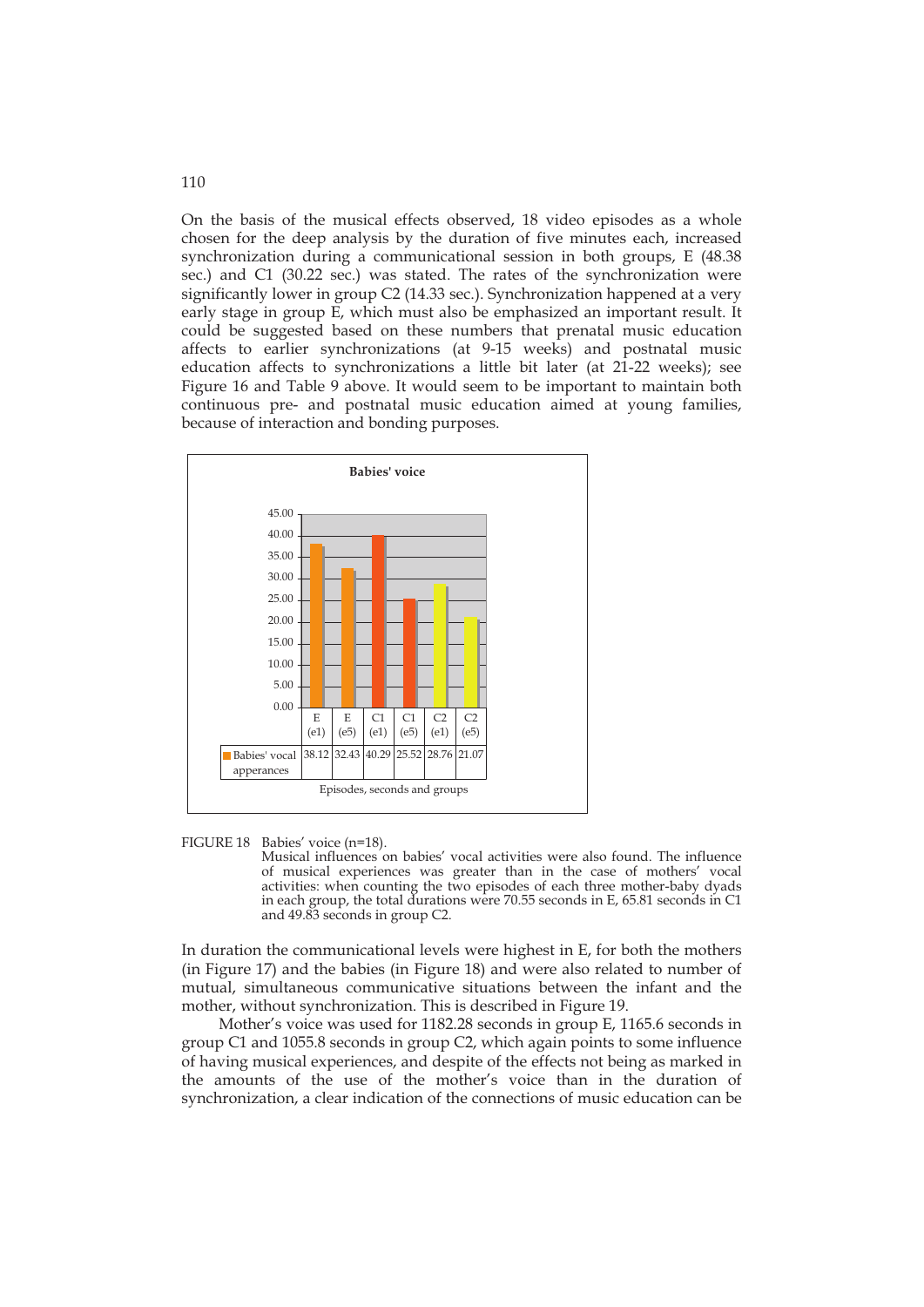observed: the longer musical experiences the stronger will the effects of music be; see Figure 17 above. When taking into account the fact of one E-mother breastfeeding almost the whole five minutes of episode 1, which of followed, that the communication included mostly visual, tactile and bodily senses, clear evidence of even the impacts of pre- and postnatal music education was again found, connected to evidences of prenatal musical experiences. When observing this same mother during the other episodes, there was a lot, and a big variety of vocal communication.

Babies' vocal expressions were influenced by the musical experiences. The mean duration of babies' vocalizations were 70.55 second in group E, 65.81 seconds in group C1 and 49.83 seconds in group C2. See Figure 18 above.

 Appearances of simultaneous mother-infant vocalizations without rhythmic or melodic elements of synchronization were included in early interactions as well. When comparing total duration, an increase can be found again in relation to pre- and postnatal musical experiences. In group E simultaneous mother-infant vocalizations lasted 212.56 seconds, in group C1 190.46 seconds and in group C2 the durations of simultaneous vocalizations were 193.63 seconds; see Figure 19 below. No clear differences were found in simultaneous mother-child vocalization, except for the emphasis in the longest total durations in E. The breastfeeding situation of E during episode 1 had effects as well on these numbers, like in the previous figures. This makes the evidence more reliable.





 The appearance of mothers' and babies' simultaneous vocal expression without elements of synchronization was also included in the early interactions. Total durations as sums of three dyad's two episodes in each group were  $212.56$  seconds in E, 190.46 in C2 and 193.63 in C2.

In addition to vocal appearances, consisting of synchronization, the mother's and baby's voices individually or in pairs, silences were also found as a part of communication. The duration of these silent moments was longest in C1 group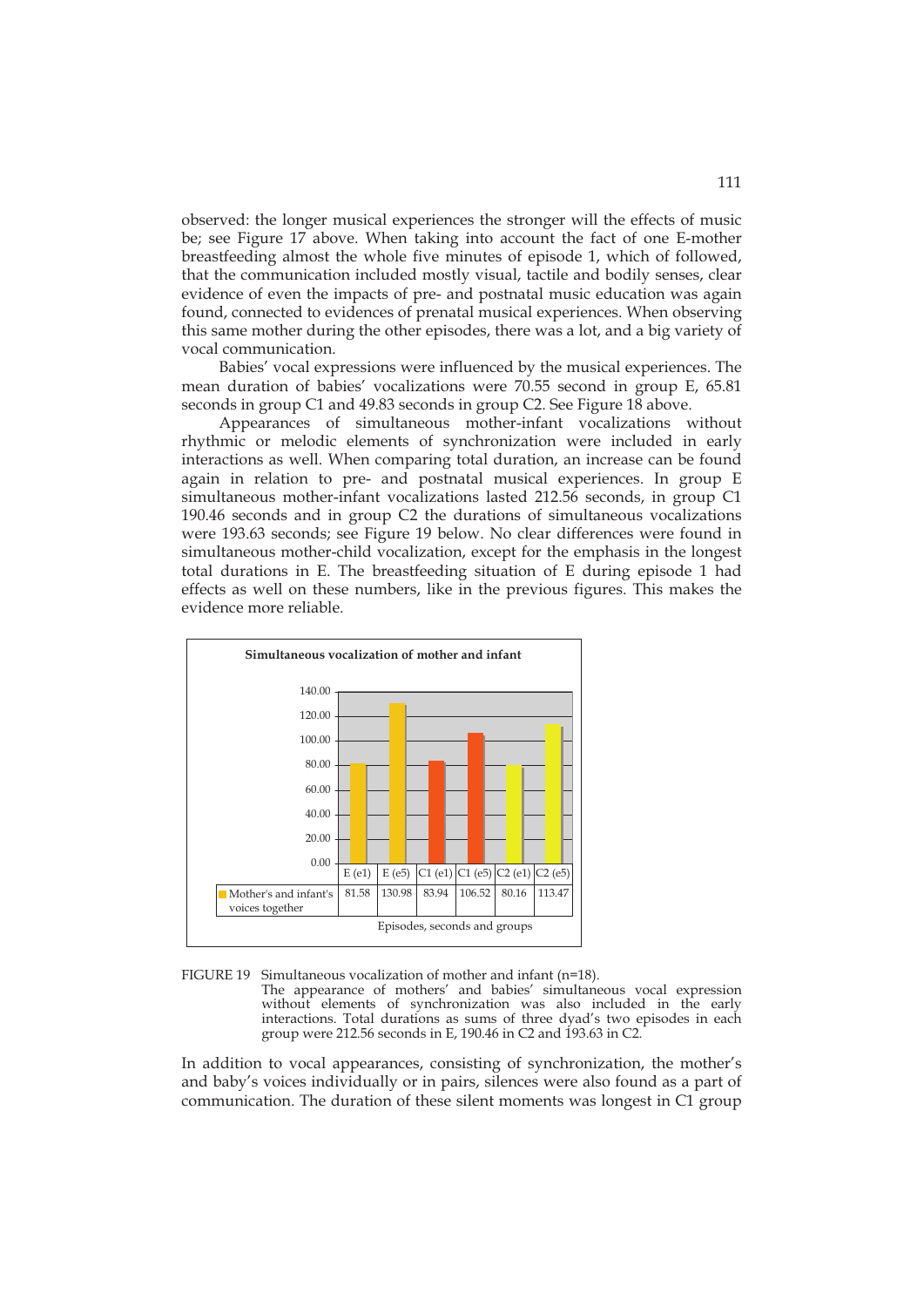



FIGURE 20a Frequency of a baby's vocalization (E; n=1).

 In general, babies' vocal expressions were very frequent in group E. As an example, these figures (a, b) present one baby's vocalization frequency from group E, session 1. The baby is 68 days old. The vocalizations include fundamental voicing, laughing and vocalizations classified as "other", which are described more detailed in Figure 20b. In these figures, three types of vocalizations can be observed as regular appearances during a five-minute episode.



FIGURE 20b A baby's vocalization (E, n=1)

In this figure, types of vocalizations based on the classification for the analysis are shown. Most of the vocalizations were categorized as fundamental voicing (44 observations). The other two types were classified as laughing (4 observations) and other (5 observations). The duration of the episode was 5 minutes, and in Figure 20a above vocal appearances of this 68 day-old baby can be observed appearing regularly throughout the episode.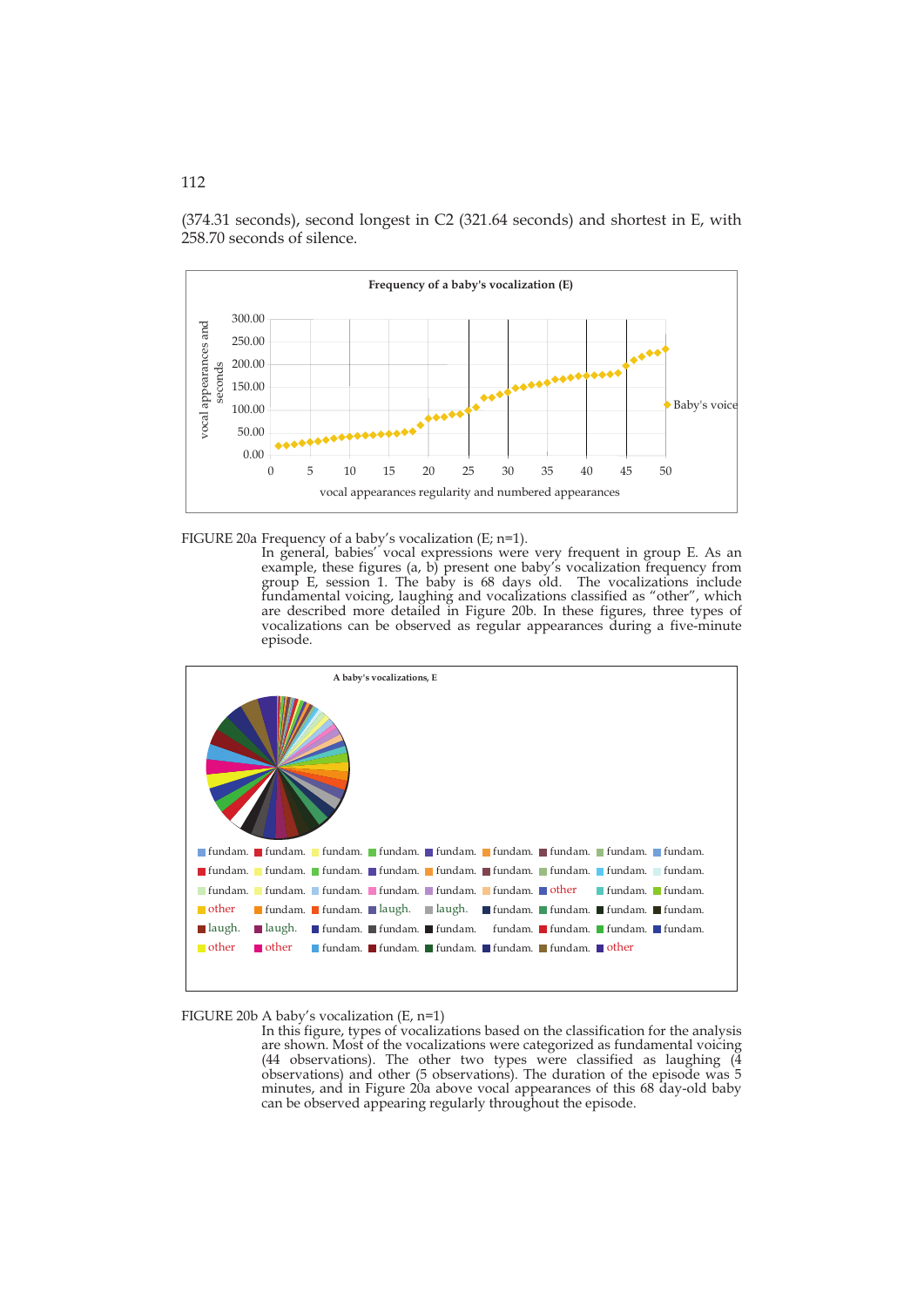

FIGURE 21a Frequency of a baby's vocalization (C2, n=1)

 Babies' vocal expression appeared seldom in C2 compared to E, in general. As an example, one image is presented of group C2, session 1. The frequency of vocal expressions of a 117-day-old baby is shown in this figure. The vocalizations of this baby were classified as "other", and he/she was silent for the rest of the 300-second-long episode.



FIGURE 21b A baby's vocalization (C2, n=1)

In this figure the more detailed classification of the baby's vocalization for Figure 21a shows that this baby's vocalizations, at the age of 117 days consisted of class other, focusing within a period of 64.10 seconds, starting at 145.32 and ending at 209.42 seconds of the 300.00 seconds duration of this episode.

Early interactions also included the sounds of body and rhythm instruments, but these were excluded from the analysis of vocalizations in this context. Instrumental dimensions as part of musical means of communication are described in subchapter 8.4.2.3.

 The density of vocal appearances varied widely. Along with the previous descriptions of vocal communications in this chapter, the findings of increased vocal appearances also indicated more frequent vocalizations in general. Two examples of babies' vocal expression, in four figures, are presented above. Figures 20a and 20b above present an example of a very frequently appearing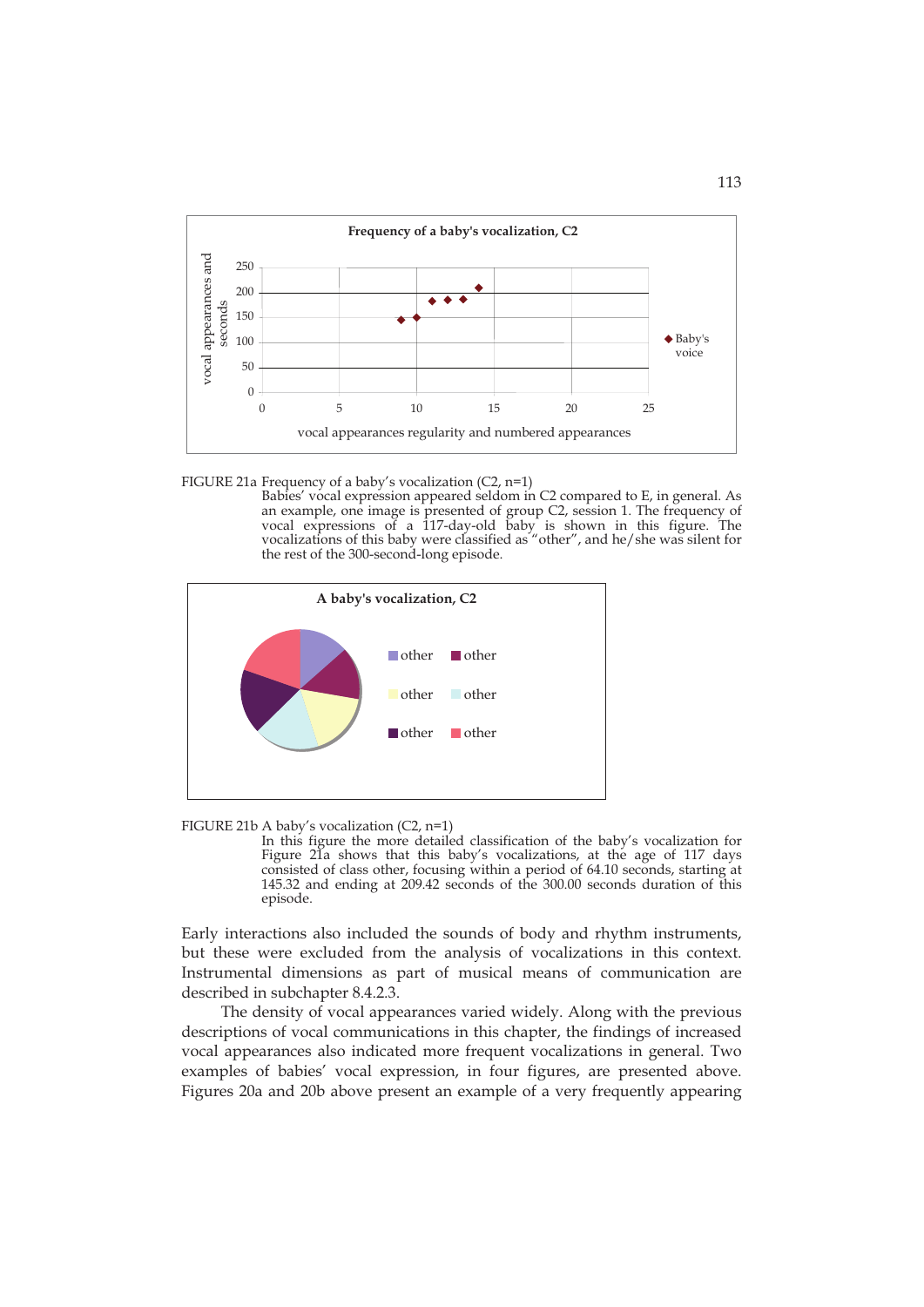baby's voice while Figures 21a and 21b show the other extreme. Continuous vocal communication by the baby displays the creation of a strong motherinfant bond. In general, the differences in frequency where greater when the babies were very young, and they diminished as the babies got older.

#### **8.4.1.2 Forms of vocal expressions**

Mother's and babies' vocal interaction consisted of various vocal styles, which were presented in subchapters 2.1.2.1 and 4.2.1.1. On the basis of the Praat analysis, the duration of gliding-type sounds (2), musical speech (4) and laughing (9) was higher in E when comparing those of the control groups. Duration of speech (10), playing (11) and silence (12) were higher in the control groups. Sing-song manner (1) and whispering (7) were commonest in C2,



FIGURE 22 Mothers' vocal expression (n=18).

In the figure above, mothers' vocal expression is described. The classes are: 1) sing-song manner; 2) gliding-type sounds; 3) poetic speech/rhymes; 4) musical speech; 5) wordless song; 6) singing; 7) whispering; 8) crying; 9) laughing; 10) speech; 11) playing; 12) silence; 13) breathing, coughing or other sounds. The durations, in seconds, for each class were counted based on the three chosen mother-baby dyads in each group, the first and fifth episode of each nine mother-baby pair. The peak in singing (6) can be observed related to all the groups, but most in E and C1. The peak in musical speech related to E must also be taken into account when estimating these results.

whereas poetic speech/rhymes (3), wordless song (5) and singing (6) were used most in C1. There was an appearance of crying (8) in group E, which was rather surprising, but it happened out of joy. Breathing, coughing or other sounds (13) were most common in C2. Wordless song (5) did not appear at all in C2.

The red line refers to the experimental group, E, and the peaks for musical speech, singing, speech and silence can easily be seen. Musical speech is considerably higher in E than either C1 or C2; see Figure 22 above.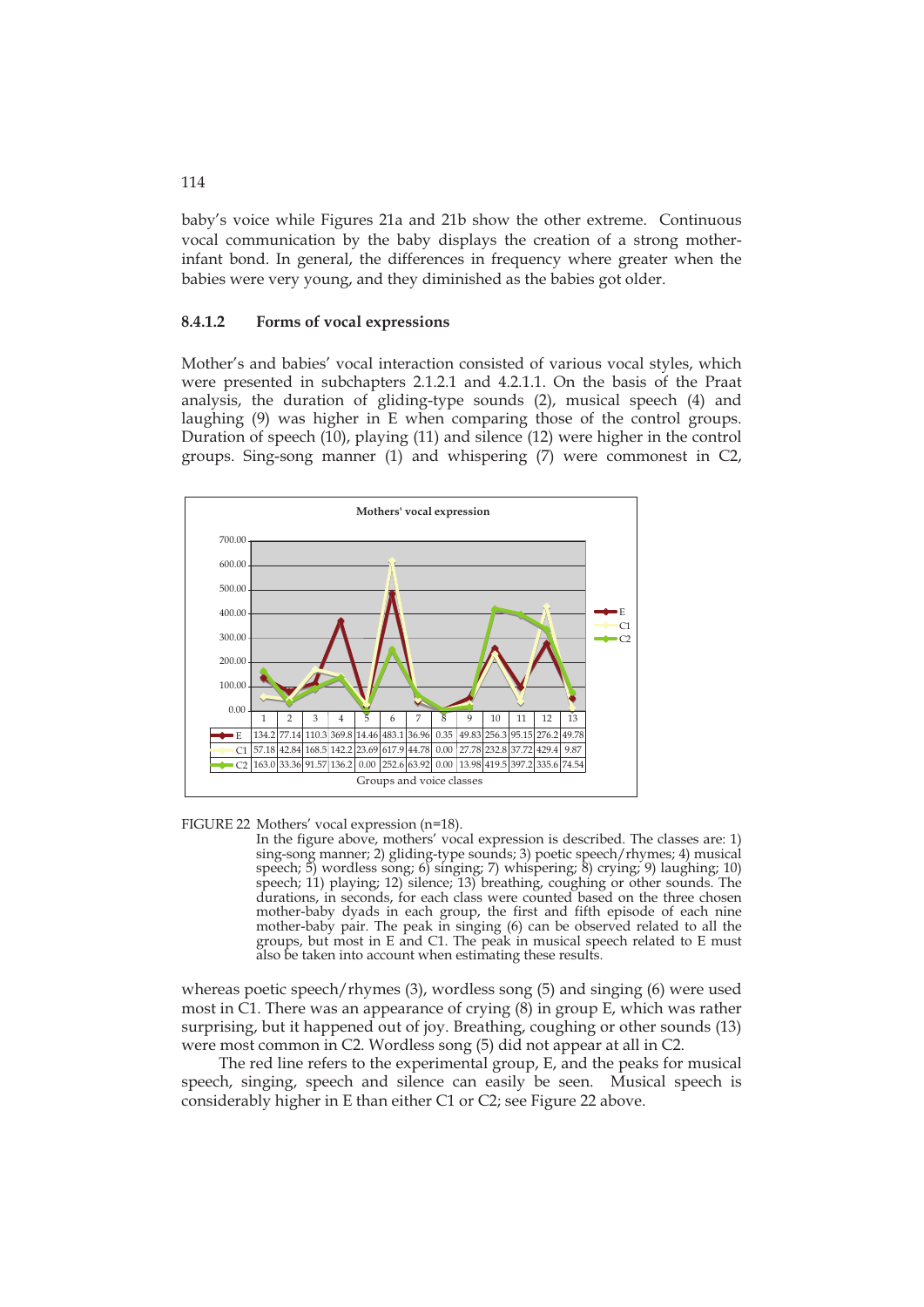Babies' vocal expression was also classified, and the classification is presented in sub chapter 4.2.1.1. The overview in Figure 23 shows marked peak for cooing in E  $(2)$ , while the classes of fundamental voicing  $(1)$ , laughing  $(8)$ and breathing, coughing, or other (9) were a little bit higher in E than in the control groups. No appearances of repetitive babbling (4), variegated babbling (5) or whispering (6) were found, except for the few observations in E. Crying (7) and exploratory vocal play (3) were higher in group C2, in which the babies were also somewhat older at the beginning of the empirical study. Known in advance that not all classes would be needed for babies' vocal features, but because of the phenomenological background theory, the analysis was conducted according to the principle of openness.





- Babies' vocalizing varied markedly between the three groups. The classes are: 1) fundamental voicing; 2) cooing; 3) exploratory vocal play and early words;
- 4) repetitive babbling and early words; 5) variegated babbling; 6) whispering; 7) crying; 8) laughing and 9) breathing, sneezing or other voices.

The vocalizing of the babies is complicated, and to be able to analyze it fully, with accuracy, it should be focused on more than was done in this study, where it was not the main objective. Nevertheless a general picture was created of it. For details see Figure 23 above. In the figure, on the contrary than based on the follow-ups that were filled in at home, the babies of E laugh most, and the babies of C1 cry most. The summed numbers for these vocalizations were in E 793.75 seconds; in C1 318.34 seconds and in C2 328.36 seconds. Musical experiences, particularly prenatal musical experiences reflect into babies' vocalizations, which was also in line with the previous literature.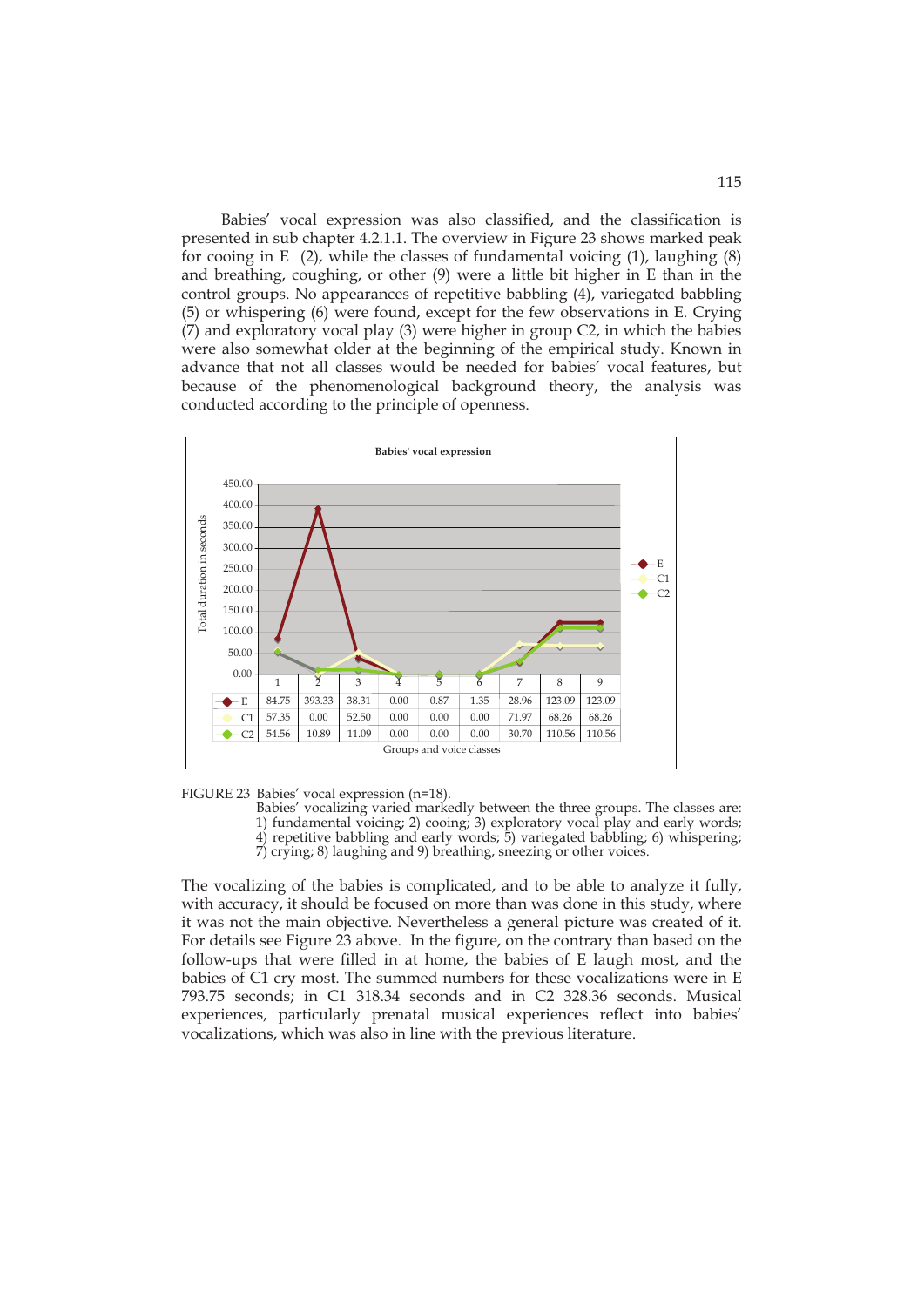#### **8.4.1.3 Variation in tempo and in colour in communication**

The features of tempo were hard to observe in the present data, as many sequences had no rhythmic pulse of any kind. Observations of sequences without a clear pulse were made in group E in 120 sequences, in C1 in 152 sequences and in C2 in 172 sequences, indicating an increase in basic pulses when going from C2 in the direction of E, although these sequences were of various lengths. A basic pulse appeared more often in E than in the control groups.

TABLE 10 Variety of tempo (n=18). Tempo varied from MM 55.82 to MM 131.72, but the averages were

| episode 1, MM |                   | episode 5, MM |        |
|---------------|-------------------|---------------|--------|
| from          | to                | from          | tΟ     |
| 74.64         | 86                | 78.94         | 87.2   |
| 87.56         | no other findings | 82.64         | 88.58  |
| 73.74         | 77.92             | 55.82         | 131.72 |

The findings for variations in tempo are described in Table 10 above. The means on the basis of a large variety of tempos in E were about 80.32 (episode 1) and 83.07 (episode 5), in C1 87.56 (episode 1) and 85.61 (episode 5) and in C2 75.83 (episode 1) and 93.77 (episode 5). The variations in tempo were largest in group C2 and smallest in group E, in which the tempos used were also calmer than in the other two groups.

 As a part of the colour of musical expressions, velocities were analyzed. In this study they were affected, like the analysis of pitches, by voices or noises other than the ones under observation. With this caveat, the range of velocities was, in E 38.84 dB, in C1 37.01 dB and in C2 36.65 dB, being a little wider in the groups with musical experiences (E, C1) than in the group without it (C2). Velocity varied more widely in episode 5 than in episode 1 in all these groups.

Finding colourful expression in vocal information is, above all, a question of personality, but it can also be practiced. Various adjectives were applied to mothers' expressive activities in all three groups, but in E the descriptive words included more musical features, like "rhythmic", "ascending", "singing" or "swinging", "accelerando" or "ritenuto", than in the control groups. The adjectives could be divided into three groups: 1) positive; 2) negative and 3) neutral adjectives. These occurrences are also connected to emotions, the results of which are presented in sub chapter 8.4.3.

### **8.4.1.4 Musical forms and their rhythmic-melodic features**

When observing rhythmic features as a part of musical forms, dynamic occurrences were found at the expense of metric ones in group C2. The variety of rhythmic features became more even when moving from group C2 through group C1 to group E; see diagrams 1 and 2 in Figure 24.

Most occurrences of musical forms in connection with songs were found most in group E, and in connection with rhymes in C2 (diagram groups 3 and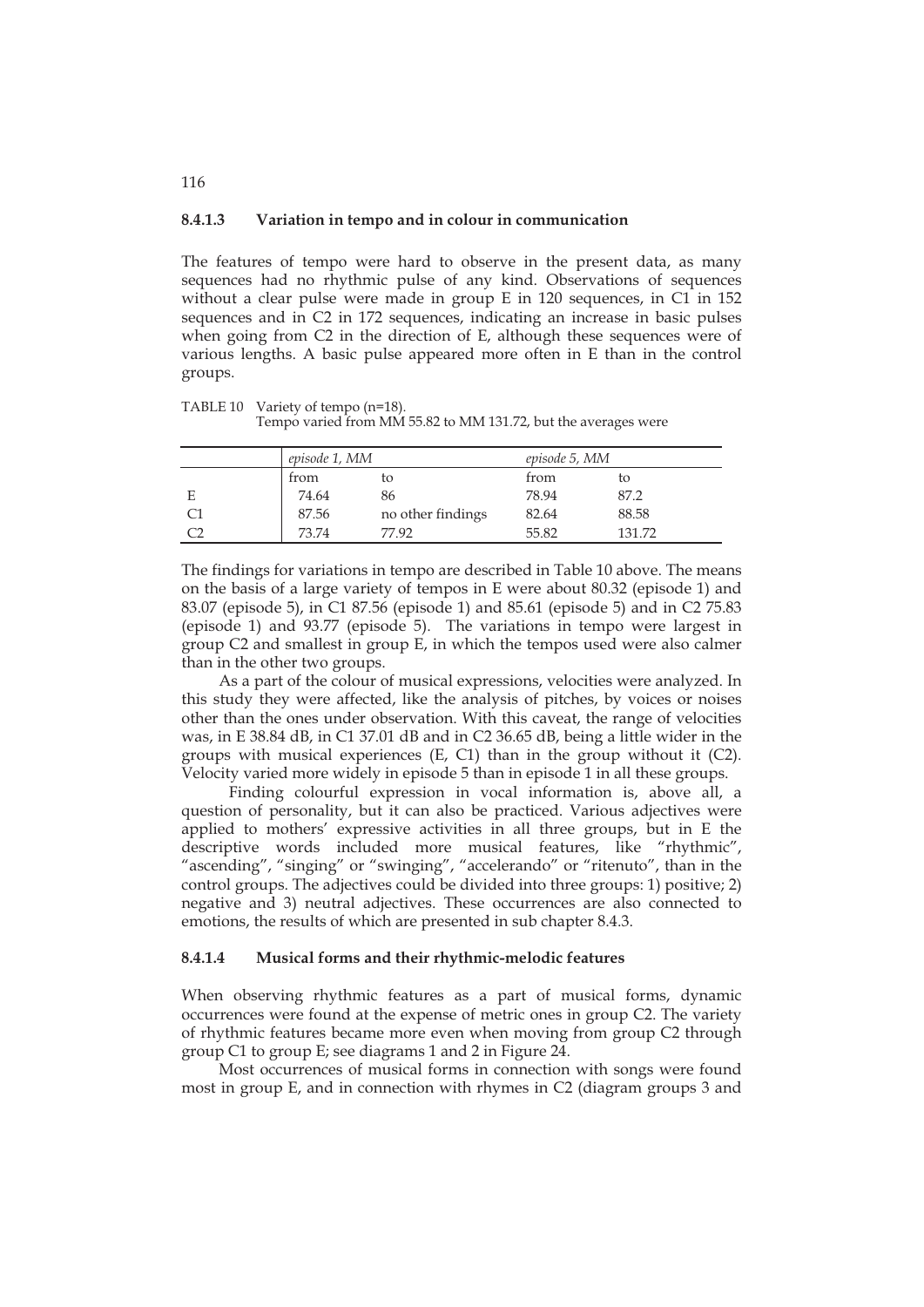4). Repetitions were connected with songs and rhymes mostly in group C1 columns 5 and 6). Variations in connection with songs were created most often in group E (column group 7) and in connection with rhymes in group C2 (column group 8).

On the basis of Figure 24 (below), it can be suggested, that musical experiences increase the ability and readiness to handle musical materials in which melodies are included, like songs. Without musical experiences, musical features tend to be connected more to forms with rhythm, and without melody, like rhymes. Finding variations requires more musical practice; this was gained by participating in both, the pre- and postnatal musical sessions. Repetitions, on the contrary can be produced with even minor musical experience, as they are clear and safe.



FIGURE 24 Musical forms in interaction (n=18).

The classes above were observed in three mother-baby dyads for each group, the first and the last episode of each, 18 episodes all together. The numbers represent the number of occurrences of each phenomenon, exclusive of duration. "More demanding" musical forms are shown in group E (Metric occurrences, forms and variations related to songs).

According to Maya Gratier (1999/2000, 96), in the studies by Field et al. (1990), Trevarthen (1993) and Robb (1999) on rhythmic patterns, in depressed motherinfant relationships and their vocal interaction, a loss of regularity is shown, with a flattening of vocal prosody and a dramatic slow-down in turn-taking sequences. The results of this study would seem to point out possibilities of supporting mothers and babies in these kind of depressed relationships.

Melodic features include pitches, which was also studied in mother-baby musical interaction. Observing and analyzing melodies was very difficult, because there was often so much background noise, mainly consisting of the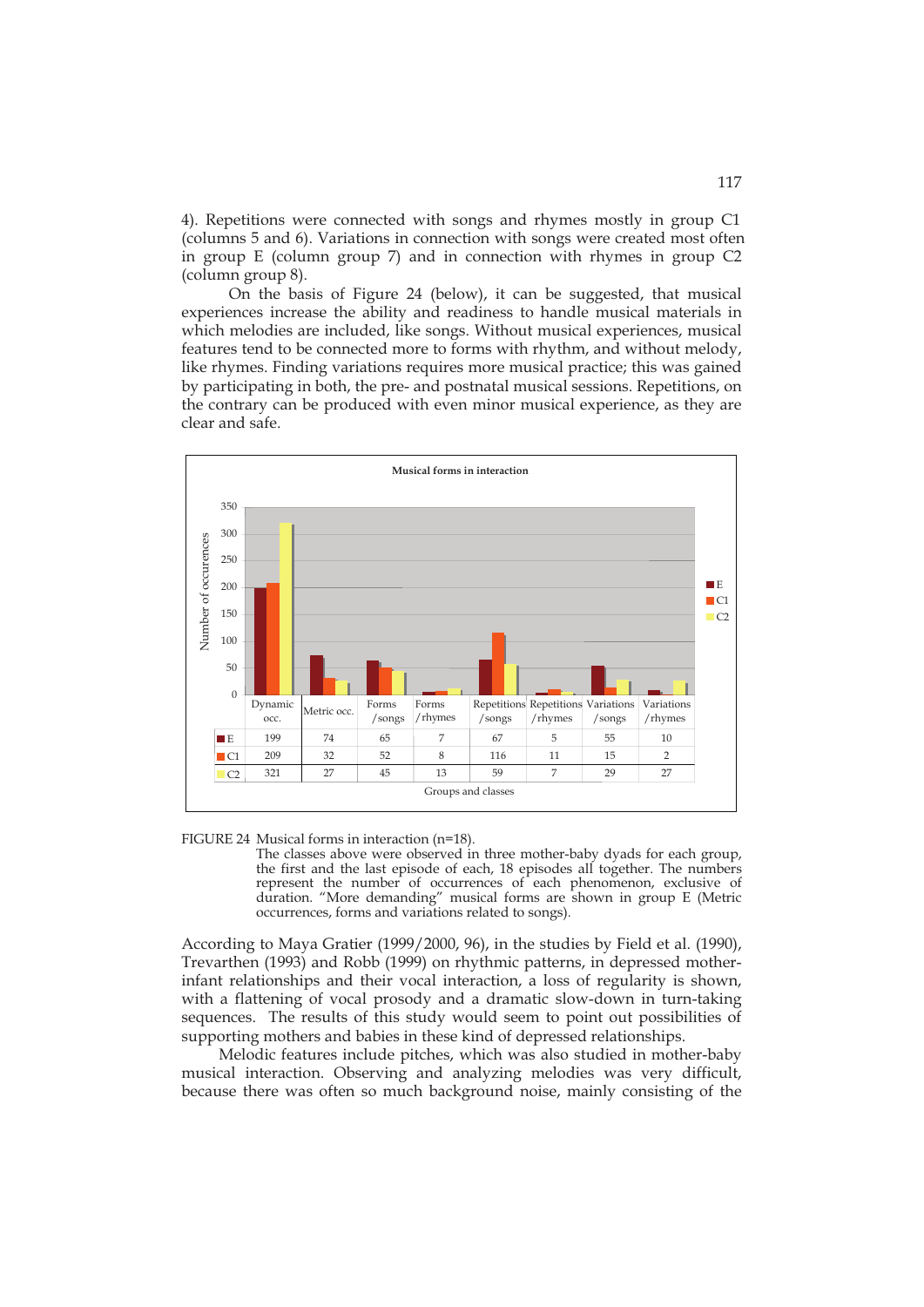simultaneous activities being done in the musical sessions whereas the video episodes were videotaped. With these observations in mind, the variety of pitches can be presented. The pitch levels varied as follows:

- 
- E from about 50 Hz to about 1728 Hz<br>C1 from about 50 Hz to about 1732 Hz<br>C2 from about 50 Hz to about 1587 Hz from about 50 Hz to about 1732 Hz
- from about 50 Hz to about 1587 Hz

These numbers include the sounds of instruments besides vocal sounds made by the mother and the baby, and for that reason the numbers include levels that humans cannot produce, even though the voices of babies are quite high. In these circumstances it was not possible to analyze babies' and mothers' voices separately. No real results for pitch behaviour could be obtained in this study. Due to the classification and findings of vocalizations, it can be suggested, however, that because the vocalizations of E included more variations, the pitch levels would also vary more. This is also connected to the numbers of singing and other melodic features of vocalizing.

### **8.4.2 HyperResearch: musical methods (C)**

The connection of music and an increased use of the vestibular sense by mothers were observed when analyzing the interaction in group E. The kinesthetic, tactile, vestibular and visual senses were used in a greater balance as a consequence of this increase in the vestibular sense. When observing the babies' physical contacts, an increase was found in group E in the kinesthetic, tactile, and visual senses, but not in the vestibular sense of the babies. This may have something to do with the babies' age construction.

#### **8.4.2.1 The tactile, kinesthetic, visual and vestibular senses**

In Figures 25 and 26 the physical contacts of mothers' and babies' are described. In Figure 25, E can be observed to have a more balanced use of senses; this can also be observed in group C1, but to lesser extent than in E. The use of all four senses, however, was at a high level in group C1. The results for C2 show minimal use of the vestibular sense. These results suggest that of practicing music increases the balance between the four senses because of the increase in the use of the vestibular sense, which can be considered good, because the bodily experiences of various positions support the development of the child's vestibular sense as well.

Figure 26 describes the structure of physical contact by the babies. Although the babies in group E were the youngest, an increase in the use of the kinesthetic, tactile and visual senses can be seen, as forms of active behaviour in making contact. The vestibular sense was used most in C1, where the babies were the oldest.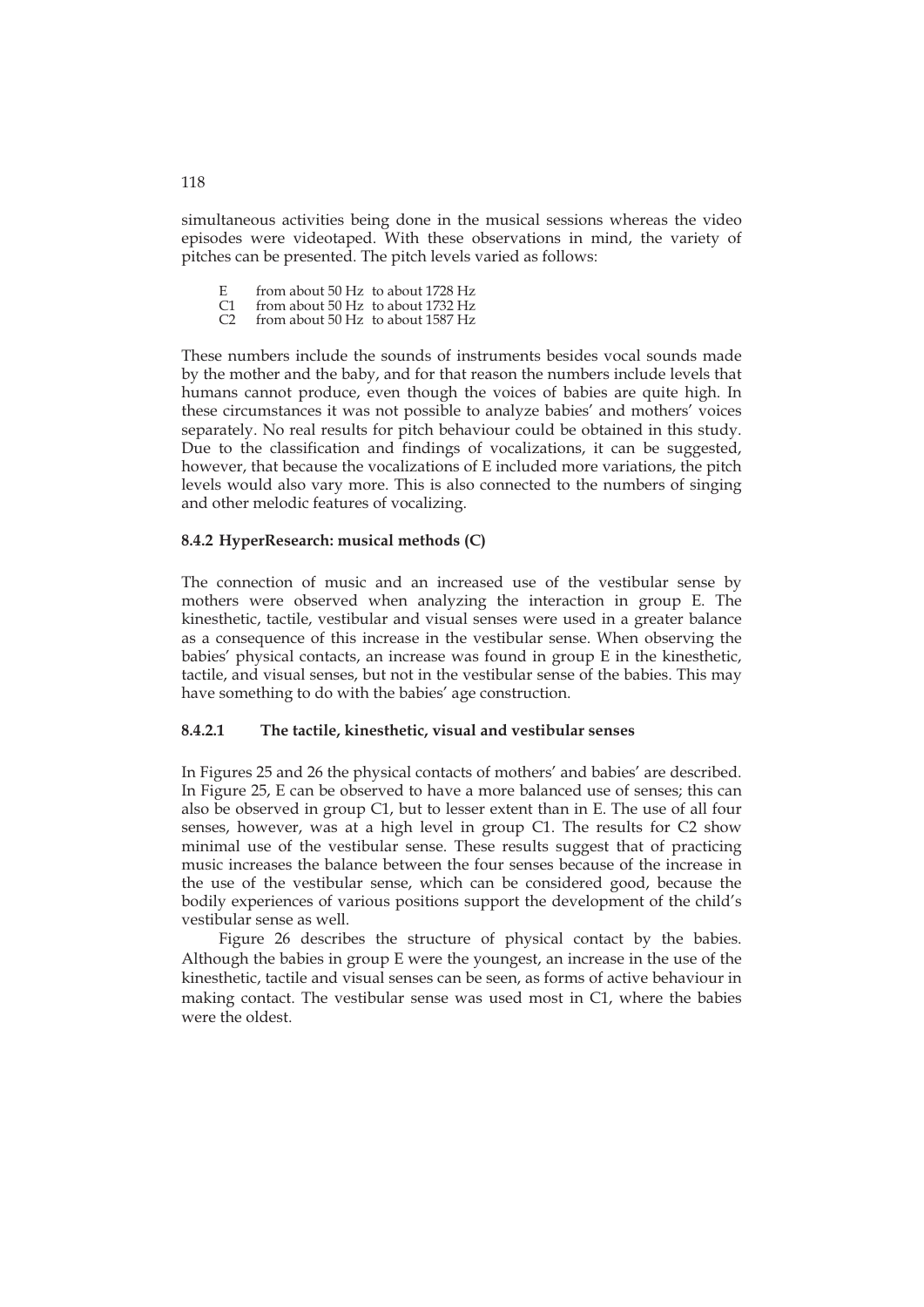

FIGURE 25 Physical contact/mothers (n=18). The value refer to numbers of observations, not duration, and thus show trends rather than give precise answers.



FIGURE 26 Physical contact/babies (n=18).

Notes and details as in Figure 25. The total number of babies' physical contact was increased in E (508). In C1 (480) and C2 (389) the numbers were clearly lower.

When observing the total use of the four senses, an increase in the use of the four senses in groups E and C1 was found (the sums are 1203 in E, in C1 1238 and in C2 1017 observations). In general, differences in bodily communication were clearer between the babies than between the mothers, which would point out to the reflections of prenatal and early musical experiences on the use of various senses in communication activities.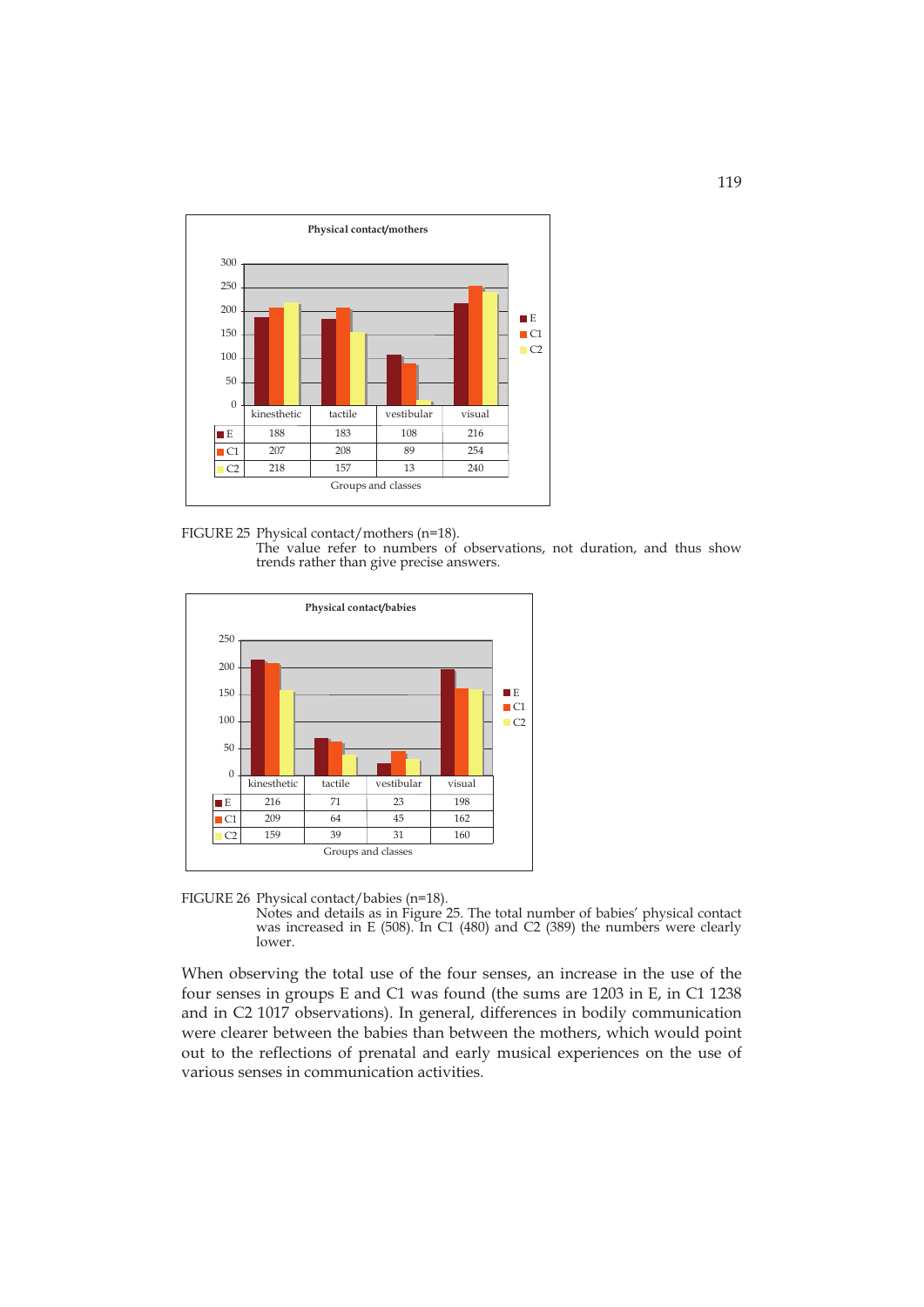# **8.4.2.2 Bodily behaviour**

Early interactions include bodily participation, which can be understood connected to the use of the kinesthetic, tactile and vestibular senses. In Figures 27 and 28 (below) bodily activities were observed for various parts of



FIGURE 27 Movement/mothers (n=18).

Movement was classified according to the parts of the body. The greatest differences can be seen in the body movement, which decreases from group E to group C2.



FIGURE 28 Movement/babies (n=18).

Movement was classified connected to the parts of body. No real findings connected to musical background were found in bodily movement.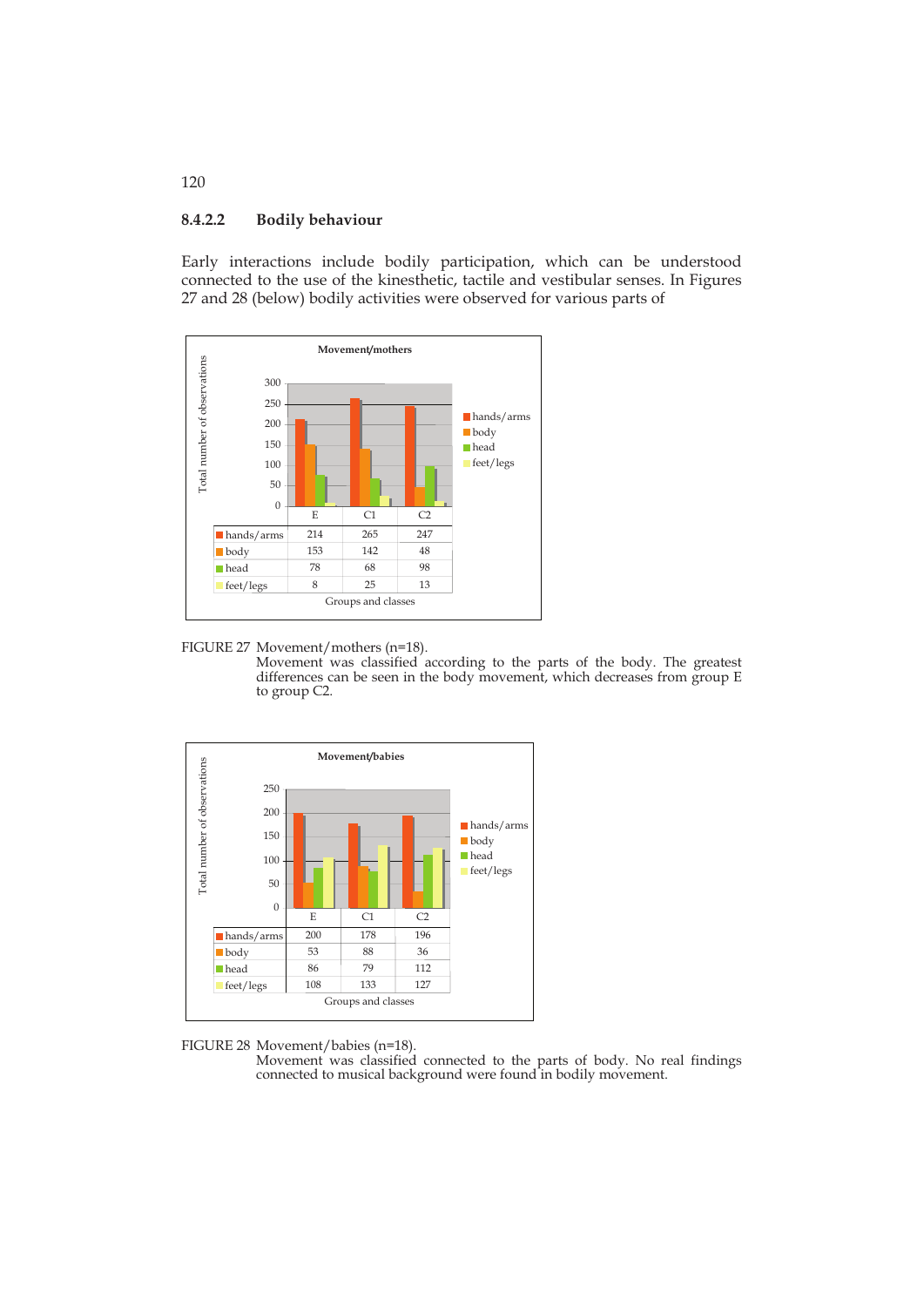the body. The mothers of E used more bodily movement than the other mothers, but no clear differences were found otherwise. The total numbers of mothers' bodily movement were in E 453, in C1 500 and in C2 406 movements.

Regularity in babies' movement was found. The use of hands/arms was highest in group E. It is, of course, possible to interpret mothers' bodily movement and babies' hand movement as an indication of the mothers and babies in E reaching each other more those of the other groups. If results of the use of the senses (in subchapter 8.4.2.1) are considered, then they point in to the same direction, as emphasis was on the mother's vestibular sense and the babies' kinesthetic and tactile senses. In all groups the experiences of various parts of the body were the same: values in using the arms in movement were highest, then the values for legs and the feet, and as third the values for moving the head. In C1 the body (torso) movements were increased a little because of the age construction: the babies of C1 were the eldest ones.

### **8.4.2.3 Playing, improvising and integrating music**

The range of improvisational activities, understood as a creative approach or way of behaviour in this study, was also higher among the mothers in E, especially vocal improvisation and improvisational movements, as described in Figure 29 below. In the case of babies' behaviour, improvisatory activities are a complicated issue: babies' activities are very creative in nature. However, in the first episode of group E, 3 observations of creative vocal activities by one baby were found, on the basis of their exceptional appearance.



FIGURE 29 Improvisatory, creative activities/mothers (n=18).

Mothers' creativity was found to increase as a result of musical experiences. In the figure, the numbers of observations were counted, not their durations. The effects of musical experiences are very clear in all classes; the peak in C2/combined is due to one mother's individual aptitude.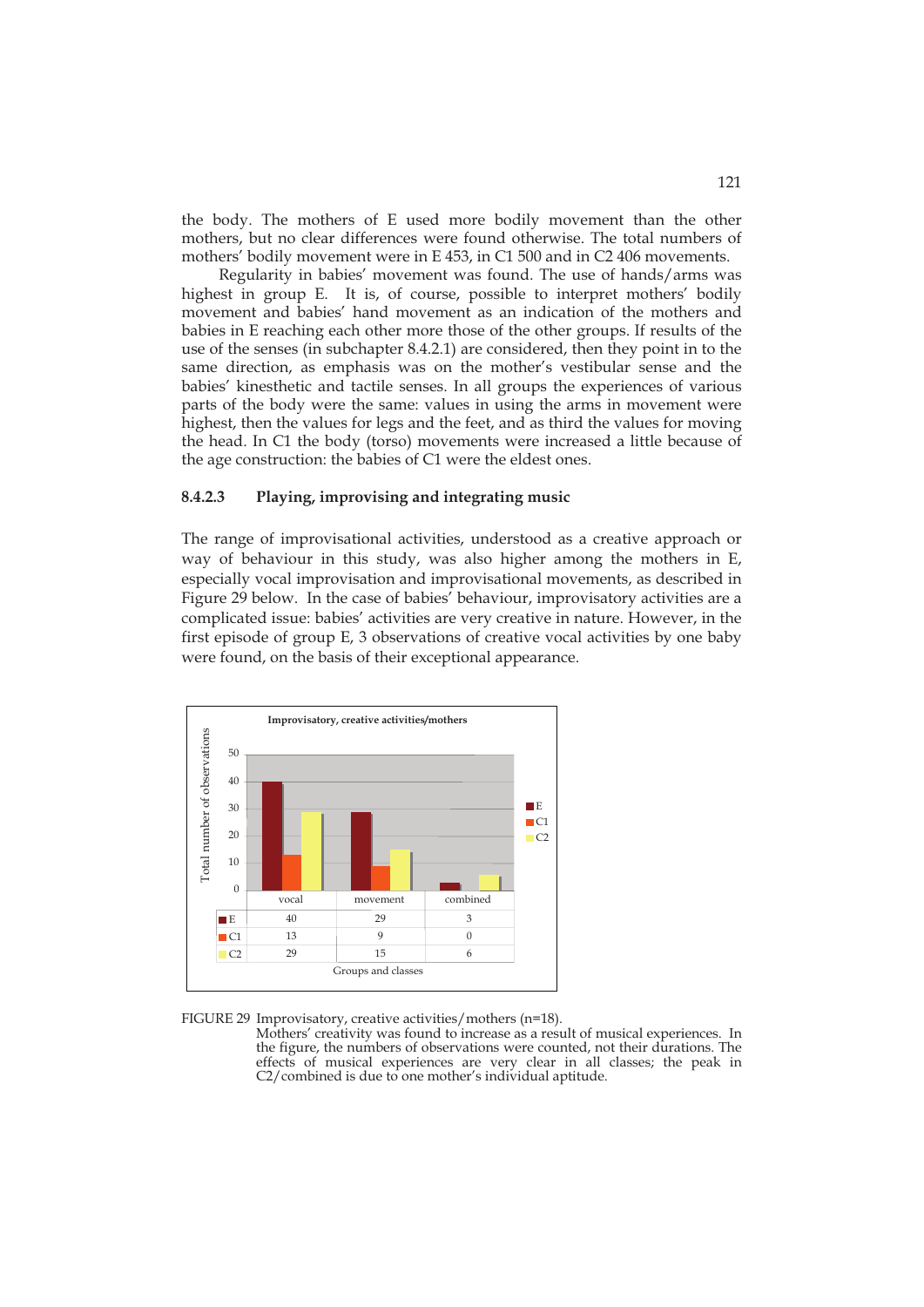The need for materials by mothers used as a supportive tool in interaction, like toys or scarves was much greater in group C2 than in the other two groups, as was as the use of rhythm and body instruments (which of course are musical activities as well). See Figure 30 below.

Babies' use of materials was minor, increasing with their development, such as their ability to hold things in their hands. Thus, the babies in group C2 played with toys (13 observations) or other things like rhythm instruments or dummies (9 observations) and the babies in group C1 played with toys (4 observations). The babies in group E were the youngest, and they did not play with things themselves at all. Whether musical experiences had effects on this could be clarified in later studies, if needed.



FIGURE 30 Materials as tools for interaction/mothers (n=18).

Use of materials increases as musical experience decreases. The use of scarves, as an intresting detail to think about, is clearly connected to musical expression in early childhood music education.

Figures 31 and 32 below, show behaviour connected to playing body, rhythm or mouth instruments, which, compared to other the use of voice like the types of singing and speaking, differs especially throughout timbre and the use of musical imagination and may include playful use of rhythms and melodies. Mothers in E used mouth instruments clearly more than rhythm or body instruments, while in C1, different instruments were evenly used, and in C2 the use of rhythm and mouth instruments was higher than the use of body percussion, which was partly due to one mothers naturally-occurring, strong fascinations, maybe reflecting from her domestic backgrounds or genetic inheritance. In general, the use of these tools in producing sounds was significantly higher in C2. (See Figure 31 below). The results point in the same direction as the results connected to the use of materials, described in the previous pages. Holistic musical experiences would seem to support mothers' vocal behaviour, which was more frequent in group E.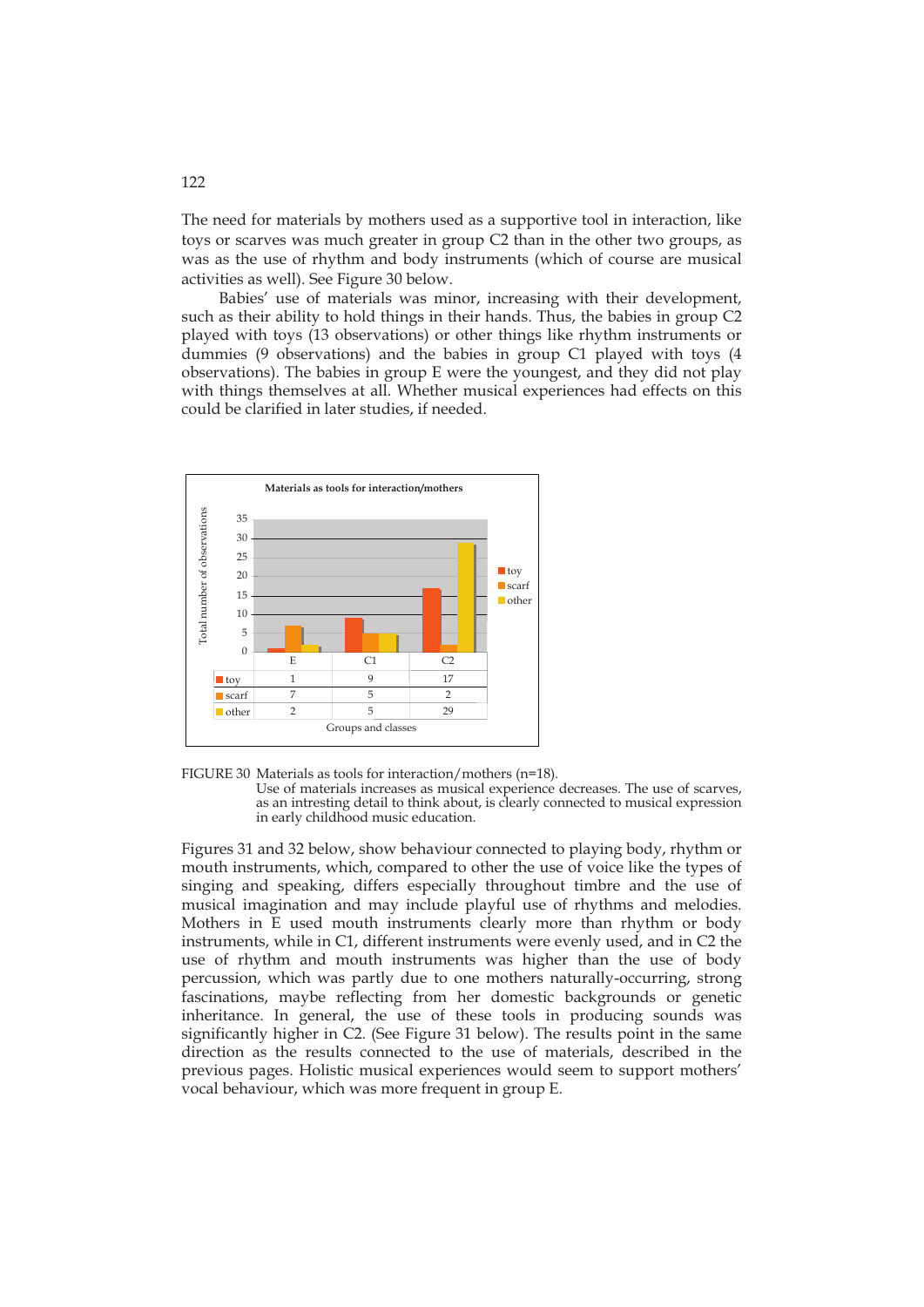

FIGURE 31 Musical instruments/mothers (n=18). A description of the musical and bodily instruments used in producing sounds.



FIGURE 32 Musical instruments/babies (n=18).

A description of musical and bodily instruments in producing sounds.

Analyzing babies' use of body instruments was challenging. Babies need their mother's lead or support in using the body percussion. The uses of body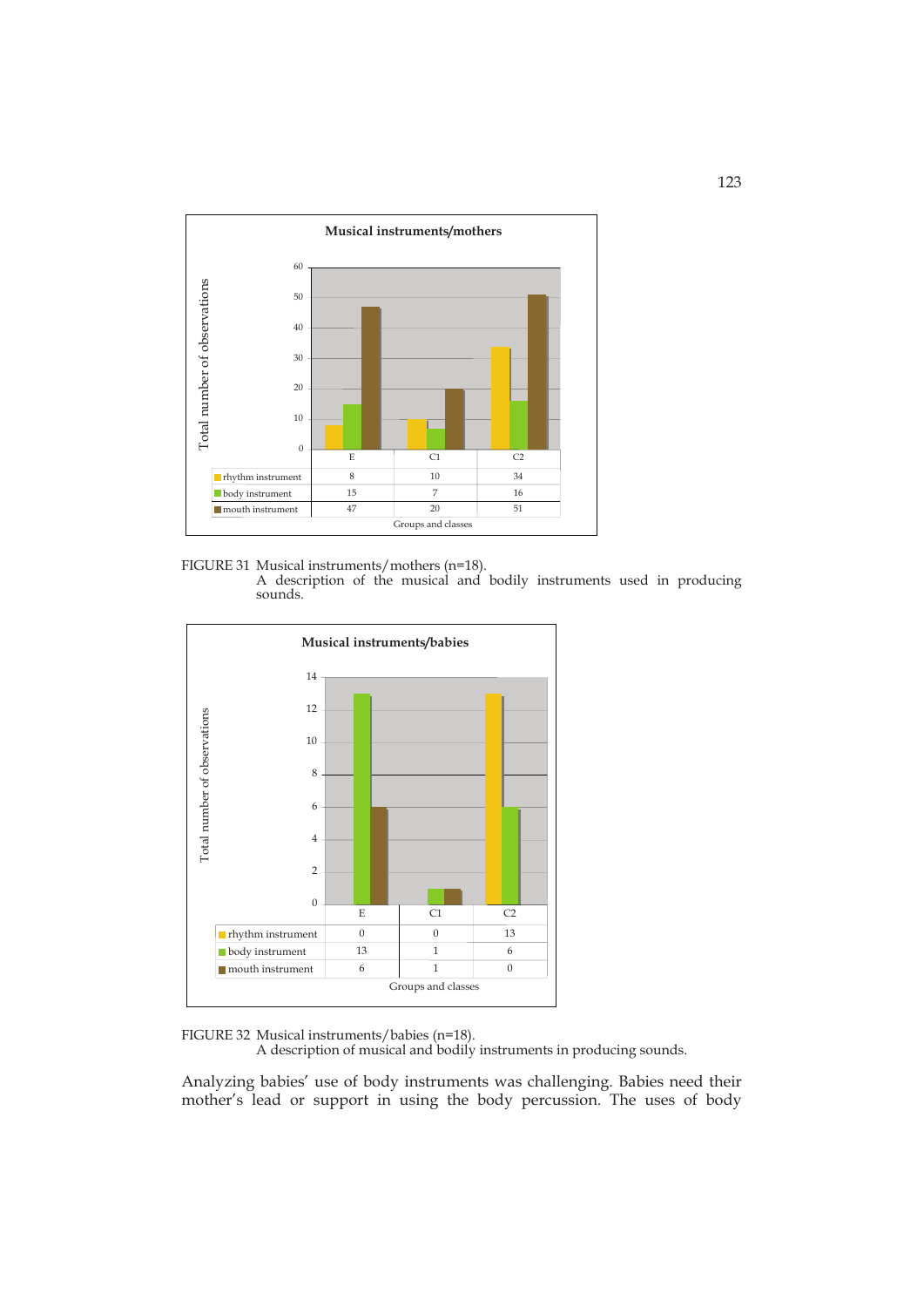percussion were counted by observing the active participation of the baby as part of the mother's activities. In group E, babies did not use any rhythm instruments, but with the support of their mothers, made high the use of body instruments (13 observations). The babies in group C1 only used body percussion activities once, whereas the babies in group C2 in 6 occurrences. The emphasis on body and mouth instruments in group  $E(1<sup>st</sup>$  group of columns) is an implication of prenatal musical experiences affecting the infants' abilities of self-expression on the basis of their individual, bodily and vocal capacities. The differences in the use of musical instruments were marked. See Figure 31 above.

When combining the different values together, the results become even clearer. Prenatal musical experiences had the effect of emphasizing bodily expression whereas because of the missing prenatal musical experiences, the use of supportive tools in interaction was increased. Babies' ages must, of course, be taken into account in interpreting the results. For details, see Figure 33 below.



FIGURE 33 Musical instruments/mother and baby (n=18). A description of musical and bodily instruments in producing sounds.

In sum of this subchapter, prenatal musical experiences were found to have a clear connection with the stimulating creative use of the voice and body over the use of supportive tools. The effects were seen in the behaviour of both mothers and babies.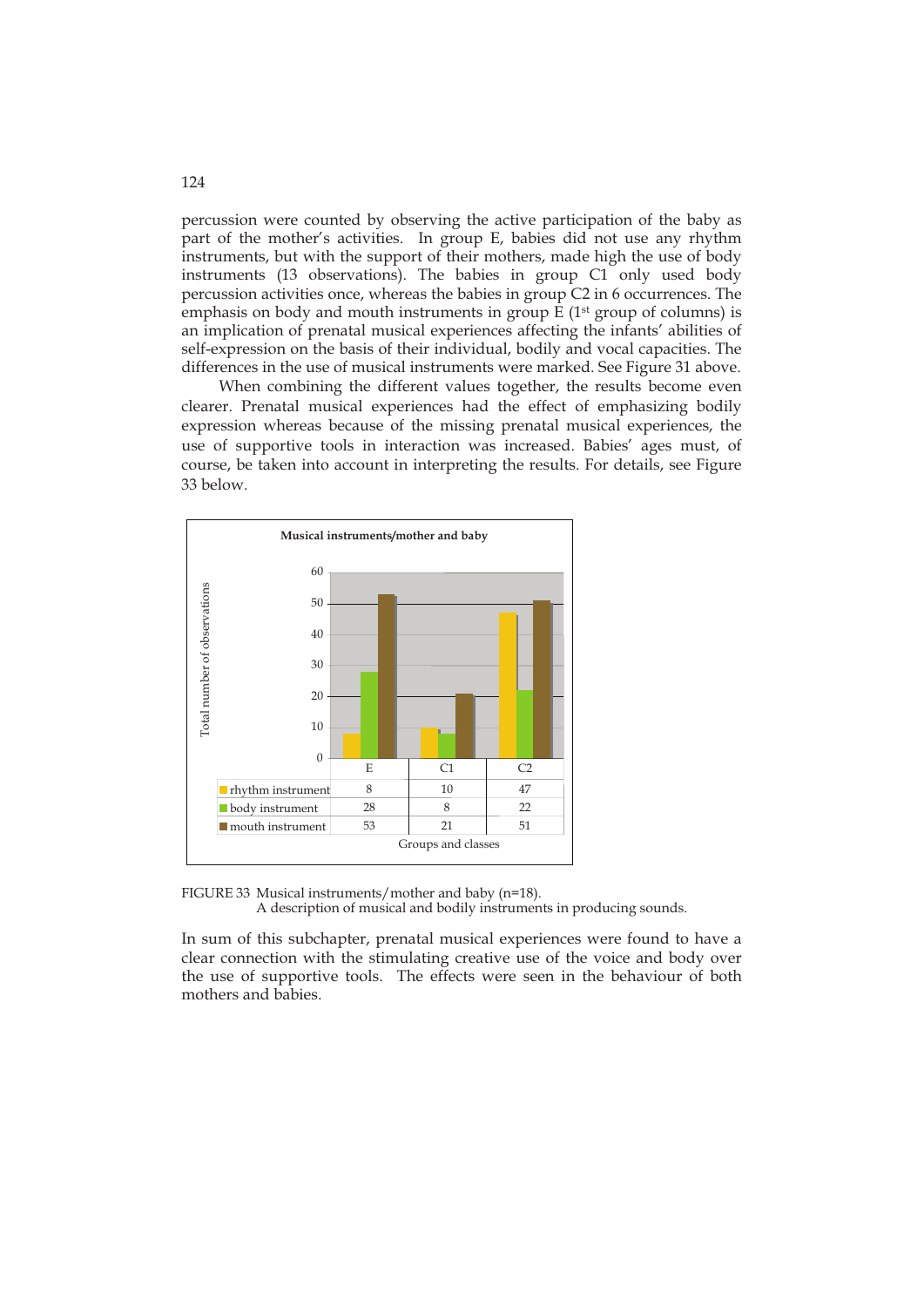### **8.4.2.4 Operations modes**

Operations modes were compared in the study, on the basis of the numbers of observations, and the distribution of four classes of operations: productive, responsive, neutral and deprecating. Mothers' productive operations in interaction situations were highest in group C1, and the levels of mothers' responsive modes were highest in group C2. No clear differences between the groups were found. Neutral activities of mothers were lowest in group E, which means the mothers of E were not unconcerned or impassive in their interaction activities. See Figure 34 below.

 When comparing the babies' operations models between the groups, highest numbers were found in group E in both productive and responsive operations, but in the classes of neutral and deprecating operations, the rates were higher in the control groups. Deprecating operations were found only in the control groups, which of the highest rates in group C1. Neutral operations were significantly minor in E than in the control groups. The results for the babies are even more marked, when the babies' age is taken into account, as the babies of E were younger than the babies of the control groups. See Figure 35 below.

 Prenatal musical experiences were found to have a clear connection with the babies' operations models in all four classes, as productivity and responsiveness were higher in E and neutral operations lower, while deprecating operations were not found at all in group E. These results point out even to prenatal impacts on the babies' operations models. On the basis of the analysis of the mothers' operations, no noteworthy findings emerged.



FIGURE 34 Operations modes/mothers (n=18).

Mothers' operations models were described in 4 classes. No observations of deprecating –class were made.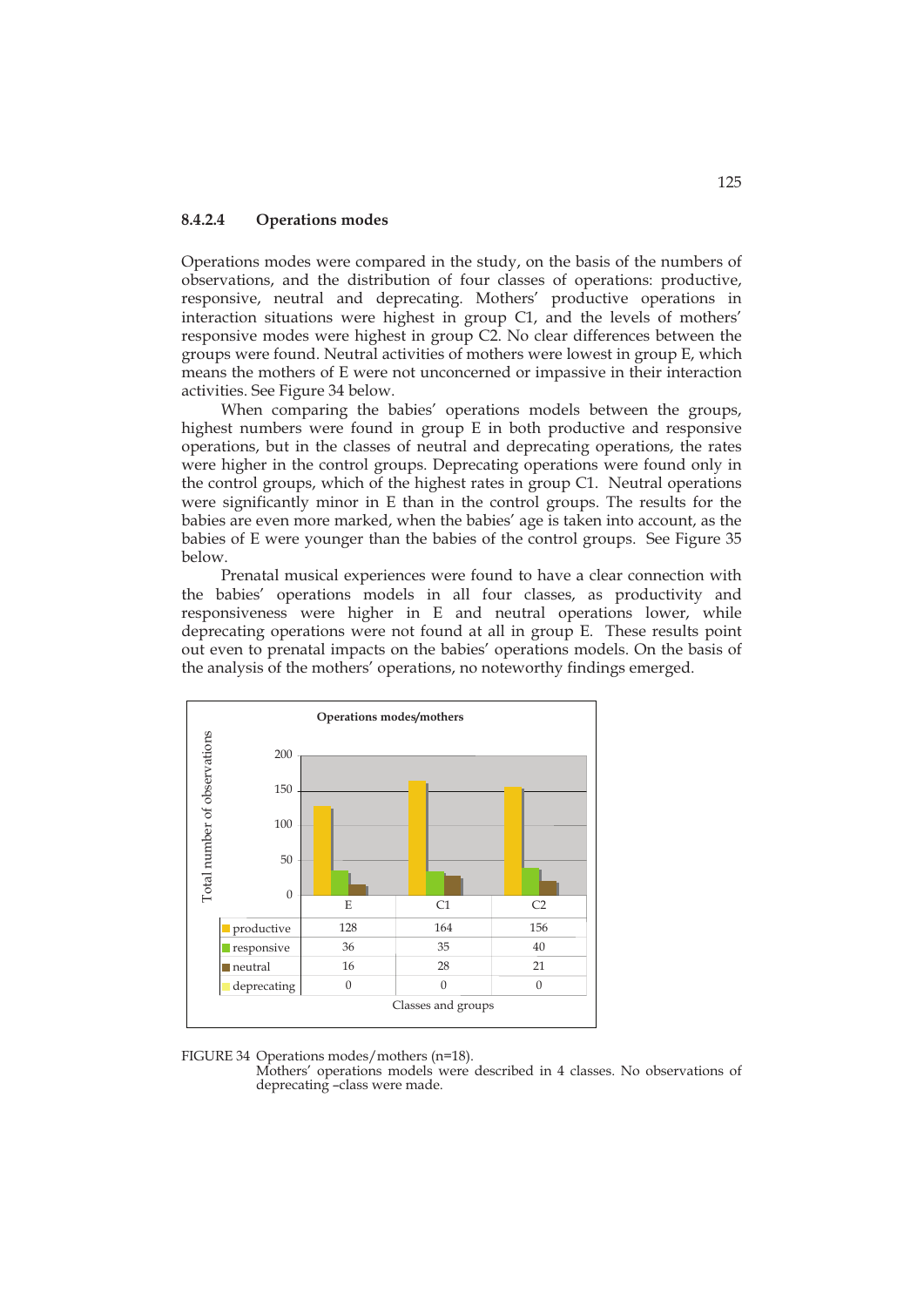

FIGURE 35 Operations modes/babies (n=18). Babies' operations models were described in 4 classes.

### **8.4.2.5 Workings modes**

In the workings modes of mothers and babies, the differences between the experimental group and the control groups were clearer than the differences between the two control groups, even when the differences were not marked. These findings were made on the basis of the numbers of the observations, as in all parts of the the HyperResearch analyses.

 Mothers' workings modes were much more active in group E than in the control groups. The class for passive workings was unimportant, as in all three groups only 2 observations of passive workings modes were made. See Figure 36 below.

Babies' workings modes appeared to consist more clearly of the three classes than the mothers'. The classes active and very active in E comprised 109 observations, in C1 116 observations and in C2 108 observations. Passive workings were of minor importance. The clearest difference in the workings modes was found in the class of very active, in which the babies in E obtained higher levels of observations than the babies of the control groups, between which the differences were small. An interesting feature of this very active class was that the babies of E were very active only in the positive sense, whereas the babies of C1 and C2 were very active in both senses, positive and negative, which can be read e.g. in Figure 39. See Figure 37 below.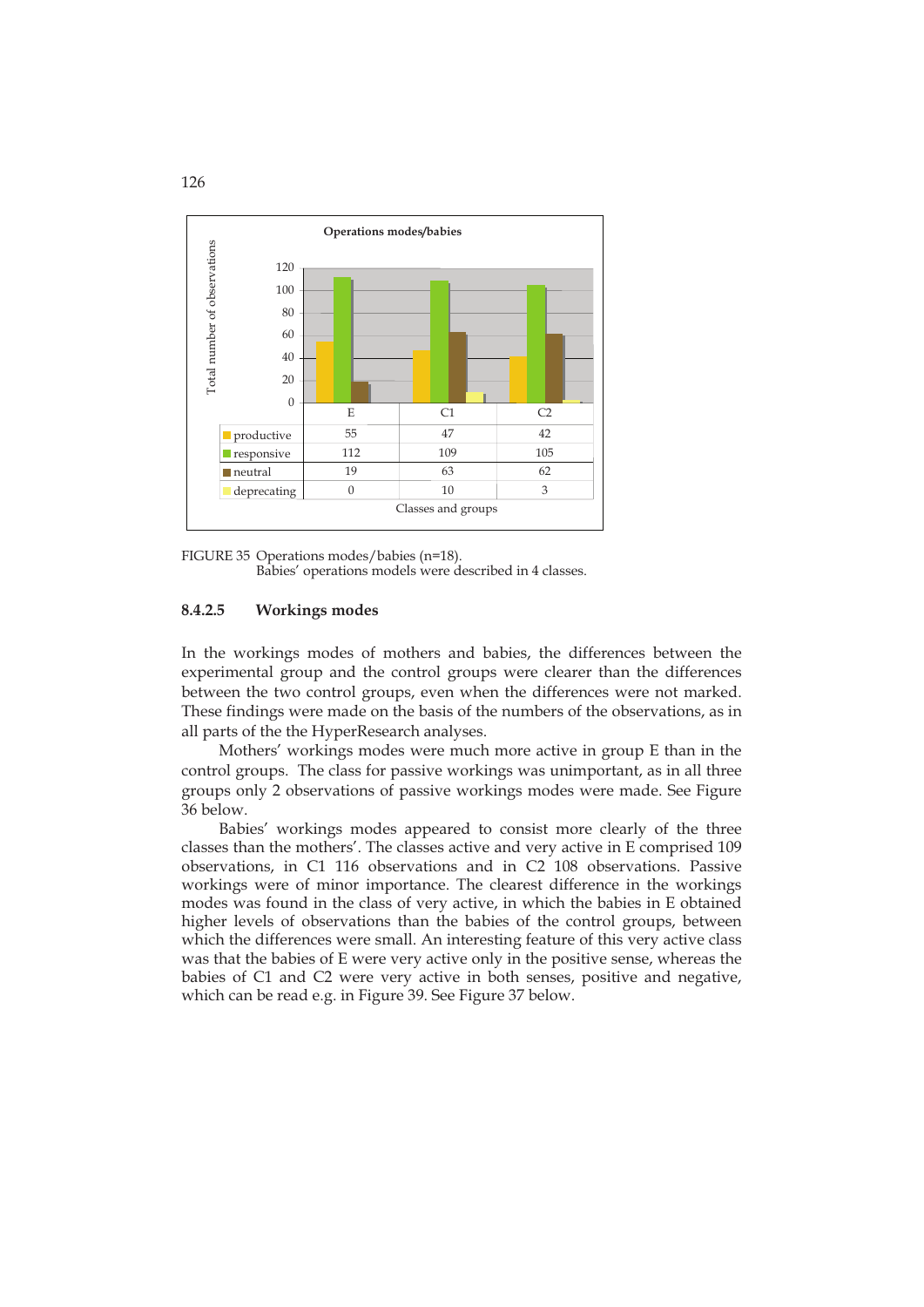

FIGURE 36 Workings modes/mothers (n=18). Three classes were used to provide a description of mothers' workings modes in early interactions.





Three classes were used to provide a description of babies' workings models used in early interactions.

### **8.4.3 Annotation: Emotions (C)**

Emotions were studied as musical phenomena (with Praat, subchapter 8.4.1), and in a more specific way with Annotation software, connected to durations with the support of a double analysis (see subchapter 7.2.1.2). In the following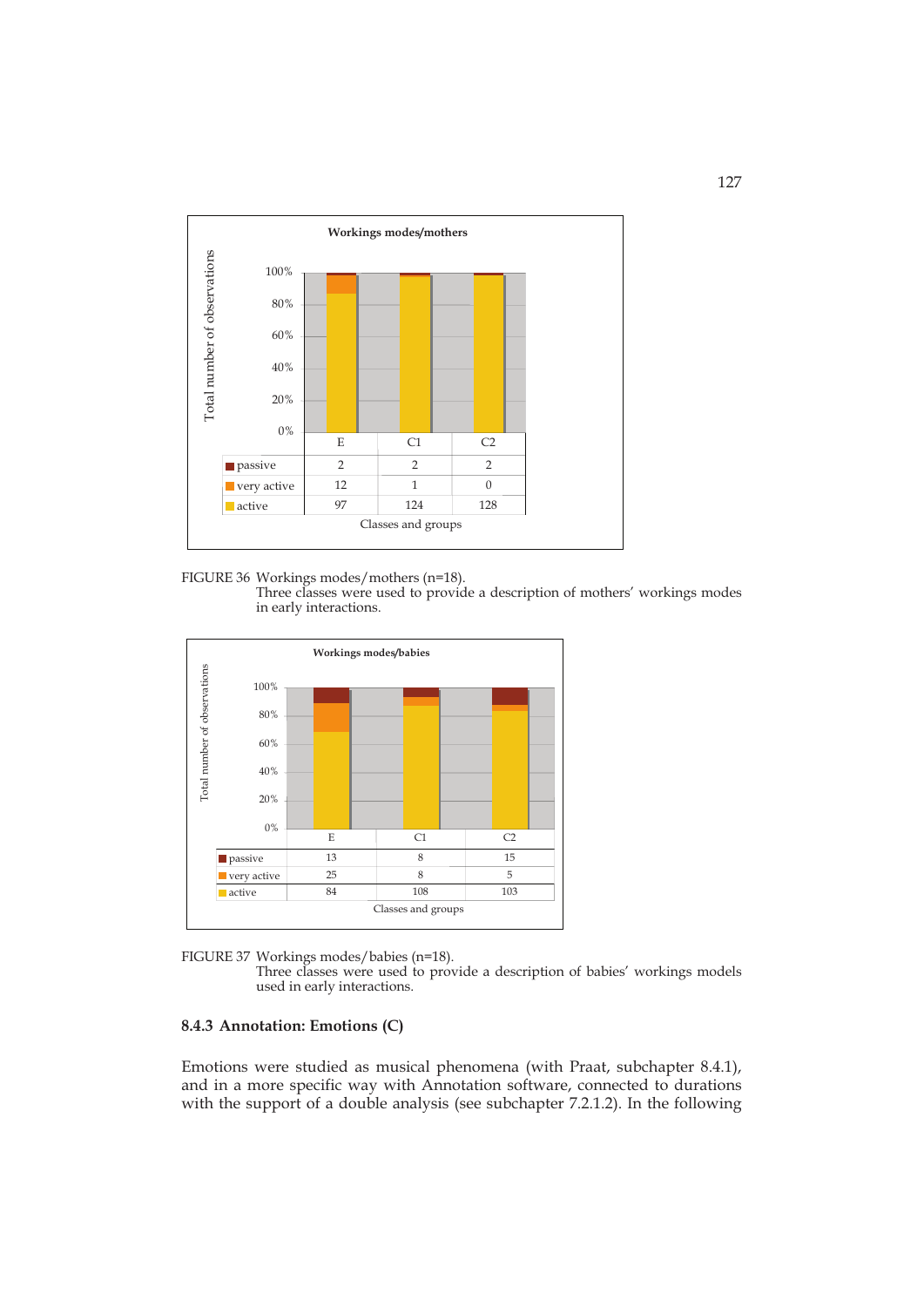subchapters, the results of emotional features observed in these specific ways, such as the forms of communications (visual contact, activity levels and attention), and emotions and feelings, are presented on the basis of the Annotation analysis, and reported in durations, in seconds.

### **8.4.3.1 Forms of Communication**

Communication includes vocal, bodily and facial features, which in this study were observed from several aspects. The analysis, conducted with Annotation software showed that mothers' vocal communications were emphasized in group E, as also was mothers' bodily communication. No clear differences in the facial expressions between the mothers in the different groups were found. Facial expressions were found to be the most salient tool of interaction for all the mothers in this analysis.



FIGURE 38 Tools for communication (n=18).

Mothers' and infants' communication tools consist of vocal communication, bodily communications and facial communications. Infants' communication was based mainly on bodily and facial elements. Mothers' communication includes all forms, with vocal, bodily and facial features emphasized more in group E than in the control groups.

Babies' communication did not vary significantly between the groups. Facial communication was more frequent in group E than in the control groups, and also a little bit more important than bodily expressions. Vocal expressions were of minor importance to babies as a tool for communication, in the context of different communicational tools. See Figure 38 above.

Due to the support of the second analyst, guided by Cohen's kappa, the results of the two analysts were compared, as described in 7.2.1.2. The values for the durations of communications in the analysis (n=48) were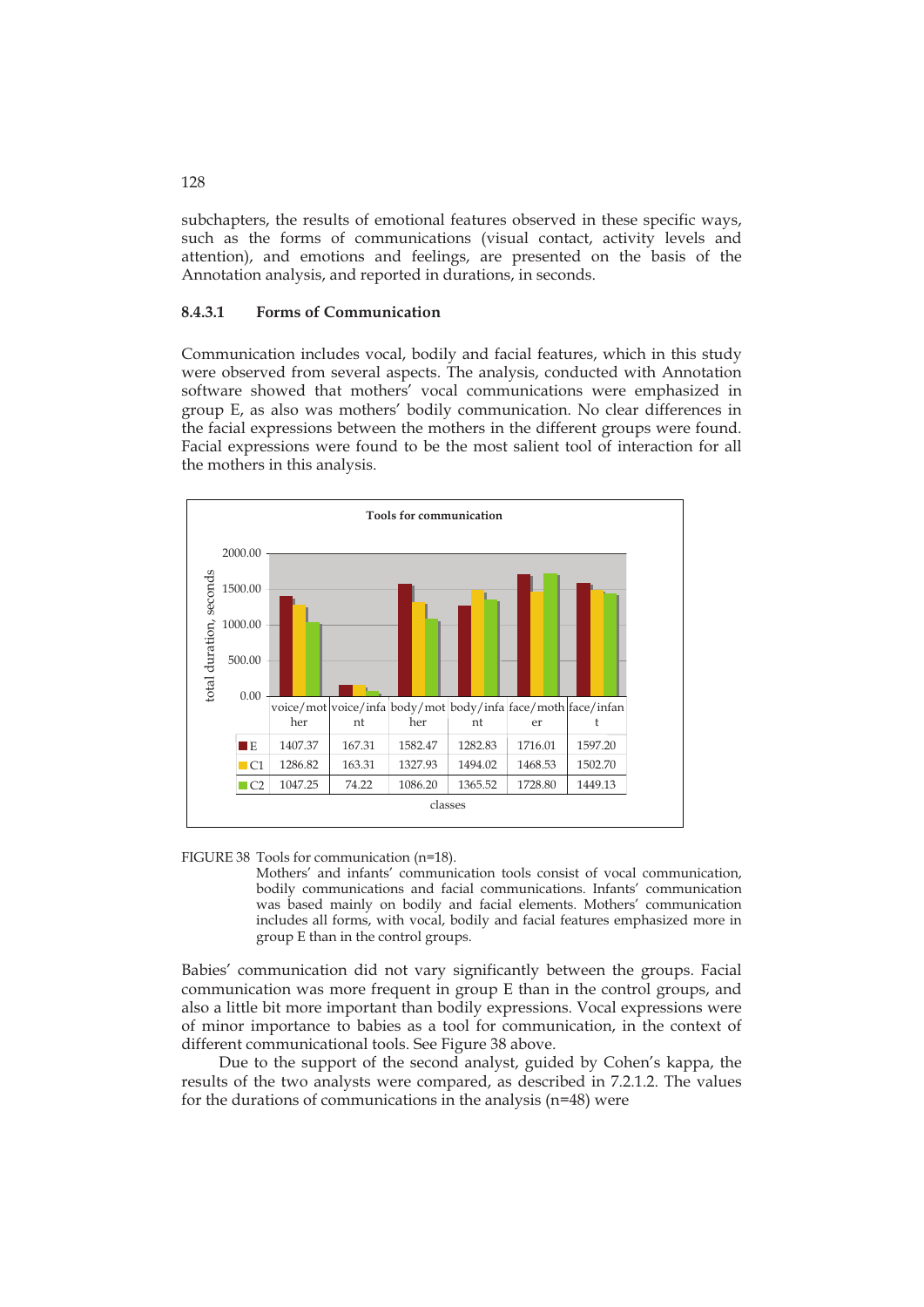| Analyst 1 | 9373.492 seconds |
|-----------|------------------|
| Analyst 2 | 6427.848 seconds |

Pearson's correlation and p –value of the communications part of Annotation data were, counted of Pearson's correlation

r=0.58263245, which was fairly high.

 $p=0.000014$ , which, as a value of  $p<0.001$ , was very significant\*\*\*.

### **8.4.3.2 Visual Contact**

Babies' eye contact (in E 1260.05, in C1 875.90 and in C2 635.43 seconds) were understood as bonding-related, and were clearly higher after the prenatal



FIGURE 39 Visual contact (n=18).

Visual contacts of mothers and babies are described in the figure above. The differences can be interpreted as reflections of pre- and postnatal musical experiences, which strengthen mother-child bonding. The effect of prenatal music education was even more powerful when reviewing babies' behaviour.

musical experiences in group E in both mothers and babies, but especially babies. The effects of postnatal musical activities were also observed as a higher level of eye contact, but the rates were lower in the other groups than in group E. This can be considered a proof of prenatal musical experiences impacting attachment and bonding. See Figure 39 above.

## **8.4.3.3 Activity Levels and Attention**

Differences in levels of presence in interaction were found. The amounts of the babies' presence were higher and the amounts of absence feelings lower in group E than in the control groups. The values for presence were similar in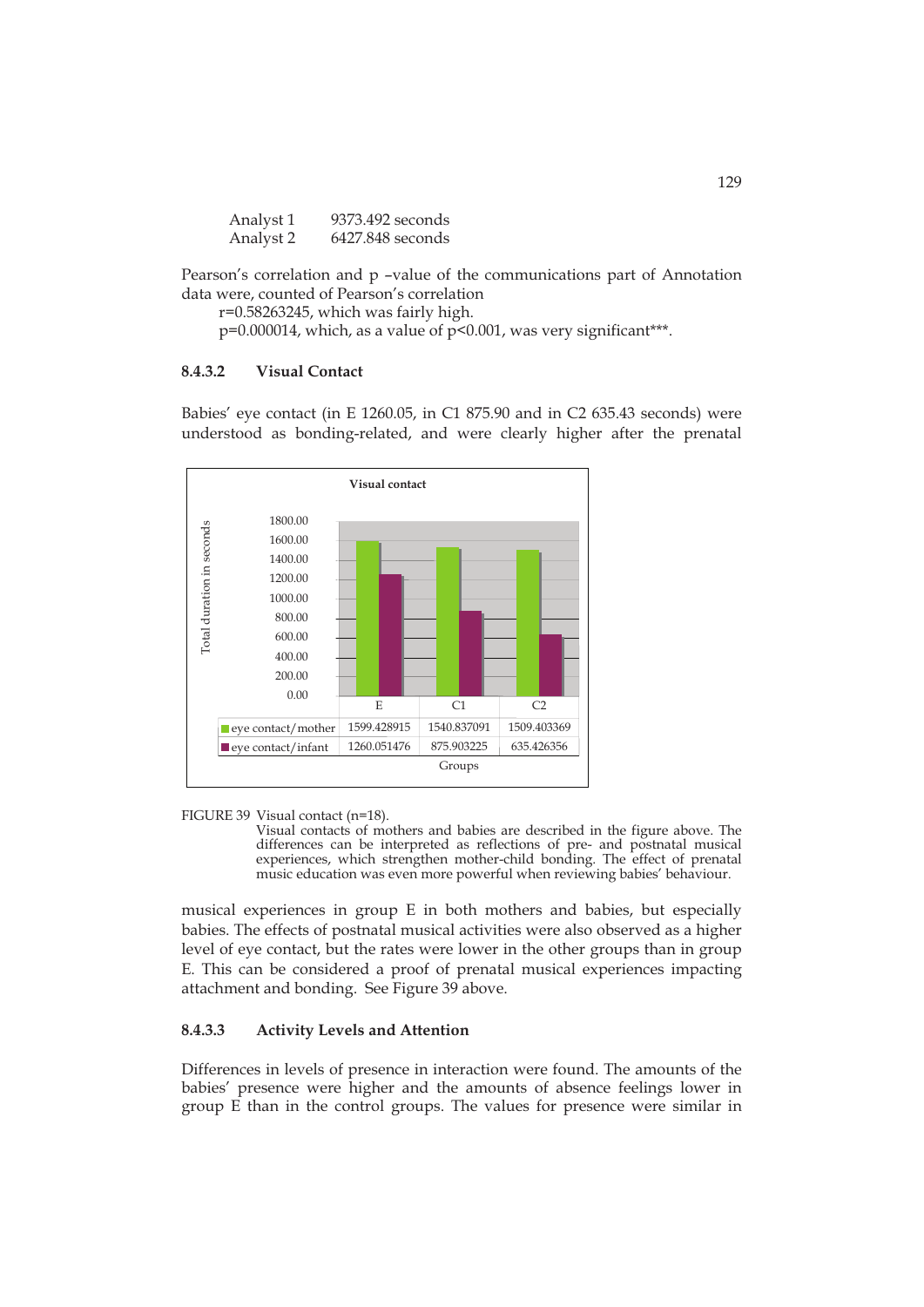groups C1 and C2. The maternal effects of music on feelings of absence and presence were pointing to the same direction as the effects of music on babies, but the differences were smaller. When summarizing the numbers of precence and strong precence, the numbers are in E: 1712.166; in C1:1667.655 and in C2: 1748.771, but in C2 the number of absent feeling is somewhat higher than in the other two groups with musical experiences background. In E, the number of strong precence was increased, but otherwise the numbers of feelings of presence were at almost the same level in all three groups; see Figures 40 (mothers' feelings of presence, above) and 41 (babies' presence levels, below).



FIGURE 40 Mothers' presence in interaction (n=18).

Mothers' presence in interaction was divided into the classes of absence, presence and strong presence. Clear differences in levels of presence were found between E and the control groups, in which the numbers were at approximately the same levels.

A very clear difference was observed in the immediate and delayed reactions of both mothers and babies. In E immediate reactions were at the level of 613 (babies) and 495 (mothers) while in the control groups they were around 120- 150 (babies) and 100 -140 (mothers), measured as durations in seconds. Prenatal musical effects can be observed in both the mothers and babies of group E. Immediate reactions are related to strong presence, which is related to strong affectionate mother-child bonding. For details see Figure 42 below.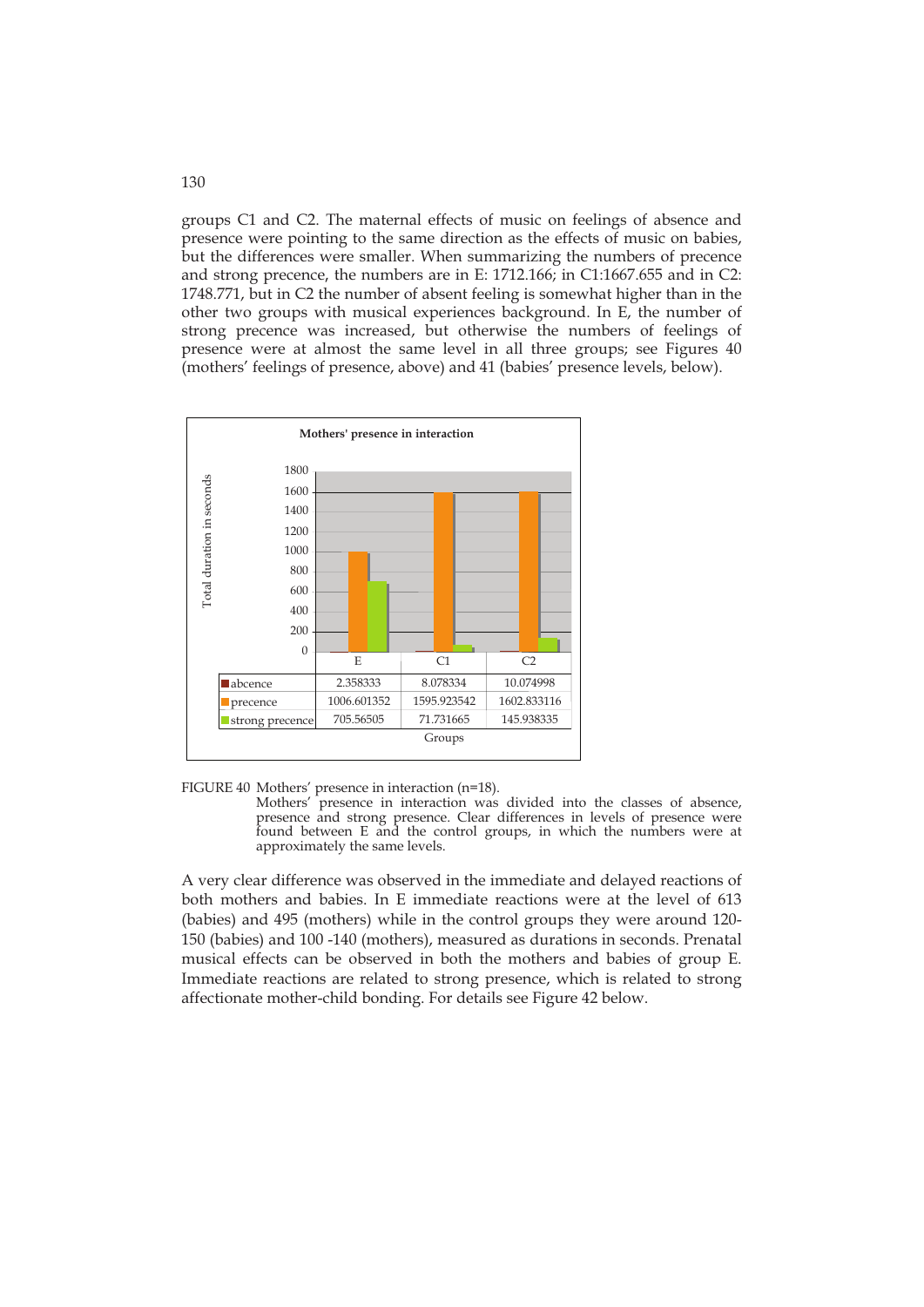

FIGURE 41 Babies' presence in interaction (n=18). Babies' presence was found to be affected by prenatal musical experiences.



FIGURE 42 Reactions (n=18).

In this figure, mothers' and babies' reactions are presented. Prenatal musical effects can be observed in both the mothers and babies of group E. Immediate reactions are related to strong presence, which is related to strong affectionate mother-child bonding.

Due to the support of the second analyst, guided by Cohen's kappa, the results of the two analysts were compared, as described in 7.2.1.2. The values of the durations for the communications analysis (n=96) were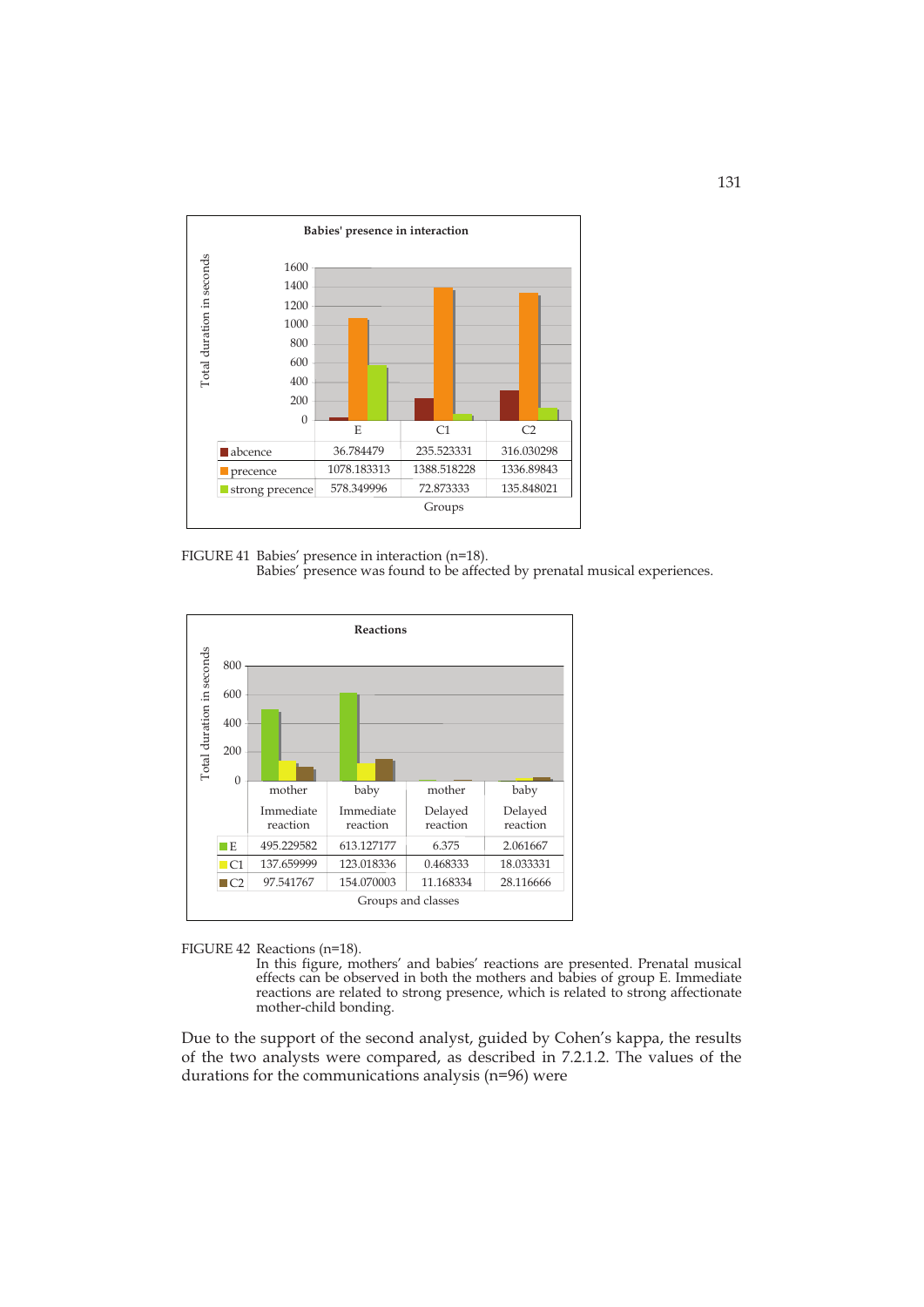| Analyst 1 | 8542.525814 seconds |
|-----------|---------------------|
| Analyst 2 | 8360.951678 seconds |

Pearson's correlation and p –value of the communications part of Annotation data were, as counted of Pearson's correlation

r=0.51369507, which was fairly high.

p=0.0000001, which, as a value of p<0.001, was very significant\*\*\*.

### **8.4.3.4 Emotions and Feelings**

Emotions as a fundamental part of communication are presented in the next figures. Tenderness and happiness, as features of mothers' feelings (see Figure 43 below), were highest in group E. Mothers' neutral feelings were quite evenly distributed, but the columns from E to the direction of C2 did get higher. The class "some other feeling" consisted of many kinds of different feelings and emotional states, e.g. maternal, attentive, enthusiastic, energetic, understanding and supportive feelings. Juslin's (2001) emotional theory was supported in the forms of happiness and tenderness, which were higher due to prenatal musical experiences. The connections of these emotions and the effects of children's songs, which are happy and positive, can be considered. Negative feelings from the theory did not show out in the mothers' behaviour.





Emotional features are presented as a combination of tenderness, happiness, some other feeling and neutral feelings. No feelings of anger or sadness were observed in mothers' behaviour.

When observing the figure of babies' assessments of emotional states (see Figure 44 below), peaks for the positive emotions of tenderness and happiness were found in E as was the case with mothers as well. This suggests that prenatal musical experiences are positive factors for feelings. Higher rates for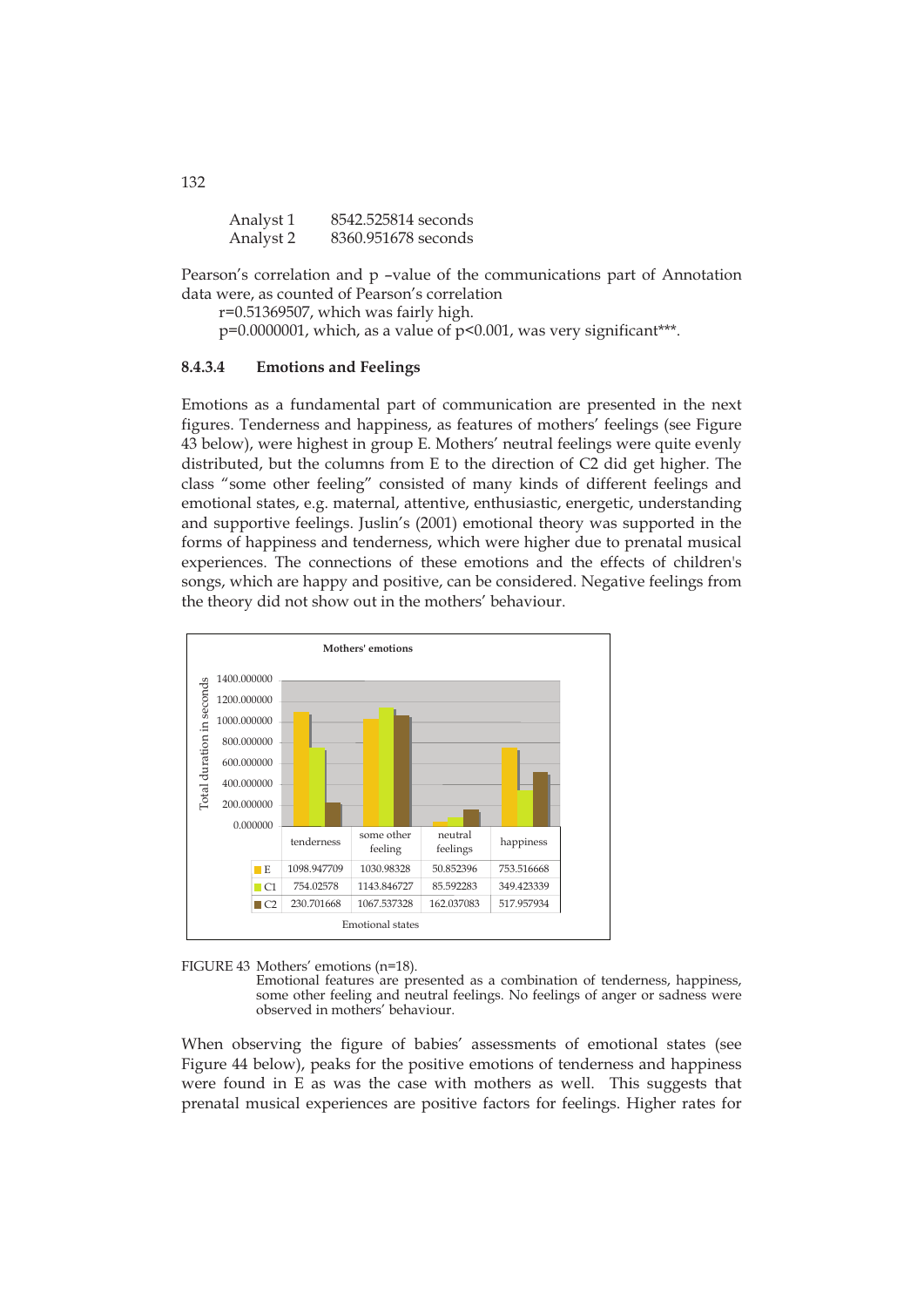the babies of C2 can be stated in the class of neutral feelings. These results would strengthen the results of prenatal musical experiences as a factor for mother-child bonding, likewise the results of visual contact and activity levels and attention, too.



FIGURE 44 Babies' emotions (n=18).

Baby-related emotions consisted of tenderness, happiness, anger, sadness, some other feelings and neutral feelings.

On the basis of the double analysis, musical impacts are shown in the ways of presence of positive communicational feelings and absence of negative feelings with respect to both babies and mothers. These can be observed in Figures 43 and 44 above.

Due to the support of the second analyst, guided by Cohen's kappa, the results of the two analysts were compared, as described in 7.2.1.2. The numbers of the durations for the communications analysis (n=96) were

| Analyst 1 | 5720.642461 seconds                |  |
|-----------|------------------------------------|--|
|           | $\sim$ $\sim$ $\sim$ $\sim$ $\sim$ |  |

Analyst 2 6049.189 seconds

Pearson's correlation and p –value of the emotional analysis part of Annotation data were, counted of Pearson's correlation

r=0.20773651, which was low.

 $p=0.04226067$ , which, as a value of  $p<0.05$ , was significant\*.

The reliability of the emotional analysis appeared to be lowest of all the reliability numbers of this Annotation analysis. It might be a consequence of the fact of emotions being quite hard to interpret, especially when observing young babies. A certain feeling can easily be named in separate ways; when one calls a feeling as happy, another may call it pleased or cheerful, which of – in this analysis – would follow the classifications in different classes (the first interpretation under the class happy, and the second interpretation under the class other, what). It may, as well, be possible, that when knowing the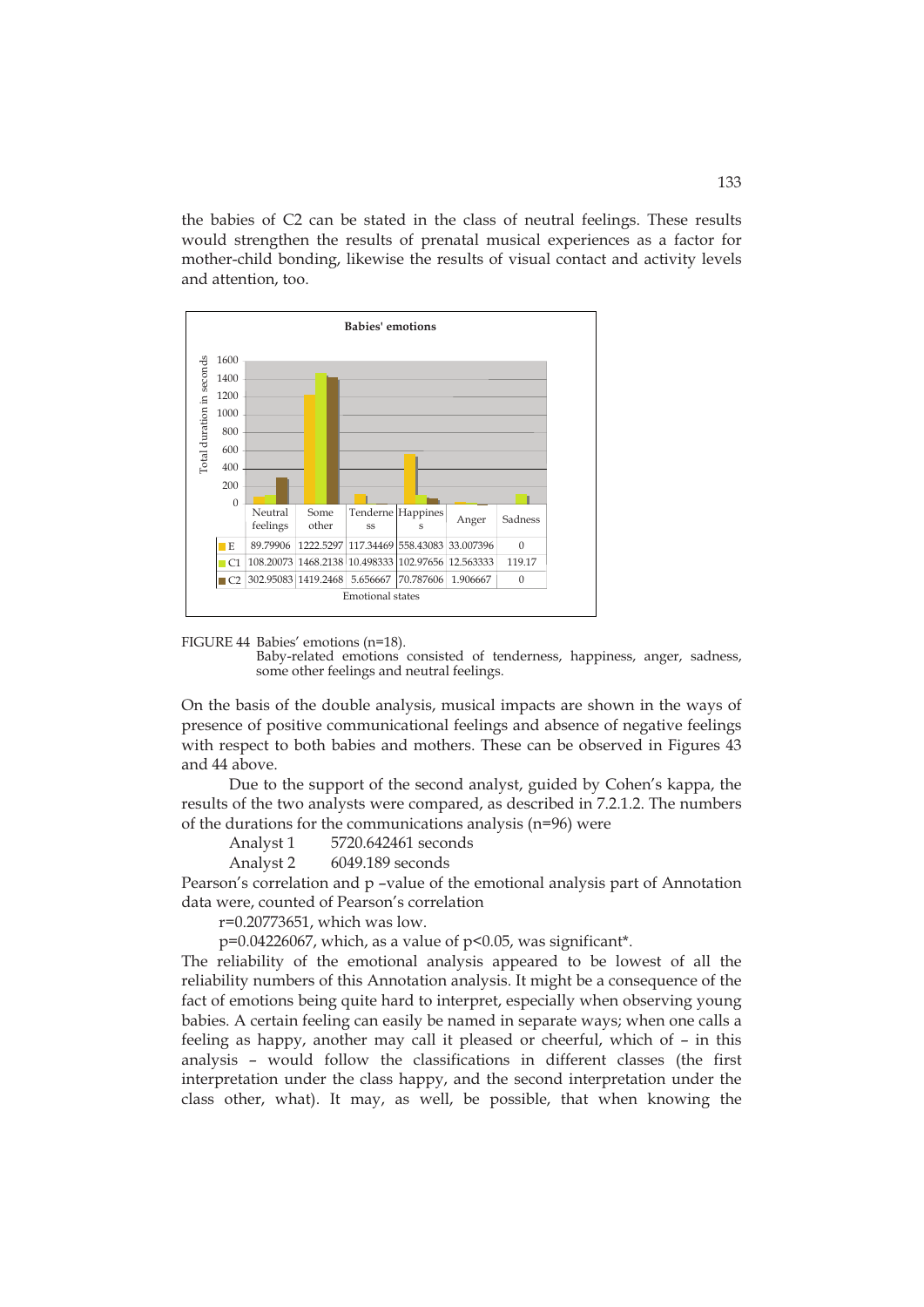participants, the interpretations are affected by the relationships, which related to the other analyst were just the opposite. Many kinds of emotional states and feelings were, however, reported, and mostly positive ones, which can be perceived in the figures of this sub chapter. Prenatal musical experiences do have a positive connection with the emotional features of mother-child early interactions.

# **8.5 Questionnaire**

### **8.5.1 Holistic development**

The questionnaire that was sent to mothers around the time of their infants celebrating their first birthday was quite long and challenging for the answerers. Several questions about the child's holistic and musical development as well as music and interaction at home were asked. The mothers were not able to answer all the questions, as they felt some parts were hard to evaluate or remember. As a result, mothers answered different questions according to their individual capacities. A few generalizations can be made, however, about the areas that were found easier to answer. Answering the questionnaire took a long time, and finally the latest answers concerned the baby's development even until the age of 19 months.

 The sizes of the babies were a little bigger in group C2 than in the other two groups. Growth during the first year was fastest in group C2 (according to weight, which increased by 6078.57 g during the first year) and in group E (according height, which increased by 30, 4 cm during the first year).

#### **8.5.1.1 Basic needs**

Mothers were asked to give their impressions of the *baby's sleep*. The impact of prenatal musical experiences on sleep can only be speculated, but the fact that 3 of the 8 babies in group E slept all night through from birth should be mentioned. In group C1, 1 of the 7 babies always slept through the night from birth, while in group C2 none of the babies slept through the night from birth. The babies in group E also adopted a 1-day sleep rhythm earlier (at 10.4 months) than the other babies (C1: at 12 months, C2: very irregular rhythms).

 The postnatal period, motherhood and nurturing the baby, appeared to be affected by the prenatal musical experiences. In Figure 45 below, *babies' nutrition* by group is compared. In group E, the duration of breastfeeding was longer, formula nutrition started later and night-time breastfeeding ended sooner than in the control groups. The heights of the columns for breastfeeding and ending of nighttime breastfeeding increase and decrease quite regularly, depending on the group.

67.85% of children's meals were homemade in group E, 49, 5% in group C1 and 51.67% in group C2. These phenomena under the title of basic needs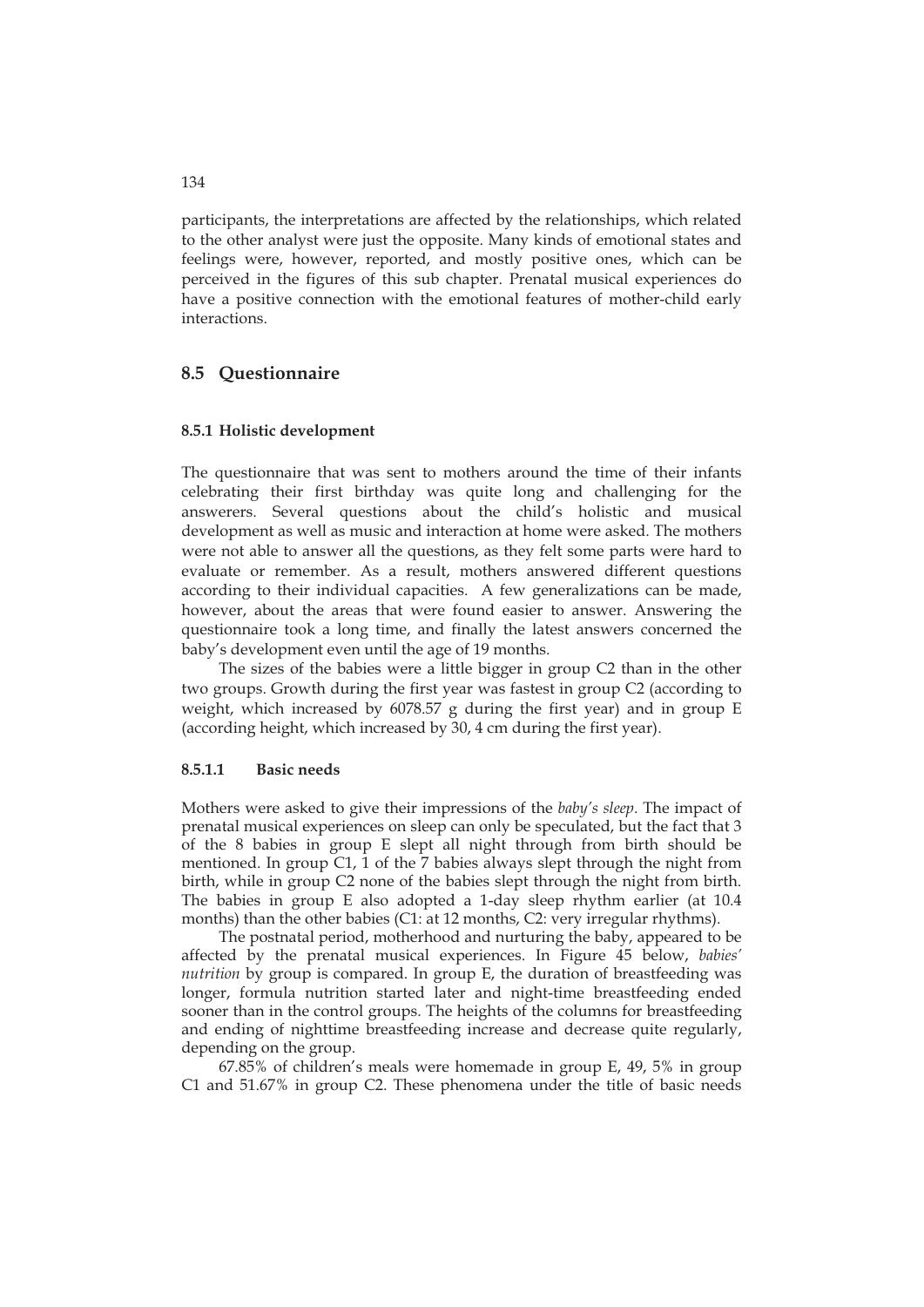

point to mothers' stronger need to nurture, as a sign of a strong bonding and a certain level of attachment attained.

FIGURE 45 Babies' nutrition (n=18).

Breastfeeding duration and starting ages of formula feeding are compared in this figure. Breastfeeding periods were longest in E, and formula feeding started latest. Nighttime breastfeeding ended earliest.

### **8.5.1.2 Psycho-motor development and the development of speech**

*Psycho-motor development*, according to the mothers' answers, showed no notable difference between the groups. Only the abilities of turning and walking with support were earlier in group E than in the control groups. Among many developmental areas, motor development was earliest in group C2, which could be a consequence of the focus of the E and C2 infants' on speech learning, as children generally learn things focusing in a certain area at a time. See Figure 46 for details of psycho-motor development as described by the mothers.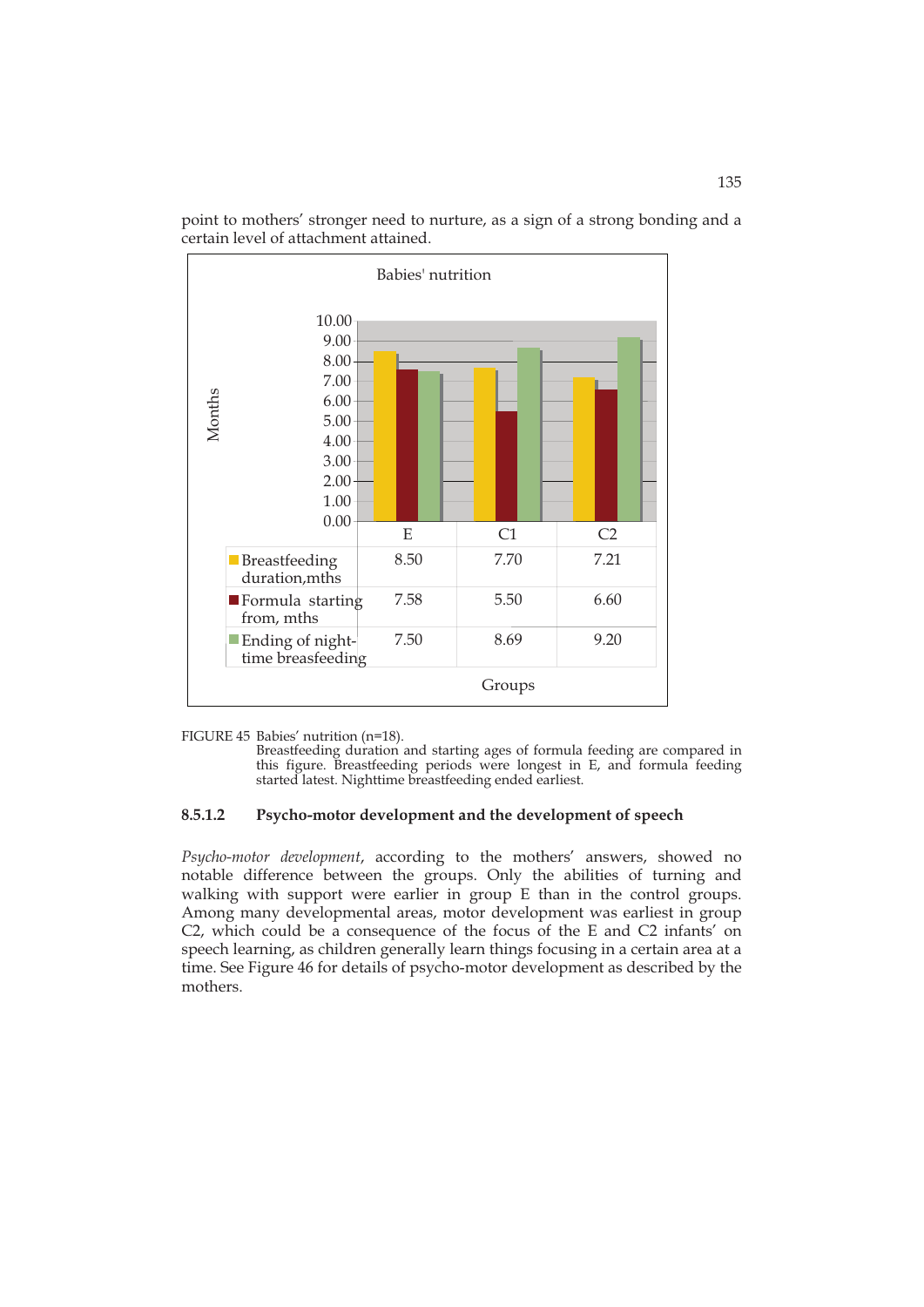

FIGURE 46 Psycho-motor development (n=18).

Development of psycho-motor areas were elicited from the mothers. This figure is based on the mothers' partially unsure answers, as to how they *remembered* their babies' development. In general, infant development was a little behind others in group C1, and a little ahead in group C2. The values for E show that development was earlier in this group compared to the other groups in turning from back to belly, and in supported walking. Two infants in C1 and 1 of C2 did not crawl at all, and 1 child in C1 did not crawl on all fours at all.

In group E, based on the mothers' descriptions, the features of repetitive syllables and the 1st word appeared much earlier or earlier than in the control groups, while features of vocal play appeared later in groups E and C2 (see Figure 47 below). Speech development continuation was faster in E than in the control groups. As can be seen from Figure 48 (below) the number of active words and passive speech features (comprehension and understanding) were highest in group E, 2<sup>nd</sup> highest in C1 and lowest in C2.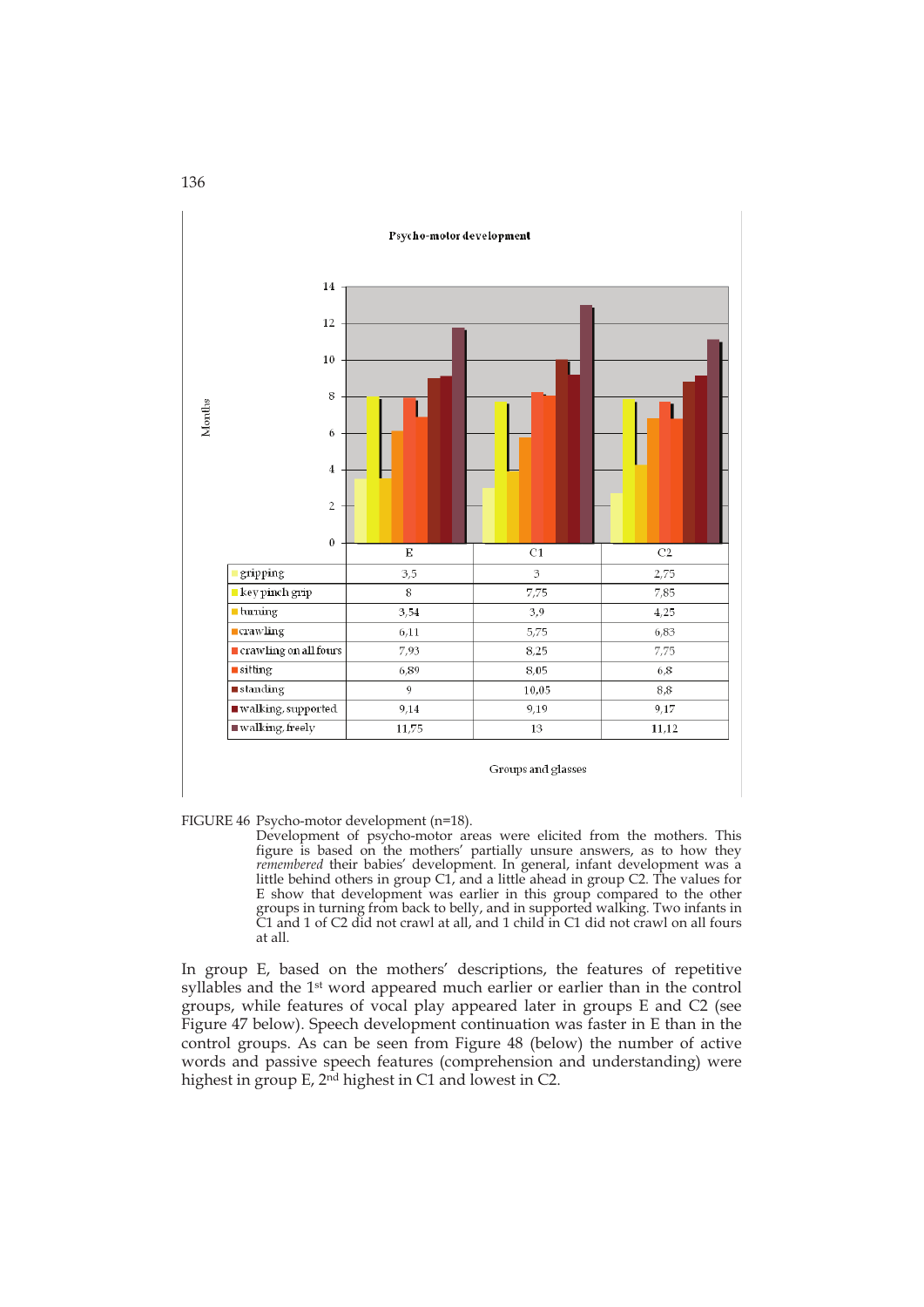



In this figure, the earlier stages of speech development are described in months based on mothers' answers. Although vocal play started a little bit later in group E than in the control groups, the repetitive syllables stage was attained notably earlier in E, as were the first word(s), with a smaller difference to the average development (column group 3 vs. column group 2).



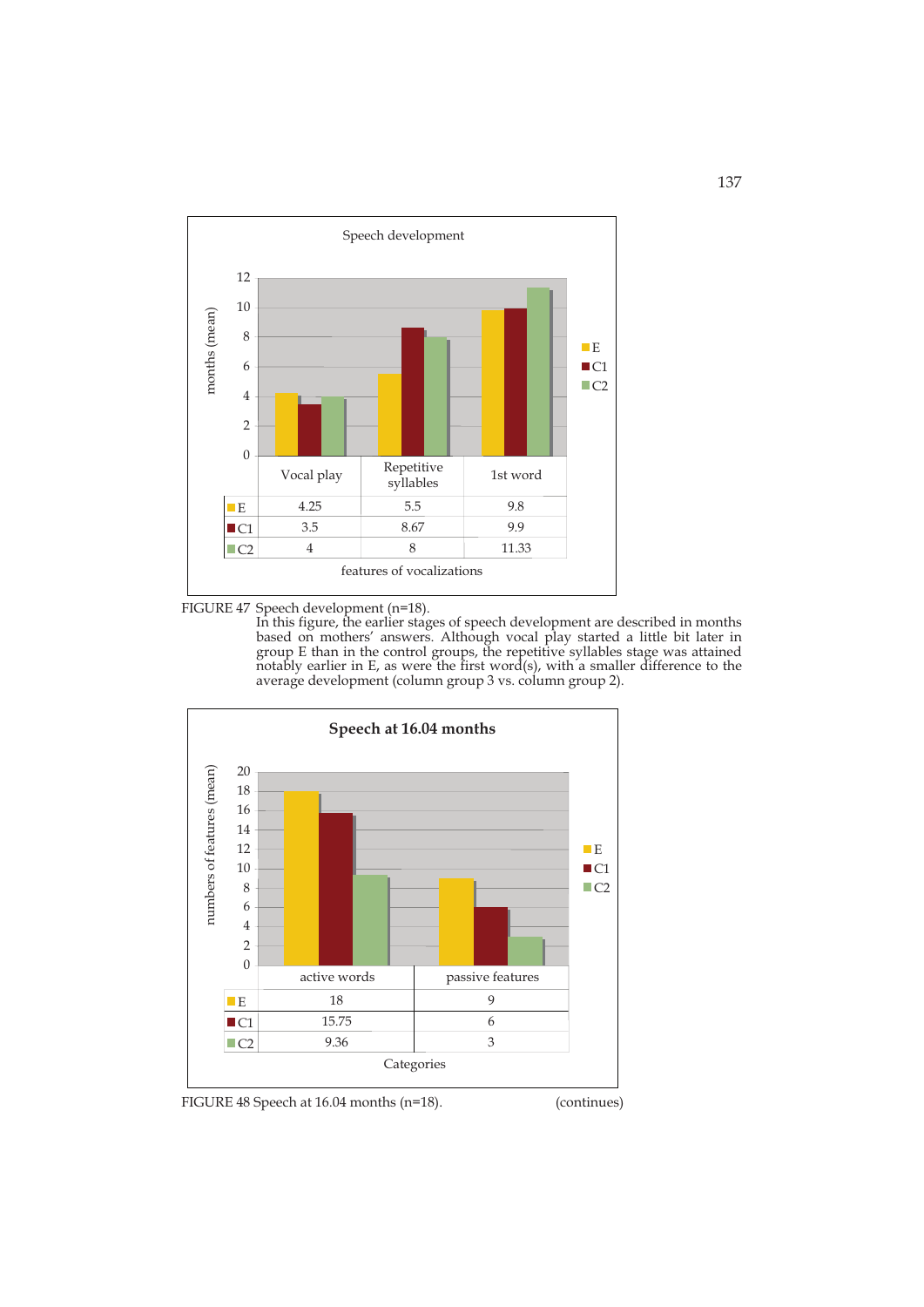#### FIGURE 48 (continues)

 In this figure, the amounts of active and passive words at the age of approximately 16.04 months are shown. The numbers of passive features may seem a little surprising; the mothers found it difficult to describe the passive vocabulary of their children.

#### **8.5.2 Musical development as assed by mothers**

Musical development is described below as of rhythmic development (Figure 49), as learning rhymes (Figure 50), as learning songs (Figure 51), and as development in playing instruments and dancing (Figure 52). Mothers' descriptions of their child's musical development in the questionnaire were rather mixed. Some of the mothers felt it was difficult to estimate the child's musical development.

 The basic pulse/rhythm was found by 3 children at 13.3 months (E), by 2 children at 12 months (C1) and by 2 children at 10 months (C2). In group C1 no answers were given to "not finding the basic pulse", while in group C2, 2 mothers did not notice a basic pulse when observing their children, and in group E, 1 of the mothers had made an observation of her child having found the basic pulse and one mother of her the child being able even to follow tempo changes.

Musical play was estimated to begin later in group E (at 11 months) than in groups C1 (at 6.75 months) and C2 (at 9 months). The infants' independent rhythmic experiences started latest in C2 (at 10 months), and were temporally closest to each other in groups  $E(6.8 \text{ months})$  and  $C1(6 \text{ months})$ , but the estimations varied widely. The same order was observed in imitating rhythms: in C2 the imitations appeared at 11.5 months, E at 7.5 months and in C1 at 6 months, but in groups  $\tilde{C}1$  and  $C2$  only 2 answers were given to this question.

Musical activities did not have effects on interest in rhymes. Instead the effects would point out more to the interest in singing, which were observed in attitudes and abilities. The C1 and C2-infants were more interested in producing of rhymes than the children of the experimental group. See Figure 50 below for the details.

Prenatal musical activities had a role in a child's singing development, as based on the mothers' observations; E was ahead of the others. The E infants were also better able to recognize familiar songs than the others, and their participation in singing was higher. The E children also sang by themselves more than the other children, at the age of 12-19 months. See Figure 51 below.

Pre- and postnatal musical stimulation was found to be important in stimulating the child's musical activities of playing an instrument and movingto music. Bodily reactions were better or earlier developed (bodily reactionswere observed during the first six months) in group E than in the controlgroups. Earlier development in E was stated in perceptions of dancing and ofenjoying moving to sounds. Producing sounds was also enjoyed earlierin groups E and C1, who had had musical experiences. See Figure 52 below.

 The response rate was overall highest in group E. The results suggest that musical development cannot be reliably estimated by mothers. The answers point to certain directions, but this area should be investigated by professionals separately, through measurements of each area of musical development.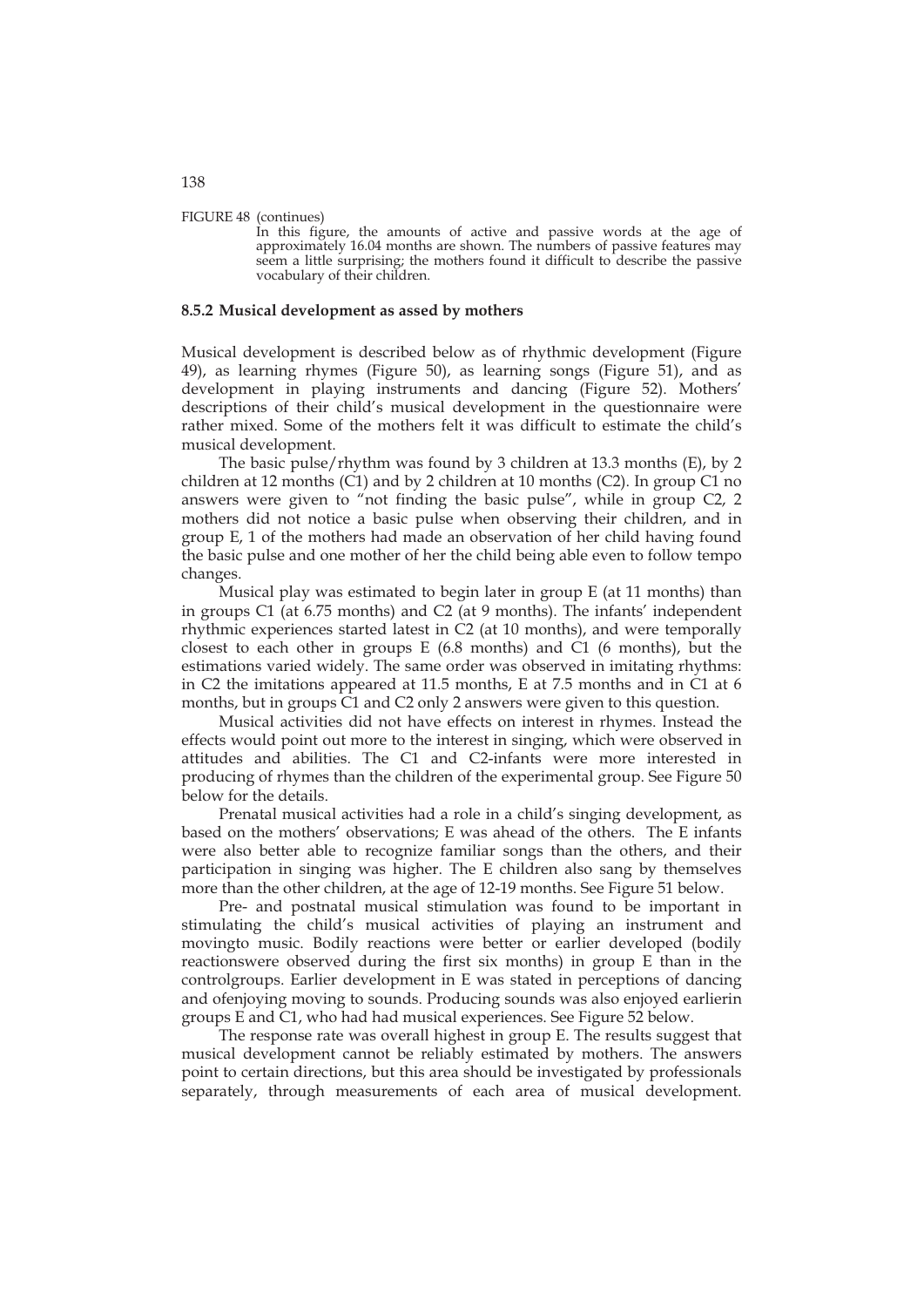Valuable information about musical activities and behaviour, and also of musical communication was, however, gained and the mothers' estimations of the child's development are also of value when considering music and its developmental effects.



#### FIGURE 49 Rhythmic development (n=18).

Rhythmic development within several stages was explored on the basis of the mothers' answers. Prenatal musical effects were not observed in the rhythmic development of the E–infants, according to mothers' answers. The child's own experimentations with rhythm and imitations of the mother were attained earlier in groups E and C1 than in group C2, which had not participated either in the pre- or postnatal musical sessions (presented as months)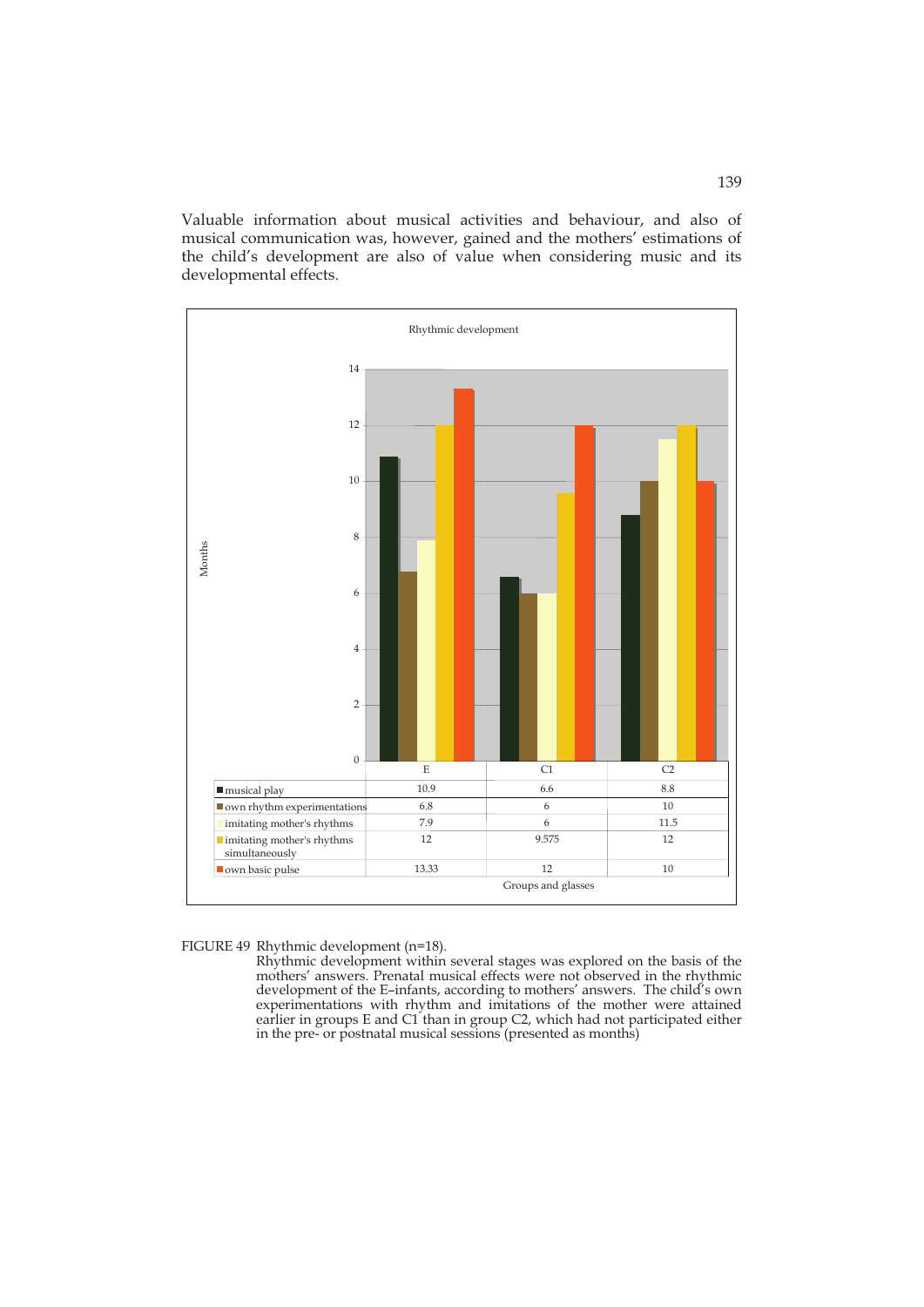

FIGURE 50 Rhymes (n=18)**.** 

 The learning of rhymes was observed as a part of the child's musical learning. Fumbling with rhymes started latest in E, as did discovering recognizable parts of rhymes. E children were not interested in participating the rhymes or producing rhymes by themselves. Musical activities did not have effects on interest in rhymes. The values for fumbling with rhymes and finding the first recognizable part of a rhyme are reported in months, but the other values are estimations of the numbers of rhymes.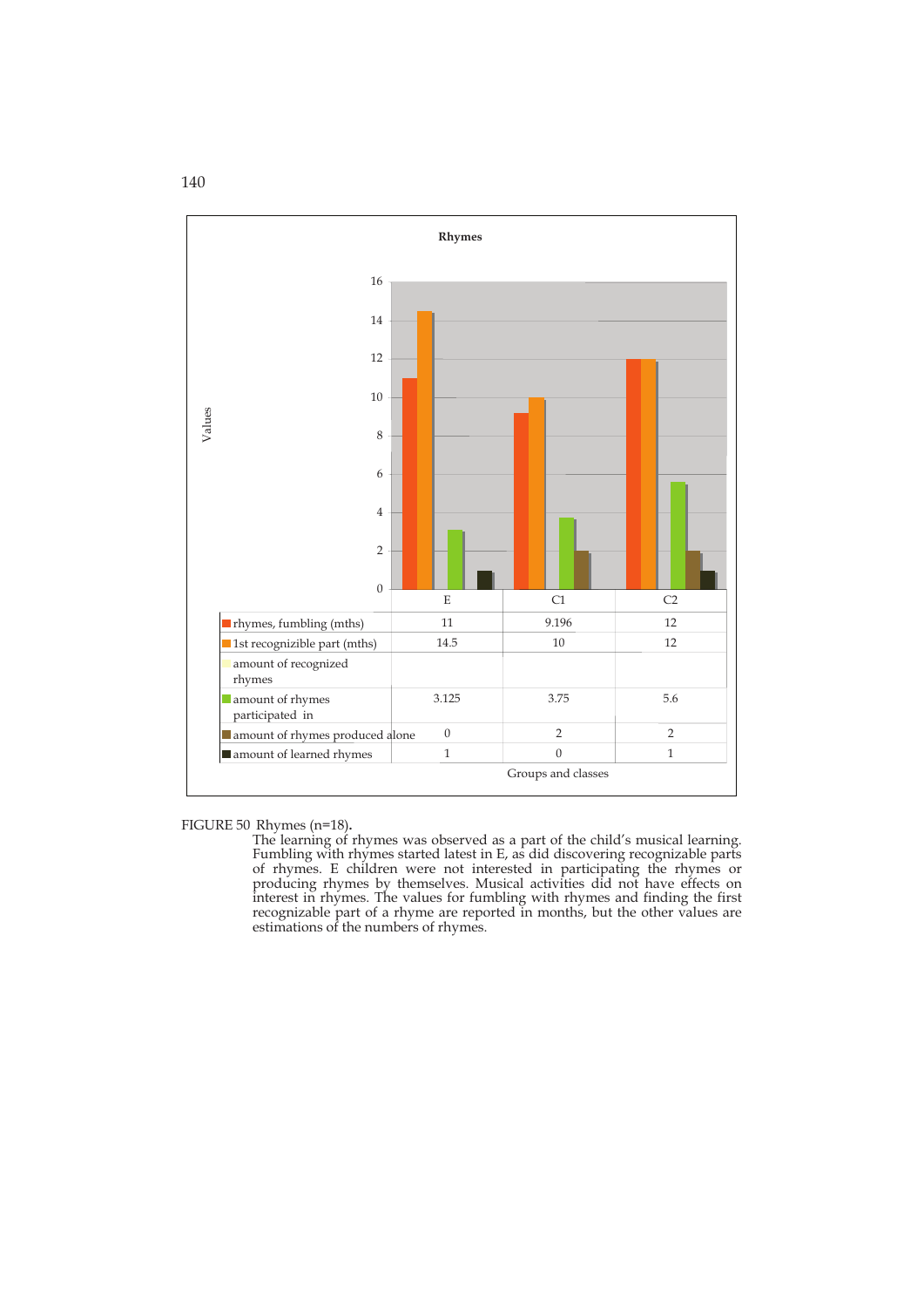

FIGURE 51 Songs (n=18).

 According to the mothers' estimations, the development of singing abilities was not affected by music education. The first group of columns describes fumbling with songs, the  $2<sup>nd</sup>$  group the 1<sup>st</sup> figures of songs reached, in months. The 3<sup>rd</sup> group describes the numbers of songs recognized, the 4<sup>th</sup> the numbers of songs the child participated in and the 5<sup>th</sup> group the numbers of songs that the child had learned up until approximately 16 months of age. In these last three classes, pre- and postnatal musical effects can be seen: recognizing songs, participating in songs and learning them were earlier developed features in groups E and C2, but especially in E.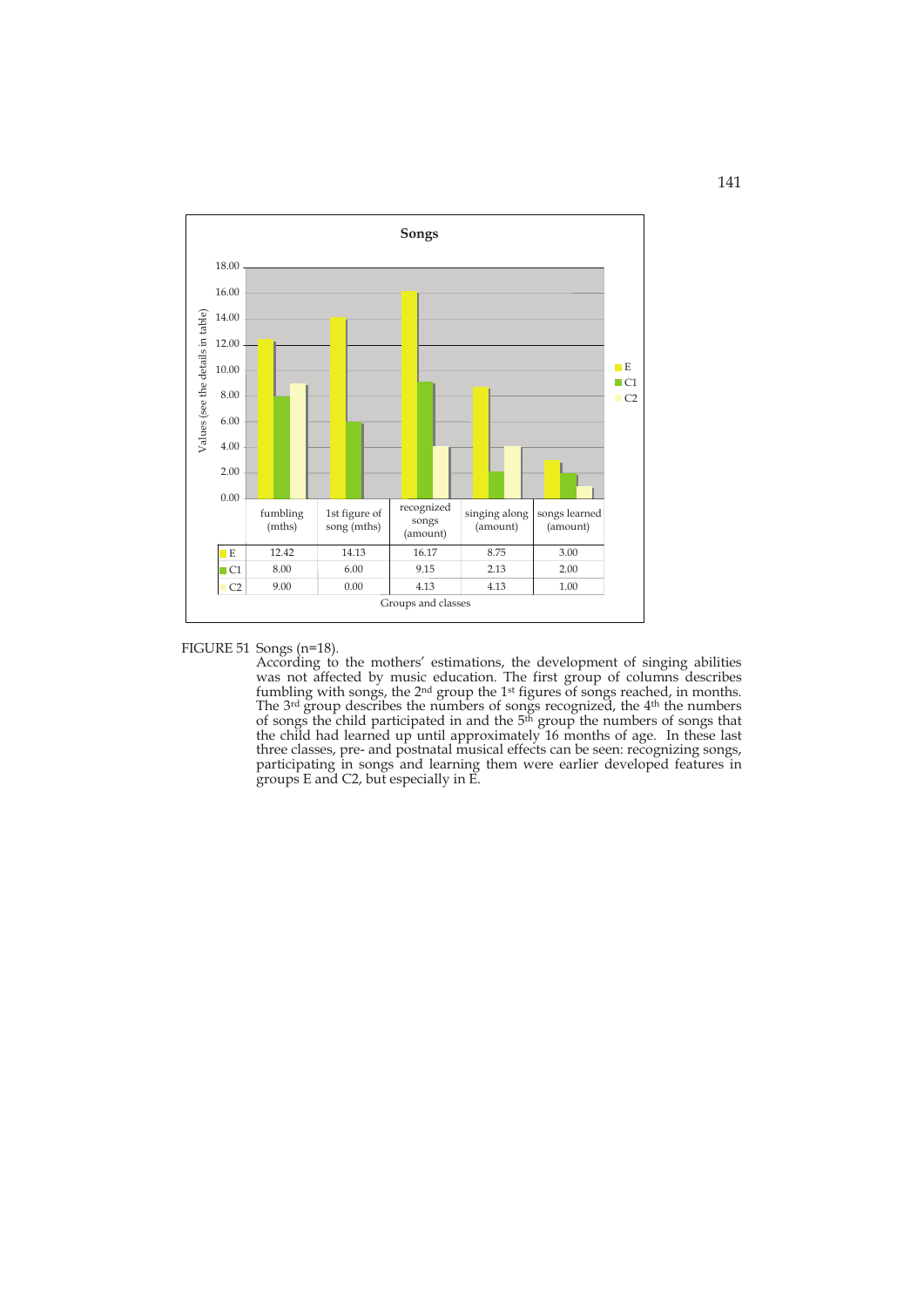

FIGURE 52 Playing/dancing (n=18).

 Features of bodily reactions such as moving to music, dancing and instrumental behaviour are presented in this figure. Earlier development in E was found in perceptions of dancing and of enjoying moving to sounds. Producing sounds was also enjoyed earlier in groups E and C1, who had had musical experiences.

### **8.5.3 Music as a part of interaction in domestic surroundings**

### **8.5.3.1 Musical activities**

Music was considered as a part of life in the families, who participated in this study. In this subchapter, domestic musical activities are compared between the study groups. Music was considered as a motive for behaviour (Table 11) and a source of joy (Table 12). Musical responses are shown in Table 13, and musical activities in Figure 53.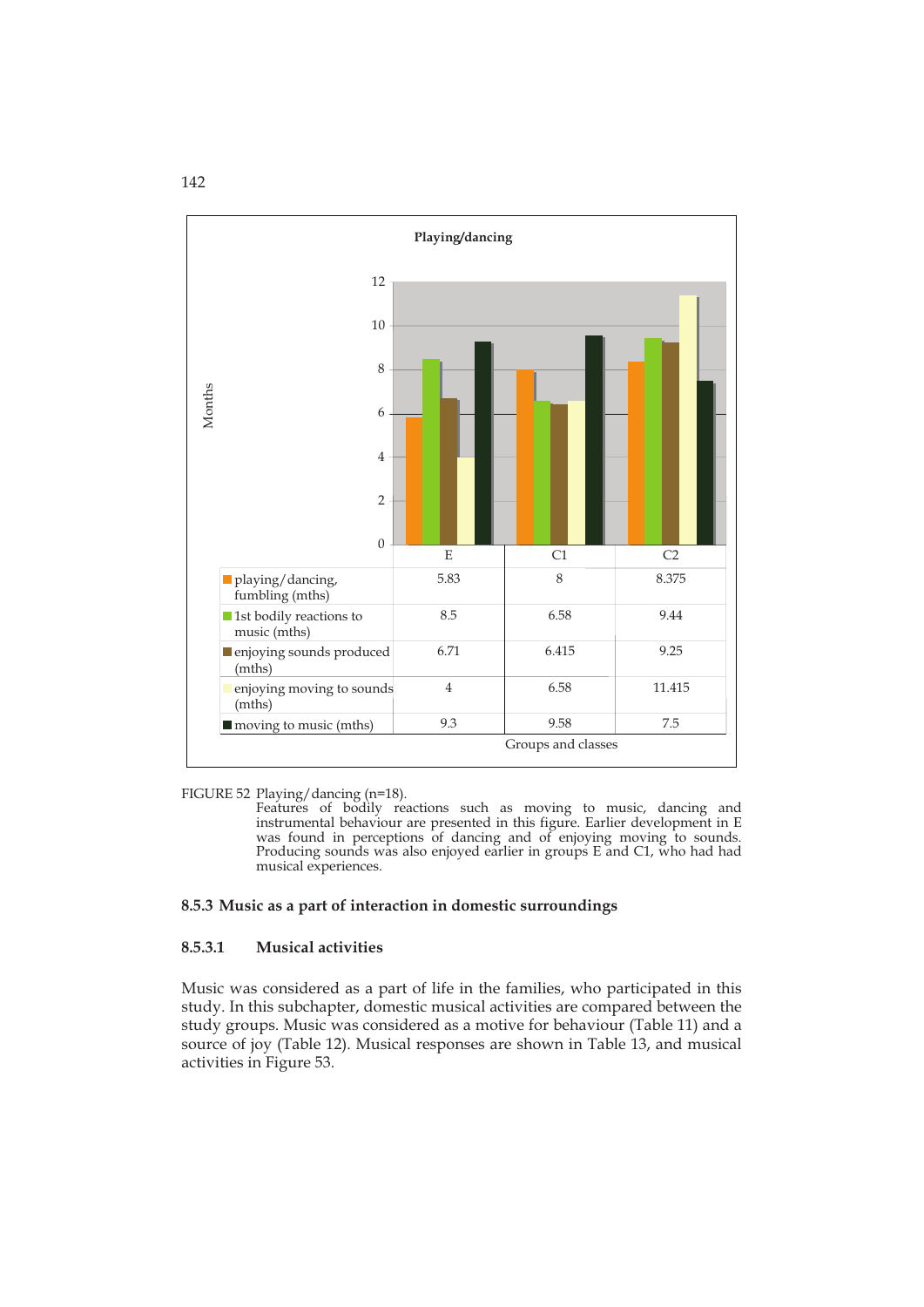TABLE 11 Musical information as a motive for the child's musical activities (n=18). Musical information was found to be a source of encouragement for a child's musical activities, especially in group E; see the numbers below. All the E mothers reported music as a motive for the child's musical activities, either sometimes or always (yes). In the other two groups music was considered as a motive for musical behaviour in almost in every family. There were no answers for "no".

| Musical information as motive for the child's musical |                    |  |  |  |
|-------------------------------------------------------|--------------------|--|--|--|
| activities                                            | Numbers of answers |  |  |  |
| Answer choices:                                       | Н.                 |  |  |  |
| yes                                                   |                    |  |  |  |
| sometimes                                             |                    |  |  |  |
| nο                                                    |                    |  |  |  |

Musical information was considered as an impact on the starting of musical actions by a child, which of information was gained for in E: 7 answers, in C1: 5 answers and in C2: 6 answers, with no dramatic differences, but a small emphasis in E; see Table 11 above for details.

In Table 12, musical enjoyment is described. The existence of musical taste was found more often in E, and shared musical opinions were reported in groups E and C1, in which even more strongly, but not in C2.

TABLE 12 Musical enjoyment (n=18).

Music was seen as a source of joy. In group E, 5 mothers and in the other two groups combined, 5 mothers reported their child as having some musical favorites. Similar musical preferences between mother and child were observed in groups E and C1. In C2 no similarities in musical tastes were taken note of.

| Musical enjoyment |         | Numbers | of answers |  |  |
|-------------------|---------|---------|------------|--|--|
|                   |         |         |            |  |  |
| favourite music   |         |         |            |  |  |
| favourites        | similar | tο      |            |  |  |
| mother's          |         |         |            |  |  |

The child's response to music was estimated by mothers in terms of moving to music and playing along. Vocal participation was also considered to be a response to the impact of music. Responding on the ways of music and movement were observed in all three groups, but most in E. Playing along was most commonly reported in E as a response, as well. Vocal participation was, based on the mothers' answers, equally important as a response to music in all groups. The most active responses to musical stimuli, as a clear observation, were reported in group E. See Table 13 below.

TABLE 13 Responding to music (n=18).

| Choices of responses | E, answers | C1, answers | C <sub>2</sub> , answers |
|----------------------|------------|-------------|--------------------------|
| moving to music      |            |             |                          |
| playing along        |            |             |                          |
| vocal participation  |            |             |                          |
| TOTAL                |            |             |                          |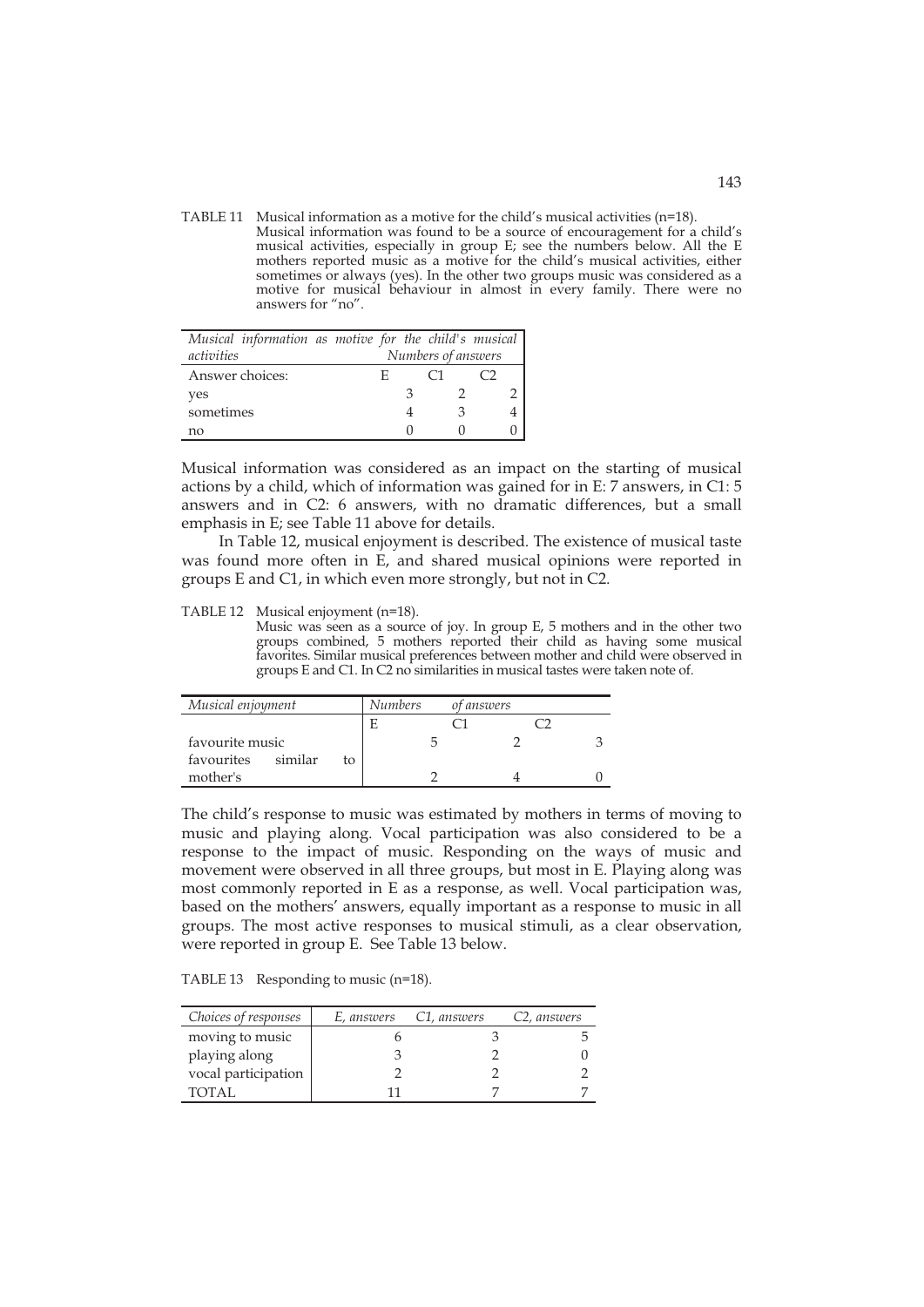The mothers were asked to describe their child's musical activities classified into saying rhymes, singing, playing instruments and dancing. In Figure 53 the amounts of musical activities reported are summarized. The activities were increased in group E.



FIGURE 53 Musical activities, presence (children approximately 16 months, n=18).

Saying rhymes, singing, playing instruments and dancing were given as options for the children's musical activities. These the mothers rated: their children's musical behaviour on a scale from 1 to 5 as 1= the child has no possibility to do this activity;  $2 =$  the child is not interested;  $3 =$  the child does not enjoy it, but nevertheless participates; 4 = the child is actively involved in the activity and  $5 =$  the child can do the activity in question without any aid. Participation in all areas except rhymes was highest in group E, indicating on effects of prenatal musical activities on postnatal behaviour except for the feature of rhymes.

Music, including songs and rhymes, had become a part of the study families' lives by the time the children were about 12-19 months. In group E, approximately 6 songs remained from the prenatal musical periods as active phenomena, and approximately 4 songs from the postnatal musical sessions. In C1, 1 song remained from the prenatal period (connected to the home environment) and 3 songs from the postnatal musical sessions. In C2 1 song from prenatal period and 4 songs from the postnatal period, as the child was still a baby, remained<sup>56</sup>. Songs from prenatal musical activities were rather well remembered, as a clear finding in this study.

<sup>56</sup> The prenatal songs remained in C1 and C2 were songs of the home environment as C1 and C2 did not participate in the prenatal sessions of BBC study.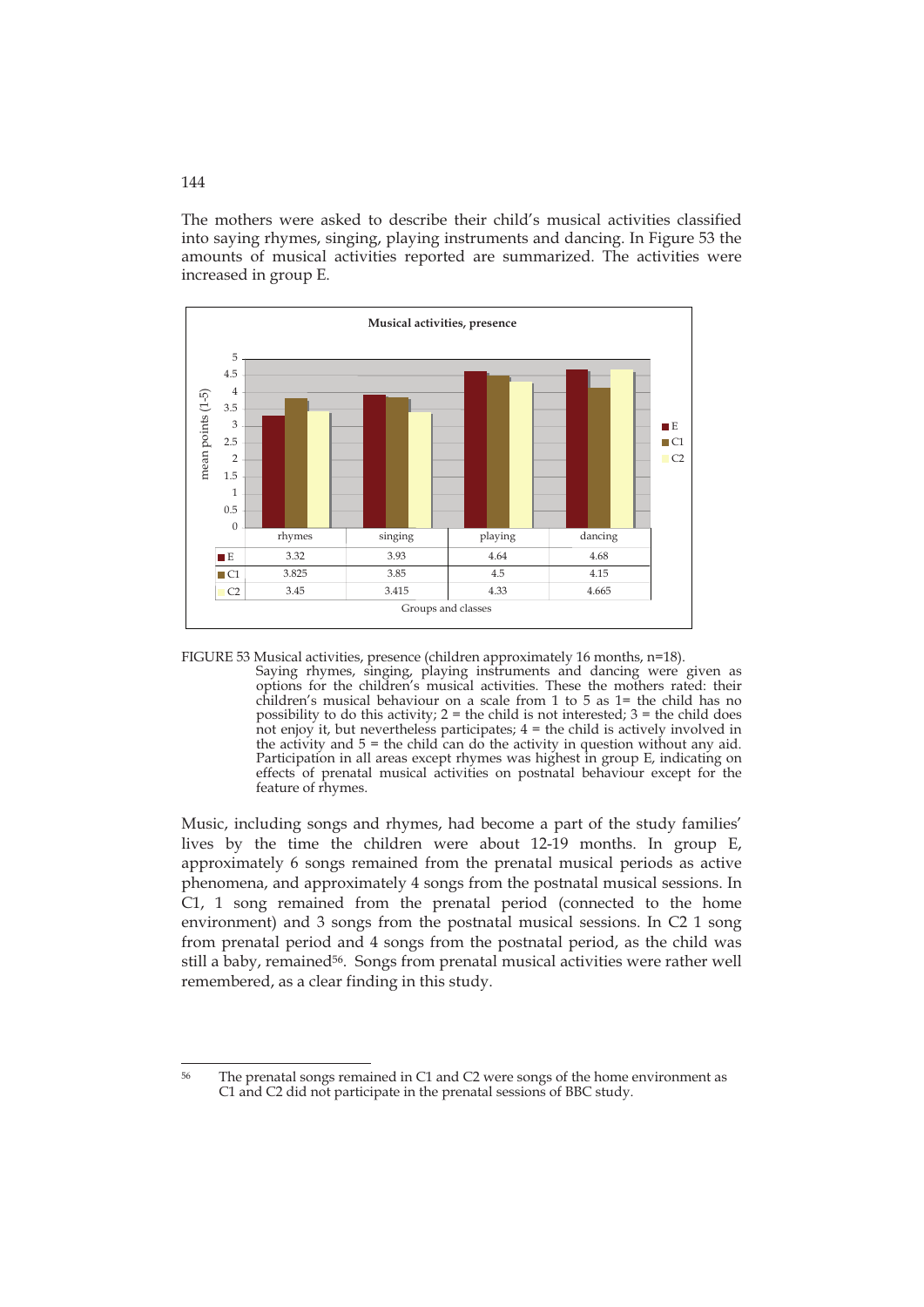#### **8.5.3.2 Music, mothers and children: purposes of interaction**

Interaction was effected by musical experiences at the age of 12-19 months. Music was used as a tool for interaction in domestic surroundings, and attitudes towards music and music as a means of child development were very



FIGURE 54 Musical activities as tools for interaction (n=18).

Musical tools of interaction were multiple, especially in E, and were estimated on the basis of the mothers' conceptions and reports of their children. The use of multiple tools for interaction for both the mothers and children of group E compared to three other groups is stronger.

positive. In all the groups, the ways of making music as tools for interaction were multiple, consisting of dancing, playing, singing and listening skills; however, music was most clearly used as a tool for interaction in group E. The total numbers for music as a tool for interaction were for mothers in E: 38, in C1: 25 and in C2: 27 and for the babies in E: 32, in C1: 18 in C2: 24; see Figure 54 above.

In the questionnaire, the aims of musical activities were also elicited. Based on the 7 response options, a conception of the respondent's aims or reasons for musical activities was obtained, with one open alternative allowing the mother to describe something else freely. Alongside the given alternatives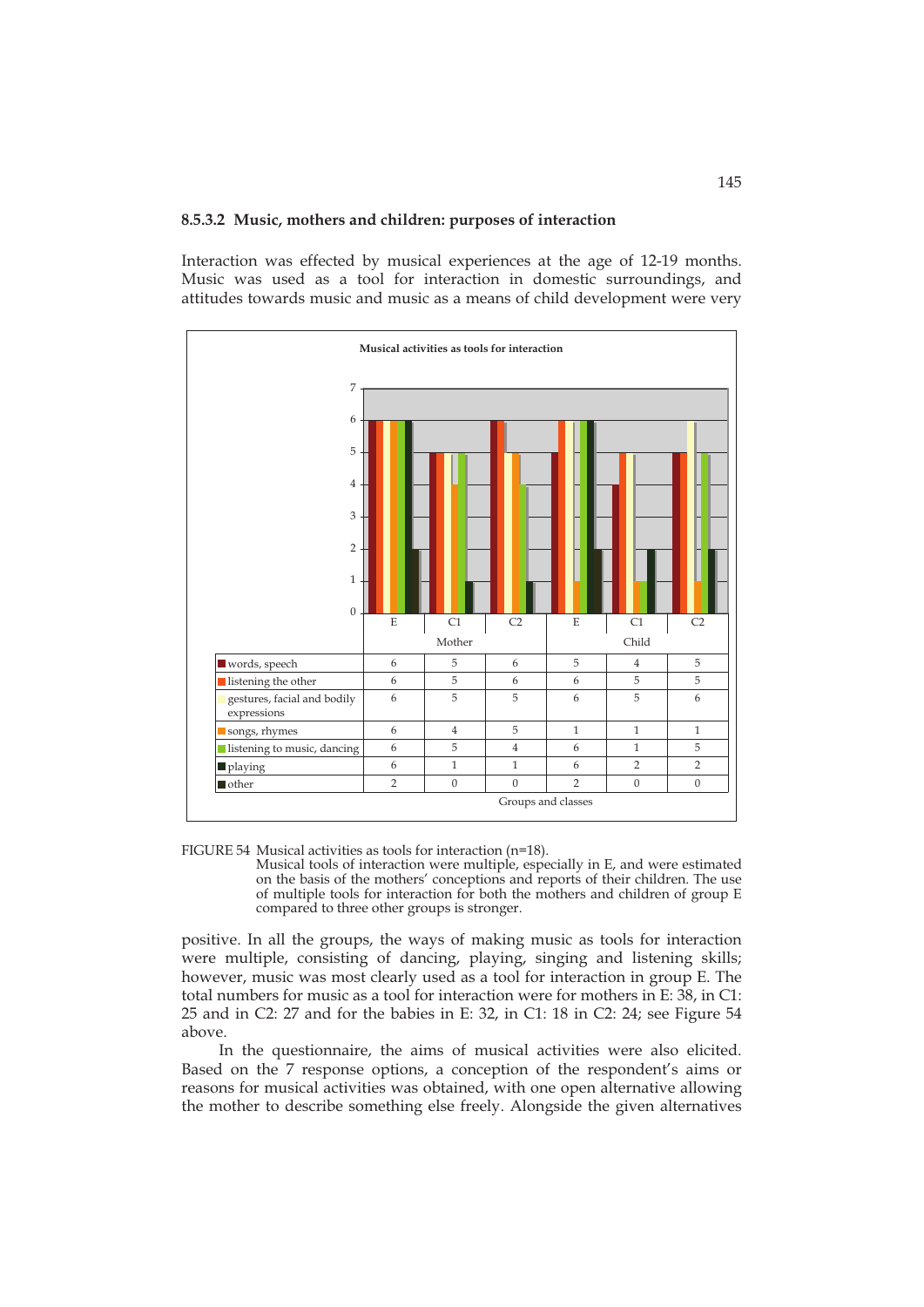answers for two personal reasons/aims were stated. In E the extra reason for making music was signing. In group C1, a reason for making music, besides the given ones, was joking, goofing around, enjoying leisure time together. Reasons for music were strongly reported. The total numbers for E were 38, for C1, 20 and for C2, 25. See Figure 55 below for the details.



FIGURE 55 Aims of musical activities (n=18).

The aims of musical activities were described according to the mothers' reports. Music was found as a useful tool more often in group E than in the control groups. The most significant difference was found in using music to find patience (7).

The meanings of music were considered in relation to interaction and in the contents of interaction. Meanings were discovered in both. No marked differences between the three groups were found. As a tool for interaction, the importance of music was found a little bit greater in group E than in the control groups; see Table 14.

TABLE 14 Meanings of music (n=18)

The meanings of music were estimated by the mothers on a scale from 1 to 3; whereas 1= no meaning; 2= some meaning and 3=fundamental meaning.

| Music was                                |          |                   |     |
|------------------------------------------|----------|-------------------|-----|
| Discovered as                            | E (mean) | C1(mean) C2(mean) |     |
| a support for child's development        | 27       | 28                | 2.3 |
| a support for mother's communications    | 22       | 24                | 2.2 |
| a support for the child's communications | 23       | 26                | 22  |
| a support in mother-child interaction    |          | 28                |     |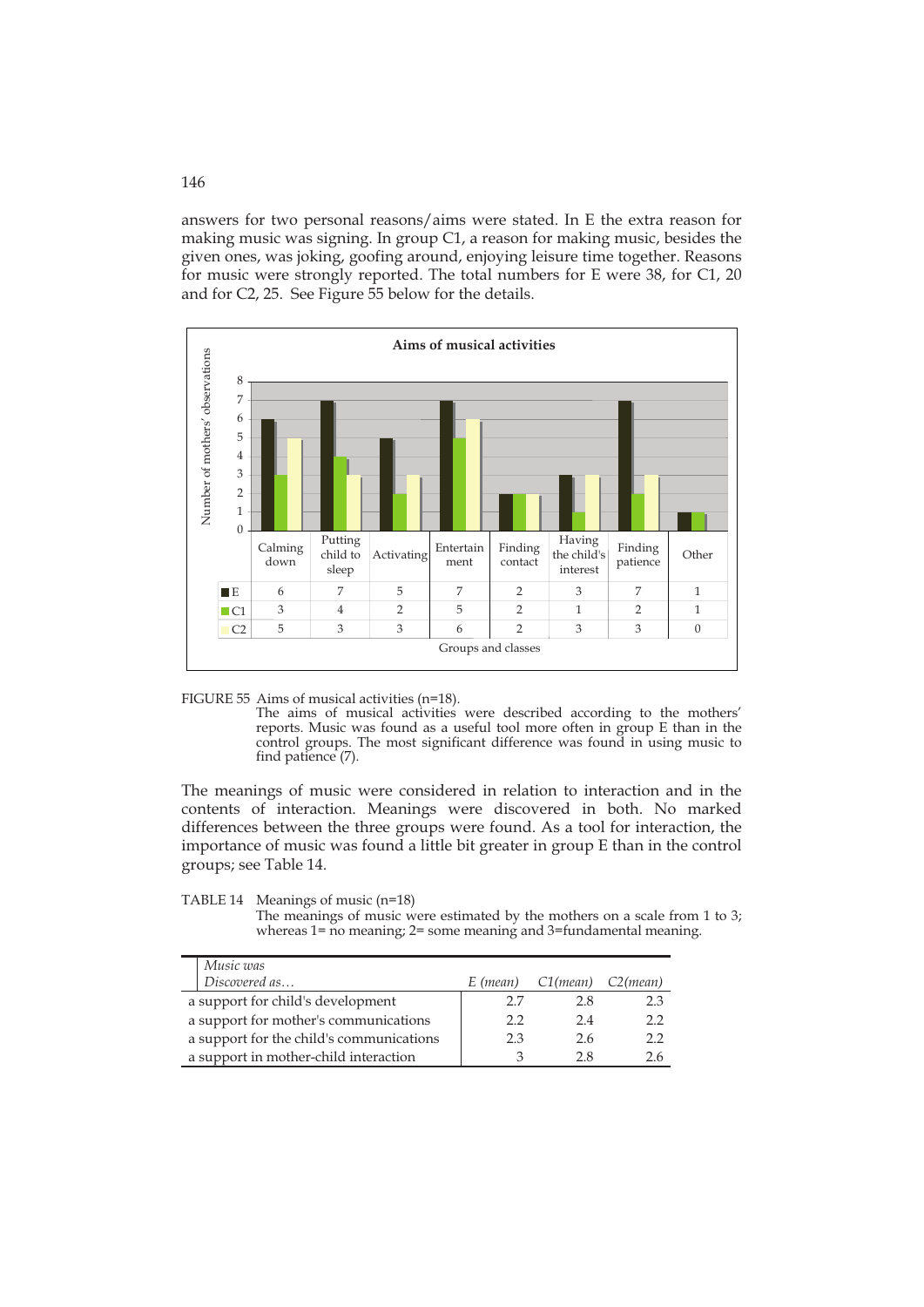### **8.6 Summary of the results**

Prenatal musical development includes the acquisition of perceptual, cognitive, motor and emotional abilities and information that may influence later musical development. This area may shed light on the origins of musical behaviours (phylogeny) also within the lifespan of the individual (ontogeny). In spite of the recent renaissance of research on the phylogeny of music, no theory currently enjoys broad acceptance. There are two possibilities: 1) classical conditioning of the fetus during the third trimester by passive exposure to sounds, movements and hormonal changes within the mother's body, and 2) since the maternal emotional states regularly trigger in both the patterns of sound and movement to which the fetus is exposed and the same blood hormone levels, the fetus may associate these with each other, giving emotional connotations to patterns of sound and movement. (Parncutt 2009, 219).

 In the Belly-Button Chord study, the results on the fetuses' musical experiences and respondings rested only on the mothers' observations. The study was perceived very positive by the mothers, who were even eager to participate in the study. This may have had some connections with the answers they gave, but would not have affected the video analysis, which was the main method, and included triangulation.

 The mothers' observations increased as the time of the babies' birth approached; their motivation grew. Their observations about music mostly concerned, of all the musical components, melody and rhythm, and, of the musical methods, vocal expression. The connections of music education in terms of holistic musical experiences, especially in the prenatal period, were stated in various ways. The holistic music education they received had effects, among many others, on the way the mothers used their voices. The mothers' reflections on voice are highlighted, as voice was mentioned as one of the important elements for the infant as part of the presumptions of this study.

Some brief answers for the aims of the study are thought to end the results –chapter. First of all, pre- and postnatal musical experiences were clearly connected with very early and early mother-child interaction in many ways. The connections between interaction fluency and musical experiences were emphasized in the prenatal period situation, although similar connections were found postnatally as well. Musical experiences would clearly seem to have some effect on our behaviour irrespective of age, but the prenatal musical experiences were the strongest ones, on account of the rapid rate of fetal development. The prenatal connection especially among the babies, clearly demonstrated, found in so many details, that one could even make a statement of prenatal musical impacts on babies and especially to the bonding and attachment, which is, of course shared between the mother and the baby. In group C2 interaction clearly had less musical qualities in, but in all the groups the mothers' personal musical qualities were important in their interaction with their infants. In addition to musicality, other tools for communication are needed in mother-child interaction, and these can also be practised and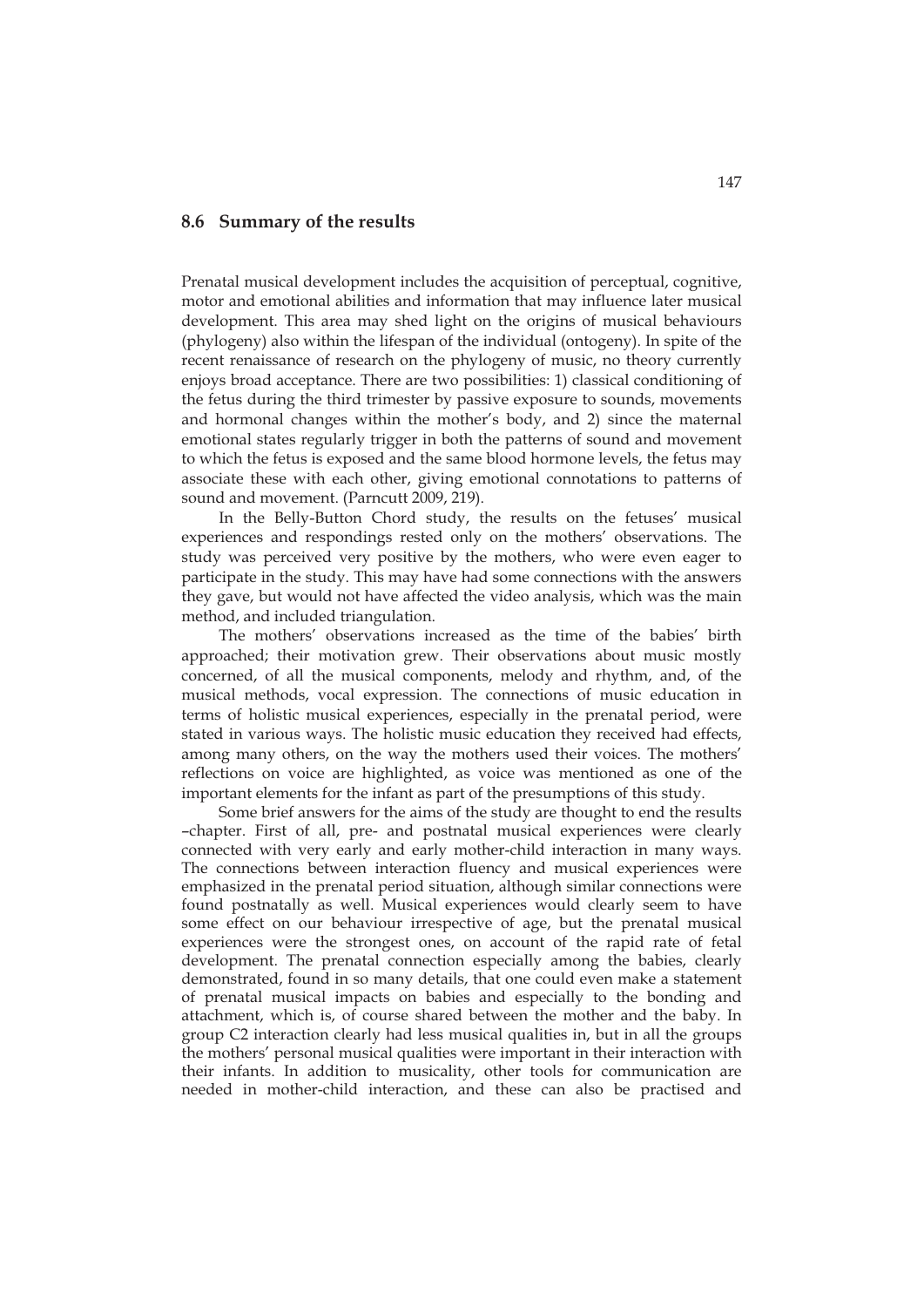obtained through music education, especially if it starts prenatally. Postnatal musical experiences are easier to treat after the prenatal period, and continuing the musical sessions would be important for both the mother and the baby.

The use of musical elements, the number of musical elements, the ways of making music<sup>57</sup> and the number and choices of songs and rhymes during the videotaped interaction episodes or at home were connected with pre- and/or postnatal musical experiences. In the group with no early (pre- or postnatal) musical experiences behind, the numbers and variety of musical features were lower. Music education had effects on the number and variety of the musical tools used in interaction.

 The video observations showed that musical experiences were connected with nuances in communication, such as activity levels and attention, reactions, ways of reciprocal communication (bodily, vocal, eye-contact) and frequency of turn-taking. These connections were very clear. Domestic musical experiences or activities where largely similar to observations made on the basis of the video episodes. In some details of interaction no differences between the groups were found; however strong connections between musical experiences and interaction skills were found. For example, the number of early synchronizations was higher in group E.

Musical attitudes, emotions in interaction, experiences of pregnancy and childbirth, and basic functions like breastfeeding and sleeping in the domestic environment were aroused and nourished by the mothers' musical experiences, and manifested in emotional states and feelings reported during the interaction episodes. The mothers' nurturing abilities were stimulated, and the babies were more content, as was seen their sleeping and (breast) feeding, which are a display of bonding.

Musical stimulation of pre- and postnatal development was found in musical – holistic features at the age of 12-19 months (speech, movement and holistic development, aspects of musical development<sup>58</sup>), but the evidence was not conclusive because of difficulties in observing the child's development and difficulties for the mothers in remembering the details of their infant's development. The video analysis showed that musical and holistic development were connected in musical experiences related to visual, vestibular, tactile and kinesthetic senses and in the multiple ways of using one's voice and one's ability to express feelings and the variety of feelings.

All the results presented above in the subchapters of Chapter 8, are examined in the light of detailed theoretical and empirical information. When mirroring the results against the variety of theories and knowledge based on previous literature, and summarizing that all for the results of the multi strategy study, very strong connections between music and interaction were shown. It is possible, on the basis of many of the results to speak of the impacts of prenatal music education.

<sup>57</sup> Ways of making music: singing, saying rhymes and vocal play; playing the body, rhythm or folk instruments; moving to music and dancing; listening to music; and

<sup>&</sup>lt;sup>58</sup> Aspects of musical development: the development of rhythmic and melodic areas; musical behaviour.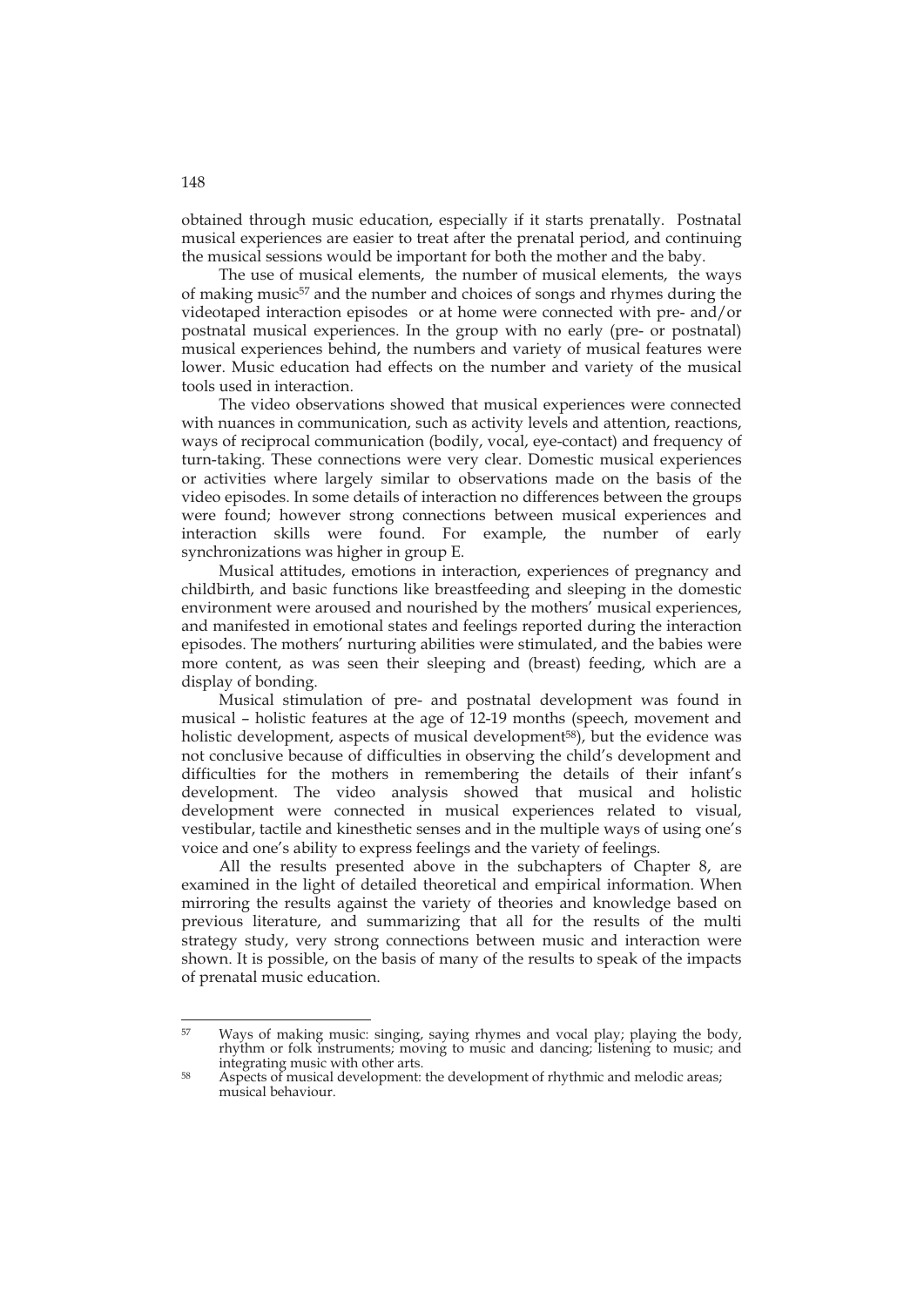The overall aim of this dissertation, to clarify the possibilities of building a musical bridge between mother and infant or a bridge supported with and nourished by pre- and/or postnatal musical experiences. Such a musical bridge was successfully built. In the video episodes of group E communication was lively and continuous because both mother and baby were strongly present in the situation.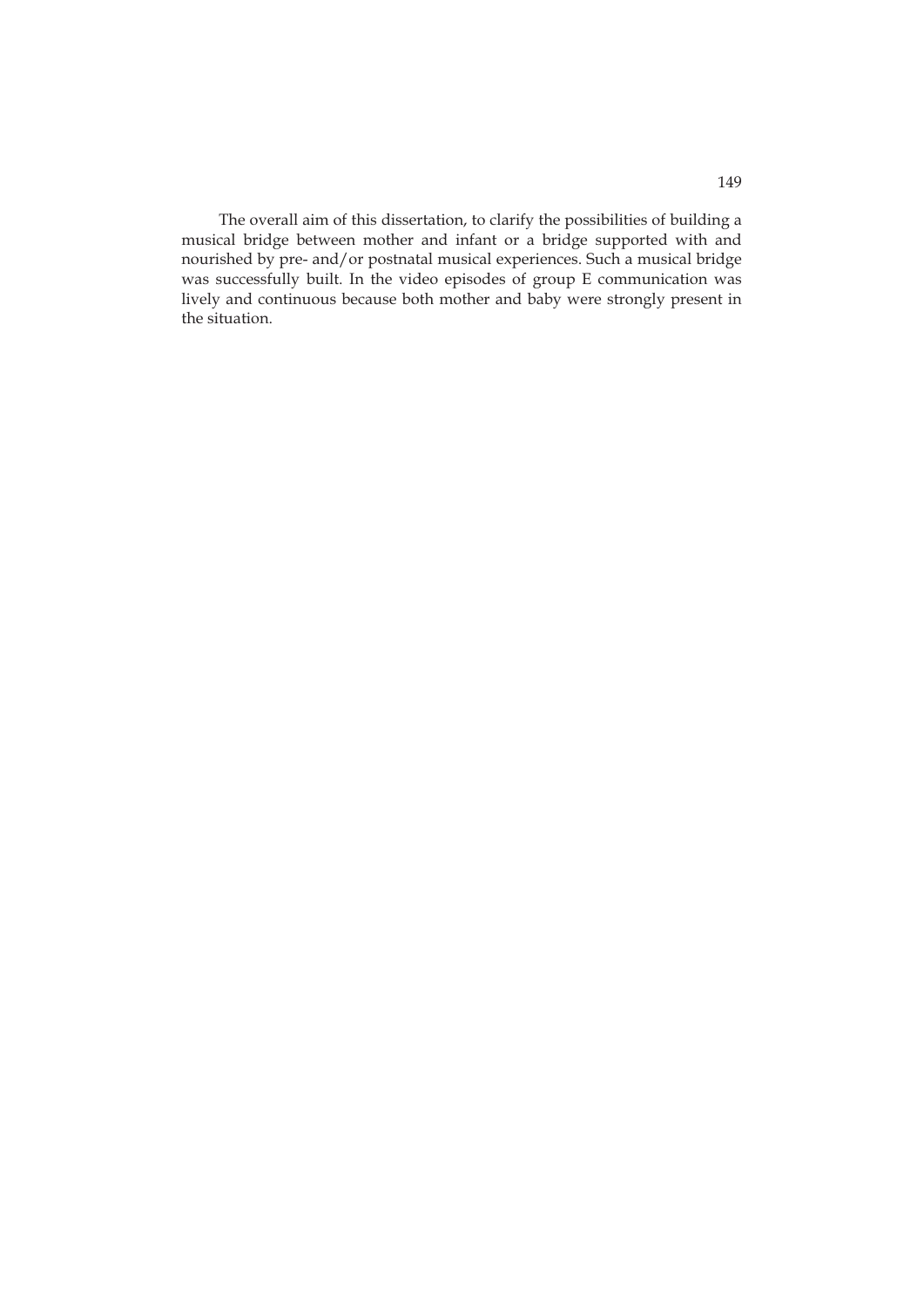# **9 CONCLUSIONS**

## **9.1 Questions of reliability and validity**

The reliability and validity of quantitative and qualitative studies cannot be estimated in exactly the same way (Eskola et al. 2000, 211). The reliability and the validity of a mixed methods design is exposed to both qualitative and quantitative threats. Data reduction, data display, data transformation, data consolidation, comparison and integration are important in reflective evaluation. (Onwuegbuzie et al. 2004, 189-234; cited by Ruokonen 2005, 136.) When combining qualitative and quantitative features, choosing one or the other as a main approach and using the other as a support is recommended (Metsämuuronen 2006, 258). In this investigation, the qualitative approach was emphasized over the quantitative one, notwithstanding the amount of values, figures and tables generated by the data. Because the qualitative approach was dominant, the statistical results were constructed and interpreted qualitatively, except for the reliability of the Annotation analysis, where a scale was constructed, pretests were done, and the results expressed using Pearson's correlations and p-values. Also, the use of the second analyst was guided by Cohen's kappa.

 Cohen's kappa is a classical measure of congruity when two (or several) people are evaluating the same target based on the same criteria, independently of each other. When the estimations are approximately alike, the kappa values are high. The values vary from -1 to +1. (Metsämuuronen 2006, 1115.) The kappa has been criticized as not being suitable for determining reliability because of its conservativeness and because of problems in interpretating it (Metsämuuronen 2006, 1116). In the present study the reliability of the results according to Cohen's kappa was quite good, but interpreting babies' emotional expressions is almost impossible. A better method would have been the one originally intended, i.e. a scale of emotions based on the theory of Damasio (1994/2001); this would have been adequate, and moreover easier to interpret using the alternatives of pleasant, neutral and unpleasant.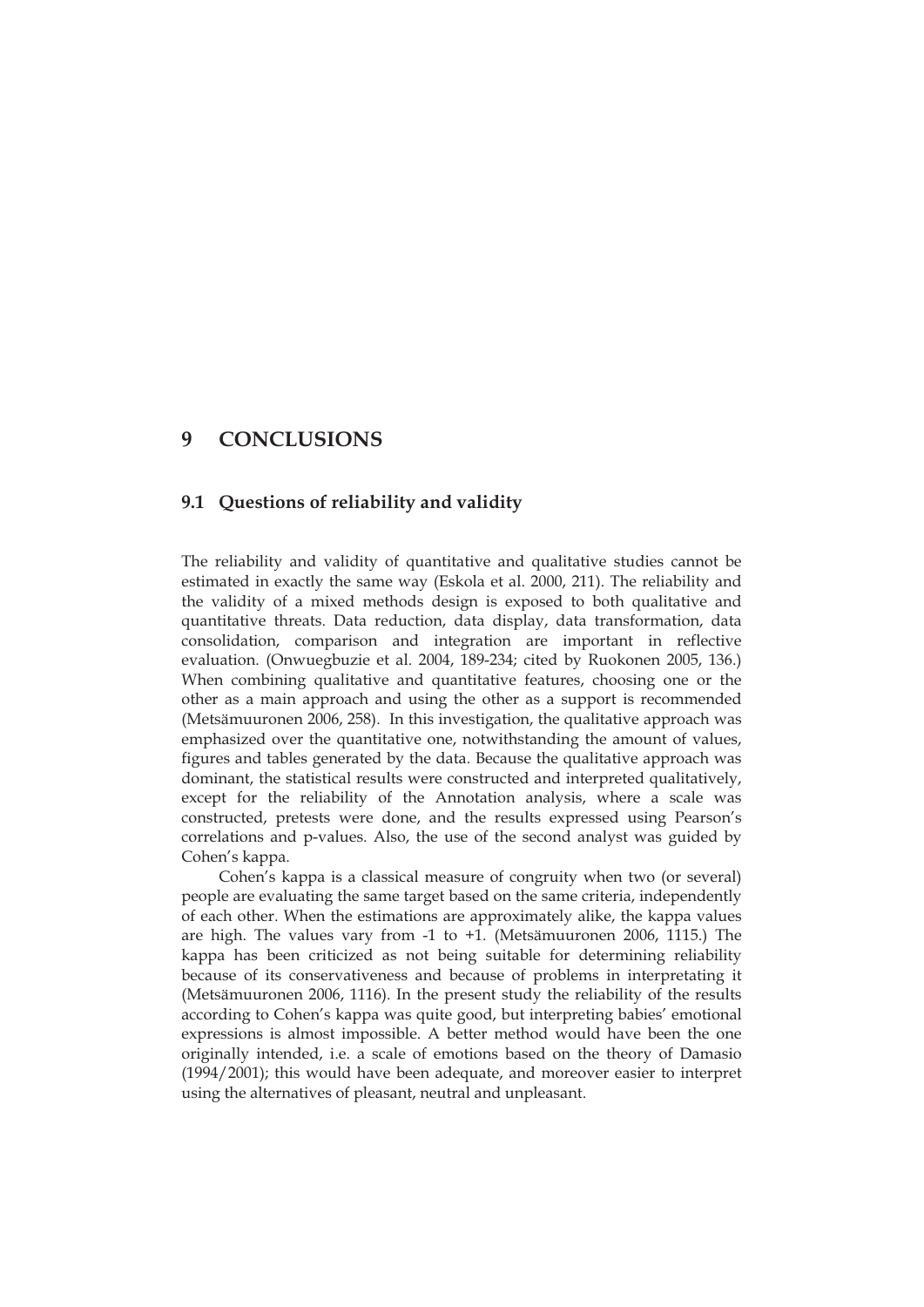Reliability in qualitative research can be evaluated in three areas, 1) evaluations on a specific methodology (quixotic reliability): i.e. in what kind of circumstances a method can be considered reliable; 2) diachronic reliability, i.e. the stability of measurements and observations over time; and 3) synchronic reliability, i.e. the coherency of results that have been obtained using various measures or methods. (Kirk et al. 1986, 41-42.) In this study, to enable triangulation, the emphasis is on qualitative reliability and validity, complemented by the use of some quantitative data. Especially reliability on evaluations of methodology (1) and synchronic reliability (3) is important in this BBC study.

Reliability in the study was also a challenge owing to the rather small sample (n=21); however that sample generated rich and wide-ranging data. The amount data gathered, can be considered as enhancing the reliability of the study. The interpretation of data can be considered reliable, when it is internally consistent (Marjanen 2005, 140). The qualitative emphasis in the study, due to the philosophical framework, was the reason for not evaluating: testing the reliability of all the data. Although internally consistent, the results cannot be generalized because of the size of the sample, though according Metsämuuronen (2006, 258), four observations are enough to draw statistically significant conclusions. In investigations based on small samples, a multiplestrategy methodology can be considered as an adequate data consolidating method, and when the methodology is stable, three samples is enough, even to determine validity (Metsämuuronen 2006, 888-889).

Video and recording (sound) data can be considered reliable, as they can be observed over and over again for finding the right results. In addition, recordings are, available for other researchers to examine. (Kirk et al. 1986). In the present study, systematic video observation, which can be considered a reliable method, was the main source of the data.

Furthermore, because the data collection and analytical procedures were constructed on the basis of the research questions and study aims, the scales used can be assured to measure the things they were intended to measure. Because the triangulation method was widely used in the present study, summarizing all the data correctly, while viewing it in the light of the theoretical background presented a considerable challenge. More over, there were no standardized measurements to lean on; only the early interaction scales of the ERA and Care Index (Ahlqvist et al. 2003), which were modified by and complemented with several theoretical views and the researcher's own ideas.

Reliable and even valid answers to study questions were obtained owing to the multiple methods approach, which included methodology, data, investigator and theory triangulation (Cresswell et al. 2007). The trustworthiness of the results, finally, will be a question of summarizing and comparing the parts with each other and against the background theories. There were, however, some weaknesses, the clearest of which was the use and structure of the questionnaire.

The mothers' evaluations of their infants' developmental levels (see Chapter 8.5), cannot be considered either reliable or valid, as giving a task of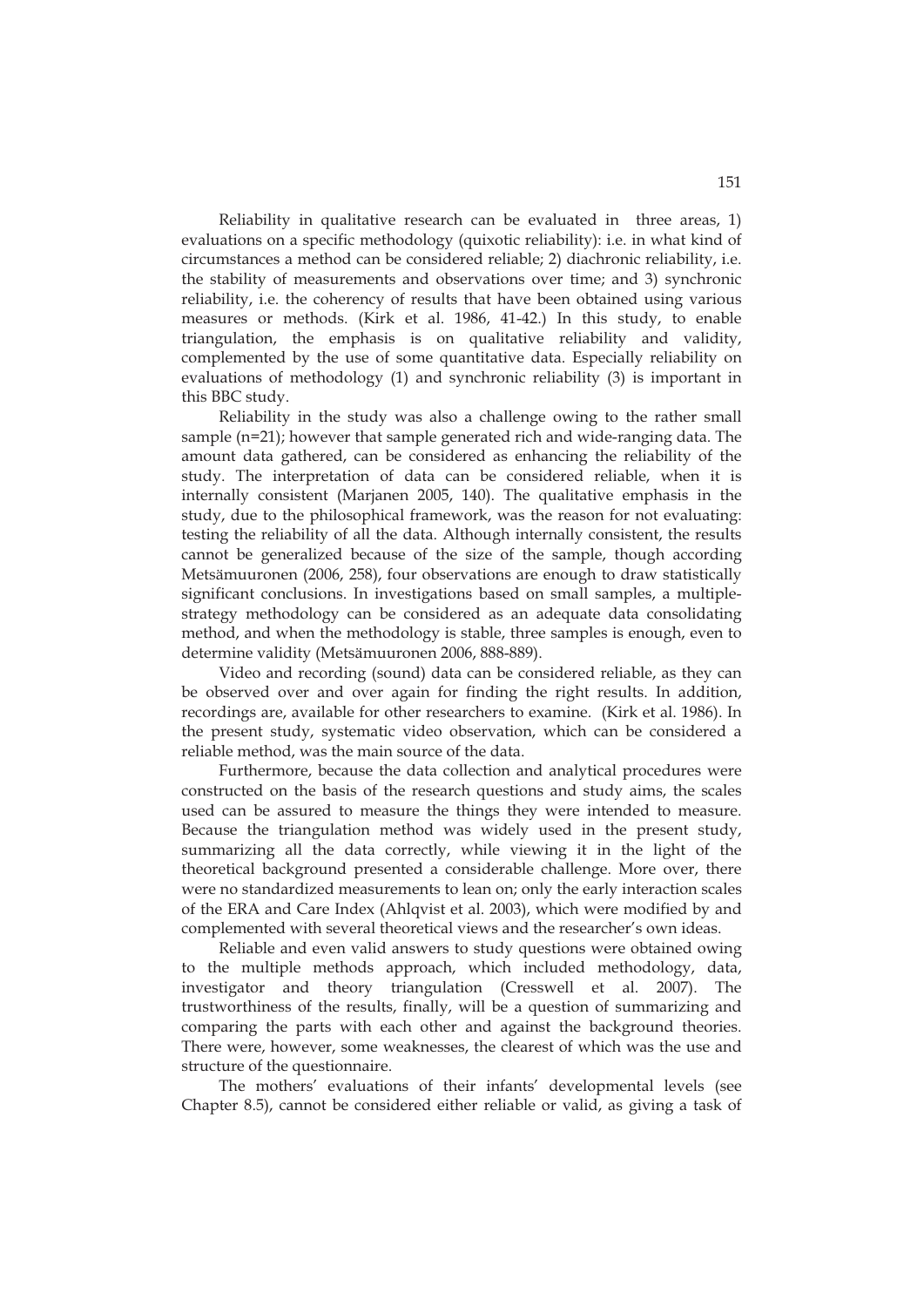this kind to a mother is unfair. Evaluating an infant's development requires theoretical and practical understanding, and a lot of background experience. When I planned the questionnaire, I was very optimistic; I remembered the child welfare clinic in the past as constituting a reliable source of evaluation coupled with systematic monitoring. Nowadays, however, no such follow-ups of the child's development exist. When I was a young mother, the childhood welfare clinic gave me a card on which to mark my observations of the child's development. In the present study some evaluations were collected, but they cannot be properly compared: they might best be considered as indicative.

Taylor (1995), cited by Honkanen (2001), emphasizes individual integrity as the foundation of cultural values as a strong ethical ideal. It can be considered a moral principle. Through the arts it is possible for us to express the inner self, from which it follows that, by expressing our own characteristics, we become as we naturally are. (Honkanen 2001, 5, 8-9.)

 The moral laws also apply to research (Turunen 1993, 205). Ethical demands are set for investigations, including the topic choice of and aim of the study, and the treatment of the participants. Honesty stands as a main principle in research, throughout the whole process (Hirsjärvi et al. 2004, 26-28.) In this study moral and ethical issues were right, as a basis for the questions of validity and reliability.

### **9.2 General conclusions**

In this study, some new doors were opened in the field of early childhood music education, which is an area with not many studies or strong research traditions, as the education for music teachers is usually focused on questions of teaching music in schools, all over the world. The Finnish music playschool teacher education is quite unique, and it has been known as of high-level of quality, but it does no lie under the public teacher education, at the university degree level. For this reason, research cannot really exist. This study is one way of opening the body of research in early childhood music education, as a special field of music education, of which already some more research has been done. The current study, however, lies in the crossroads of many close bodies of research, such as research on the developmental psychology of music, music therapy, emotions and music, as well as music and medicine. A multidisciplinary approach is typical for studies on early childhood music education.

 This dissertation started with an African story. In African and Asian tribal practices pregnant mothers were involved in gestation rituals, including dancing to instrumental music. Chinese culture formalized childbearing, acknowledging health, dietary, emotional and stimulatory effects, and music around 450 B.C.E. About 400 B.C.E. Plato asserted that vibration is the primary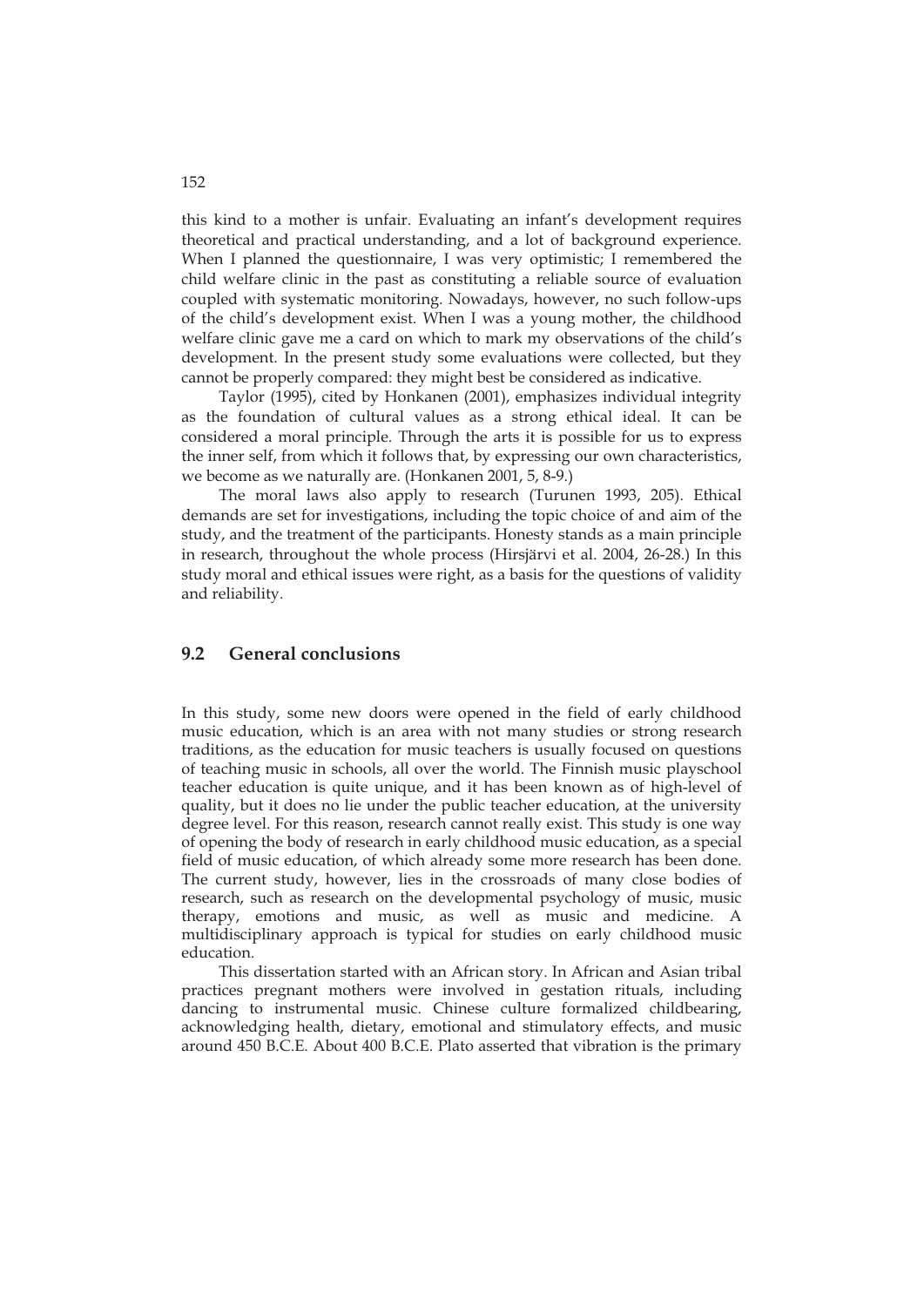cosmic principle, while about 600 B.C.E. Talmudic writings referred to fetal awareness<sup>59</sup>.

The mother-infant relationship, starting from the womb, has been of human interest from the very beginning, and although fetal development is well-known, and the effects of music are undeniable, these matters have not received much attention.

 The Ethological theory and the Relationships approaches along with the Musilanguage Theory are closely connected to theories of early interaction, serving as a foundation for mothers' musical and emotional communication with their babies, manifested with facial-bodily expression. Vocalizing is the central feature in this process, and through multiple musical activities it is possible to learn to share and enjoy of all the vocal possibilities at the individual's disposal. In this investigation vocal variety was strengthened through the provision of holistic music education experiences, for both mothers and babies. For the latter the connections between interaction and musical experiences were of especial importance during the prenatal period. Using one's voice is a bodily function, involving breathing and the expressing of feelings. This enabled observation of the outcomes of prenatally shared musical experiences in postnatal interaction behaviour. Emotional levels are high, the body is growing and it *feels*, and the rhythm of the mother's heart beat is shared. Musical experiences on top of all are like the dot above the letter i.

 Only through music, especially when complemented by voice, bodily movement and emotions, it is possible to maintain a close bond between a mother and her infant. Music, if one is able to listen to it, can transmit thoughts before speech and thoughts after speech. Again, here we come to the role of music, in the form of songs, and speech (according Brown 2000). In this study, holistic prenatal music education was shown to support vocal and expressional abilities.



FIGURE 56 Connection between experiences of pre- and postnatal music education and early mother-child interaction.

<sup>59</sup> 59 http://www.babyplus.com/TheScience.php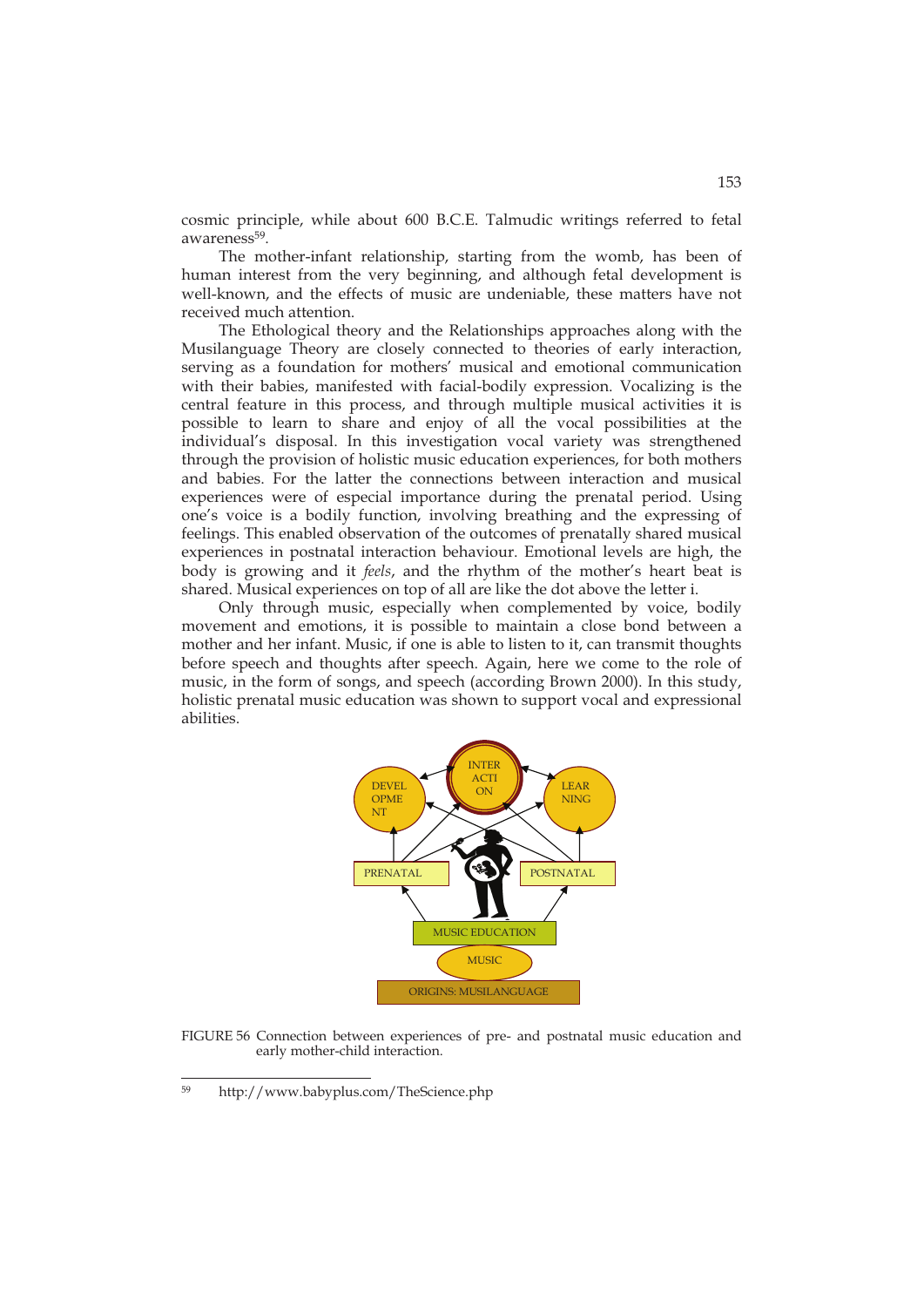This study focused on early childhood music education, interaction and child development. A child's musical and holistic development are important, because of the pedagogical interest in musical interaction. Music education is reflected in development, which influences interaction, which in turn can be found in developmental features (see Figure 56 above).

The figure depicts the idea of the overall description of the study. The figure also serves to illuminate the results. Beneath the mother is a box representing the Musilanguage theory (Brown 2000). It is the beginning of musical communication and its connections with language. On top of the Musilanguage box, following the idea of the Musilanguage theory is an oval representing music. It is there to remind us of all the forms and theories of music, and the possibilities that are reflected in the next box: music education. Here, the focus was on questions of early interaction; these were answered in an action-based study on early childhood music education methods, at the preand postnatal levels, as the arrows indicate. The method used was based on the Constructivist learning approach (e.g. Tynjälä 2002), and its connections with learning and development (both musical and holistic development) were observed, as the arrows crossing the boxes show.

The mothers' and infants' experiences of music education had several outcomes. First, mothers, after having musical experiences during pregnancy, seemed to feel more confident with their babies. Their nurturing abilities were stronger, and the babies were positive and responded actively to their mothers in the interaction episodes. The amounts of breastfeeding, sleeping, and emotional features show this clearly, but need to be clarified more in future studies.

 The pregnant mothers, individually, found the musical components generally meaningful, especially those of melody and rhythm, which, together with timbre, are essential for vocal communication. They found the musical experiences very positive: these mothers reported great enjoyment, positive mood and feelings of relaxation. They faced challenges, which they sometimes won, because of the feelings of efficacy - that they had found in themselves. Through the musical education, and through exercise, the mothers learned to concentrate, and also to listen carefully. The mothers heard and felt their babies' movement, responding, being still, and even enjoying and listening. They prepared themselves to be ready for their newborn, also through the musical material that they had learned and shared with the prenate. Bodily, emotional and cognitive elements had been combined in these BBC activities.

Over 60% of the experiences were classified under enjoy and moods, which were positive, and relaxation (see 8.2.3). This may be one of the most important findings in this study. It was assumed, on the basis of the literature, that versatile musical experiences would have outcomes both for the mother and the fetus (see Chapter 1), and thus it is important to highlight these positive experiences. They were shared: it was natural they were reflected in the baby and his/her welfare. The mother had been one with the baby prenatally, and they had a shared background. Postnatally lively and natural interaction strengthened the beginning of the new life. See Chapter 1: "Just recently, music was found to affect attachment." (Ukkola & al. 2009).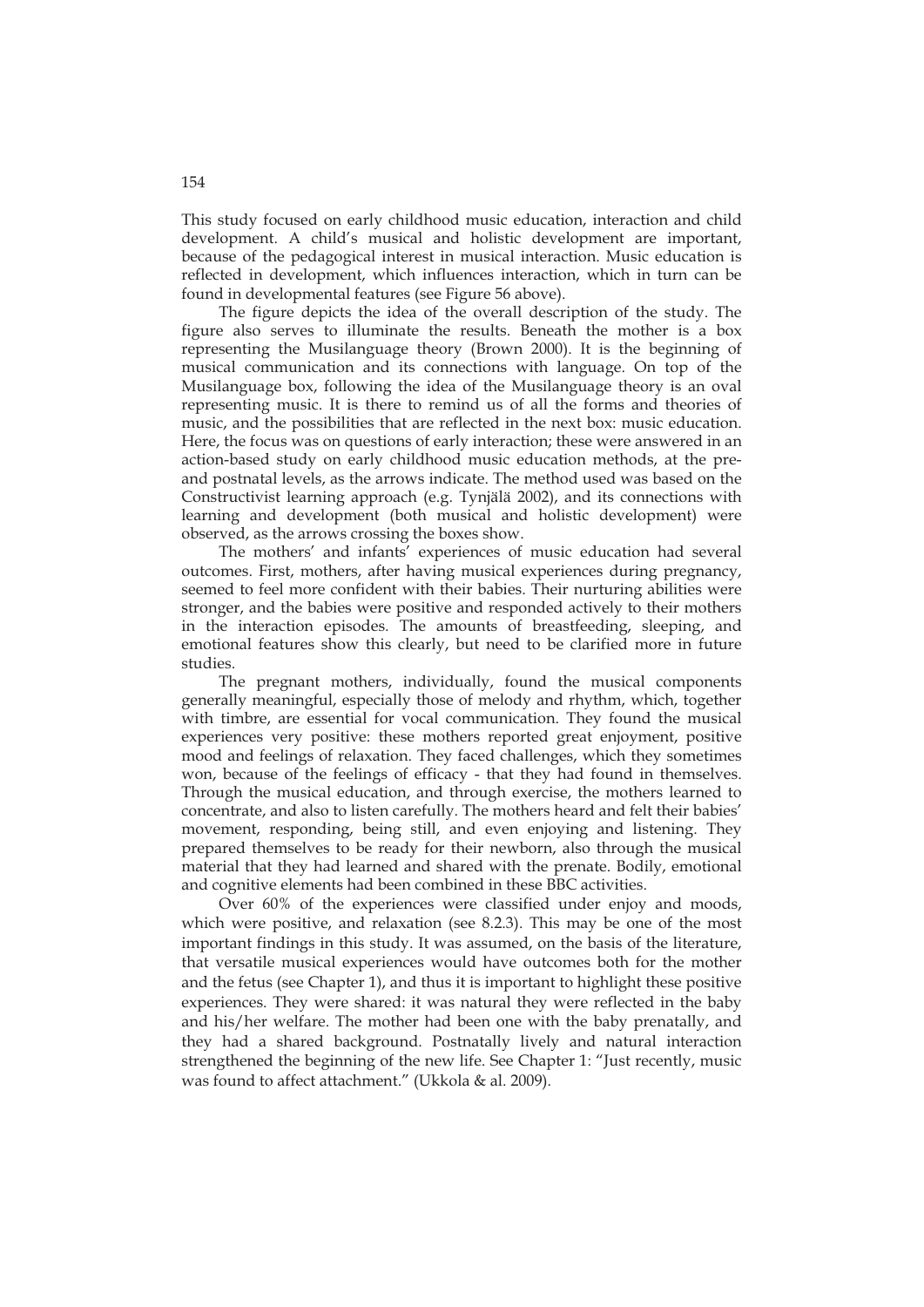*The increased number of synchronizations between the very young babies and their mothers of in group E* is an indication of the strength of the bond or deep attachment gained. Musical experiences, both pre- and postnatal ones, were also reflected in vocal behaviour, and the variety of vocal expressions. Singing rates were highest in group E, second highest in group C1 and clearly lowest in group C2; it should be stressed that this was not a question of musicality or previous musical background. Prenatal musical experiences were also observed in the babies' vocalizations: a peak was found in the vocalizations of the group E babies, which was clearly above the contours of the control groups. This indicates that the given music education was reflected in the vocal abilities, as well.

 According to Maya Gratier (1999/2000, 96), in the studies by Field et al. (1990), Trevarthen (1993) and Robb (1999) on rhythmic patterns in depressed mother-infant relationships and their vocal interaction, a loss of regularity is shown, with a flattening of vocal prosody and a dramatic slow-down in turntaking sequences. The results of this study would seem to point to the possibilities of supporting mothers and babies in such depressed relationships.

Interaction skills are fundamental; they help us to survive, even to find happiness in life. They are based on healthy self-respect, which is further supported by, among other factors, musical experiences. In human attachment, descendants have a goal: an acceptable degree of proximity to the adult (Miller 2002, 300), which is connected to the abilities of being present and responding. When babies are rewarded for their first efforts at communication, the seeds for both, interaction abilities and self-respect are planted. Musical experiences can function as a support for these skills, as was demonstrated in this study.

When a firm foundation for interaction abilities is laid down early in the domestic environment, they can then be further developed as the child grows up, in the wider surroundings, outside the home, such as at school, and in working life.

Connections between music and interaction were found in the activity levels of the babies, in the variety of the communication between mothers and babies, in the ability to make eye-contact or even sustain moments of mutual gaze, in the moments of presence and absence of the mothers and babies during an interaction episode, and in the ways they reacted or responded to each other. Interaction was more positively coloured in E than in the control groups.

 Although some of research published in this field have been viewed with mixed feelings, on the basis of the present study it is clear that there are connections between music and interaction. This prompts the question: is there anything valuable that can be done musically, even making investments that would serve to enhance the common welfare? One important area of application of the present findings is pedagogical.

 Social relationships begin along with our lives. Resources should be targeted at this area, starting with maternity care and continuing in day care and comprehensive school. Music teaching is a specialist area of pedagogy and for this reason higher education needs to be developed, in particular for the purposes of musically educating young families and small children. It would seem very clear that musical resources are wasted, individually and economically. Music educational tasks and goals should be diversified and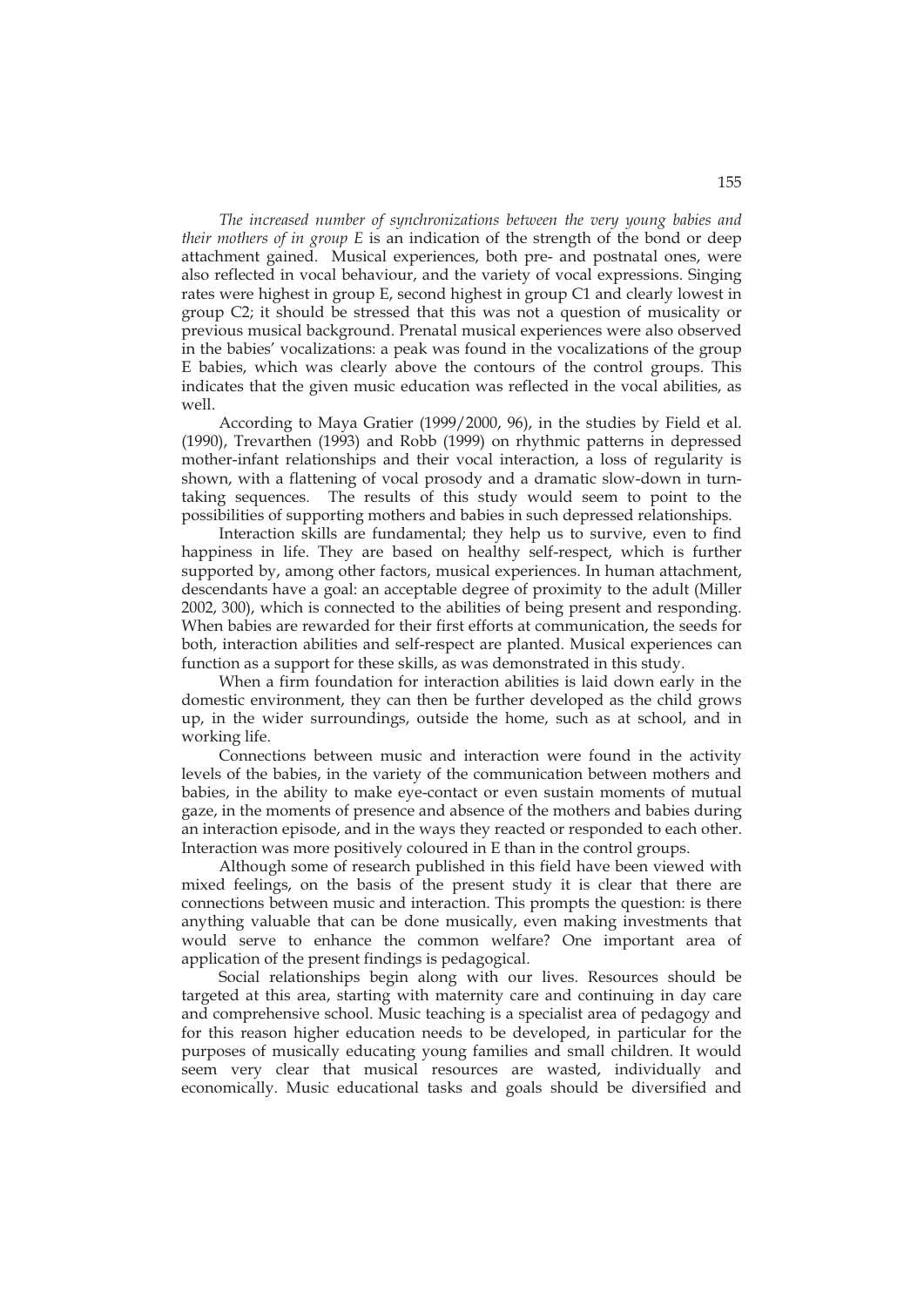developed in some new areas, one of which could be maternal care. Music has many cultural, behavioral, developmental and communicational possibilities.

Music is refreshing and a generator of good feelings. Moreover, we learn and remember things because of multimodal musical experiences. Music can be practiced and enjoyed in different ways, whether with costly equipment in a studio or with no equipment in the middle of the forest. Where resources need to be invested is in the education of music professionals, which starts at the prenatal level. Musical achievements, unlike other educational skills, cannot be attained without the support of professionals. In music, education is important. Of course, simply to enjoy music, no education is required.

In the light of the previous research and the BBC study, it can be assessed that music is very powerfully connected with the lives of individuals. In modern western societies, characterized by a hectic pace of life, continuous competition and rivalry, and the primacy of economic criteria, decisions are based on short-term gains rather than long-term benefits.

In the Belly-Button Chord musical sessions, goals were set for musical activities as earlier described in this dissertation. The musical activities were designed to support mother-infant interaction. The bonding between a mother and her baby was approached gradually, starting with the imaginary level, creating tiny images of the unborn baby in the mother's mind, singing to the baby and experiencing music with the baby in various ways, and finally having mother and newborn to make music and to play together. The mothers shared feelings with one another and with the (belly) baby. They used their bodies and their reasoning in their musical learning, and in many cases were enabled to have holistic, deep learning experiences, and perhaps even flow-experiences.

 Many questions remain unresolved at the end of this study. To my knowledge, this dissertation is the first one strictly in the field of early childhood music education, although research closely connected to it (e.g. developmental psychology of music, music education research) also exists. It is to be hoped that research in early childhood music education will proliferate as it has a great deal to offer in relation to the holistic development of future generations.

 Music education research, fetal experiences, development and brain research clearly need to be connected. In this study, music, in the form of education or as itself, was found to have clear and significant connections with emotional states, activity levels, the abilities of being present and listening, and with attitudes. More musical elements were introduced in the interaction because of the inclusion of both pre- and postnatal music education, especially the latter. As described in this dissertation, the power of music is enormous, and has important implications for interaction. For this reason, musical resources should be targeted at the multidisciplinary research field of early childhood music education, both pre- and postnatally.

 More detailed information is needed on the connections between early childhood music education and child development, including studies on the connections of music with labour experiences, breastfeeding and nurturing attitudes. These could be achieved by experimental and non-experimental methods.

 Future research could consider the possibilities and effects of music and music educators in relation to maternity care and day care systems,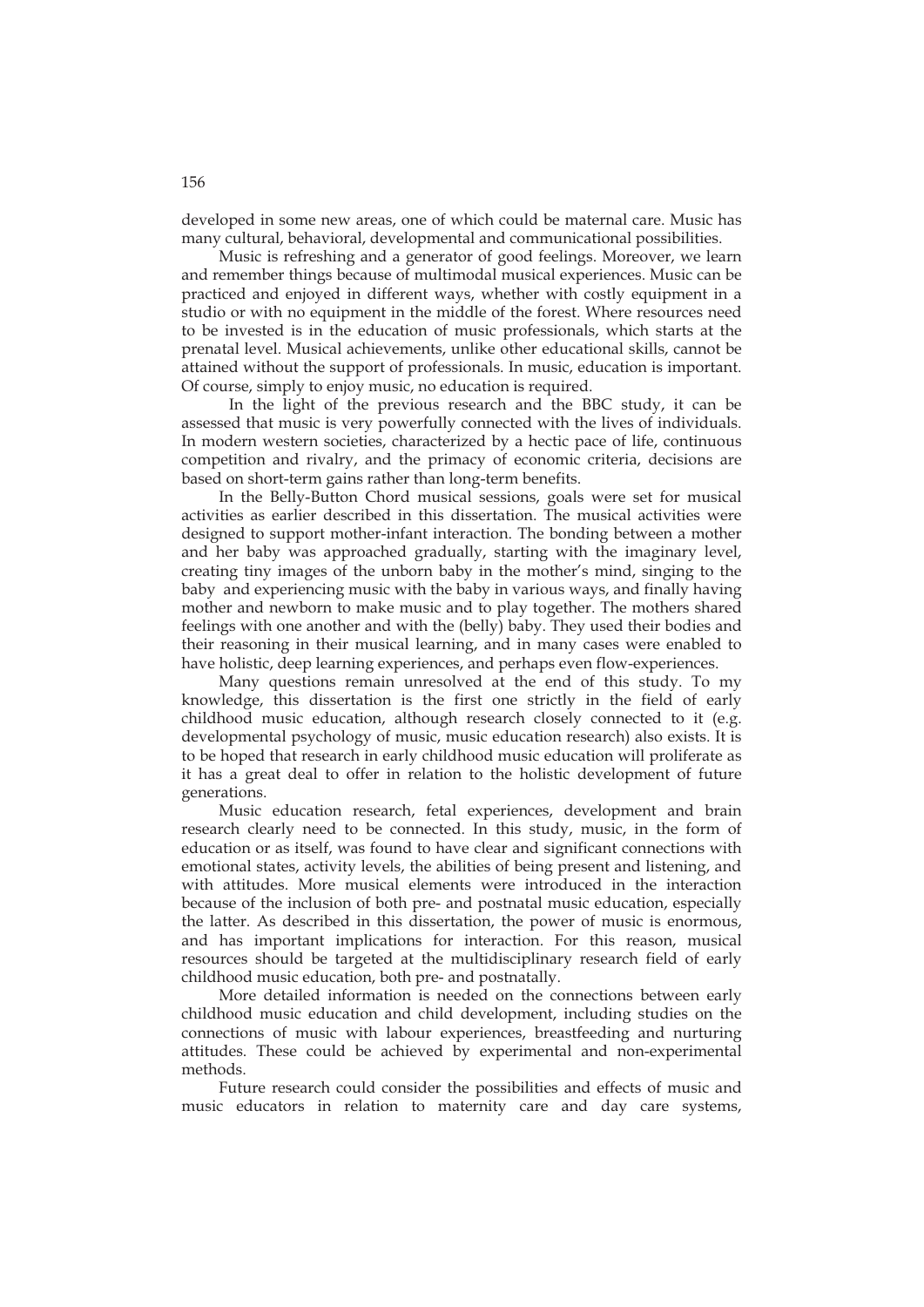systematically observing the lives of young families and the work of multiprofessional teams. It is unfortunate that at present music educators are absent from such teams. In strengthening maternity care and day care teams with music educators, more effort could be made to support parents; this would, at the same time, increase the work opportunities of music educators and help to diversify the profession. Interaction, beginning in the domestic environment should be supported. In this study, mother-child bonding was found to become stronger through musical support.

 The education of music educators should be developed in various directions, although, due to lack of resources in a small country like Finland, this is somewhat problematic. However, it is clear that all those working in music education could benefit from a knowledge of early childhood music education, for example, by adapting the methodology created, especially for teaching persons with no musical background, or at least with poor musical skills and lack of practical experience of music making. The experience in this study of teaching based on listening and based on using the body, suggests that musical methods should be widely adapted to music teaching in general.

At the outset of this study, I wondered if I would be able to absorb all the information about motherhood, interaction, babies and fetuses that I would be exposed to. What I found, was a fascinating set of theories about humans and their emotional and artistic abilities, especially in the context of music. Musical experiences start from the moment of conception, and are thus innate. For that reason they cannot be ignored.

Modern society puts parents under a lot of pressure. The value of a deep, warm and secure relationship with one's mother cannot be overestimated. She, supported by the father, is essential to a child. Music educators are needed. Music, as a means of communication can be used to support mother-child interaction and relations and thus enhance the quality of life. Music as an element contributing to the quality of life should be foregrounded, starting from the youngest age.

Bonding is simple enough, but not always easy; it can happen but it may not; and, as wondrous as it is, some have misunderstood the idea and made it seem unnecessary. … How to achieve this bond? Just start singing lullabies to them or sending those intentional and explicit messages of welcome and love from your heart to theirs. Make the quantum leap in your mind that this communication channel can bear all sincere and earnest messages. And wait patiently for the invisible "vibes" that come bouncing back! (Chamberlain 2002.)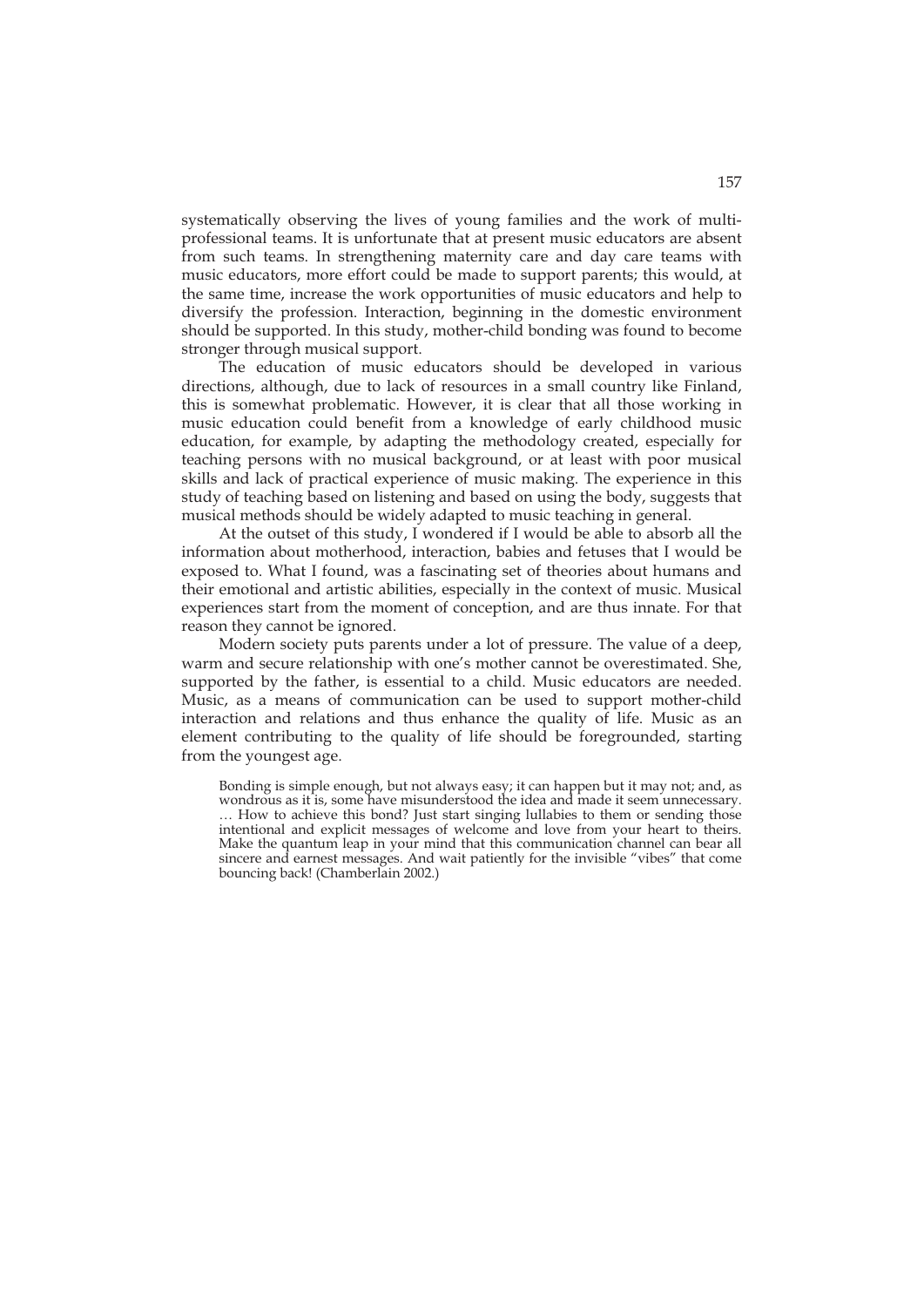### **YHTEENVETO**

Tässä väitöstutkimuksessa, otsikolla "Napasointu. Pre- ja postnataalin musiikkikasvatuksen ja varhaisen äiti-vauva -vuorovaikutuksen yhteydet" tarkasteltiin varhaisiän musiikkikasvatuksen menetelmiä soveltaen musiikkikasvatusta välineenä vuorovaikutuksen tukemiseksi. Tutkimuksen taustateoria on fenomenologinen (Torvinen 2006, 9-15; Puro 1996, 141-144). Sekä musiikkiin että vuorovaikutukseen liittyy henkisiksi luokiteltavia piirteitä ja uskomuksia, jotka tässä tutkimuksessa fenomenologiseen taustateoriaan nojaten hyväksyttiin, mutta joita ei sekoitettu tieteelliseen tutkimukseen.

Tutkimuksen teoria rakentui triangulaatio-menetelmään (Brewer et al. 1989; Layder 1998; Cresswell et al. 2007; Bryman 2008), liittyen monista, eri puolilta tutkimuskysymyksiä lähestyvistä teorioista. Keskeisin tutkimuksen teoreettinen osa koostuu Hinden (1997) Etologisesta- ja suhdeteoriasta, Brownin (2000) Musilanguage-teoriasta ja Juslinin (2001) musiikki-emootio – teoriasta, joista tutkimuksen ydinteoria rakentuu. Sitä tukevat ja täydentävät Multiple Intelligences –teoria (Gardner 1993), johon liittyvät sikiön ja lapsen oppimiseen ja kehitykseen liittyvät teoriat. Tämän tutkimuksen kannalta keskeisiä kehitys – oppimis –teorioita(Piaget 1966; Erikson 1959), ovat erityisesti aivotoimintaan liittyvät kehityspiirteet ja musiikilliseen kehitykseen liittyvä äänen(käytön) kehitys (useita teorioita), sekä varhaisiän musiikkikasvatuksen periaatteet, rakentuen musiikin elementeille, joille asetetaan musiikillisia ja kokonaiskehityksellisiä oppimistavoitteita. Musiikin osatekijöiden, emootioiden ja/tai aivojen toiminnan välisiä yhteyksiä ovat selvitelleet useat tutkijat, joista tärkeimpinä Patelin (2008) ja Thompsonin (2009) tutkimukset sekä lukuisat Minna Huotilaisen tutkimukset. Tutkimuksen empiiriseen osaan liittyvät opetuskokeilut toteutettiin konstruktivistiseen oppimiskäsitykseen (Tynjälä 1999) perustuen, täydennettynä tälle tutkimukselle hyvin keskeisellä Hannafordin (2004) syvätason oppimiskokemusta selittävällä filosofialla, jossa syvätason oppimiseen katsotaan tarvittavan kolmen tekijän vaikutukset: emootioiden, järjen ja kehon kokonaisuus.

Tähän fenomenologiseen taustateoriaan pohjautuvaan triangulaatiotutkimukseen, jonka empiirisen osan opetuskokeilu toteutettiin toimintatutkimuksen (Kuula 1999) sovelluksena, osallistui 21 jyväskyläläistä äitiä 22 vauvansa kanssa. Prenataalin osion Napasointu-musiikkituokiot toteutettiin jyväskyläläisen Honkaharjun päiväkodin tiloissa äitien raskausviikkojen 23–39 aikana keväällä 2006. Vauvat syntyivät toukokuun lopun 2006 ja elokuun alun 2006 välisenä aikana. Postnataaleille Sointulaari-musiikkituokioille sekä vuorovaikutustuokioiden videokuvauksiin äidit ja vauvat osallistuivat syksyllä 2006 tutkijan oman Sointukulku-nimisen yrityksen toimitiloissa, jotka tuolloin sijaitsivat jyväskylän Kypärämäessä, vauvojen ollessa 9-24 viikon ikäisiä. Viimeisen kyselyn äidit täyttivät vielä syksyllä 2007 lasten ollessa 12–19 kuukautta (ka. 16.2 kk). Jyväskylän neuvoloiden henkilöstö oli voimakkaasti tukemassa tämän tutkimuksen käynnistämistä.

Triangulaatiotutkimuksen metodologia rakentui toimintatutkimuksen sovelluksen ja kyselyn lisäksi systemaattisen videoanalyysin keinoin, joita täydennettiin narratiiveilla, kyselyillä, seurantapäiväkirjoilla ja haastatteluilla.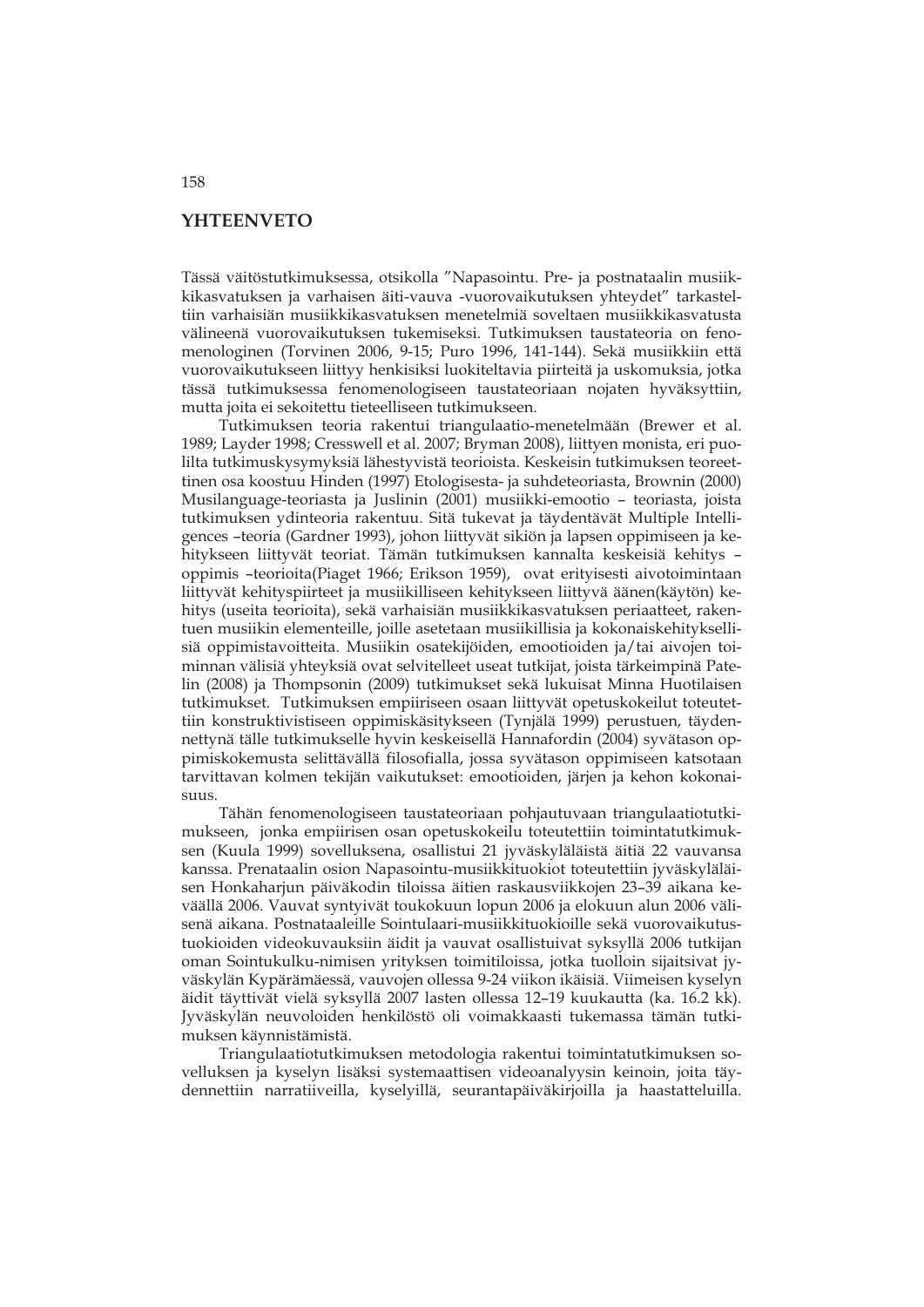Koska tutkimusasetelma on näin laaja, olen joutunut kuvaamaan joitakin asioita tiiviisti, mutta mittavan lähdeluettelon avulla on mahdollista lähteä tarpeen mukaan tarkastelemaan asioita syvällisemmin.

Vuorovaikutustaidot ovat yksilötasolla ensiarvoisen tärkeitä, ja niiden hallitsemiseen tarvitaan tervettä itsetuntoa, joka puolestaan omalta osaltaan heijastuu ensin lähiympäristöön ja lopulta vähitellen ympäröivään yhteiskuntaan. Näiden tärkeiden taitojen kehittyminen ja oppiminen alkaa jo sikiökaudella, ennen kaikkea äidin ja vauvan symbioottisesta yhteydestä rakentuen (ks. Esim. Dissanayake 2000, 2002; Parncutt 2006, 2009; Odent 2008) . Myös musiikin ja ääniympäristön kokemukset näyttäisivät olevan merkittävimpiä sikiökauden kokemusmaailmassa. Koska vuorovaikutus sisältää luontaisesti aina musiikillisia elementtejä ja piirteitä (esim. Trevarthen 1974, 1977; Papousek 1996a; Malloch 1999/2000; Whelch 2005) sekä emotionaalista ilmaisua (Stern 1977; Gratier 1999/2000; Chamberlain 1988, 1994, 1995; Izard 1977, 1991), musiikkikasvatuksen hyödyntäminen vuorovaikutustoimintojen ja sensitiivisen äiti-vauva yhteyden tukemisessa ja kehittämisessä oli ja on perusteltua.

 Napasointu-tutkimuksessa tarkasteltiin varhaisen vuorovaikutuksen ja musiikkikasvatuksen yhteyksiä. Tutkimusalueeseen liittyvät kansainvälisesti tarkastellen mittavien sikiö- ja aivotutkimuksen sekä vuorovaikutustutkimuksen tutkimushaarojen pääoma, joihin liittyvää tutkimusta tehdään myös Jyväskylän yliopiston musiikin laitoksella sekä erityisesti Monitieteisen musiikintutkimuksen huippuyksikössä, jonka toiminnasta vastaavat Helsingin ja Jyväskylän yliopistot yhdessä. Erityisesti suomalainen aivotutkimus, tälle tutkimukselle läheisenä tutkimusalana, on kansainvälisestikin tarkasteltuna hyvin tunnettua ja arvostettua.

Varhaisikään liittyvä musiikkikasvatuksen tutkimus on kuitenkin vähäistä sekä kansainvälisesti tarkastellen että kotimaassamme, ja valtahaarasta tämä tutkimus eroaakin juuri painopisteidensä ja tutkimusasetelmansa puolesta. Tässä väitöstutkimuksessa tarkasteltiin ennen kaikkea *pre- ja postnataalia musiikkikasvatusta ja sen yhteyksiä vuorovaikutuskäyttäytymiseen* äidin ja vauvan välillä, ei niinkään siihen vaikuttavia yksittäisiä osatekijöitä, joista jokaisesta olisi voinut toteuttaa monia tutkimuksia. Tässä väitöstutkimuksessa ei siis haluta selvittää esimerkiksi lapsen kehitysteorioita tai aivojen toimintaa syvällisesti, vaan poimia ainoastaan ne piirteet, jotka ovat olennaisia musiikkikasvatuksen ja vuorovaikutuksen yhteyksiä tarkasteltaessa, ja triangulaatiotutkimuksen tavoin muodostaa niiden pohjalta synteesi.

 Tutkimuksella selviteltiin musiikin osatekijöiden määrää havainnoimalla musiikillisten käytöspiirteiden (äänenkäyttö, liike, musiikilliset kommunikointikeinot) osuutta sekä emotionaalisen vuorovaikutuksen ominaispiirteitä. Tarkastelun ydinalueella selvitettiin, minkälaisia eroja vuorovaikutuksessa voitiin havaita, jos odottavat äidit olivat aloittaneet "massuvauvansa" kanssa musiikkiharrastuksen jo ennen vauvan syntymää, tai vauvan synnyttyä, tai mikäli he eivät ollenkaan olleet harrastaneet musiikkia.

 Tuloksista kävi ilmi, että prenataalit musiikilliset kokemukset heijastuivat äidin ja vauvan välisen kiintymyssuhteen lujittumisena hyvin selvästi. Tämä näkyi ennen kaikkea äidin ja vauvan emotionaalisen viestinnän laadussa ja määrässä sekä vauvan vuorovaikutustaidoissa; läsnäolossa, aktiivisuudessa, vokalisaatioiden määrässä ja tiheydessä. Erittäin merkittävästi prenataalit musiikkikokemukset lisäsivät varhaisten synkronisaatioiden määrää vauvojen ol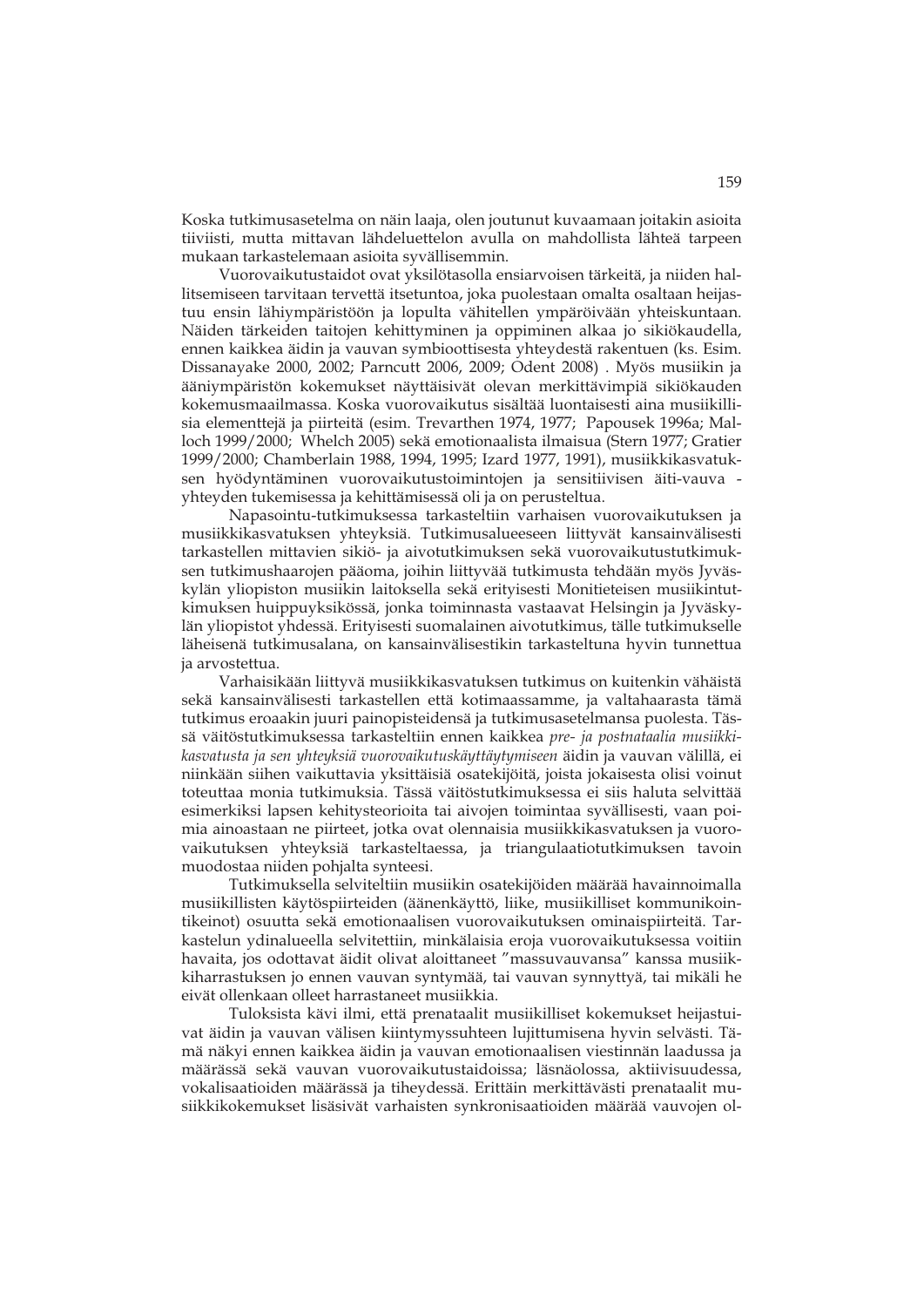lessa hyvin nuoria (n. 2kk), mikä kertoo hyvin tiiviistä äidin ja vauvan välisestä yhteydestä. Hyvin varhainen vanhemmuus alkaa hedelmöittymishetkellä (Chamberlain 1994).

 Musiikkikasvatuksen vaikutukset heijastuivat myös kokonaisvaltaiseen kehitykseen, sekä musiikillisiin asenteisiin ja käyttäytymiseen. Prenataalin musiikkikasvatuksen vaikutukset olivat voimakkaammat kuin postnataalin musiikkikasvatuksen, ja ne näkyivät vauvojen käyttäytymispiirteissä äitien käyttäytymispiirteitä selvemmin. Kokonaisvaltainen musiikillinen kokemus voitiin todentaa myös äitien äänenkäytön ja kokonaisilmaisun rohkeutena: äidin äänen kokeminen on vauvalle tärkeä jo sikiökaudelta alkaen, mutta äänenkäytön valmiuksia voidaan tukea – ei vain äänenkäyttöharjoituksilla – vaan monipuolisella musiikillisella toiminnalla. Yleensä ero Napasointu-tutkimusryhmän ja kontrolliryhmien välillä oli selvempi kuin kontrolliryhmien keskinäinen ero, mikä viittaa nimenomaisesti prenataalien musiikillisten kokemusten merkitsevyyteen vuorovaikutustoiminnan sujuvuudessa.

 Tutkimus oli monilta osin haasteellinen laajuutensa ja menetelmiensä vuoksi. Tutkimustulokset olisivat olleet vielä selvemmät, jos tutkimuksen kohderyhmä olisi ollut asenteellisesti negatiivisempaa, kuten syrjäytyneitä tai moniongelmaisia yksilöitä. Tämän tutkimuksen äidit ja vauvat edustivat kuitenkin positiivisesti musiikkiin suhtautuvaa, valveutunutta ja tasapainoista ryhmää, ja olikin hieman yllättävää, joskin tietysti ilahduttavaa, että tutkimustulokset siitäkin huolimatta olivat näin selvät. Laaja-alainen tutkimusasetelma antaa selvää tietoa musiikkikasvatuksen vaikutuksista, mutta nostaa lisäksi esille jatkotutkimustarpeita, joita kuvaan lopuksi.

 Tutkimuksen päättänyt kysely koettiin vaativana, mitä se näin jälkikäteen tarkastellen oli myös tutkijan itsensä mielestä. Se oli laaja ja monipuolinen, mutta äidit eivät uskoneet omaan kapasiteettiinsa lapsensa kehityksen arvioitsijana riittävästi. Myös neuvolatoimintojen supistaminen heijastui äitien mahdollisuuksiin vastata kyselyn lapsen kokonaisvaltaista kehitystä koskeviin osioihin: aiemmin lapsen kehitystä seurattiin neuvoloidenkin toimesta systemaattisesti, mutta tämän päivän äideillä ei enää ollutkaan tuota seurantaa käytettävissään. Musiikkikasvatuksen kehitysvaikutuksia ja lapsen musiikillista kehitystä tulisi siis selvittää tarkemmin jatkotutkimuksilla. Tässä Napasointututkimuksessa näistä saatiin vasta suuntaviivoja selvitettyä.

Suomalainen varhaisiän musiikkikasvatus on kansainvälisesti arvostettua. Tätä musiikkikasvatuksen osa-alueen pääomaa tulisi ehdottomasti hyödyntää yhteiskunnassamme sekä kehittää edelleen erityisesti prenataalin erikoisalan osalta. Tässä tutkimuksessa todetut musiikkikasvatuksen vaikutukset valaisevat merkitsevästi niitä tarpeita, joihin musiikkikasvattajat voivat vastata, mikä merkitsee jatkossa koulutuksen kehittämistarpeiden selvitystyötä sekä moniammatillisten, perhepalveluiden ja koulutoimen (mm. neuvolatoimi, päivähoito) kokonaisuudessa työskentelevien asiantuntijatiimien kokoonpanon ja organisoitumisen tarkastelua: musiikkikasvattajia on suunnattava erityisesti varhaisen, kokonaisvaltaisen toiminnan saralle, jossa toiminnalla on suurimmat mahdollisuudet positiivisten kehityspiirteiden vahvistamiseen, heijastuen pitkän tähtäimen ennalta ehkäisevinä vaikutuksina yhteiskuntaan.

Tutkimus- ja kehittämistyön kokonaisuuteen toivon tulevaisuudessa sisältyvän varhaisiän musiikkikasvatuksen tutkimuksen sekä siihen liittyen musiikkikasvattajien koulutuksen kehittämisen, joka Suomen kaltaisessa pienessä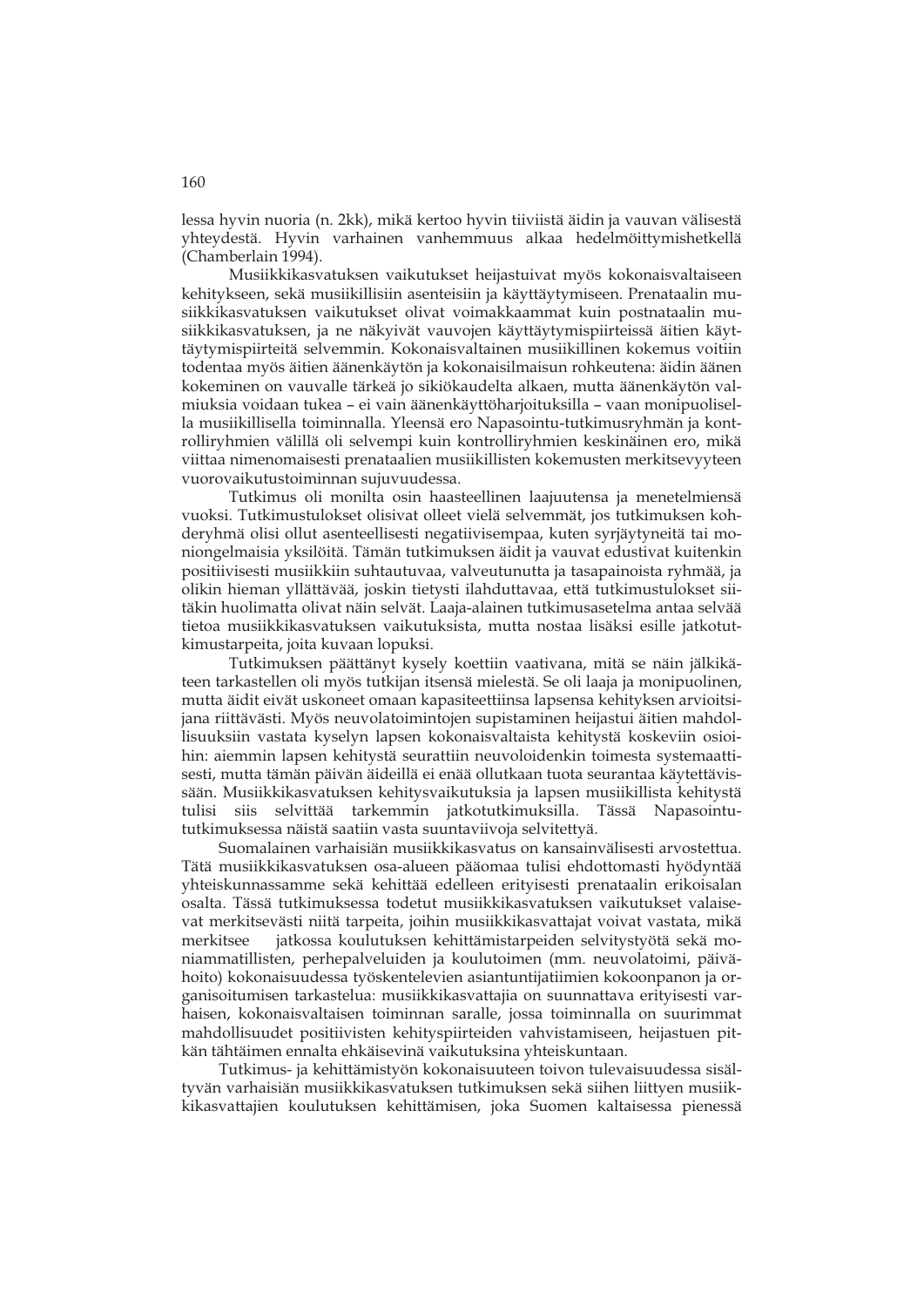maassa on haasteellista. Musiikkikasvattajien koulutusta voidaan kehittää moneen suuntaan, mutta olipa kehityssuunta mikä hyvänsä, kaikenlaiset musiikkikasvattajat erikoisalastaan riippumatta hyötyisivät merkitsevästi varhaisiän musiikkikasvatuksen menetelmistä, jotka on kehitetty palvelemaan musiikinopetustehtävää niissä konteksteissä, joissa oppijat omaavat vähäiset musiikilliset taidot ja joilla musiikin oppimista silmällä pitäen on vain vähän taustaa. Varhaisiän musiikinopettajien koulutuksen erityiskysymyksiä tarkasteltaessa koulutusta tulisi kehittää kansainvälisessä yhteystyössä, kun kyseessä on näin pienen erityisryhmän koulutus.

Äiti-vauva – suhteen perustavanlaatuista merkitystä ei voida millään muulla korvaavalla toiminnalla paikata. Turvallinen elämän alkutaival heijastuu terveenä itsetuntona, joka musiikillisten muistojen vahvistamana voi lujittaa yksilöllistä selviytymistä elämässä. Musiikin ammattilaisen taidot ja tiedot voivat monipuolisesti rikastuttaa jokaisen elämää, ohjaten heitä musisoinnissa ja omassa musiikillisessa tuottamisessa. Musiikkikasvattajat voivat estää omalta osaltaan yhteiskunnallista rappeutumista edistämällä humaaneja arvoja, tarjoamalla jaettuja positiivisia, eheyttäviä ja rikastuttavia kokemuksia.

Napasointu-tutkimusta on esitelty useissa kansainvälisissä konferensseissa, ja siitä on julkaistu monia tieteellisiä artikkeleja niiden yhteydessä (ISME 2006, 2008, ECME 2008, ECDPM 2008, CFME 2009). Tämän tutkimuksen tulosten esittely artikkeleiden muodossa sekä jatkotutkimustyö yhdessä alan kansainvälisten asiantuntijoiden kanssa tulee jatkumaan. On toivottavaa, että tämä varhaiseen ikään ja musiikkikasvatukseen liittyvä tutkimusala vahvistuu tulevaisuudessa: se on ainoa tapa saada alan arvokasta spesiaalitietoutta kuuluviin.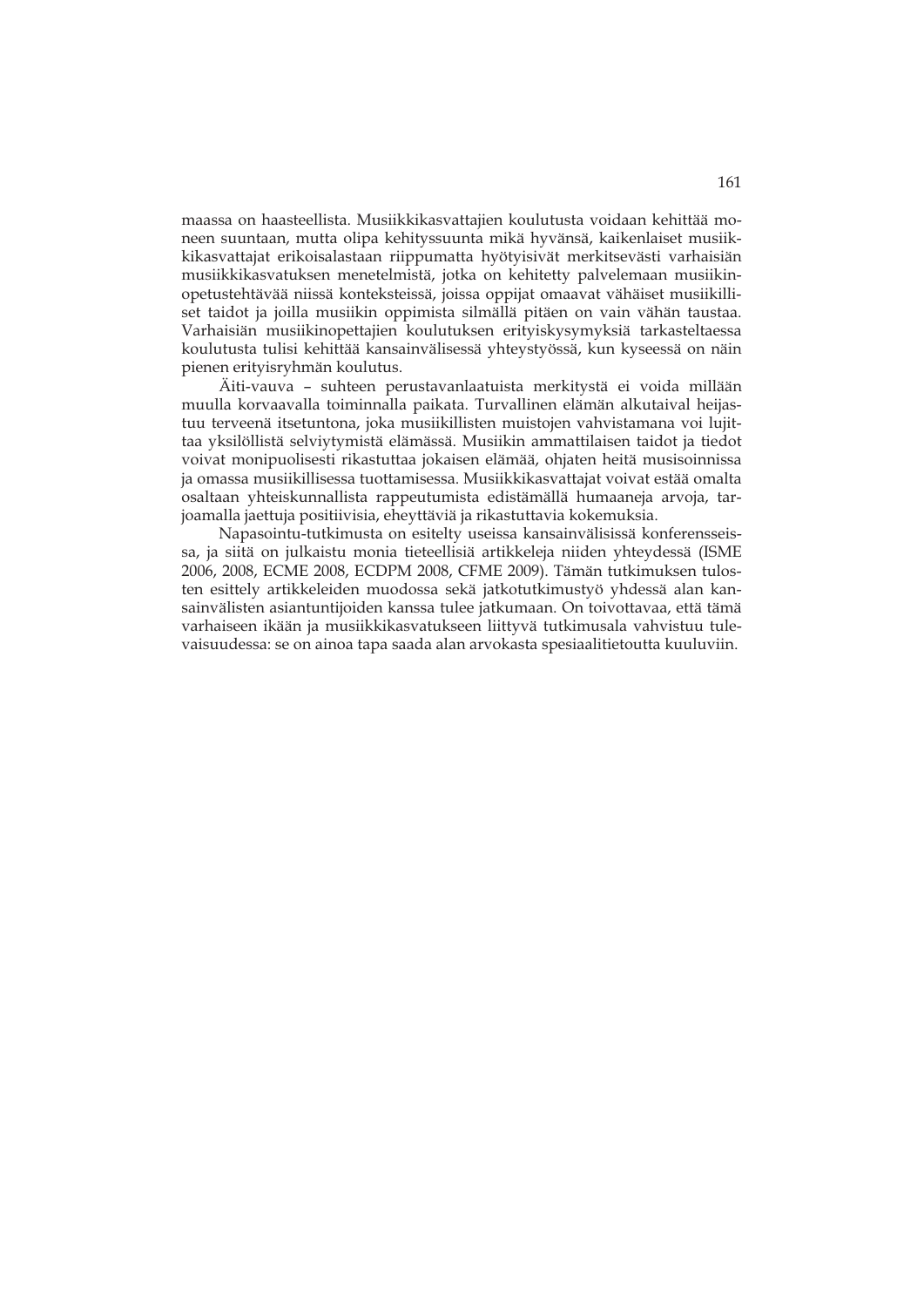### **REFERENCES**

- Ahlqvist. S. & Kanninen, K. 2003. Varhaisen vuorovaikutuksen arviointi (Evaluation of early interactions). In P. Niemelä, P. Siltala & T. Tamminen (eds.) Äidin ja vauvan varhainen vuorovaikutus (Early mother-baby interactions). Helsinki: WSOY.
- Aiello, R. 1994. Music and language: parallels and contrasts. In R. Aiello & J. Sloboda (eds.) Musical perceptions. New York: Oxford University Press, 40-63.
- Anttila, M. & Juvonen, A. 2002. Kohti kolmannen vuosituhannen musiikkikasvatusta. (Towards the music education of the 3rd millennium). Saarijärvi: Joensuu University Press Inc.
- Arabin, B. 2002. Opinion: Music during pregnancy. Ultrasound in obstrectics and gynecology, 5 (20), 425-430.
- Beebe, B, Stern, D and Jaffe, J. 1979. The kinesic rhythm of mother- infant interactions. In A.W. Siegman & S. Feldstein (eds.) Of speech and time: Temporal speech patterns in interpersonal contexts. Hillsdale, NJ: Erlbaum, 23-34.
- Beebe, B., Jaffe, J., Feldstein, S., Mays, K. & Alson, D. 1985. Interpersonal timing: The application of an adult dialogue model to mother-infant vocal and kinesic interactions. In T.Field and N. Fox (eds.) Socialperception in infants. Norwood, NJ: Ablex, 217-247.
- Bibas, A.B., Xenellis, J., Michaels, L., Anagnostopoulou, S., Ferekidis, E. & Wright, A. 2008. Temporal bone study of development for organ of corti: Correlation between auditory function and anatomical structure. The journal of laryngology and otology, 4 (122), 336-342. Doi: 10.1017/S0022215107006548
- Blacking, John. 1987. A Commonsense view of all music. Cambridge: Cambridge University Press.
- Bower, E. 1977. Learning to play, playing to learn. New York: Human Sciences Press.
- Bourdieu, Pierre. 1985. Sosiologian kysymyksiä. (Sociological questions.) Jyväskylä: Vastapaino.
- Brewer, J. & Hunter, A. 1989. Multimethod research. A synthesis of styles. Sage, Newbury Park. (In Sage Library of Social Research series, Vol. 175.)
- Brotherus, A.,Hasari, A. & Helimäki, E. 1990. Varhaiskasvatuksen pedagogiikka*.* (The pedagogics of early childhood education.) Rauma: Kirjayhtymä.
- Brown, S. 2000. The "Musilanguage" model of music. In N.L. Wallin, B. Merker & S. Brown (eds.) The origins of music. London: The MIT Press, 271 - 300.
- Bryman, A. Social research methods, 3<sup>rd</sup> edition. Oxford University Press, 2008. For the Online Resource Centre:

http://www.oup.com/uk/orc/bin/9780199202959/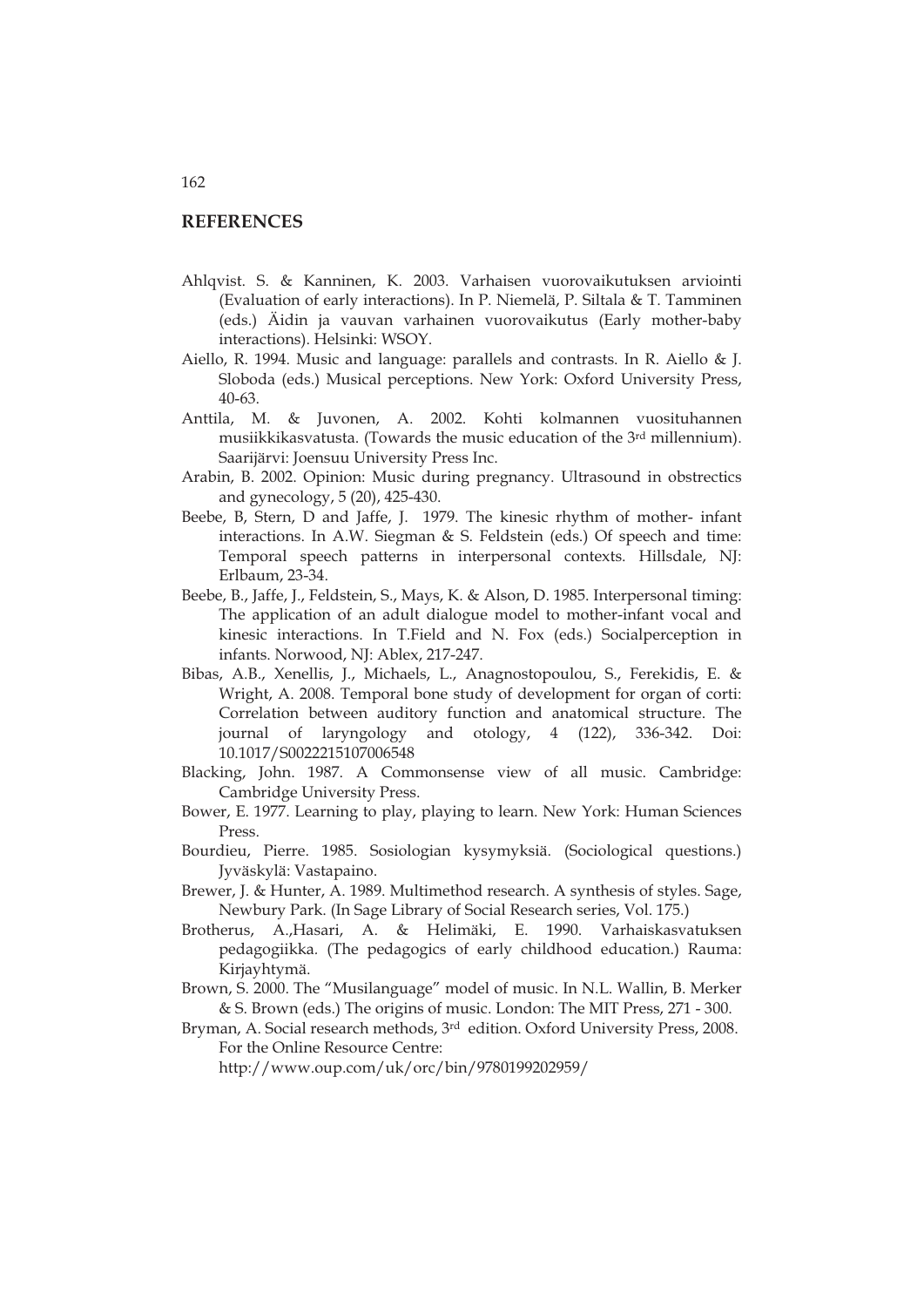- Carral, V., Huotilainen, M., Ruusuvirta, T., Fellman, V., Näätänen, R. & Escera, C. 2005. Short communication. A kind of auditory 'primitive intelligence' already present at birth. European Journal of Neuroscience, 2005, 12, 2570- 2574. Doi: 10.1111/j.1460-9568.2005.04144.x
- Campbell, D. 2002. The Mozart effect for children. Awakening your child's mind, health, and creativity with music. New York: HarperCollins Publishers.
- Chamberlain, D.B. 1988. Babies remember birth: and other extraordinary scientific discoveries about the mind and personality of your newborn. Los Angeles: Jeremy P. Tarcher.
- Chamberlain, D.B. 1994. The sentient prenate: What every parent should know. Pre- and perinatal psychology journal 9 (1), 9-31.
- Chamberlain, D.B. 1995. The psychology of the fetus. In S. Lebovici, R. Diatkine & M. Soule (eds.), Traite de psychiatrie de l'enfant et de l'adolescent (2nd ed.) 1, 263-279. Paris: Presses Universitaires de France. (English version.)
- Chamberlain, D.B. 1996a. The mind of your newborn baby. Berkeley, CA: North Atlantic Books.
- Chamberlain, D.B. 1996b. Babies are conscious. Originally an online publication in Jane English, Cesarean voices, www.eheart.com/cesarean/babies.html [observed 2.6.2008]
- Chamberlain, D.B 1996c. Life in the womb: Dangers and opportunities. Apaper for the international congress of pre- and perinatal learning and communication. University Hospital inValencia, Spain.
- Chamberlain, D.B. 1998. Prenatal receptivity and intelligence. Journal of prenatal and perinatal psychology and health, 12 (3 and 4), 95-117.
- Chamberlain, D.B. 1999. Prenatal body language: A new perspective on ourselves. Journal of prenatal and perinatal psychology and health, 14 (1 and 2), 169–185.
- Chamberlain, D.B. 2002. Bonding: A simple wonder. Retrievable in http://www.birthpsychology.com [observed 2.6.2008]
- Chamberlain, D.B. 2003. Communicating with the mind of a prenate. Guidelines for parents and birth professionals. The journal of prenatal and perinatal psychology and health, 2 (18), 95-108.
- Cheek, D.B. 1986. Prenatal and perinatal imprints: Apparent prenatal consciousness as revealed by hypnosis. Pre- & perinatal psychology journal 2(2), 97-110.
- Chen, J.L., Penhune, V.B., & Zatorre, R.J. 2008. Listening to musical rhythms recruits motor regions of the brain. Cerebrel cortex advance access, April 3, 2008. Retrievable in http://cercor.oxfordjournals.org/cgi/reprint/bhn042v1 [observed
	- 2.3.2009]
- Clark, R., Music, J. S., Stott, F. M., Klehr, K.B., & Cohler, B. 1984. Mother-child dyads at-risk: Development of rating scales for early identification of disturbances in affect and behavior. Paper presented at the fourth international conference on infant studies, New York.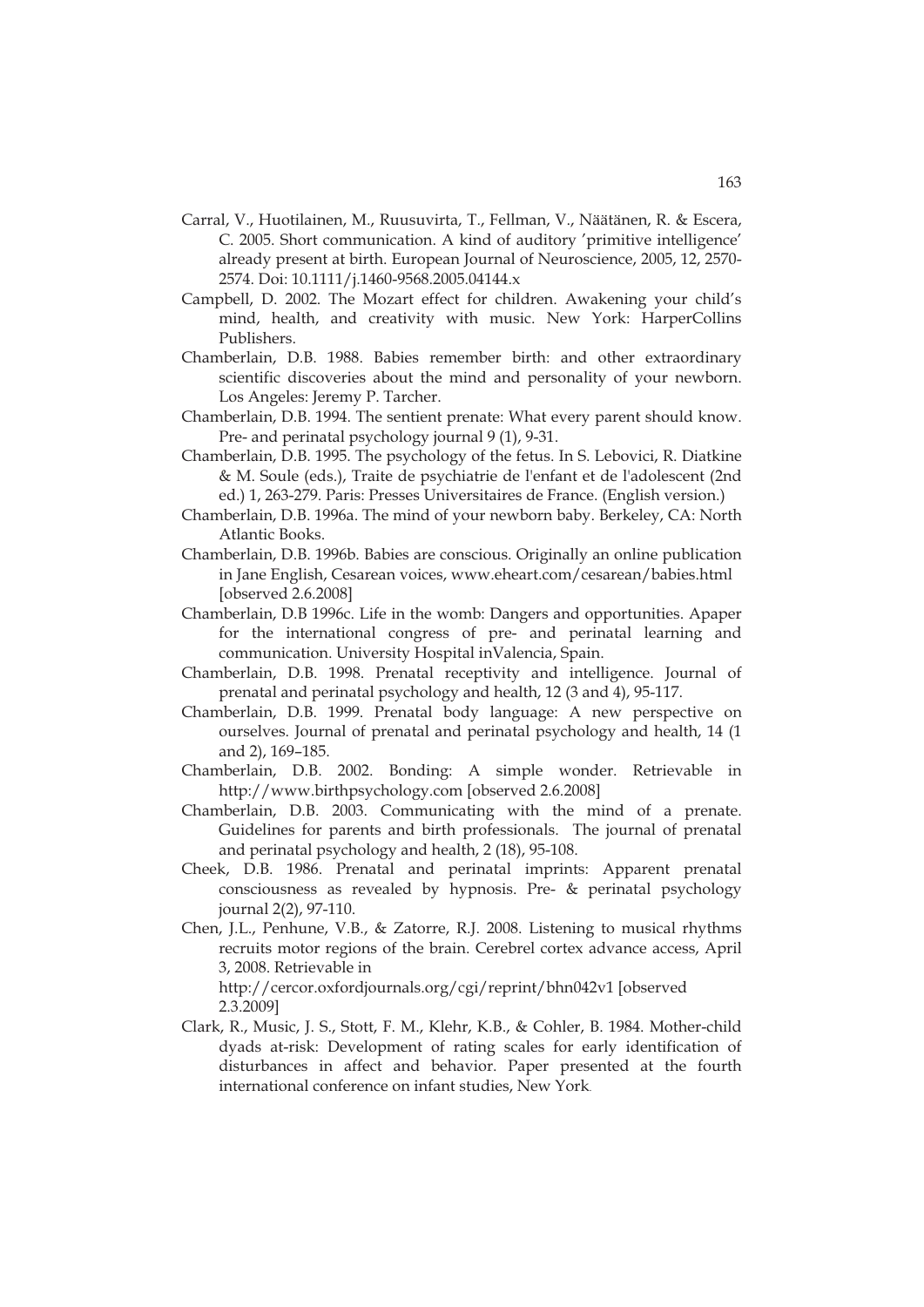- Clift, S. 2002. Evaluation of the Sound Start Project. Healing Arts, St. Mary's Hospital, Isle of Wight. Final report. Canterbury Christ Church University College. Department of health and social welfare studies. Faculty of health.
- Clifton, T. 1983. Music as heard. A study in applied phenomenology. New Haven & London: Yale University Press.
- Cobb, P. 1994. Where is the mind? Constructivist and sociocultural perspectives on mathematical development. Educational Researcher 23(7), 13–19.
- Cohen, A. 2001. Music as a source of emotion in film. In P. N. Juslin & J.A. Sloboda (eds.) Music and emotion. Oxford, UK: Oxford University Press, 249-272.
- Committee Report. 1980:31. Päivähoidon kasvatustavoitekomitean mietintö. (A report by the Committee for the Day-care Goals for Fostering.) Helsinki.
- Condon, W.S. & Sandler, L.S. 1974. Neonate movement is synchronized with adult speech: Interactional participation and language acquisition. Science, 183, 99-101.
- Cresswell, J.W. & Plano, C.V.L. 2007. Designing and conducting mixed methods research. Sage.
- Csikszentmihalyi, Mihaly. 1990. Flow. The psychology of optimal experience*.* New York: Harper & Grow.
- Damasio, A. R. 1994. Descarte's error. Emotion, reason and the human brain. New York: Grosset/Putnam.
- Damasio, A. 2001. Descartesin virhe. Emootio, järki ja ihmisen aivot. A Finnish publication of Damasio, A. 1994. Descarte's error. Emotion, reason and the human brain. Translated by Kimmo Pietiläinen. Helsinki: Terra Cognita.
- David, H.P., Dytrych, Z., Matejcek, Z. & Schuller, V. 1988*.* Born unwanted: Developmental effects of denied abortion. Prague; Czechoslovak Medical Press and New York: Springer.
- Davidson, L. 1994. Songsinging by young and old: a developmental approach to music. In R. Aiello & J. Sloboda (eds.) Musical perceptions. New York: Oxford University Press, 99-130.
- DeCasper, A.J. & Fifer, W.P. 1980. Newborn preference for the maternal voice: An indication of early attachment. Southeastern conference on human development, Alexandria.
- DeCasper, A.J. & Sigafoos, A. D. 1983. The intrauterine heartbeat: a potent reinforce for newborns. Infant behavior and development, 6, 12-25.
- DeCasper, A. J. & Spence, M. J. 1986. Prenatal maternal speech influences newborns' perception of speech sounds. Infant behavior and development, 9, 133-150.
- Deliége, I. & Sloboda; J. (eds.) 1996. Musical beginnings. Origins and development of musical competence. Oxford University Press: New York.
- DeMause, L. 1982. Foundations of psychohistory. New York: Creative Roots, Inc.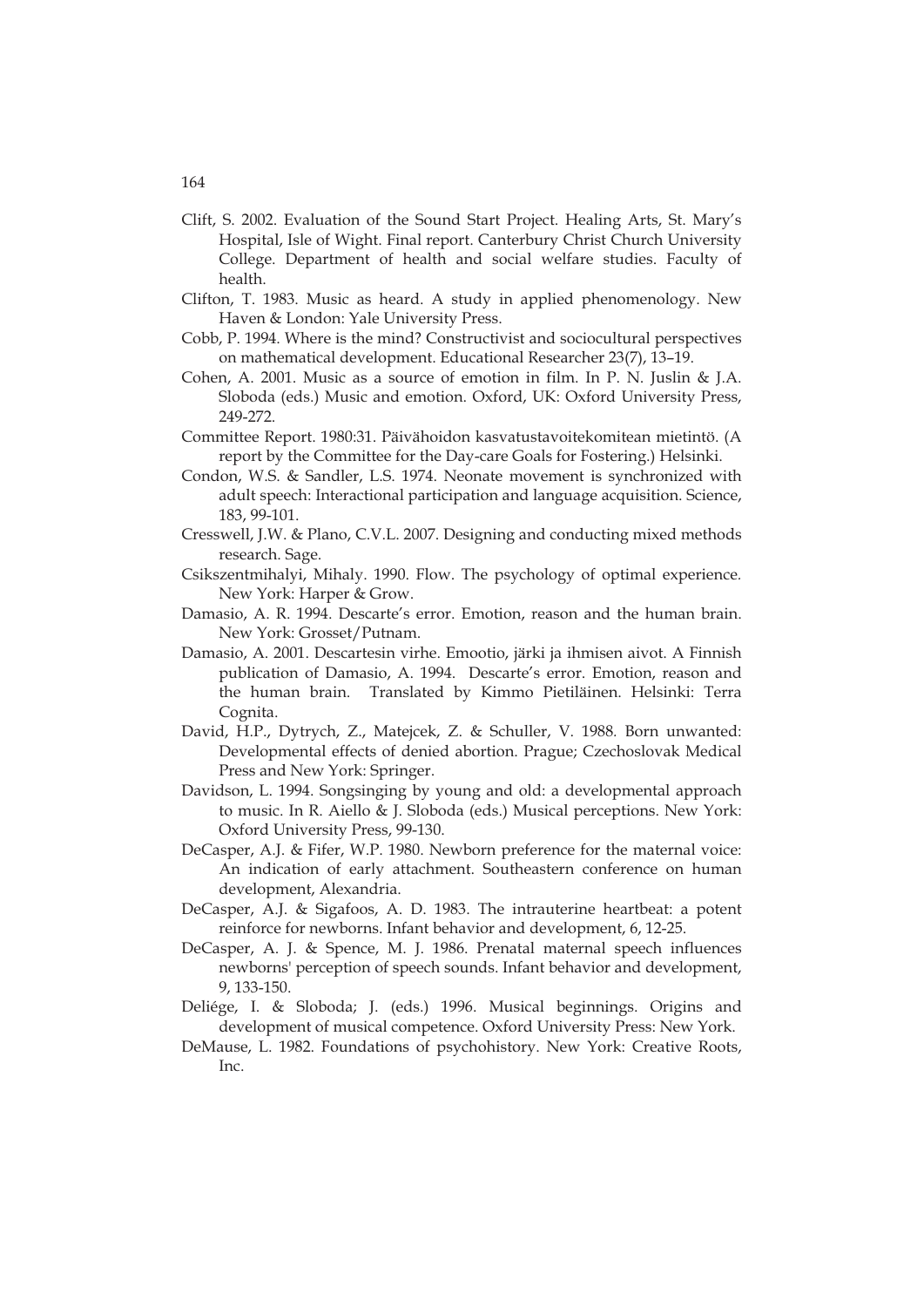- Dissanayake, E. 2000. Antecendents of the temporal arts in early mother-infant interaction. In N.L. Wallin, B. Merker & S. Brown (eds.) The origins of music. London: The MIT Press, 389-410.
- Dissanayake, E. 2002. Art and Intimacy. How the Arts Began. Seattle and London: University of Washington Press.
- Eerola, T. 2003. Musiikkipsykologia. (Psychology of music) In T. Eerola, J. Louhivuori & P. Moisala (eds.) Johdatus musiikintutkimukseen. (An introduction to music research.) Acta musicologica Fennica 24 The Finnish Musicological Society: Ykkös-Offset Oy, 259-269.
- Eimas, P.D. 1985. The perception of speech in early infancy. Scientific American, 252, 46-52.
- Eskola, J. & Suoranta, J. 2000. Johdatus laadulliseen tutkimukseen. Tampere, Vastapaino
- Everett, D.L. 2005. Cultural constraints on grammar and cognition in Piraha: Another look at the design features of human language. Current anthropology, 46: 621 – 646.
- Forrai, K. 1988. Music in preschool.
- Fredrikson, M. 1988. Päiväkodin musiikkikasvatus ja laulaminen. Neljäkuusivuotiaan lapsen musiikin ja kielen yhteydet. (Music education and singing in Kindergartens. The connections between music and language at the ages of 4-6.) University of Jyväskylä. Department of Music. Musicology. A master's thesis.
- Fredrikson, M. 1992. Ihanaa, ihanaa onhan ratsastaa! Varhaislapsuuden spontaanin laulun tuottaminen kognitiivisena prosessina. (Spontaneous singing as a cognitive process in early childhood). University of Jyväskylä. Department of Music. A music education licentiate thesis.
- Fredrikson, M. 1994. Spontaanit laulutoisinnot ja enkulturaatioprosessi kognitiivis-etnomusikologinen näkökulma alle kolmevuotiaiden päiväkotilasten laulamiseen. (Variants in spontaneous songs and the enculturation process. A cognitive-ethnomusicological approach to the singing of children under the age of three in day care.) University ofJyväskylä. Department of Music. Jyväskylä Studies in the Arts, 43. Dissertation.
- Fredrikson, M. 2001. Lapset musiikin oppijoina musiikkileikkikoulun mahdollisuudet oppimisen ohjaamisessa. (Children as music learners – the possibilities of music play school in guiding of learning.) In M. Jaatinen (ed.) Keski-Suomen konservatorion säätiö 1951-2001. (The Foundation for the Conservatory of the Central Finland 1951-2001.), 56-77.
- Fredrikson, M. 2003. Lasten musiikillisen kehityksen tutkimus. ( Research on musical development of children.) In T. Eerola, J. Louhivuori & P. Moisala (eds.) Johdatus musiikintutkimukseen. (An introduction to music research.) Acta musicologica Fennica 24. The Finnish Musicological Society: Ykkös-Offset OyFrith, S. 1997.
- Frith, S. 1997. Music and identity. In S. Hall and P. Du Gay (eds.) Questions of cultural identity. London: Sage.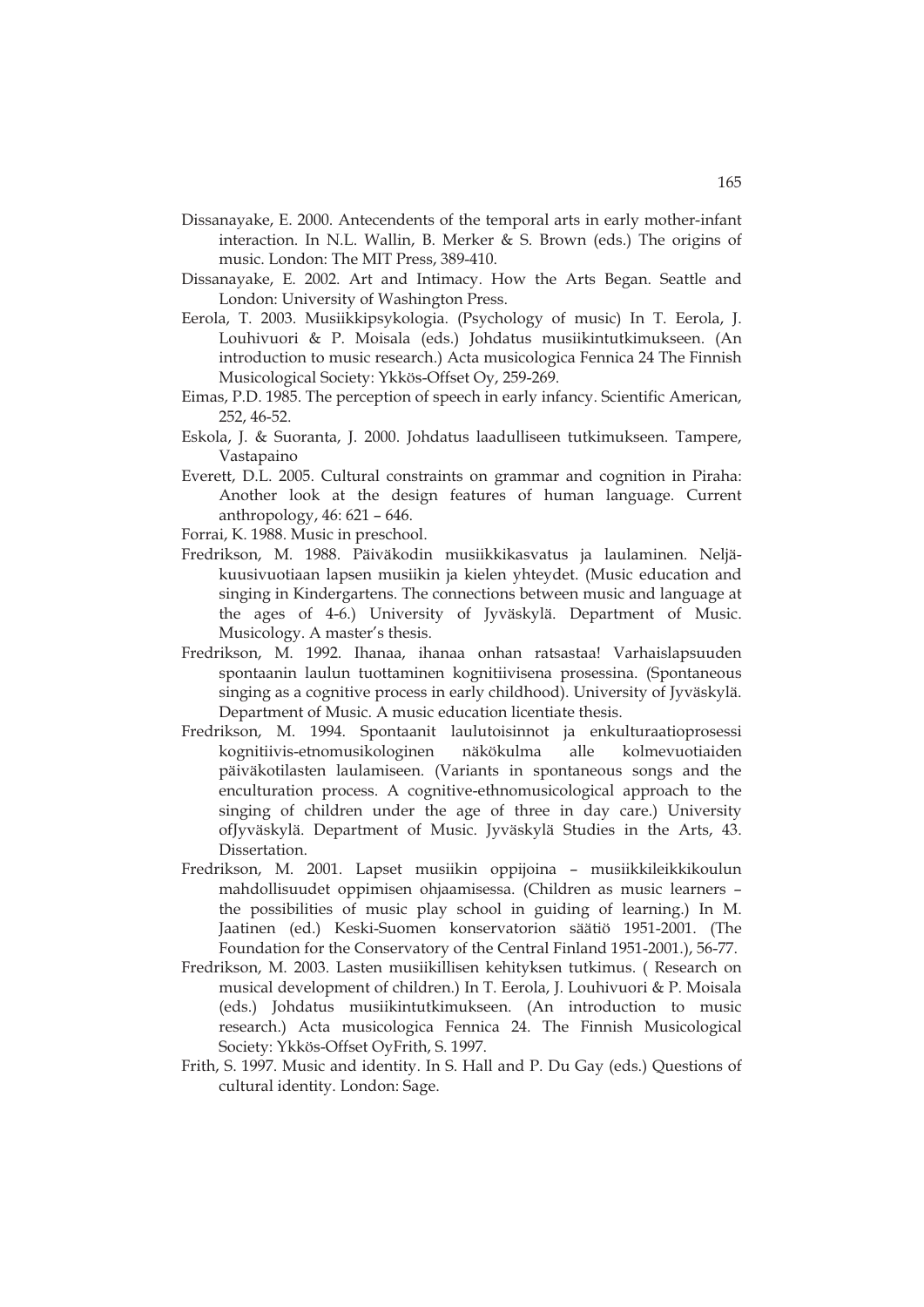- Gardner, H. 1993. Frames of mind. The theory of multiple intelligences. (2. Ed.) Great Britain: Fontana Press.
- Gerhardt, K. J., Huang, X., Arrington, K.E., Meixner, K., Abrams, R.M. and Antonelli, P.J. 1996. Fetal sheep in utero hear through bone conduction. American journal of otolaryngology, 17(6), 374-379.
- Gilmour, T.M. & Madaule, P.P. 1984. The Tomatis antology. Toronto: The ListeningCentre.
- Gratier, M. 1999-2000. Expressions of belonging: the effect of acculturation on the rhythm and harmony of mother-infant vocal interaction. In Musicae Scientiae. Special Issue 1999-2000, 93-119.
- Gratier, M. & Apter-Danon, G. 2009. The improvised musicality of belonging: Repetition and variation in mother-infant vocal interaction. In S.Malloch & C. Trevarthen (eds.) Communicative musicality. Exploring the basis of human companionship. New York: Oxford University Press, 301-327.
- Hallam, S. & MacDonald, R. 2009. The effects of music in community and educational settings. In S. Hallam, I. Cross and M. Thaut (eds*.)* The Oxford handbook of music psychology. New York: Oxford Univesity Press, 471– 480.
- Hannaford, C. 2004. Viisaat liikkeet aivojumpalla apua oppimiseen Originally 1995: Smart moves, why learning is not all in your head. A Finnish edition (5. ed.)*.* Helsinki: Hakapaino Oy.
- Hargreaves, D.J. 1986. The developmental psychology of music. Avon: Cambridge University Press.
- Hepper 1991. An examination of fetal learning before and after birth. Irish journal of psychology, 12, 95-107.
- Hepper, P.G. 1992. Fetal psychology: an embryonic science. In J.G. Nijhuis, (ed.) Fetal behaviour. Oxford: Oxford University Press, 129-156.
- Hinde, R.A., Perret-Clermont, A-N & Stevenson-Hinde, J. 1985. Social relationships and cognitive development. A symposium of the Fyssen Foundation. Oxford: Clarendon Press.
- Hinde, R.A. 1997. Etologinen teoria ja suhdeteoria. (The ethological theory and the relationships approaches.) In Ross Vasta (ed.) Kuusi teoriaa lapsen kehityksestä. (Six theories of a child's development.) Kuopio: Kuopion yliopiston painatuskeskus, 289 – 320.
- Hirsjärvi, S., Remes, P. & Sajavaara, P. 1997. Tutki ja kirjoita. (Study and write). Jyväskylä: Gummerus.
- Hodges, Donald A. 1996. Handbook of music psychology. San Antonio (Tex.): IMR Press.
- Hoff, Erika. 2005. Language experience and langugage milestones during early childhood. In Kathleen Mccartney and Deborah Phillips (eds). Blackwell handbook of early childhood development. Blackwell Publishing, 233-251. Blackwell Reference Online. 08 April 2009. Retrievable in
	- http://www.blackwellreference.com/public/book?id=g9781405120739\_ 9781405120739. [observed 3.3.2009]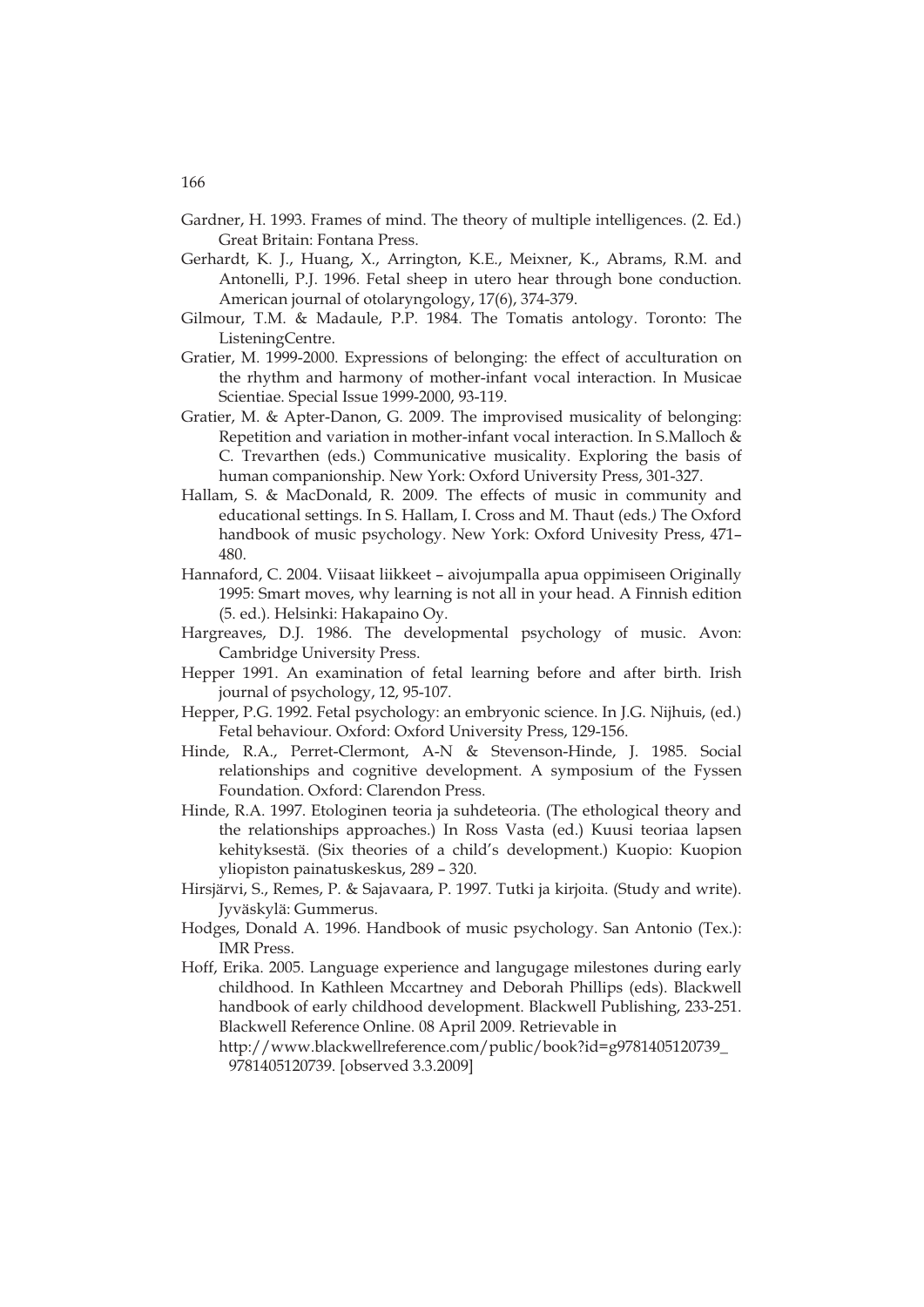- Hongisto-Åberg, M., Lindeberg-Piiroinen, A., Mäkinen, L. 1993. Musiikki Varhaiskasvatuksessa. Hip hoi, musisoi. Käsikirja. (Music in early childhood education. A handbook.) Fazer-musiikki Oy: Tampere.
- Honkanen, T. 2001. Miksi musiikkikasvatusta? Ihmiskäsityksen taustalla vaikuttavat ihmis- oppimis- ja musiikkikäsitykset. (Why music education? Understanding of people, learning and music as underlying the concept of human.) University of Jyväskylä. Department of Music. A music education licentiate thesis.
- Huotilainen, M. 2004b. Sikiöaikainen oppiminen valmistaa tien syntymänjälkeiseen elämään. (Fetal learning prepares the way to postnatal life.) Tieteessä tapahtuu, 4.

http://www.tieteessatapahtuu.fi/0404/huotilainen.pdf

- Huotilainen, M. 2006. Hermoston kehitys ennen syntymää. (Development of the nervous system before birth.) Teoksessa H. Hämäläinen, M.Laine, O.Aaltonen & A. Revonsuo (eds.) Mieli ja aivot – Kognitiivisen neurotieteen oppikirja. (Mind and brain – a book for cognitive neurosciences.) A research centre for cognitive neurosciences. University of Turku.
- Huotilainen, M. 2009a. Musiikillinen vuorovaikutus ja oppiminen sikiö- ja vauva-aikana. (Musical interaction and learning as fetus and as baby). In J. Louhivuori, P. Paananen & L. Väkevä (eds.) Johdatus musiikkikasvatukseen. (An introduction to music education). Suomen musiikkikasvatusseura (Finnish society for music education) - FiSME.
- Izard, C.E. 1977. Human emotions. New York: Plenum Press.
- Izard, C. E. 1991. The psychology of emotions. New York: Plenum.
- Johnson, R.L., Strong, T.H., Radin, T.G. & Elliott, J.P. 1995. Fetal acoustic stimulation as an adjunct to external cephalic version. Journal of reproductive medicine, 40, 696-698.
- Jones, N. 2001. Babies' musical memories formed in a womb. New scientist, 11 July.
- Jordan-Decarbo, J. & Nelson, J. A. 2002. Music and early childhood education. In R. Colwell & C. Richardson (eds.) The new handbook of research on music teaching and learning, A project of the music educators national conference. New York: Oxford University Press. 210-242.
- Joseph, R. 2000. Fetal brain behavior and cognitive development. Developmental review, 20, 81-98.
- Juslin, P.N. 2001. Communicating emotion in music performance: a review and theoretical framework. In P.N. Juslin & J. Sloboda (eds.) Music and emotion. New York: Oxford University Press, 309–337.
- Juslin, P. 2005. From mimesis to catharsis: expression, perception, and induction of emotion in music. In D. Miell, R. Macdonald & D.J. Hargreaves. 2005. Musical communication. Oxford University Press: New York, 85 – 115.
- Kirk, J. & Miller , M.L. 1986. Reliability and validity in qualitative research. Beverly Hills: Sage Publications.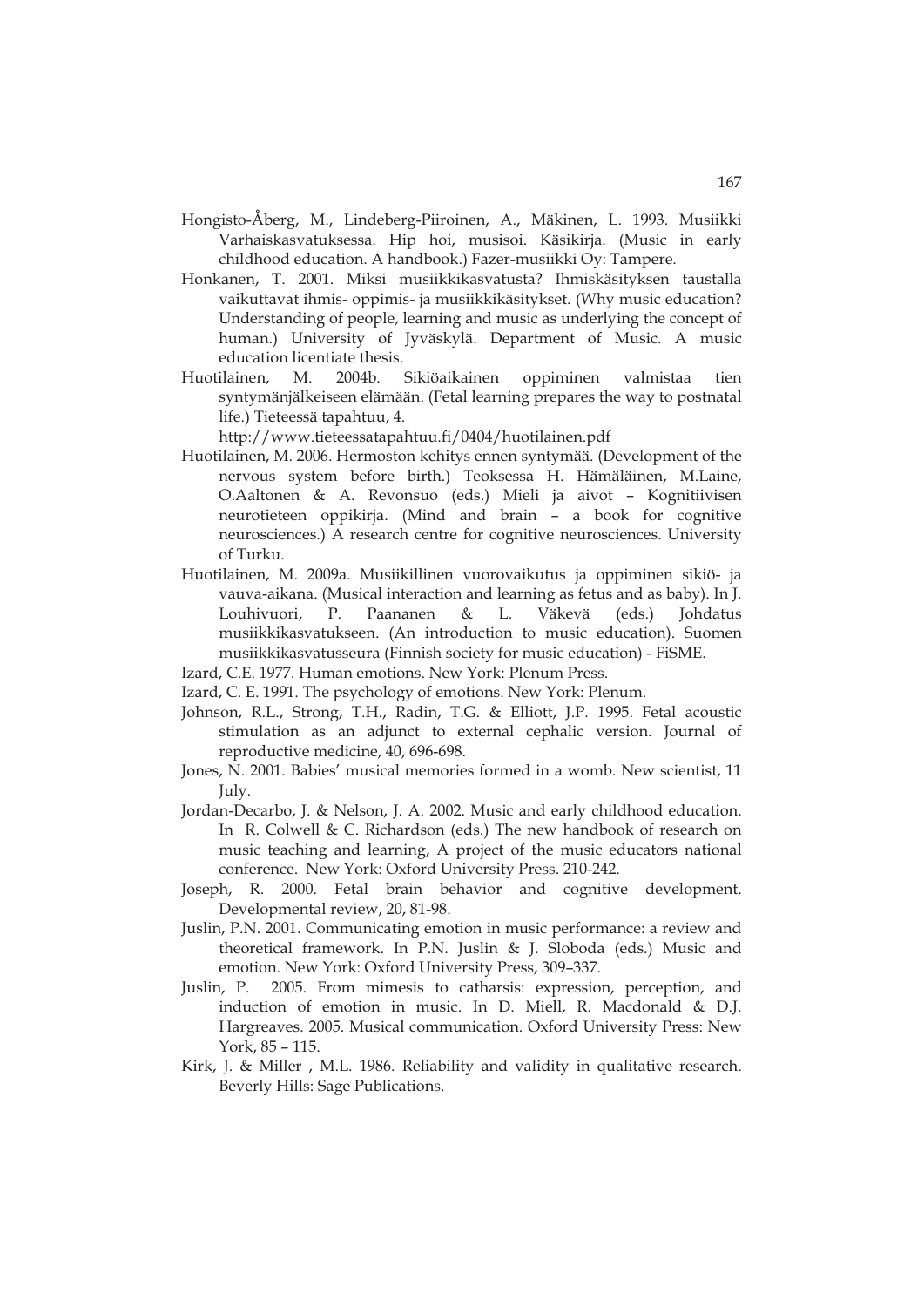- Kivelä-Taskinen, E. 2008. Rytmikylvyn Pikku-kuplat. (The little bubbles of a rhythm bath)*.* Espoo: Kultanuotti.
- Kivijärvi, M. 2005. A contented baby has a sensitive mother": the construct and determinants of maternal sensitivity behaviour and its association with infant temperament and behaviour in early interaction. University of Turku. Academic Dissertation. Publications of the University of Turku B:281, Humaniora.
- Kolata, G. 1984. The baby doctors: probing the limits of fetal medicine. Journal of legal medicine 5.
- Krokfors, M. 1985. Lapsi ja musiikki. Laulaminen. (Child and music. Singing.) Porvoo: Mannerheimin lastensuojeluliitto.
- Krumhansl, C. L. 1997. An exploratory study of musical emotions and psychobiology. Canadian journal of experimental psychology, 51 (4), 336- 352.
- Kurkela, Kari. 1994. Mielen maisemat ja musiikki. Musiikin esittäminen ja luovan asenteen psykoynamiikka*.* (Music and mental landscapes. Musical performance and psychodynamics of a creative attitude, 2nd edition). ESTpublications, 1. Helsinki: Hakapaino, Inc.
- Kushnerenko, E., Winkler, I., Horváth, J., Näätänen, R., Pavlov, I., Fellman, V. & Huotilainen, M. 2007b. Processing acoustic change and novelty in newborn infants. European Journal of Neuroscience 26 (2007), 265-274. Doi: 10.1111/j.1460-9568.2007.05628.x
- Kuula, Arja 1999. Toimintatutkimus: kenttätyötä ja muutospyrkimyksiä*.*  (Action study: fieldwork and attempts at changes.) Tampere: Vastapaino
- Laakso, M-L. 1999. Prelinguistic skills and early interactional context as predictors of children's language development. University of Jyväskylä. Department of Psychology. Academic Dissertation. Jyväskylä studies in education, psychology and social research.
- Lahdes, E. 1997. Peruskoulun uusi didaktiikka. (The new didactics for the comprehensive school.) Helsinki: Otava.
- Layder, D. 1998. Sosiological practice. Linking theory and social research. Sage: Surrey.
- Lecanuet, J-P. 1996. Prenatal auditory experience. In Deliége, I. & Sloboda, J. (eds.) Musical beginnings. Origins and development of musical competence. Oxford University Press: New York, 3 – 34.
- Linnankivi, M., Tenkku, L. & Urho, E. Musiikin didaktiikka. (Didactics of music, 2nd edition). Juva: WSOY.
- Lipscomb, S.D. 1999. The cognitive organization of musical sound. In D. A. Hodges (ed.) Handbook of music psychology. 2nd edition. San Antonio: The university of Texas at San Antonio/IMR Press, 133-175.
- Longhi, E. & Karmiloff-Smith, A. 2004. In the beginning was the song: the complex multi-modal timing of mother-infant musical interaction. A BBS commentary. Behavioral and Brain Sciences, 27, 516-517. Published Online by Cambridge University Press 14 Feb 2005 doi: 10.1017/S0140525X04370111.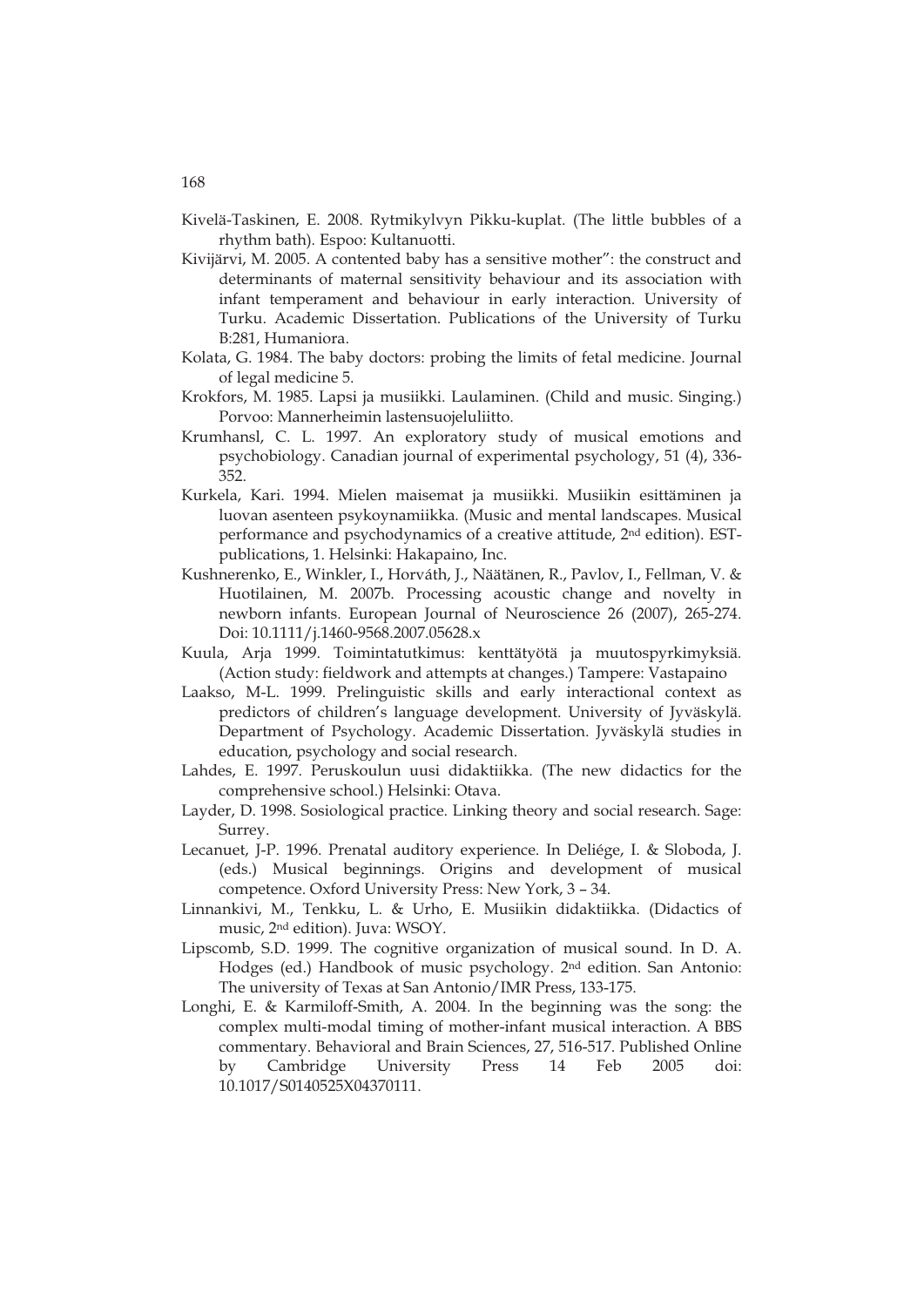- Madaule, P. 1994. When listening comes alive: A guide to effective learning and communication. Norval, Ontario, Canada: Moulin Publishing.
- McPherson, G. & Hallam, S. 2009. Musical potential. In S. Hallam, I. Cross & M. Thaut. (eds.) The Oxford handbook of music psychology*.* New York: Oxford University Press, 255-264.
- Malloch, S.N. 1999-2000. Mothers and infants and communicative musicality. In Musicae Scientiae. Special Issue 1999-2000, 29-57.
- Marjanen, Kaarina. 2002. Musiikkileikkikoulun tavoitteet*.* (Goals for music playschool activities). A learning material. Jyväskylä Polytechnic, School of music. Retrievable in Finnish online from http://www.sointukulku.net/uploads/tiedostot/Microsoft%20Word% 20%20TAVOITTEET%20MUSIIKKILEIKKIKOULUSSA%2018.%209.% 202002.pdf
- Marjanen, Kaarina. 2005. Musiikkileikkikoulunopettaja, varhaismusiikkikasvatuksen ekspertti. Työelämä haasteena koulutukselle. Esimerkkitapauksena Jyväskylän ammattikorkeakoulu. (The expert in early childhood music education, music playschool teacher. Working life as a challenge to education. Case: Jyväskylä Polytechnic.) University of Jyväskylä, department of music. A music education licentiate thesis. Retrievable in Finnish online from

http://urn.fi/URN:NBN:fi:jyu-2005216.

- Marjanen, K. 2008. Impacts of goal-oriented music education in early interaction. ECDPM 2008 – 2nd European Conference on Developmental Psychology of Music – Proceedings.
- Marjanen, Kaarina. 2009. Musiikkitoiminnan suunnittelu varhaisiän musiikkitoiminnan näkökulmasta. (Planning of musical activities from the viewpoint of early childhood music education practices). In J. Louhivuori, P. Paananen & L. Väkevä (eds.) Johdatus musiikkikasvatukseen. (An introduction to music education). Suomen musiikkikasvatusseura (Finnish society for music education) – FiSME.
- Masataka, N. 1998. Perception of motherese in Japanese sign language by 6 month-old hearing infants. Developmental psychology, 34, 241-246.
- Metsämuuronen, J. 2006. Tutkimuksen tekemisen perusteet ihmistieteissä. (The basic principles for doing research in human sciences). Jyväskylä: International Methelp.
- Miller, P.H. 1989. Theories of developmental psychology. 2nd edition. New York: W.H.Freeman and Company.
- Miller, P.H. 2002. Theories of developmental psychology, 4th edition. New York: W.H.Freeman and Company.
- Montagu, A. 1962. Prenatal influences. Springfield, IL: Charles Thomas.
- Moon, C., Cooper R. & Fifer, W. 1993. Two-day-olds prefer their native language. Infant behavior and development 16, 495–500.
- Mäntymaa, M. 2005. Early mother-infant interaction: determinants and predictivity. University of Tampere. Academic Dissertation. Acta Universitatis Tamperensis.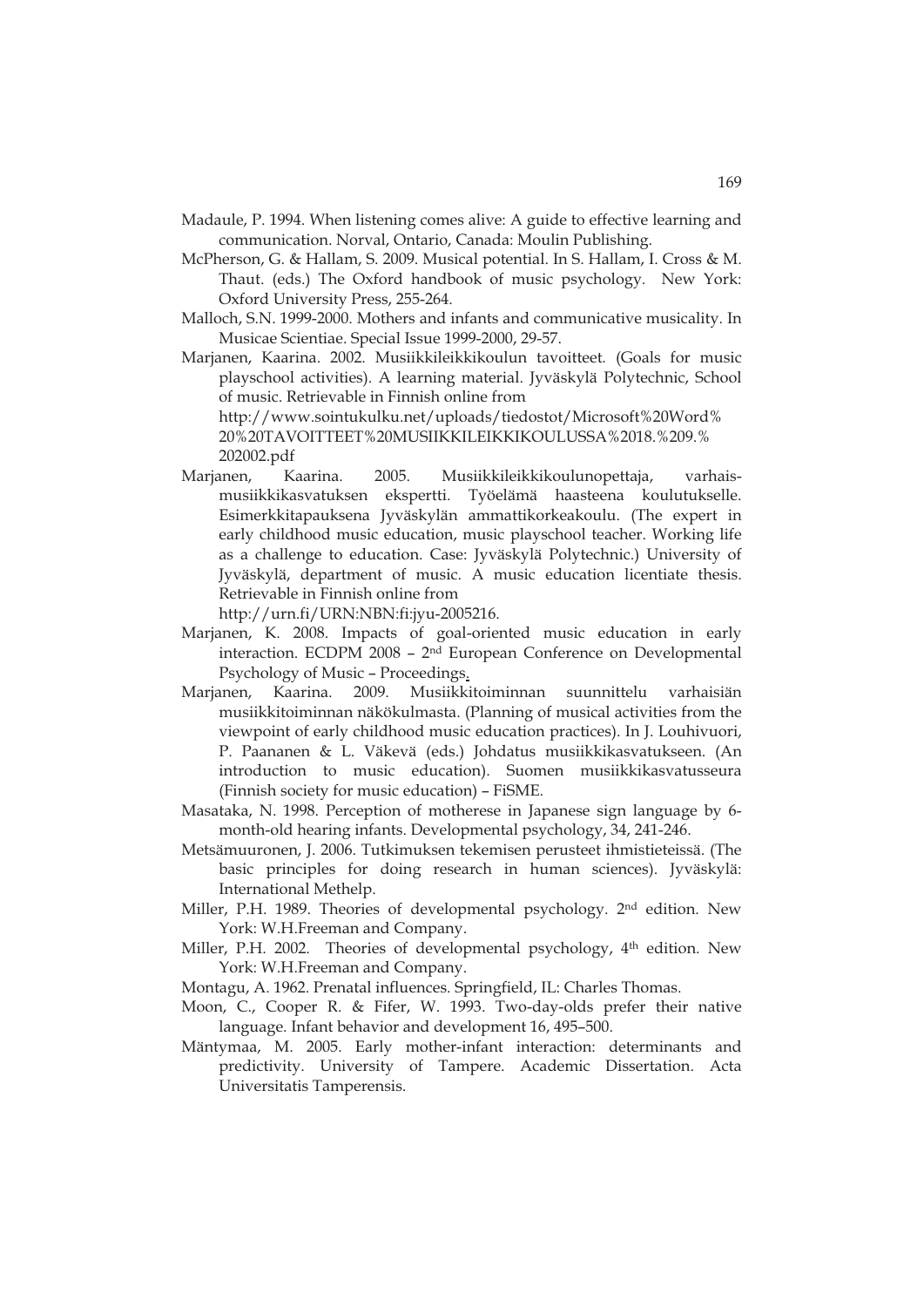- Määttänen, K. 2005. Dialoginen vauvatanssi kehityksen edistäjänä. Helsinki: Stakes.
- Nettl, B. 2000. An ethnomusicologist contemplates universals in musical sound and musical culture. In N.L. Wallin, B. Merker & S. Brown (eds.) The origins of music*.* The MIT Press: London, 463-472.
- Nilsson, L. 1990. Äidin vatsassa (A child is born*).* Dell Publishing.
- Nurila, T. & Syrjälä, K. 1998. Musiikinopettajana yliopistojen varhaiskasvatuksen yksiköissä ja ammattikorkeakoulujen sosiaalialan linjoilla. (As a music teacher in the early childhood education departments at the universities and in the social education departments at the Polytehcnics.) University of Jyväskylä, department of music, music education. A master's thesis.) Retrievable in [WWW-document] http://selene.lib.jyu.fi:8080/gradu/g/1301.pdf [observed 3.6.2009]
- Odent, M. 2008. Birth and breastfeeding. Rediscovering the needs of women during pregnancy and childbirth. Clairview Books.
- Ostwald, P.F. 1987. Music in the organization of childhood experience and emotion. In F.R. Wilson & F.L. Roehmann (eds.) The biology of music making. Music and child development. Proceedings of the 1987 Denver conference, 11-27.
- Paananen, P. 2003. Monta polkua musiikkiin. Tonaalisen musiikin perusrakenteiden kehittyminen musiikin tuottamis- ja improvisaatiotehtävissä ikävuosina 6-11. Many paths to music. The development of basic structures of tonal music in music production and improvisation at the age of 6–11 years. University of Jyväskylä, Finland. Jyväskylä Studies in Humanities 10. Dissertation.
- Pantev, C., Oostenveld, R., Engelien, A., Ross, B., Roberts, L.E. & Hocke, M. 1998. Increased auditory cortical representation in musicians. Nature, 392, 811-814.
- Parncutt, R. 2006. Prenatal development. In G.E. McPherson (ed.) The child as musician. Oxford: Oxford University Press, 1-31.
- Parncutt, R. 2009. Prenatal development and the phylogeny and ontogeny of music. In S. Hallam, I. Cross & M. Thaut (eds.) The Oxford handbook of music psychology. New York: Oxford Univesity Press, 219-228.
- Papoušek, M. 1992. Early ontogeny of vocal communication in parent-infant interactions. In H. Papousek, U. Jürgens & M. Papousek (eds.) Nonverbal vocal communication: Comparative and developmental aspects*.* Cambridge: Cambridge University Press, 230-261.
- Papoušek, H. 1996a. Musicality in infancy research. In Déliege, I. & Sloboda, J. (eds.) Musical beginnings. Origins and development of musical competence. New York: Oxford University Press, 37-55.
- Papoušek, M. 1996b. Intuitive parenting: a hidden source of musical stimulation in infancy. In Déliege, I. & Sloboda, J. (eds.) Musical beginnings. Origins and development of musical competence. Oxford University Press: New York, 88-112.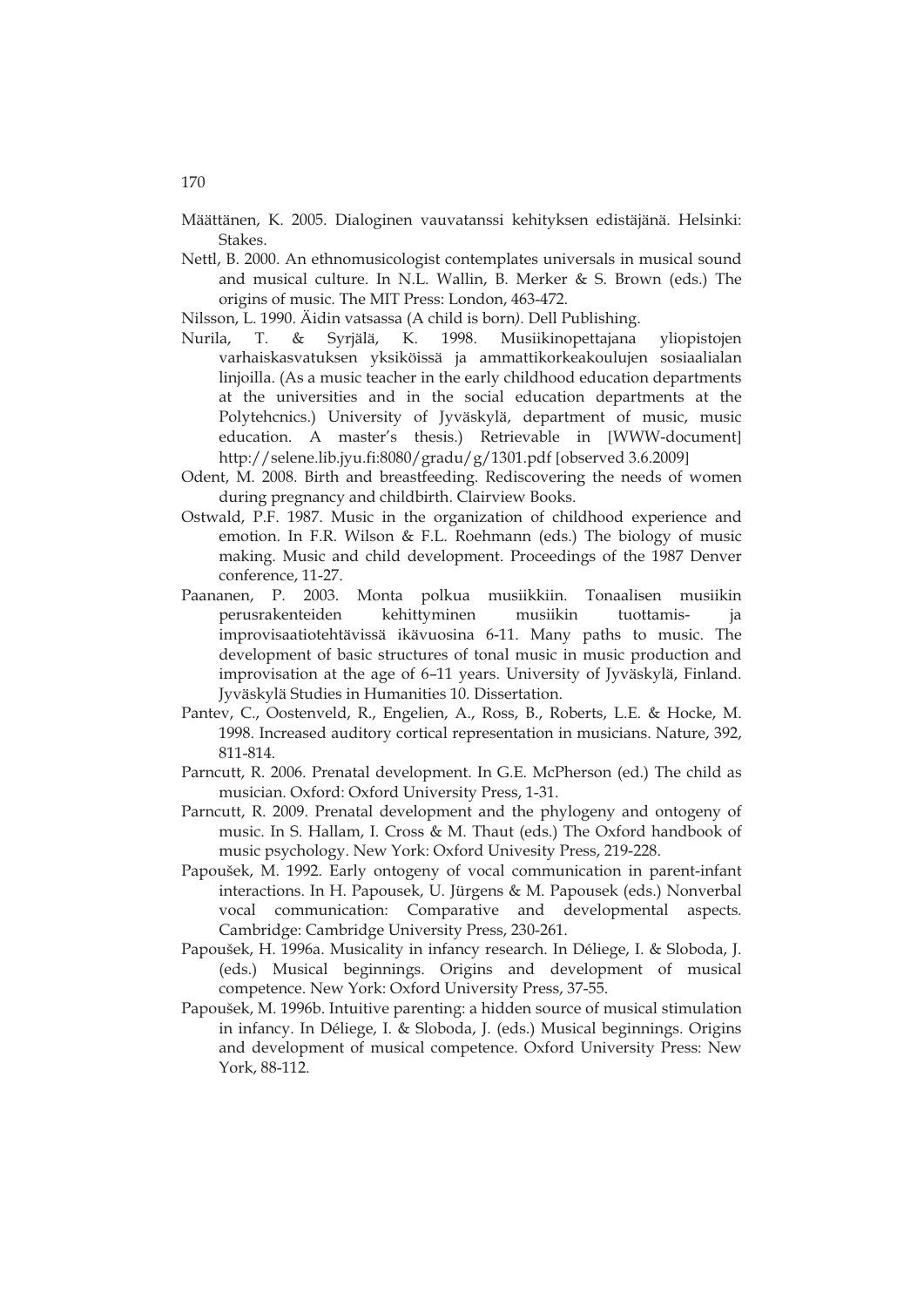- Patel, A.D. 2008. Music, language and the brain. Oxford University Press: New York.
- Peery, J. C, Peery, I. W. & Draper, T. 1987. Music and child development. New York: Springer-Verlag.
- Perkiö, S. 1994. The child's rhythmic development and Katalin Forrai. A Lecture in Keski-Suomen Konservatorio (The Conservatory of Central Finland), 8.3.1994.
- Piaget, J. & Inhelder, B. 1966. Lapsen psykologia. (The psychology of a child; Originally: La psychologie de l'enfant). Jyväskylä: Gummerus.
- Piontelli, A. 1989, A study on twins before and after birth. International review of psycho-analysis, 16, 413-426.
- Puro, J-P. 1996. Towards a phenomenological theory of interpersonal communication. University of Jyväskylä. Department of Communication. Jyväskylä studies in communication 6. Academic Dissertation. Jyväskylä: Jyväskylä University Printing House and Sisäsuomi Oy.
- Rausher, F.H. 2009. The impact of music instruction on other skills. In S. Hallam, I. Cross and M. Thaut (eds.) The Oxford handbook of music psychology. New York: Oxford Univesity Press. 244-252.
- Roiha, Eino. 1965. Johdatus musiikkipsykologiaan*.* (An introduction to the psychology of music.) 2nd edition. Jyväskylä: Gummerus.
- Ruokonen, I. 1997. Eräiden kuusivuotiaiden lasten empaattisuus ja prososiaalisuus sekä eheyttävään taidekasvatusohjelmaan liitetyn musiikin yhteydet lasten empaattisuuteen ja prososiaalisuuteen. (Empathy and pro-social abilities of some six-year-old children on a unifying artistic education program and the connections of music with empathy and prosocial abilities in the child.) Sibelius Academy. Department of Music Education. Thesis.
- Ruokonen, I. 2001. Äänimaisemia ja ilmaisun iloa musiikin kielellä. (Vocal landscapes and joy in expression of the language of music.) In. S. Karppinen, A. Puurula & I. Ruokonen (Eds.) Taiteen ja leikin lumous: 4-8 –vuotiaiden lasten taito- ja taidekasvatus. (The spell of art and play: educating children at the age of 4-8 years in skills and arts.) Tampere: Oy FinnLectura AB, 120-142.
- Ruokonen, I. 2002. Lasten musiikillisen ja luovan lahjakkuuden tunnistamiseen ja arviointiin liittyviä teoreettisia lähtökohtia. (Theoretical foundations for recognizing and evaluating musical and creative talent in children.) In. V. Meisalo (ed.) 2003. Aineenopettajakoulutuksen vaihtoehdot ja tutkimus 2002. Ainedidaktiikan symposiumi 1.2.2002. (Alternatives and research on subject teacher training 2002. Symposium for the didactics for the subjects 1.2.2002.) Research 241. Helsinki: Hakapaino, 464-477. Retreivable in http://www.malux.edu.helsinki.fi/okl/tutkimus/julkaisut (observed 22.10.2004)
- Ruokonen, I. 2005. Estonian and Finnish gifted children in their learning environments. University of Helsinki. Faculty of Behavioural Sciences. Department of Applied Sciences of Education. Research Report 260. Dissertation.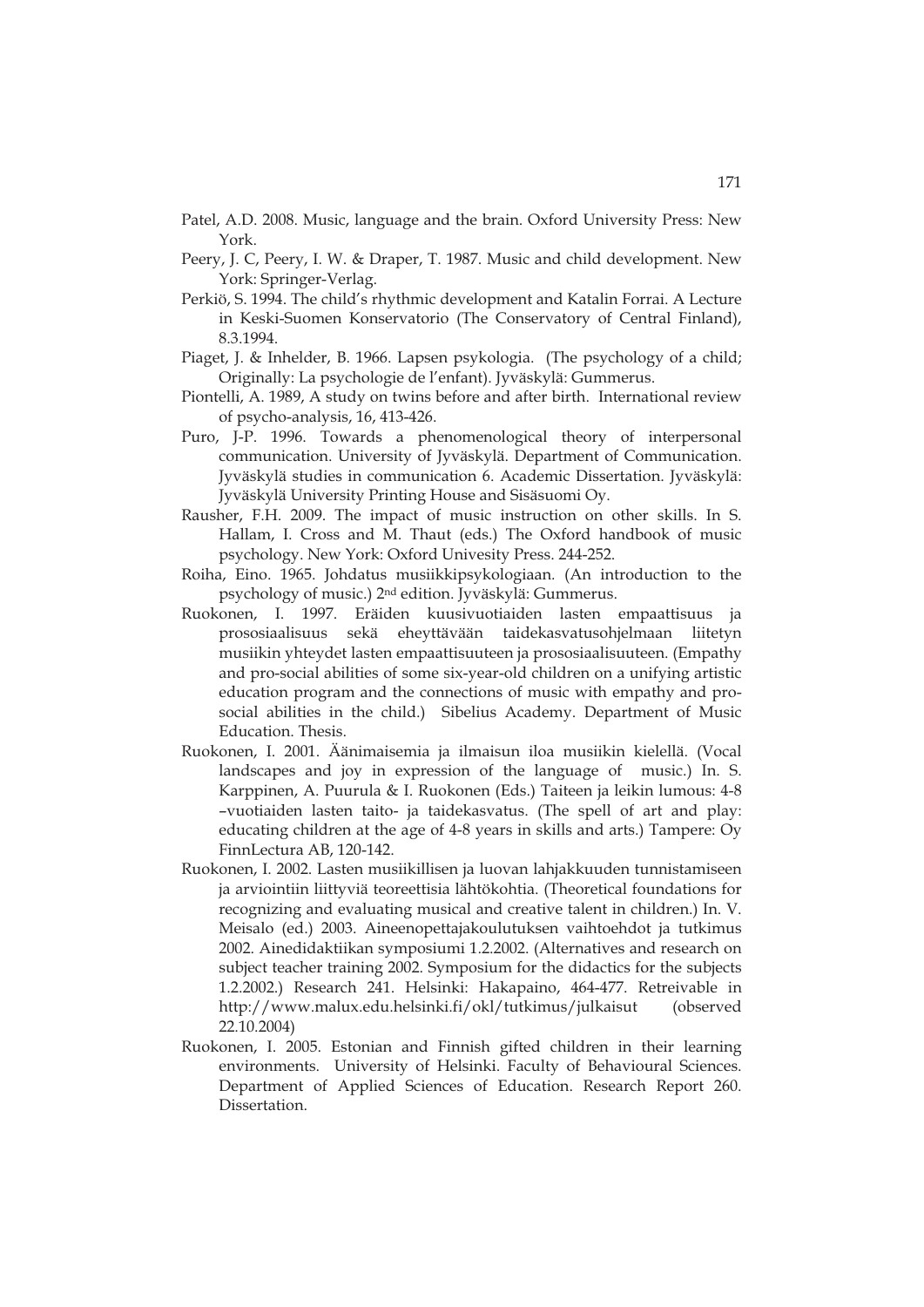- Ruusuvirta, T., Huotilainen, M., Fellman, V. & Näätänen, R. 2003a. The newborn human brain binds sound features together. NeuroReport. Cognitive neuroscience and neuropsychology 14 (16), 2117-2119. Doi:10.1097/01.wnr.0000090031.46087.03
- Ruusuvirta, T., Huotilainen, M., Fellman, V. & Näätänen, R. 2004a. Newborn human brain identifies repeated auditory feature conjunctions of low sequential propability. European Journal of Neuroscience 20, 2819-2821. Doi: 10.1111/j.1460-9568.2004.03734.x
- Saaranen-Kauppinen, A. & Puusniekka, A. 2006. KvaliMOTV Menetelmäopetuksen tietovaranto [verkkojulkaisu]. Tampere: Yhteiskuntatieteellinen tietoarkisto [ylläpitäjä ja tuottaja]. <http://www.fsd.uta.fi/menetelmaopetus/>. (Observed 30.10.2009.)
- Salk, L. 1960. The effects of the normal heartbeat sound on behavior of newborn infant: Implications for mental health. World of mental health, 12, 1-8.
- Sava, I. 1997. Taito, ilmaisu ja ajattelu arvioinnin kohteina. (Skill, expression and thinking as objects for assessment). In R. Jakku-Sihvonen (ed.) Onnistuuko oppiminen – oppimistuloksien ja opetuksen laadun arviointiperusteita peruskoulussa ja lukiossa (Does learning succeed – results of learning and criteria for assessing the quality of teaching*).* Helsinki: Opetushallitus (The Finnish National Board of Education), 253-275.
- Schulkin, J. 2006. Cognitive functions, bodily sensibility and the brain. In phenomenological cognitive sciences 5, 341-349. An online publication. Springer Science & Business media B.V., 28th November 2006.
- Shahidullah, S. & Hepper, P. 1992. Hearing in the fetus: Prenatal detection of deafness. International journal of prenatal and perinatal studies, 4 (3 and 4), 235-240.
- Slobin, M. 1993. Subculture sounds, micromusic of the West. Hanover, London: Wesleyan University Press.
- Sloboda, J. & Davidson, J. 1996. The young performing musician. In I. Déliege & John Sloboda (eds.) Musical beginnings. Origins and development of musical competence*.* New York: Oxford University Press, 171-190.
- Smith, S. L., Gerhardt, K.J., Griffiths, S.K., Huang, X. & Abrams, R.M. 2003. Intelligibility of sentences recorded from the uterus of a pregnant ewe and from the fetal inner ear. Audiology & Neuro-otology 8, 347-353.
- Smith, M. K. 2002, 2008. Howard Gardner and multiple intelligences, the encyclopedia of informal education. Retrievable in http://www.infed.org/thinkers/gardner.htm. [observed 23.6.2008]
- Sohmer, H., Perez, R., Sichel, J-Y., Priner, R. & Freeman, S. 2001. The pathway enabling external sounds to reach an excite the fetal inner ear. Audiology and Neurotology, 6, 109-116.
- Stark, R.E., Bernstein, L.E. & Demorest, M.E. 1993. Vocal communication in the first 18 months of life. Journal of speech and hearing research 36, 548-558.
- Stefanics, G., Háden, G., Huotilainen, M., Balázs, L., Sziller, I., Beke, A., Fellman, V. & Winkler, I. 2007a. Auditory temporal grouping in newborn infants. Psychobiology 44 (2007), 697-702. Doi: 10.1111/j.1469- 8986.2007.00540.x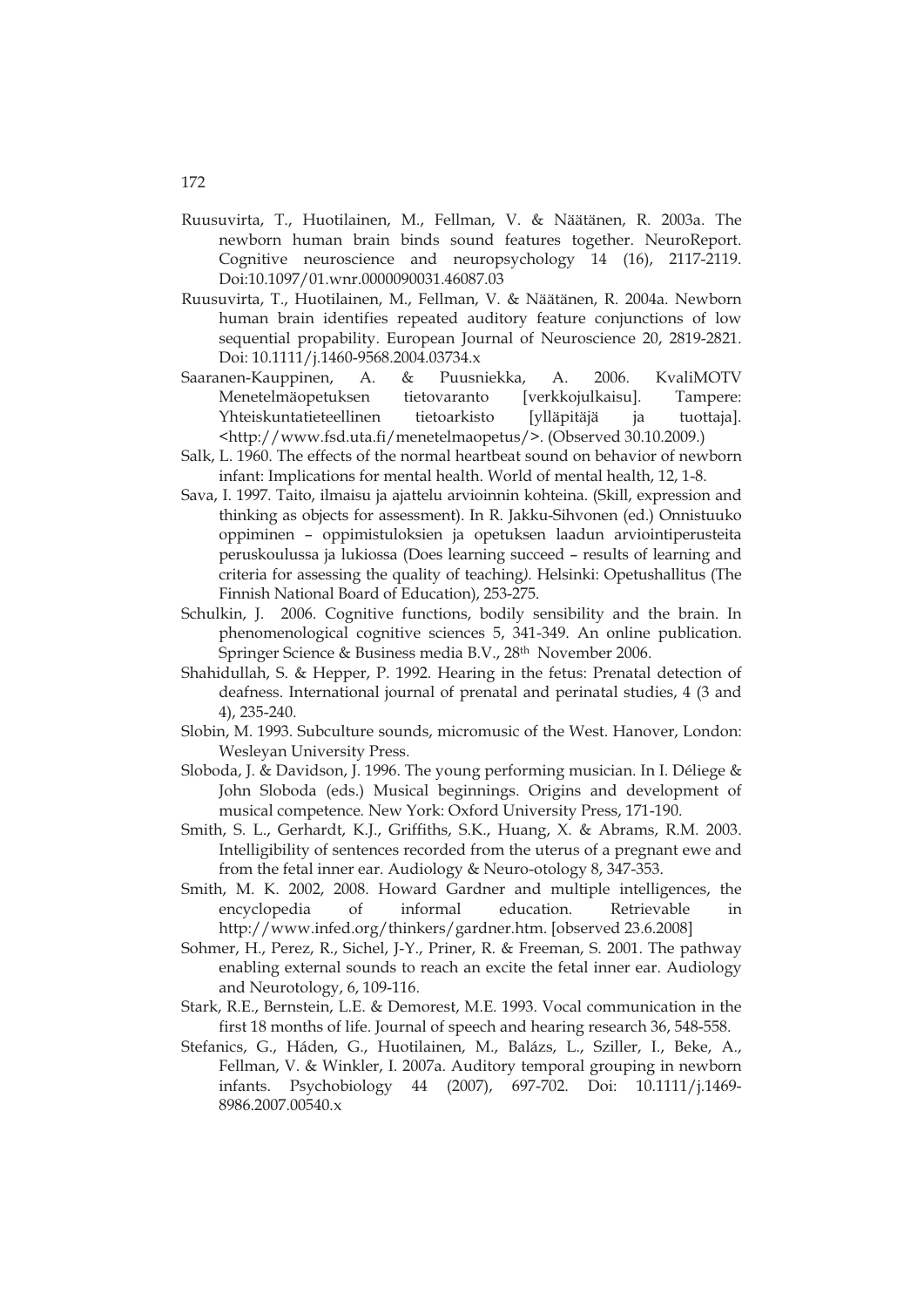- Stern, D. 1971. A microanalysis of mother-infant interaction. Journal of the American Academy of child psychiatry 10, 501 – 517.
- Stern, D. 1977. The first relationship. Infant and mother. The developing childseries. Cambridge, Massachusetts.
- Stern, D. 1983. The early development of schemas of self, of other and of 'self with other'. In J. Lichtenberg & S. Kaplan (eds.) Reflections of self psychology, Hillsdale, NJ: The Analytic Press, 49-84.
- Stern, D.N., Hofer, L., Haft, W. & Dore, J. 1985. Affect attunement: The sharing of feeling states between mother and infant by means of intermodal fluency. In T.N. Field & N. Fox (eds.). Social perception of infants. Norwood, NJ: Ablex, 249-268.
- Stevens, C. & Byron, T. 2009. Universals in music processing. In S. Hallam, I. Cross & M. Thaut (eds.) The Oxford handbook of music psychology. New York: Oxford University Press, 14-23.
- Suzuki, S. 2000. Rakkaudella kasvatettu. Tie luonnolliseen oppimiseen musiikinopetuksessa. (Brought up with love. A way for natural learning in music teaching.) Rauma: Vihreälinja Inc.
- Tabachnick, B. & Fidell, L. 2001. Using multivariate statistics. 5<sup>th</sup> edition. USA: A Pearson Education Company.
- Tafuri, J. & Villa, D. 2002. Musical elements in the vocalizations of infants aged 2-8 months. B.J. Music Education 2002, 19 (1), 73-88.
- Tajani, E. & Ianniruberto, A. 1990, The uncovering of fetal competence. In M. Papini, A. Pasquinelli & E. A. Gidoni (eds.), Development of handicap and rehabilitation: Practice and theory. Amsterdam: Elsevier Science Publishers/Biomedical Division, 3-8.
- Teinonen, T. Fellman, V., Näätänen, R., Alku, P. & Huotilainen, M. 2009b. Statistical language learning in neonates revealed by event-related brain potentials. BMC Neuroscience 2009, 10:21. Doi: 10.1186/1471-2202/10/21
- Thaler, D.S. 1994. The evolution of genetic intelligence. Science 273, 1334-1336.
- Thayer, J.F. & Levenson, R.W. 1983. Effects of music on psychobiological responses to a stressful film. Psychomusicology, 3*,* 44-52.
- Thompson, W.F. 2009. Music, thought and feeling. Understanding the psychology of music. New York: Oxford University Press.
- Tomatis, A.A. 1963/1997. The ear and language. Toronto: Storrad Publishing Co.
- Torvinen, J. 2006. Musiikkianalyysi ontologiana 1. Fenomenologisen musiikintutkimuksen filosofisesta ja historiallisesta taustasta. (Music analysis as ontology 1. On the background to the philosophy and history of phenomenological music research.) Musiikki 2 (Music 2), 3-28.
- TPP 2005. Taiteen perusopetuksen yleisen oppimäärän opetussuunnitelman perusteet 2005. (The curricula basics of basic artistic education 2005.) Opetushallitus 2005. (Finnish National Board of Education 2005.) Helsinki: Edita Prima Oy. [WWW-dokumentti] Retrievable in http://www.oph.fi [observed 26.1.2007]
- Trehub, S.E., Trainor, L.J. & Unyk, A.M. 1993. Music and speech processing in the first year of life. In H. W. Reese (ed.) Advances in child development and behaviour. Oxford University Press: London, 24, 1-35.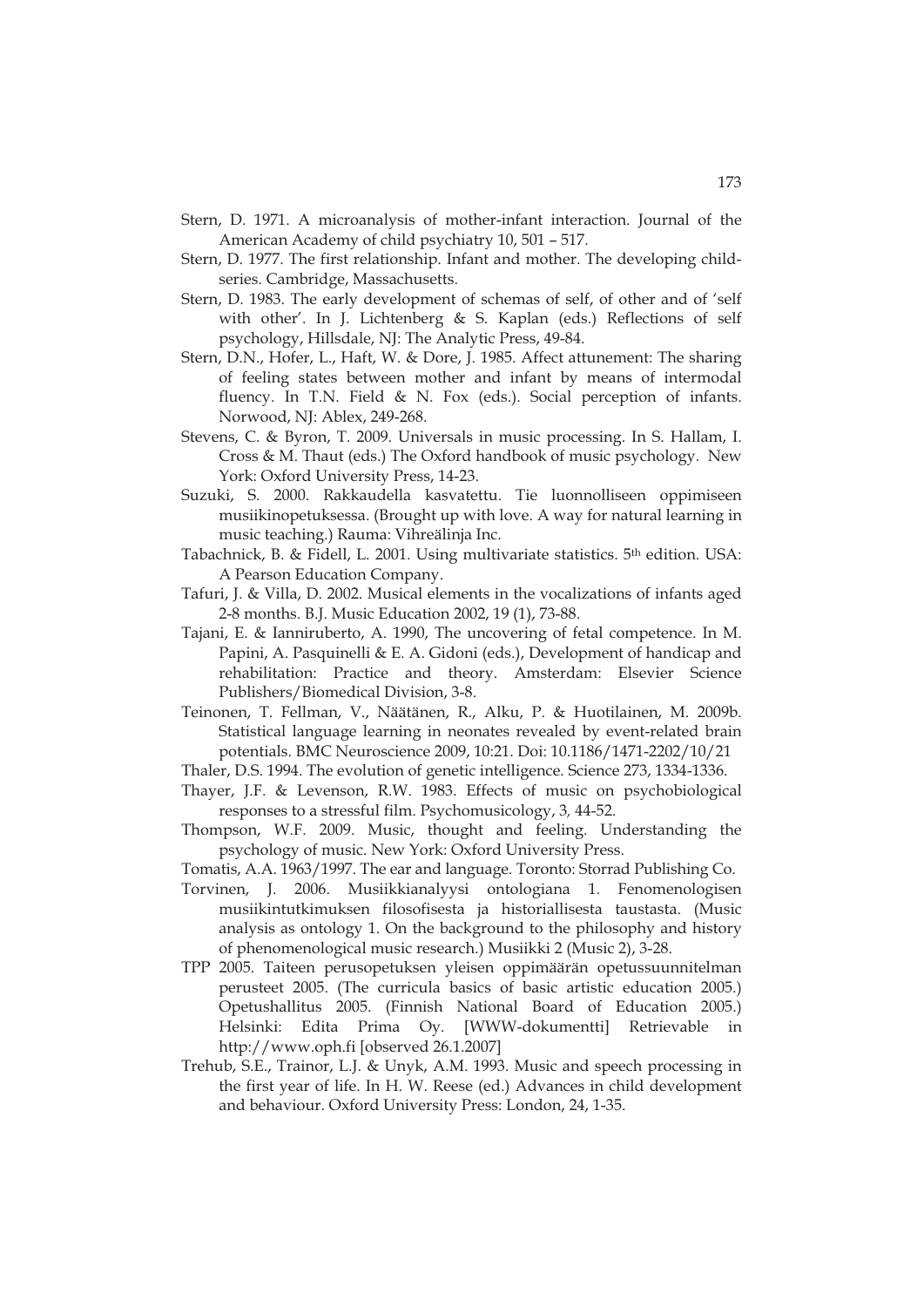- Trehub, S. E. 1996. Infants as musical connoisseurs. In G.E. McPherson (ed.) The child as musician. A handbook of musical development. New York: Oxford University Press, 33-49.
- Trehub, S. E. & Nakata, T. 2001-2002. Emotion and music in infancy. Musicae Scientiae (special issue 2001-2002), 37-61.
- Trehub, S. 2009. Lessons from infants. In S.Hallam, I.Cross & M. Thaut (eds.) The Oxford handbook of music psychology*.* New York: Oxford University Press, 229-234.
- Trevarthen, C. 1974. Conversations with the 2-month-old. New Scientist, May, 230-235.
- Trevarthen, C. 1977. Descriptive analysis of infant communication behaviour. In H.R. Schaffer (ed.) Studies in mother-child interaction: The Loch-Lomond symposium*.* London: Academic Press, 227-270.
- Trevarthen, C. 1985. Facial expressions in mother-infant interaction. Human neurobiology, 4, 21-32.
- Trevarthen, C. 1993. The self-born in intersubjectivity; the psychology of an infant communicating. In U. Neisser (ed.) The perceived self: Ecological and interpersonal sources of self-knowledge*.* New York: Cambridge University Press, 121-173.
- Trevarthen, C. 1999-2000. Musicality and the intrinsic motive pulse. Evidence from human psychobiology and infant communication. In Musicae Scientiae 1999-2000 Special Issue, 157-213.
- Truby, H.M. 1975. Prenatal and neonatal speech, pre-speech and an infantile speech lexicon. In Child language 1975, a special issue of WORD, 27, parts 1-3.
- Turner, V. & Pöppel, E. 1983. The neural öyre: Poetic meter, the brain and time. Poetry, August 1983, 277.
- Turunen, K.E. 1993. Arvojen todellisuus. Johdatus arvokasvatukseen. (The reality of values. An introduction to education in values.) Atena Kustannus Inc. and the Foundation for educating nurses: Jyväskylä.
- Tynjälä, P. 1999. Oppiminen tiedon rakentamisena. Konstruktivistisen oppimiskäsityksen perusteita. (Learning as construction of knowledge. Basics of constructivist learning comprehension.) Helsinki: Kirjayhtymä.
- Ukkola, L.T., Onkamo, P., Raijas, P., Karma, K. & Järvelä, I. 2009. Musical aptitude is associated with AVPR1A-haplotypes. PLoS ONE, May 2009, 4, 5, e5534, www.plosone.org
- Wade, J. 1998. Two voices from the womb: evidence for physically transcendent and cellular source of fetal consciousness. Journal of prenatal & perinatal psychology & health, December 1998. 13 (2), 123-148.
- Wagner-Glenn, D. 1991. Searching for a baby's calabash. A study of Arusha Maasai fertility songs as crystallized expression of central cultural values. University of Zurich. Faculty of Arts. Doctoral Dissertation.
- Van Dongen, L.G. & Goudie, E.G. 1980. Fetal movements in the first trimester of pregnancy. British Journal of Obstetrics and Gynecology, 87, 191-193.
- Vihman, M. M. 1996. Phonological development: the origins of language in the child. Oxford: Blackwell.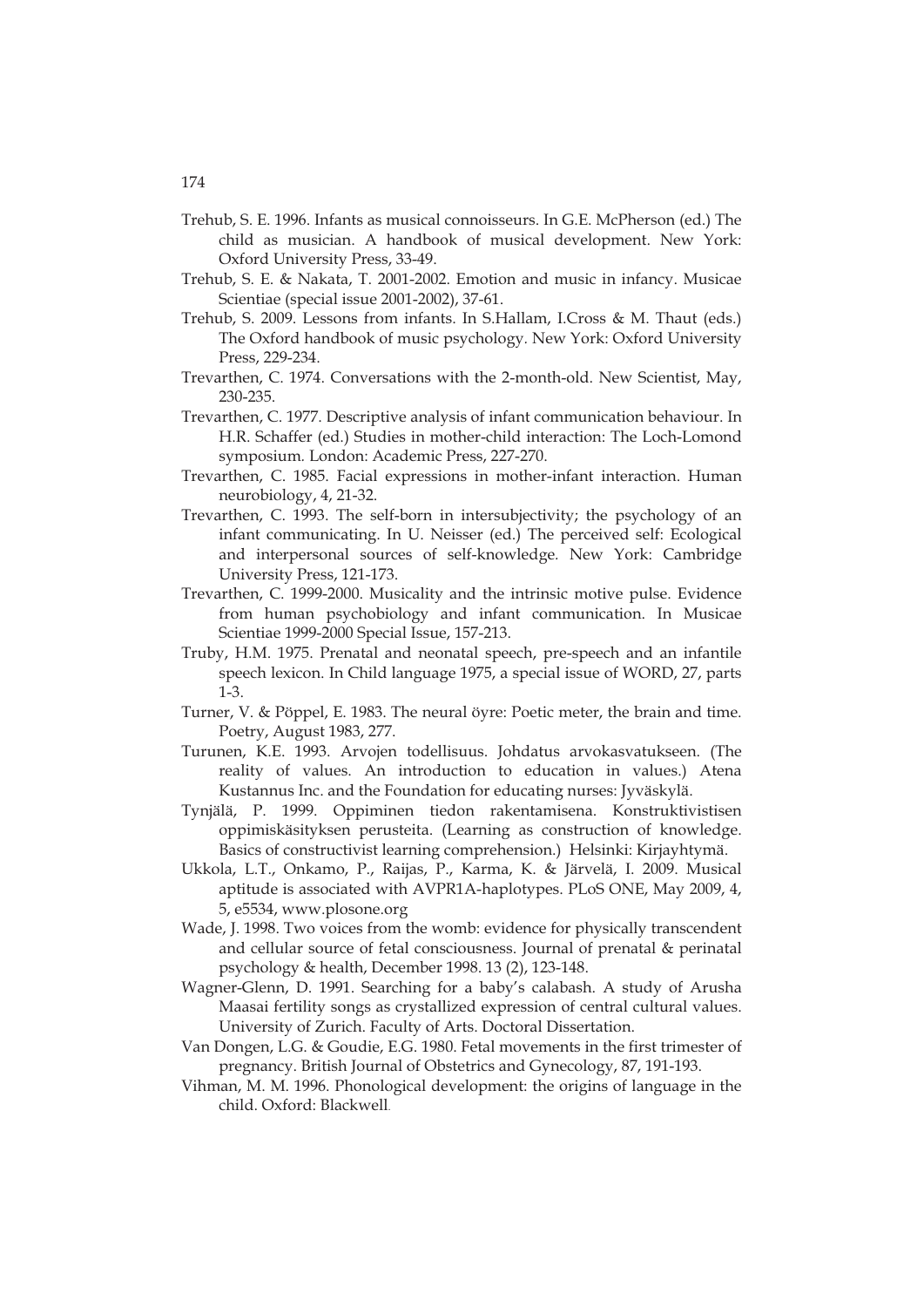- Whelch, G.F. 2005. Singing as communication. In D.Miell, R.McDonald, & D.J. Hargreaves (eds.) Musical communication. Oxford University Press: New York, 239-259.
- Whitwell, G.E. Undated. The importance of prenatal sound and music. [WWWdocument]. Retrievable in http://www.birthpsychology.com/lifebefore/sound1.html [observed 5.5.2006].
- Wilson, Frank R. & Roehmann, Franz L. 1990. Music and child development: the biology of music: proceedings of the 1987 Denver Conference*.* Denver, Colorado: MMB.
- Winkler, I., Kushnerenko, E., Horváth, J., Ceponiene, R., Fellman, V., Huotilainen, M., Näätänen, R. & Sussman, E. 2003a. Newborn infants can organize the auditory world. Proceedings of the National Academy of Sciences. Retrievable in

http://www.pnas.org/cgi/doi/10.1073/pnas.2031891100

- Wittmann, M. & Pöppel, E. 1999-2000. Temporal mechanisms, of the brain as fundamentals of communication, with special reference to music perception and performance. In Musicae Scientiae 1999-2000 Special Issue.
- Wood, D. 1982. Move, sing, listen, play. Preparing young children for music. Toronto: Thompson Limited.
- Vygotsky, L.S.1982. Ajattelu ja kieli. (Thinking and language) Espoo: Weilin+ Göös.
- Young, Susan. 2005. Musical communication between adults and young children*.* In D. Miell, R. Macdonald & D. J. Hargreaves (eds.) Musical communication. New York: Oxford University Press, 281-299.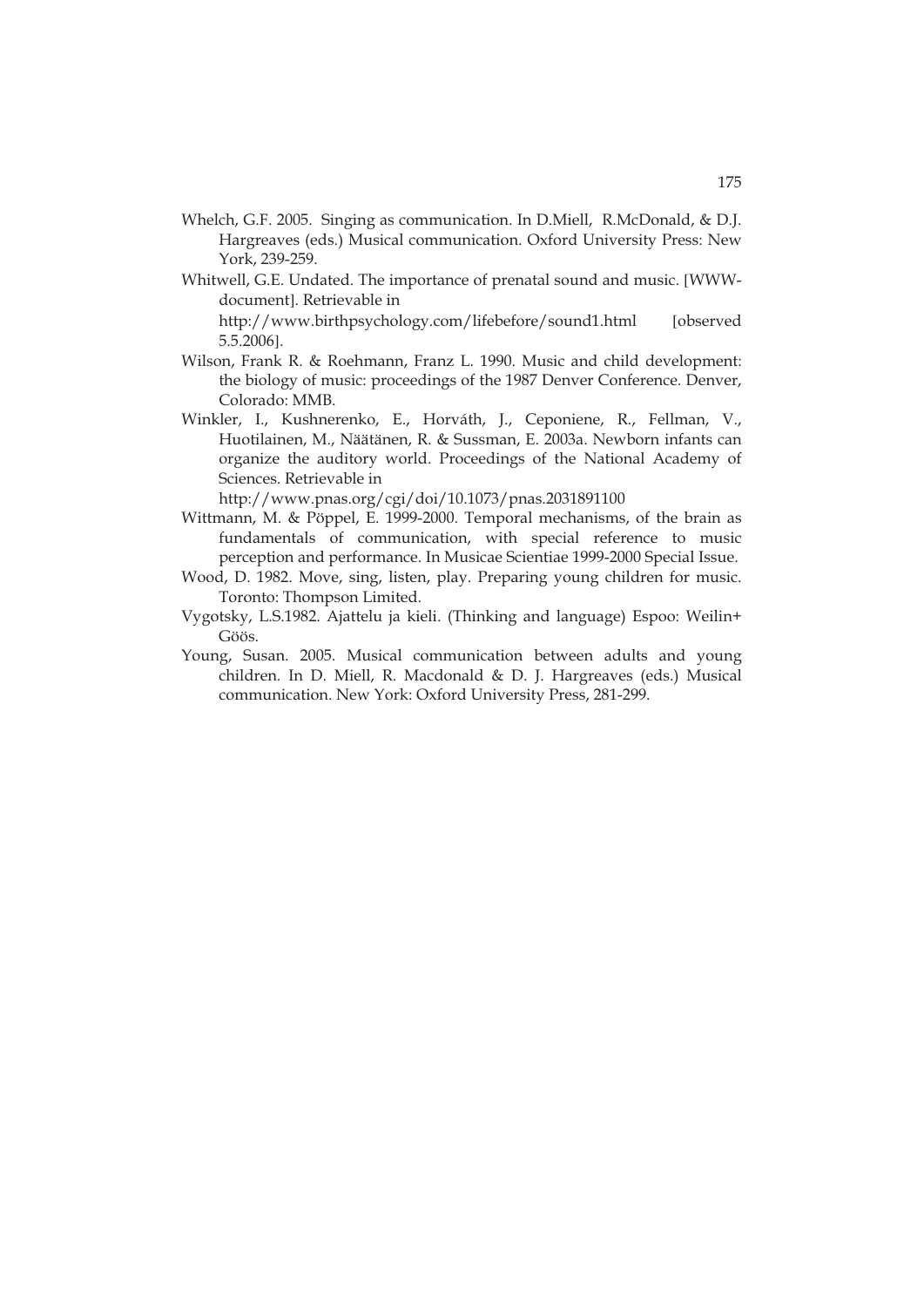## Appendix 1



FIGURE 57 House of goals

 Music education goals and principles are intertwined together and affected by the rays of sun. (Marjanen 2005; Marjanen 2009)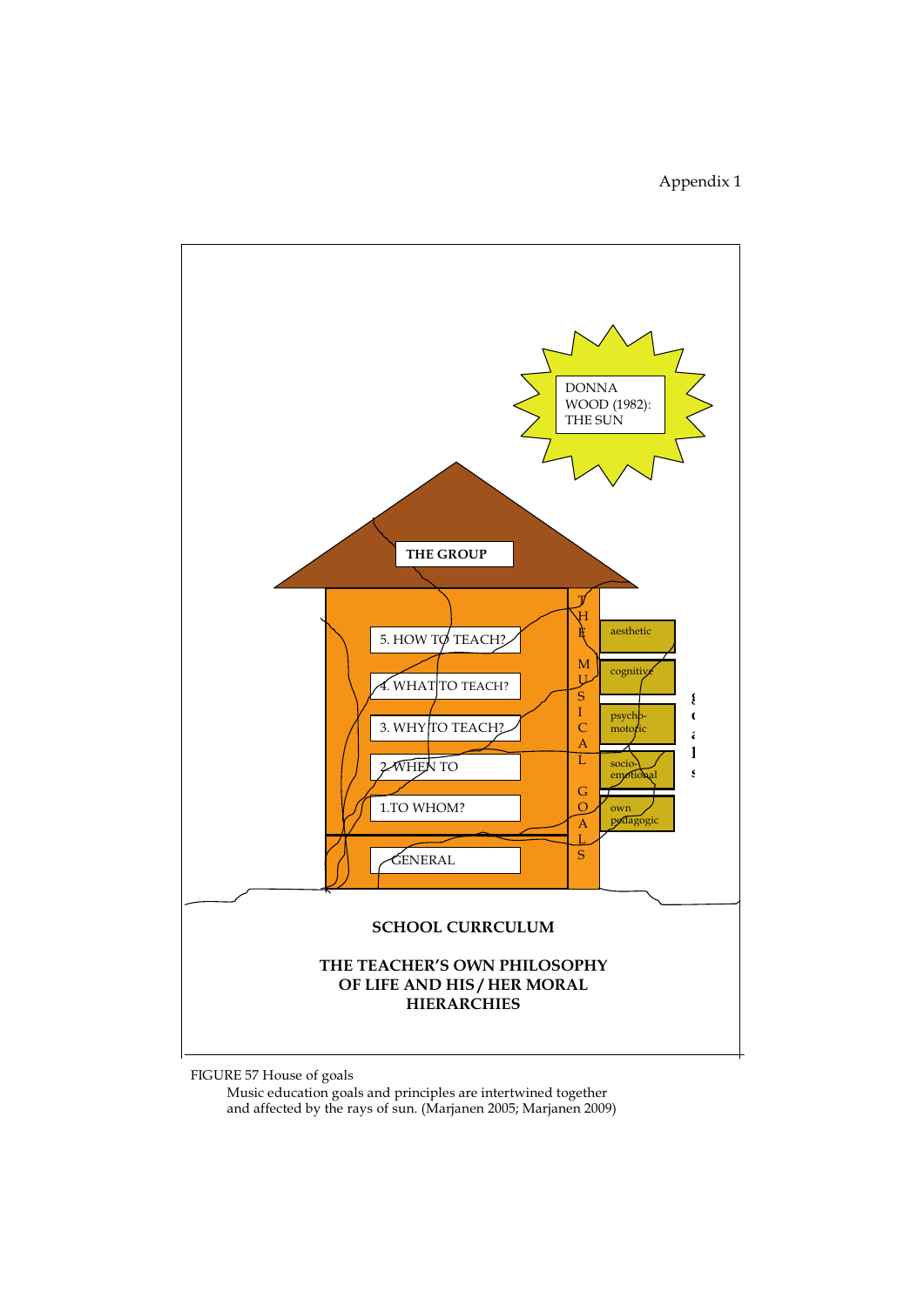APPENDIX 2

# **SOINTUKULKU**

LYRICS KAARINA MARTANEN COMP. KAARINA MARTANEN



SHE RECEIVED RHYTHMS FROM RITVA, SONG FROM A BIN CHORDS FROM HER SOUL SHE SANG HER SONG, REMOVED IT INTO HER PLAYING AND DANCED INTO THE SKIES ABOVE

Freely translated **BY KAARINA MARTANEN** 

FIGURE 58 Sointukulku/Chord progression (musical note)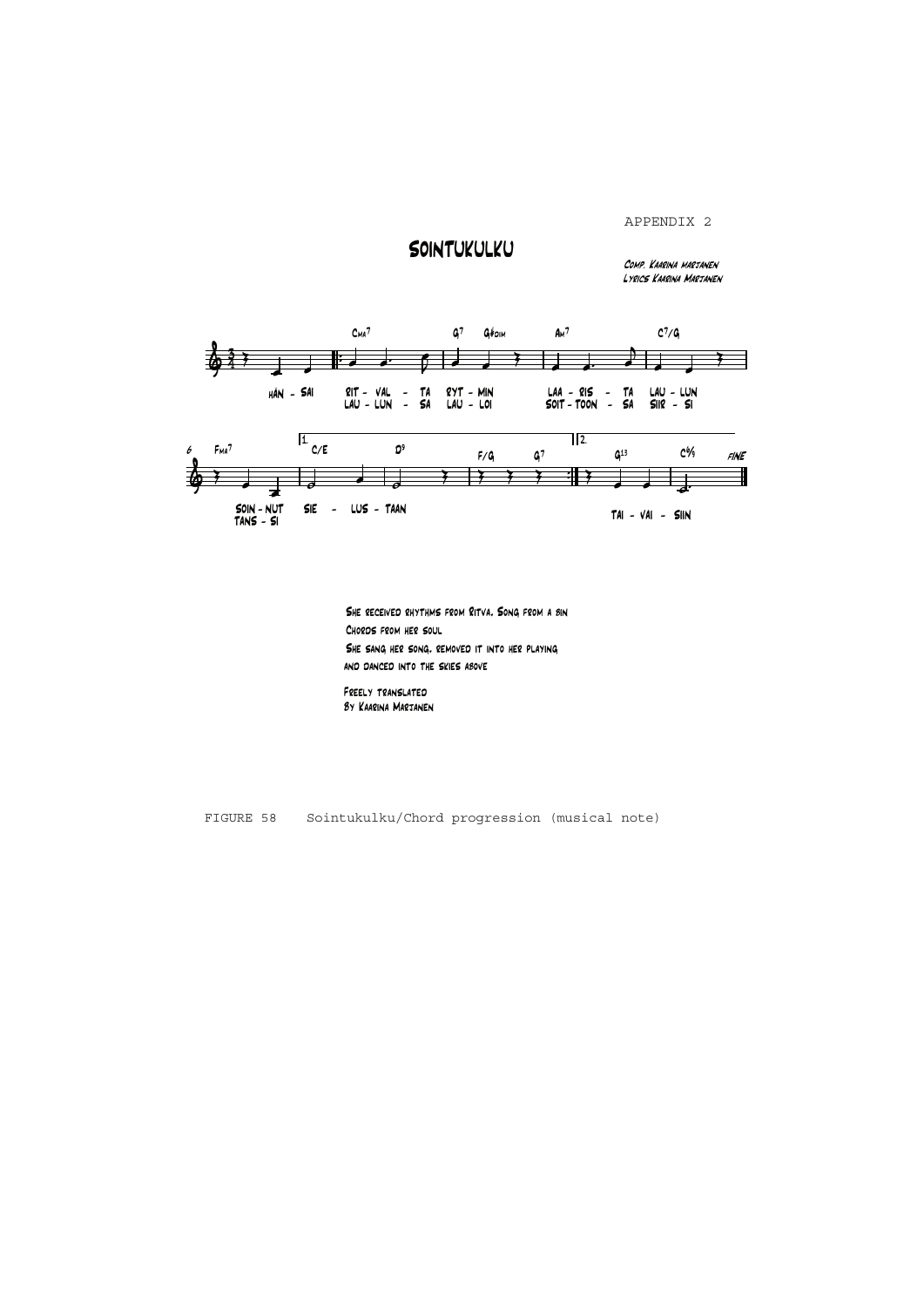| Follow-up form / diary<br>NAME:                                                                 |                         |                              |
|-------------------------------------------------------------------------------------------------|-------------------------|------------------------------|
| THE WAYS OF MAKING MUSIC                                                                        | The Components of Music | <b>OBSERVATIONS</b>          |
| 1 a) Using of the voice, b) saying rhymes and c) singing                                        | Rhythm                  | (own emotions and            |
| 2 Playing: a)body percussion, b) rhythm instruments, c) melody instruments, d) folk instruments | Tempo                   | moods, images,               |
| 3 a) Music and movement b) dancing                                                              | Duration                | the fetus moving etc.)       |
| 4 Listening to music: a) concentrated listening, b) creative listening                          | Melody                  | Mark with numbers            |
| 5 Integrating music to other arts or areas of education                                         | Timbre                  | and give descriptions on the |
|                                                                                                 | Harmony                 | other side of the page,      |
|                                                                                                 | Musical form            | thank you!                   |
|                                                                                                 | Velocity                |                              |

| Velocity<br>PLACE AND DATE<br>PREGN.<br><b>WAYS OF MAKING MUSIC</b><br><b>OBSERVATIONS</b><br>The significant<br>musical component(s)<br>Elsewhere<br>Baby<br><b>Belly-Button</b><br><b>WEEKS</b><br>reported by your experience<br>Mother<br>(A song, a piece of music etc.)<br>home |                           |  |  |  | Harmony<br>Musical form | other side of the page,<br>thank you! |
|---------------------------------------------------------------------------------------------------------------------------------------------------------------------------------------------------------------------------------------------------------------------------------------|---------------------------|--|--|--|-------------------------|---------------------------------------|
|                                                                                                                                                                                                                                                                                       |                           |  |  |  |                         |                                       |
|                                                                                                                                                                                                                                                                                       | <b>MUSICAL PHENOMENON</b> |  |  |  |                         |                                       |
|                                                                                                                                                                                                                                                                                       |                           |  |  |  |                         |                                       |
|                                                                                                                                                                                                                                                                                       |                           |  |  |  |                         |                                       |
|                                                                                                                                                                                                                                                                                       |                           |  |  |  |                         |                                       |
|                                                                                                                                                                                                                                                                                       |                           |  |  |  |                         |                                       |
|                                                                                                                                                                                                                                                                                       |                           |  |  |  |                         |                                       |
|                                                                                                                                                                                                                                                                                       |                           |  |  |  |                         |                                       |
|                                                                                                                                                                                                                                                                                       |                           |  |  |  |                         |                                       |
|                                                                                                                                                                                                                                                                                       |                           |  |  |  |                         |                                       |
|                                                                                                                                                                                                                                                                                       |                           |  |  |  |                         |                                       |
|                                                                                                                                                                                                                                                                                       |                           |  |  |  |                         |                                       |
|                                                                                                                                                                                                                                                                                       |                           |  |  |  |                         |                                       |
|                                                                                                                                                                                                                                                                                       |                           |  |  |  |                         |                                       |
|                                                                                                                                                                                                                                                                                       |                           |  |  |  |                         |                                       |
|                                                                                                                                                                                                                                                                                       |                           |  |  |  |                         |                                       |
|                                                                                                                                                                                                                                                                                       |                           |  |  |  |                         |                                       |
|                                                                                                                                                                                                                                                                                       |                           |  |  |  |                         |                                       |
|                                                                                                                                                                                                                                                                                       |                           |  |  |  |                         |                                       |
|                                                                                                                                                                                                                                                                                       |                           |  |  |  |                         |                                       |
|                                                                                                                                                                                                                                                                                       |                           |  |  |  |                         |                                       |
|                                                                                                                                                                                                                                                                                       |                           |  |  |  |                         |                                       |
|                                                                                                                                                                                                                                                                                       |                           |  |  |  |                         |                                       |
|                                                                                                                                                                                                                                                                                       |                           |  |  |  |                         |                                       |
|                                                                                                                                                                                                                                                                                       |                           |  |  |  |                         |                                       |
|                                                                                                                                                                                                                                                                                       |                           |  |  |  |                         |                                       |
|                                                                                                                                                                                                                                                                                       |                           |  |  |  |                         |                                       |
|                                                                                                                                                                                                                                                                                       |                           |  |  |  |                         |                                       |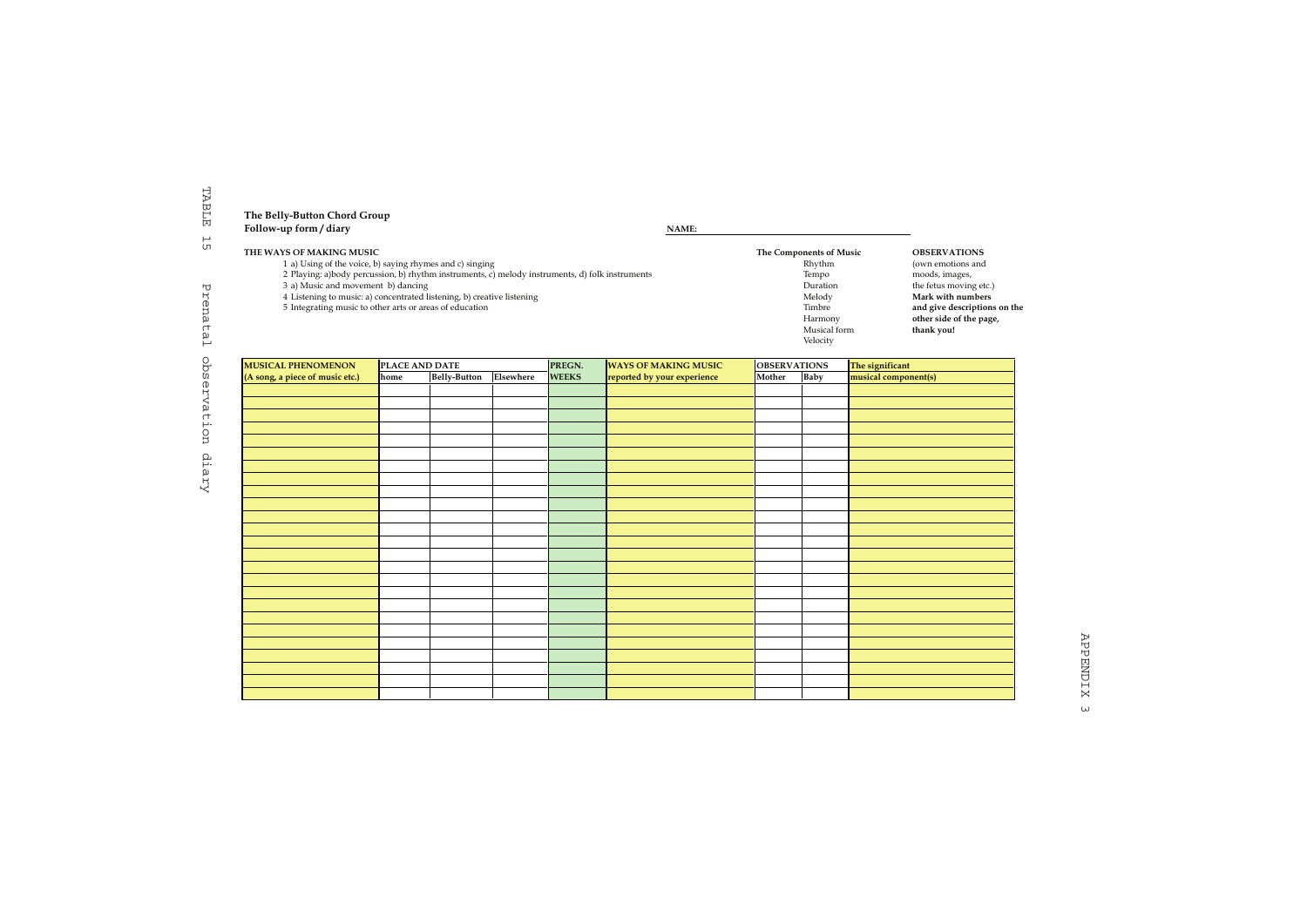

3.5.2006, at 5.00 – 6.30 P.M.

APPENDIX 4

| The Theme: Musical Forms, Part One: AB and ABACADA                                           |                                  |         |                    |  |  |  |  |  |
|----------------------------------------------------------------------------------------------|----------------------------------|---------|--------------------|--|--|--|--|--|
| THE GOALS:                                                                                   |                                  |         | <b>IN NUMBERS:</b> |  |  |  |  |  |
| <b>Musical:</b> The mother will experience musical forms using her voice, playing, moving    |                                  | $2-6.8$ |                    |  |  |  |  |  |
| and listening.                                                                               |                                  |         |                    |  |  |  |  |  |
|                                                                                              |                                  |         |                    |  |  |  |  |  |
| <b>Socio-emotional:</b> The mother is able to sense the baby's responding arising from       |                                  |         | in all numbered    |  |  |  |  |  |
| familiar musical experiences (bells ringing) as well as new musical actions. She finds the   |                                  |         | actions            |  |  |  |  |  |
| courage to express her feelings by singing to the baby, as a part of the group. (The baby    |                                  |         |                    |  |  |  |  |  |
| can sense his/her mother's voice and all the external voices in the room.)                   |                                  |         |                    |  |  |  |  |  |
| Psychomotor: The mother is able to play the bass kantele and the rhythm instruments          |                                  |         | 2.4                |  |  |  |  |  |
| according to the given model and by"improvising" herself, as a second level.                 |                                  |         |                    |  |  |  |  |  |
| The mother can move and play according to the instructions/rules (with a baby doll).         |                                  |         | $3, 5-6$           |  |  |  |  |  |
| Cognitive: The mother is able to recognize the AB- and the rondo forms.                      |                                  |         | $2-6, 8$           |  |  |  |  |  |
| The mother is able to remember a song play from the last session.                            |                                  |         | 2                  |  |  |  |  |  |
|                                                                                              |                                  |         |                    |  |  |  |  |  |
| <b>Aesthetic:</b> A holistic pleasure evoked from the samples previously listened to and the |                                  |         | individually       |  |  |  |  |  |
| music and emotion produced together, at least in one numbered action.                        |                                  |         |                    |  |  |  |  |  |
| A pleasant, deep and rich listening experience.                                              |                                  |         | 8                  |  |  |  |  |  |
| My own pedagogic and personal goals: Listening the participants' reactions and               |                                  |         | throughout the     |  |  |  |  |  |
| responding to them. Giving time to the individuals in the group.                             | session                          |         |                    |  |  |  |  |  |
|                                                                                              |                                  |         |                    |  |  |  |  |  |
| THE CONTENTS AND THE MEANS OF ACTING:                                                        | <b>EOUIPMENT &amp; MATERIALS</b> |         |                    |  |  |  |  |  |
|                                                                                              |                                  |         |                    |  |  |  |  |  |

| 1.<br>٠<br>٠ | Sointukulku /"a chain of chords"; harmonization<br>singing the song<br>accompanying the song with boomwhackers<br>(mothers) & guitar (teacher)                                                                                                         | 5       | boomwhackers, guitar<br>musical notation                                         |
|--------------|--------------------------------------------------------------------------------------------------------------------------------------------------------------------------------------------------------------------------------------------------------|---------|----------------------------------------------------------------------------------|
| 2.<br>٠      | Metrolla mummolaan (AB) / "Traveling to<br>grandma's by metro"<br>Going on the song and the way it was played with the<br>baby doll last time<br>Playing: A: djembes, B: bells                                                                         | 5<br>10 | CD Vauvan vaaka/"The Baby's<br>Scales", CD-player<br>baby doll<br>djembes, bells |
| 3.<br>٠      | Maddalena (ABA)<br>Learning/recalling the song (if familiar)<br>playing it with the baby dolls<br>$A =$ on mattresses<br>$B =$ swinging the baby doll                                                                                                  | 10      | guitar                                                                           |
| 4.           | The Rondo-form (ABACADA)<br>Getting to know the rondo form by playing:<br>The basic accompaniment throughout the song:<br>bass kantele<br>$A = all$ the instruments (tutti)<br>٠<br>$B, C, D$ = instruments of the mothers' own choice<br>٠<br>(solos) | 10      | bass kantele<br>claves, ocean drum, bells, cabasa                                |
| 5.<br>٠<br>٠ | Kukkaistanssi / The dance of the flowers<br>(ABACADA)<br>Listening to the music<br>Dancing: A: walking in pairs, $B/C/D$ improvisation<br>in pairs                                                                                                     | 15      | CD: Tassutellen ja tanssien /<br>"Tapping and Dancing"                           |

TABLE 16 Prenatal session plan number 7/8.

Mothers' reactions and emotions were aroused by these activities: the number of descriptions after this session was high.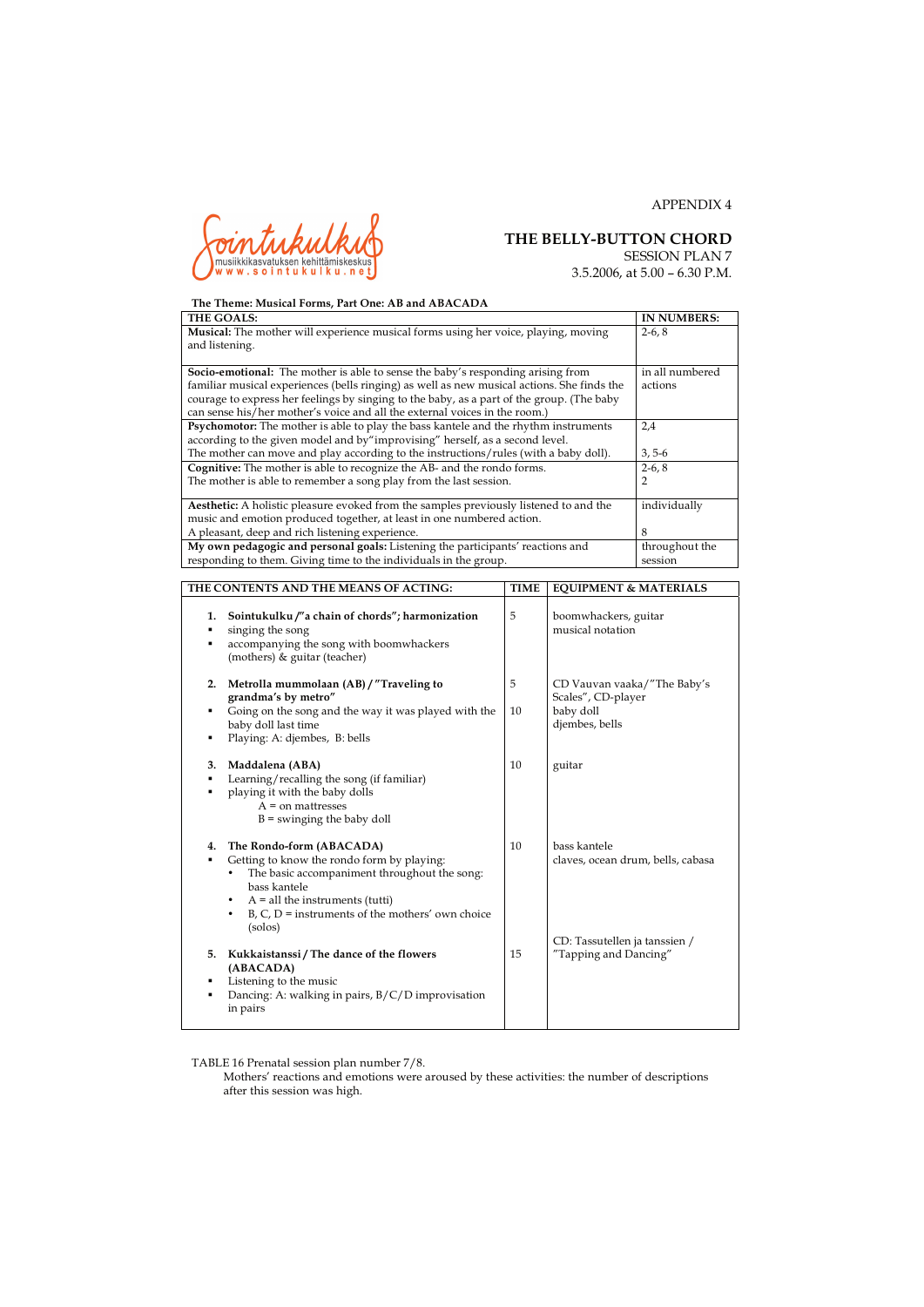

# **THE BELLY-BUTTON CHORD**<br>SESSION PLAN 7

APPENDIX 4

| 6. | Mukawa (AB) /"Comfortable"                                                                                                                    | 10 | guitar                                   |
|----|-----------------------------------------------------------------------------------------------------------------------------------------------|----|------------------------------------------|
| ٠  | Saying the rhyme and moving to it (learning through                                                                                           |    | baby dolls                               |
|    | the echo method)                                                                                                                              |    | mattresses                               |
|    | $A =$ forwards, backwards                                                                                                                     |    |                                          |
|    | $B =$ clapping hands in a circle                                                                                                              |    |                                          |
| ٠  | adding the melody to the rhyme                                                                                                                |    |                                          |
| ٠  | singing and playing with baby dolls                                                                                                           |    |                                          |
| 7. | Vanhasta viisaasta pöllöstä / "About the wise, old<br>Owl"                                                                                    | 5  | MD: The Belly-Button Group,<br>MD player |
| ٠  | Dancing / free improvisation either with the baby<br>doll or alone (directions: forwards/backwards/<br>sideways/upwards/downwards/diagonally) |    |                                          |
| 8. | Listening to music: Vedenpinnan alla /"Under the<br>Surface of the Water" (AABB)                                                              | 10 | CD: Laululaari / "A Song Bin"            |
| 9. | Mies ja vaimo Pitkäsäärinen / "Husband and Wife<br>with Long Legs"                                                                            | 10 | CD: Laululaari /"A Song Bin"             |
| ٠  | Clapping in pairs and singing                                                                                                                 |    |                                          |
|    | 10. A Lullaby: Nukkuos prinssini vaan!/"Just Sleep my<br>Little Prince!"                                                                      |    | musical notation<br>the guitar           |
|    |                                                                                                                                               |    |                                          |
|    |                                                                                                                                               |    |                                          |
|    |                                                                                                                                               |    |                                          |
|    |                                                                                                                                               |    |                                          |
|    |                                                                                                                                               |    |                                          |

TABLE 16 Prenatal session plan number 7/8.

Mothers' reactions and emotions were aroused by these activities: the number of descriptions after this session was high.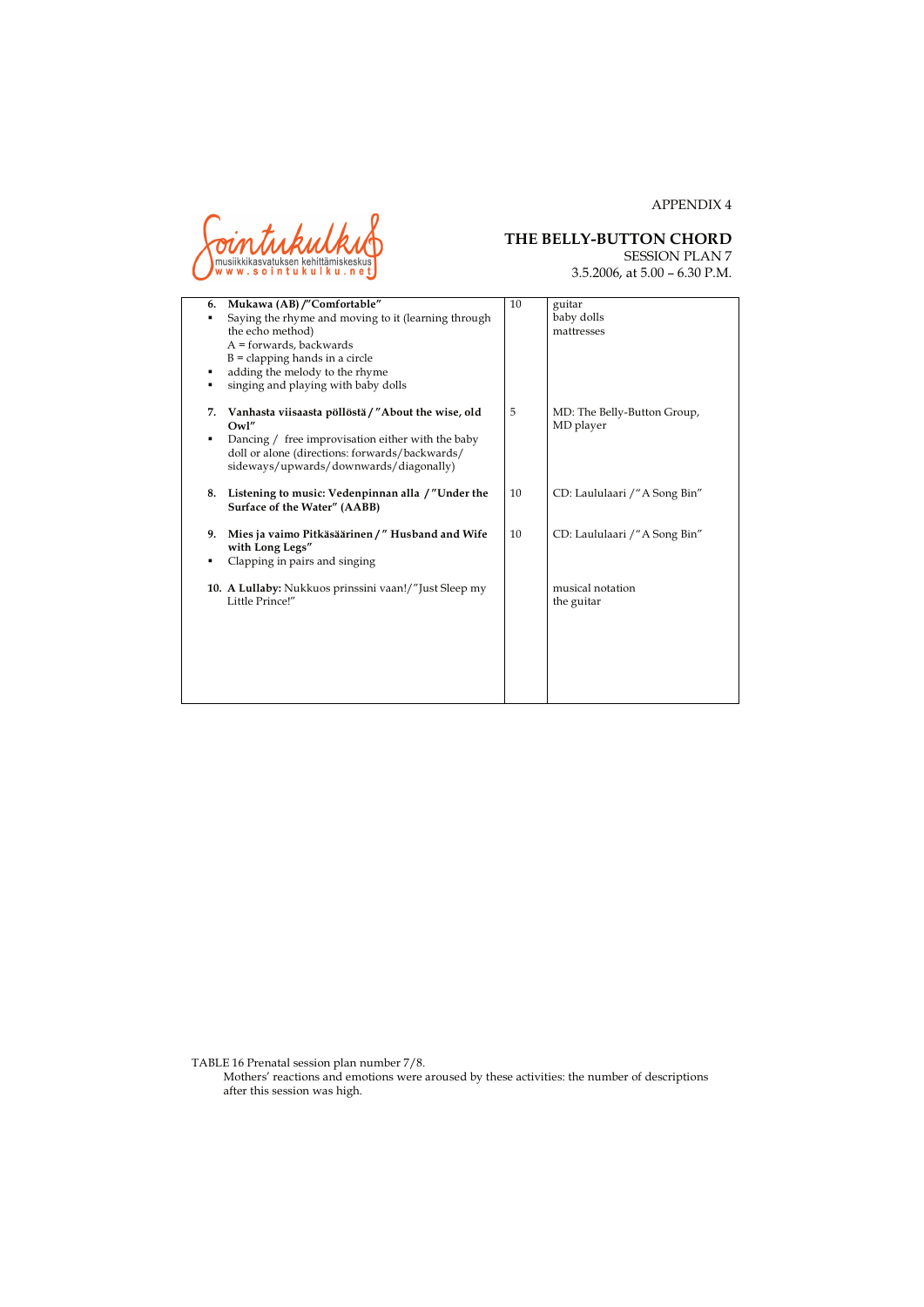| H<br>AB.                 | THE BIN OF CHORDS, babies 1-3 months<br>Period plan, autumn 2006                        |              |                                                                          | Kaarina Marjanen                                                                                                        | 050-3262977<br>kaarina.marjanen@sointukulku.net<br>www.sointukulku.net                     |  |  |  |
|--------------------------|-----------------------------------------------------------------------------------------|--------------|--------------------------------------------------------------------------|-------------------------------------------------------------------------------------------------------------------------|--------------------------------------------------------------------------------------------|--|--|--|
| Ė                        | Musical sessions on Thursdays                                                           | 9.30-10      | (E)                                                                      |                                                                                                                         |                                                                                            |  |  |  |
| $\overline{\phantom{0}}$ |                                                                                         | $10.30 - 11$ | (C1)                                                                     |                                                                                                                         |                                                                                            |  |  |  |
| $\overline{\phantom{0}}$ |                                                                                         | 11.30-12     | (C2)<br>10 sessions, starting 9.11.2006                                  |                                                                                                                         |                                                                                            |  |  |  |
|                          | <b>SESSION NUMBER</b><br><b>DATE</b>                                                    |              | THE THEME                                                                | <b>MUSICAL GOAL</b>                                                                                                     |                                                                                            |  |  |  |
|                          | 1 31.8.                                                                                 |              | Let's be friends!                                                        |                                                                                                                         | Enjoying about music with the safe presence of the mother                                  |  |  |  |
| ᄞ<br>Ō                   | 2 7.9.                                                                                  |              | The Rhythms of Ritva and the Tempos of Taavi<br>- in The Rhymes of Riina | as a tool for interaction.                                                                                              | Getting to know music made of simple nursery rhymes, to be used                            |  |  |  |
| ŢΩ                       | 3 14.9.                                                                                 |              |                                                                          |                                                                                                                         | The baby gets experiences of his/her own pulse and the mother's                            |  |  |  |
| Ęn<br>ğυ                 |                                                                                         |              |                                                                          | also through variations of tempo and dynamics.                                                                          |                                                                                            |  |  |  |
| $\uparrow$<br>ω          | 4 21.9.                                                                                 |              | The autumnal dance of the young of animals.                              |                                                                                                                         | Mother is bodily enjoying the variations in rhythm and tempo.                              |  |  |  |
| ٣                        | 5 28.9.                                                                                 |              |                                                                          |                                                                                                                         | The baby responds to variations in tempo and velocity.                                     |  |  |  |
|                          | 6 5.10.                                                                                 |              |                                                                          |                                                                                                                         | A bodily experience of melody (throughout movement, voice and playing music)               |  |  |  |
| mus                      | 7 12.10.                                                                                |              |                                                                          |                                                                                                                         | A melodic play as a shared musical experience for the mother and the baby.                 |  |  |  |
| $\mathsf{H}$             | 8 19.10.                                                                                |              | Fon voiced harmonies of troll babies.                                    | The moods evoked by music, as timbral worlds.                                                                           |                                                                                            |  |  |  |
| $\Omega$<br>ω            | 9 26.10.                                                                                |              |                                                                          |                                                                                                                         | Finding one's preferred timbral world and enjoying it.                                     |  |  |  |
| $\overline{ }$           | 10 2.11.                                                                                |              |                                                                          | Experiences of major and minor tonalities.                                                                              |                                                                                            |  |  |  |
| ₩<br>$\mathcal{D}$       | Anyone interested can sign in for these sessions is possible for everyone.              |              |                                                                          |                                                                                                                         |                                                                                            |  |  |  |
| H<br>μ.                  | (These sessions are planned for the group C2 in return for participation in the study.) |              |                                                                          |                                                                                                                         |                                                                                            |  |  |  |
| O                        | 11 9.11.                                                                                |              |                                                                          | Experiences of conconance vs. dissonance.                                                                               |                                                                                            |  |  |  |
| ρ                        |                                                                                         | vacations    |                                                                          |                                                                                                                         |                                                                                            |  |  |  |
| ₩                        | 12 23.11.                                                                               |              | Christmas songs out of bin.                                              |                                                                                                                         | A sortie into the musical forms: the coupled and the rondo forms.                          |  |  |  |
| $\vdash$                 | 13 30.11.                                                                               |              |                                                                          |                                                                                                                         | Planning the musical performance to the christmas concert and tuning oneself to Christmas. |  |  |  |
| Яn                       | 14 7.12.                                                                                |              |                                                                          |                                                                                                                         | Practising the performance and taking on the Christmas playsongs.                          |  |  |  |
|                          | 15 14.12.                                                                               |              |                                                                          | Finalizing the concert performance and maintaining a shared experience of a succesful<br>musical show for the audience. |                                                                                            |  |  |  |
|                          | 17.12.                                                                                  | at $3 p.m.$  | Christmas concert.                                                       | MERRY CHRISTMAS!                                                                                                        |                                                                                            |  |  |  |

**A PRIMARY MUSICAL GOAL FOT THE AUTUMN PERIOD:**

The mother and the baby learn new nursery rhymes and songs, to be shared and played at home, as an element supportive for interaction between the mother and the infant, but also in the family as a whole.

 $\frac{1}{\sqrt{1}}$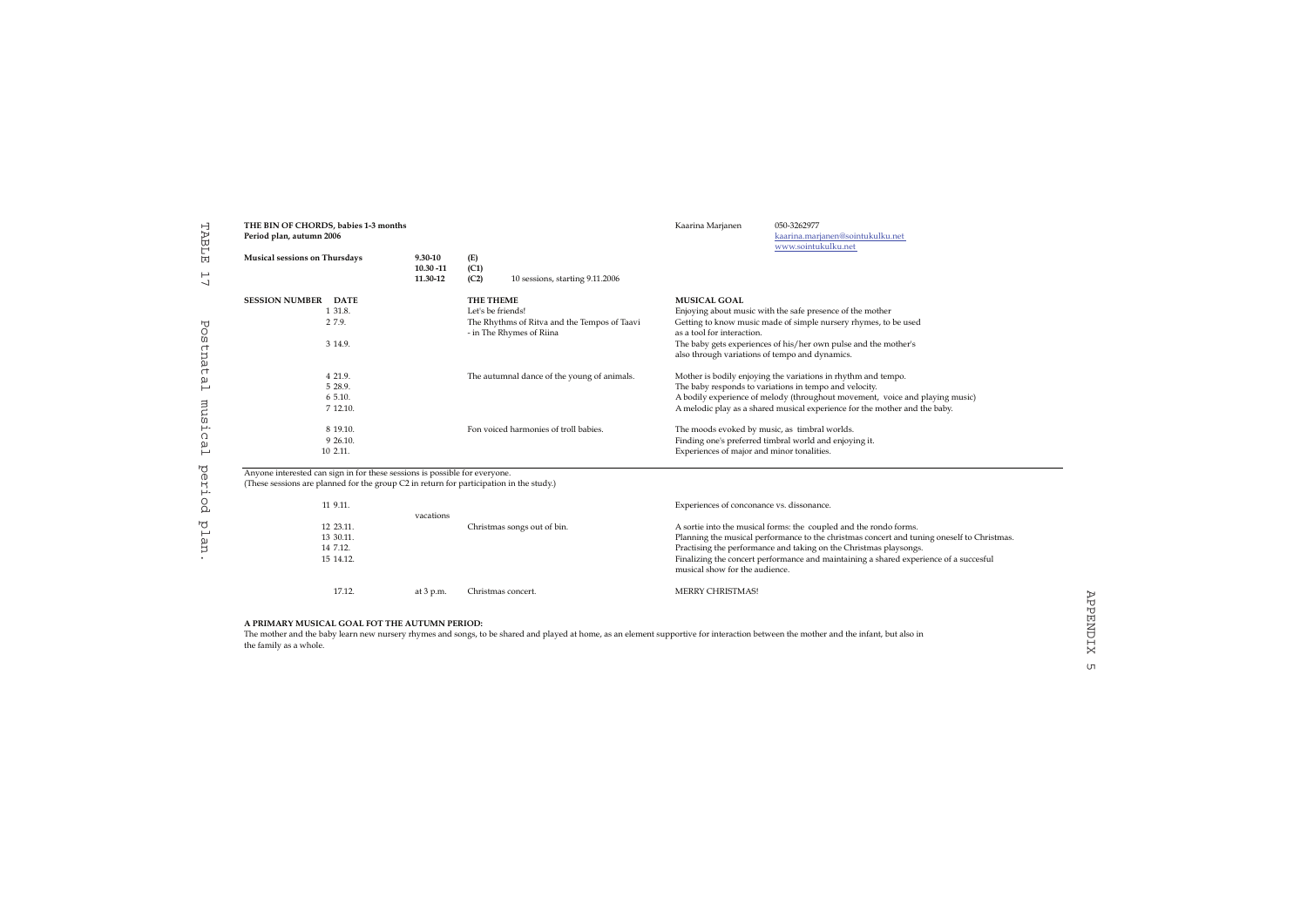Appendix 6a

| TABLE            | Songs and rhymes of the BBC group                          |                                |                     |                     |                           |                           |                           |             |                           |             |
|------------------|------------------------------------------------------------|--------------------------------|---------------------|---------------------|---------------------------|---------------------------|---------------------------|-------------|---------------------------|-------------|
| Н                |                                                            | session 0                      | session 1           | session 2           | session 3                 | session 4                 | session 5                 | session 6   | session 7                 | session 8   |
| ρ                | Sointukulku                                                | x                              | x                   | $\mathbf x$         | $\boldsymbol{\mathsf{x}}$ | $\mathbf x$               | $\boldsymbol{\mathsf{x}}$ | $\mathbf x$ | x                         | $\mathbf x$ |
|                  | Yy tyy testan tuu                                          | $\boldsymbol{\mathsf{x}}$      |                     |                     |                           |                           |                           |             |                           |             |
|                  | Pium paum paukkaa                                          | $\mathsf X$                    |                     |                     |                           |                           |                           |             |                           |             |
|                  | Äiti se laulaapi lapselleen x                              |                                |                     |                     |                           |                           |                           |             |                           |             |
| Musical          | Halkoa metsästä kotiin mä kannan                           |                                | x                   | $\boldsymbol{\chi}$ | $\boldsymbol{\mathsf{x}}$ |                           |                           |             |                           |             |
|                  | Elli keitti velliä                                         | $\mathbf{x}$                   |                     |                     |                           |                           |                           |             |                           |             |
|                  | Rhythm collage                                             |                                | x                   |                     |                           |                           |                           |             |                           |             |
|                  | Tuuti lullaa lasta                                         |                                | $\boldsymbol{\chi}$ |                     |                           |                           |                           |             |                           |             |
|                  | The gato drum- and kantele improvisation                   |                                |                     |                     | $\boldsymbol{\mathsf{x}}$ |                           |                           |             |                           |             |
|                  | Integration: drawing the vocal route (gazoo/glissando) x   |                                |                     |                     |                           |                           |                           |             |                           |             |
| content<br>Ω     | Tuu tuu tupakkarulla                                       |                                |                     | X                   |                           |                           |                           |             |                           |             |
|                  | Listening/feeling: Tassutellen ja tanssien, Kolme nuottia  |                                |                     |                     | $\mathsf X$               |                           |                           |             |                           |             |
|                  | Voice- and movement improvisation: tobileiras and rasselns |                                |                     |                     |                           | x                         |                           |             |                           |             |
| $\Omega_{\rm H}$ | Pium paum paukkaa                                          |                                |                     |                     | $\boldsymbol{\mathsf{x}}$ |                           |                           |             |                           |             |
| prenatal         | The singing hand/glissando whistle and hand<br>Lappish:    |                                |                     |                     |                           | $\boldsymbol{\mathsf{x}}$ |                           |             |                           |             |
|                  |                                                            | Jänöpupu ja pakkanen + kantele |                     |                     | $\boldsymbol{\mathsf{x}}$ |                           |                           |             |                           |             |
|                  | Loi loi loi                                                |                                |                     |                     | $\boldsymbol{\mathsf{x}}$ |                           | $\boldsymbol{\mathsf{x}}$ |             |                           |             |
|                  | Aiddako vyoddako                                           |                                |                     |                     | $\boldsymbol{\mathsf{x}}$ |                           | $\boldsymbol{\mathsf{x}}$ |             |                           |             |
|                  | Lappalainen + gato drum accompaniment                      |                                |                     |                     | $\boldsymbol{\mathsf{x}}$ |                           |                           |             |                           |             |
| mus              | Sex machine                                                |                                |                     |                     | $\mathsf X$               | (x)                       |                           |             |                           |             |
|                  | Sininen uni                                                |                                |                     |                     | $\boldsymbol{\mathsf{x}}$ |                           |                           |             |                           |             |
| iical            | Pöllöstä oppia ottaa sietää + rhythm instruments           |                                |                     |                     |                           | $\mathbf x$               |                           |             | $\boldsymbol{\mathsf{x}}$ | x           |
|                  | Pöllö ja poikaset                                          |                                |                     |                     |                           | x                         |                           |             |                           |             |
| S<br>O           | Pieni tytön tylleröinen                                    |                                |                     |                     |                           | $\mathsf X$               |                           |             |                           |             |
| Ω                | Vocal play                                                 |                                |                     |                     |                           |                           | $\boldsymbol{\mathsf{x}}$ |             |                           |             |
| Ω                | Listening: Because (Beatles)                               |                                |                     |                     |                           |                           | $\boldsymbol{\mathsf{x}}$ |             |                           |             |
| ions             | Mmmaaah (The Real Thing) + spoons                          |                                |                     |                     |                           |                           | $\boldsymbol{\mathsf{x}}$ |             |                           |             |

APPENDIX 6a APPENDIX 6a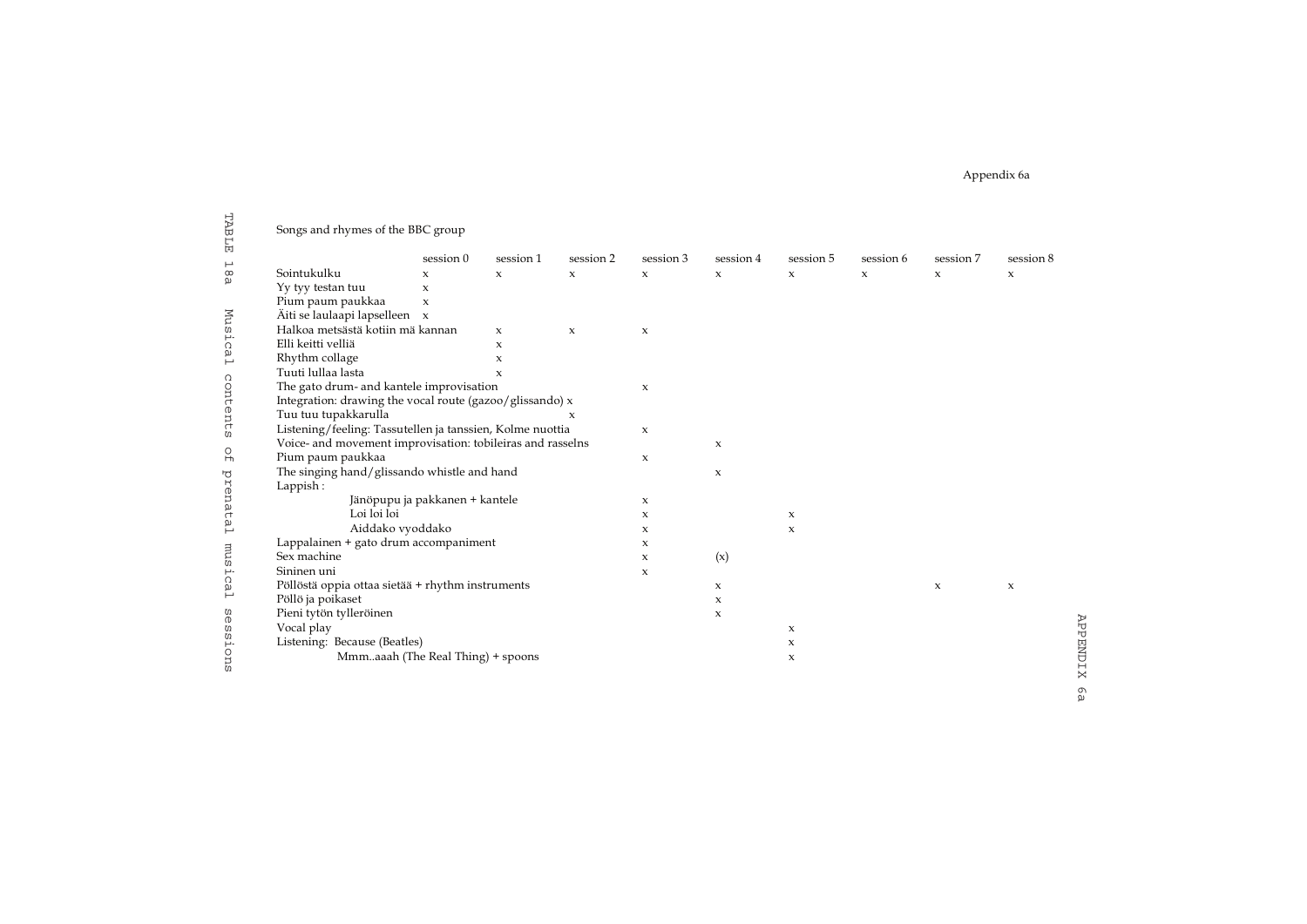Appendix 6a

| TABLE                    |                                                  | Session 0 | Session 1 | Session 2 | Session 3 | Session 4                 | Session 5 | Session 6 | Session 7   | Session 8                 |
|--------------------------|--------------------------------------------------|-----------|-----------|-----------|-----------|---------------------------|-----------|-----------|-------------|---------------------------|
|                          | Joiku songs                                      |           |           |           |           |                           |           |           |             |                           |
| $\overline{\phantom{0}}$ | Nunnukanuu                                       |           |           |           |           |                           | x         |           |             |                           |
| 88                       | Part singing                                     |           |           |           |           |                           | x         |           |             | x                         |
|                          | Inuiittiäidin kehtolaulu/Koti pienoinen          |           |           |           |           |                           | x         | x         |             |                           |
|                          | Listening: Tuuti lullaa lasta + the singing hand |           |           |           |           |                           |           | x(1.)     |             |                           |
|                          | Metrolla mummolaan                               |           |           |           |           |                           |           | x         | $\mathsf x$ | $\boldsymbol{\mathsf{x}}$ |
| Musi                     | Relaxation: the gato drum                        |           |           |           |           | $\boldsymbol{\mathsf{x}}$ |           |           |             |                           |
| cal                      | Tuuti lullaa lasta                               |           |           |           |           |                           |           | x(2.)     |             |                           |
|                          | Maddalena                                        |           |           |           |           |                           |           |           | x           |                           |
|                          | Rondo-form: playing                              |           |           |           |           |                           |           |           | x           |                           |
| content                  | Kukkaistanssi (rondo)                            |           |           |           |           |                           |           |           | x           |                           |
|                          | Mukawa                                           |           |           |           |           |                           |           |           | x           |                           |
|                          | Mies ja vaimo pitkäsäärinen                      |           |           |           |           |                           |           |           | x           |                           |
| ŢΩ                       | Nukkuos prinssini vaan                           |           |           |           |           |                           |           |           | x           |                           |
| O                        | Keväiset metsät                                  |           |           |           |           |                           |           |           |             | $\boldsymbol{\chi}$       |
| H                        | Höpsöt pöksyt                                    |           |           |           |           |                           |           |           |             | $\boldsymbol{\mathsf{x}}$ |
| prenat                   | Lennon: Imagine                                  |           |           |           |           |                           |           |           |             | $\boldsymbol{\mathsf{x}}$ |
|                          | Ihme ja kumma                                    |           |           |           |           |                           |           |           |             | $\boldsymbol{\chi}$       |
|                          |                                                  |           |           |           |           |                           |           |           |             |                           |
| ω                        |                                                  |           |           |           |           |                           |           |           |             |                           |
| $\overline{\phantom{0}}$ |                                                  |           |           |           |           |                           |           |           |             |                           |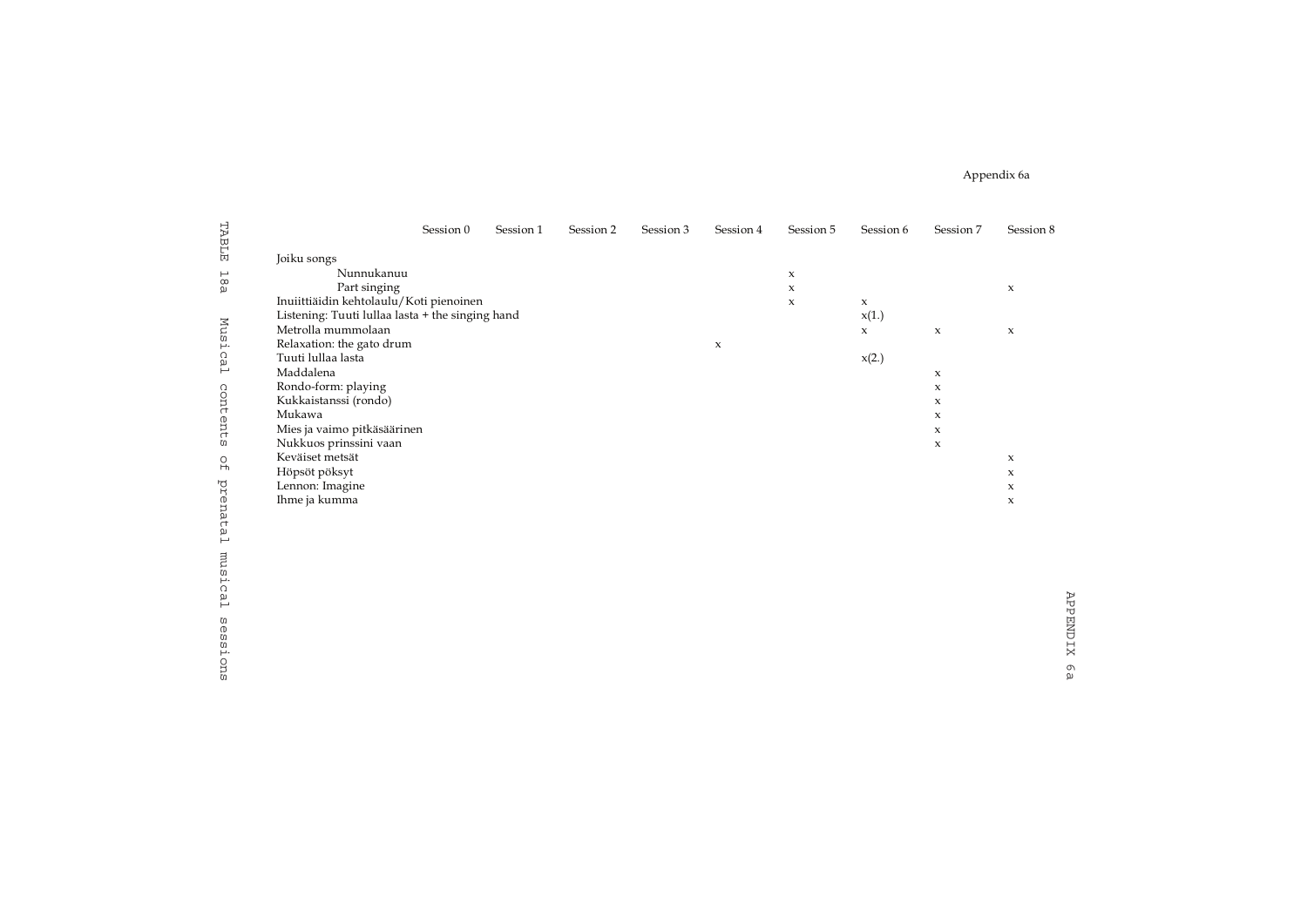| TABLE                         |                                                                                                                                                                                    |                                  |                             |                         |                                           |                                  |                                  |                                      |
|-------------------------------|------------------------------------------------------------------------------------------------------------------------------------------------------------------------------------|----------------------------------|-----------------------------|-------------------------|-------------------------------------------|----------------------------------|----------------------------------|--------------------------------------|
| 18 <sub>D</sub>               |                                                                                                                                                                                    | 1                                | $\mathbf{I}$                | Ш                       | IV                                        | $\mathbf{V}$                     | VI                               | <b>VII</b>                           |
| Musical                       | Sointukulku<br>Playing the maracas<br>Pää ja olkapää<br>Kukkaistanssi                                                                                                              | 31.8.<br>31.8.<br>31.8.<br>31.8. | 8.9.<br>8.9.<br>8.9.        | 14.9.<br>14.9.          | 21.9.                                     | 28.9.                            | 5.10.                            | 12.10.                               |
| contents                      | Isovarvas ja kantapää<br>Pinnistä ponnista<br>Rakkauvenpalanen<br>Konkkis konkkis                                                                                                  | 31.8.<br>31.8.<br>31.8.          | 8.9.<br>8.9<br>8.9.<br>8.9. | 14.9.                   | 21.9.                                     | 28.9.                            | 5.10.                            | 12.10.                               |
| $\Omega_{\rm H}$<br>postnatal | Toukut loukut<br>Kissa pistoksissa (music and movement)<br>Maddalena<br>Rondo improvisation/bass kantele<br>Elefantti tanssii tömistäin<br>Jos hiiri on hiiri<br>Yy tyy testan tuu |                                  | 8.9.                        | 14.9.<br>14.9.<br>14.9. | 21.9.<br>21.9.<br>21.9.<br>21.9.<br>21.9. | 28.9.<br>28.9.<br>28.9.<br>28.9. | 5.10.<br>5.10.<br>5.10.          | 12.10.<br>12.10.                     |
| musical                       | Keinutan sinua<br>Hiirenhäntätanssi<br>Hiiri hupakko<br>Konkkis konkkis<br>Hiiri mittaa maailmaa<br>Tanssivarpaat                                                                  |                                  |                             |                         |                                           | 28.9.                            | 5.10.<br>5.10.<br>5.10.<br>5.10. | 12.10.<br>12.10.<br>12.10.<br>12.10. |
| sasions                       |                                                                                                                                                                                    |                                  |                             |                         |                                           |                                  |                                  |                                      |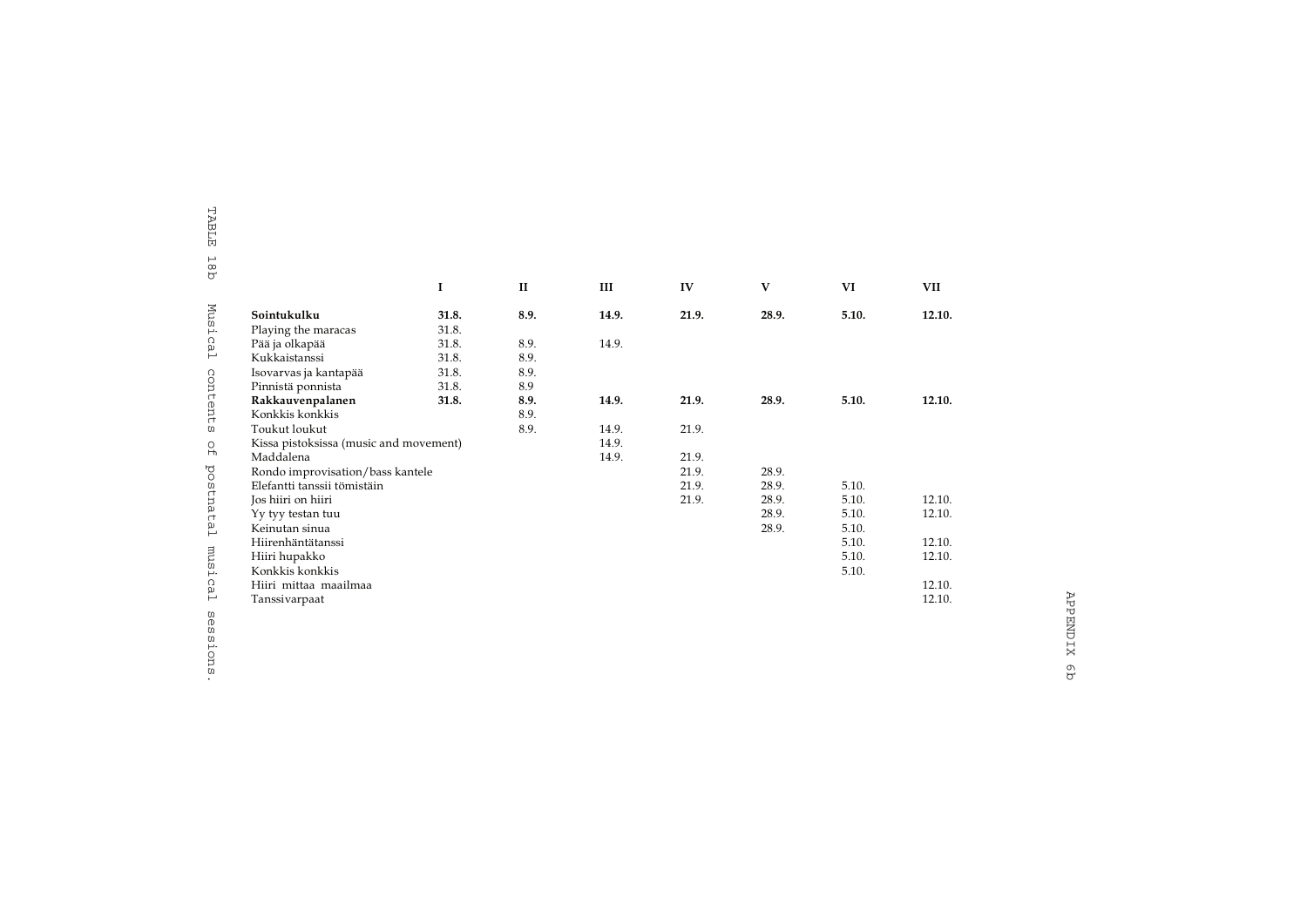|                                                 | VIII   | IX     | X     |  |  |
|-------------------------------------------------|--------|--------|-------|--|--|
| Sointukulku                                     | 19.10. | 26.10. | 2.11. |  |  |
| Rakkauvenpalanen                                | 19.10. | 26.10. | 2.11. |  |  |
| Tanssivarpaat                                   | 19.10. | 26.10. | 2.11. |  |  |
| Improvisation: mf-bx                            | 19.10. |        |       |  |  |
| Peikkoja pieniä                                 | 19.10. | 26.10. |       |  |  |
| Peikko istui oksalla                            | 19.10. | 26.10. |       |  |  |
| Mörimöykky tanssii                              | 19.10. | 26.10. |       |  |  |
| Keltahäntäpeikot-taustamus.                     |        | 26.10. | 2.11. |  |  |
| Inuiittiäidin kehtolaulu                        |        | 26.10. |       |  |  |
| Saahinkainen-mus.liik.                          |        |        | 2.11. |  |  |
| Music and movement: the troll (Tanssien-CD)     |        |        | 2.11. |  |  |
| Lapin maassa +gato, glockenspiel, bells, djembe |        |        |       |  |  |
| Nunnukanuu, Loiloi                              |        |        | 2.11. |  |  |
| Pakkasaamuna                                    |        |        | 2.11. |  |  |
|                                                 |        |        |       |  |  |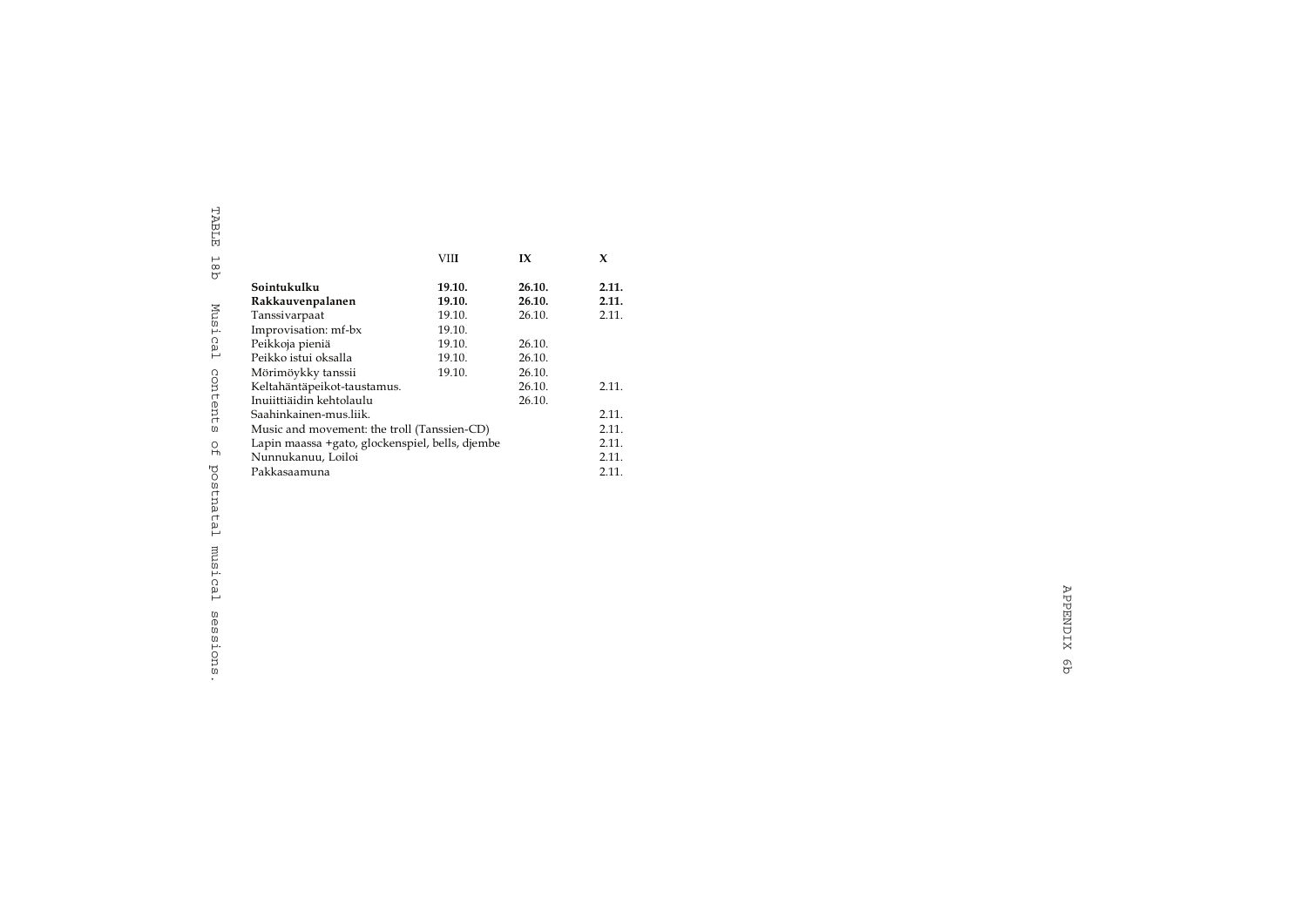| TABLE                               | THE BELLY-BUTTON CHORD STUDY<br>CURRICULUM / PLAN FOR THE SPIRINGTIME PERIOD<br>Prenatal activities and primary goals |                                             |                                          |                                                                    |                                                                                                                                                                                                                                 | Kaarina Marjanen<br>050-3262977<br>kaarina.marjanen@sointukulku.net                                                                                                                                           |  |  |  |  |
|-------------------------------------|-----------------------------------------------------------------------------------------------------------------------|---------------------------------------------|------------------------------------------|--------------------------------------------------------------------|---------------------------------------------------------------------------------------------------------------------------------------------------------------------------------------------------------------------------------|---------------------------------------------------------------------------------------------------------------------------------------------------------------------------------------------------------------|--|--|--|--|
| $\overline{\phantom{0}}$<br>$\circ$ | <b>SESSION NUMBER</b>                                                                                                 | DAY                                         | <b>DATE</b>                              | <b>TIME</b>                                                        | THE THEME                                                                                                                                                                                                                       | MUSICAL GOALS (THE MAIN GOALS)                                                                                                                                                                                |  |  |  |  |
| Ъr                                  | (the preliminary<br>materials)                                                                                        | THU                                         | 2.3.<br>7-7.45 p.m.<br>("extra session") |                                                                    | Getting organized<br>Background information<br>Agreements, essays                                                                                                                                                               | Meeting everyone and the first experiences of making music as a part of the group.<br>A pleasant listening experience                                                                                         |  |  |  |  |
| enat                                | <b>MARCH</b>                                                                                                          | 1 FRI                                       | 10.3.                                    | 4-5 p.m.                                                           | RHYTHM AND TEMPO                                                                                                                                                                                                                | The mother can feel variations in tempo in her body and feel the belly-baby responding to them.<br>The mother becomes inspired to produce rhythms by improvising with the body & the rhythm instruments.      |  |  |  |  |
| ω<br>Н                              |                                                                                                                       | 2 THU                                       | 16.3.                                    | 6.30-7.30 p.m.                                                     | MELODY, PART 1                                                                                                                                                                                                                  | Feeling the melody in one's body (because of movement, singing and playing an instrument).                                                                                                                    |  |  |  |  |
| mus<br>μ.<br>Ω<br>ρ                 |                                                                                                                       | 3 FRI                                       | 24.3.                                    | 4.-5.30 p.m.                                                       | MELODY, PART 2                                                                                                                                                                                                                  | Finding courage for melody-based, bodily improvisation and putting the improvised melodies together with rhythms,<br>combined with tactile sense.                                                             |  |  |  |  |
|                                     |                                                                                                                       | 4 WED<br>29.3.<br><b>TIMBRE</b><br>6-7 p.m. |                                          |                                                                    | Having experiences about timbral effects on melody & rhythm and to one's experiences of atmosphere and mood.<br>Finding the most preferred soundworld: timbres that feel right from the point of the mother's own preferencies. |                                                                                                                                                                                                               |  |  |  |  |
| ⊢                                   | <b>APRIL</b>                                                                                                          | 5 THU                                       | 6.4.                                     | 6-7 p.m.                                                           | HARMONY, PART 1                                                                                                                                                                                                                 | Diving into major - minor tonalities and into dissonancies; mood observations and emotions evoked by them.                                                                                                    |  |  |  |  |
| ₩<br>$\mathcal{D}$<br>Ë.            | MAY                                                                                                                   | 6 TUE                                       | 18.4.                                    | 7-8 p.m.                                                           | HARMONY, PART 1                                                                                                                                                                                                                 | Getting to know wide and narrow set chords + extra notes colouring harmonies, enjoying them and feeling the<br>belly-baby responding.                                                                         |  |  |  |  |
| <sub>2</sub>                        |                                                                                                                       | 7 WED                                       | 3.5.                                     | 5-6.30 p.m.                                                        | MUSICAL FORM, PART 1                                                                                                                                                                                                            | Bodily experiences about coupled and rondo form through the mother's voice and an instrumentally produced sound.<br>Observations about the baby responding to the mother's voice vs. other voices and sounds. |  |  |  |  |
| ₩<br>Н<br>дg                        |                                                                                                                       | 8 WED                                       | 10.5.                                    | 5-6 p.m.<br>(+ childbirth singing<br>for the delivery at 6-7 p.m.) | MUSICAL FORM, PART 2                                                                                                                                                                                                            | Bodily experiences evoked by a queue form through movement and through playing an instrument.                                                                                                                 |  |  |  |  |
|                                     |                                                                                                                       |                                             |                                          |                                                                    | NEW PERSPECTIVES TO THE FORMER ONES.                                                                                                                                                                                            | VELOCITIES AND DURATIONS ARE INCLUDED THROUGHOUT THE SESSIONS.<br>ACTIVITIES + GOAL DEVELOPMENT ARE DETERMINED ON THE BASIS OF THE CONSTRUCTIVIST LEARNING APPROACH, ADDING                                   |  |  |  |  |

THE IDEA OF THE MOTHER ENJOYING HER BABY AND THE BABY'S RESPONSES GOES IN LINE WITH THE MUSICAL GOALS .<br>MUSICAL MATERIALS TO BE USED WITH THE BABY WHEN HE/SHE IS BORN ARE LEARNED AND HANDED OUT TO MOTHERS.<br>MOST OF ALL, TH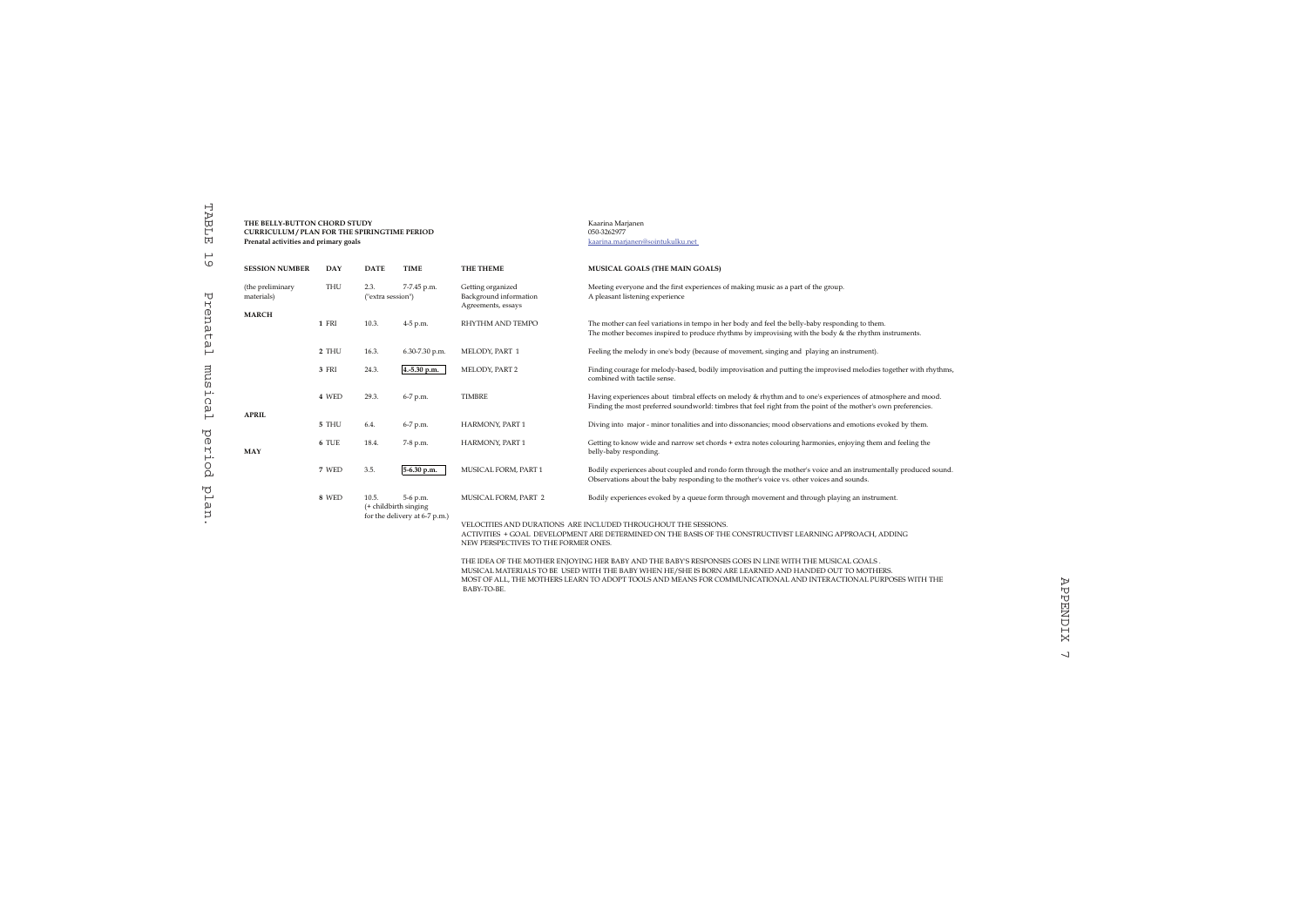### APPENDIX 8

### **The Bin of Chords-babies**  $\mathbf{Post}$  **Postnatal follow-up form**

**GROUP:** E C1 C2 **DATE:**

Choose one day of the week, and describe your communications with the baby on this form, always on the same day of the week including rhymes or musical materials and other forms of communications. Describe the musical features of your communications and connect them<br>to the right time of day (morning/midday/evening/night the night following the

Please fill in the form during the day you chose or at least the following morning to remember things correctly. Bring them with you when you come to attend the musical and video sessions. Thank you! You can also do this elecronically if you like; Just let me know and I will e-mail you the form, and you can then return it to me: kaarina.marjanen@sointukulku.net, or by mail: Sointukulku, Kypärätie 4, 40630 Jkl WARM THANKS FOR YOUR PARTICIPATION!

Kaarina

| <b>WEEK</b>   | <b>DATE</b> | MORNING/         | NAME OF THE MUSICAL PHENOMENON:                  | <b>DURATION</b> |  | ONLY LINGUISTIC COMMUNICATION           |  |                               |
|---------------|-------------|------------------|--------------------------------------------------|-----------------|--|-----------------------------------------|--|-------------------------------|
| <b>NUMBER</b> | DAY OF      | <b>MIDDAY</b>    | A song, movement, rhyme, listened music, playing | 0-5 min.        |  | 5-10 min. 10-15 min. 15-30 min. 30 min. |  | IN CASE YOU FEEL THERE ARE NO |
|               | <b>WEEK</b> |                  | EVENING/NIGHT some musical piece                 |                 |  |                                         |  | <b>MUSICAL ELEMENTS</b>       |
| 38            |             | 5-10 a.m.        | 1.                                               |                 |  |                                         |  |                               |
| 18. - 24.9.   |             |                  |                                                  |                 |  |                                         |  |                               |
|               |             |                  |                                                  |                 |  |                                         |  |                               |
|               |             |                  |                                                  |                 |  |                                         |  |                               |
|               |             |                  |                                                  |                 |  |                                         |  |                               |
|               |             |                  |                                                  |                 |  |                                         |  |                               |
|               |             |                  |                                                  |                 |  |                                         |  |                               |
|               |             |                  |                                                  |                 |  |                                         |  |                               |
|               |             |                  |                                                  |                 |  |                                         |  |                               |
|               |             |                  | 10.                                              |                 |  |                                         |  |                               |
|               |             | 10 a.m. - 5 p.m. | 11.                                              |                 |  |                                         |  |                               |
|               |             |                  | 12.                                              |                 |  |                                         |  |                               |
|               |             |                  | 13.                                              |                 |  |                                         |  |                               |
|               |             |                  | 14.                                              |                 |  |                                         |  |                               |
|               |             |                  | 15.                                              |                 |  |                                         |  |                               |
|               |             |                  | 16.                                              |                 |  |                                         |  |                               |
|               |             |                  | 17.                                              |                 |  |                                         |  |                               |
|               |             |                  | 18.                                              |                 |  |                                         |  |                               |
|               |             |                  | 19.                                              |                 |  |                                         |  |                               |
|               |             |                  | 20.                                              |                 |  |                                         |  |                               |
|               |             | 5 - 11 p.m.      | 21.                                              |                 |  |                                         |  |                               |
|               |             |                  | 22.                                              |                 |  |                                         |  |                               |
|               |             |                  | 23.                                              |                 |  |                                         |  |                               |
|               |             |                  | 24.                                              |                 |  |                                         |  |                               |
|               |             |                  | 25.                                              |                 |  |                                         |  |                               |
|               |             |                  | 26.                                              |                 |  |                                         |  |                               |
|               |             |                  | 27.                                              |                 |  |                                         |  |                               |
|               |             |                  | 28.                                              |                 |  |                                         |  |                               |
|               |             |                  | 29.                                              |                 |  |                                         |  |                               |
|               |             |                  | 30.                                              |                 |  |                                         |  |                               |
|               |             | 11 p.m.-5 a.m.   | 31.                                              |                 |  |                                         |  |                               |
|               |             |                  | 32.                                              |                 |  |                                         |  |                               |
|               |             |                  | 33.                                              |                 |  |                                         |  |                               |
|               |             |                  | 34.                                              |                 |  |                                         |  |                               |
|               |             |                  | 35.                                              |                 |  |                                         |  |                               |
|               |             |                  | 36.                                              |                 |  |                                         |  |                               |
|               |             |                  | 37.                                              |                 |  |                                         |  |                               |
|               |             |                  | 38.                                              |                 |  |                                         |  |                               |
|               |             |                  | 39.                                              |                 |  |                                         |  |                               |
|               |             |                  | 40.                                              |                 |  |                                         |  |                               |
|               |             |                  |                                                  |                 |  |                                         |  |                               |

TABLE 20 Postnatal follow-up diary.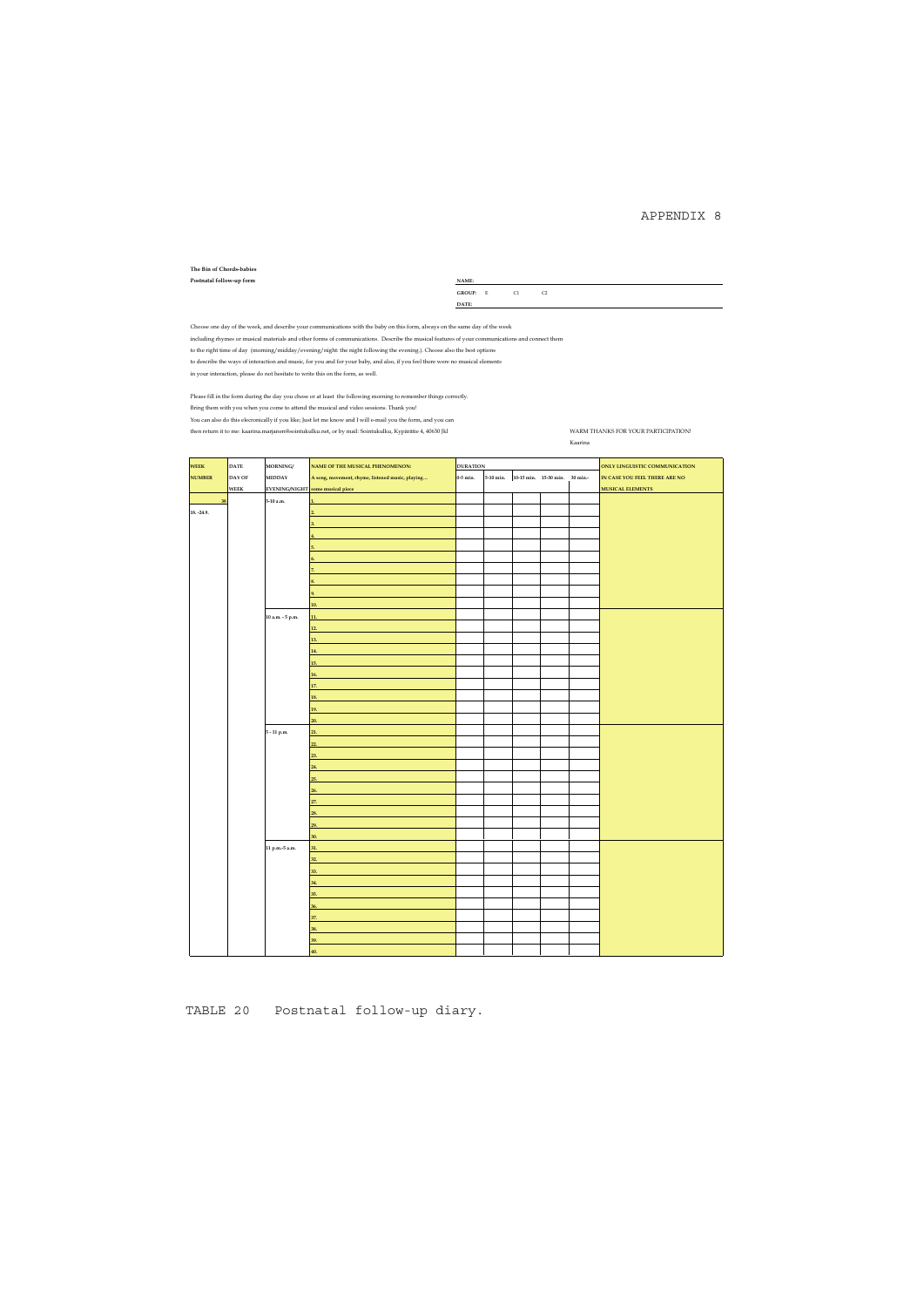

TABLE 20 Postnatal follow-up diary.

APPENDIX 8